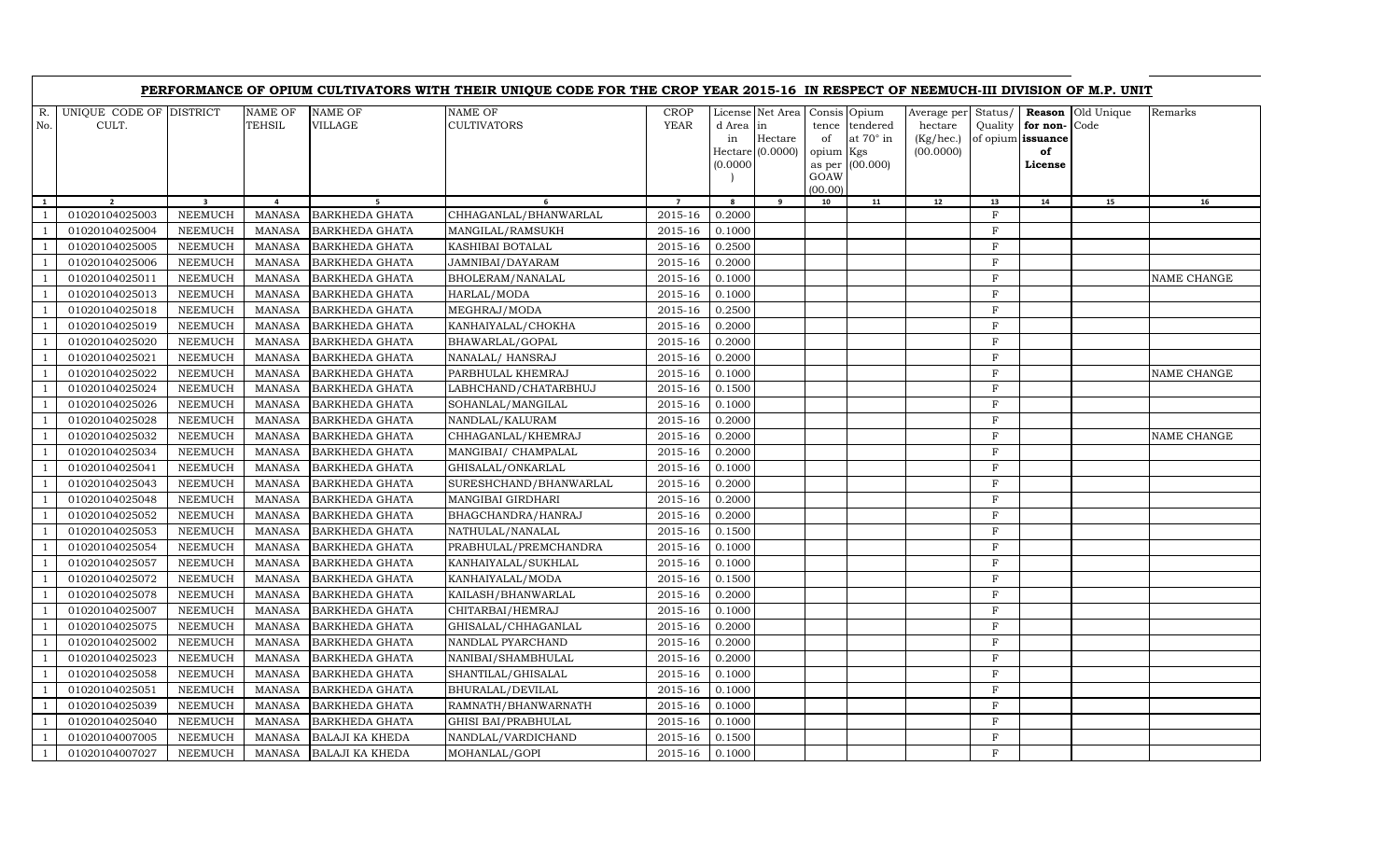| R.             | UNIQUE CODE OF DISTRICT |                | <b>NAME OF</b> | <b>NAME OF</b>         | <b>NAME OF</b>                | <b>CROP</b> |           | License Net Area Consis Opium |           |                  |                 |              |                   | Average per Status/ Reason Old Unique | Remarks            |
|----------------|-------------------------|----------------|----------------|------------------------|-------------------------------|-------------|-----------|-------------------------------|-----------|------------------|-----------------|--------------|-------------------|---------------------------------------|--------------------|
| No.            | CULT.                   |                | TEHSIL         | <b>VILLAGE</b>         | <b>CULTIVATORS</b>            | YEAR        | d Area in |                               |           | tence tendered   | hectare         |              | Quality for non-  | Code                                  |                    |
|                |                         |                |                |                        |                               |             | in        | Hectare                       | of        | at $70^\circ$ in | $(Kg/$ hec. $)$ |              | of opium issuance |                                       |                    |
|                |                         |                |                |                        |                               |             |           | $Hectare$ (0.0000)            | opium Kgs |                  | (00.0000)       |              | of                |                                       |                    |
|                |                         |                |                |                        |                               |             | (0.0000)  |                               | GOAW      | as per (00.000)  |                 |              | License           |                                       |                    |
|                |                         |                |                |                        |                               |             |           |                               | (00.00)   |                  |                 |              |                   |                                       |                    |
|                | 01020104007037          | <b>NEEMUCH</b> | MANASA         | <b>BALAJI KA KHEDA</b> | KHEMRAJ/RODA                  | 2015-16     | 0.1000    |                               |           |                  |                 | $\rm F$      |                   |                                       |                    |
|                | 01020104007046          | <b>NEEMUCH</b> | <b>MANASA</b>  | <b>BALAJI KA KHEDA</b> | BHANWARLAL/TULSIRAM           | 2015-16     | 0.1000    |                               |           |                  |                 | $\rm F$      |                   |                                       |                    |
|                | 01020104007058          | <b>NEEMUCH</b> | <b>MANASA</b>  | <b>BALAJI KA KHEDA</b> | HARIRAM/ VARDICHAND           | 2015-16     | 0.1500    |                               |           |                  |                 | F            |                   |                                       |                    |
|                | 01020104007075          | <b>NEEMUCH</b> | <b>MANASA</b>  | <b>BALAJI KA KHEDA</b> | DEUBAI / DEVA                 | 2015-16     | 0.1000    |                               |           |                  |                 | $\rm F$      |                   |                                       |                    |
|                | 01020104007043          | <b>NEEMUCH</b> | <b>MANASA</b>  | <b>BALAJI KA KHEDA</b> | PANNALAL/NARAYAN              | 2015-16     | 0.1000    |                               |           |                  |                 | $\rm F$      |                   |                                       |                    |
|                | 01020104032010          | <b>NEEMUCH</b> | <b>MANASA</b>  | <b>DATLAI</b>          | NANURAM/PYARA                 | 2015-16     | 0.1500    |                               |           |                  |                 | $\rm F$      |                   |                                       |                    |
|                | 01020104032015          | <b>NEEMUCH</b> | <b>MANASA</b>  | <b>DATLAI</b>          | SHANKAR/PANNA                 | 2015-16     | 0.2500    |                               |           |                  |                 | $\mathbf F$  |                   |                                       |                    |
| 2              | 01020104004039          | <b>NEEMUCH</b> | <b>MANASA</b>  | <b>AKHEPUR</b>         | DEVILAL/KAWARLAL              | 2015-16     | 0.2000    |                               |           |                  |                 | $\rm F$      |                   |                                       |                    |
| $\mathfrak{D}$ | 01020104004057          | <b>NEEMUCH</b> | <b>MANASA</b>  | <b>AKHEPUR</b>         | PARBHULAL/PYARJI              | 2015-16     | 0.2500    |                               |           |                  |                 | $\rm F$      |                   |                                       |                    |
| $\overline{2}$ | 01020104004063          | <b>NEEMUCH</b> | <b>MANASA</b>  | <b>AKHEPUR</b>         | KOUSHALYABAI/BANSHILAL        | 2015-16     | 0.2500    |                               |           |                  |                 | $\rm F$      |                   |                                       |                    |
| $\overline{2}$ | 01020104014069          | <b>NEEMUCH</b> | <b>MANASA</b>  | <b>AKHEPUR</b>         | VISHNUKUMAR/RADHESHYAM        | 2015-16     | 0.2000    |                               |           |                  |                 | $\mathbf{F}$ |                   |                                       |                    |
| $\overline{2}$ | 01020104004067          | <b>NEEMUCH</b> | <b>MANASA</b>  | <b>AKHEPUR</b>         | VILASHBAI/MADHULAL            | 2015-16     | 0.1000    |                               |           |                  |                 | $\rm F$      |                   |                                       |                    |
| $\overline{2}$ | 01020104004017          | <b>NEEMUCH</b> | <b>MANASA</b>  | <b>AKHEPUR</b>         | JAGDISH/PURALAL               | 2015-16     | 0.1000    |                               |           |                  |                 | $\rm F$      |                   |                                       |                    |
| $\overline{2}$ | 01020104004026          | <b>NEEMUCH</b> | <b>MANASA</b>  | <b>AKHEPUR</b>         | PURALAL/KACHRU                | 2015-16     | 0.1000    |                               |           |                  |                 | $\rm F$      |                   |                                       |                    |
| $\overline{2}$ | 01020104004016          | <b>NEEMUCH</b> | <b>MANASA</b>  | <b>AKHEPUR</b>         | LAXMAN/KACHRU                 | 2015-16     | 0.1000    |                               |           |                  |                 | $\rm F$      |                   |                                       |                    |
| $\overline{2}$ | 01020104004002          | <b>NEEMUCH</b> | <b>MANASA</b>  | <b>AKHEPUR</b>         | MANGIBAI BHAGIRATH            | 2015-16     | 0.1000    |                               |           |                  |                 | $\rm F$      |                   |                                       |                    |
| $\overline{2}$ | 01020104004019          | <b>NEEMUCH</b> | <b>MANASA</b>  | <b>AKHEPUR</b>         | GANGARAM/DHANNALAL            | 2015-16     | 0.1000    |                               |           |                  |                 | $\rm F$      |                   |                                       |                    |
| 2              | 01020104017005          | <b>NEEMUCH</b> | <b>MANASA</b>  | <b>JAMUNIYA RAOJI</b>  | LEELABAI/NIRMALKUMAR          | 2015-16     | 0.1000    |                               |           |                  |                 | $\mathbf F$  | 08                |                                       |                    |
| $\overline{2}$ | 01020104017010          | <b>NEEMUCH</b> | <b>MANASA</b>  | <b>JAMUNIYA RAOJI</b>  | <b>GENDI BAI/PARTHA</b>       | 2015-16     | 0.1500    |                               |           |                  |                 | $\mathbf F$  |                   |                                       |                    |
| $\overline{2}$ | 01020104017015          | <b>NEEMUCH</b> | <b>MANASA</b>  | <b>JAMUNIYA RAOJI</b>  | LACHHIRAM/SHANKAR             | 2015-16     | 0.1000    |                               |           |                  |                 | $\rm F$      |                   |                                       |                    |
| $\overline{2}$ | 01020104017017          | <b>NEEMUCH</b> | <b>MANASA</b>  | <b>JAMUNIYA RAOJI</b>  | SHANTILAL/RATANLAL            | 2015-16     | 0.2000    |                               |           |                  |                 | $\rm F$      |                   |                                       |                    |
| $\overline{2}$ | 01020104017022          | <b>NEEMUCH</b> | <b>MANASA</b>  | <b>JAMUNIYA RAOJI</b>  | BASANTILAL/GABURLAL           | 2015-16     | 0.1000    |                               |           |                  |                 | $\rm F$      | 08                |                                       |                    |
| 2              | 01020104017028          | <b>NEEMUCH</b> | <b>MANASA</b>  | <b>JAMUNIYA RAOJI</b>  | PARMANAND/DURGA SHANKAR       | 2015-16     | 0.1000    |                               |           |                  |                 | $\rm F$      |                   |                                       |                    |
| $\overline{2}$ | 01020104017030          | <b>NEEMUCH</b> | <b>MANASA</b>  | JAMUNIYA RAOJI         | KHEMRAJ/ NANURAM              | 2015-16     | 0.1000    |                               |           |                  |                 | $\rm F$      |                   |                                       |                    |
| $\overline{2}$ | 01020104017041          | <b>NEEMUCH</b> | <b>MANASA</b>  | <b>JAMUNIYA RAOJI</b>  | VISHNULAL/MANGILAL MATA HANGA | 2015-16     | 0.1000    |                               |           |                  |                 | F            |                   |                                       | NAME CHANGE        |
| $\mathfrak{D}$ | 01020104017042          | <b>NEEMUCH</b> | <b>MANASA</b>  | <b>JAMUNIYA RAOJI</b>  | MATHRI BAI/UDAYRAM            | 2015-16     | 0.1000    |                               |           |                  |                 | $\rm F$      |                   |                                       |                    |
| $\overline{2}$ | 01020104017043          | <b>NEEMUCH</b> | <b>MANASA</b>  | JAMUNIYA RAOJI         | GORILAL/LALA                  | 2015-16     | 0.2000    |                               |           |                  |                 | $\rm F$      |                   |                                       |                    |
| $\overline{2}$ | 01020104017050          | <b>NEEMUCH</b> | <b>MANASA</b>  | <b>JAMUNIYA RAOJI</b>  | MOTILAL/ GOURISHANKAR         | 2015-16     | 0.1000    |                               |           |                  |                 | $\rm F$      |                   |                                       |                    |
| $\overline{2}$ | 01020104017055          | <b>NEEMUCH</b> | <b>MANASA</b>  | <b>JAMUNIYA RAOJI</b>  | SAMRATHMAL/RAMCHANDR          | 2015-16     | 0.2000    |                               |           |                  |                 | $\mathbf F$  |                   |                                       |                    |
| $\overline{2}$ | 01020104017061          | <b>NEEMUCH</b> | <b>MANASA</b>  | JAMUNIYA RAOJI         | NANDUBAI/AMRA                 | 2015-16     | 0.2000    |                               |           |                  |                 | F            |                   |                                       |                    |
| $\overline{2}$ | 01020104017069          | <b>NEEMUCH</b> | <b>MANASA</b>  | <b>JAMUNIYA RAOJI</b>  | HEERALAL/ NARAYAN             | 2015-16     | 0.1000    |                               |           |                  |                 | $\mathbf{F}$ |                   |                                       |                    |
| 2              | 01020104017105          | <b>NEEMUCH</b> | <b>MANASA</b>  | <b>JAMUNIYA RAOJI</b>  | UDAYLAL/MANGILAL/KACHHAVA     | 2015-16     | 0.2500    |                               |           |                  |                 | $\rm F$      |                   |                                       |                    |
| $\overline{2}$ | 01020104017048          | <b>NEEMUCH</b> | <b>MANASA</b>  | JAMUNIYA RAOJI         | INDR SINGH/ SITARAM           | 2015-16     | 0.1000    |                               |           |                  |                 | $\mathbf F$  |                   |                                       |                    |
| $\overline{2}$ | 01020104017113          | <b>NEEMUCH</b> | <b>MANASA</b>  | JAMUNIYA RAOJI         | RAMCHANDRA/BHAGIRATH          | 2015-16     | 0.2500    |                               |           |                  |                 | $\rm F$      |                   |                                       |                    |
| $\overline{2}$ | 01020104017118          | <b>NEEMUCH</b> | <b>MANASA</b>  | <b>JAMUNIYA RAOJI</b>  | UMAA BAI/ DHANRAJ             | 2015-16     | 0.1000    |                               |           |                  |                 | $\rm F$      |                   |                                       |                    |
| $\overline{2}$ | 01020104017116          | <b>NEEMUCH</b> | <b>MANASA</b>  | JAMUNIYA RAOJI         | KASHIBAI/DAULAT RAM           | 2015-16     | 0.1000    |                               |           |                  |                 | $\rm F$      |                   |                                       | <b>NAME CHANGE</b> |
| 2              | 01020104017035          | <b>NEEMUCH</b> | <b>MANASA</b>  | <b>JAMUNIYA RAOJI</b>  | SHANTI BAI/ DEV KISHAN        | 2015-16     | 0.1000    |                               |           |                  |                 | $\rm F$      |                   |                                       |                    |
| $\overline{a}$ | 01020104017071          | <b>NEEMUCH</b> | <b>MANASA</b>  | <b>JAMUNIYA RAOJI</b>  | KOSHALYA BAI/ MADAN           | 2015-16     | 0.1000    |                               |           |                  |                 | $_{\rm F}$   |                   |                                       |                    |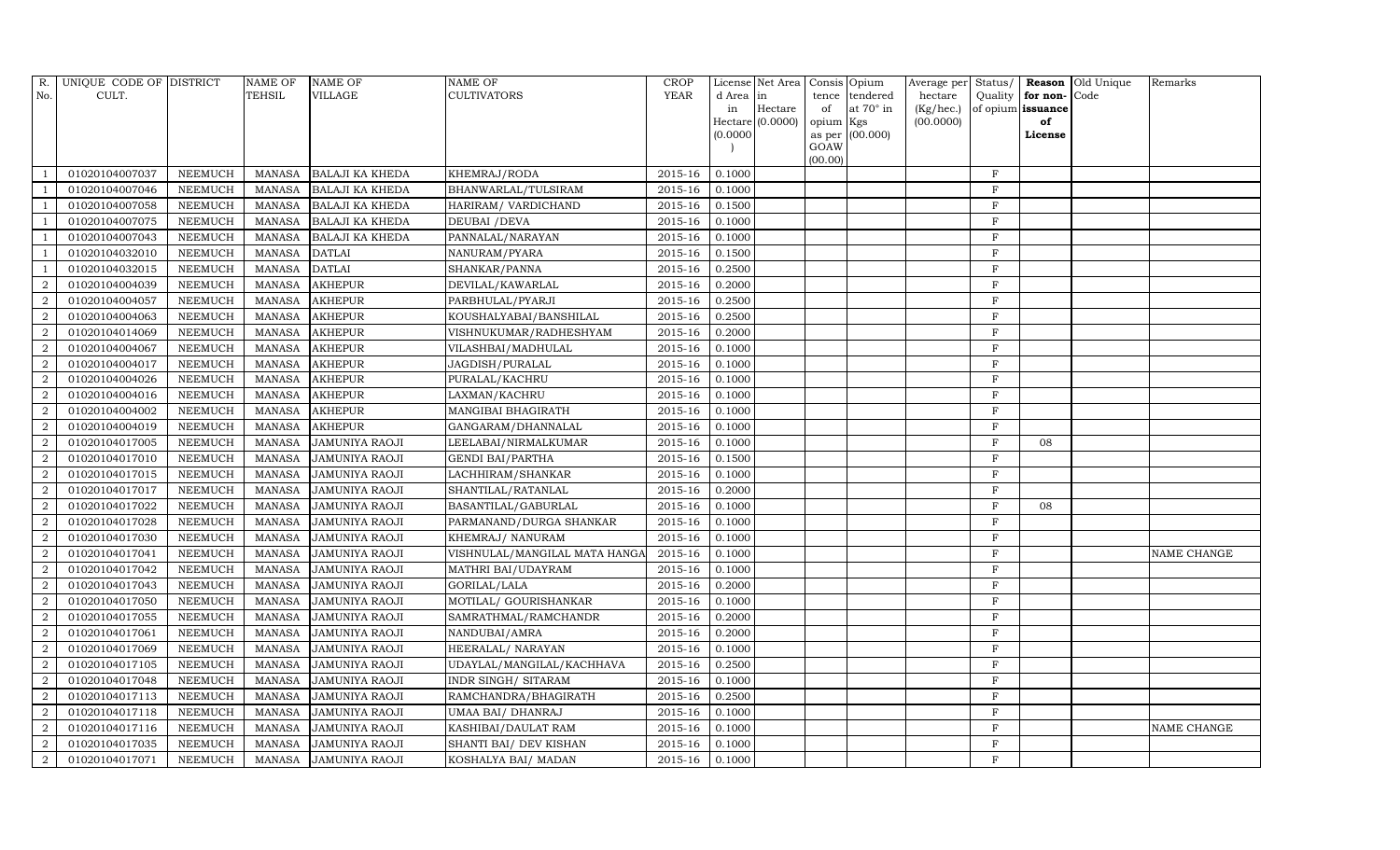|                                                                                        | <b>CROP</b>                                     |           | License Net Area   Consis   Opium |           |                   | Average per | Status/      |                   | Reason Old Unique | Remarks             |  |
|----------------------------------------------------------------------------------------|-------------------------------------------------|-----------|-----------------------------------|-----------|-------------------|-------------|--------------|-------------------|-------------------|---------------------|--|
| CULT.<br>TEHSIL<br>VILLAGE<br><b>CULTIVATORS</b><br>No.                                | YEAR                                            | d Area in |                                   |           | tence tendered    | hectare     | Quality      | for non-Code      |                   |                     |  |
|                                                                                        |                                                 | in        | Hectare                           | of        | at $70^\circ$ in  | (Kg/hec.)   |              | of opium issuance |                   |                     |  |
|                                                                                        |                                                 | (0.0000)  | Hectare (0.0000)                  | opium Kgs | as per $(00.000)$ | (00.0000)   |              | of<br>License     |                   |                     |  |
|                                                                                        |                                                 |           |                                   | GOAW      |                   |             |              |                   |                   |                     |  |
|                                                                                        |                                                 |           |                                   | (00.00)   |                   |             |              |                   |                   |                     |  |
| 01020104022001<br><b>NEEMUCH</b><br>KULTHANA BUJURG<br><b>MANASA</b>                   | BHANWARLAL/HAJARILAL<br>2015-16                 | 0.1000    |                                   |           |                   |             | F            |                   |                   |                     |  |
| 01020104022002<br><b>NEEMUCH</b><br><b>MANASA</b><br>KULTHANA BUJURG                   | SHRILAL/HAJARILAL<br>2015-16                    | 0.2500    |                                   |           |                   |             | F            |                   |                   |                     |  |
| 01020104022006<br><b>NEEMUCH</b><br><b>MANASA</b><br>KULTHANA BUJURG                   | BANSHILAL/AMARCHAND<br>2015-16                  | 0.2000    |                                   |           |                   |             | F            |                   |                   |                     |  |
| 01020104022010<br><b>NEEMUCH</b><br><b>MANASA</b><br>KULTHANA BUJURG                   | GOPAL/KANHEYALAL<br>2015-16                     | 0.2000    |                                   |           |                   |             | F            |                   |                   |                     |  |
| 01020104022027<br><b>NEEMUCH</b><br><b>MANASA</b><br>KULTHANA BUJURG                   | 2015-16<br>MUKESH/KANHEYALAL                    | 0.2000    |                                   |           |                   |             | F            |                   |                   |                     |  |
| 01020104022012<br><b>NEEMUCH</b><br><b>MANASA</b><br>KULTHANA BUJURG<br>MOTILAL/JAIRAM | 2015-16                                         | 0.2000    |                                   |           |                   |             | F            |                   |                   |                     |  |
| 01020104022004<br><b>NEEMUCH</b><br><b>MANASA</b><br>KULTHANA BUJURG                   | LABHCHAND/GHISALAL<br>2015-16                   | 0.2000    |                                   |           |                   |             | F            |                   |                   |                     |  |
| 01020104022017<br><b>NEEMUCH</b><br><b>MANASA</b><br>KULTHANA BUJURG                   | RAMESH/PRITHVIRAJ<br>$\overline{2015} - 16$     | 0.2000    |                                   |           |                   |             | F            |                   |                   |                     |  |
| 01020104022019<br><b>NEEMUCH</b><br><b>MANASA</b><br>KULTHANA BUJURG<br>NANDLAL/JAYRAM | 2015-16                                         | 0.1000    |                                   |           |                   |             | $\rm F$      |                   |                   |                     |  |
| 01020104022028<br><b>NEEMUCH</b><br><b>MANASA</b><br>KULTHANA BUJURG<br>BOTLAL NARAYAN | 2015-16                                         | 0.1000    |                                   |           |                   |             | F            |                   |                   |                     |  |
| 01020104022025<br><b>NEEMUCH</b><br>KULTHANA BUJURG<br><b>MANASA</b>                   | 2015-16<br>NATHULAL/DAMARSI                     | 0.1000    |                                   |           |                   |             | F            |                   |                   |                     |  |
| 01020104031010<br><b>NEEMUCH</b><br><b>MANASA</b><br><b>KHEDAMODI</b>                  | HARIRAM/ RODMAL URF RODILAL<br>2015-16          | 0.2000    |                                   |           |                   |             | F            |                   |                   |                     |  |
| 01020104031022<br><b>NEEMUCH</b><br><b>MANASA</b><br><b>KHEDAMODI</b>                  | BHURALAL/CHUNNILAL<br>2015-16                   | 0.1000    |                                   |           |                   |             | F            |                   |                   | NAME CHANGE         |  |
| 01020104031015<br><b>NEEMUCH</b><br><b>MANASA</b><br><b>KHEDAMODI</b>                  | JAYSINGH/KALYANSINGH<br>2015-16                 | 0.1000    |                                   |           |                   |             | F            |                   |                   |                     |  |
| 01020104031027<br><b>NEEMUCH</b><br><b>MANASA</b><br><b>KHEDAMODI</b>                  | 2015-16<br>SURESH/YAMUNASHANKAR                 | 0.1000    |                                   |           |                   |             | F            |                   |                   | TRANSFER KANJARDA-I |  |
| 01020104031004<br><b>NEEMUCH</b><br><b>MANASA</b><br><b>KHEDAMODI</b>                  | 2015-16<br>GISHALAL/CHUNILAL                    | 0.1000    |                                   |           |                   |             | F            |                   |                   |                     |  |
| 01020104029003<br><b>NEEMUCH</b><br><b>MANASA</b><br><b>DHAMNIYA</b>                   | KACHRULAL/DEVILAL/JANIBAI<br>2015-16            | 0.2000    |                                   |           |                   |             | F            |                   |                   |                     |  |
| 01020104029016<br><b>DHAMNIYA</b><br><b>NEEMUCH</b><br><b>MANASA</b>                   | $\overline{2015} - 16$<br>ASHOKKUMAR/NARAYANDAS | 0.2000    |                                   |           |                   |             | F            |                   |                   | NAME CHANGE         |  |
| 01020104029017<br><b>NEEMUCH</b><br><b>DHAMNIYA</b><br><b>MANASA</b><br>HANSRAJ/PYARA  | 2015-16                                         | 0.2000    |                                   |           |                   |             | F            |                   |                   |                     |  |
| <b>DHAMNIYA</b><br>01020104029024<br><b>NEEMUCH</b><br><b>MANASA</b><br>RAJU/ MANGILAL | 2015-16                                         | 0.2000    |                                   |           |                   |             | $\mathbf{F}$ |                   |                   |                     |  |
| 01020104029027<br><b>NEEMUCH</b><br><b>MANASA</b><br><b>DHAMNIYA</b>                   | 2015-16<br>DHANRAJ/NARAYAN                      | 0.1000    |                                   |           |                   |             | F            |                   |                   |                     |  |
| <b>DHAMNIYA</b><br>01020104029029<br><b>NEEMUCH</b><br><b>MANASA</b>                   | SHANTILAL/MANNALAL<br>2015-16                   | 0.1000    |                                   |           |                   |             | F            |                   |                   |                     |  |
| <b>DHAMNIYA</b><br>01020104029035<br><b>NEEMUCH</b><br><b>MANASA</b>                   | KAMLABAI/TULSIRAM<br>2015-16                    | 0.2500    |                                   |           |                   |             | F            |                   |                   |                     |  |
| 01020104029040<br><b>NEEMUCH</b><br><b>DHAMNIYA</b><br><b>MANASA</b>                   | 2015-16<br>SHIVLAL/RUGHNATH                     | 0.2000    |                                   |           |                   |             | F            |                   |                   |                     |  |
| 01020104029045<br><b>DHAMNIYA</b><br><b>NEEMUCH</b><br><b>MANASA</b>                   | 2015-16<br>SHANTILAL/JAISINGH                   | 0.2000    |                                   |           |                   |             | F            |                   |                   |                     |  |
| 01020104029048<br><b>NEEMUCH</b><br><b>DHAMNIYA</b><br><b>MANASA</b>                   | BHONIBAI/BHUWANA<br>2015-16                     | 0.2500    |                                   |           |                   |             | F            |                   |                   |                     |  |
| <b>NEEMUCH</b><br><b>DHAMNIYA</b><br>01020104029032<br><b>MANASA</b>                   | PANNALAL/KANWARLAL<br>2015-16                   | 0.2000    |                                   |           |                   |             | $\mathbf{F}$ |                   |                   |                     |  |
| 01020104029066<br><b>DHAMNIYA</b><br><b>NEEMUCH</b><br><b>MANASA</b>                   | $\overline{2015} - 16$<br>RUKMANI BAI/ NARAYAN  | 0.1500    |                                   |           |                   |             | $\rm F$      |                   |                   |                     |  |
| 01020104029010<br><b>NEEMUCH</b><br><b>DHAMNIYA</b><br>KISHANLAL/ASHU<br><b>MANASA</b> | 2015-16                                         | 0.1000    |                                   |           |                   |             | F            |                   |                   |                     |  |
| 01020104023006<br><b>NEEMUCH</b><br><b>MANASA</b><br><b>GAFARDA</b>                    | LAHRIBAI/NANALAL<br>2015-16                     | 0.1000    |                                   |           |                   |             | F            |                   |                   |                     |  |
| 01020104023009<br><b>NEEMUCH</b><br><b>GAFARDA</b><br><b>MANASA</b>                    | 2015-16<br>SHANTILAL/MODIRAM                    | 0.1000    |                                   |           |                   |             | F            |                   |                   |                     |  |
| 01020104023004<br><b>NEEMUCH</b><br><b>MANASA</b><br><b>GAFARDA</b>                    | MANGIBAI/MODIRAM<br>2015-16                     | 0.1000    |                                   |           |                   |             | F            |                   |                   |                     |  |
| <b>GAFARDA</b><br>01020104023041<br><b>NEEMUCH</b><br><b>MANASA</b>                    | 2015-16<br>MOTILAL/NARAYAN                      | 0.2000    |                                   |           |                   |             | $\rm F$      |                   |                   |                     |  |
| 01020104023043<br><b>NEEMUCH</b><br><b>MANASA</b><br><b>GAFARDA</b>                    | 2015-16<br>AMRITLAL/NANDLAL                     | 0.1000    |                                   |           |                   |             | F            |                   |                   |                     |  |
| 01020104023052<br><b>NEEMUCH</b><br><b>MANASA</b><br><b>GAFARDA</b>                    | 2015-16<br>KACHRULAL/MODA                       | 0.2000    |                                   |           |                   |             | F            |                   |                   |                     |  |
| 01020104023053<br><b>NEEMUCH</b><br><b>GAFARDA</b><br><b>MANASA</b>                    | BHANWARLAL/NONDRAM<br>2015-16                   | 0.1000    |                                   |           |                   |             | F            |                   |                   |                     |  |
| 01020104023067<br><b>NEEMUCH</b><br><b>MANASA</b><br><b>GAFARDA</b>                    | MATHURALAL/RAMA<br>2015-16                      | 0.1000    |                                   |           |                   |             | $\mathbf{F}$ |                   |                   |                     |  |
| 01020104023008<br><b>NEEMUCH</b><br><b>MANASA</b><br><b>GAFARDA</b>                    | BHUWANIRAM/MODIRAM<br>2015-16                   | 0.1000    |                                   |           |                   |             | F            |                   |                   |                     |  |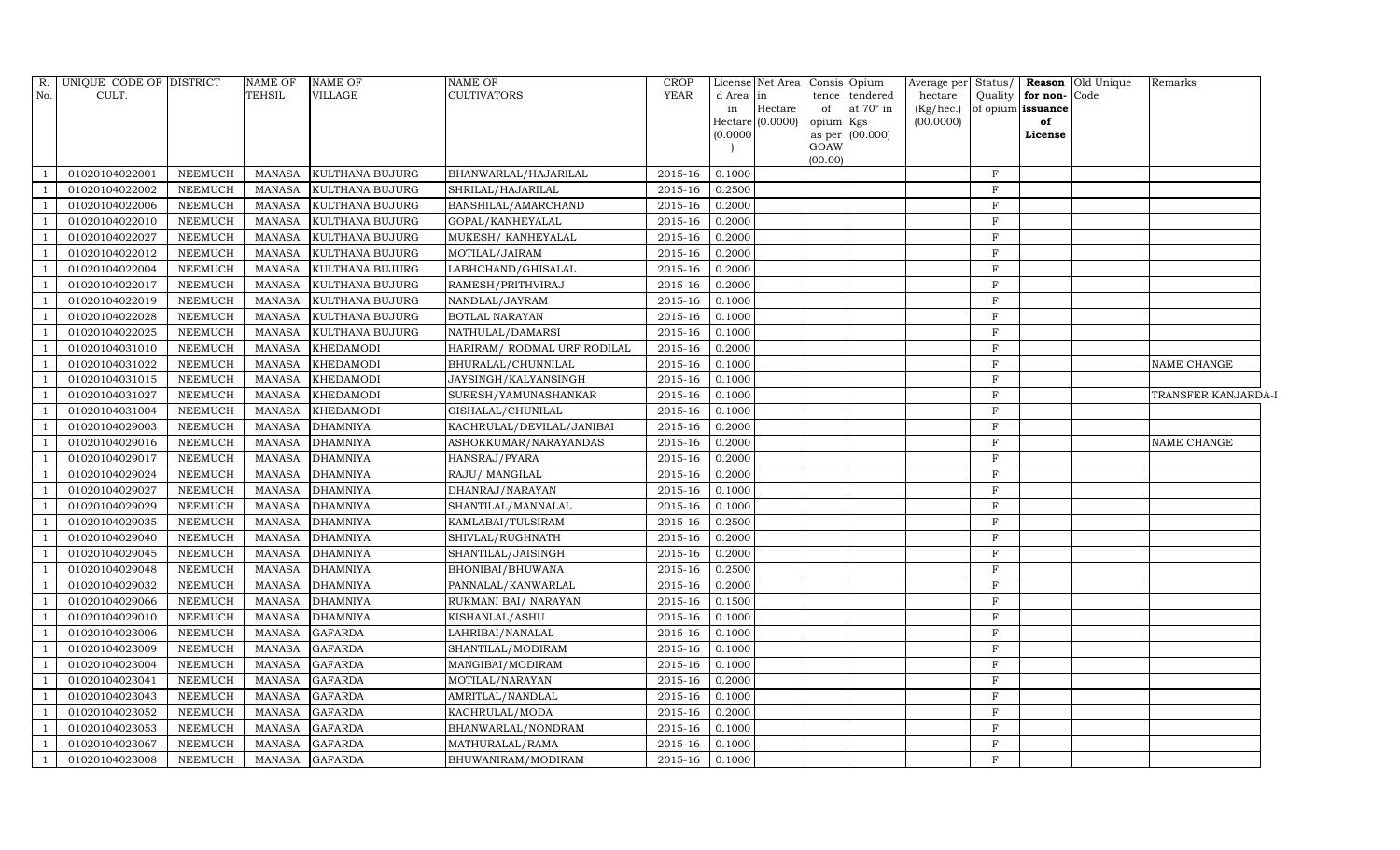|     | R. UNIQUE CODE OF DISTRICT |                | NAME OF       | <b>NAME OF</b>     | NAME OF                       | <b>CROP</b> |           | License Net Area   Consis   Opium |           |                  | Average per Status/ |                |                   | <b>Reason</b> Old Unique | Remarks                    |  |
|-----|----------------------------|----------------|---------------|--------------------|-------------------------------|-------------|-----------|-----------------------------------|-----------|------------------|---------------------|----------------|-------------------|--------------------------|----------------------------|--|
| No. | CULT.                      |                | <b>TEHSIL</b> | <b>VILLAGE</b>     | <b>CULTIVATORS</b>            | YEAR        | d Area in |                                   |           | tence tendered   | hectare             | Quality        | for non-Code      |                          |                            |  |
|     |                            |                |               |                    |                               |             | in        | Hectare                           | of        | at $70^\circ$ in | (Kg/hec.)           |                | of opium issuance |                          |                            |  |
|     |                            |                |               |                    |                               |             |           | $Hectare$ (0.0000)                | opium Kgs |                  | (00.0000)           |                | of                |                          |                            |  |
|     |                            |                |               |                    |                               |             | (0.0000)  |                                   | GOAW      | as per (00.000)  |                     |                | License           |                          |                            |  |
|     |                            |                |               |                    |                               |             |           |                                   | (00.00)   |                  |                     |                |                   |                          |                            |  |
|     | 01020104028058             | <b>NEEMUCH</b> | <b>MANASA</b> | <b>BHATKHEDI-I</b> | BABULAL/CHAMPALAL             | 2015-16     | 0.2500    |                                   |           |                  |                     | F              |                   |                          |                            |  |
|     | 01020104028004             | NEEMUCH        | <b>MANASA</b> | <b>BHATKHEDI-I</b> | BABULAL/KACHRU                | 2015-16     | 0.2500    |                                   |           |                  |                     | $\mathbf F$    |                   |                          |                            |  |
|     | 01020104028048             | <b>NEEMUCH</b> | <b>MANASA</b> | <b>BHATKHEDI-I</b> | BADAMBAI/ONKARLAL             | 2015-16     | 0.2500    |                                   |           |                  |                     | $_{\rm F}$     |                   |                          |                            |  |
|     | 01020104028096             | NEEMUCH        | <b>MANASA</b> | <b>BHATKHEDI-I</b> | BADRILAL/LAXMICHAND           | 2015-16     | 0.1000    |                                   |           |                  |                     | $\mathbf F$    |                   |                          |                            |  |
|     | 01020104028099             | NEEMUCH        | <b>MANASA</b> | <b>BHATKHEDI-I</b> | BAGDIRAM/BHANWARLAL           | 2015-16     | 0.2500    |                                   |           |                  |                     | $\rm F$        |                   |                          |                            |  |
|     | 01020104028060             | <b>NEEMUCH</b> | <b>MANASA</b> | <b>BHATKHEDI-I</b> | BALURAM/KISHANLAL             | 2015-16     | 0.1000    | 0.0111                            | 74.14     | 0.932            | 83.964              | G              |                   |                          |                            |  |
|     | 01020104028084             | NEEMUCH        | <b>MANASA</b> | <b>BHATKHEDI-I</b> | BANSHILAL/BHERA               | 2015-16     | 0.2000    |                                   |           |                  |                     | F              |                   |                          |                            |  |
|     | 01020104028008             | <b>NEEMUCH</b> | <b>MANASA</b> | <b>BHATKHEDI-I</b> | BARDIBAI/BHERULAL             | 2015-16     | 0.1000    |                                   |           |                  |                     | $\mathbf F$    |                   |                          | NAME CHANGE                |  |
|     | 01020104028014             | NEEMUCH        | <b>MANASA</b> | <b>BHATKHEDI-I</b> | BHANWARLAL/NARAYAN            | 2015-16     | 0.2000    |                                   |           |                  |                     | $\mathbf F$    |                   |                          | NAME CHANGE                |  |
|     | 01020104028267             | NEEMUCH        | <b>MANASA</b> | <b>BHATKHEDI-I</b> | VARDISHANKAR/RAMRATAN         | $2015 - 16$ | 0.2500    |                                   |           |                  |                     | F              |                   |                          |                            |  |
|     | 01020104028062             | NEEMUCH        | <b>MANASA</b> | <b>BHATKHEDI-I</b> | BHERULAL/JAGANNATH            | 2015-16     | 0.1000    |                                   |           |                  |                     | $\mathbf F$    |                   |                          |                            |  |
|     | 01020104028256             | <b>NEEMUCH</b> | <b>MANASA</b> | <b>BHATKHEDI-I</b> | DAMARLAL/HIRALAL              | 2015-16     | 0.2500    |                                   |           |                  |                     | $_{\rm F}$     |                   |                          | NAME CHANGE                |  |
|     | 01020104028273             | <b>NEEMUCH</b> | MANASA        | <b>BHATKHEDI-I</b> | DHANJI/BHERAJI                | $2015 - 16$ | 0.1000    | 0.0518                            | 62.23     | 2.898            | 55.946              | G              |                   |                          |                            |  |
|     | 01020104028259             | NEEMUCH        | <b>MANASA</b> | <b>BHATKHEDI-I</b> | DHAPUBAI/BHAGWANDAS           | 2015-16     | 0.1000    |                                   |           |                  |                     | F              |                   |                          |                            |  |
|     | 01020104028044             | NEEMUCH        | <b>MANASA</b> | <b>BHATKHEDI-I</b> | DINBANDHU/ JAGANNATH          | 2015-16     | 0.1000    | 0.0128                            | 69.03     | 0.937            | 73.203              | G              |                   |                          |                            |  |
|     | 01020104028227             | NEEMUCH        | <b>MANASA</b> | <b>BHATKHEDI-I</b> | DINESH/GHISALAL               | 2015-16     | 0.2500    |                                   |           |                  |                     | $_{\rm F}$     |                   |                          |                            |  |
|     | 01020104028076             | NEEMUCH        | <b>MANASA</b> | <b>BHATKHEDI-I</b> | DINESHCHAND/RAMNIVIAS POTRA R | 2015-16     | 0.2500    |                                   |           |                  |                     | $\rm F$        |                   |                          |                            |  |
|     | 01020104028119             | <b>NEEMUCH</b> | <b>MANASA</b> | <b>BHATKHEDI-I</b> | GHANSHYAM/BALURAM             | 2015-16     | 0.1000    | 0.0120                            | 74.62     | 1.013            | 84.417              | G              |                   |                          |                            |  |
|     | 01020104028049             | <b>NEEMUCH</b> | <b>MANASA</b> | <b>BHATKHEDI-I</b> | GHISALAL/NARAYAN              | 2015-16     | 0.2500    |                                   |           |                  |                     | $\mathbf F$    |                   |                          |                            |  |
|     | 01020104028059             | <b>NEEMUCH</b> | MANASA        | <b>BHATKHEDI-I</b> | GHISIBAI/MANNALAL             | $2015 - 16$ | 0.2000    |                                   |           |                  |                     | F              |                   |                          |                            |  |
|     | 01020104028023             | NEEMUCH        | <b>MANASA</b> | <b>BHATKHEDI-I</b> | GOPAL/BHAGCHAND               | 2015-16     | 0.2000    |                                   |           |                  |                     | F              |                   |                          |                            |  |
|     | 01020104028042             | NEEMUCH        | <b>MANASA</b> | <b>BHATKHEDI-I</b> | HEERALAL/MOHANLAL             | 2015-16     | 0.1500    |                                   |           |                  |                     | $_{\rm F}$     |                   |                          |                            |  |
|     | 01020104028100             | <b>NEEMUCH</b> | <b>MANASA</b> | <b>BHATKHEDI-I</b> | ISHWARLAL/DURGASHANKAR        | 2015-16     | 0.2500    |                                   |           |                  |                     | $\mathbf F$    |                   |                          |                            |  |
|     | 01020104028022             | NEEMUCH        | <b>MANASA</b> | <b>BHATKHEDI-I</b> | JAGDISH/KISHANLAL             | 2015-16     | 0.2500    |                                   |           |                  |                     | $\mathbf F$    |                   |                          |                            |  |
|     | 01020104028024             | <b>NEEMUCH</b> | <b>MANASA</b> | <b>BHATKHEDI-I</b> | KACHRU/MANGILAL               | 2015-16     | 0.2000    |                                   |           |                  |                     | $\rm F$        |                   |                          |                            |  |
|     | 01020104028109             | <b>NEEMUCH</b> | <b>MANASA</b> | <b>BHATKHEDI-I</b> | KAILASH/ MANGILAL             | 2015-16     | 0.1000    |                                   |           |                  |                     | $\overline{O}$ | 11                |                          | THEFT CASE                 |  |
|     | 01020104028045             | NEEMUCH        | <b>MANASA</b> | <b>BHATKHEDI-I</b> | KAILASH/ONKARLAL              | 2015-16     | 0.1000    |                                   |           |                  |                     | F              |                   |                          |                            |  |
|     | 01020104028053             | <b>NEEMUCH</b> | <b>MANASA</b> | <b>BHATKHEDI-I</b> | KAMLABAI/MANGILAL             | 2015-16     | 0.1000    |                                   |           |                  |                     | $\mathbf F$    |                   |                          | NAME CHANGE                |  |
|     | 01020104028271             | NEEMUCH        | <b>MANASA</b> | <b>BHATKHEDI-I</b> | KANHAIYALAL/KACHRU            | 2015-16     | 0.1000    |                                   |           |                  |                     | $\mathbf F$    | 08                |                          |                            |  |
|     | 01020104028088             | NEEMUCH        | <b>MANASA</b> | <b>BHATKHEDI-I</b> | KANHAIYALAL/LAXMICHAND        | 2015-16     | 0.2000    |                                   |           |                  |                     | $\rm F$        |                   |                          |                            |  |
|     | 01020104028012             | <b>NEEMUCH</b> | <b>MANASA</b> | <b>BHATKHEDI-I</b> | KANHAIYALAL/SHANKARLAL        | 2015-16     | 0.2500    |                                   |           |                  |                     | $\mathbf F$    |                   |                          |                            |  |
|     | 01020104028110             | <b>NEEMUCH</b> | <b>MANASA</b> | <b>BHATKHEDI-I</b> | KARULAL/TULSIRAM              | 2015-16     | 0.2500    |                                   |           |                  |                     | F              |                   |                          |                            |  |
|     | 01020104028274             | <b>NEEMUCH</b> | <b>MANASA</b> | <b>BHATKHEDI-I</b> | KASTURIBAI/MANGILAL           | 2015-16     | 0.1000    |                                   |           |                  |                     | $_{\rm F}$     |                   |                          | TRANSFER BORDIYA-II NMH-II |  |
|     | 01020104028069             | NEEMUCH        | <b>MANASA</b> | <b>BHATKHEDI-I</b> | KASTURIBAI/RAMESHWAR          | 2015-16     | 0.2500    |                                   |           |                  |                     | $\mathbf F$    |                   |                          |                            |  |
|     | 01020104028039             | <b>NEEMUCH</b> | <b>MANASA</b> | <b>BHATKHEDI-I</b> | LAXMANSINGH/RAMSINGH          | 2015-16     | 0.1000    |                                   |           |                  |                     | $\mathbf F$    |                   |                          |                            |  |
|     | 01020104028086             | NEEMUCH        | <b>MANASA</b> | <b>BHATKHEDI-I</b> | LAXMINARAYAN/BHANWARLAL       | 2015-16     | 0.1000    |                                   |           |                  |                     | $\mathbf F$    |                   |                          |                            |  |
|     | 01020104028046             | <b>NEEMUCH</b> | <b>MANASA</b> | <b>BHATKHEDI-I</b> | LAXMINARAYAN/KHEMRAJ          | 2015-16     | 0.2000    |                                   |           |                  |                     | F              |                   |                          |                            |  |
|     | 01020104028030             | NEEMUCH        | MANASA        | <b>BHATKHEDI-I</b> | MADANLAL/RATANLAL             | 2015-16     | 0.2500    |                                   |           |                  |                     | $_{\rm F}$     |                   |                          |                            |  |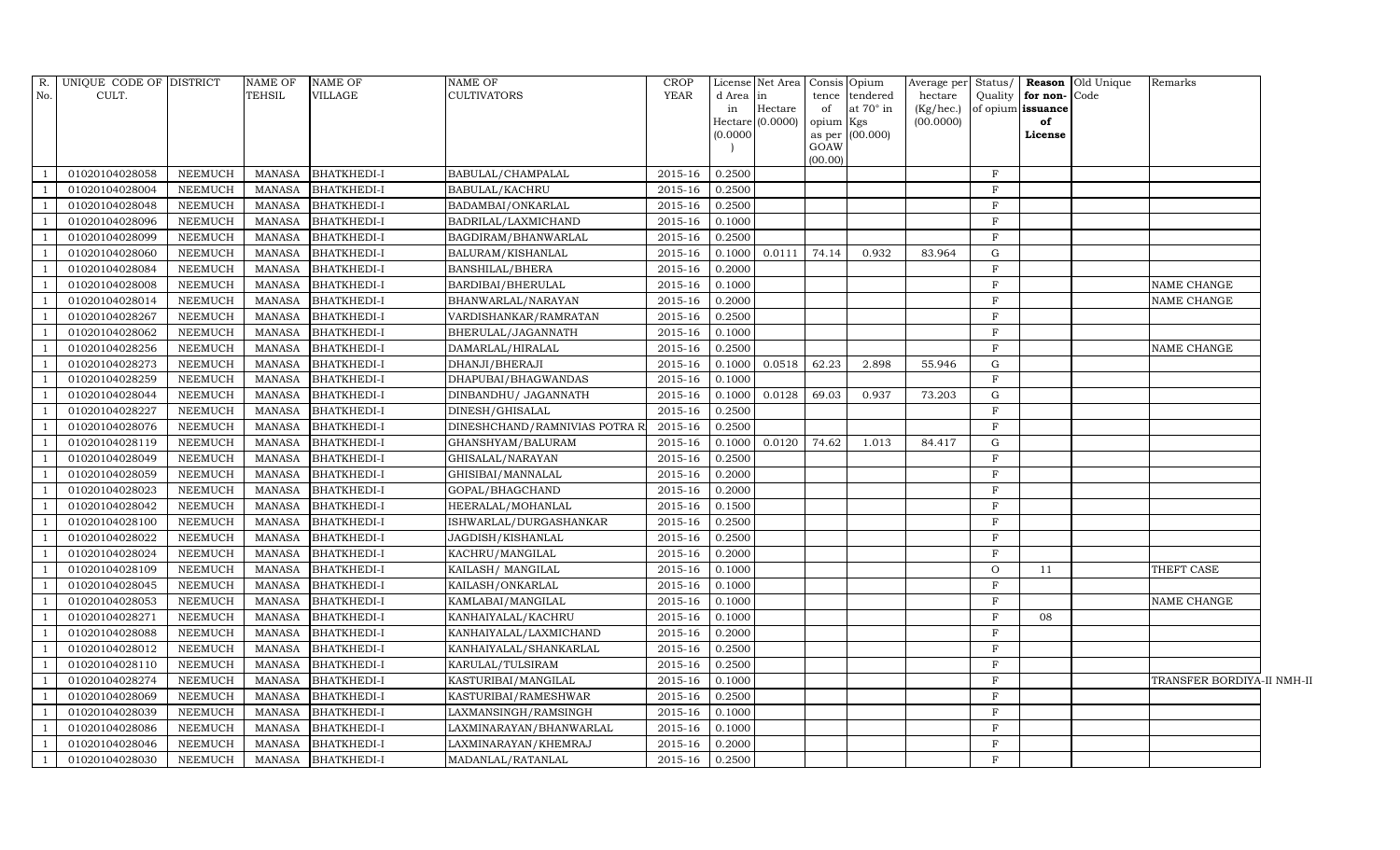| R.             | UNIQUE CODE OF DISTRICT |                | <b>NAME OF</b> | <b>NAME OF</b>      | <b>NAME OF</b>               | <b>CROP</b> |           | License Net Area   Consis   Opium |           |                   | Average per | Status/      |                   | Reason Old Unique | Remarks                  |
|----------------|-------------------------|----------------|----------------|---------------------|------------------------------|-------------|-----------|-----------------------------------|-----------|-------------------|-------------|--------------|-------------------|-------------------|--------------------------|
| No.            | CULT.                   |                | <b>TEHSIL</b>  | <b>VILLAGE</b>      | <b>CULTIVATORS</b>           | YEAR        | d Area in |                                   | tence     | tendered          | hectare     | Quality      | for non-Code      |                   |                          |
|                |                         |                |                |                     |                              |             | in        | Hectare                           | of        | at $70^\circ$ in  | (Kg/hec.)   |              | of opium issuance |                   |                          |
|                |                         |                |                |                     |                              |             | (0.0000)  | Hectare (0.0000)                  | opium Kgs | as per $(00.000)$ | (00.0000)   |              | of<br>License     |                   |                          |
|                |                         |                |                |                     |                              |             |           |                                   | GOAW      |                   |             |              |                   |                   |                          |
|                |                         |                |                |                     |                              |             |           |                                   | (00.00)   |                   |             |              |                   |                   |                          |
|                | 01020104028087          | <b>NEEMUCH</b> | <b>MANASA</b>  | <b>BHATKHEDI-I</b>  | MANGILAL/NANURAM/TULSIBAI    | 2015-16     | 0.1000    |                                   |           |                   |             | F            |                   |                   |                          |
|                | 01020104028074          | <b>NEEMUCH</b> | <b>MANASA</b>  | <b>BHATKHEDI-I</b>  | MANGILAL/NATHU               | 2015-16     | 0.1000    |                                   |           |                   |             | F            |                   |                   |                          |
| - 1            | 01020104028017          | <b>NEEMUCH</b> | <b>MANASA</b>  | <b>BHATKHEDI-I</b>  | MANGILAL/SHIVLAL             | 2015-16     | 0.2500    |                                   |           |                   |             | F            |                   |                   |                          |
|                | 01020104028035          | <b>NEEMUCH</b> | <b>MANASA</b>  | <b>BHATKHEDI-I</b>  | MANGIBAI/NANDLAL             | 2015-16     | 0.1000    |                                   |           |                   |             | F            |                   |                   | NAME CHANGE              |
| - 1            | 01020104028319          | <b>NEEMUCH</b> | <b>MANASA</b>  | <b>BHATKHEDI-I</b>  | MANISH JOSHI/ RAMKARAN       | 2015-16     | 0.2500    |                                   |           |                   |             | $\rm F$      |                   |                   |                          |
| $\overline{1}$ | 01020104028007          | <b>NEEMUCH</b> | <b>MANASA</b>  | BHATKHEDI-I         | MODIRAM/BADRILAL             | 2015-16     | 0.2500    |                                   |           |                   |             | F            |                   |                   |                          |
| $\overline{1}$ | 01020104028016          | <b>NEEMUCH</b> | <b>MANASA</b>  | <b>BHATKHEDI-I</b>  | SATYNARAYAN/BHAGCHAND        | 2015-16     | 0.2500    |                                   |           |                   |             | $\mathbf F$  |                   |                   |                          |
|                | 01020104028102          | <b>NEEMUCH</b> | <b>MANASA</b>  | <b>BHATKHEDI-I</b>  | MOHANLAL/BHANWARLAL          | 2015-16     | 0.2000    |                                   |           |                   |             | F            |                   |                   |                          |
|                | 01020104028063          | <b>NEEMUCH</b> | <b>MANASA</b>  | <b>BHATKHEDI-I</b>  | MOHANLAL/RAMLAL              | 2015-16     | 0.1000    |                                   |           |                   |             | $\rm F$      |                   |                   |                          |
| - 1            | 01020104028320          | <b>NEEMUCH</b> | <b>MANASA</b>  | <b>BHATKHEDI-I</b>  | MUSHTAK/ MOHMAD              | 2015-16     | 0.1000    |                                   |           |                   |             | F            |                   |                   |                          |
| $\overline{1}$ | 01020104028034          | <b>NEEMUCH</b> | <b>MANASA</b>  | <b>BHATKHEDI-I</b>  | NANDLAL/JAGANNATH            | 2015-16     | 0.2500    |                                   |           |                   |             | F            |                   |                   |                          |
|                | 01020104028078          | <b>NEEMUCH</b> | <b>MANASA</b>  | <b>BHATKHEDI-I</b>  | DINSHCHAND/NATHULAL          | 2015-16     | 0.2000    |                                   |           |                   |             | $\mathbf{F}$ |                   |                   |                          |
| - 1            | 01020104028117          | <b>NEEMUCH</b> | <b>MANASA</b>  | <b>BHATKHEDI-I</b>  | NATHULAL/DEVAJI              | 2015-16     | 0.2500    |                                   |           |                   |             | $\rm F$      |                   |                   |                          |
|                | 01020104028003          | <b>NEEMUCH</b> | <b>MANASA</b>  | <b>BHATKHEDI-I</b>  | ONKARLAL/KACHRU              | 2015-16     | 0.2500    |                                   |           |                   |             | $\rm F$      |                   |                   |                          |
| - 1            | 01020104028285          | <b>NEEMUCH</b> | <b>MANASA</b>  | <b>BHATKHEDI-I</b>  | PARBHULAL/BALCHANDRA         | 2015-16     | 0.1500    |                                   |           |                   |             | $\rm F$      |                   |                   |                          |
| $\overline{1}$ | 01020104028026          | <b>NEEMUCH</b> | <b>MANASA</b>  | <b>BHATKHEDI-I</b>  | PARBHULAL/NARAYAN            | 2015-16     | 0.2000    |                                   |           |                   |             | $\mathbf{F}$ |                   |                   |                          |
|                | 01020104028322          | <b>NEEMUCH</b> | <b>MANASA</b>  | <b>BHATKHEDI-I</b>  | RAMCHANDR/ MANGILAL          | 2015-16     | 0.2500    |                                   |           |                   |             | $\mathbf{F}$ |                   |                   |                          |
|                | 01020104028006          | <b>NEEMUCH</b> | <b>MANASA</b>  | <b>BHATKHEDI-I</b>  | RAMCHANDRA/NANA              | 2015-16     | 0.2500    |                                   |           |                   |             | F            |                   |                   |                          |
|                | 01020104028112          | <b>NEEMUCH</b> | <b>MANASA</b>  | <b>BHATKHEDI-I</b>  | RAMDAYAL/BALCHAND            | 2015-16     | 0.1000    |                                   |           |                   |             | $\circ$      | 11                |                   | THEFT CASE / CAPSULS     |
|                | 01020104028025          | <b>NEEMUCH</b> | <b>MANASA</b>  | <b>BHATKHEDI-I</b>  | RAMPRASAD/LAXMICHAND         | 2015-16     | 0.2000    |                                   |           |                   |             | $\rm F$      |                   |                   |                          |
|                | 01020104028009          | <b>NEEMUCH</b> | <b>MANASA</b>  | <b>BHATKHEDI-I</b>  | RAMPRASAD/MEGHA              | 2015-16     | 0.2000    |                                   |           |                   |             | $\rm F$      |                   |                   |                          |
|                | 01020104028041          | <b>NEEMUCH</b> | <b>MANASA</b>  | <b>BHATKHEDI-I</b>  | RAMPRATAP/ONKARLAL           | 2015-16     | 0.2500    |                                   |           |                   |             | $\mathbf{F}$ |                   |                   | NAME CHANGE              |
|                | 01020104028101          | <b>NEEMUCH</b> | <b>MANASA</b>  | BHATKHEDI-I         | RAMRATAN/BADRILAL            | 2015-16     | 0.2500    |                                   |           |                   |             | F            |                   |                   |                          |
|                | 01020104028010          | <b>NEEMUCH</b> | <b>MANASA</b>  | <b>BHATKHEDI-I</b>  | RAMSUKH/RATANLAL             | 2015-16     | 0.2500    | 0.2354                            | 66.52     | 4.704             | 19.983      | G            | 04                |                   | <b>ISSUED ON 2016-17</b> |
|                | 01020104028071          | <b>NEEMUCH</b> | <b>MANASA</b>  | <b>BHATKHEDI-I</b>  | RAMVILAS/MANGILAL            | 2015-16     | 0.1000    |                                   |           |                   |             | $\rm F$      |                   |                   |                          |
|                | 01020104028011          | <b>NEEMUCH</b> | <b>MANASA</b>  | <b>BHATKHEDI-I</b>  | RUKMANIBAI/RAMCHANDRA        | 2015-16     | 0.2500    |                                   |           |                   |             | $\rm F$      |                   |                   |                          |
|                | 01020104028077          | <b>NEEMUCH</b> | <b>MANASA</b>  | <b>BHATKHEDI-I</b>  | SAMANDBAI/KANWARLAL          | 2015-16     | 0.2000    |                                   |           |                   |             | $\mathbf{F}$ |                   |                   |                          |
|                | 01020104028321          | <b>NEEMUCH</b> | <b>MANASA</b>  | <b>BHATKHEDI-I</b>  | SATYNARAYAN/ RAMCHANDR       | 2015-16     | 0.2500    |                                   |           |                   |             | F            |                   |                   |                          |
|                | 01020104028094          | <b>NEEMUCH</b> | <b>MANASA</b>  | <b>BHATKHEDI-I</b>  | RAMESHWAR/SHANKARLAL         | 2015-16     | 0.2500    |                                   |           |                   |             | F            |                   |                   |                          |
|                | 01020104028272          | <b>NEEMUCH</b> | <b>MANASA</b>  | BHATKHEDI-I         | SHANTILAL/SHANKARLAL         | 2015-16     | 0.1500    |                                   |           |                   |             | F            |                   |                   |                          |
|                | 01020104028103          | <b>NEEMUCH</b> | <b>MANASA</b>  | <b>BHATKHEDI-I</b>  | TULSIRAM/TARACHAND           | 2015-16     | 0.1000    |                                   |           |                   |             | F            |                   |                   |                          |
|                | 01020104028095          | <b>NEEMUCH</b> | <b>MANASA</b>  | <b>BHATKHEDI-I</b>  | VIMLABAI/RUPCHAND            | 2015-16     | 0.2500    |                                   |           |                   |             | $\rm F$      |                   |                   |                          |
|                | 01020104028066          | <b>NEEMUCH</b> | <b>MANASA</b>  | <b>BHATKHEDI-I</b>  | RADHESHYAM/NANRAM CHOTA      | 2015-16     | 0.2000    |                                   |           |                   |             | $\mathbf{F}$ |                   |                   |                          |
|                | 01020104028092          | <b>NEEMUCH</b> | <b>MANASA</b>  | <b>BHATKHEDI-I</b>  | MANGILAL/UDA                 | 2015-16     | 0.1000    |                                   |           |                   |             | F            |                   |                   |                          |
|                | 01020104028270          | <b>NEEMUCH</b> | <b>MANASA</b>  | <b>BHATKHEDI-I</b>  | OMPRAKASH/NAGDIRAM           | 2015-16     | 0.1000    |                                   |           |                   |             | F            |                   |                   |                          |
|                | 01020104028054          | <b>NEEMUCH</b> | <b>MANASA</b>  | BHATKHEDI-I         | CHANDRAKALA/BHERULAL/CHUNNIE | 2015-16     | 0.1000    |                                   |           |                   |             | $_{\rm F}$   |                   |                   |                          |
|                | 01020104028113          | <b>NEEMUCH</b> | <b>MANASA</b>  | BHATKHEDI-I         | HEERALAL/KACHRULAL           | 2015-16     | 0.1000    |                                   |           |                   |             | $\mathbf{F}$ |                   |                   |                          |
| -1             | 01020104028120          | <b>NEEMUCH</b> | <b>MANASA</b>  | <b>BHATKHEDI-II</b> | GITABAI/RAMNIWAS             | 2015-16     | 0.2500    |                                   |           |                   |             | $\mathbf{F}$ |                   |                   |                          |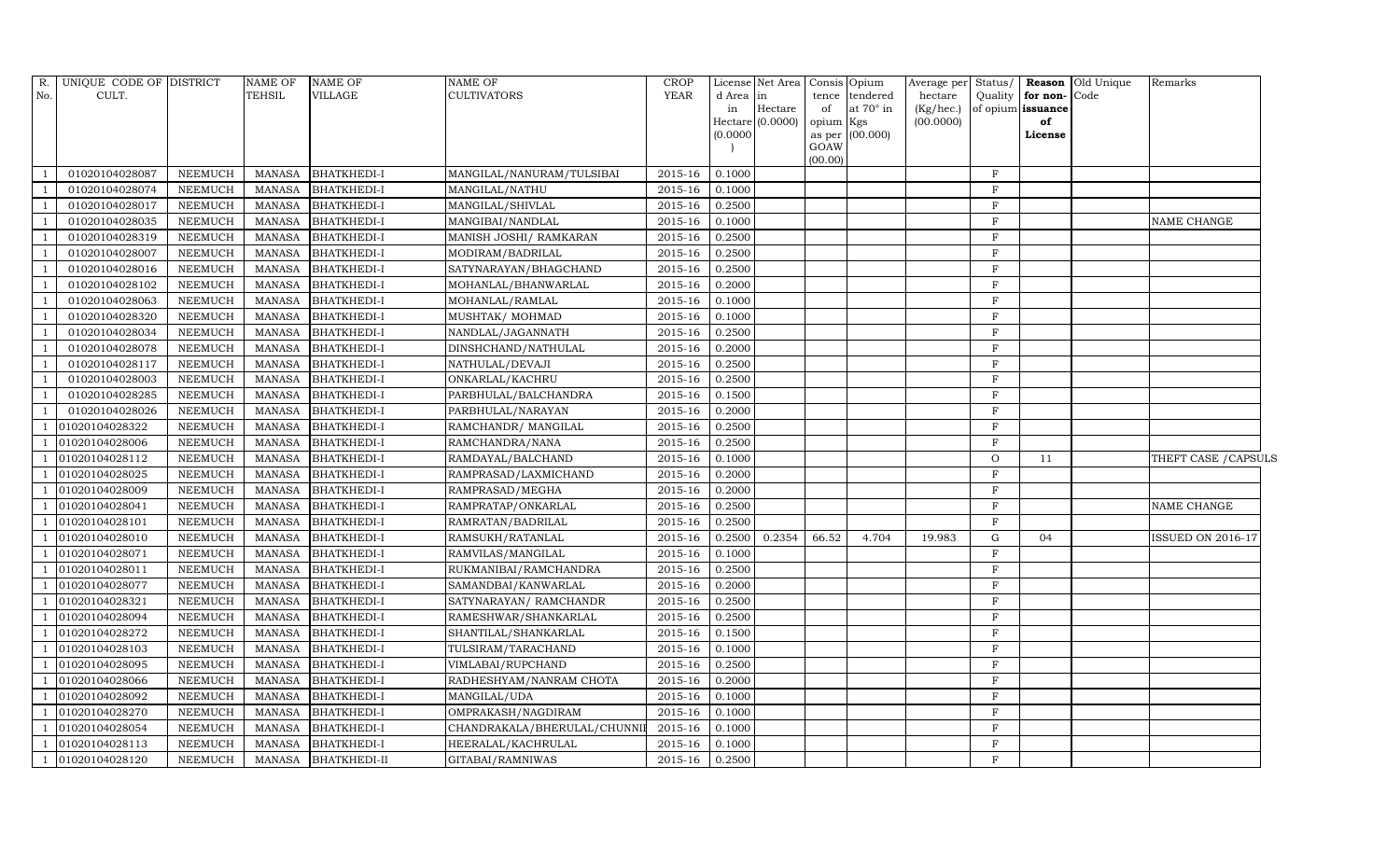| R.  | UNIQUE CODE OF DISTRICT |                | <b>NAME OF</b> | <b>NAME OF</b>      | <b>NAME OF</b>          | <b>CROP</b> |           | License Net Area Consis Opium |           |                   | Average per | Status/      |                   | Reason Old Unique | Remarks              |
|-----|-------------------------|----------------|----------------|---------------------|-------------------------|-------------|-----------|-------------------------------|-----------|-------------------|-------------|--------------|-------------------|-------------------|----------------------|
| No. | CULT.                   |                | <b>TEHSIL</b>  | <b>VILLAGE</b>      | <b>CULTIVATORS</b>      | YEAR        | d Area in |                               | tence     | tendered          | hectare     | Quality      | for non-Code      |                   |                      |
|     |                         |                |                |                     |                         |             | in        | Hectare                       | of        | at $70^\circ$ in  | (Kg/hec.)   |              | of opium issuance |                   |                      |
|     |                         |                |                |                     |                         |             | (0.0000)  | Hectare (0.0000)              | opium Kgs | as per $(00.000)$ | (00.0000)   |              | of<br>License     |                   |                      |
|     |                         |                |                |                     |                         |             |           |                               | GOAW      |                   |             |              |                   |                   |                      |
|     |                         |                |                |                     |                         |             |           |                               | (00.00)   |                   |             |              |                   |                   |                      |
|     | 01020104028122          | <b>NEEMUCH</b> | <b>MANASA</b>  | <b>BHATKHEDI-II</b> | BHULIBAI/BANSHILAL      | 2015-16     | 0.2500    |                               |           |                   |             | $\mathbf{F}$ |                   |                   |                      |
|     | 01020104028123          | <b>NEEMUCH</b> | <b>MANASA</b>  | <b>BHATKHEDI-II</b> | MANGILAL/BADRILAL       | 2015-16     | 0.2500    |                               |           |                   |             | F            |                   |                   |                      |
|     | 01020104028124          | <b>NEEMUCH</b> | <b>MANASA</b>  | <b>BHATKHEDI-II</b> | RADHESHYAM/NANDLAL BADA | 2015-16     | 0.2000    |                               |           |                   |             | F            |                   |                   |                      |
|     | 01020104028125          | <b>NEEMUCH</b> | <b>MANASA</b>  | <b>BHATKHEDI-II</b> | KARURAM/MULCHAND        | 2015-16     | 0.2500    |                               |           |                   |             | $\rm F$      |                   |                   |                      |
|     | 01020104028128          | <b>NEEMUCH</b> | <b>MANASA</b>  | <b>BHATKHEDI-II</b> | BADAMBAI/MANGILAL       | 2015-16     | 0.2500    |                               |           |                   |             | $\rm F$      |                   |                   |                      |
|     | 01020104028129          | <b>NEEMUCH</b> | <b>MANASA</b>  | <b>BHATKHEDI-II</b> | NANDLAL/BHAGCHAND       | 2015-16     | 0.2500    |                               |           |                   |             | $\rm F$      |                   |                   |                      |
|     | 01020104028132          | <b>NEEMUCH</b> | <b>MANASA</b>  | <b>BHATKHEDI-II</b> | SOHANBAI/RAMNIWAS       | 2015-16     | 0.1000    |                               |           |                   |             | $\mathbf{F}$ |                   |                   | NAME CHANGE          |
|     | 01020104028254          | <b>NEEMUCH</b> | <b>MANASA</b>  | <b>BHATKHEDI-II</b> | MANGIBAI/RAMCHANDRADAS  | 2015-16     | 0.2500    |                               |           |                   |             | F            |                   |                   |                      |
|     | 01020104028143          | <b>NEEMUCH</b> | <b>MANASA</b>  | <b>BHATKHEDI-II</b> | HIRALAL/KISHANA         | 2015-16     | 0.1500    |                               |           |                   |             | $\mathbf{F}$ |                   |                   |                      |
|     | 01020104028147          | <b>NEEMUCH</b> | <b>MANASA</b>  | <b>BHATKHEDI-II</b> | DHAPUBAI/MANNALAL       | 2015-16     | 0.2500    |                               |           |                   |             | F            |                   |                   |                      |
|     | 01020104028149          | <b>NEEMUCH</b> | <b>MANASA</b>  | <b>BHATKHEDI-II</b> | SHOBHARAM/RATANLAL      | 2015-16     | 0.2500    |                               |           |                   |             | F            |                   |                   |                      |
|     | 01020104028151          | <b>NEEMUCH</b> | <b>MANASA</b>  | <b>BHATKHEDI-II</b> | KAILASH BAI/OKARLAL     | 2015-16     | 0.2500    |                               |           |                   |             | $\rm F$      |                   |                   |                      |
|     | 01020104028152          | <b>NEEMUCH</b> | <b>MANASA</b>  | <b>BHATKHEDI-II</b> | KAILASHCHAND/NANDLAL    | 2015-16     | 0.2000    |                               |           |                   |             | $\mathbf{F}$ |                   |                   |                      |
|     | 01020104028161          | <b>NEEMUCH</b> | <b>MANASA</b>  | <b>BHATKHEDI-II</b> | RAMCHANDRA/GANGARAM     | 2015-16     | 0.2500    |                               |           |                   |             | $\mathbf{F}$ |                   |                   | NAME CHANGE          |
|     | 01020104028162          | <b>NEEMUCH</b> | <b>MANASA</b>  | <b>BHATKHEDI-II</b> | KISHOR/BALCHAND         | 2015-16     | 0.2000    |                               |           |                   |             | F            |                   |                   |                      |
|     | 01020104028163          | <b>NEEMUCH</b> | <b>MANASA</b>  | <b>BHATKHEDI-II</b> | NANDLAL/VARDICHAND      | 2015-16     | 0.2500    |                               |           |                   |             | F            |                   |                   |                      |
|     | 01020104028164          | <b>NEEMUCH</b> | <b>MANASA</b>  | BHATKHEDI-II        | LAXIMINARAYAN/KASHIRAM  | 2015-16     | 0.1000    |                               |           |                   |             | $\mathbf{F}$ |                   |                   |                      |
|     | 01020104028168          | <b>NEEMUCH</b> | <b>MANASA</b>  | <b>BHATKHEDI-II</b> | PARSHRAM/MOTYABAI       | 2015-16     | 0.2000    |                               |           |                   |             | F            |                   |                   |                      |
|     | 01020104028171          | <b>NEEMUCH</b> | <b>MANASA</b>  | <b>BHATKHEDI-II</b> | SHYAMSUNDER/BHANWARLAL  | 2015-16     | 0.1000    |                               |           |                   |             | F            |                   |                   |                      |
|     | 01020104028173          | <b>NEEMUCH</b> | <b>MANASA</b>  | <b>BHATKHEDI-II</b> | GEETABAI/MODIRAM        | 2015-16     | 0.2000    |                               |           |                   |             | F            |                   |                   |                      |
|     | 01020104028327          | <b>NEEMUCH</b> | <b>MANASA</b>  | <b>BHATKHEDI-II</b> | PARBHULAL/MOHANLAL      | 2015-16     | 0.2000    |                               |           |                   |             | F            |                   |                   |                      |
|     | 01020104028179          | <b>NEEMUCH</b> | <b>MANASA</b>  | <b>BHATKHEDI-II</b> | RAMCHANDRA/MANGILAL     | 2015-16     | 0.1000    |                               |           |                   |             | $\mathbf{F}$ |                   |                   |                      |
|     | 01020104028182          | <b>NEEMUCH</b> | <b>MANASA</b>  | <b>BHATKHEDI-II</b> | KAILASH/MANGILAL MALI   | 2015-16     | 0.1500    |                               |           |                   |             | $\circ$      |                   |                   | THEFT CASE / CAPSULS |
|     | 01020104028190          | <b>NEEMUCH</b> | <b>MANASA</b>  | <b>BHATKHEDI-II</b> | BANSHILAL/NANDLAL       | 2015-16     | 0.2500    |                               |           |                   |             | $\mathbf{F}$ |                   |                   |                      |
|     | 01020104028196          | <b>NEEMUCH</b> | <b>MANASA</b>  | <b>BHATKHEDI-II</b> | RATANIBAI/RATANLAL      | 2015-16     | 0.2000    |                               |           |                   |             | F            |                   |                   |                      |
|     | 01020104028131          | <b>NEEMUCH</b> | <b>MANASA</b>  | <b>BHATKHEDI-II</b> | SHYAM/UDAIRAM           | 2015-16     | 0.2000    |                               |           |                   |             | $\rm F$      |                   |                   |                      |
|     | 01020104028203          | <b>NEEMUCH</b> | <b>MANASA</b>  | <b>BHATKHEDI-II</b> | BHAGCHAND/PARBHULAL     | 2015-16     | 0.2500    |                               |           |                   |             | $\mathbf{F}$ |                   |                   |                      |
|     | 01020104028212          | <b>NEEMUCH</b> | <b>MANASA</b>  | <b>BHATKHEDI-II</b> | SHANTILAL/SHANKARLAL    | 2015-16     | 0.1000    | 0.0120                        | 62.82     | 0.768             | 64.000      |              | 02                |                   |                      |
|     | 01020104028216          | <b>NEEMUCH</b> | <b>MANASA</b>  | <b>BHATKHEDI-II</b> | GORDHANLAL/PYARCHAND    | 2015-16     | 0.1000    |                               |           |                   |             | F            |                   |                   |                      |
|     | 01020104028223          | <b>NEEMUCH</b> | <b>MANASA</b>  | <b>BHATKHEDI-II</b> | RAMNARAYAN/BHONA SUTHAR | 2015-16     | 0.1500    |                               |           |                   |             | F            |                   |                   |                      |
|     | 01020104028225          | <b>NEEMUCH</b> | <b>MANASA</b>  | <b>BHATKHEDI-II</b> | PRATAPSINGH/PARTHESINGH | 2015-16     | 0.1000    | 0.0125                        | 64.52     | 0.922             | 73.760      | G            |                   |                   |                      |
|     | 01020104028235          | <b>NEEMUCH</b> | <b>MANASA</b>  | <b>BHATKHEDI-II</b> | MAGANBAI/JHAMAKLAL      | 2015-16     | 0.1000    |                               |           |                   |             | F            |                   |                   |                      |
|     | 01020104028075          | <b>NEEMUCH</b> | <b>MANASA</b>  | <b>BHATKHEDI-II</b> | DHAPUBAI/NARAYAN        | 2015-16     | 0.1000    |                               |           |                   |             | F            |                   |                   |                      |
|     | 01020104028160          | <b>NEEMUCH</b> | <b>MANASA</b>  | <b>BHATKHEDI-II</b> | SHYAMSUNDER/MANGILAL    | 2015-16     | 0.2000    |                               |           |                   |             | $\rm F$      |                   |                   |                      |
|     | 01020104028185          | <b>NEEMUCH</b> | <b>MANASA</b>  | <b>BHATKHEDI-II</b> | RUGHNATH/DHANNA         | 2015-16     | 0.2500    |                               |           |                   |             | F            |                   |                   |                      |
|     | 01020104028183          | <b>NEEMUCH</b> | <b>MANASA</b>  | <b>BHATKHEDI-II</b> | MANGIBAI/SEVA           | 2015-16     | 0.2500    |                               |           |                   |             | $\circ$      | 11                |                   | THEFT CASE / CAPSULS |
|     | 01020104028135          | <b>NEEMUCH</b> | <b>MANASA</b>  | BHATKHEDI-II        | DEVKISHAN/BHERULAL      | 2015-16     | 0.2500    |                               |           |                   |             | F            |                   |                   |                      |
|     | 01020104028080          | <b>NEEMUCH</b> | <b>MANASA</b>  | <b>BHATKHEDI-II</b> | BHAGWANSINGH/RAMCHANDRA | 2015-16     | 0.1500    |                               |           |                   |             | $\rm F$      |                   |                   |                      |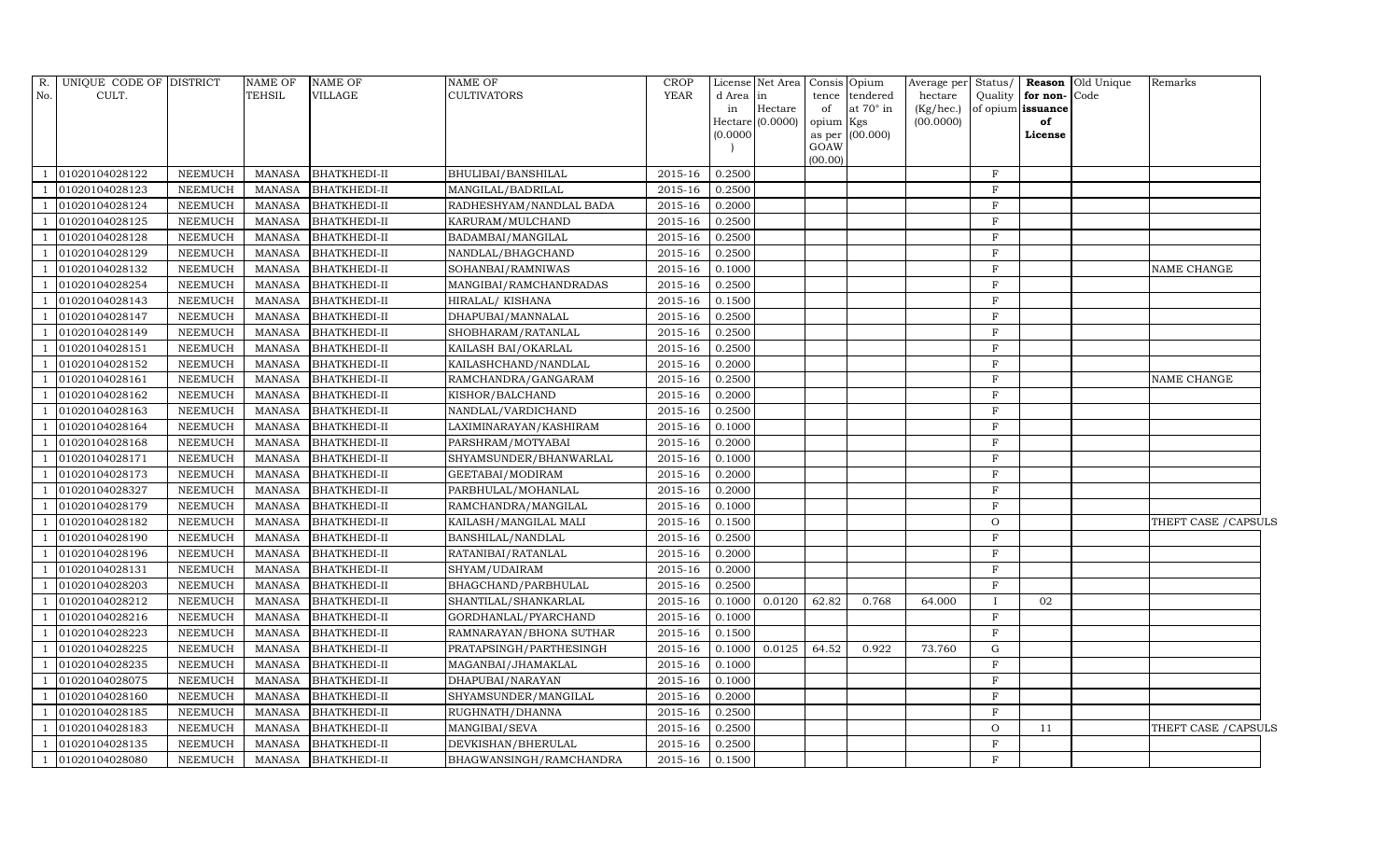| R.  | UNIQUE CODE OF DISTRICT |                | <b>NAME OF</b> | <b>NAME OF</b>      | <b>NAME OF</b>               | <b>CROP</b> |           | License Net Area   Consis   Opium |                 |                 | Average per Status/    |              |                         | <b>Reason</b> Old Unique | Remarks               |  |
|-----|-------------------------|----------------|----------------|---------------------|------------------------------|-------------|-----------|-----------------------------------|-----------------|-----------------|------------------------|--------------|-------------------------|--------------------------|-----------------------|--|
| No. | CULT.                   |                | TEHSIL         | VILLAGE             | <b>CULTIVATORS</b>           | YEAR        | d Area in |                                   | tence           | tendered        | hectare                | Quality      | for non-                | Code                     |                       |  |
|     |                         |                |                |                     |                              |             | in        | Hectare<br>Hectare $(0.0000)$     | of<br>opium Kgs | at 70° in       | (Kg/hec.)<br>(00.0000) |              | of opium issuance<br>of |                          |                       |  |
|     |                         |                |                |                     |                              |             | (0.0000)  |                                   |                 | as per (00.000) |                        |              | License                 |                          |                       |  |
|     |                         |                |                |                     |                              |             |           |                                   | GOAW            |                 |                        |              |                         |                          |                       |  |
|     | 01020104028139          | NEEMUCH        | <b>MANASA</b>  | <b>BHATKHEDI-II</b> | PATASIBAI/BADRILAL           | 2015-16     | 0.2000    |                                   | (00.00)         |                 |                        | F            |                         |                          |                       |  |
|     | 01020104028142          | <b>NEEMUCH</b> | <b>MANASA</b>  | <b>BHATKHEDI-II</b> | SARDABAI/SHYAMLAL            | 2015-16     | 0.1000    |                                   |                 |                 |                        | $_{\rm F}$   |                         |                          | NAME CHANGE           |  |
|     | 01020104028226          | <b>NEEMUCH</b> | <b>MANASA</b>  | <b>BHATKHEDI-II</b> | SHAMBHULAL/MANGILAL          | 2015-16     | 0.1000    | 0.0685                            | 54.35           | 3.486           | 50.891                 | G            |                         |                          |                       |  |
|     | 01020104028298          | <b>NEEMUCH</b> | <b>MANASA</b>  | <b>BHATKHEDI-II</b> | MUNNA BAI/ONKAR LAL/DHAPUBAI | 2015-16     | 0.2000    |                                   |                 |                 |                        | $_{\rm F}$   |                         |                          |                       |  |
|     | 01020104028134          | <b>NEEMUCH</b> | <b>MANASA</b>  | <b>BHATKHEDI-II</b> | GHANSHYAM/RAMLAL             | 2015-16     | 0.1000    |                                   |                 |                 |                        | $\mathbf{F}$ |                         |                          |                       |  |
|     | 01020104028153          | <b>NEEMUCH</b> | <b>MANASA</b>  | <b>BHATKHEDI-II</b> | YOGESH KUMAR/RAMCHANDRA      | $2015 - 16$ | 0.2500    |                                   |                 |                 |                        | F            |                         |                          |                       |  |
|     | 01020104028209          | <b>NEEMUCH</b> | <b>MANASA</b>  | <b>BHATKHEDI-II</b> | KOUSHALYABAI/PRABHULAL       | 2015-16     | 0.1000    |                                   |                 |                 |                        | $\mathbf F$  |                         |                          |                       |  |
|     | 01020104028157          | NEEMUCH        | <b>MANASA</b>  | <b>BHATKHEDI-II</b> | KAILASHCHANDRA/VISHNU        | 2015-16     | 0.2500    |                                   |                 |                 |                        | F            |                         |                          |                       |  |
|     | 01020104028158          | <b>NEEMUCH</b> | <b>MANASA</b>  | <b>BHATKHEDI-II</b> | GHISIBAI/RADHESHYAM/MODIBAI  | 2015-16     | 0.1000    |                                   |                 |                 |                        | $_{\rm F}$   |                         |                          |                       |  |
|     | 01020104028194          | <b>NEEMUCH</b> | <b>MANASA</b>  | <b>BHATKHEDI-II</b> | BAPULAL/NANURAM              | 2015-16     | 0.2000    |                                   |                 |                 |                        | $\circ$      | 11                      |                          | THEFT CASE / CAPSULS  |  |
|     | 01020104028324          | <b>NEEMUCH</b> | <b>MANASA</b>  | <b>BHATKHEDI-II</b> | AMRATRAM / PRABHULAL         | 2015-16     | 0.2500    |                                   |                 |                 |                        | F            |                         |                          |                       |  |
|     | 01020104028250          | <b>NEEMUCH</b> | <b>MANASA</b>  | <b>BHATKHEDI-II</b> | PRAHLAD/ VARDICHAND          | 2015-16     | 0.2500    |                                   |                 |                 |                        | F            |                         |                          |                       |  |
|     | 01020104028148          | <b>NEEMUCH</b> | <b>MANASA</b>  | <b>BHATKHEDI-II</b> | KALABAI/MOHANLAL             | 2015-16     | 0.1000    |                                   |                 |                 |                        | F            |                         |                          |                       |  |
|     | 01020104028326          | <b>NEEMUCH</b> | <b>MANASA</b>  | <b>BHATKHEDI-II</b> | PANNALAL BHAGIRATH           | 2015-16     | 0.2000    |                                   |                 |                 |                        | F            |                         |                          |                       |  |
|     | 01020104028137          | <b>NEEMUCH</b> | <b>MANASA</b>  | <b>BHATKHEDI-II</b> | MOHANLAL/ JAGANNATH SUTHAR   | 2015-16     | 0.2000    |                                   |                 |                 |                        | F            |                         |                          |                       |  |
|     | 01020104028177          | <b>NEEMUCH</b> | <b>MANASA</b>  | <b>BHATKHEDI-II</b> | SHANTIBAI/GHISALAL           | 2015-16     | 0.2000    |                                   |                 |                 |                        | $\mathbf{F}$ |                         |                          |                       |  |
|     | 01020104028192          | <b>NEEMUCH</b> | <b>MANASA</b>  | <b>BHATKHEDI-II</b> | VENKTASHKUMAR/LAXMINARAYAN   | 2015-16     | 0.1000    |                                   |                 |                 |                        | F            |                         |                          |                       |  |
|     | 01020104027089          | NEEMUCH        | <b>MANASA</b>  | PARDA-I             | NIRMAL/KACHRUMAL             | $2015 - 16$ | 0.2000    |                                   |                 |                 |                        | F            |                         |                          |                       |  |
|     | 01020104027071          | <b>NEEMUCH</b> | <b>MANASA</b>  | PARDA-I             | GIRJASHANKAR/BHERULAL        | $2015 - 16$ | 0.2000    |                                   |                 |                 |                        | $\mathbf{F}$ |                         |                          |                       |  |
|     | 01020104027001          | <b>NEEMUCH</b> | <b>MANASA</b>  | PARDA-I             | KESHURAM/GOKUL               | 2015-16     | 0.2500    |                                   |                 |                 |                        | $_{\rm F}$   |                         |                          |                       |  |
|     | 01020104027156          | <b>NEEMUCH</b> | <b>MANASA</b>  | PARDA-I             | SUNDERLAL/ NANALAL           | 2015-16     | 0.1000    |                                   |                 |                 |                        | F            |                         |                          |                       |  |
|     | 01020104027211          | <b>NEEMUCH</b> | <b>MANASA</b>  | PARDA-I             | SHANTILAL/ UDAYRAM           | 2015-16     | 0.1500    |                                   |                 |                 |                        | F            |                         |                          |                       |  |
|     | 01020104027094          | NEEMUCH        | <b>MANASA</b>  | PARDA-I             | DHAPUBAI/GANGARAM            | $2015 - 16$ | 0.1000    |                                   |                 |                 |                        | F            |                         |                          |                       |  |
|     | 01020104027066          | <b>NEEMUCH</b> | <b>MANASA</b>  | PARDA-I             | KAILASH/PRABHULAL            | 2015-16     | 0.1000    |                                   |                 |                 |                        | F            |                         |                          |                       |  |
|     | 01020104027121          | <b>NEEMUCH</b> | <b>MANASA</b>  | PARDA-I             | KANHEYALAL/ NANALAL          | 2015-16     | 0.1000    |                                   |                 |                 |                        | $\mathbf F$  |                         |                          |                       |  |
|     | 01020104027113          | <b>NEEMUCH</b> | <b>MANASA</b>  | PARDA-I             | FAKIRCHAND/MANGILAL          | 2015-16     | 0.1000    |                                   |                 |                 |                        | F            |                         |                          |                       |  |
|     | 01020104027132          | <b>NEEMUCH</b> | <b>MANASA</b>  | PARDA-I             | RUPCHANDRA/ GULAB            | 2015-16     | 0.1000    |                                   |                 |                 |                        | F            |                         |                          |                       |  |
|     | 01020104027047          | <b>NEEMUCH</b> | <b>MANASA</b>  | PARDA-I             | RAMCHANDRA/HEERA             | 2015-16     | 0.1000    |                                   |                 |                 |                        | F            | 08                      |                          |                       |  |
|     | 01020104027176          | <b>NEEMUCH</b> | <b>MANASA</b>  | PARDA-I             | KACHRU/KANIRAM               | $2015 - 16$ | 0.1000    |                                   |                 |                 |                        | $\mathbf{F}$ |                         |                          |                       |  |
|     | 01020104010120          | <b>NEEMUCH</b> | <b>MANASA</b>  | KHEDLI              | BHULIBAI/BOTLAL              | $2015 - 16$ | 0.1000    |                                   |                 |                 |                        | $\mathbf F$  |                         |                          | NAME CHANGE           |  |
|     | 01020104010051          | <b>NEEMUCH</b> | <b>MANASA</b>  | <b>KHEDLI</b>       | PRAKASH CHANDRA/ MANGILAL    | 2015-16     | 0.2000    | 0.1976                            | 63.20           | 4.541           | 22.981                 | $\mathbf I$  | 02                      |                          | PENALTY ORDER AWAITED |  |
|     | 01020104010041          | <b>NEEMUCH</b> | <b>MANASA</b>  | <b>KHEDLI</b>       | SHAMBHUSINGH/DEVISINGH       | 2015-16     | 0.2500    |                                   |                 |                 |                        | $_{\rm F}$   |                         |                          |                       |  |
|     | 01020104010001          | <b>NEEMUCH</b> | <b>MANASA</b>  | <b>KHEDLI</b>       | FEFKUNWAR/RAMSINGH           | 2015-16     | 0.1000    | 0.0990                            | 61.63           | 1.719           | 17.364                 | $\mathbf{I}$ | 02                      |                          | PENALTY ORDER AWAITED |  |
|     | 01020104010003          | <b>NEEMUCH</b> | <b>MANASA</b>  | <b>KHEDLI</b>       | LALURAM/NARAYAN              | $2015 - 16$ | 0.1000    |                                   |                 |                 |                        | F            |                         |                          |                       |  |
|     | 01020104010005          | NEEMUCH        | <b>MANASA</b>  | <b>KHEDLI</b>       | YASHODABAI/BHONIRAM          | 2015-16     | 0.1500    |                                   |                 |                 |                        | F            |                         |                          |                       |  |
|     | 01020104010008          | <b>NEEMUCH</b> | <b>MANASA</b>  | <b>KHEDLI</b>       | MOHANSINGH/RATANSINGH        | 2015-16     | 0.2000    |                                   |                 |                 |                        | $_{\rm F}$   |                         |                          |                       |  |
|     | 01020104010009          | <b>NEEMUCH</b> | <b>MANASA</b>  | <b>KHEDLI</b>       | RADHESHYAM PYARCHAND         | 2015-16     | 0.1000    |                                   |                 |                 |                        | $\mathbf F$  |                         |                          |                       |  |
| -1  | 01020104010284          | NEEMUCH        | MANASA         | <b>KHEDLI</b>       | SHYALU BAI / PRABHULAL       | 2015-16     | 0.1000    |                                   |                 |                 |                        | F            |                         |                          |                       |  |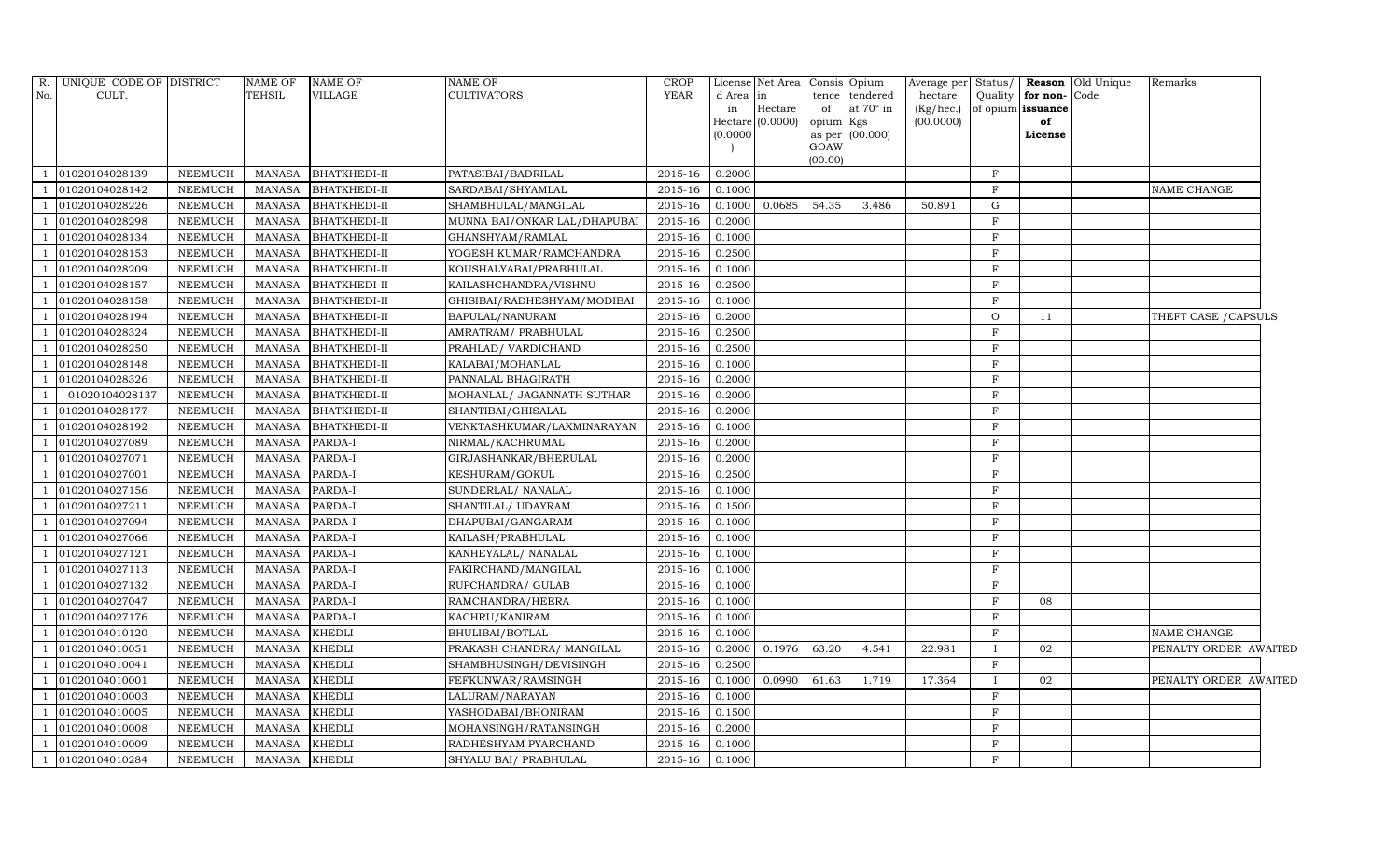| R.                       | UNIQUE CODE OF DISTRICT |                | <b>NAME OF</b> | <b>NAME OF</b> | <b>NAME OF</b>                  | <b>CROP</b> |           | License Net Area   Consis   Opium |           |                   | Average per Status/ |              |                   | Reason Old Unique | Remarks                  |
|--------------------------|-------------------------|----------------|----------------|----------------|---------------------------------|-------------|-----------|-----------------------------------|-----------|-------------------|---------------------|--------------|-------------------|-------------------|--------------------------|
| No.                      | CULT.                   |                | TEHSIL         | <b>VILLAGE</b> | <b>CULTIVATORS</b>              | YEAR        | d Area in |                                   | tence     | tendered          | hectare             | Quality      | for non-          | Code              |                          |
|                          |                         |                |                |                |                                 |             | in        | Hectare                           | of        | at $70^\circ$ in  | (Kg/hec.)           |              | of opium issuance |                   |                          |
|                          |                         |                |                |                |                                 |             |           | $Hectare$ (0.0000)                | opium Kgs |                   | (00.0000)           |              | of                |                   |                          |
|                          |                         |                |                |                |                                 |             | (0.0000)  |                                   | GOAW      | as per $(00.000)$ |                     |              | License           |                   |                          |
|                          |                         |                |                |                |                                 |             |           |                                   | (00.00)   |                   |                     |              |                   |                   |                          |
|                          | 01020104010017          | <b>NEEMUCH</b> | MANASA         | <b>KHEDLI</b>  | RAM SINGH/NATHU SINGH           | 2015-16     | 0.1000    |                                   |           |                   |                     | $\rm F$      |                   |                   |                          |
|                          | 01020104010018          | <b>NEEMUCH</b> | <b>MANASA</b>  | <b>KHEDLI</b>  | DULESINGH/NATHUSINGH            | 2015-16     | 0.1000    | 0.1026                            | 62.59     | 5.901             | 57.515              | $\mathbf G$  |                   |                   |                          |
|                          | 01020104010019          | <b>NEEMUCH</b> | <b>MANASA</b>  | <b>KHEDLI</b>  | RUKMANIBAI/GORILAL              | 2015-16     | 0.1500    |                                   |           |                   |                     | $\rm F$      |                   |                   |                          |
|                          | 01020104010021          | <b>NEEMUCH</b> | <b>MANASA</b>  | <b>KHEDLI</b>  | SUGANBAI/ARJUN                  | 2015-16     | 0.1500    |                                   |           |                   |                     | $\rm F$      |                   |                   |                          |
|                          | 01020104010022          | <b>NEEMUCH</b> | <b>MANASA</b>  | <b>KHEDLI</b>  | GHISALAL/DUDHA                  | 2015-16     | 0.2000    |                                   |           |                   |                     | $\,$ F       |                   |                   |                          |
|                          | 01020104010023          | <b>NEEMUCH</b> | <b>MANASA</b>  | <b>KHEDLI</b>  | SHAMBHURAM/GANGARAM             | $2015 - 16$ | 0.2000    |                                   |           |                   |                     | $\rm F$      |                   |                   |                          |
|                          | 01020104010026          | <b>NEEMUCH</b> | <b>MANASA</b>  | <b>KHEDLI</b>  | BHANWARLAL/MODA                 | 2015-16     | 0.2000    |                                   |           |                   |                     | $\rm F$      |                   |                   | NAME CHANGE              |
|                          | 01020104010029          | <b>NEEMUCH</b> | <b>MANASA</b>  | <b>KHEDLI</b>  | <b>GITA BAI/ TARACHAND</b>      | 2015-16     | 0.1000    |                                   |           |                   |                     | $\,$ F       |                   |                   |                          |
|                          | 01020104010031          | <b>NEEMUCH</b> | <b>MANASA</b>  | <b>KHEDLI</b>  | VIJAYSINGH/RAMSINGH URF NAHAR   | 2015-16     | 0.2000    |                                   |           |                   |                     | $\rm F$      |                   |                   |                          |
|                          | 01020104010289          | <b>NEEMUCH</b> | <b>MANASA</b>  | <b>KHEDLI</b>  | MADANKUWAR/AMAR SINGH           | 2015-16     | 0.1000    |                                   |           |                   |                     | $\rm F$      |                   |                   |                          |
|                          | 01020104010037          | <b>NEEMUCH</b> | <b>MANASA</b>  | <b>KHEDLI</b>  | <b>JUJHARSINGH/PRITHVISINGH</b> | 2015-16     | 0.2000    |                                   |           |                   |                     | $\rm F$      |                   |                   |                          |
|                          | 01020104010043          | <b>NEEMUCH</b> | <b>MANASA</b>  | <b>KHEDLI</b>  | MANGUSINGH/HAMERSINGH           | 2015-16     | 0.1500    |                                   |           |                   |                     | $\rm F$      |                   |                   |                          |
|                          | 01020104010046          | <b>NEEMUCH</b> | MANASA         | <b>KHEDLI</b>  | MULCHAND/MOHANLAL               | 2015-16     | 0.2500    |                                   |           |                   |                     | $\,$ F       |                   |                   |                          |
|                          | 01020104010048          | <b>NEEMUCH</b> | <b>MANASA</b>  | <b>KHEDLI</b>  | SURESH/BHAWANILAL               | 2015-16     | 0.2000    |                                   |           |                   |                     | $\rm F$      |                   |                   |                          |
|                          | 01020104010049          | <b>NEEMUCH</b> | <b>MANASA</b>  | <b>KHEDLI</b>  | HARISINGH/JORAWARSINGH          | 2015-16     | 0.1500    |                                   |           |                   |                     | $\rm F$      |                   |                   |                          |
|                          | 01020104010056          | <b>NEEMUCH</b> | <b>MANASA</b>  | <b>KHEDLI</b>  | RESHAMKUNWAR/HARISINGH          | 2015-16     | 0.2000    |                                   |           |                   |                     | $\rm F$      |                   |                   |                          |
|                          | 01020104010065          | <b>NEEMUCH</b> | <b>MANASA</b>  | <b>KHEDLI</b>  | SUNDER/BHANWARLAL               | 2015-16     | 0.2000    |                                   |           |                   |                     | $\,$ F       |                   |                   |                          |
|                          | 01020104010075          | <b>NEEMUCH</b> | <b>MANASA</b>  | <b>KHEDLI</b>  | MOHANLAL/PYARA                  | 2015-16     | 0.2000    |                                   |           |                   |                     | $\mathbf{F}$ |                   |                   |                          |
|                          | 01020104010077          | <b>NEEMUCH</b> | <b>MANASA</b>  | <b>KHEDLI</b>  | BAPUSINGH/DHULSINGH             | 2015-16     | 0.1000    |                                   |           |                   |                     | $\rm F$      |                   |                   |                          |
|                          | 01020104010080          | <b>NEEMUCH</b> | <b>MANASA</b>  | <b>KHEDLI</b>  | NANALAL/KALU                    | 2015-16     | 0.2000    |                                   |           |                   |                     | $\,$ F       |                   |                   |                          |
|                          | 01020104010095          | <b>NEEMUCH</b> | <b>MANASA</b>  | <b>KHEDLI</b>  | GISHIBAI/NANALAL                | 2015-16     | 0.1500    |                                   |           |                   |                     | $\mathbf{F}$ |                   |                   |                          |
|                          | 01020104010099          | <b>NEEMUCH</b> | <b>MANASA</b>  | <b>KHEDLI</b>  | RAMCHANDRA/SHANKARLALJI         | 2015-16     | 0.2500    |                                   |           |                   |                     | $\mathbf F$  |                   |                   |                          |
|                          | 01020104010106          | <b>NEEMUCH</b> | <b>MANASA</b>  | <b>KHEDLI</b>  | RAJKUMAR/SUKHLAL                | 2015-16     | 0.2000    |                                   |           |                   |                     | $\mathbf{F}$ |                   |                   |                          |
|                          | 01020104010291          | <b>NEEMUCH</b> | <b>MANASA</b>  | <b>KHEDLI</b>  | NARAYAN/ HUKMAA                 | 2015-16     | 0.2000    |                                   |           |                   |                     | $\mathbf F$  |                   |                   | NAME CHANGE              |
|                          | 01020104010114          | <b>NEEMUCH</b> | <b>MANASA</b>  | <b>KHEDLI</b>  | BHANWARLAL/BHERULAL             | 2015-16     | 0.1000    |                                   |           |                   |                     | $\,$ F       |                   |                   |                          |
|                          | 01020104010116          | <b>NEEMUCH</b> | <b>MANASA</b>  | <b>KHEDLI</b>  | RODA/HEMA                       | 2015-16     | 0.2000    |                                   |           |                   |                     | $\rm F$      |                   |                   |                          |
|                          | 01020104010124          | <b>NEEMUCH</b> | <b>MANASA</b>  | <b>KHEDLI</b>  | TULSIRAM/MODIRAM                | 2015-16     | 0.2000    |                                   |           |                   |                     | $\mathbf F$  |                   |                   |                          |
| $\overline{1}$           | 01020104010012          | <b>NEEMUCH</b> | <b>MANASA</b>  | <b>KHEDLI</b>  | UDAYERAM/MADHU                  | 2015-16     | 0.2000    |                                   |           |                   |                     | $\rm F$      |                   |                   |                          |
|                          | 01020104010279          | <b>NEEMUCH</b> | MANASA         | <b>KHEDLI</b>  | GANGA BAI/GULABCHAND            | $2015 - 16$ | 0.1500    |                                   |           |                   |                     | $\rm F$      |                   |                   |                          |
|                          | 01020104010281          | <b>NEEMUCH</b> | <b>MANASA</b>  | <b>KHEDLI</b>  | RAMCHANDR/GOBARLAL              | 2015-16     | 0.1500    |                                   |           |                   |                     | $\,$ F       |                   |                   |                          |
|                          | 01020104010283          | <b>NEEMUCH</b> | <b>MANASA</b>  | <b>KHEDLI</b>  | BHANWAR LAL/ KANHAIYA LAL       | 2015-16     | 0.1000    |                                   |           |                   |                     | $\mathbf{F}$ |                   |                   |                          |
|                          | 01020104010013          | <b>NEEMUCH</b> | <b>MANASA</b>  | <b>KHEDLI</b>  | NATHULAL / DUDHA                | 2015-16     | 0.2000    | 0.1970                            | 58.07     | 9.482             | 48.132              | ${\bf G}$    | 04                |                   | <b>ISSUED ON 2016-17</b> |
|                          | 01020104010038          | <b>NEEMUCH</b> | <b>MANASA</b>  | <b>KHEDLI</b>  | PURANSINGH/VIJAYSINGH           | 2015-16     | 0.2500    |                                   |           |                   |                     | F            |                   |                   |                          |
|                          | 01020104010287          | <b>NEEMUCH</b> | <b>MANASA</b>  | <b>KHEDLI</b>  | RODA/ DEVA                      | $2015 - 16$ | 0.1000    |                                   |           |                   |                     | $\,$ F       |                   |                   |                          |
|                          | 01020104010011          | <b>NEEMUCH</b> | <b>MANASA</b>  | <b>KHEDLI</b>  | JAMANASHANKAR/ PRABHULAL        | 2015-16     | 0.1000    |                                   |           |                   |                     | $\rm F$      |                   |                   |                          |
|                          | 01020104010292          | <b>NEEMUCH</b> | <b>MANASA</b>  | <b>KHEDLI</b>  | VAJJIBAI/HARIRAM                | 2015-16     | 0.1000    |                                   |           |                   |                     | $\mathbf F$  |                   |                   |                          |
|                          | 01020104010028          | <b>NEEMUCH</b> | <b>MANASA</b>  | <b>KHEDLI</b>  | RAMKISHAN/DOULATRAM             | 2015-16     | 0.1000    |                                   |           |                   |                     | $\rm F$      |                   |                   |                          |
| $\overline{\phantom{0}}$ | 01020104010216          | <b>NEEMUCH</b> | MANASA KHEDLI  |                | UDAISHINGH/MANSINGH             | 2015-16     | 0.1000    |                                   |           |                   |                     | $\mathbf F$  |                   |                   |                          |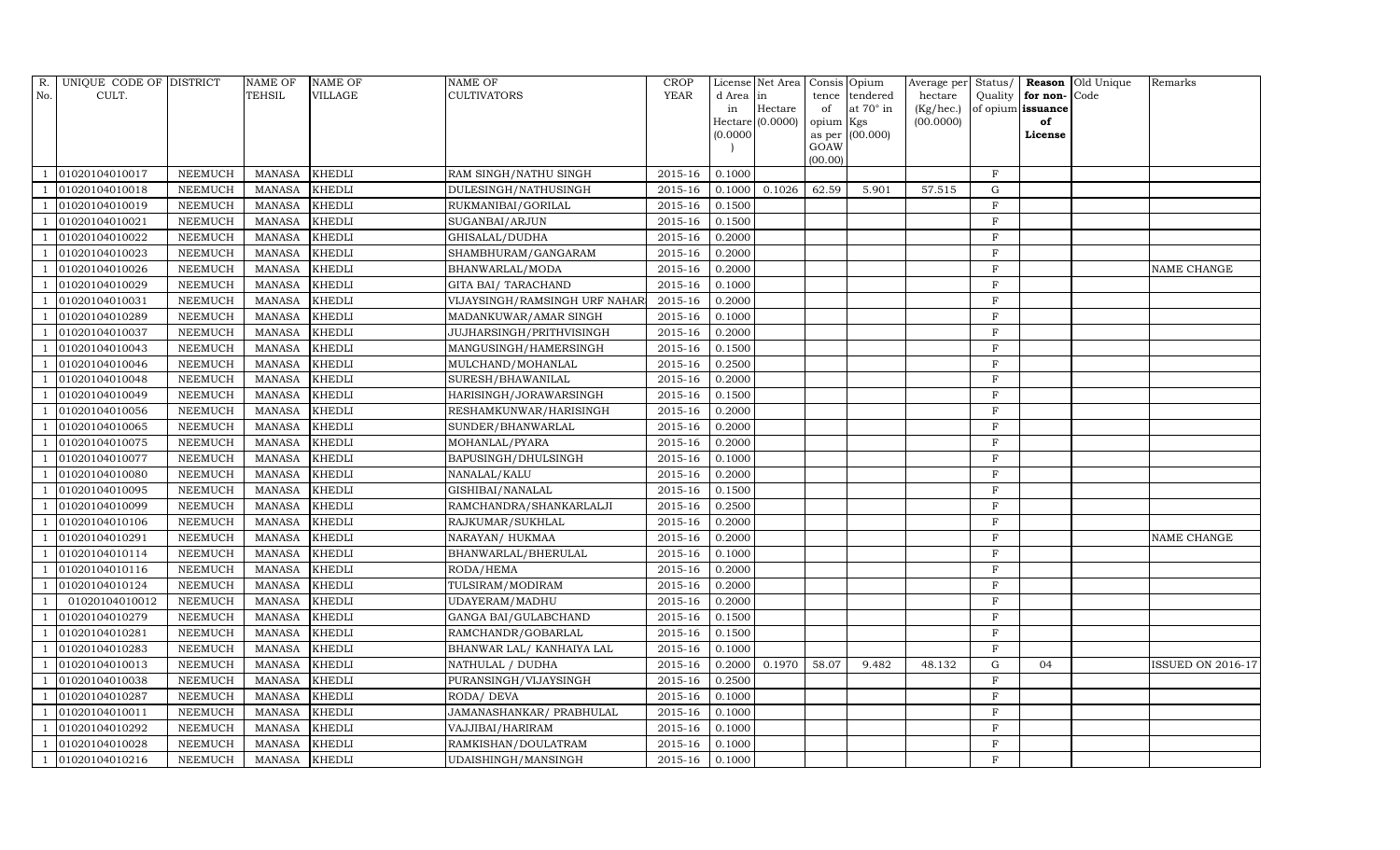| R.             | UNIQUE CODE OF DISTRICT |                | <b>NAME OF</b> | <b>NAME OF</b>     | <b>NAME OF</b>                 | <b>CROP</b> |          | License Net Area Consis Opium |           |                  | Average per Status/ |              |                   | Reason Old Unique | Remarks |
|----------------|-------------------------|----------------|----------------|--------------------|--------------------------------|-------------|----------|-------------------------------|-----------|------------------|---------------------|--------------|-------------------|-------------------|---------|
| No.            | CULT.                   |                | TEHSIL         | <b>VILLAGE</b>     | <b>CULTIVATORS</b>             | YEAR        | d Area   | in                            | tence     | tendered         | hectare             | Quality      | for non-          | Code              |         |
|                |                         |                |                |                    |                                |             | in       | Hectare                       | of        | at $70^\circ$ in | (Kg/hec.)           |              | of opium issuance |                   |         |
|                |                         |                |                |                    |                                |             |          | $Hectare$ (0.0000)            | opium Kgs |                  | (00.0000)           |              | of                |                   |         |
|                |                         |                |                |                    |                                |             | (0.0000) |                               | GOAW      | as per (00.000)  |                     |              | License           |                   |         |
|                |                         |                |                |                    |                                |             |          |                               | (00.00)   |                  |                     |              |                   |                   |         |
|                | 01020104013021          | <b>NEEMUCH</b> | MANASA         | <b>DEVRI PARDA</b> | KHETA/KHEMA                    | 2015-16     | 0.1500   |                               |           |                  |                     | $\mathbf F$  |                   |                   |         |
|                | 01020104013007          | <b>NEEMUCH</b> | <b>MANASA</b>  | <b>DEVRI PARDA</b> | SHAYMLAL/BIHARI                | 2015-16     | 0.1000   |                               |           |                  |                     | $\mathbf F$  |                   |                   |         |
| $\overline{2}$ | 01020104033001          | <b>NEEMUCH</b> | <b>MANASA</b>  | <b>BAWDA</b>       | BHARATRAM/BHAGIRATH            | $2015 - 16$ | 0.1000   |                               |           |                  |                     | F            |                   |                   |         |
| $\mathcal{D}$  | 01020104033004          | <b>NEEMUCH</b> | <b>MANASA</b>  | <b>BAWDA</b>       | KISHANLAL/BAPULAL              | 2015-16     | 0.1000   |                               |           |                  |                     | $\rm F$      |                   |                   |         |
| $\overline{2}$ | 01020104033005          | <b>NEEMUCH</b> | <b>MANASA</b>  | <b>BAWDA</b>       | BADILAL / MANGILAL POTR BHUWAN | 2015-16     | 0.2000   |                               |           |                  |                     | $\mathbf F$  |                   |                   |         |
| $\overline{2}$ | 01020104033006          | <b>NEEMUCH</b> | <b>MANASA</b>  | <b>BAWDA</b>       | LILABAI GOVINDRAM              | 2015-16     | 0.2000   |                               |           |                  |                     | F            |                   |                   |         |
| $\overline{2}$ | 01020104033019          | <b>NEEMUCH</b> | <b>MANASA</b>  | <b>BAWDA</b>       | OMPRAKASH/SHREELAL             | 2015-16     | 0.2000   |                               |           |                  |                     | $\rm F$      |                   |                   |         |
| $\overline{2}$ | 01020104033021          | <b>NEEMUCH</b> | <b>MANASA</b>  | <b>BAWDA</b>       | GANESHGIR/KACHRUGIR            | 2015-16     | 0.1500   |                               |           |                  |                     | $\mathbf{F}$ |                   |                   |         |
| $\mathcal{D}$  | 01020104033025          | <b>NEEMUCH</b> | <b>MANASA</b>  | <b>BAWDA</b>       | VISHNU/RAMPRASAD               | 2015-16     | 0.2000   |                               |           |                  |                     | F            |                   |                   |         |
| 2              | 01020104033026          | <b>NEEMUCH</b> | <b>MANASA</b>  | <b>BAWDA</b>       | SURESH/DHARAMRAJ               | $2015 - 16$ | 0.1000   |                               |           |                  |                     | $\mathbf{F}$ |                   |                   |         |
| -2             | 01020104033012          | <b>NEEMUCH</b> | <b>MANASA</b>  | <b>BAWDA</b>       | KANHAIYALAL/PUNA               | 2015-16     | 0.1000   | 0.0869                        | 68.23     | 6.384            | 73.464              | ${\rm G}$    |                   |                   |         |
| $\overline{2}$ | 01020104033028          | <b>NEEMUCH</b> | <b>MANASA</b>  | <b>BAWDA</b>       | RADHESHYAM/BAPULAL             | 2015-16     | 0.2000   |                               |           |                  |                     | $\rm F$      |                   |                   |         |
| $\overline{2}$ | 01020104033010          | <b>NEEMUCH</b> | <b>MANASA</b>  | <b>BAWDA</b>       | PARASRAM/SHRILAL               | 2015-16     | 0.2000   |                               |           |                  |                     | F            |                   |                   |         |
| $\overline{2}$ | 01020104033009          | <b>NEEMUCH</b> | <b>MANASA</b>  | <b>BAWDA</b>       | RAMPRATAP/LAXMINARAYN          | 2015-16     | 0.2000   |                               |           |                  |                     | F            |                   |                   |         |
| $\overline{2}$ | 01020104033011          | <b>NEEMUCH</b> | <b>MANASA</b>  | <b>BAWDA</b>       | RATANLAL/BAPULAL               | 2015-16     | 0.2500   |                               |           |                  |                     | F            |                   |                   |         |
| $\mathcal{D}$  | 01020104033013          | <b>NEEMUCH</b> | <b>MANASA</b>  | <b>BAWDA</b>       | NATHULAL/RAMLAL                | 2015-16     | 0.1500   |                               |           |                  |                     | F            |                   |                   |         |
| 2              | 01020104033042          | <b>NEEMUCH</b> | <b>MANASA</b>  | <b>BAWDA</b>       | GOPAL GIR/KACHARU GIR/GOSAI    | 2015-16     | 0.1500   |                               |           |                  |                     | $\mathbf F$  |                   |                   |         |
| 2              | 01020104033037          | <b>NEEMUCH</b> | <b>MANASA</b>  | <b>BAWDA</b>       | MOHANLAL/NANDLAL               | $2015 - 16$ | 0.2000   |                               |           |                  |                     | $\mathbf{F}$ |                   |                   |         |
| $\overline{2}$ | 01020104033044          | <b>NEEMUCH</b> | <b>MANASA</b>  | <b>BAWDA</b>       | JAGDISH / JAYNARAYAN           | 2015-16     | 0.1500   |                               |           |                  |                     | $\mathbf F$  |                   |                   |         |
| $\overline{2}$ | 01020104033045          | <b>NEEMUCH</b> | <b>MANASA</b>  | <b>BAWDA</b>       | RUKAMANBAI/KANHAIYALAL         | 2015-16     | 0.2000   |                               |           |                  |                     | F            |                   |                   |         |
|                | 01020104020046          | <b>NEEMUCH</b> | <b>MANASA</b>  | <b>CHOWKADI</b>    | <b>GHASI GIR/DHUL GIR</b>      | 2015-16     | 0.1000   |                               |           |                  |                     | F            |                   |                   |         |
|                | 01020104020054          | <b>NEEMUCH</b> | <b>MANASA</b>  | CHOWKADI           | KANHAIYALAL/MANGILAL           | 2015-16     | 0.2000   |                               |           |                  |                     | $\mathbf F$  |                   |                   |         |
|                | 01020104020067          | <b>NEEMUCH</b> | <b>MANASA</b>  | CHOWKADI           | PYARIBAI/DEVA                  | 2015-16     | 0.2500   |                               |           |                  |                     | $\rm F$      |                   |                   |         |
|                | 01020104020007          | <b>NEEMUCH</b> | <b>MANASA</b>  | CHOWKADI           | BHERULAL / MANGILAL            | 2015-16     | 0.2000   |                               |           |                  |                     | $\mathbf F$  |                   |                   |         |
|                | 01020104020001          | <b>NEEMUCH</b> | <b>MANASA</b>  | CHOWKADI           | MANGILAL/MYACHAND              | $2015 - 16$ | 0.2000   |                               |           |                  |                     | F            |                   |                   |         |
|                | 01020104020002          | <b>NEEMUCH</b> | <b>MANASA</b>  | CHOWKADI           | SOHNIBAI/MOTILAL               | 2015-16     | 0.2500   |                               |           |                  |                     | F            |                   |                   |         |
|                | 01020104020005          | <b>NEEMUCH</b> | <b>MANASA</b>  | CHOWKADI           | DAMARSI/CHUNNILAL              | 2015-16     | 0.2500   |                               |           |                  |                     | $\mathbf F$  |                   |                   |         |
|                | 01020104020011          | <b>NEEMUCH</b> | <b>MANASA</b>  | <b>CHOWKADI</b>    | TULSIRAM/JAIRAM                | 2015-16     | 0.2500   |                               |           |                  |                     | F            |                   |                   |         |
|                | 01020104020013          | <b>NEEMUCH</b> | <b>MANASA</b>  | CHOWKADI           | CHHAGANLAL/BHERULAL            | 2015-16     | 0.1000   |                               |           |                  |                     | $\rm F$      |                   |                   |         |
|                | 01020104020014          | <b>NEEMUCH</b> | <b>MANASA</b>  | CHOWKADI           | MODIRAM/MEGHA                  | 2015-16     | 0.2500   |                               |           |                  |                     | F            |                   |                   |         |
|                | 01020104020234          | <b>NEEMUCH</b> | <b>MANASA</b>  | <b>CHOWKADI</b>    | NARAYAN/NANALAL                | 2015-16     | 0.2000   |                               |           |                  |                     | F            |                   |                   |         |
|                | 01020104020020          | <b>NEEMUCH</b> | <b>MANASA</b>  | CHOWKADI           | SHANKARLAL/ KASHIRAM           | 2015-16     | 0.2000   |                               |           |                  |                     | $\mathbf{F}$ |                   |                   |         |
|                | 01020104020021          | <b>NEEMUCH</b> | <b>MANASA</b>  | CHOWKADI           | CHHAGANLAL/MEGHA               | 2015-16     | 0.2000   |                               |           |                  |                     | F            |                   |                   |         |
|                | 01020104020024          | <b>NEEMUCH</b> | <b>MANASA</b>  | <b>CHOWKADI</b>    | BALIBAI/DEVILAL                | 2015-16     | 0.2000   |                               |           |                  |                     | $\rm F$      |                   |                   |         |
|                | 01020104020026          | <b>NEEMUCH</b> | <b>MANASA</b>  | <b>CHOWKADI</b>    | <b>BABRU/ NANA</b>             | 2015-16     | 0.1000   |                               |           |                  |                     | F            |                   |                   |         |
|                | 01020104020031          | <b>NEEMUCH</b> | <b>MANASA</b>  | CHOWKADI           | MOTILAL/NANDLAL                | 2015-16     | 0.2500   |                               |           |                  |                     | F            |                   |                   |         |
|                | 01020104020032          | <b>NEEMUCH</b> | <b>MANASA</b>  | CHOWKADI           | SHANKARLAL/GHISALAL            | 2015-16     | 0.2500   |                               |           |                  |                     | F            |                   |                   |         |
|                | 01020104020033          | <b>NEEMUCH</b> | MANASA         | <b>CHOWKADI</b>    | KISHANLAL/BHANWARLAL           | 2015-16     | 0.2500   |                               |           |                  |                     | $_{\rm F}$   |                   |                   |         |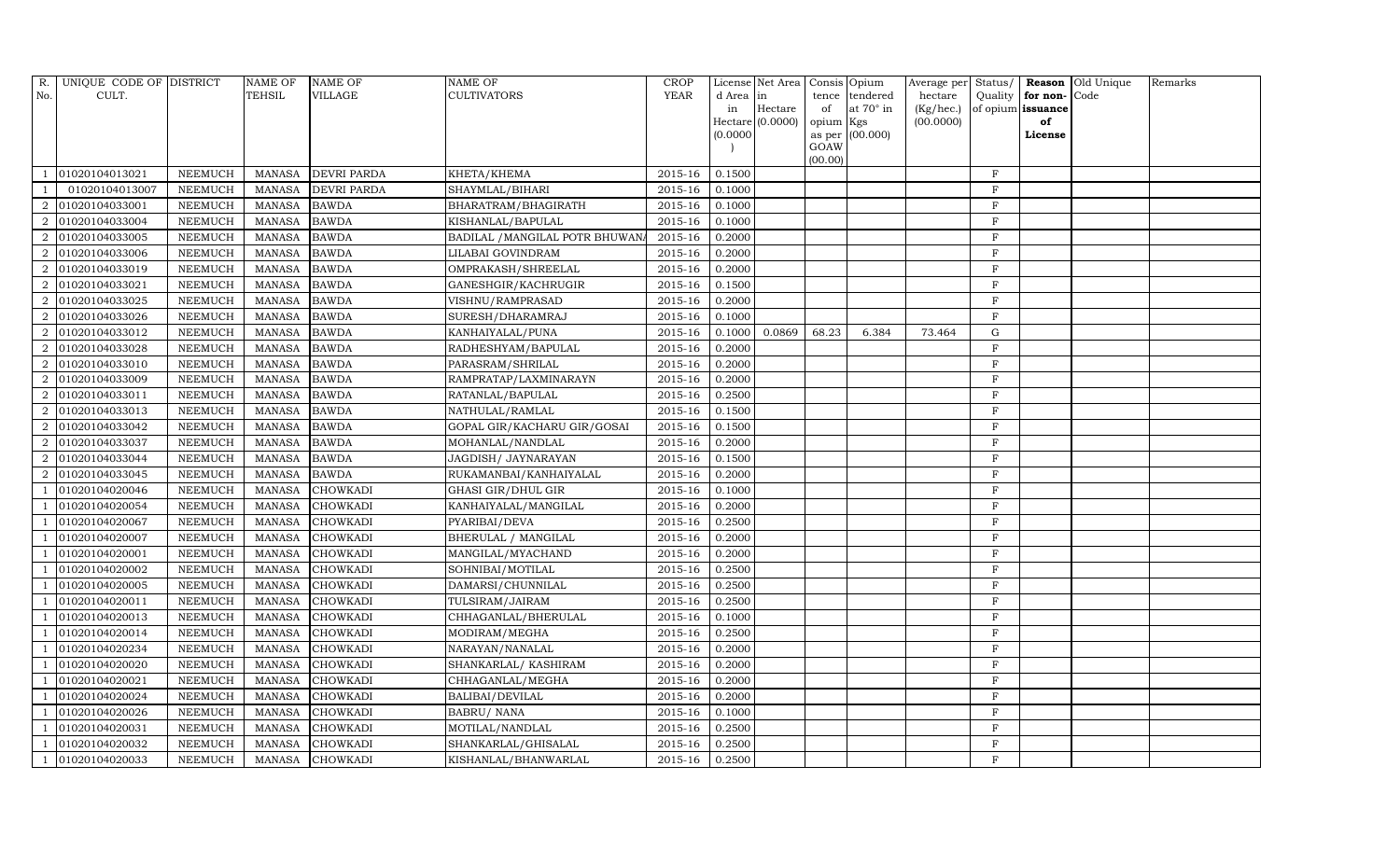| R.             | UNIQUE CODE OF DISTRICT |                | NAME OF       | <b>NAME OF</b>  | <b>NAME OF</b>               | <b>CROP</b> |           | License Net Area |           | Consis Opium     | Average per | Status/      |                   | Reason Old Unique | Remarks            |
|----------------|-------------------------|----------------|---------------|-----------------|------------------------------|-------------|-----------|------------------|-----------|------------------|-------------|--------------|-------------------|-------------------|--------------------|
| No.            | CULT.                   |                | TEHSIL        | <b>VILLAGE</b>  | <b>CULTIVATORS</b>           | YEAR        | d Area in |                  | tence     | tendered         | hectare     | Quality      | for non-Code      |                   |                    |
|                |                         |                |               |                 |                              |             | in        | Hectare          | of        | at $70^\circ$ in | (Kg/hec.)   |              | of opium issuance |                   |                    |
|                |                         |                |               |                 |                              |             |           | Hectare (0.0000) | opium Kgs |                  | (00.0000)   |              | of                |                   |                    |
|                |                         |                |               |                 |                              |             | (0.0000)  |                  | GOAW      | as per (00.000)  |             |              | License           |                   |                    |
|                |                         |                |               |                 |                              |             |           |                  | (00.00)   |                  |             |              |                   |                   |                    |
|                | 01020104020034          | <b>NEEMUCH</b> | MANASA        | <b>CHOWKADI</b> | BANSHILAL/MOHANLAL           | 2015-16     | 0.2500    |                  |           |                  |             | $\mathbf{F}$ |                   |                   |                    |
|                | 01020104020036          | <b>NEEMUCH</b> | <b>MANASA</b> | <b>CHOWKADI</b> | TULSIBAI/HANSRAJ             | 2015-16     | 0.2000    |                  |           |                  |             | $\rm F$      |                   |                   |                    |
|                | 01020104020038          | <b>NEEMUCH</b> | <b>MANASA</b> | <b>CHOWKADI</b> | LAXMIBAI/BHAGCHAND           | 2015-16     | 0.2000    |                  |           |                  |             | F            |                   |                   |                    |
|                | 01020104020039          | <b>NEEMUCH</b> | <b>MANASA</b> | <b>CHOWKADI</b> | MOHANLAL/GHASI               | 2015-16     | 0.2000    |                  |           |                  |             | $\rm F$      |                   |                   |                    |
|                | 01020104020045          | <b>NEEMUCH</b> | <b>MANASA</b> | <b>CHOWKADI</b> | JADAVCHAND/UDAIRAM           | 2015-16     | 0.1500    |                  |           |                  |             | $\mathbf{F}$ |                   |                   |                    |
|                | 01020104020047          | <b>NEEMUCH</b> | <b>MANASA</b> | <b>CHOWKADI</b> | BHANWARIBAI/NANDLAL          | 2015-16     | 0.2000    |                  |           |                  |             | F            |                   |                   |                    |
|                | 01020104020049          | <b>NEEMUCH</b> | <b>MANASA</b> | CHOWKADI        | BHANWARLAL/GORILAL           | 2015-16     | 0.1500    |                  |           |                  |             | $\rm F$      |                   |                   |                    |
|                | 01020104020050          | <b>NEEMUCH</b> | <b>MANASA</b> | <b>CHOWKADI</b> | SUKHLAL/GHISALAL             | 2015-16     | 0.2500    |                  |           |                  |             | $\mathbf{F}$ |                   |                   |                    |
|                | 01020104020052          | <b>NEEMUCH</b> | <b>MANASA</b> | <b>CHOWKADI</b> | NANDUBAI/DEVA                | 2015-16     | 0.2500    |                  |           |                  |             | F            |                   |                   |                    |
|                | 01020104020056          | <b>NEEMUCH</b> | <b>MANASA</b> | <b>CHOWKADI</b> | MODIRAM/UDAIRAM              | 2015-16     | 0.2000    |                  |           |                  |             | F            |                   |                   |                    |
|                | 01020104020003          | <b>NEEMUCH</b> | <b>MANASA</b> | <b>CHOWKADI</b> | KESHURAM/LALURAM             | 2015-16     | 0.2000    |                  |           |                  |             | F            |                   |                   |                    |
|                | 01020104020058          | <b>NEEMUCH</b> | <b>MANASA</b> | <b>CHOWKADI</b> | CHAGNIBAILMOHANLAL           | 2015-16     | 0.2000    |                  |           |                  |             | $\rm F$      |                   |                   |                    |
|                | 01020104020061          | <b>NEEMUCH</b> | <b>MANASA</b> | <b>CHOWKADI</b> | SUHAGIBAI/JAIRAM             | 2015-16     | 0.2500    |                  |           |                  |             | $\rm F$      |                   |                   |                    |
|                | 01020104020062          | <b>NEEMUCH</b> | <b>MANASA</b> | <b>CHOWKADI</b> | PANNALAL/BHARMAL             | 2015-16     | 0.2000    |                  |           |                  |             | $\rm F$      |                   |                   |                    |
|                | 01020104020066          | <b>NEEMUCH</b> | <b>MANASA</b> | <b>CHOWKADI</b> | FULCHAND/NANALAL             | 2015-16     | 0.2000    |                  |           |                  |             | $\mathbf{F}$ |                   |                   |                    |
|                | 01020104020072          | <b>NEEMUCH</b> | <b>MANASA</b> | <b>CHOWKADI</b> | KESHURAM PARTHIVIRAJ         | 2015-16     | 0.2500    |                  |           |                  |             | F            |                   |                   |                    |
|                | 01020104020152          | <b>NEEMUCH</b> | <b>MANASA</b> | <b>CHOWKADI</b> | PRABHULAL/BHANWARLAL         | 2015-16     | 0.2000    |                  |           |                  |             | $\mathbf{F}$ |                   |                   |                    |
|                | 01020104020076          | <b>NEEMUCH</b> | <b>MANASA</b> | <b>CHOWKADI</b> | GOPALDAS/PRABHUDAS           | 2015-16     | 0.2500    |                  |           |                  |             | $\mathbf{F}$ |                   |                   |                    |
|                | 01020104020077          | <b>NEEMUCH</b> | <b>MANASA</b> | <b>CHOWKADI</b> | NATHULAL/MANGILAL            | 2015-16     | 0.1500    |                  |           |                  |             | $\mathbf{F}$ |                   |                   |                    |
|                | 01020104020078          | <b>NEEMUCH</b> | <b>MANASA</b> | CHOWKADI        | SHANKARLAL/TULSIRAM          | 2015-16     | 0.2500    |                  |           |                  |             | $\mathbf{F}$ |                   |                   |                    |
|                | 01020104020082          | <b>NEEMUCH</b> | <b>MANASA</b> | <b>CHOWKADI</b> | SATYANARAYAN/RAMGOPAL        | 2015-16     | 0.2000    |                  |           |                  |             | $\mathbf{F}$ |                   |                   |                    |
|                | 01020104020084          | <b>NEEMUCH</b> | <b>MANASA</b> | <b>CHOWKADI</b> | SURESHCHAND/BOTLAL           | 2015-16     | 0.2000    |                  |           |                  |             | $\rm F$      |                   |                   |                    |
|                | 01020104020088          | <b>NEEMUCH</b> | <b>MANASA</b> | <b>CHOWKADI</b> | SHAMBHULAL/BHARMAL           | 2015-16     | 0.1000    |                  |           |                  |             | $\rm F$      |                   |                   |                    |
|                | 01020104020089          | <b>NEEMUCH</b> | <b>MANASA</b> | <b>CHOWKADI</b> | SANTOSHIBAI/GOPAL            | 2015-16     | 0.2500    |                  |           |                  |             | F            |                   |                   |                    |
|                | 01020104020092          | <b>NEEMUCH</b> | <b>MANASA</b> | <b>CHOWKADI</b> | RADHESHYAM/SUKHLAL           | 2015-16     | 0.2500    |                  |           |                  |             | F            |                   |                   |                    |
|                | 01020104020093          | <b>NEEMUCH</b> | <b>MANASA</b> | CHOWKADI        | AMRITLAL/SUKHLAL             | 2015-16     | 0.2500    |                  |           |                  |             | $\mathbf{F}$ |                   |                   |                    |
|                | 01020104020094          | <b>NEEMUCH</b> | <b>MANASA</b> | <b>CHOWKADI</b> | SOHANI BAI/ KESHURAM         | 2015-16     | 0.2000    |                  |           |                  |             | $\rm F$      |                   |                   |                    |
|                | 01020104020099          | <b>NEEMUCH</b> | <b>MANASA</b> | <b>CHOWKADI</b> | BADRILAL/BHANWARLAL          | 2015-16     | 0.2500    |                  |           |                  |             | F            |                   |                   |                    |
|                | 01020104020103          | <b>NEEMUCH</b> | <b>MANASA</b> | CHOWKADI        | KANKUBAI/CHHAGANLAL          | 2015-16     | 0.2500    |                  |           |                  |             | $\rm F$      |                   |                   |                    |
|                | 01020104020105          | <b>NEEMUCH</b> | <b>MANASA</b> | <b>CHOWKADI</b> | BOTLAL/ GANGARAM             | 2015-16     | 0.2500    |                  |           |                  |             | F            |                   |                   |                    |
|                | 01020104020107          | <b>NEEMUCH</b> | <b>MANASA</b> | <b>CHOWKADI</b> | HEERALAL/CHHAGANLAL          | 2015-16     | 0.2000    |                  |           |                  |             | F            |                   |                   |                    |
| $\overline{1}$ | 01020104020135          | <b>NEEMUCH</b> | <b>MANASA</b> | <b>CHOWKADI</b> | LABHCHAND/CHHAGANLAL BALAI   | 2015-16     | 0.2500    |                  |           |                  |             | F            |                   |                   |                    |
|                | 01020104020109          | <b>NEEMUCH</b> | <b>MANASA</b> | <b>CHOWKADI</b> | NANALAL/LAXMICHAND           | 2015-16     | 0.1500    |                  |           |                  |             | F            |                   |                   |                    |
|                | 01020104020112          | <b>NEEMUCH</b> | <b>MANASA</b> | <b>CHOWKADI</b> | SHANTILAL/NARAYAN            | 2015-16     | 0.2500    |                  |           |                  |             | $\mathbf{F}$ |                   |                   |                    |
|                | 01020104020115          | <b>NEEMUCH</b> | <b>MANASA</b> | <b>CHOWKADI</b> | MULCHAND/BHERUJI SALVI       | 2015-16     | 0.2000    |                  |           |                  |             | F            |                   |                   | <b>NAME CHANGE</b> |
|                | 01020104020124          | <b>NEEMUCH</b> | <b>MANASA</b> | <b>CHOWKADI</b> | SHANKARLAL/NARAYAN           | 2015-16     | 0.2500    |                  |           |                  |             | F            |                   |                   |                    |
|                | 01020104020122          | <b>NEEMUCH</b> | <b>MANASA</b> | <b>CHOWKADI</b> | SHANKARLAL/ MANGILAL         | 2015-16     | 0.2500    |                  |           |                  |             | $\mathbf{F}$ |                   |                   |                    |
|                | 01020104020166          | <b>NEEMUCH</b> | MANASA        | <b>CHOWKADI</b> | SHANKARLAL/ MANGILAL MEGHAWA | 2015-16     | 0.1000    |                  |           |                  |             | F            |                   |                   |                    |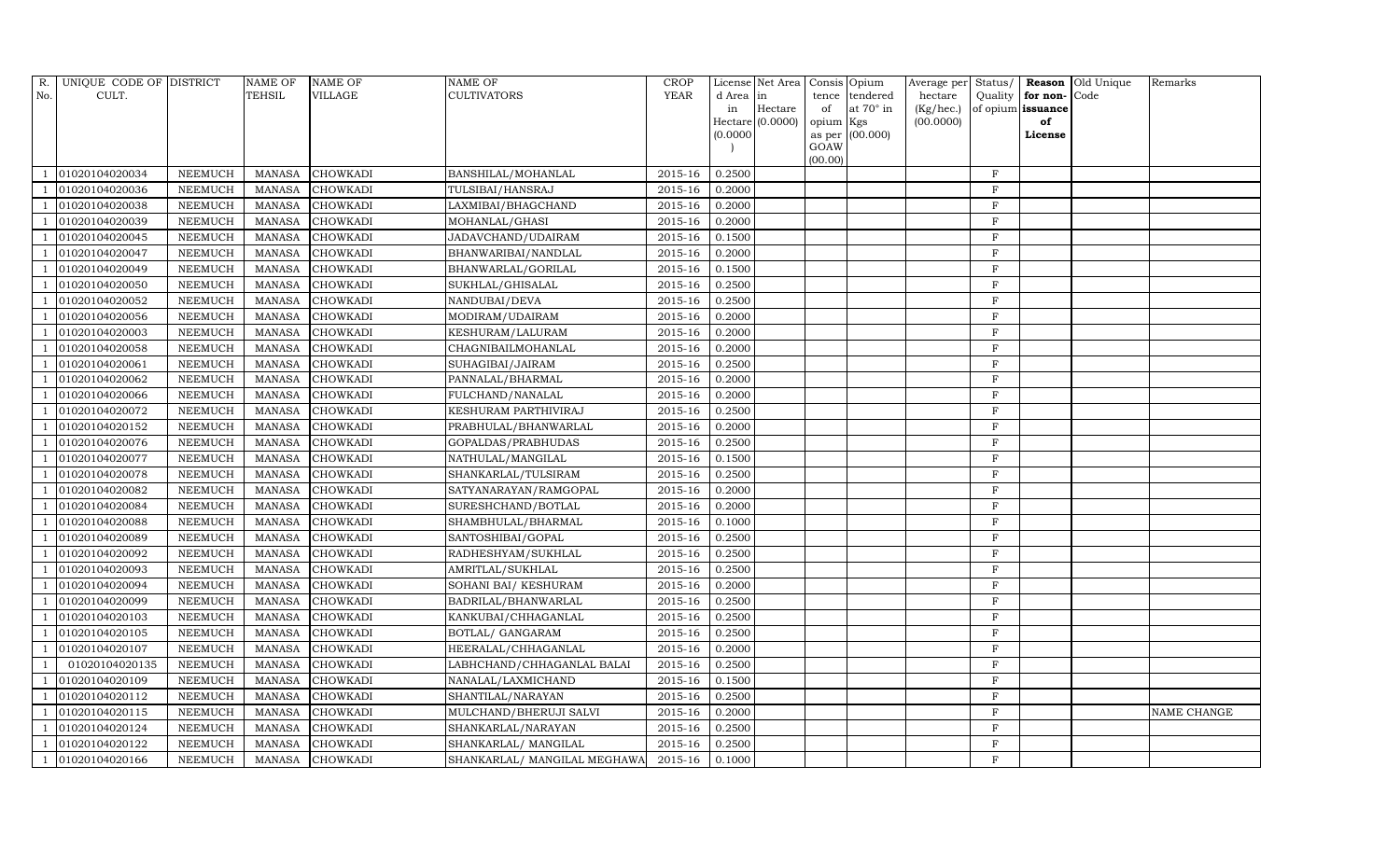| R.  | UNIQUE CODE OF DISTRICT |                | <b>NAME OF</b> | <b>NAME OF</b>  | NAME OF               | <b>CROP</b> |           | License Net Area Consis Opium |           |                  | Average per Status/ |              |                   | Reason Old Unique | Remarks            |
|-----|-------------------------|----------------|----------------|-----------------|-----------------------|-------------|-----------|-------------------------------|-----------|------------------|---------------------|--------------|-------------------|-------------------|--------------------|
| No. | CULT.                   |                | TEHSIL         | <b>VILLAGE</b>  | <b>CULTIVATORS</b>    | YEAR        | d Area in |                               | tence     | tendered         | hectare             | Quality      | for non-          | Code              |                    |
|     |                         |                |                |                 |                       |             | in        | Hectare                       | of        | at $70^\circ$ in | (Kg/hec.)           |              | of opium issuance |                   |                    |
|     |                         |                |                |                 |                       |             |           | $Hectare$ (0.0000)            | opium Kgs |                  | (00.0000)           |              | of                |                   |                    |
|     |                         |                |                |                 |                       |             | (0.0000)  |                               | GOAW      | as per (00.000)  |                     |              | License           |                   |                    |
|     |                         |                |                |                 |                       |             |           |                               | (00.00)   |                  |                     |              |                   |                   |                    |
|     | 01020104020125          | <b>NEEMUCH</b> | <b>MANASA</b>  | <b>CHOWKADI</b> | SHANTILAL/GORILAL     | 2015-16     | 0.2000    |                               |           |                  |                     | $\mathbf F$  |                   |                   |                    |
|     | 01020104020126          | <b>NEEMUCH</b> | <b>MANASA</b>  | <b>CHOWKADI</b> | DINESH/CHUNNILAL      | 2015-16     | 0.2500    |                               |           |                  |                     | $\rm F$      |                   |                   |                    |
|     | 01020104020127          | <b>NEEMUCH</b> | MANASA         | <b>CHOWKADI</b> | BASANTILAL/GORILAL    | 2015-16     | 0.1500    |                               |           |                  |                     | $\mathbf{F}$ |                   |                   |                    |
|     | 01020104020129          | <b>NEEMUCH</b> | <b>MANASA</b>  | <b>CHOWKADI</b> | DHAPUBAI / BHANWARLAL | 2015-16     | 0.2000    |                               |           |                  |                     | $\rm F$      |                   |                   |                    |
|     | 01020104020133          | <b>NEEMUCH</b> | <b>MANASA</b>  | <b>CHOWKADI</b> | SHANTIBAI/MANGILAL    | 2015-16     | 0.1500    |                               |           |                  |                     | $\,$ F       |                   |                   |                    |
|     | 01020104020138          | <b>NEEMUCH</b> | <b>MANASA</b>  | <b>CHOWKADI</b> | RAMLAL/JAIRAM         | 2015-16     | 0.2500    |                               |           |                  |                     | $\rm F$      |                   |                   |                    |
|     | 01020104020140          | <b>NEEMUCH</b> | <b>MANASA</b>  | <b>CHOWKADI</b> | NANI BAI/ PYARCHAND   | 2015-16     | 0.2000    |                               |           |                  |                     | $\mathbf F$  |                   |                   |                    |
|     | 01020104020141          | <b>NEEMUCH</b> | <b>MANASA</b>  | <b>CHOWKADI</b> | KESHIBAI/MADANLAL     | 2015-16     | 0.2000    |                               |           |                  |                     | $\rm F$      |                   |                   |                    |
|     | 01020104020144          | <b>NEEMUCH</b> | <b>MANASA</b>  | <b>CHOWKADI</b> | PANNALAL/MANGILAL     | 2015-16     | 0.2500    |                               |           |                  |                     | F            |                   |                   |                    |
|     | 01020104020148          | <b>NEEMUCH</b> | <b>MANASA</b>  | <b>CHOWKADI</b> | BABULAL/SHANKARLAL    | 2015-16     | 0.2000    |                               |           |                  |                     | $\,$ F       |                   |                   |                    |
|     | 01020104020150          | <b>NEEMUCH</b> | <b>MANASA</b>  | <b>CHOWKADI</b> | HEMRAJ/RODILAL        | 2015-16     | 0.2500    |                               |           |                  |                     | $\mathbf F$  |                   |                   |                    |
|     | 01020104020153          | <b>NEEMUCH</b> | <b>MANASA</b>  | <b>CHOWKADI</b> | RAMLAL/PRABHULAL      | 2015-16     | 0.2500    |                               |           |                  |                     | $\rm F$      |                   |                   |                    |
|     | 01020104020155          | <b>NEEMUCH</b> | <b>MANASA</b>  | <b>CHOWKADI</b> | SAMRATHMAL/MANGILAL   | 2015-16     | 0.2000    |                               |           |                  |                     | $\rm F$      |                   |                   |                    |
|     | 01020104020156          | <b>NEEMUCH</b> | <b>MANASA</b>  | <b>CHOWKADI</b> | MOHAN BAI/BANSHILAL   | 2015-16     | 0.1000    |                               |           |                  |                     | $\rm F$      |                   |                   |                    |
|     | 01020104020157          | <b>NEEMUCH</b> | <b>MANASA</b>  | <b>CHOWKADI</b> | BAGDIRAM/MANGILAL     | 2015-16     | 0.1000    |                               |           |                  |                     | $\rm F$      |                   |                   |                    |
|     | 01020104020161          | <b>NEEMUCH</b> | <b>MANASA</b>  | <b>CHOWKADI</b> | RATANLAL/MOHANLAL     | 2015-16     | 0.2500    |                               |           |                  |                     | $\rm F$      |                   |                   |                    |
|     | 01020104020168          | <b>NEEMUCH</b> | <b>MANASA</b>  | <b>CHOWKADI</b> | KAMLIBAI/NATHULAL     | 2015-16     | 0.2000    |                               |           |                  |                     | $\,$ F       |                   |                   | NAME CHANGE        |
|     | 01020104020169          | <b>NEEMUCH</b> | <b>MANASA</b>  | <b>CHOWKADI</b> | SHOKIN/MANGILAL       | 2015-16     | 0.2500    |                               |           |                  |                     | F            |                   |                   |                    |
|     | 01020104020171          | <b>NEEMUCH</b> | <b>MANASA</b>  | <b>CHOWKADI</b> | RAMCHANDRA/PANNALAL   | 2015-16     | 0.2000    |                               |           |                  |                     | $\mathbf F$  |                   |                   |                    |
|     | 01020104020174          | <b>NEEMUCH</b> | <b>MANASA</b>  | <b>CHOWKADI</b> | PRAKASH/BHERULAL      | 2015-16     | 0.2000    |                               |           |                  |                     | $\,$ F       |                   |                   |                    |
|     | 01020104020175          | <b>NEEMUCH</b> | <b>MANASA</b>  | <b>CHOWKADI</b> | TANKUBAI/MANGILAL     | 2015-16     | 0.2000    |                               |           |                  |                     | $\rm F$      |                   |                   |                    |
|     | 01020104020176          | <b>NEEMUCH</b> | <b>MANASA</b>  | <b>CHOWKADI</b> | SHANKAR/CHAMPA        | 2015-16     | 0.2500    |                               |           |                  |                     | $\rm F$      |                   |                   |                    |
|     | 01020104020177          | <b>NEEMUCH</b> | <b>MANASA</b>  | CHOWKADI        | SHANKARLAL/BHANWARLAL | 2015-16     | 0.2500    |                               |           |                  |                     | $\rm F$      |                   |                   |                    |
|     | 01020104020178          | <b>NEEMUCH</b> | <b>MANASA</b>  | <b>CHOWKADI</b> | KANHAIYALAL/KASHIRAM  | 2015-16     | 0.2500    |                               |           |                  |                     | $\rm F$      |                   |                   |                    |
|     | 01020104020179          | <b>NEEMUCH</b> | <b>MANASA</b>  | <b>CHOWKADI</b> | GOPAL/NANALAL         | 2015-16     | 0.2500    |                               |           |                  |                     | $\mathbf{F}$ |                   |                   |                    |
|     | 01020104020181          | <b>NEEMUCH</b> | <b>MANASA</b>  | <b>CHOWKADI</b> | RAMESHWAR/JAYRAM      | 2015-16     | 0.2500    |                               |           |                  |                     | $\rm F$      |                   |                   |                    |
|     | 01020104020184          | <b>NEEMUCH</b> | <b>MANASA</b>  | <b>CHOWKADI</b> | NANDLAL/PRITHVIRAJ    | 2015-16     | 0.2000    |                               |           |                  |                     | $\rm F$      |                   |                   |                    |
|     | 01020104020189          | <b>NEEMUCH</b> | <b>MANASA</b>  | <b>CHOWKADI</b> | GEETABAI/RADHESHYAM   | 2015-16     | 0.2000    |                               |           |                  |                     | $\rm F$      |                   |                   |                    |
|     | 01020104020190          | <b>NEEMUCH</b> | <b>MANASA</b>  | <b>CHOWKADI</b> | JADAVCHAND/GORILAL    | 2015-16     | 0.2500    |                               |           |                  |                     | $\mathbf F$  |                   |                   |                    |
|     | 01020104020191          | <b>NEEMUCH</b> | <b>MANASA</b>  | <b>CHOWKADI</b> | DINESH/KANHAIYALAL    | 2015-16     | 0.2000    |                               |           |                  |                     | $\rm F$      |                   |                   |                    |
|     | 01020104020159          | <b>NEEMUCH</b> | <b>MANASA</b>  | <b>CHOWKADI</b> | LAXMICHAND/RODILAL    | 2015-16     | 0.2500    |                               |           |                  |                     | $\mathbf{F}$ |                   |                   |                    |
|     | 01020104020160          | <b>NEEMUCH</b> | <b>MANASA</b>  | <b>CHOWKADI</b> | RAMESHWAR/DEVJI       | 2015-16     | 0.2500    |                               |           |                  |                     | $\mathbf{F}$ |                   |                   |                    |
|     | 01020104020162          | <b>NEEMUCH</b> | <b>MANASA</b>  | <b>CHOWKADI</b> | LABHCHAND/ SHANKARLAL | 2015-16     | 0.2500    |                               |           |                  |                     | $\mathbf F$  |                   |                   |                    |
|     | 01020104020193          | <b>NEEMUCH</b> | <b>MANASA</b>  | <b>CHOWKADI</b> | RADHESHYAM/HEMRAJ     | 2015-16     | 0.2000    |                               |           |                  |                     | $\rm F$      |                   |                   |                    |
|     | 01020104020195          | <b>NEEMUCH</b> | <b>MANASA</b>  | <b>CHOWKADI</b> | LABHCHAND/ MATHURALAL | 2015-16     | 0.2000    |                               |           |                  |                     | $\rm F$      |                   |                   |                    |
|     | 01020104020081          | <b>NEEMUCH</b> | <b>MANASA</b>  | CHOWKADI        | DHAPUBAI/AMARCHAND    | 2015-16     | 0.2000    |                               |           |                  |                     | $\,$ F       |                   |                   |                    |
|     | 01020104020208          | <b>NEEMUCH</b> | <b>MANASA</b>  | <b>CHOWKADI</b> | LABHCHAND/BHANWARLAL  | 2015-16     | 0.2500    |                               |           |                  |                     | $\rm F$      |                   |                   | <b>NAME CHANGE</b> |
|     | 01020104020209          | <b>NEEMUCH</b> | MANASA         | <b>CHOWKADI</b> | RADHESHYAM/VARDICHAND | 2015-16     | 0.2500    |                               |           |                  |                     | F            |                   |                   |                    |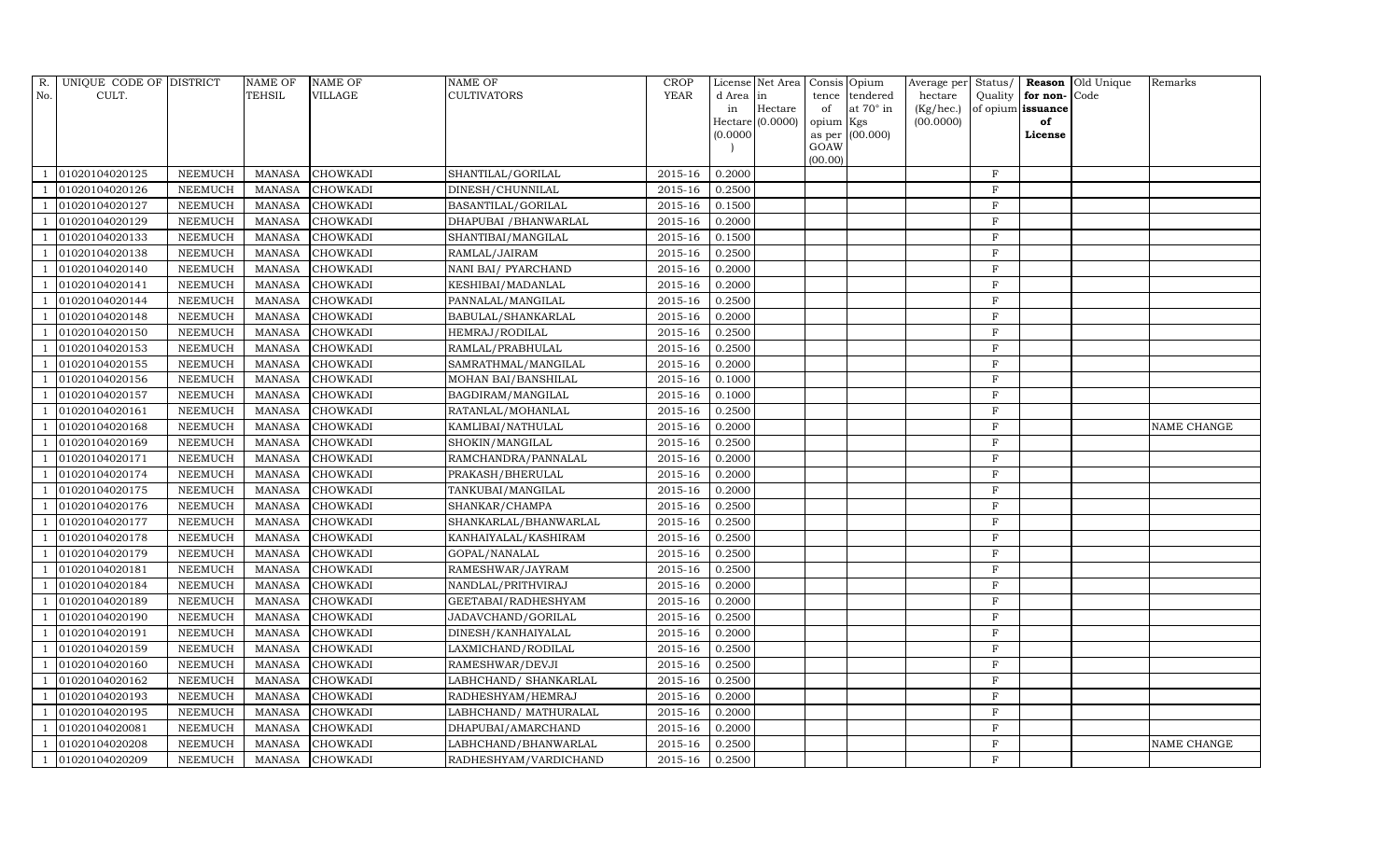| R.  | UNIQUE CODE OF DISTRICT |                | <b>NAME OF</b> | <b>NAME OF</b>  | NAME OF                   | <b>CROP</b> |           | License Net Area |           | Consis Opium     | Average per | Status/      |                   | Reason Old Unique | Remarks            |
|-----|-------------------------|----------------|----------------|-----------------|---------------------------|-------------|-----------|------------------|-----------|------------------|-------------|--------------|-------------------|-------------------|--------------------|
| No. | CULT.                   |                | TEHSIL         | <b>VILLAGE</b>  | <b>CULTIVATORS</b>        | YEAR        | d Area in |                  | tence     | tendered         | hectare     | Quality      | for non-Code      |                   |                    |
|     |                         |                |                |                 |                           |             | in        | Hectare          | of        | at $70^\circ$ in | (Kg/hec.)   |              | of opium issuance |                   |                    |
|     |                         |                |                |                 |                           |             |           | Hectare (0.0000) | opium Kgs | as per (00.000)  | (00.0000)   |              | of                |                   |                    |
|     |                         |                |                |                 |                           |             | (0.0000)  |                  | GOAW      |                  |             |              | License           |                   |                    |
|     |                         |                |                |                 |                           |             |           |                  | (00.00)   |                  |             |              |                   |                   |                    |
|     | 01020104020224          | <b>NEEMUCH</b> | MANASA         | <b>CHOWKADI</b> | GISHALAL/NANDA            | 2015-16     | 0.2000    |                  |           |                  |             | $\rm F$      |                   |                   |                    |
|     | 01020104020113          | <b>NEEMUCH</b> | <b>MANASA</b>  | <b>CHOWKADI</b> | BHANWARLAL/KAJOD          | 2015-16     | 0.1000    |                  |           |                  |             | $\rm F$      |                   |                   |                    |
|     | 01020104020042          | <b>NEEMUCH</b> | <b>MANASA</b>  | <b>CHOWKADI</b> | BHANWARI BAI/ MODI RAM    | 2015-16     | 0.2000    |                  |           |                  |             | F            |                   |                   |                    |
|     | 01020104020087          | <b>NEEMUCH</b> | <b>MANASA</b>  | <b>CHOWKADI</b> | BHUWANISHANKAR/PARTHA     | 2015-16     | 0.2000    |                  |           |                  |             | $\rm F$      |                   |                   |                    |
|     | 01020104020118          | <b>NEEMUCH</b> | <b>MANASA</b>  | <b>CHOWKADI</b> | PARBHULAL/GISHALAL        | 2015-16     | 0.2000    |                  |           |                  |             | $\mathbf{F}$ |                   |                   |                    |
|     | 01020104020070          | <b>NEEMUCH</b> | <b>MANASA</b>  | <b>CHOWKADI</b> | GITABAI/ MANGILAL         | 2015-16     | 0.2500    |                  |           |                  |             | F            |                   |                   |                    |
|     | 01020104020120          | <b>NEEMUCH</b> | <b>MANASA</b>  | CHOWKADI        | GOVERDHAN/GORILAL         | 2015-16     | 0.2500    |                  |           |                  |             | $\rm F$      |                   |                   |                    |
|     | 01020104020017          | <b>NEEMUCH</b> | <b>MANASA</b>  | <b>CHOWKADI</b> | MANGILAL/ MODA            | 2015-16     | 0.2000    |                  |           |                  |             | F            |                   |                   |                    |
|     | 01020104020083          | <b>NEEMUCH</b> | <b>MANASA</b>  | <b>CHOWKADI</b> | GOPAL/MANGILAL            | 2015-16     | 0.2000    |                  |           |                  |             | F            |                   |                   |                    |
|     | 01020104020019          | <b>NEEMUCH</b> | <b>MANASA</b>  | CHOWKADI        | MANGILAL VARDICHAND       | 2015-16     | 0.2500    |                  |           |                  |             | F            |                   |                   |                    |
|     | 01020104020012          | <b>NEEMUCH</b> | <b>MANASA</b>  | <b>CHOWKADI</b> | BHANWARIBAI/NARAYAN       | 2015-16     | 0.2500    |                  |           |                  |             | F            |                   |                   |                    |
|     | 01020104020023          | <b>NEEMUCH</b> | <b>MANASA</b>  | <b>CHOWKADI</b> | SUNDARBAI/MANGILAL        | 2015-16     | 0.2000    |                  |           |                  |             | $\mathbf F$  |                   |                   |                    |
|     | 01020104020080          | <b>NEEMUCH</b> | <b>MANASA</b>  | <b>CHOWKADI</b> | RAMNARAYAN/LAXMINARAYAN   | 2015-16     | 0.2500    |                  |           |                  |             | $\rm F$      |                   |                   |                    |
|     | 01020104020065          | <b>NEEMUCH</b> | <b>MANASA</b>  | <b>CHOWKADI</b> | RAMKUWARI BAI/ SHANKARLAL | 2015-16     | 0.2000    |                  |           |                  |             | $\rm F$      |                   |                   |                    |
|     | 01020104020010          | <b>NEEMUCH</b> | <b>MANASA</b>  | <b>CHOWKADI</b> | <b>VARDIBAI</b>           | 2015-16     | 0.2500    |                  |           |                  |             | F            |                   |                   |                    |
|     | 01020104020085          | <b>NEEMUCH</b> | <b>MANASA</b>  | <b>CHOWKADI</b> | <b>BARJIBAI TULSIRAM</b>  | 2015-16     | 0.2500    |                  |           |                  |             | F            |                   |                   |                    |
|     | 01020104020102          | <b>NEEMUCH</b> | <b>MANASA</b>  | <b>CHOWKADI</b> | SATYANARAYAN/RAMCHANDRA   | 2015-16     | 0.2500    |                  |           |                  |             | F            |                   |                   |                    |
|     | 01020104020048          | <b>NEEMUCH</b> | <b>MANASA</b>  | <b>CHOWKADI</b> | AMRATLAL/ PRATHVIRAJ      | 2015-16     | 0.2000    |                  |           |                  |             | F            |                   |                   |                    |
|     | 01020104020123          | <b>NEEMUCH</b> | <b>MANASA</b>  | <b>CHOWKADI</b> | RAMCHAND/NARAYAN          | 2015-16     | 0.2500    |                  |           |                  |             | $\mathbf{F}$ |                   |                   |                    |
|     | 01020104020225          | <b>NEEMUCH</b> | <b>MANASA</b>  | CHOWKADI        | BHANWARLAL/GANGARAM       | 2015-16     | 0.2500    |                  |           |                  |             | F            |                   |                   |                    |
|     | 01020104020068          | <b>NEEMUCH</b> | <b>MANASA</b>  | <b>CHOWKADI</b> | <b>BABULAL/BABRU</b>      | 2015-16     | 0.2000    |                  |           |                  |             | F            |                   |                   |                    |
|     | 01020104020037          | <b>NEEMUCH</b> | <b>MANASA</b>  | CHOWKADI        | MOTYABAI/CHHAGANLAL       | 2015-16     | 0.2000    |                  |           |                  |             | $\rm F$      |                   |                   |                    |
|     | 01020104020057          | <b>NEEMUCH</b> | <b>MANASA</b>  | <b>CHOWKADI</b> | KAMLIBAI/KESHURAM         | 2015-16     | 0.2000    |                  |           |                  |             | $\rm F$      |                   |                   |                    |
|     | 01020104020027          | <b>NEEMUCH</b> | <b>MANASA</b>  | <b>CHOWKADI</b> | KAMLIBAI/MATHURALAL       | 2015-16     | 0.2000    |                  |           |                  |             | F            |                   |                   |                    |
|     | 01020104020134          | <b>NEEMUCH</b> | <b>MANASA</b>  | <b>CHOWKADI</b> | DEVILAL/ LALURAM          | 2015-16     | 0.2000    |                  |           |                  |             | F            |                   |                   |                    |
|     | 01020104020147          | <b>NEEMUCH</b> | <b>MANASA</b>  | CHOWKADI        | LALIBAI/ONKARLAL          | 2015-16     | 0.1000    |                  |           |                  |             | $\, {\bf N}$ |                   |                   |                    |
|     | 01020104011001          | <b>NEEMUCH</b> | <b>MANASA</b>  | <b>BALAGANJ</b> | BAPULAL/AMARLAL           | 2015-16     | 0.1000    |                  |           |                  |             | $\rm F$      |                   |                   |                    |
|     | 01020104011003          | <b>NEEMUCH</b> | <b>MANASA</b>  | <b>BALAGANJ</b> | GANGA/BAI/MANGILAL        | 2015-16     | 0.2000    |                  |           |                  |             | F            |                   |                   |                    |
|     | 01020104011005          | <b>NEEMUCH</b> | <b>MANASA</b>  | <b>BALAGANJ</b> | DEVIKISHAN/ONKAR          | 2015-16     | 0.1000    | 0.0438           | 64.83     | 2.667            | 60.890      | ${\rm G}$    |                   |                   |                    |
|     | 01020104011006          | <b>NEEMUCH</b> | <b>MANASA</b>  | <b>BALAGANJ</b> | MOHANBAI/RADHESHYAM       | 2015-16     | 0.1000    |                  |           |                  |             | $\mathbf{F}$ |                   |                   | <b>NAME CHANGE</b> |
|     | 01020104011012          | <b>NEEMUCH</b> | <b>MANASA</b>  | <b>BALAGANJ</b> | PURANMAL/LALURAM          | 2015-16     | 0.1500    |                  |           |                  |             | F            |                   |                   |                    |
|     | 01020104011013          | <b>NEEMUCH</b> | <b>MANASA</b>  | <b>BALAGANJ</b> | BABULAL/DHURA             | 2015-16     | 0.1000    |                  |           |                  |             | F            |                   |                   |                    |
|     | 01020104011014          | <b>NEEMUCH</b> | <b>MANASA</b>  | <b>BALAGANJ</b> | GENDI/BAI/MANGILAL        | 2015-16     | 0.1000    |                  |           |                  |             | F            |                   |                   |                    |
|     | 01020104011016          | <b>NEEMUCH</b> | <b>MANASA</b>  | <b>BALAGANJ</b> | MITHULAL/NARAYAN          | 2015-16     | 0.1000    |                  |           |                  |             | $\mathbf{F}$ |                   |                   |                    |
|     | 01020104011017          | <b>NEEMUCH</b> | <b>MANASA</b>  | <b>BALAGANJ</b> | CHEINRAM/NARAYAN          | 2015-16     | 0.1000    |                  |           |                  |             | F            |                   |                   |                    |
|     | 01020104011028          | <b>NEEMUCH</b> | <b>MANASA</b>  | <b>BALAGANJ</b> | NATHA/DALLA               | 2015-16     | 0.1000    |                  |           |                  |             | F            |                   |                   |                    |
|     | 01020104011030          | <b>NEEMUCH</b> | <b>MANASA</b>  | <b>BALAGANJ</b> | MANNALAL/GABBA            | 2015-16     | 0.2000    |                  |           |                  |             | $\mathbf{F}$ |                   |                   |                    |
|     | 01020104011037          | <b>NEEMUCH</b> |                | MANASA BALAGANJ | JANIBAI/NATHULAL          | 2015-16     | 0.2000    |                  |           |                  |             | F            |                   |                   |                    |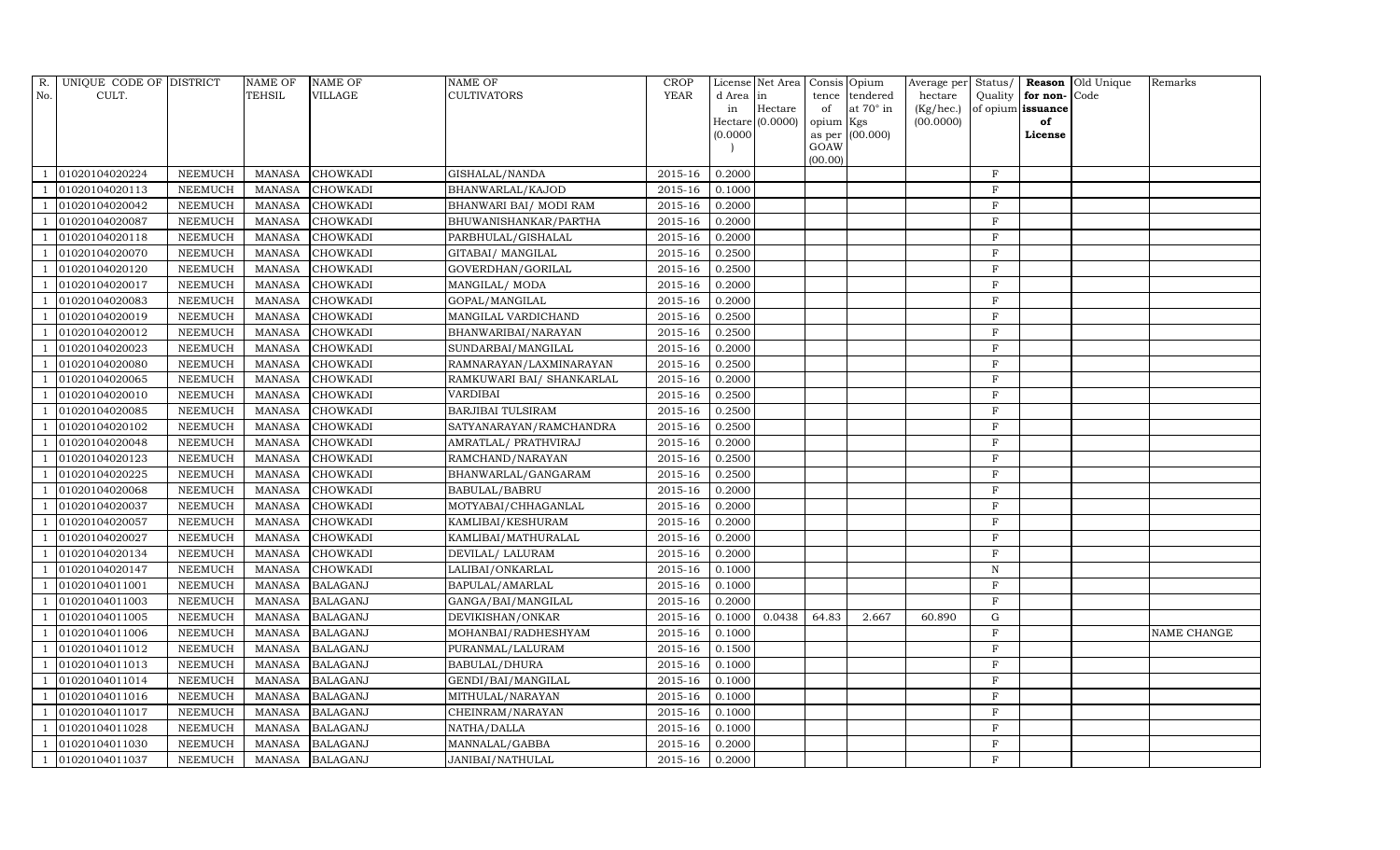| R.                       | UNIQUE CODE OF DISTRICT |                | NAME OF       | <b>NAME OF</b>    | <b>NAME OF</b>          | <b>CROP</b> |          | License Net Area   Consis   Opium |           |                  | Average per | Status/      |                   | Reason Old Unique | Remarks            |
|--------------------------|-------------------------|----------------|---------------|-------------------|-------------------------|-------------|----------|-----------------------------------|-----------|------------------|-------------|--------------|-------------------|-------------------|--------------------|
| No.                      | CULT.                   |                | TEHSIL        | <b>VILLAGE</b>    | <b>CULTIVATORS</b>      | YEAR        | d Area   | in                                | tence     | tendered         | hectare     | Quality      | for non-          | Code              |                    |
|                          |                         |                |               |                   |                         |             | in       | Hectare                           | of        | at $70^\circ$ in | (Kg/hec.)   |              | of opium issuance |                   |                    |
|                          |                         |                |               |                   |                         |             |          | $Hectare$ (0.0000)                | opium Kgs |                  | (00.0000)   |              | of                |                   |                    |
|                          |                         |                |               |                   |                         |             | (0.0000) |                                   | GOAW      | as per (00.000)  |             |              | License           |                   |                    |
|                          |                         |                |               |                   |                         |             |          |                                   | (00.00)   |                  |             |              |                   |                   |                    |
|                          | 01020104011040          | <b>NEEMUCH</b> | MANASA        | <b>BALAGANJ</b>   | HIRALAL/SOHANLAL        | 2015-16     | 0.2000   |                                   |           |                  |             | $\mathbf F$  |                   |                   |                    |
|                          | 01020104011044          | <b>NEEMUCH</b> | <b>MANASA</b> | <b>BALAGANJ</b>   | PANNI/BAI/NARAYAN       | 2015-16     | 0.1500   |                                   |           |                  |             | $\rm F$      |                   |                   |                    |
|                          | 01020104011047          | <b>NEEMUCH</b> | MANASA        | <b>BALAGANJ</b>   | SHYAMCHARAN/RADHAKISHAN | 2015-16     | 0.1000   |                                   |           |                  |             | $\mathbf{F}$ |                   |                   |                    |
|                          | 01020104011048          | <b>NEEMUCH</b> | <b>MANASA</b> | <b>BALAGANJ</b>   | KAMALA/BAI/GABBA        | 2015-16     | 0.2000   |                                   |           |                  |             | $\rm F$      |                   |                   |                    |
|                          | 01020104011050          | <b>NEEMUCH</b> | <b>MANASA</b> | <b>BALAGANJ</b>   | BANSILAL/GIRWAR         | 2015-16     | 0.2000   |                                   |           |                  |             | $\rm F$      |                   |                   |                    |
|                          | 01020104011051          | <b>NEEMUCH</b> | <b>MANASA</b> | <b>BALAGANJ</b>   | AMARSINGH/MANGILAL      | 2015-16     | 0.2000   |                                   |           |                  |             | $\rm F$      |                   |                   |                    |
|                          | 01020104011052          | <b>NEEMUCH</b> | <b>MANASA</b> | <b>BALAGANJ</b>   | BIHARI/LALA             | 2015-16     | 0.2000   |                                   |           |                  |             | $\mathbf F$  |                   |                   |                    |
|                          | 01020104011054          | <b>NEEMUCH</b> | <b>MANASA</b> | <b>BALAGANJ</b>   | BHURALAL/SOJI           | 2015-16     | 0.1000   |                                   |           |                  |             | $\rm F$      |                   |                   |                    |
|                          | 01020104011059          | <b>NEEMUCH</b> | MANASA        | <b>BALAGANJ</b>   | GANPAT/GIRVAR           | 2015-16     | 0.2000   |                                   |           |                  |             | F            |                   |                   |                    |
|                          | 01020104011068          | <b>NEEMUCH</b> | <b>MANASA</b> | <b>BALAGANJ</b>   | DURGA/SHOJI             | 2015-16     | 0.1000   |                                   |           |                  |             | $\rm F$      |                   |                   |                    |
|                          | 01020104011069          | <b>NEEMUCH</b> | <b>MANASA</b> | <b>BALAGANJ</b>   | GYANMAL/SOHANLAL        | 2015-16     | 0.1500   |                                   |           |                  |             | $\mathbf F$  |                   |                   |                    |
|                          | 01020104011070          | <b>NEEMUCH</b> | <b>MANASA</b> | <b>BALAGANJ</b>   | HANGAMIBAI/SHOLA        | 2015-16     | 0.1500   |                                   |           |                  |             | $\rm F$      |                   |                   |                    |
|                          | 01020104011071          | <b>NEEMUCH</b> | <b>MANASA</b> | <b>BALAGANJ</b>   | RAJU/LAKKHA             | 2015-16     | 0.2000   |                                   |           |                  |             | $\rm F$      |                   |                   |                    |
|                          | 01020104011077          | <b>NEEMUCH</b> | <b>MANASA</b> | <b>BALAGANJ</b>   | KESHURAM/LALA           | 2015-16     | 0.2000   |                                   |           |                  |             | $\mathbf{F}$ |                   |                   |                    |
|                          | 01020104011084          | <b>NEEMUCH</b> | <b>MANASA</b> | <b>BALAGANJ</b>   | BABULAL/MEGHA           | 2015-16     | 0.1000   |                                   |           |                  |             | $\rm F$      |                   |                   |                    |
|                          | 01020104011085          | <b>NEEMUCH</b> | <b>MANASA</b> | <b>BALAGANJ</b>   | LAXMICHAND/NARAYAN      | 2015-16     | 0.1000   |                                   |           |                  |             | $\rm F$      |                   |                   |                    |
|                          | 01020104011086          | <b>NEEMUCH</b> | <b>MANASA</b> | <b>BALAGANJ</b>   | TEJA/PARSA              | 2015-16     | 0.1000   |                                   |           |                  |             | $\rm F$      |                   |                   |                    |
|                          | 01020104011087          | <b>NEEMUCH</b> | <b>MANASA</b> | <b>BALAGANJ</b>   | JAINARAYAN/BANSHILAL    | 2015-16     | 0.2500   | 0.2400                            | 61.63     | 13.708           | 57.117      | ${\rm G}$    |                   |                   |                    |
|                          | 01020104011060          | <b>NEEMUCH</b> | <b>MANASA</b> | <b>BALAGANJ</b>   | SADDA/BHAV/SINGH        | 2015-16     | 0.2000   |                                   |           |                  |             | $\mathbf F$  |                   |                   |                    |
| $\overline{\phantom{0}}$ | 01020104011061          | <b>NEEMUCH</b> | <b>MANASA</b> | <b>BALAGANJ</b>   | GABBA/MAN/SINGH         | 2015-16     | 0.1500   |                                   |           |                  |             | $\rm F$      |                   |                   |                    |
|                          | 01020104011045          | <b>NEEMUCH</b> | <b>MANASA</b> | <b>BALAGANJ</b>   | GOVINDRAM/BANSHILAL     | 2015-16     | 0.2500   |                                   |           |                  |             | $\rm F$      |                   |                   |                    |
|                          | 01020104011062          | <b>NEEMUCH</b> | <b>MANASA</b> | <b>BALAGANJ</b>   | TEJA/NENA               | 2015-16     | 0.1000   |                                   |           |                  |             | $\rm F$      |                   |                   |                    |
|                          | 01020104011082          | <b>NEEMUCH</b> | <b>MANASA</b> | <b>BALAGANJ</b>   | RADHAKISHAN/HAJARI      | 2015-16     | 0.1000   |                                   |           |                  |             | $\rm F$      |                   |                   |                    |
|                          | 01020104011049          | <b>NEEMUCH</b> | <b>MANASA</b> | <b>BALAGANJ</b>   | BHAWSINGH/PIRU          | 2015-16     | 0.2000   |                                   |           |                  |             | $\mathbf{F}$ |                   |                   |                    |
|                          | 01020104011103          | <b>NEEMUCH</b> | <b>MANASA</b> | <b>BALAGANJ</b>   | BIHARI/PIRU             | 2015-16     | 0.2500   |                                   |           |                  |             | $\mathbf{F}$ |                   |                   | NAME CHANGE        |
|                          | 01020104011106          | <b>NEEMUCH</b> | <b>MANASA</b> | <b>BALAGANJ</b>   | RUPA/MAN/SINGH          | 2015-16     | 0.2000   |                                   |           |                  |             | $\rm F$      |                   |                   |                    |
|                          | 01020104011109          | <b>NEEMUCH</b> | <b>MANASA</b> | <b>BALAGANJ</b>   | SHOLA/MAN/SINGH         | 2015-16     | 0.1000   |                                   |           |                  |             | $\rm F$      |                   |                   |                    |
|                          | 01020104011076          | <b>NEEMUCH</b> | <b>MANASA</b> | <b>BALAGANJ</b>   | DURGA/MEGHA             | 2015-16     | 0.1000   | 0.0951                            | 55.47     | 0.975            | 10.252      | $\mathbf G$  | 04                |                   |                    |
|                          | 01020104011117          | <b>NEEMUCH</b> | <b>MANASA</b> | <b>BALAGANJ</b>   | DALIBAI/CHAGANLAL       | 2015-16     | 0.1000   |                                   |           |                  |             | $\mathbf F$  |                   |                   |                    |
|                          | 01020104011119          | <b>NEEMUCH</b> | <b>MANASA</b> | <b>BALAGANJ</b>   | KESHYA/KALU             | 2015-16     | 0.2000   |                                   |           |                  |             | F            |                   |                   | <b>NAME CHANGE</b> |
|                          | 01020104011039          | <b>NEEMUCH</b> | <b>MANASA</b> | <b>BALAGANJ</b>   | DURGA/DALSINGH          | 2015-16     | 0.1000   |                                   |           |                  |             | $\mathbf{F}$ |                   |                   |                    |
|                          | 01020104011112          | <b>NEEMUCH</b> | <b>MANASA</b> | <b>BALAGANJ</b>   | GOPAL/NANURAM           | 2015-16     | 0.1000   |                                   |           |                  |             | $\rm F$      |                   |                   |                    |
|                          | 01020104011096          | <b>NEEMUCH</b> | <b>MANASA</b> | <b>BALAGANJ</b>   | SHANTILAL/MANGILAL      | 2015-16     | 0.1000   |                                   |           |                  |             | $\mathbf F$  |                   |                   |                    |
|                          | 01020104026017          | <b>NEEMUCH</b> | <b>MANASA</b> | KANJARDA-I        | NANDUBAI/MOTILAL        | 2015-16     | 0.1000   |                                   |           |                  |             | $\rm F$      |                   |                   |                    |
|                          | 01020104026335          | <b>NEEMUCH</b> | <b>MANASA</b> | KANJARDA-I        | CHHAGANLAL/RUPA         | 2015-16     | 0.1000   |                                   |           |                  |             | $\rm F$      |                   |                   |                    |
|                          | 01020104026539          | <b>NEEMUCH</b> | <b>MANASA</b> | KANJARDA-I        | KAILASH/MANGILAL        | 2015-16     | 0.2000   |                                   |           |                  |             | $\rm F$      |                   |                   |                    |
|                          | 01020104026540          | <b>NEEMUCH</b> | <b>MANASA</b> | KANJARDA-I        | MOHANLAL/BADRILAL       | 2015-16     | 0.2500   |                                   |           |                  |             | $\rm F$      |                   |                   |                    |
|                          | 01020104026532          | <b>NEEMUCH</b> |               | MANASA KANJARDA-I | KHEMRAJ/NANALAL         | 2015-16     | 0.1500   |                                   |           |                  |             | $\mathbf F$  |                   |                   |                    |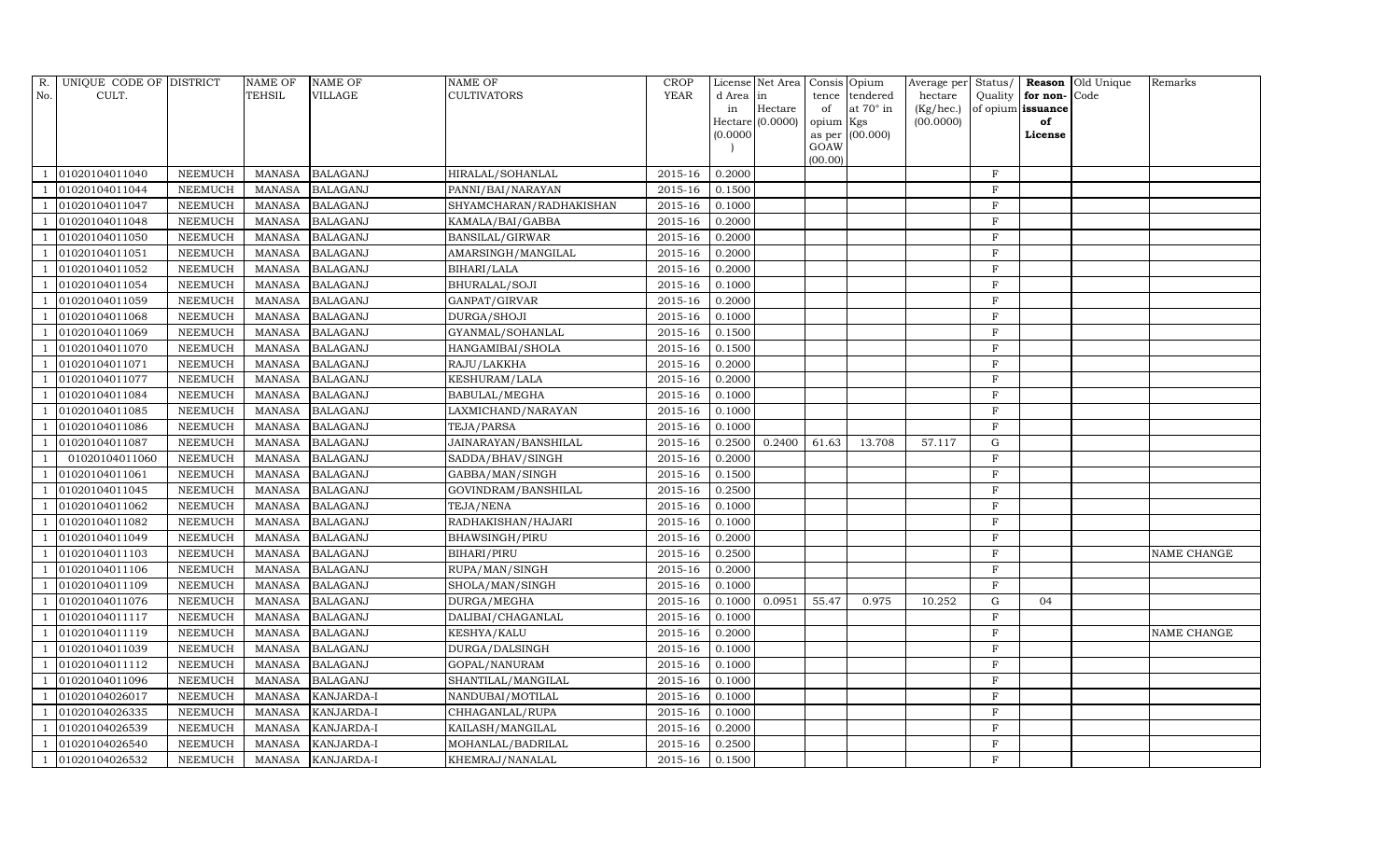| R.             | UNIQUE CODE OF DISTRICT |                | <b>NAME OF</b> | <b>NAME OF</b>    | <b>NAME OF</b>              | <b>CROP</b> |           | License Net Area Consis Opium |           |                 | Average per Status/ |              |                   | Reason Old Unique | Remarks |
|----------------|-------------------------|----------------|----------------|-------------------|-----------------------------|-------------|-----------|-------------------------------|-----------|-----------------|---------------------|--------------|-------------------|-------------------|---------|
| No.            | CULT.                   |                | <b>TEHSIL</b>  | <b>VILLAGE</b>    | <b>CULTIVATORS</b>          | YEAR        | d Area in |                               |           | tence tendered  | hectare             | Quality      | for non-          | Code              |         |
|                |                         |                |                |                   |                             |             | in        | Hectare                       | of        | at 70° in       | (Kg/hec.)           |              | of opium issuance |                   |         |
|                |                         |                |                |                   |                             |             |           | $Hectare$ (0.0000)            | opium Kgs |                 | (00.0000)           |              | of                |                   |         |
|                |                         |                |                |                   |                             |             | (0.0000)  |                               | GOAW      | as per (00.000) |                     |              | License           |                   |         |
|                |                         |                |                |                   |                             |             |           |                               | (00.00)   |                 |                     |              |                   |                   |         |
|                | 01020104026505          | <b>NEEMUCH</b> |                | MANASA KANJARDA-I | RAMLAL/MATHURALAL           | 2015-16     | 0.1000    |                               |           |                 |                     | $\mathbf F$  |                   |                   |         |
|                | 01020104026506          | <b>NEEMUCH</b> | <b>MANASA</b>  | KANJARDA-I        | NANDU BAI / PYARCHAND       | 2015-16     | 0.1000    |                               |           |                 |                     | $\mathbf F$  |                   |                   |         |
|                | 01020104026507          | <b>NEEMUCH</b> | <b>MANASA</b>  | KANJARDA-I        | MODIRAM/NARAYAN             | 2015-16     | 0.1000    |                               |           |                 |                     | $\mathbf{F}$ |                   |                   |         |
|                | 01020104026002          | <b>NEEMUCH</b> | <b>MANASA</b>  | KANJARDA-I        | MODIRAM/DEVA                | 2015-16     | 0.1000    |                               |           |                 |                     | $\rm F$      |                   |                   |         |
|                | 01020104026005          | <b>NEEMUCH</b> | <b>MANASA</b>  | KANJARDA-I        | SITABAI/MANGILAL            | 2015-16     | 0.2000    |                               |           |                 |                     | $\mathbf F$  |                   |                   |         |
|                | 01020104026006          | <b>NEEMUCH</b> | <b>MANASA</b>  | KANJARDA-I        | BABULAL/BANSHILAL           | 2015-16     | 0.1000    |                               |           |                 |                     | F            |                   |                   |         |
|                | 01020104026007          | <b>NEEMUCH</b> | <b>MANASA</b>  | KANJARDA-I        | RAMSUKH/LALU                | 2015-16     | 0.2500    |                               |           |                 |                     | $\rm F$      |                   |                   |         |
|                | 01020104026010          | <b>NEEMUCH</b> | <b>MANASA</b>  | <b>KANJARDA-I</b> | RAMESHCHAND/CHUNNILAL       | 2015-16     | 0.2500    |                               |           |                 |                     | F            |                   |                   |         |
|                | 01020104026014          | <b>NEEMUCH</b> | <b>MANASA</b>  | KANJARDA-I        | AMARCHAND/CHHAGANLAL        | 2015-16     | 0.2500    |                               |           |                 |                     | F            |                   |                   |         |
|                | 01020104026016          | <b>NEEMUCH</b> | <b>MANASA</b>  | KANJARDA-I        | JHAMAKLAL/PRITHVIRAJ        | 2015-16     | 0.2000    |                               |           |                 |                     | $\mathbf{F}$ |                   |                   |         |
|                | 01020104026019          | <b>NEEMUCH</b> | <b>MANASA</b>  | KANJARDA-I        | RADHESHYAM/ RATANLAL        | 2015-16     | 0.1500    |                               |           |                 |                     | F            |                   |                   |         |
|                | 01020104026022          | <b>NEEMUCH</b> | <b>MANASA</b>  | KANJARDA-I        | SHANKARLAL/CHHAGANLAL       | 2015-16     | 0.1000    |                               |           |                 |                     | $\mathbf F$  |                   |                   |         |
|                | 01020104026030          | <b>NEEMUCH</b> | <b>MANASA</b>  | KANJARDA-I        | SUNDERLAL/SHIVLAL           | 2015-16     | 0.2000    |                               |           |                 |                     | F            |                   |                   |         |
|                | 01020104026033          | <b>NEEMUCH</b> | <b>MANASA</b>  | KANJARDA-I        | MANGILAL/GOPI               | 2015-16     | 0.2500    |                               |           |                 |                     | F            |                   |                   |         |
|                | 01020104026037          | <b>NEEMUCH</b> | <b>MANASA</b>  | KANJARDA-I        | <b>GIRJA BAI/ BABRU</b>     | 2015-16     | 0.2000    |                               |           |                 |                     | F            |                   |                   |         |
|                | 01020104026038          | <b>NEEMUCH</b> | <b>MANASA</b>  | KANJARDA-I        | AMRITRAM/LALURAM            | 2015-16     | 0.2500    |                               |           |                 |                     | F            |                   |                   |         |
|                | 01020104026040          | <b>NEEMUCH</b> | <b>MANASA</b>  | KANJARDA-I        | GORILAL/KANHEYALAL          | 2015-16     | 0.1000    |                               |           |                 |                     | $\mathbf F$  |                   |                   |         |
|                | 01020104026041          | <b>NEEMUCH</b> | <b>MANASA</b>  | KANJARDA-I        | LAXMAN/ RAMSUKH             | 2015-16     | 0.1000    |                               |           |                 |                     | $\mathbf{F}$ |                   |                   |         |
|                | 01020104026042          | <b>NEEMUCH</b> | <b>MANASA</b>  | KANJARDA-I        | RAJARAM/JAGANNATH           | 2015-16     | 0.1000    |                               |           |                 |                     | $\rm F$      |                   |                   |         |
|                | 01020104026043          | <b>NEEMUCH</b> | <b>MANASA</b>  | KANJARDA-I        | BABULAL/RAMNARAYAN          | 2015-16     | 0.1500    |                               |           |                 |                     | F            |                   |                   |         |
|                | 01020104026044          | <b>NEEMUCH</b> | <b>MANASA</b>  | KANJARDA-I        | RAMCHANDR/ PYARCHANDR       | 2015-16     | 0.1500    |                               |           |                 |                     | F            |                   |                   |         |
|                | 01020104026009          | <b>NEEMUCH</b> | <b>MANASA</b>  | KANJARDA-I        | SOKINKUMAR/RAMNARAYAN       | 2015-16     | 0.2500    |                               |           |                 |                     | $\mathbf F$  |                   |                   |         |
|                | 01020104026054          | <b>NEEMUCH</b> | <b>MANASA</b>  | KANJARDA-I        | AMOLAKSINGH/NANDLAL         | 2015-16     | 0.1000    |                               |           |                 |                     | $\rm F$      |                   |                   |         |
|                | 01020104026055          | <b>NEEMUCH</b> | <b>MANASA</b>  | KANJARDA-I        | SHAMBHU NATH / SHANKAR NATH | 2015-16     | 0.1500    |                               |           |                 |                     | $\mathbf F$  |                   |                   |         |
|                | 01020104026058          | <b>NEEMUCH</b> | <b>MANASA</b>  | KANJARDA-I        | NARAYANIBAI/MANGILAL        | $2015 - 16$ | 0.2000    |                               |           |                 |                     | F            |                   |                   |         |
|                | 01020104026065          | <b>NEEMUCH</b> | <b>MANASA</b>  | KANJARDA-I        | SUNDER BAI/ BANSHILAL       | 2015-16     | 0.2500    |                               |           |                 |                     | $\mathbf F$  |                   |                   |         |
|                | 01020104026070          | <b>NEEMUCH</b> | <b>MANASA</b>  | KANJARDA-I        | SUNDERLAL/DEVA              | 2015-16     | 0.1000    |                               |           |                 |                     | $\mathbf F$  |                   |                   |         |
|                | 01020104026072          | <b>NEEMUCH</b> | <b>MANASA</b>  | KANJARDA-I        | KANHEYALAL/ RAMSUKH         | 2015-16     | 0.1000    |                               |           |                 |                     | F            |                   |                   |         |
|                | 01020104026074          | <b>NEEMUCH</b> | <b>MANASA</b>  | KANJARDA-I        | BANSILAL/SUKHLAL            | 2015-16     | 0.2500    |                               |           |                 |                     | $\rm F$      |                   |                   |         |
|                | 01020104026076          | <b>NEEMUCH</b> | <b>MANASA</b>  | KANJARDA-I        | RAMNARAYAN/SHIVRAM          | 2015-16     | 0.2500    |                               |           |                 |                     | F            |                   |                   |         |
|                | 01020104026085          | <b>NEEMUCH</b> | <b>MANASA</b>  | KANJARDA-I        | MOTILAL/BHAWARLAL           | 2015-16     | 0.2000    |                               |           |                 |                     | F            |                   |                   |         |
|                | 01020104026089          | <b>NEEMUCH</b> | <b>MANASA</b>  | KANJARDA-I        | DEVKISHAN/GORILAL           | 2015-16     | 0.1000    |                               |           |                 |                     | $\mathbf{F}$ |                   |                   |         |
|                | 01020104026090          | <b>NEEMUCH</b> | <b>MANASA</b>  | KANJARDA-I        | HARIRAM/KANHEYALAL          | 2015-16     | 0.1000    |                               |           |                 |                     | F            |                   |                   |         |
|                | 01020104026094          | <b>NEEMUCH</b> | <b>MANASA</b>  | KANJARDA-I        | PUKHRAJ/ CHUNNILAL          | 2015-16     | 0.2000    |                               |           |                 |                     | $\mathbf F$  |                   |                   |         |
| $\overline{1}$ | 01020104026095          | <b>NEEMUCH</b> | <b>MANASA</b>  | <b>KANJARDA-I</b> | RAMCHANDR/SEVARAM           | 2015-16     | 0.1000    |                               |           |                 |                     | F            |                   |                   |         |
|                | 01020104026100          | <b>NEEMUCH</b> | <b>MANASA</b>  | KANJARDA-I        | BABULAL/RAMKISHAN           | 2015-16     | 0.1500    |                               |           |                 |                     | F            |                   |                   |         |
|                | 01020104026096          | <b>NEEMUCH</b> | <b>MANASA</b>  | KANJARDA-I        | SURAMAL/NARAYAN             | 2015-16     | 0.1000    |                               |           |                 |                     | F            |                   |                   |         |
|                | 01020104026097          | <b>NEEMUCH</b> |                | MANASA KANJARDA-I | PRAKASH/SEVARAM             | 2015-16     | 0.1000    |                               |           |                 |                     | $_{\rm F}$   |                   |                   |         |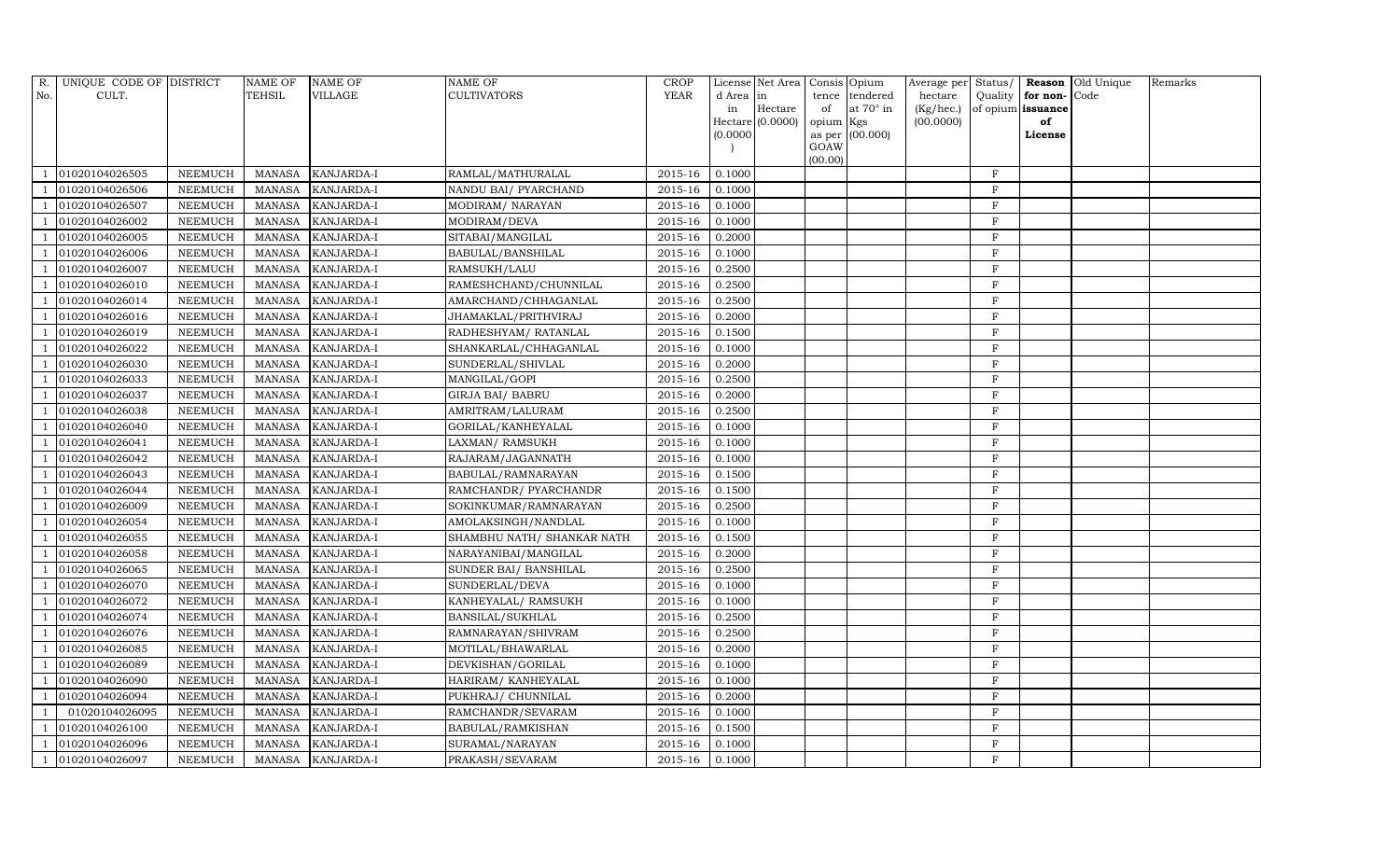| R.  | UNIQUE CODE OF DISTRICT |                | <b>NAME OF</b> | <b>NAME OF</b>    | <b>NAME OF</b>              | <b>CROP</b> |          | License Net Area   |           | Consis Opium      | Average per Status/ |              |                   | <b>Reason</b> Old Unique | Remarks                |  |
|-----|-------------------------|----------------|----------------|-------------------|-----------------------------|-------------|----------|--------------------|-----------|-------------------|---------------------|--------------|-------------------|--------------------------|------------------------|--|
| No. | CULT.                   |                | <b>TEHSIL</b>  | VILLAGE           | <b>CULTIVATORS</b>          | <b>YEAR</b> | d Area   | in                 | tence     | tendered          | hectare             | Quality      | for non-Code      |                          |                        |  |
|     |                         |                |                |                   |                             |             | in       | Hectare            | of        | at $70^\circ$ in  | (Kg/hec.)           |              | of opium issuance |                          |                        |  |
|     |                         |                |                |                   |                             |             | (0.0000) | Hectare $(0.0000)$ | opium Kgs | as per $(00.000)$ | (00.0000)           |              | of<br>License     |                          |                        |  |
|     |                         |                |                |                   |                             |             |          |                    | GOAW      |                   |                     |              |                   |                          |                        |  |
|     |                         |                |                |                   |                             |             |          |                    | (00.00)   |                   |                     |              |                   |                          |                        |  |
|     | 01020104026098          | <b>NEEMUCH</b> | <b>MANASA</b>  | KANJARDA-I        | RAMESHCHAND/RAMKRISHAN      | 2015-16     | 0.1000   |                    |           |                   |                     | F            |                   |                          |                        |  |
|     | 01020104026103          | <b>NEEMUCH</b> | <b>MANASA</b>  | KANJARDA-I        | RAMLAL/MANGILAL             | 2015-16     | 0.2000   |                    |           |                   |                     | $\mathbf{F}$ |                   |                          |                        |  |
|     | 01020104026105          | <b>NEEMUCH</b> | <b>MANASA</b>  | KANJARDA-I        | HARISH/PREMCHAND            | 2015-16     | 0.2500   |                    |           |                   |                     | $\mathbf{F}$ |                   |                          |                        |  |
|     | 01020104026106          | <b>NEEMUCH</b> | <b>MANASA</b>  | KANJARDA-I        | PRABHULAL/PRITHVIRAJ        | 2015-16     | 0.2500   |                    |           |                   |                     | $\mathbf{F}$ |                   |                          |                        |  |
|     | 01020104026110          | <b>NEEMUCH</b> | <b>MANASA</b>  | KANJARDA-I        | BABULAL/NANALAL             | 2015-16     | 0.2000   |                    |           |                   |                     | $\mathbf{F}$ |                   |                          |                        |  |
|     | 01020104026114          | <b>NEEMUCH</b> | <b>MANASA</b>  | KANJARDA-I        | OMPRAKASH/RAMCHANDRA        | $2015 - 16$ | 0.2000   |                    |           |                   |                     | F            |                   |                          |                        |  |
|     | 01020104026300          | <b>NEEMUCH</b> | <b>MANASA</b>  | KANJARDA-I        | JAGANNATH/PYARCHANDRA       | 2015-16     | 0.1000   |                    |           |                   |                     | $\mathbf{F}$ |                   |                          |                        |  |
|     | 01020104026301          | <b>NEEMUCH</b> | <b>MANASA</b>  | KANJARDA-I        | HEERALAL/NANALAL            | 2015-16     | 0.1500   |                    |           |                   |                     | $\mathbf{F}$ |                   |                          | TRANSFER MELANI CH-III |  |
|     | 01020104026302          | <b>NEEMUCH</b> | <b>MANASA</b>  | KANJARDA-I        | BADRILAL/BHANWARLAL         | 2015-16     | 0.1000   |                    |           |                   |                     | $\rm F$      |                   |                          |                        |  |
|     | 01020104026328          | <b>NEEMUCH</b> | <b>MANASA</b>  | KANJARDA-I        | GOPAL/ BHURALAL             | 2015-16     | 0.2000   |                    |           |                   |                     | $\mathbf{F}$ |                   |                          |                        |  |
|     | 01020104026330          | <b>NEEMUCH</b> | <b>MANASA</b>  | KANJARDA-I        | SHOBALAL/JAGANNATH          | 2015-16     | 0.1500   |                    |           |                   |                     | F            |                   |                          |                        |  |
|     | 01020104026082          | <b>NEEMUCH</b> | <b>MANASA</b>  | KANJARDA-I        | GOPAL/SITARAM               | 2015-16     | 0.1000   |                    |           |                   |                     | $\mathbf F$  |                   |                          |                        |  |
|     | 01020104026051          | <b>NEEMUCH</b> | <b>MANASA</b>  | KANJARDA-I        | MOHANLAL/NANDLAL            | 2015-16     | 0.2500   |                    |           |                   |                     | F            |                   |                          |                        |  |
|     | 01020104026290          | <b>NEEMUCH</b> | <b>MANASA</b>  | KANJARDA-I        | BHURALAL/GORILAL            | 2015-16     | 0.2500   |                    |           |                   |                     | $\mathbf{F}$ |                   |                          |                        |  |
|     | 01020104026061          | <b>NEEMUCH</b> | <b>MANASA</b>  | KANJARDA-I        | MADANLAL/NANALAL            | 2015-16     | 0.2500   |                    |           |                   |                     | $\mathbf{F}$ |                   |                          |                        |  |
|     | 01020104026012          | <b>NEEMUCH</b> | <b>MANASA</b>  | KANJARDA-I        | KALABAI/DAMARSILAL          | 2015-16     | 0.1000   |                    |           |                   |                     | $\mathbf{F}$ |                   |                          |                        |  |
|     | 01020104026091          | <b>NEEMUCH</b> | <b>MANASA</b>  | KANJARDA-I        | NANDKISHORE/ONKAR           | 2015-16     | 0.1000   |                    |           |                   |                     | $\mathbf{F}$ |                   |                          |                        |  |
|     | 01020104026111          | <b>NEEMUCH</b> | <b>MANASA</b>  | KANJARDA-I        | NANDLAL/MANGILAL            | 2015-16     | 0.2000   |                    |           |                   |                     | $\mathbf{F}$ |                   |                          |                        |  |
|     | 01020104026112          | <b>NEEMUCH</b> | <b>MANASA</b>  | KANJARDA-I        | NANIBAI/RAMESHWAR           | 2015-16     | 0.2000   |                    |           |                   |                     | $\mathbf F$  |                   |                          |                        |  |
|     | 01020104026077          | <b>NEEMUCH</b> | <b>MANASA</b>  | KANJARDA-I        | JANI BAI/DEVILAL            | 2015-16     | 0.1000   |                    |           |                   |                     | $\rm F$      |                   |                          |                        |  |
|     | 01020104026500          | <b>NEEMUCH</b> | <b>MANASA</b>  | KANJARDA-I        | JAGDISH/BHURALAL            | 2015-16     | 0.1000   |                    |           |                   |                     | $\mathbf{F}$ |                   |                          |                        |  |
|     | 01020104026503          | <b>NEEMUCH</b> | <b>MANASA</b>  | KANJARDA-I        | RAMESH/MANGILAL             | 2015-16     | 0.2500   |                    |           |                   |                     | $\mathbf F$  |                   |                          |                        |  |
|     | 01020104026509          | <b>NEEMUCH</b> | <b>MANASA</b>  | KANJARDA-I        | DASHRATH / MANGILAL         | 2015-16     | 0.1000   |                    |           |                   |                     | F            |                   |                          |                        |  |
|     | 01020104026080          | <b>NEEMUCH</b> | <b>MANASA</b>  | <b>KANJARDA-I</b> | BADRILAL/BHERULAL           | 2015-16     | 0.2500   |                    |           |                   |                     | $\mathbf F$  |                   |                          |                        |  |
|     | 01020104026334          | <b>NEEMUCH</b> | <b>MANASA</b>  | KANJARDA-I        | DEVILAL/NARAYAN             | 2015-16     | 0.2000   |                    |           |                   |                     | $\rm F$      |                   |                          |                        |  |
|     | 01020104026023          | <b>NEEMUCH</b> | <b>MANASA</b>  | KANJARDA-I        | TEJMAL / GORILAL            | 2015-16     | 0.1000   |                    |           |                   |                     | F            |                   |                          |                        |  |
|     | 01020104026063          | <b>NEEMUCH</b> | <b>MANASA</b>  | KANJARDA-I        | CHHAGANI BAI/ BHAWARLAL     | 2015-16     | 0.1000   |                    |           |                   |                     | $\mathbf{F}$ |                   |                          |                        |  |
|     | 01020104026069          | <b>NEEMUCH</b> | <b>MANASA</b>  | KANJARDA-I        | KANCHAN BAI / BHURALAL      | 2015-16     | 0.1000   |                    |           |                   |                     | F            |                   |                          |                        |  |
|     | 01020104026511          | <b>NEEMUCH</b> | <b>MANASA</b>  | KANJARDA-I        | GOPAL/ GANGARAM             | $2015 - 16$ | 0.2000   |                    |           |                   |                     | $\mathbf{F}$ |                   |                          |                        |  |
|     | 01020104026515          | <b>NEEMUCH</b> | <b>MANASA</b>  | KANJARDA-I        | KHEMRAJ/HIRA                | 2015-16     | 0.1000   |                    |           |                   |                     | $\mathbf{F}$ |                   |                          |                        |  |
|     | 01020104026535          | <b>NEEMUCH</b> | <b>MANASA</b>  | KANJARDA-I        | SHANKARLAL/GORILAL          | 2015-16     | 0.1500   |                    |           |                   |                     | $\mathbf{F}$ |                   |                          |                        |  |
|     | 01020104026536          | <b>NEEMUCH</b> | <b>MANASA</b>  | KANJARDA-I        | DEVILAL / NANALAL           | 2015-16     | 0.1000   |                    |           |                   |                     | $\mathbf{F}$ |                   |                          |                        |  |
|     | 01020104026537          | <b>NEEMUCH</b> | <b>MANASA</b>  | <b>KANJARDA-I</b> | SHOKINKUMAR/MODIRAM         | 2015-16     | 0.2000   |                    |           |                   |                     | $\mathbf{F}$ |                   |                          |                        |  |
|     | 01020104026032          | <b>NEEMUCH</b> | <b>MANASA</b>  | KANJARDA-I        | RAMLAL/KANHAIYALAL          | 2015-16     | 0.1500   |                    |           |                   |                     | $\mathbf F$  |                   |                          |                        |  |
|     | 01020104026538          | <b>NEEMUCH</b> | <b>MANASA</b>  | KANJARDA-I        | MOHAN/NANURAM               | 2015-16     | 0.2000   |                    |           |                   |                     | $\mathbf{F}$ |                   |                          |                        |  |
|     | 01020104026196          | <b>NEEMUCH</b> | <b>MANASA</b>  | KANJARDA-II       | DEVKISHAN/LAHARMAL          | 2015-16     | 0.1000   |                    |           |                   |                     | F            |                   |                          |                        |  |
|     | 01020104026198          | <b>NEEMUCH</b> | <b>MANASA</b>  | KANJARDA-II       | MANGILAL/MADHAVLAL          | 2015-16     | 0.1000   |                    |           |                   |                     | $\mathbf F$  |                   |                          |                        |  |
| -1  | 01020104026494          | <b>NEEMUCH</b> | <b>MANASA</b>  | KANJARDA-II       | SUNILKUMAR/RAGUNATH/DHAPUBA | 2015-16     | 0.2000   |                    |           |                   |                     | $\rm F$      |                   |                          |                        |  |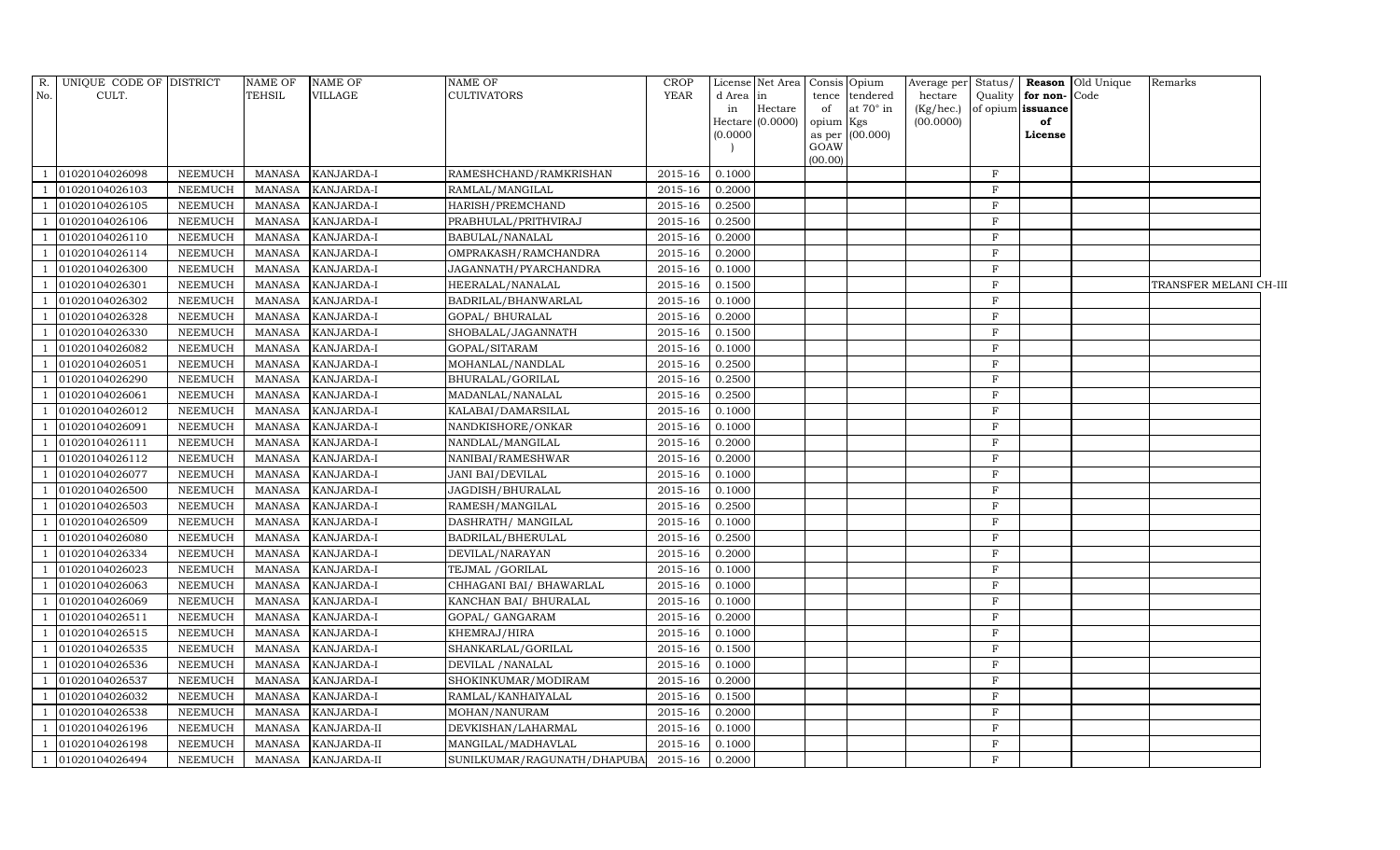| R.  | UNIQUE CODE OF DISTRICT |                | NAME OF       | <b>NAME OF</b>     | NAME OF                    | <b>CROP</b> |           | License Net Area   Consis   Opium |           |                  |           |              |                          | Average per Status/ <b>Reason</b> Old Unique | Remarks            |
|-----|-------------------------|----------------|---------------|--------------------|----------------------------|-------------|-----------|-----------------------------------|-----------|------------------|-----------|--------------|--------------------------|----------------------------------------------|--------------------|
| No. | CULT.                   |                | TEHSIL        | VILLAGE            | <b>CULTIVATORS</b>         | YEAR        | d Area in |                                   | tence     | tendered         | hectare   |              | Quality $\vert$ for non- | Code                                         |                    |
|     |                         |                |               |                    |                            |             | in        | Hectare                           | of        | at $70^\circ$ in | (Kg/hec.) |              | of opium issuance        |                                              |                    |
|     |                         |                |               |                    |                            |             | (0.0000)  | Hectare (0.0000)                  | opium Kgs | as per (00.000)  | (00.0000) |              | of<br>License            |                                              |                    |
|     |                         |                |               |                    |                            |             |           |                                   | GOAW      |                  |           |              |                          |                                              |                    |
|     |                         |                |               |                    |                            |             |           |                                   | (00.00)   |                  |           |              |                          |                                              |                    |
|     | 01020104026119          | <b>NEEMUCH</b> | MANASA        | <b>KANJARDA-II</b> | GANGARAM/HEERA             | 2015-16     | 0.2000    |                                   |           |                  |           | $\mathbf{F}$ |                          |                                              |                    |
|     | 01020104026120          | <b>NEEMUCH</b> | MANASA        | KANJARDA-II        | BANSHILAL/GOPI             | $2015 - 16$ | 0.2000    |                                   |           |                  |           | $\rm F$      |                          |                                              |                    |
|     | 01020104026121          | <b>NEEMUCH</b> | <b>MANASA</b> | KANJARDA-II        | MEGHRAJ/PRITHVIRAJ         | 2015-16     | 0.2000    |                                   |           |                  |           | F            |                          |                                              |                    |
|     | 01020104026526          | <b>NEEMUCH</b> | MANASA        | <b>KANJARDA-II</b> | RAMESHCHAND/HARLAL         | 2015-16     | 0.1500    |                                   |           |                  |           | $\rm F$      |                          |                                              |                    |
|     | 01020104026123          | <b>NEEMUCH</b> | <b>MANASA</b> | KANJARDA-II        | AMARTIBAI/MANGILAL         | 2015-16     | 0.2000    |                                   |           |                  |           | $\rm F$      |                          |                                              |                    |
|     | 01020104026124          | <b>NEEMUCH</b> | <b>MANASA</b> | KANJARDA-II        | MODIRAM/MYACHAND           | 2015-16     | 0.2500    |                                   |           |                  |           | $\rm F$      |                          |                                              |                    |
|     | 01020104026127          | <b>NEEMUCH</b> | <b>MANASA</b> | KANJARDA-II        | AMARCHAND/MOHANLAL         | 2015-16     | 0.2500    |                                   |           |                  |           | $\rm F$      |                          |                                              |                    |
|     | 01020104026130          | <b>NEEMUCH</b> | <b>MANASA</b> | KANJARDA-II        | BHIMRAJ/JALAM              | 2015-16     | 0.2000    |                                   |           |                  |           | $\rm F$      |                          |                                              |                    |
|     | 01020104026131          | <b>NEEMUCH</b> | <b>MANASA</b> | <b>KANJARDA-II</b> | MANGILAL/JAGANNATH         | 2015-16     | 0.2500    |                                   |           |                  |           | $\,$ F       |                          |                                              |                    |
|     | 01020104026133          | <b>NEEMUCH</b> | <b>MANASA</b> | KANJARDA-II        | PRABHULAL/NARAYAN          | 2015-16     | 0.1000    |                                   |           |                  |           | $\,$ F       |                          |                                              |                    |
|     | 01020104026136          | <b>NEEMUCH</b> | MANASA        | KANJARDA-II        | KASHIBAI/MATHURALAL        | 2015-16     | 0.2000    |                                   |           |                  |           | $\mathbf{F}$ |                          |                                              |                    |
|     | 01020104026137          | <b>NEEMUCH</b> | <b>MANASA</b> | KANJARDA-II        | NANIBAI/NATHU              | 2015-16     | 0.1000    |                                   |           |                  |           | $\rm F$      |                          |                                              |                    |
|     | 01020104026138          | <b>NEEMUCH</b> | <b>MANASA</b> | KANJARDA-II        | SUKHLAL/RAMLAL             | 2015-16     | 0.2500    |                                   |           |                  |           | $\,$ F       |                          |                                              |                    |
|     | 01020104026142          | <b>NEEMUCH</b> | <b>MANASA</b> | <b>KANJARDA-II</b> | KAILASHCHANDR/DOLATRAM     | 2015-16     | 0.2000    |                                   |           |                  |           | $\,$ F       |                          |                                              |                    |
|     | 01020104026144          | <b>NEEMUCH</b> | <b>MANASA</b> | KANJARDA-II        | MANGILAL/KHEMAJI           | 2015-16     | 0.2000    |                                   |           |                  |           | $\,$ F       |                          |                                              |                    |
|     | 01020104026145          | <b>NEEMUCH</b> | <b>MANASA</b> | <b>KANJARDA-II</b> | MURLI/GOPI                 | 2015-16     | 0.1000    |                                   |           |                  |           | $\rm F$      |                          |                                              | NAME CHANGE        |
|     | 01020104026146          | <b>NEEMUCH</b> | <b>MANASA</b> | KANJARDA-II        | MOTILAL/BALU               | 2015-16     | 0.2000    |                                   |           |                  |           | $\mathbf{F}$ |                          |                                              |                    |
| - 1 | 01020104026147          | <b>NEEMUCH</b> | <b>MANASA</b> | <b>KANJARDA-II</b> | NANDKISHOR/ KACHRULAL      | 2015-16     | 0.1000    |                                   |           |                  |           | $\mathbf{F}$ |                          |                                              |                    |
|     | 01020104026149          | <b>NEEMUCH</b> | <b>MANASA</b> | KANJARDA-II        | BANSILAL/GOBARLAL          | 2015-16     | 0.1000    |                                   |           |                  |           | $\,$ F       |                          |                                              |                    |
|     | 01020104026168          | <b>NEEMUCH</b> | <b>MANASA</b> | KANJARDA-II        | GHISALAL/NARAYAN           | 2015-16     | 0.1000    |                                   |           |                  |           | $\,$ F       |                          |                                              |                    |
|     | 01020104026493          | <b>NEEMUCH</b> | <b>MANASA</b> | <b>KANJARDA-II</b> | <b>BALU/ BHERULAL</b>      | 2015-16     | 0.2000    |                                   |           |                  |           | $\rm F$      |                          |                                              |                    |
|     | 01020104026183          | <b>NEEMUCH</b> | <b>MANASA</b> | KANJARDA-II        | JAGANNATH/CHHAGAN          | 2015-16     | 0.1000    |                                   |           |                  |           | $\mathbf{F}$ |                          |                                              |                    |
| -1  | 01020104026184          | <b>NEEMUCH</b> | <b>MANASA</b> | KANJARDA-II        | MANGIBAI/MADANLAL/MOTYABAI | 2015-16     | 0.1000    |                                   |           |                  |           | $\rm F$      |                          |                                              | <b>NAME CHANGE</b> |
|     | 01020104026188          | <b>NEEMUCH</b> | <b>MANASA</b> | KANJARDA-II        | PYARCHAND/UDAJI            | 2015-16     | 0.1000    |                                   |           |                  |           | $\rm F$      |                          |                                              |                    |
|     | 01020104026191          | <b>NEEMUCH</b> | <b>MANASA</b> | KANJARDA-II        | GORILAL/ GANGARAM          | 2015-16     | 0.1500    |                                   |           |                  |           | $\mathbf{F}$ |                          |                                              |                    |
|     | 01020104026201          | <b>NEEMUCH</b> | <b>MANASA</b> | <b>KANJARDA-II</b> | SHANKARLAL/ MODA           | 2015-16     | 0.1500    |                                   |           |                  |           | $\rm F$      |                          |                                              |                    |
|     | 01020104026211          | <b>NEEMUCH</b> | <b>MANASA</b> | KANJARDA-II        | GHISALAL/ HARLAL           | 2015-16     | 0.1000    |                                   |           |                  |           | $\rm F$      |                          |                                              |                    |
|     | 01020104026212          | <b>NEEMUCH</b> | <b>MANASA</b> | <b>KANJARDA-II</b> | CHATRIBAI/GHISALAL         | 2015-16     | 0.1500    |                                   |           |                  |           | $\rm F$      |                          |                                              |                    |
|     | 01020104026222          | <b>NEEMUCH</b> | <b>MANASA</b> | KANJARDA-II        | NATHULAL/KASHIRAM          | 2015-16     | 0.1000    |                                   |           |                  |           | $\mathbf F$  |                          |                                              |                    |
|     | 01020104026223          | <b>NEEMUCH</b> | <b>MANASA</b> | KANJARDA-II        | GHANSHYAM/NANDLAL          | 2015-16     | 0.1000    |                                   |           |                  |           | $\rm F$      |                          |                                              |                    |
|     | 01020104026228          | <b>NEEMUCH</b> | <b>MANASA</b> | KANJARDA-II        | BADRILAL/GANGARAM          | 2015-16     | 0.1000    |                                   |           |                  |           | $\,$ F       |                          |                                              |                    |
|     | 01020104026229          | <b>NEEMUCH</b> | <b>MANASA</b> | KANJARDA-II        | DEVILAL/ KAWARLAL          | 2015-16     | 0.1000    |                                   |           |                  |           | $\,$ F       |                          |                                              |                    |
|     | 01020104026242          | <b>NEEMUCH</b> | MANASA        | KANJARDA-II        | GHISALAL/ NANURAM          | 2015-16     | 0.1000    |                                   |           |                  |           | $\mathbf F$  |                          |                                              |                    |
|     | 01020104026245          | <b>NEEMUCH</b> | <b>MANASA</b> | KANJARDA-II        | GHISALAL/KALU              | 2015-16     | 0.2000    |                                   |           |                  |           | $\rm F$      |                          |                                              |                    |
|     | 01020104026246          | <b>NEEMUCH</b> | <b>MANASA</b> | KANJARDA-II        | NANDUBAI/SEVARAM           | 2015-16     | 0.1000    |                                   |           |                  |           | $\,$ F       |                          |                                              |                    |
|     | 01020104026247          | <b>NEEMUCH</b> | <b>MANASA</b> | KANJARDA-II        | SURESHCHAND/MANGILAL       | 2015-16     | 0.1000    |                                   |           |                  |           | $\,$ F       |                          |                                              |                    |
|     | 01020104026252          | <b>NEEMUCH</b> | <b>MANASA</b> | KANJARDA-II        | PANNALAL/AMARCHAND         | 2015-16     | 0.1000    |                                   |           |                  |           | $\mathbf F$  |                          |                                              |                    |
| -1  | 01020104026260          | <b>NEEMUCH</b> |               | MANASA KANJARDA-II | NANALAL/MODA CHOUDHARY     | 2015-16     | 0.1000    |                                   |           |                  |           | $\mathbf{F}$ |                          |                                              |                    |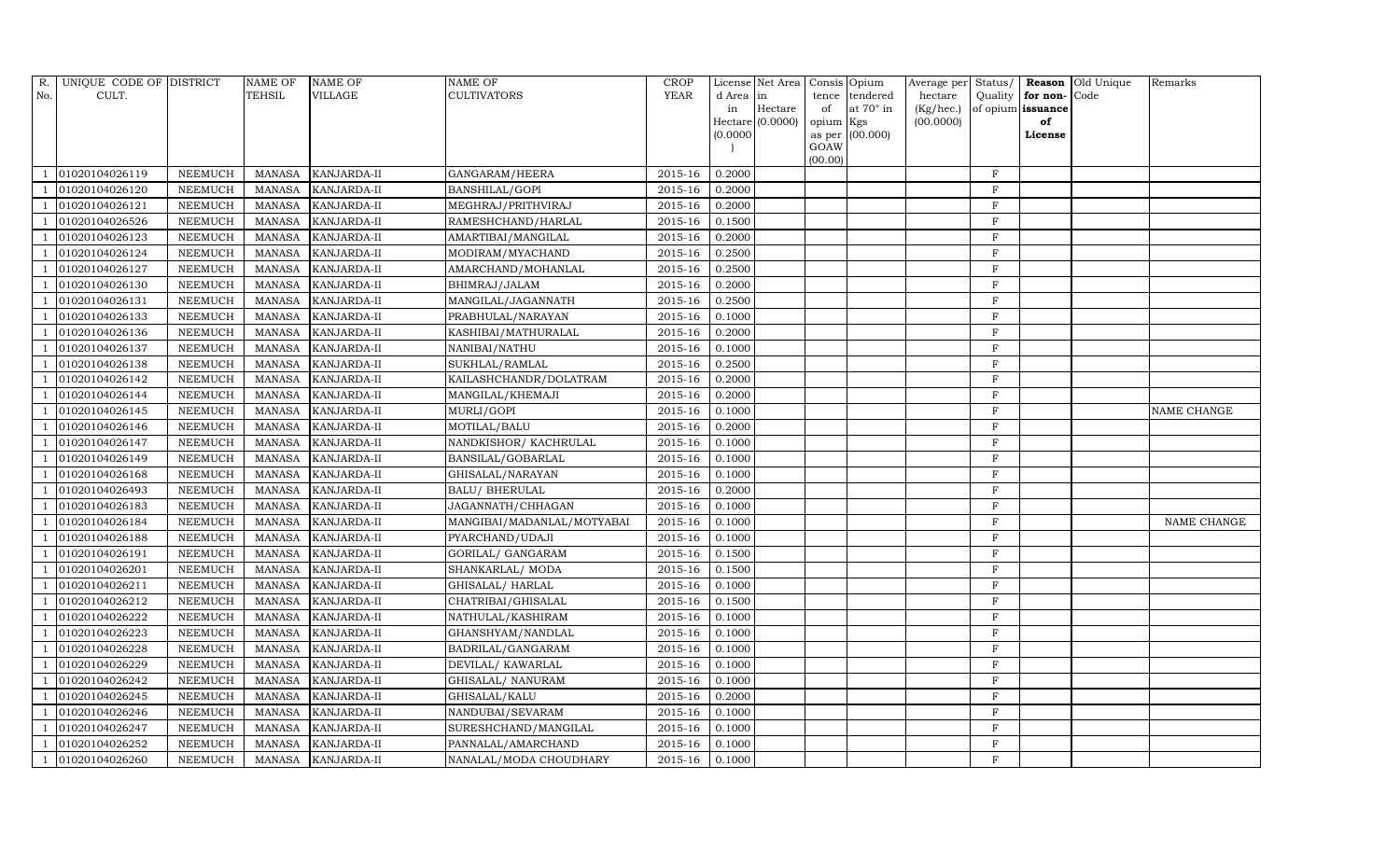| R.             | UNIQUE CODE OF DISTRICT |                | <b>NAME OF</b> | <b>NAME OF</b>     | <b>NAME OF</b>               | <b>CROP</b> |           | License Net Area Consis Opium |           |                  | Average per Status/ |              |                   | Reason Old Unique | Remarks     |
|----------------|-------------------------|----------------|----------------|--------------------|------------------------------|-------------|-----------|-------------------------------|-----------|------------------|---------------------|--------------|-------------------|-------------------|-------------|
| No.            | CULT.                   |                | TEHSIL         | <b>VILLAGE</b>     | <b>CULTIVATORS</b>           | YEAR        | d Area in |                               | tence     | tendered         | hectare             | Quality      | for non-          | Code              |             |
|                |                         |                |                |                    |                              |             | in        | Hectare                       | of        | at $70^\circ$ in | (Kg/hec.)           |              | of opium issuance |                   |             |
|                |                         |                |                |                    |                              |             |           | $Hectare$ (0.0000)            | opium Kgs |                  | (00.0000)           |              | of                |                   |             |
|                |                         |                |                |                    |                              |             | (0.0000)  |                               | GOAW      | as per (00.000)  |                     |              | License           |                   |             |
|                |                         |                |                |                    |                              |             |           |                               | (00.00)   |                  |                     |              |                   |                   |             |
|                | 01020104026517          | <b>NEEMUCH</b> | MANASA         | <b>KANJARDA-II</b> | BHANWARIBAI/BHANWARLAL       | 2015-16     | 0.1000    |                               |           |                  |                     | $\mathbf F$  |                   |                   | NAME CHANGE |
|                | 01020104026264          | <b>NEEMUCH</b> | <b>MANASA</b>  | KANJARDA-II        | PRAKASH / GOBAR              | 2015-16     | 0.1000    |                               |           |                  |                     | $\,$ F       |                   |                   |             |
|                | 01020104026268          | <b>NEEMUCH</b> | <b>MANASA</b>  | KANJARDA-II        | PRAHLAD/RAMSUKH              | 2015-16     | 0.1500    |                               |           |                  |                     | $\mathbf{F}$ |                   |                   |             |
|                | 01020104026117          | <b>NEEMUCH</b> | <b>MANASA</b>  | KANJARDA-II        | ONKARLAL/NATHULAL            | 2015-16     | 0.1500    |                               |           |                  |                     | $\rm F$      |                   |                   |             |
|                | 01020104026287          | <b>NEEMUCH</b> | <b>MANASA</b>  | KANJARDA-II        | RAMESHCHANDR/MOTILAL         | 2015-16     | 0.2500    |                               |           |                  |                     | $\,$ F       |                   |                   |             |
| $\overline{1}$ | 01020104026306          | <b>NEEMUCH</b> | <b>MANASA</b>  | KANJARDA-II        | CHANDIBAI/RAMCHANDRA         | 2015-16     | 0.1000    |                               |           |                  |                     | $\rm F$      |                   |                   |             |
|                | 01020104026308          | <b>NEEMUCH</b> | <b>MANASA</b>  | KANJARDA-II        | BASANTILAL/MADHAVLAL         | 2015-16     | 0.1000    |                               |           |                  |                     | $\mathbf F$  |                   |                   |             |
|                | 01020104026309          | <b>NEEMUCH</b> | <b>MANASA</b>  | KANJARDA-II        | RADHESHYAM/NANALAL           | 2015-16     | 0.2000    |                               |           |                  |                     | $\rm F$      |                   |                   |             |
|                | 01020104026316          | <b>NEEMUCH</b> | <b>MANASA</b>  | KANJARDA-II        | MOHANLAL/KANHAIYALAL         | 2015-16     | 0.1500    |                               |           |                  |                     | $\rm F$      |                   |                   |             |
|                | 01020104026322          | <b>NEEMUCH</b> | <b>MANASA</b>  | KANJARDA-II        | RUGHNATH/NARAYAN             | 2015-16     | 0.1500    |                               |           |                  |                     | $\,$ F       |                   |                   |             |
|                | 01020104026323          | <b>NEEMUCH</b> | <b>MANASA</b>  | KANJARDA-II        | NATHULAL/GENDMAL             | 2015-16     | 0.1500    |                               |           |                  |                     | $\mathbf F$  |                   |                   |             |
|                | 01020104026332          | <b>NEEMUCH</b> | <b>MANASA</b>  | KANJARDA-II        | GANGABAI/KAJODIMAL           | 2015-16     | 0.1000    |                               |           |                  |                     | $\rm F$      |                   |                   | NAME CHANGE |
|                | 01020104026129          | <b>NEEMUCH</b> | <b>MANASA</b>  | KANJARDA-II        | JANIBAI/NANDLAL              | 2015-16     | 0.2000    |                               |           |                  |                     | $\rm F$      |                   |                   |             |
|                | 01020104026163          | <b>NEEMUCH</b> | <b>MANASA</b>  | KANJARDA-II        | JANIBAI/RATANLAL             | 2015-16     | 0.1000    |                               |           |                  |                     | $\mathbf{F}$ |                   |                   |             |
| - 1            | 01020104026491          | <b>NEEMUCH</b> | <b>MANASA</b>  | KANJARDA-II        | TULSIRAM/KISHANLAL           | 2015-16     | 0.2000    |                               |           |                  |                     | $\rm F$      |                   |                   |             |
|                | 01020104026266          | <b>NEEMUCH</b> | <b>MANASA</b>  | KANJARDA-II        | RATANLAL/MADHOLAL            | 2015-16     | 0.1000    |                               |           |                  |                     | $\rm F$      |                   |                   |             |
|                | 01020104026141          | <b>NEEMUCH</b> | <b>MANASA</b>  | KANJARDA-II        | BHAGIRATH/KHEMRAJ            | 2015-16     | 0.1000    |                               |           |                  |                     | $\,$ F       |                   |                   |             |
|                | 01020104026126          | <b>NEEMUCH</b> | <b>MANASA</b>  | KANJARDA-II        | HARKU BAI/ BHANWAR LAL       | 2015-16     | 0.2500    |                               |           |                  |                     | $\mathbf F$  |                   |                   | NAME CHANGE |
|                | 01020104026169          | <b>NEEMUCH</b> | <b>MANASA</b>  | KANJARDA-II        | ANIBAI/NANDLAL               | 2015-16     | 0.1500    |                               |           |                  |                     | $\mathbf F$  |                   |                   |             |
|                | 01020104026276          | <b>NEEMUCH</b> | <b>MANASA</b>  | KANJARDA-II        | <b>GENDI BAI/ BHAWARLAL</b>  | 2015-16     | 0.1000    |                               |           |                  |                     | $\,$ F       |                   |                   |             |
|                | 01020104026541          | <b>NEEMUCH</b> | <b>MANASA</b>  | KANJARDA-II        | CHANDRI BAI/ GORILAL         | 2015-16     | 0.1000    |                               |           |                  |                     | $\rm F$      | 08                |                   |             |
|                | 01020104026140          | <b>NEEMUCH</b> | <b>MANASA</b>  | KANJARDA-II        | ABDUL SATTAR/ MOHAMMAD HUSAI | 2015-16     | 0.1500    |                               |           |                  |                     | $\rm F$      |                   |                   |             |
|                | 01020104026522          | <b>NEEMUCH</b> | <b>MANASA</b>  | KANJARDA-II        | BHAGUBAI/HARIRAM             | 2015-16     | 0.1000    |                               |           |                  |                     | $\rm F$      |                   |                   |             |
|                | 01020104026527          | <b>NEEMUCH</b> | <b>MANASA</b>  | KANJARDA-II        | RAMLAL/BADRILAL              | 2015-16     | 0.2000    |                               |           |                  |                     | $\rm F$      |                   |                   |             |
|                | 01020104026528          | <b>NEEMUCH</b> | <b>MANASA</b>  | KANJARDA-II        | PRABHULAL/SUNDERLAL          | 2015-16     | 0.2000    |                               |           |                  |                     | $\mathbf{F}$ |                   |                   |             |
|                | 01020104026529          | <b>NEEMUCH</b> | <b>MANASA</b>  | KANJARDA-II        | DHAPUBAI/NANALAL             | 2015-16     | 0.2000    |                               |           |                  |                     | $\rm F$      |                   |                   |             |
|                | 01020104026284          | <b>NEEMUCH</b> | <b>MANASA</b>  | KANJARDA-II        | BHANWARLAL/SITARAM           | 2015-16     | 0.1000    |                               |           |                  |                     | $\,$ F       |                   |                   |             |
|                | 01020104026518          | <b>NEEMUCH</b> | <b>MANASA</b>  | KANJARDA-II        | SUKHIBAI/AMRA                | 2015-16     | 0.1000    |                               |           |                  |                     | $\rm F$      |                   |                   |             |
|                | 01020104026321          | <b>NEEMUCH</b> | <b>MANASA</b>  | KANJARDA-II        | SURAJMAL/PARTHVIRAJ          | 2015-16     | 0.1000    |                               |           |                  |                     | $\mathbf F$  |                   |                   |             |
|                | 01020104026128          | <b>NEEMUCH</b> | <b>MANASA</b>  | KANJARDA-II        | CHHAGANLAL/ MOHANLAL         | 2015-16     | 0.1000    |                               |           |                  |                     | $\rm F$      |                   |                   |             |
|                | 01020104026513          | <b>NEEMUCH</b> | <b>MANASA</b>  | KANJARDA-II        | BHONIRAM/ JAGANNATH          | 2015-16     | 0.1000    |                               |           |                  |                     | $\mathbf{F}$ |                   |                   |             |
|                | 01020104026232          | <b>NEEMUCH</b> | <b>MANASA</b>  | KANJARDA-II        | KAWARLAL/ BHURALAL           | 2015-16     | 0.1000    |                               |           |                  |                     | $\mathbf{F}$ |                   |                   |             |
|                | 01020104009030          | <b>NEEMUCH</b> | <b>MANASA</b>  | <b>MALKHEDA</b>    | DHAPUBAI/MANGILAL            | 2015-16     | 0.1000    |                               |           |                  |                     | $\mathbf F$  |                   |                   |             |
|                | 01020104014019          | <b>NEEMUCH</b> | <b>MANASA</b>  | PAROT PIPLIYA      | JAMANA BAI/ DULICHAND        | 2015-16     | 0.1000    |                               |           |                  |                     | $\rm F$      |                   |                   |             |
|                | 01020104014005          | <b>NEEMUCH</b> | <b>MANASA</b>  | PAROT PIPLIYA      | BABULAL/KESHURAM             | 2015-16     | 0.1000    |                               |           |                  |                     | $\rm F$      |                   |                   |             |
|                | 01020104014001          | <b>NEEMUCH</b> | <b>MANASA</b>  | PAROT PIPLIYA      | GHISALAL/JAGANNATH           | 2015-16     | 0.1000    |                               |           |                  |                     | $\rm F$      |                   |                   |             |
|                | 01020104015002          | <b>NEEMUCH</b> | <b>MANASA</b>  | <b>PIPLON</b>      | MOTILAL/BHAGIRATH            | 2015-16     | 0.1500    |                               |           |                  |                     | $\rm F$      |                   | 01020104011120    |             |
|                | 01020104015010          | <b>NEEMUCH</b> | MANASA PIPLON  |                    | <b>BALIBAI MANGILAL</b>      | 2015-16     | 0.1000    |                               |           |                  |                     | $_{\rm F}$   |                   |                   |             |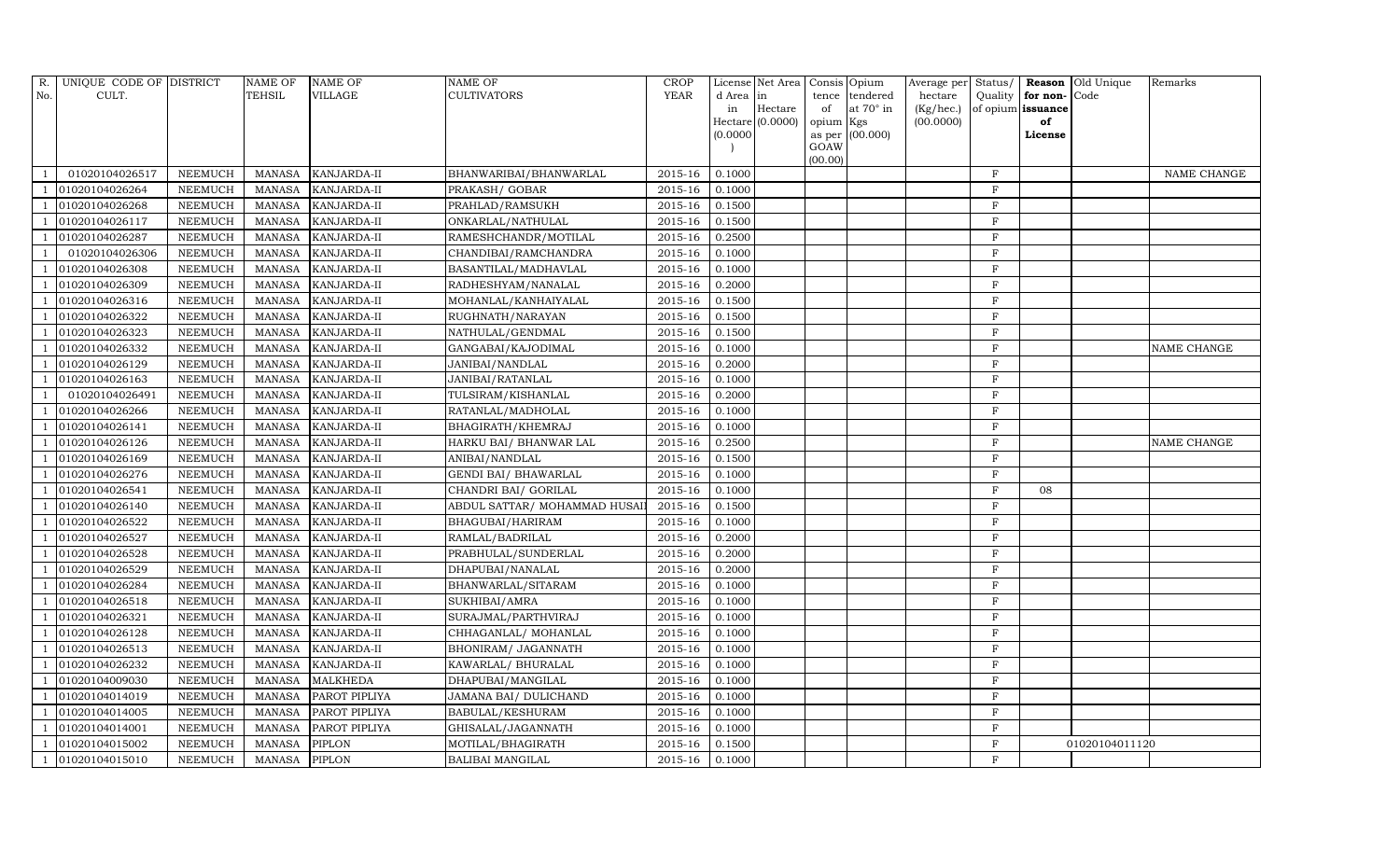| R.             | UNIQUE CODE OF DISTRICT |                | NAME OF       | <b>NAME OF</b>    | <b>NAME OF</b>              | <b>CROP</b> |          | License Net Area   | Consis Opium |                  | Average per | Status/      |          | Reason Old Unique | Remarks     |
|----------------|-------------------------|----------------|---------------|-------------------|-----------------------------|-------------|----------|--------------------|--------------|------------------|-------------|--------------|----------|-------------------|-------------|
| No.            | CULT.                   |                | TEHSIL        | <b>VILLAGE</b>    | <b>CULTIVATORS</b>          | YEAR        | d Area   | in                 | tence        | tendered         | hectare     | Quality      | for non- | Code              |             |
|                |                         |                |               |                   |                             |             | in       | Hectare            | of           | at $70^\circ$ in | (Kg/hec.)   | of opium     | issuance |                   |             |
|                |                         |                |               |                   |                             |             |          | $Hectare$ (0.0000) | opium Kgs    |                  | (00.0000)   |              | of       |                   |             |
|                |                         |                |               |                   |                             |             | (0.0000) |                    | GOAW         | as per (00.000)  |             |              | License  |                   |             |
|                |                         |                |               |                   |                             |             |          |                    | (00.00)      |                  |             |              |          |                   |             |
|                | 01020104015024          | <b>NEEMUCH</b> | <b>MANASA</b> | PIPLON            | HARISHANKAR/BADRILAL        | 2015-16     | 0.1000   |                    |              |                  |             | $\rm F$      |          |                   |             |
|                | 01020104015031          | <b>NEEMUCH</b> | <b>MANASA</b> | <b>PIPLON</b>     | GANESHRAM/RUGHNATH          | 2015-16     | 0.1000   |                    |              |                  |             | $\mathbf F$  |          |                   |             |
|                | 01020104015032          | <b>NEEMUCH</b> | <b>MANASA</b> | PIPLON            | HAJARILAL/VARDA             | $2015 - 16$ | 0.1000   |                    |              |                  |             | F            |          |                   |             |
|                | 01020104017119          | <b>NEEMUCH</b> | <b>MANASA</b> | <b>DATOLI</b>     | DURGA/NANURAM               | 2015-16     | 0.1000   |                    |              |                  |             | $\mathbf{F}$ |          |                   |             |
|                | 01020104003007          | <b>NEEMUCH</b> | <b>MANASA</b> | <b>DATOLI</b>     | BALWANT/MADHOSINGH          | 2015-16     | 0.1000   |                    |              |                  |             | $\mathbf N$  |          |                   |             |
|                | 01020104003017          | <b>NEEMUCH</b> | <b>MANASA</b> | <b>DATOLI</b>     | SURESHCHAND/KISHANLAL       | 2015-16     | 0.1000   |                    |              |                  |             | $\mathbf N$  |          |                   |             |
|                | 01020104003033          | <b>NEEMUCH</b> | <b>MANASA</b> | <b>DATOLI</b>     | NARENDRA/SURESHCHAND        | 2015-16     | 0.1000   |                    |              |                  |             | $\mathbf N$  |          |                   |             |
| $\mathcal{D}$  | 01020104046006          | <b>NEEMUCH</b> | <b>MANASA</b> | <b>LODKIYA</b>    | KAMLABAI/MEGHRAJ            | 2015-16     | 0.1000   |                    |              |                  |             | $\mathbf{F}$ |          |                   |             |
| $\mathcal{D}$  | 01020104046016          | <b>NEEMUCH</b> | <b>MANASA</b> | <b>LODKIYA</b>    | SURAJMAL/HEERALAL           | 2015-16     | 0.1000   | 0.0986             | 55.98        | 0.880            | 8.925       | $\mathbf G$  | 04       |                   |             |
| 2              | 01020104046020          | <b>NEEMUCH</b> | <b>MANASA</b> | <b>LODKIYA</b>    | VARDICHANDRA/NANDA          | $2015 - 16$ | 0.1000   |                    |              |                  |             | $\mathbf{F}$ |          |                   | NAME CHANGE |
| $\mathcal{D}$  | 01020104046103          | <b>NEEMUCH</b> | <b>MANASA</b> | LODKIYA           | MANGILAL/BHUWANIRAM         | 2015-16     | 0.2000   |                    |              |                  |             | $\mathbf{F}$ |          |                   |             |
| $\overline{2}$ | 01020104046029          | <b>NEEMUCH</b> | <b>MANASA</b> | <b>LODKIYA</b>    | RAMCHANDRA/SHALA            | 2015-16     | 0.1000   |                    |              |                  |             | $\mathbf F$  |          |                   |             |
| $\overline{2}$ | 01020104046105          | <b>NEEMUCH</b> | <b>MANASA</b> | LODKIYA           | RAMESHCHANDRA/SALAGRAM      | 2015-16     | 0.2000   |                    |              |                  |             | F            |          |                   |             |
| $\overline{2}$ | 01020104046038          | <b>NEEMUCH</b> | <b>MANASA</b> | <b>LODKIYA</b>    | GEETABAI/DEVILAL            | 2015-16     | 0.1000   |                    |              |                  |             | F            |          |                   |             |
| $\overline{2}$ | 01020104046039          | <b>NEEMUCH</b> | <b>MANASA</b> | <b>LODKIYA</b>    | SHANKARLAL/BHERULAL         | 2015-16     | 0.1000   |                    |              |                  |             | F            |          |                   |             |
| $\mathcal{D}$  | 01020104046043          | <b>NEEMUCH</b> | <b>MANASA</b> | <b>LODKIYA</b>    | JAGDISHCHANDRA/BHERULAL     | 2015-16     | 0.2000   |                    |              |                  |             | F            |          |                   |             |
| 2              | 01020104046044          | <b>NEEMUCH</b> | <b>MANASA</b> | <b>LODKIYA</b>    | BAGDIRAM/NANDLAL            | 2015-16     | 0.2000   |                    |              |                  |             | $\mathbf F$  |          |                   |             |
| 2              | 01020104046047          | <b>NEEMUCH</b> | <b>MANASA</b> | LODKIYA           | DEVILAL/NANURAM             | 2015-16     | 0.1000   |                    |              |                  |             | $\mathbf{F}$ |          |                   |             |
| $\overline{2}$ | 01020104046048          | <b>NEEMUCH</b> | <b>MANASA</b> | <b>LODKIYA</b>    | NALINIRANJAN/SHYAMSUNDER    | 2015-16     | 0.1000   |                    |              |                  |             | $\mathbf F$  |          |                   |             |
| $\overline{2}$ | 01020104046052          | <b>NEEMUCH</b> | <b>MANASA</b> | <b>LODKIYA</b>    | BAGDIRAM/MANSINGH           | 2015-16     | 0.2000   |                    |              |                  |             | F            |          |                   |             |
| $\mathcal{D}$  | 01020104046053          | <b>NEEMUCH</b> | <b>MANASA</b> | <b>LODKIYA</b>    | MADANLAL/NANDLAL            | 2015-16     | 0.1000   |                    |              |                  |             | F            |          |                   |             |
| $\overline{2}$ | 01020104046063          | <b>NEEMUCH</b> | <b>MANASA</b> | <b>LODKIYA</b>    | KAILASHCHANDRA/FAKIRCHANDRA | 2015-16     | 0.2500   |                    |              |                  |             | $\mathbf F$  |          |                   |             |
| 2              | 01020104046049          | <b>NEEMUCH</b> | <b>MANASA</b> | LODKIYA           | MADANLAL/BHANWARLAL         | 2015-16     | 0.1000   |                    |              |                  |             | F            |          |                   |             |
| 2              | 01020104046104          | <b>NEEMUCH</b> | <b>MANASA</b> | <b>LODKIYA</b>    | RATANLAL/BHAGWAN            | 2015-16     | 0.2000   |                    |              |                  |             | $\mathbf F$  |          |                   |             |
| $\overline{2}$ | 01020104046082          | <b>NEEMUCH</b> | <b>MANASA</b> | LODKIYA           | RUKMANIBAI/LALU             | $2015 - 16$ | 0.1000   |                    |              |                  |             | F            |          |                   |             |
| $\mathcal{D}$  | 01020104046036          | <b>NEEMUCH</b> | <b>MANASA</b> | <b>LODKIYA</b>    | LAXMINARAYAN/NANURAM        | 2015-16     | 0.2000   |                    |              |                  |             | F            |          |                   |             |
| $\overline{2}$ | 01020104046033          | <b>NEEMUCH</b> | <b>MANASA</b> | <b>LODKIYA</b>    | DEVILAL/BHANWARLAL          | 2015-16     | 0.2500   |                    |              |                  |             | $\mathbf F$  |          |                   |             |
| $\overline{2}$ | 01020104046001          | <b>NEEMUCH</b> | <b>MANASA</b> | LODKIYA           | BAGDIRAM/SALAGRAM           | 2015-16     | 0.1000   |                    |              |                  |             | F            |          |                   |             |
| $\overline{2}$ | 01020104046087          | <b>NEEMUCH</b> | <b>MANASA</b> | <b>LODKIYA</b>    | PRAHALAD/MOHANLAL           | 2015-16     | 0.1000   |                    |              |                  |             | $\rm F$      |          |                   |             |
| 2              | 01020104046071          | <b>NEEMUCH</b> | <b>MANASA</b> | LODKIYA           | RUKMANBAI/KACHRU            | 2015-16     | 0.1500   |                    |              |                  |             | F            |          |                   |             |
| $\mathcal{D}$  | 01020104046097          | <b>NEEMUCH</b> | <b>MANASA</b> | <b>LODKIYA</b>    | SHYAMABAI/MOHANLAL          | 2015-16     | 0.1000   |                    |              |                  |             | F            |          |                   |             |
| $\overline{2}$ | 01020104046102          | <b>NEEMUCH</b> | <b>MANASA</b> | <b>LODKIYA</b>    | RAMPRAHALAD/BADRILAL        | 2015-16     | 0.1000   |                    |              |                  |             | F            |          |                   |             |
| $\overline{4}$ | 01020104035001          | <b>NEEMUCH</b> | <b>MANASA</b> | ARNIYA CHANDRAWAT | GORA/DURGA                  | 2015-16     | 0.2500   |                    |              |                  |             | F            |          |                   |             |
| $\overline{4}$ | 01020104035005          | <b>NEEMUCH</b> | <b>MANASA</b> | ARNIYA CHANDRAWAT | MANGU/BRIJBHAN              | 2015-16     | 0.1500   |                    |              |                  |             | $\mathbf F$  |          |                   |             |
| $\overline{a}$ | 01020104035007          | <b>NEEMUCH</b> | <b>MANASA</b> | ARNIYA CHANDRAWAT | DURGA/CHATRA                | 2015-16     | 0.1000   |                    |              |                  |             | F            |          |                   | NAME CHANGE |
|                | 01020104035010          | <b>NEEMUCH</b> | <b>MANASA</b> | ARNIYA CHANDRAWAT | MANSINGH/RATANLAL           | 2015-16     | 0.2500   |                    |              |                  |             | F            |          |                   |             |
| $\overline{4}$ | 01020104035012          | <b>NEEMUCH</b> | <b>MANASA</b> | ARNIYA CHANDRAWAT | MANGILAL/HEMA               | 2015-16     | 0.1500   |                    |              |                  |             | F            |          |                   |             |
| $\overline{4}$ | 01020104035013          | <b>NEEMUCH</b> | <b>MANASA</b> | ARNIYA CHANDRAWAT | VAJESINGH/BHAGGA            | 2015-16     | 0.1500   |                    |              |                  |             | $_{\rm F}$   |          |                   |             |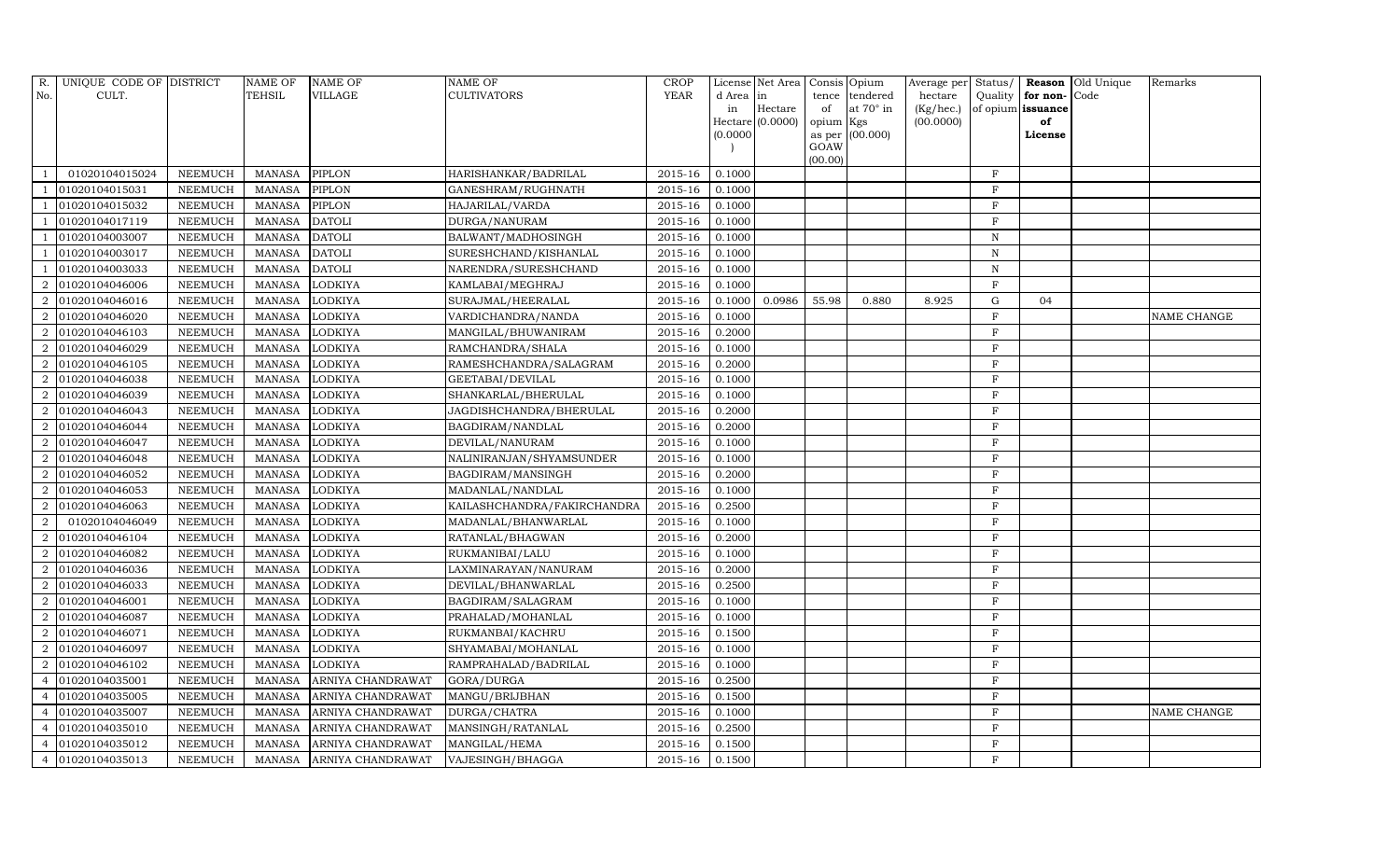| R.             | UNIQUE CODE OF DISTRICT |                | NAME OF       | <b>NAME OF</b>     | <b>NAME OF</b>             | <b>CROP</b> |          | License Net Area   Consis   Opium |           |                  | Average per | Status/      |                   | Reason Old Unique | Remarks     |
|----------------|-------------------------|----------------|---------------|--------------------|----------------------------|-------------|----------|-----------------------------------|-----------|------------------|-------------|--------------|-------------------|-------------------|-------------|
| No.            | CULT.                   |                | TEHSIL        | <b>VILLAGE</b>     | <b>CULTIVATORS</b>         | YEAR        | d Area   | in                                | tence     | tendered         | hectare     | Quality      | for non-          | Code              |             |
|                |                         |                |               |                    |                            |             | in       | Hectare                           | of        | at $70^\circ$ in | (Kg/hec.)   |              | of opium issuance |                   |             |
|                |                         |                |               |                    |                            |             |          | $Hectare$ (0.0000)                | opium Kgs |                  | (00.0000)   |              | of                |                   |             |
|                |                         |                |               |                    |                            |             | (0.0000) |                                   | GOAW      | as per (00.000)  |             |              | License           |                   |             |
|                |                         |                |               |                    |                            |             |          |                                   | (00.00)   |                  |             |              |                   |                   |             |
|                | 01020104035015          | <b>NEEMUCH</b> | <b>MANASA</b> | ARNIYA CHANDRAWAT  | MATHRIBAI/KANIRAM          | 2015-16     | 0.1000   |                                   |           |                  |             | $\rm F$      |                   |                   | NAME CHANGE |
|                | 01020104035017          | <b>NEEMUCH</b> | <b>MANASA</b> | ARNIYA CHANDRAWAT  | MANNALAL/SHOJI             | 2015-16     | 0.2000   |                                   |           |                  |             | $\mathbf F$  |                   |                   |             |
| $\overline{4}$ | 01020104035019          | <b>NEEMUCH</b> | <b>MANASA</b> | ARNIYA CHANDRAWAT  | DURGA/PARTHA               | $2015 - 16$ | 0.1500   |                                   |           |                  |             | F            |                   |                   |             |
|                | 01020104035020          | <b>NEEMUCH</b> | <b>MANASA</b> | ARNIYA CHANDRAWAT  | AMARSINGH/MANGILAL         | 2015-16     | 0.2000   |                                   |           |                  |             | $\rm F$      |                   |                   |             |
| $\overline{4}$ | 01020104035024          | <b>NEEMUCH</b> | <b>MANASA</b> | ARNIYA CHANDRAWAT  | RAJMAL/RAMA                | 2015-16     | 0.2000   |                                   |           |                  |             | $\mathbf F$  |                   |                   |             |
|                | 01020104035025          | <b>NEEMUCH</b> | <b>MANASA</b> | ARNIYA CHANDRAWAT  | JEEVA/BHERA                | 2015-16     | 0.2500   |                                   |           |                  |             | F            |                   |                   |             |
| $\overline{4}$ | 01020104035026          | <b>NEEMUCH</b> | <b>MANASA</b> | ARNIYA CHANDRAWAT  | GORILAL/RUPA               | 2015-16     | 0.2000   |                                   |           |                  |             | $\rm F$      |                   |                   |             |
| $\overline{a}$ | 01020104035028          | <b>NEEMUCH</b> | <b>MANASA</b> | ARNIYA CHANDRAWAT  | MANNALAL/NAGGA             | 2015-16     | 0.2500   |                                   |           |                  |             | F            |                   |                   |             |
|                | 01020104035030          | <b>NEEMUCH</b> | <b>MANASA</b> | ARNIYA CHANDRAWAT  | HEERALAL/HAJARI            | 2015-16     | 0.1500   |                                   |           |                  |             | F            |                   |                   |             |
| $\overline{4}$ | 01020104035032          | <b>NEEMUCH</b> | <b>MANASA</b> | ARNIYA CHANDRAWAT  | BANSHILAL/BHAGIRATH        | 2015-16     | 0.2500   |                                   |           |                  |             | $\mathbf{F}$ |                   |                   |             |
|                | 01020104035034          | <b>NEEMUCH</b> | <b>MANASA</b> | ARNIYA CHANDRAWAT  | PARASRAM/RUPA              | 2015-16     | 0.2500   |                                   |           |                  |             | F            |                   |                   |             |
| $\overline{4}$ | 01020104035037          | <b>NEEMUCH</b> | <b>MANASA</b> | ARNIYA CHANDRAWAT  | SAJANIBAI/KANIRAM          | 2015-16     | 0.2000   |                                   |           |                  |             | $\mathbf F$  |                   |                   |             |
| $\overline{4}$ | 01020104035039          | <b>NEEMUCH</b> | <b>MANASA</b> | ARNIYA CHANDRAWAT  | GUJARIBAI/MANGU            | 2015-16     | 0.1000   |                                   |           |                  |             | F            |                   |                   |             |
|                | 01020104035036          | <b>NEEMUCH</b> | <b>MANASA</b> | ARNIYA CHANDRAWAT  | GOMA/BHERA                 | 2015-16     | 0.1000   |                                   |           |                  |             | F            |                   |                   |             |
| $\overline{a}$ | 01020104035002          | <b>NEEMUCH</b> | <b>MANASA</b> | ARNIYA CHANDRAWAT  | DALPAT SINGH/GANGARAM      | 2015-16     | 0.2500   |                                   |           |                  |             | F            |                   |                   |             |
|                | 01020104038031          | <b>NEEMUCH</b> | <b>MANASA</b> | <b>DANGADI</b>     | MOHANLAL/NANURAM           | 2015-16     | 0.1000   |                                   |           |                  |             | F            |                   |                   |             |
| $\overline{4}$ | 01020104038054          | <b>NEEMUCH</b> | <b>MANASA</b> | <b>DANGADI</b>     | RAMCHANDRA/CHOTU           | 2015-16     | 0.1500   |                                   |           |                  |             | $\mathbf F$  |                   |                   |             |
| $\overline{4}$ | 01020104038071          | <b>NEEMUCH</b> | <b>MANASA</b> | <b>DANGADI</b>     | MANGILAL/CHATARBHUJ        | 2015-16     | 0.1000   |                                   |           |                  |             | $\mathbf{F}$ |                   |                   |             |
|                | 01020104038074          | <b>NEEMUCH</b> | <b>MANASA</b> | <b>DANGADI</b>     | PRABHULAL/NANDA URF GULAB  | 2015-16     | 0.2000   |                                   |           |                  |             | $\mathbf F$  |                   |                   |             |
| $\overline{4}$ | 01020104038019          | <b>NEEMUCH</b> | <b>MANASA</b> | <b>DANGADI</b>     | GHASILAL/PANNA             | 2015-16     | 0.1000   |                                   |           |                  |             | F            |                   |                   |             |
|                | 01020104038057          | <b>NEEMUCH</b> | <b>MANASA</b> | <b>DANGADI</b>     | ANOKHILAL/HARLAL           | 2015-16     | 0.1000   |                                   |           |                  |             | F            |                   |                   |             |
| $\overline{4}$ | 01020104038051          | <b>NEEMUCH</b> | <b>MANASA</b> | <b>DANGADI</b>     | KESHIBAI/GIRDHARI          | 2015-16     | 0.1000   |                                   |           |                  |             | $\mathbf F$  |                   |                   |             |
| $\overline{4}$ | 01020104034001          | <b>NEEMUCH</b> | <b>MANASA</b> | HADIPIPLIYA        | JANKILAL/RADHAKISHAN       | 2015-16     | 0.1000   |                                   |           |                  |             | $\rm F$      |                   |                   |             |
| $\overline{4}$ | 01020104034009          | <b>NEEMUCH</b> | <b>MANASA</b> | <b>HADIPIPLIYA</b> | KARULAL/BHUWAN             | 2015-16     | 0.2500   |                                   |           |                  |             | $\mathbf F$  |                   |                   |             |
| $\overline{4}$ | 01020104034011          | <b>NEEMUCH</b> | <b>MANASA</b> | HADIPIPLIYA        | SAMANDBAI/JETRAM           | $2015 - 16$ | 0.2000   |                                   |           |                  |             | F            |                   |                   |             |
|                | 01020104034012          | <b>NEEMUCH</b> | <b>MANASA</b> | <b>HADIPIPLIYA</b> | JASWANT/KARULAL            | 2015-16     | 0.2000   |                                   |           |                  |             | F            |                   |                   |             |
| $\overline{4}$ | 01020104034017          | <b>NEEMUCH</b> | <b>MANASA</b> | <b>HADIPIPLIYA</b> | RADHAKISHAN/DEVILAL        | 2015-16     | 0.1000   |                                   |           |                  |             | $\mathbf F$  |                   |                   |             |
|                | 01020104034021          | <b>NEEMUCH</b> | <b>MANASA</b> | HADIPIPLIYA        | RAMSUKH/RADHAKISHAN        | 2015-16     | 0.2500   |                                   |           |                  |             | F            |                   |                   |             |
| $\overline{4}$ | 01020104034023          | <b>NEEMUCH</b> | <b>MANASA</b> | <b>HADIPIPLIYA</b> | LAXMINARAYAN/RADHAKISHAN   | 2015-16     | 0.1000   |                                   |           |                  |             | $\rm F$      |                   |                   |             |
| $\overline{4}$ | 01020104034028          | <b>NEEMUCH</b> | <b>MANASA</b> | HADIPIPLIYA        | GHANSHYAM/BAPULAL          | 2015-16     | 0.1000   |                                   |           |                  |             | F            |                   |                   | NAME CHANGE |
|                | 01020104034029          | <b>NEEMUCH</b> | <b>MANASA</b> | HADIPIPLIYA        | PARWATSINGH/GOVERDHANSINGH | 2015-16     | 0.2000   |                                   |           |                  |             | F            |                   |                   |             |
| $\overline{4}$ | 01020104034014          | <b>NEEMUCH</b> | <b>MANASA</b> | HADIPIPLIYA        | SATYANARAYAN/PRITHVIRAJ    | 2015-16     | 0.1000   |                                   |           |                  |             | F            |                   |                   |             |
|                | 01020104034035          | <b>NEEMUCH</b> | <b>MANASA</b> | HADIPIPLIYA        | MATHURALAL/RATANLAL        | 2015-16     | 0.1500   |                                   |           |                  |             | F            |                   |                   |             |
| $\overline{4}$ | 01020104034036          | <b>NEEMUCH</b> | <b>MANASA</b> | <b>HADIPIPLIYA</b> | MADANLAL/HEERALAL          | 2015-16     | 0.1000   |                                   |           |                  |             | $\mathbf F$  |                   |                   |             |
| $\overline{a}$ | 01020104034037          | <b>NEEMUCH</b> | <b>MANASA</b> | HADIPIPLIYA        | BAPUSINGH/DEVISINGH        | 2015-16     | 0.2000   |                                   |           |                  |             | F            |                   |                   |             |
|                | 01020104034042          | <b>NEEMUCH</b> | <b>MANASA</b> | <b>HADIPIPLIYA</b> | KARIBAI/BHERULAL           | 2015-16     | 0.1000   |                                   |           |                  |             | F            |                   |                   |             |
| $\overline{4}$ | 01020104034046          | <b>NEEMUCH</b> | <b>MANASA</b> | <b>HADIPIPLIYA</b> | RADHESHYAM/ONKARLAL        | 2015-16     | 0.2000   |                                   |           |                  |             | F            |                   |                   |             |
| $\overline{4}$ | 01020104034047          | <b>NEEMUCH</b> |               | MANASA HADIPIPLIYA | RAMCHANDRA/NARAYAN         | 2015-16     | 0.2000   |                                   |           |                  |             | $_{\rm F}$   |                   |                   |             |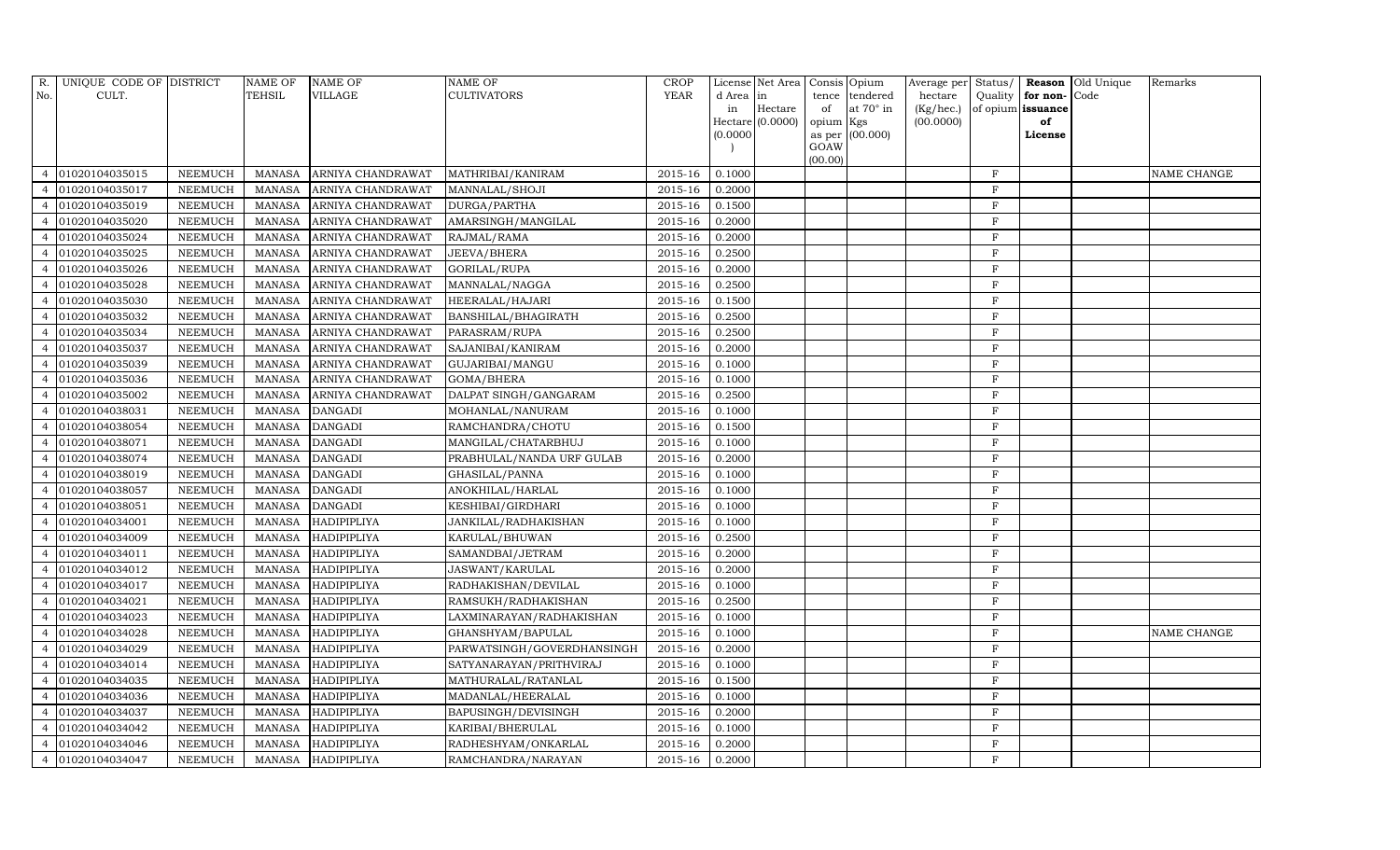| R.             | UNIQUE CODE OF DISTRICT |                | <b>NAME OF</b> | <b>NAME OF</b>     | <b>NAME OF</b>                 | <b>CROP</b> |           | License Net Area Consis Opium |           |                   | Average per | Status/      |                   | Reason Old Unique | Remarks              |
|----------------|-------------------------|----------------|----------------|--------------------|--------------------------------|-------------|-----------|-------------------------------|-----------|-------------------|-------------|--------------|-------------------|-------------------|----------------------|
| No.            | CULT.                   |                | <b>TEHSIL</b>  | <b>VILLAGE</b>     | <b>CULTIVATORS</b>             | YEAR        | d Area in |                               | tence     | tendered          | hectare     | Quality      | for non-Code      |                   |                      |
|                |                         |                |                |                    |                                |             | in        | Hectare                       | of        | at $70^\circ$ in  | (Kg/hec.)   |              | of opium issuance |                   |                      |
|                |                         |                |                |                    |                                |             | (0.0000)  | Hectare (0.0000)              | opium Kgs | as per $(00.000)$ | (00.0000)   |              | of<br>License     |                   |                      |
|                |                         |                |                |                    |                                |             |           |                               | GOAW      |                   |             |              |                   |                   |                      |
|                |                         |                |                |                    |                                |             |           |                               | (00.00)   |                   |             |              |                   |                   |                      |
|                | 01020104034049          | <b>NEEMUCH</b> | <b>MANASA</b>  | HADIPIPLIYA        | BHERULAL/NARAYAN               | 2015-16     | 0.2000    |                               |           |                   |             | F            |                   |                   |                      |
|                | 01020104034051          | <b>NEEMUCH</b> | <b>MANASA</b>  | <b>HADIPIPLIYA</b> | DINESH/MEGHRAJ                 | 2015-16     | 0.1000    |                               |           |                   |             | $_{\rm F}$   |                   |                   |                      |
|                | 01020104034056          | <b>NEEMUCH</b> | <b>MANASA</b>  | HADIPIPLIYA        | BAPULAL/RUPAJI                 | 2015-16     | 0.2000    |                               |           |                   |             | F            |                   |                   |                      |
|                | 01020104034057          | <b>NEEMUCH</b> | <b>MANASA</b>  | <b>HADIPIPLIYA</b> | SATYANARAYAN/LAXMINARAYAN      | 2015-16     | 0.2000    |                               |           |                   |             | F            |                   |                   |                      |
| $\overline{a}$ | 01020104034059          | <b>NEEMUCH</b> | <b>MANASA</b>  | <b>HADIPIPLIYA</b> | BHAGIRATH/HARIKISHAN           | 2015-16     | 0.1000    |                               |           |                   |             | F            |                   |                   |                      |
|                | 01020104034060          | <b>NEEMUCH</b> | <b>MANASA</b>  | HADIPIPLIYA        | SUKHLAL/HAMER                  | 2015-16     | 0.1000    |                               |           |                   |             | F            |                   |                   |                      |
|                | 01020104034061          | <b>NEEMUCH</b> | <b>MANASA</b>  | HADIPIPLIYA        | TEJSINGH/GOVERDHANSINGH        | 2015-16     | 0.2000    |                               |           |                   |             | $\rm F$      |                   |                   |                      |
|                | 01020104034068          | <b>NEEMUCH</b> | <b>MANASA</b>  | HADIPIPLIYA        | MOHANLAL/HEERALAL              | 2015-16     | 0.2000    |                               |           |                   |             | F            |                   |                   |                      |
|                | 01020104034007          | <b>NEEMUCH</b> | <b>MANASA</b>  | <b>HADIPIPLIYA</b> | UMARAVSINGH/GOVERDHANSINGH     | 2015-16     | 0.2000    |                               |           |                   |             | $\rm F$      |                   |                   |                      |
| $\overline{a}$ | 01020104034015          | <b>NEEMUCH</b> | <b>MANASA</b>  | HADIPIPLIYA        | GOPAL/ONKARLAL                 | 2015-16     | 0.1000    |                               |           |                   |             | F            |                   |                   |                      |
|                | 01020104034077          | <b>NEEMUCH</b> | <b>MANASA</b>  | <b>HADIPIPLIYA</b> | PRAKASHCHANDRA/MADANLAL        | 2015-16     | 0.2500    |                               |           |                   |             | F            |                   |                   |                      |
|                | 01020104034084          | <b>NEEMUCH</b> | <b>MANASA</b>  | HADIPIPLIYA        | RADHESHYAM/BHONA               | 2015-16     | 0.2000    |                               |           |                   |             | $\mathbf{F}$ |                   |                   |                      |
| $\overline{a}$ | 01020104034085          | <b>NEEMUCH</b> | <b>MANASA</b>  | <b>HADIPIPLIYA</b> | NANALAL/GOBARLAL               | 2015-16     | 0.1000    |                               |           |                   |             | $\rm F$      |                   |                   |                      |
|                | 01020104034024          | <b>NEEMUCH</b> | <b>MANASA</b>  | HADIPIPLIYA        | BAGDIRAM/BAPULAL               | 2015-16     | 0.2500    |                               |           |                   |             | $\rm F$      |                   |                   |                      |
| $\overline{a}$ | 01020104034087          | <b>NEEMUCH</b> | <b>MANASA</b>  | <b>HADIPIPLIYA</b> | BHERULAL/RATANLAL              | 2015-16     | 0.2000    |                               |           |                   |             | $\rm F$      |                   |                   |                      |
|                | 01020104034063          | <b>NEEMUCH</b> | <b>MANASA</b>  | HADIPIPLIYA        | MAGANBAI/FAKIRCHANDRA MALI     | 2015-16     | 0.1000    |                               |           |                   |             | $\mathbf{F}$ |                   |                   |                      |
|                | 01020104034033          | <b>NEEMUCH</b> | <b>MANASA</b>  | HADIPIPLIYA        | BHANWARSINGH/DEVISINGH         | 2015-16     | 0.2000    |                               |           |                   |             | $\mathbf{F}$ |                   |                   | NAME CHANGE          |
| $\overline{a}$ | 01020104034039          | <b>NEEMUCH</b> | <b>MANASA</b>  | HADIPIPLIYA        | RAMKUNWARIBAI/MANGILAL         | 2015-16     | 0.2000    |                               |           |                   |             | F            |                   |                   |                      |
|                | 01020104034092          | <b>NEEMUCH</b> | <b>MANASA</b>  | HADIPIPLIYA        | SAMRATH/RAMRATAN               | 2015-16     | 0.2000    |                               |           |                   |             | $\circ$      | 11                |                   | THEFT CASE / CAPSULS |
| $\overline{4}$ | 01020104034094          | <b>NEEMUCH</b> | <b>MANASA</b>  | HADIPIPLIYA        | SAMPATLAL/PRITHVIRAJ           | 2015-16     | 0.2500    |                               |           |                   |             | $\rm F$      |                   |                   |                      |
|                | 01020104034093          | <b>NEEMUCH</b> | <b>MANASA</b>  | HADIPIPLIYA        | KESHARBAI/BHANWARLAL           | 2015-16     | 0.1000    |                               |           |                   |             | F            |                   |                   |                      |
|                | 01020104034020          | <b>NEEMUCH</b> | <b>MANASA</b>  | <b>HADIPIPLIYA</b> | BABULAL MATA MOHANBAI/FAKIRCI  | 2015-16     | 0.1000    |                               |           |                   |             | $\mathbf{F}$ |                   |                   |                      |
|                | 01020104034074          | <b>NEEMUCH</b> | <b>MANASA</b>  | HADIPIPLIYA        | KASHIBAI/DOLATRAM              | 2015-16     | 0.1000    |                               |           |                   |             | F            |                   |                   | NAME CHANGE          |
|                | 01020104036003          | <b>NEEMUCH</b> | <b>MANASA</b>  | KHEDI CHANDRAWAT   | DHAPUBAI/JEEVA                 | 2015-16     | 0.1500    |                               |           |                   |             | F            |                   |                   |                      |
| $\overline{a}$ | 01020104036016          | <b>NEEMUCH</b> | <b>MANASA</b>  | KHEDI CHANDRAWAT   | SABUBAI/DALLA                  | 2015-16     | 0.1000    |                               |           |                   |             | $\rm F$      |                   |                   | NAME CHANGE          |
|                | 01020104036039          | <b>NEEMUCH</b> | <b>MANASA</b>  | KHEDI CHANDRAWAT   | GORA/BHERA                     | 2015-16     | 0.1000    |                               |           |                   |             | $\rm F$      |                   |                   |                      |
|                | 01020104036030          | <b>NEEMUCH</b> | <b>MANASA</b>  | KHEDI CHANDRAWAT   | DURGA/MEGHA                    | 2015-16     | 0.1000    |                               |           |                   |             | $\mathbf{F}$ |                   |                   | NAME CHANGE          |
|                | 01020104036048          | <b>NEEMUCH</b> | <b>MANASA</b>  | KHEDI CHANDRAWAT   | PRATAP/BHERULAL                | 2015-16     | 0.1500    |                               |           |                   |             | F            |                   |                   |                      |
|                | 01020104036052          | <b>NEEMUCH</b> | <b>MANASA</b>  | KHEDI CHANDRAWAT   | NANDUBAI/PIRU                  | 2015-16     | 0.2000    |                               |           |                   |             | F            |                   |                   |                      |
| $\overline{a}$ | 01020104036057          | <b>NEEMUCH</b> | <b>MANASA</b>  | KHEDI CHANDRAWAT   | JANIBAI/BHAGGA                 | 2015-16     | 0.1000    |                               |           |                   |             | F            |                   |                   | NAME CHANGE          |
|                | 01020104036006          | <b>NEEMUCH</b> | <b>MANASA</b>  | KHEDI CHANDRAWAT   | JAYSINGH/RAMSINGH              | 2015-16     | 0.2000    |                               |           |                   |             | F            |                   |                   |                      |
|                | 01020104036017          | <b>NEEMUCH</b> | <b>MANASA</b>  | KHEDI CHANDRAWAT   | CHATARU/BIHARI                 | 2015-16     | 0.1000    |                               |           |                   |             | $\mathbf{F}$ |                   |                   |                      |
|                | 01020104036054          | <b>NEEMUCH</b> | <b>MANASA</b>  | KHEDI CHANDRAWAT   | HANGAMIBAI/KANA                | 2015-16     | 0.1000    |                               |           |                   |             | $\mathbf{F}$ |                   |                   |                      |
|                | 01020104036066          | <b>NEEMUCH</b> | <b>MANASA</b>  | KHEDI CHANDRAWAT   | SHYAMLAL/BHAGGA                | 2015-16     | 0.1000    |                               |           |                   |             | F            |                   |                   |                      |
| $\mathcal{D}$  | 01020104052001          | <b>NEEMUCH</b> | <b>MANASA</b>  | ALHED JAGIR-I      | SAJJANBAI/RAMCHANDRA           | 2015-16     | 0.2500    |                               |           |                   |             | F            |                   |                   |                      |
| $\mathcal{D}$  | 01020104052210          | <b>NEEMUCH</b> | <b>MANASA</b>  | ALHED JAGIR-I      | PRABHULAL/JAGGA                | 2015-16     | 0.1000    |                               |           |                   |             | $_{\rm F}$   |                   |                   |                      |
| $\overline{2}$ | 01020104052008          | <b>NEEMUCH</b> | <b>MANASA</b>  | ALHED JAGIR-I      | ONKARLAL/SITARAM POTRA NOJIBAI | 2015-16     | 0.1000    |                               |           |                   |             | $\mathbf{F}$ |                   |                   | NAME CHANGE          |
|                | 2 01020104052009        | <b>NEEMUCH</b> | <b>MANASA</b>  | ALHED JAGIR-I      | GODAVARI BAI/JARILAL           | 2015-16     | 0.2000    |                               |           |                   |             | $\mathbf{F}$ |                   |                   |                      |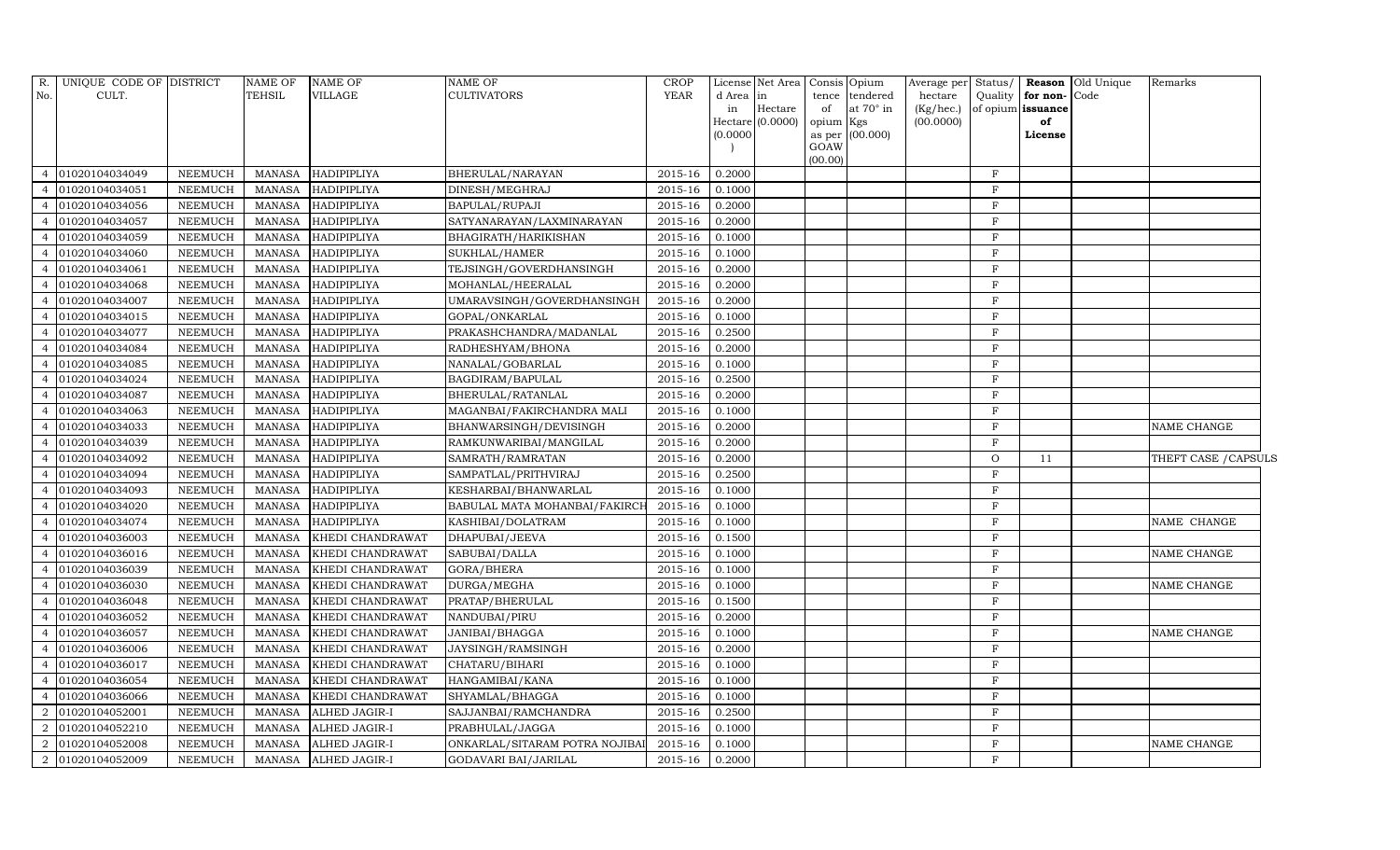| R.             | UNIQUE CODE OF DISTRICT |                | <b>NAME OF</b> | <b>NAME OF</b>        | <b>NAME OF</b>                 | <b>CROP</b> |           | License Net Area Consis Opium |                 |                  |           |                |                   | Average per Status/ Reason Old Unique | Remarks     |
|----------------|-------------------------|----------------|----------------|-----------------------|--------------------------------|-------------|-----------|-------------------------------|-----------------|------------------|-----------|----------------|-------------------|---------------------------------------|-------------|
| No.            | CULT.                   |                | TEHSIL         | <b>VILLAGE</b>        | <b>CULTIVATORS</b>             | YEAR        | d Area in |                               |                 | tence tendered   | hectare   | Quality        | for non-          | Code                                  |             |
|                |                         |                |                |                       |                                |             | in        | Hectare                       | of              | at $70^\circ$ in | (Kg/hec.) |                | of opium issuance |                                       |             |
|                |                         |                |                |                       |                                |             |           | $Hectare$ (0.0000)            | opium Kgs       |                  | (00.0000) |                | of                |                                       |             |
|                |                         |                |                |                       |                                |             | (0.0000)  |                               |                 | as per (00.000)  |           |                | License           |                                       |             |
|                |                         |                |                |                       |                                |             |           |                               | GOAW<br>(00.00) |                  |           |                |                   |                                       |             |
| 2              | 01020104052011          | <b>NEEMUCH</b> | <b>MANASA</b>  | ALHED JAGIR-I         | MANGILAL/DOULA                 | 2015-16     | 0.2000    |                               |                 |                  |           | $\mathbf F$    |                   |                                       |             |
|                | 01020104052021          | <b>NEEMUCH</b> | <b>MANASA</b>  | ALHED JAGIR-I         | <b>BADAM BAI/RAMLAL</b>        | 2015-16     | 0.1000    |                               |                 |                  |           | $\rm F$        |                   |                                       |             |
| 2              | 01020104052018          | <b>NEEMUCH</b> | <b>MANASA</b>  | ALHED JAGIR-I         | BHONIRAM/BHERULAL              | 2015-16     | 0.1000    |                               |                 |                  |           | F              |                   |                                       |             |
|                | 01020104052023          | <b>NEEMUCH</b> | <b>MANASA</b>  | ALHED JAGIR-I         | BHUWANA/KESURAM                | 2015-16     | 0.1000    |                               |                 |                  |           | $\rm F$        |                   |                                       | NAME CHANGE |
| 2              | 01020104052031          | <b>NEEMUCH</b> | <b>MANASA</b>  | ALHED JAGIR-I         | MANKUNWAR/PURANMAL             | 2015-16     | 0.2000    |                               |                 |                  |           | $\rm F$        |                   |                                       | NAME CHANGE |
| $\overline{2}$ | 01020104052033          | <b>NEEMUCH</b> | <b>MANASA</b>  | ALHED JAGIR-I         | PURANMAL/SURATRAM              | 2015-16     | 0.2000    |                               |                 |                  |           | $\rm F$        |                   |                                       |             |
| $\overline{2}$ | 01020104052171          | <b>NEEMUCH</b> | <b>MANASA</b>  | ALHED JAGIR-I         | SEETARAM/GHASILAL              | 2015-16     | 0.2500    |                               |                 |                  |           | $\mathbf F$    |                   |                                       |             |
| 2              | 01020104052172          | <b>NEEMUCH</b> | <b>MANASA</b>  | ALHED JAGIR-I         | LAXMINARAYAN/KANWARLAL         | 2015-16     | 0.2500    |                               |                 |                  |           | $\rm F$        |                   |                                       |             |
|                | 01020104052175          | <b>NEEMUCH</b> | <b>MANASA</b>  | ALHED JAGIR-I         | UDAIRAM/PRABHULAL              | 2015-16     | 0.1000    |                               |                 |                  |           | $\rm F$        |                   |                                       |             |
| 2              | 01020104052186          | <b>NEEMUCH</b> | <b>MANASA</b>  | ALHED JAGIR-I         | RAMNIWAS/KANHAIYALAL           | 2015-16     | 0.1000    |                               |                 |                  |           | $\rm F$        |                   |                                       |             |
| 2              | 01020104052192          | <b>NEEMUCH</b> | <b>MANASA</b>  | <b>ALHED JAGIR-I</b>  | BANSHILAL/RAMNARAYAN           | 2015-16     | 0.2500    |                               |                 |                  |           | $\mathbf{F}$   |                   |                                       |             |
| 2              | 01020104052202          | <b>NEEMUCH</b> | <b>MANASA</b>  | <b>ALHED JAGIR-I</b>  | DULICHANDRA/RAMNARAYAN         | 2015-16     | 0.2500    |                               |                 |                  |           | $\rm F$        |                   |                                       |             |
| $\overline{2}$ | 01020104052203          | <b>NEEMUCH</b> | <b>MANASA</b>  | ALHED JAGIR-I         | <b>GUDDU BAI/RAMLAL</b>        | $2015 - 16$ | 0.2000    |                               |                 |                  |           | $\rm F$        |                   |                                       |             |
|                | 01020104052204          | <b>NEEMUCH</b> | <b>MANASA</b>  | ALHED JAGIR-I         | LAXMINARAYAN/BHONIRAM          | 2015-16     | 0.2500    |                               |                 |                  |           | $\overline{F}$ |                   |                                       |             |
| 2              | 01020104052205          | <b>NEEMUCH</b> | <b>MANASA</b>  | ALHED JAGIR-I         | DASHRATH/BALKISHAN             | 2015-16     | 0.2500    |                               |                 |                  |           | $\rm F$        |                   |                                       |             |
| 2              | 01020104052206          | <b>NEEMUCH</b> | <b>MANASA</b>  | ALHED JAGIR-I         | DINESH CHANDRA/CHHAGANLAL      | 2015-16     | 0.2500    |                               |                 |                  |           | $\rm F$        |                   |                                       |             |
| $\overline{2}$ | 01020104052212          | <b>NEEMUCH</b> | <b>MANASA</b>  | ALHED JAGIR-I         | OMPRAKASH/BALKISHAN            | 2015-16     | 0.2000    |                               |                 |                  |           | $\rm F$        |                   |                                       |             |
| 2              | 01020104052221          | <b>NEEMUCH</b> | <b>MANASA</b>  | ALHED JAGIR-I         | RAMCHANDRA/GHISALAL            | $2015 - 16$ | 0.2000    |                               |                 |                  |           | $\mathbf F$    |                   |                                       |             |
| $\overline{2}$ | 01020104052222          | <b>NEEMUCH</b> | <b>MANASA</b>  | ALHED JAGIR-I         | DHANRAJ/BHAGATRAM              | 2015-16     | 0.2000    |                               |                 |                  |           | $\mathbf F$    |                   |                                       |             |
| $\overline{2}$ | 01020104052223          | <b>NEEMUCH</b> | <b>MANASA</b>  | ALHED JAGIR-I         | BHONILAL/MANGILAL              | 2015-16     | 0.2500    |                               |                 |                  |           | $\rm F$        |                   |                                       |             |
| $\mathfrak{D}$ | 01020104052224          | <b>NEEMUCH</b> | <b>MANASA</b>  | ALHED JAGIR-I         | RAMDHESHYAM/CHATURBHUJ         | 2015-16     | 0.2500    |                               |                 |                  |           | $\rm F$        |                   |                                       |             |
| $\overline{2}$ | 01020104052230          | <b>NEEMUCH</b> | <b>MANASA</b>  | <b>ALHED JAGIR-I</b>  | AMBARAM/RAMCHANDRA             | 2015-16     | 0.2500    |                               |                 |                  |           | $\rm F$        |                   |                                       |             |
| 2              | 01020104052232          | <b>NEEMUCH</b> | <b>MANASA</b>  | ALHED JAGIR-I         | TULSIRAM/MODIRAM               | 2015-16     | 0.2000    |                               |                 |                  |           | $\mathbf F$    |                   |                                       |             |
| 2              | 01020104052234          | <b>NEEMUCH</b> | <b>MANASA</b>  | ALHED JAGIR-I         | GITA BAI/ BASANTILAL           | 2015-16     | 0.1500    |                               |                 |                  |           | $\mathbf{F}$   |                   |                                       |             |
| 2              | 01020104052238          | <b>NEEMUCH</b> | <b>MANASA</b>  | ALHED JAGIR-I         | JAGDISH CHANDRA/KANHAIYALAL    | 2015-16     | 0.2500    |                               |                 |                  |           | F              |                   |                                       |             |
|                | 01020104052239          | <b>NEEMUCH</b> | <b>MANASA</b>  | ALHED JAGIR-I         | SHANTILAL/PRABHULAL            | 2015-16     | 0.2500    |                               |                 |                  |           | $\rm F$        |                   |                                       |             |
| 2              | 01020104052243          | <b>NEEMUCH</b> | <b>MANASA</b>  | ALHED JAGIR-I         | SHIVNARAYAN/BALKISHAN          | 2015-16     | 0.2500    |                               |                 |                  |           | $\rm F$        |                   |                                       |             |
| 2              | 01020104052245          | <b>NEEMUCH</b> | <b>MANASA</b>  | <b>ALHED JAGIR-I</b>  | MOHANLAL/PRABHULAL             | 2015-16     | 0.2500    |                               |                 |                  |           | $\overline{F}$ |                   |                                       |             |
| $\overline{2}$ | 01020104052142          | <b>NEEMUCH</b> | <b>MANASA</b>  | ALHED JAGIR-I         | GANESHLAL/MANGILAL             | 2015-16     | 0.2000    |                               |                 |                  |           | $\mathbf F$    |                   |                                       |             |
| 2              | 01020104052016          | <b>NEEMUCH</b> | <b>MANASA</b>  | ALHED JAGIR-I         | PHOOLKUNWAR/RAMESHWAR          | 2015-16     | 0.2500    |                               |                 |                  |           | $\rm F$        |                   |                                       |             |
|                | 01020104052207          | <b>NEEMUCH</b> | <b>MANASA</b>  | ALHED JAGIR-I         | RAMPRASAD/BHONIRAM             | 2015-16     | 0.2000    |                               |                 |                  |           | $\mathbf{F}$   |                   |                                       |             |
| 2              | 01020104052017          | <b>NEEMUCH</b> | <b>MANASA</b>  | ALHED JAGIR-I         | BHAGWANTI BAI/ MANGILAL        | 2015-16     | 0.2500    |                               |                 |                  |           | $\rm F$        |                   |                                       |             |
| $\overline{2}$ | 01020104052183          | <b>NEEMUCH</b> | <b>MANASA</b>  | ALHED JAGIR-I         | KISHANLAL URF HARIKISHAN/CHATA | 2015-16     | 0.1000    |                               |                 |                  |           | $\mathbf F$    |                   |                                       |             |
| $\overline{2}$ | 01020104052242          | <b>NEEMUCH</b> | <b>MANASA</b>  | ALHED JAGIR-I         | BHONIRAM URF BHAWANILAL/RATAN  | 2015-16     | 0.1000    |                               |                 |                  |           | $\rm F$        |                   |                                       |             |
| 2              | 01020104052048          | <b>NEEMUCH</b> | <b>MANASA</b>  | ALHED JAGIR-II        | NANURAM/LAXMAN                 | 2015-16     | 0.2500    |                               |                 |                  |           | $\rm F$        |                   |                                       |             |
|                | 01020104052064          | <b>NEEMUCH</b> | <b>MANASA</b>  | ALHED JAGIR-II        | RAMNARAYAN/LAXMAN              | 2015-16     | 0.2500    |                               |                 |                  |           | $\rm F$        |                   |                                       |             |
| 2              | 01020104052067          | <b>NEEMUCH</b> | <b>MANASA</b>  | ALHED JAGIR-II        | BAGDIRAM/SAVLA                 | 2015-16     | 0.1000    |                               |                 |                  |           | $\rm F$        |                   |                                       |             |
| $\overline{2}$ | 01020104052072          | <b>NEEMUCH</b> | <b>MANASA</b>  | <b>ALHED JAGIR-II</b> | RUGHNATH/BHERULAL              | 2015-16     | 0.1000    |                               |                 |                  |           | F              |                   |                                       |             |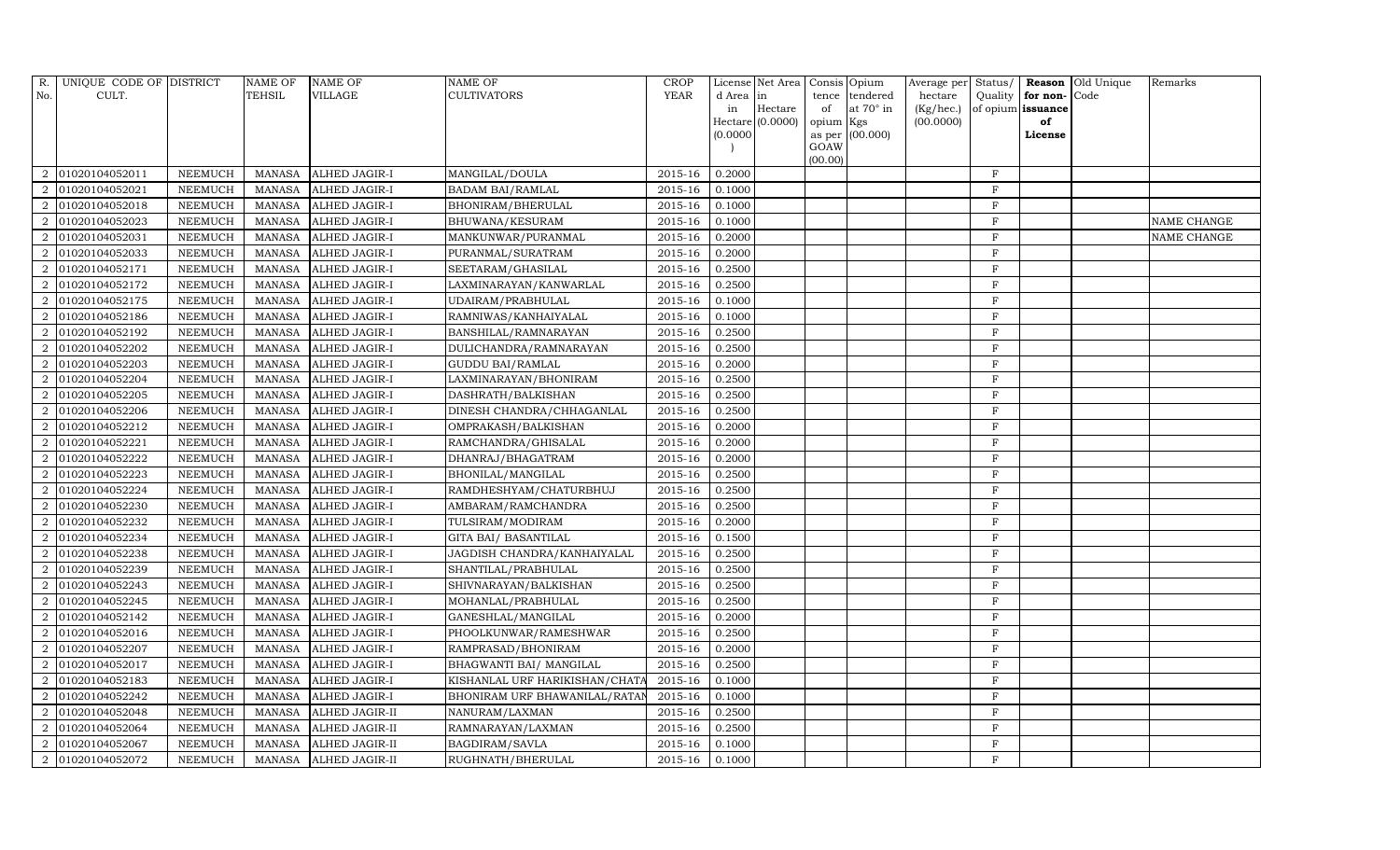| R.             | UNIQUE CODE OF DISTRICT |                | <b>NAME OF</b> | <b>NAME OF</b> | <b>NAME OF</b>               | <b>CROP</b> |          | License Net Area   Consis   Opium |           |                  | Average per | Status/      |                   | Reason Old Unique | Remarks     |
|----------------|-------------------------|----------------|----------------|----------------|------------------------------|-------------|----------|-----------------------------------|-----------|------------------|-------------|--------------|-------------------|-------------------|-------------|
| No.            | CULT.                   |                | TEHSIL         | <b>VILLAGE</b> | <b>CULTIVATORS</b>           | YEAR        | d Area   | in                                | tence     | tendered         | hectare     | Quality      | for non-          | Code              |             |
|                |                         |                |                |                |                              |             | in       | Hectare                           | of        | at $70^\circ$ in | (Kg/hec.)   |              | of opium issuance |                   |             |
|                |                         |                |                |                |                              |             |          | $Hectare$ (0.0000)                | opium Kgs |                  | (00.0000)   |              | of                |                   |             |
|                |                         |                |                |                |                              |             | (0.0000) |                                   | GOAW      | as per (00.000)  |             |              | License           |                   |             |
|                |                         |                |                |                |                              |             |          |                                   | (00.00)   |                  |             |              |                   |                   |             |
| $\overline{2}$ | 01020104052082          | <b>NEEMUCH</b> | <b>MANASA</b>  | ALHED JAGIR-II | JAGDISH/MANGILAL PATIDAR     | 2015-16     | 0.2500   |                                   |           |                  |             | $\rm F$      |                   |                   |             |
|                | 01020104052085          | <b>NEEMUCH</b> | <b>MANASA</b>  | ALHED JAGIR-II | CHAINRAM/NANDLAL             | 2015-16     | 0.2500   |                                   |           |                  |             | $\mathbf F$  |                   |                   |             |
| 2              | 01020104052094          | <b>NEEMUCH</b> | <b>MANASA</b>  | ALHED JAGIR-II | RADHABAI/ONKAR               | $2015 - 16$ | 0.2500   |                                   |           |                  |             | F            |                   |                   |             |
|                | 01020104052098          | <b>NEEMUCH</b> | <b>MANASA</b>  | ALHED JAGIR-II | CHAINSUKH/ DEVILAL           | 2015-16     | 0.2000   |                                   |           |                  |             | $\rm F$      |                   |                   |             |
| 2              | 01020104052099          | <b>NEEMUCH</b> | <b>MANASA</b>  | ALHED JAGIR-II | BAPULAL/CHATARBHUJ           | 2015-16     | 0.2500   |                                   |           |                  |             | $\mathbf F$  |                   |                   |             |
| $\overline{2}$ | 01020104052127          | <b>NEEMUCH</b> | <b>MANASA</b>  | ALHED JAGIR-II | RAMPRASAD/LAXMAN             | 2015-16     | 0.2000   |                                   |           |                  |             | F            |                   |                   | NAME CHANGE |
| $\overline{2}$ | 01020104052137          | <b>NEEMUCH</b> | <b>MANASA</b>  | ALHED JAGIR-II | LILABAI/RAMRATAN             | 2015-16     | 0.2500   |                                   |           |                  |             | $\mathbf F$  |                   |                   |             |
| 2              | 01020104052158          | <b>NEEMUCH</b> | <b>MANASA</b>  | ALHED JAGIR-II | KISHORILAL/BHUWANILAL        | 2015-16     | 0.2500   |                                   |           |                  |             | F            |                   |                   |             |
|                | 01020104052070          | <b>NEEMUCH</b> | <b>MANASA</b>  | ALHED JAGIR-II | VIMALKUMAR/JAGDISH POTRA KAN | 2015-16     | 0.2500   |                                   |           |                  |             | F            |                   |                   |             |
| 2              | 01020104052010          | <b>NEEMUCH</b> | <b>MANASA</b>  | ALHED JAGIR-II | LAXMINARAYAN/NANURAM         | $2015 - 16$ | 0.2500   |                                   |           |                  |             | $\mathbf{F}$ |                   |                   |             |
| 2              | 01020104052251          | <b>NEEMUCH</b> | <b>MANASA</b>  | ALHED JAGIR-II | MANGIBAI/KRISHNAGOPAL        | 2015-16     | 0.1500   |                                   |           |                  |             | F            |                   |                   |             |
| 2              | 01020104052050          | <b>NEEMUCH</b> | <b>MANASA</b>  | ALHED JAGIR-II | GOPAL/LAKHMICHANDRA          | 2015-16     | 0.2500   |                                   |           |                  |             | $\rm F$      |                   |                   |             |
| $\overline{2}$ | 01020104052055          | <b>NEEMUCH</b> | <b>MANASA</b>  | ALHED JAGIR-II | BHAGUBAI/NANDLAL             | 2015-16     | 0.2500   |                                   |           |                  |             | F            |                   |                   |             |
|                | 01020104052046          | <b>NEEMUCH</b> | <b>MANASA</b>  | ALHED JAGIR-II | KAMLABAI/BHAGATRAM           | 2015-16     | 0.2500   |                                   |           |                  |             | $\rm F$      |                   |                   |             |
| 2              | 01020104052078          | <b>NEEMUCH</b> | <b>MANASA</b>  | ALHED JAGIR-II | SHOKIN/SHANTILAL             | 2015-16     | 0.2500   |                                   |           |                  |             | F            |                   |                   |             |
| $\mathcal{D}$  | 01020104052065          | <b>NEEMUCH</b> | <b>MANASA</b>  | ALHED JAGIR-II | RUGHNATH/LAXMAN              | 2015-16     | 0.2500   |                                   |           |                  |             | F            |                   |                   |             |
| 2              | 01020104052255          | <b>NEEMUCH</b> | <b>MANASA</b>  | ALHED JAGIR-II | VISHNUPRASAD RAMPRASAD       | 2015-16     | 0.2000   |                                   |           |                  |             | $\mathbf F$  |                   |                   |             |
| 2              | 01020104052244          | <b>NEEMUCH</b> | <b>MANASA</b>  | ALHED JAGIR-II | RADHESHYAM/KANWARLAL         | 2015-16     | 0.2500   |                                   |           |                  |             | F            |                   |                   |             |
|                | 01020104052095          | <b>NEEMUCH</b> | <b>MANASA</b>  | ALHED JAGIR-II | JADAVBAI/BHAGIRATH           | 2015-16     | 0.1000   |                                   |           |                  |             | $\mathbf F$  |                   |                   |             |
| $\overline{2}$ | 01020104040003          | <b>NEEMUCH</b> | <b>MANASA</b>  | <b>BANI</b>    | MANGILAL/RAMCHANDRA          | 2015-16     | 0.2500   |                                   |           |                  |             | F            |                   |                   |             |
|                | 01020104040004          | <b>NEEMUCH</b> | <b>MANASA</b>  | <b>BANI</b>    | FULKUNWAR/RAMNARAYAN         | 2015-16     | 0.2500   |                                   |           |                  |             | $\rm F$      |                   |                   |             |
| $\overline{2}$ | 01020104040005          | <b>NEEMUCH</b> | <b>MANASA</b>  | <b>BANI</b>    | AMBARAM/BAPULAL              | 2015-16     | 0.2000   |                                   |           |                  |             | $\rm F$      |                   |                   |             |
| 2              | 01020104040006          | <b>NEEMUCH</b> | <b>MANASA</b>  | <b>BANI</b>    | JARILAL/HARCHANDRA           | 2015-16     | 0.1500   |                                   |           |                  |             | $\rm F$      |                   |                   |             |
| $\overline{2}$ | 01020104040007          | <b>NEEMUCH</b> | <b>MANASA</b>  | <b>BANI</b>    | BHULIBAI/RAMLAL              | 2015-16     | 0.1500   |                                   |           |                  |             | $\mathbf F$  |                   |                   |             |
| 2              | 01020104040008          | <b>NEEMUCH</b> | <b>MANASA</b>  | <b>BANI</b>    | DAYARAM/HITARLAL             | $2015 - 16$ | 0.2500   |                                   |           |                  |             | F            |                   |                   |             |
|                | 01020104040011          | <b>NEEMUCH</b> | <b>MANASA</b>  | <b>BANI</b>    | BHANWARLAL/AMRITRAM          | 2015-16     | 0.2500   |                                   |           |                  |             | $\rm F$      |                   |                   | NAME CHANGE |
| 2              | 01020104040012          | <b>NEEMUCH</b> | <b>MANASA</b>  | <b>BANI</b>    | MOTILAL/AMRITRAM             | 2015-16     | 0.2500   |                                   |           |                  |             | $\mathbf F$  |                   |                   |             |
| 2              | 01020104040014          | <b>NEEMUCH</b> | <b>MANASA</b>  | <b>BANI</b>    | KOSHALYABAI/KISHANLAL        | 2015-16     | 0.2500   |                                   |           |                  |             | F            |                   |                   |             |
| $\overline{2}$ | 01020104040018          | <b>NEEMUCH</b> | <b>MANASA</b>  | <b>BANI</b>    | NANDLAL/JARILAL              | 2015-16     | 0.1500   |                                   |           |                  |             | $\rm F$      |                   |                   |             |
| 2              | 01020104040020          | <b>NEEMUCH</b> | <b>MANASA</b>  | <b>BANI</b>    | BHUWANIRAM/MATHURALAL        | 2015-16     | 0.1500   |                                   |           |                  |             | F            |                   |                   |             |
|                | 01020104040022          | <b>NEEMUCH</b> | <b>MANASA</b>  | <b>BANI</b>    | KARULAL/MOTILAL              | 2015-16     | 0.2000   |                                   |           |                  |             | F            |                   |                   |             |
| 2              | 01020104040034          | <b>NEEMUCH</b> | <b>MANASA</b>  | <b>BANI</b>    | RAMESHCHANDRA/KASHIRAM       | 2015-16     | 0.1000   |                                   |           |                  |             | $\mathbf{F}$ |                   |                   | NAME CHANGE |
| 2              | 01020104040039          | <b>NEEMUCH</b> | <b>MANASA</b>  | <b>BANI</b>    | RAMNIWAS/NATHURAM            | 2015-16     | 0.2500   |                                   |           |                  |             | F            |                   |                   |             |
| 2              | 01020104040040          | <b>NEEMUCH</b> | <b>MANASA</b>  | <b>BANI</b>    | MOHANLAL/RATANLAL            | 2015-16     | 0.2000   |                                   |           |                  |             | $\rm F$      |                   |                   |             |
| 2              | 01020104040045          | <b>NEEMUCH</b> | <b>MANASA</b>  | <b>BANI</b>    | RAMPRATAP/HEERALAL           | 2015-16     | 0.2500   |                                   |           |                  |             | F            |                   |                   |             |
|                | 01020104040047          | <b>NEEMUCH</b> | <b>MANASA</b>  | <b>BANI</b>    | BHERULAL/FULCHANDRA          | 2015-16     | 0.2000   |                                   |           |                  |             | $\mathbf F$  |                   |                   |             |
| 2              | 01020104040055          | <b>NEEMUCH</b> | <b>MANASA</b>  | <b>BANI</b>    | BHANWARLAL/LAXMINARAYAN      | 2015-16     | 0.2000   |                                   |           |                  |             | F            |                   |                   |             |
| $\overline{2}$ | 01020104040048          | <b>NEEMUCH</b> | <b>MANASA</b>  | <b>BANI</b>    | RAMPRAHALAD/BHANWARLAL       | 2015-16     | 0.2000   |                                   |           |                  |             | F            |                   |                   |             |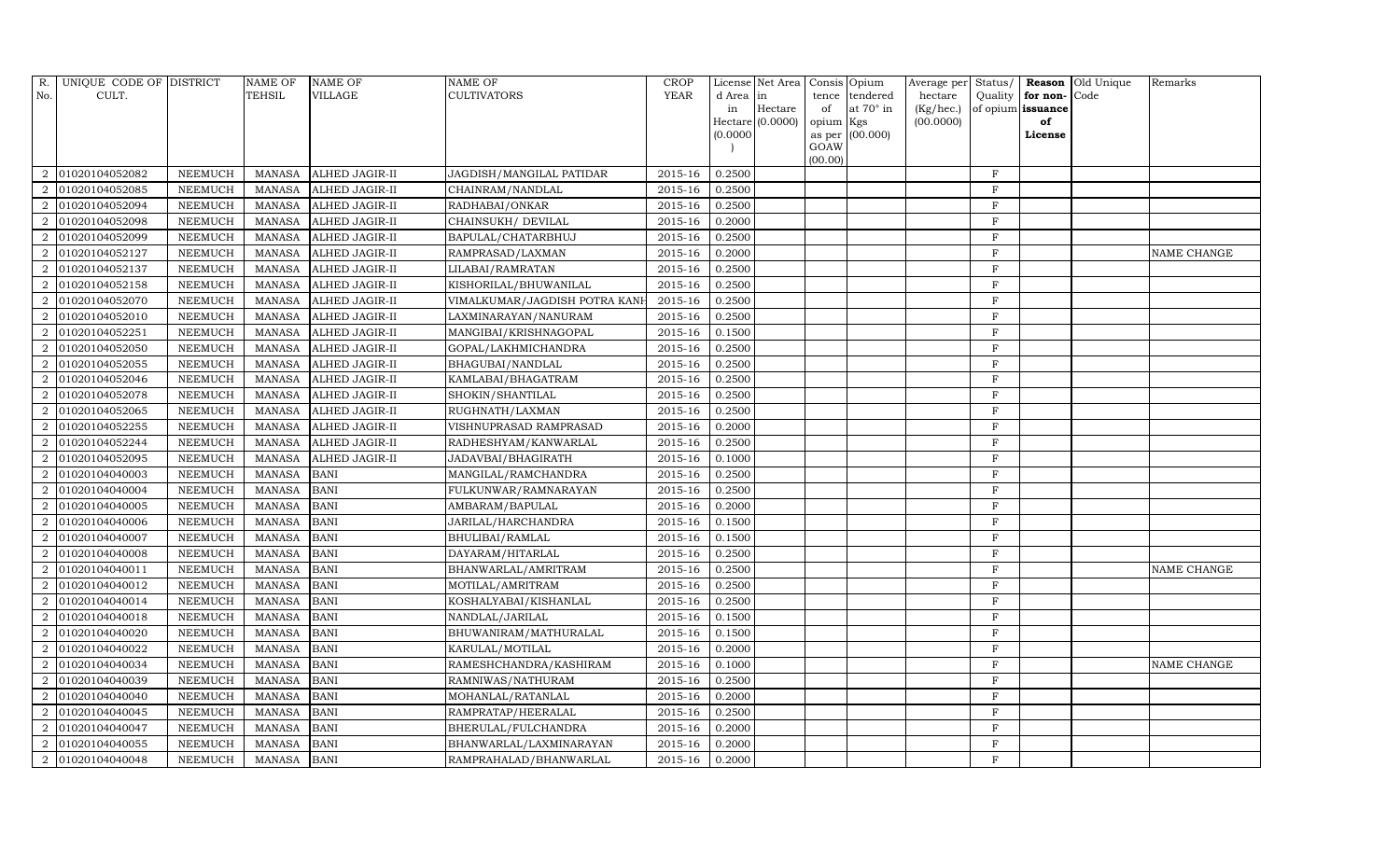| R.             | UNIQUE CODE OF DISTRICT |                | <b>NAME OF</b> | <b>NAME OF</b>       | <b>NAME OF</b>               | <b>CROP</b> |          | License Net Area   Consis   Opium |           |                  | Average per | Status/      |                   | Reason Old Unique | Remarks            |
|----------------|-------------------------|----------------|----------------|----------------------|------------------------------|-------------|----------|-----------------------------------|-----------|------------------|-------------|--------------|-------------------|-------------------|--------------------|
| No.            | CULT.                   |                | TEHSIL         | <b>VILLAGE</b>       | <b>CULTIVATORS</b>           | YEAR        | d Area   | in                                | tence     | tendered         | hectare     | Quality      | for non-          | Code              |                    |
|                |                         |                |                |                      |                              |             | in       | Hectare                           | of        | at $70^\circ$ in | (Kg/hec.)   |              | of opium issuance |                   |                    |
|                |                         |                |                |                      |                              |             |          | $Hectare$ (0.0000)                | opium Kgs |                  | (00.0000)   |              | of                |                   |                    |
|                |                         |                |                |                      |                              |             | (0.0000) |                                   | GOAW      | as per (00.000)  |             |              | License           |                   |                    |
|                |                         |                |                |                      |                              |             |          |                                   | (00.00)   |                  |             |              |                   |                   |                    |
| 2              | 01020104040025          | <b>NEEMUCH</b> | <b>MANASA</b>  | <b>BANI</b>          | RAJENDRAKUMAR/RADHESHYAM/R   | 2015-16     | 0.2500   |                                   |           |                  |             | $\rm F$      |                   |                   |                    |
|                | 01020104040019          | <b>NEEMUCH</b> | <b>MANASA</b>  | <b>BANI</b>          | BHUWANIRAM/JAGANNATH/MADHC   | 2015-16     | 0.2000   |                                   |           |                  |             | $\mathbf F$  |                   |                   |                    |
| 2              | 01020104040036          | <b>NEEMUCH</b> | <b>MANASA</b>  | <b>BANI</b>          | MANGILAL/ASHARAM             | $2015 - 16$ | 0.2500   |                                   |           |                  |             | F            |                   |                   |                    |
|                | 01020104040009          | <b>NEEMUCH</b> | <b>MANASA</b>  | <b>BANI</b>          | AMBARAM/PURALAL              | 2015-16     | 0.1500   |                                   |           |                  |             | $\rm F$      |                   |                   |                    |
| 2              | 01020104040046          | <b>NEEMUCH</b> | <b>MANASA</b>  | <b>BANI</b>          | RADHESHYAM/BHAGIRATH         | 2015-16     | 0.2000   |                                   |           |                  |             | $\mathbf F$  |                   |                   |                    |
| $\overline{2}$ | 01020104040016          | <b>NEEMUCH</b> | <b>MANASA</b>  | <b>BANI</b>          | BANSHILAL/BHAGIRATH          | 2015-16     | 0.2500   |                                   |           |                  |             | $\rm F$      |                   |                   |                    |
| $\overline{2}$ | 01020104040038          | <b>NEEMUCH</b> | <b>MANASA</b>  | <b>BANI</b>          | BALKISHAN/HITARLAL           | 2015-16     | 0.2500   |                                   |           |                  |             | $\mathbf F$  |                   |                   |                    |
| 2              | 01020104040021          | <b>NEEMUCH</b> | <b>MANASA</b>  | <b>BANI</b>          | BAGDIBAI/BHUWANIRAM          | 2015-16     | 0.2000   |                                   |           |                  |             | F            |                   |                   |                    |
|                | 01020104040002          | <b>NEEMUCH</b> | <b>MANASA</b>  | <b>BANI</b>          | SUMITRABAI/DEVRAM            | 2015-16     | 0.1000   |                                   |           |                  |             | F            |                   |                   |                    |
| 2              | 01020104040056          | <b>NEEMUCH</b> | <b>MANASA</b>  | <b>BANI</b>          | MADANLAL/LAXMINARAYAN        | 2015-16     | 0.2000   |                                   |           |                  |             | $\mathbf{F}$ |                   |                   |                    |
| 2              | 01020104040058          | <b>NEEMUCH</b> | <b>MANASA</b>  | <b>BANI</b>          | DEVILAL/BHARATRAM            | 2015-16     | 0.2500   |                                   |           |                  |             | F            | 08                |                   |                    |
| 2              | 01020104040059          | <b>NEEMUCH</b> | <b>MANASA</b>  | <b>BANI</b>          | SAMPATBAI/DEVILAL            | 2015-16     | 0.2000   |                                   |           |                  |             | $\mathbf F$  |                   |                   |                    |
| $\overline{2}$ | 01020104040041          | <b>NEEMUCH</b> | <b>MANASA</b>  | <b>BANI</b>          | BHONIBAI/DULICHAND           | 2015-16     | 0.1000   |                                   |           |                  |             | F            |                   |                   |                    |
|                | 01020104040010          | <b>NEEMUCH</b> | <b>MANASA</b>  | <b>BANI</b>          | LAXMINARAYAN/BAPULAL         | 2015-16     | 0.2000   |                                   |           |                  |             | $\rm F$      |                   |                   |                    |
| 2              | 01020104040060          | <b>NEEMUCH</b> | <b>MANASA</b>  | <b>BANI</b>          | UDAILAL/BHAGIRATH            | 2015-16     | 0.2500   |                                   |           |                  |             | F            |                   |                   |                    |
| $\mathfrak{D}$ | 01020104040031          | <b>NEEMUCH</b> | <b>MANASA</b>  | <b>BANI</b>          | MULCHAND/PURALAL             | 2015-16     | 0.2000   |                                   |           |                  |             | F            |                   |                   |                    |
| 2              | 01020104040026          | <b>NEEMUCH</b> | <b>MANASA</b>  | <b>BANI</b>          | RAMPRASAD/RATANLAL           | 2015-16     | 0.1500   |                                   |           |                  |             | $\mathbf F$  |                   |                   |                    |
| 2              | 01020104040061          | <b>NEEMUCH</b> | <b>MANASA</b>  | <b>BANI</b>          | RADHAKISHAN / BAPULAL        | 2015-16     | 0.2000   |                                   |           |                  |             | F            |                   |                   |                    |
| $\overline{2}$ | 01020104040062          | <b>NEEMUCH</b> | <b>MANASA</b>  | <b>BANI</b>          | RAMKISHAN / PRATHVIRAJ       | 2015-16     | 0.1000   |                                   |           |                  |             | $\mathbf F$  |                   |                   |                    |
| $\overline{2}$ | 01020104040051          | <b>NEEMUCH</b> | <b>MANASA</b>  | <b>BANI</b>          | KANHAIYALAL/DEVILAL          | 2015-16     | 0.2000   |                                   |           |                  |             | F            |                   | 01020104039099    |                    |
|                | 01020104040063          | <b>NEEMUCH</b> | <b>MANASA</b>  | <b>BANI</b>          | RAMSUKH/DEVILAL              | 2015-16     | 0.2000   |                                   |           |                  |             | $\rm F$      |                   | 01020104039008    |                    |
| $\overline{2}$ | 01020104040037          | <b>NEEMUCH</b> | <b>MANASA</b>  | <b>BANI</b>          | JAMUNALAL/RAMCHANDRA         | 2015-16     | 0.1000   |                                   |           |                  |             | $\rm F$      |                   |                   |                    |
| 2              | 01020104040064          | <b>NEEMUCH</b> | <b>MANASA</b>  | <b>BANI</b>          | SHAMBHULAL/PRITHAVIRAJ       | 2015-16     | 0.1000   |                                   |           |                  |             | $\rm F$      |                   | 01020104039112    |                    |
| 2              | 01020104054004          | <b>NEEMUCH</b> | <b>MANASA</b>  | <b>BARDIYA KENT</b>  | SHIVLAL/LALA                 | 2015-16     | 0.1000   |                                   |           |                  |             | $\mathbf F$  |                   |                   |                    |
| 2              | 01020104054005          | <b>NEEMUCH</b> | <b>MANASA</b>  | <b>BARDIYA KENT</b>  | KESARBAI/NANALAL             | $2015 - 16$ | 0.1000   |                                   |           |                  |             | F            |                   |                   | <b>NAME CHANGE</b> |
|                | 01020104054006          | <b>NEEMUCH</b> | <b>MANASA</b>  | <b>BARDIYA KENT</b>  | MOHANLAL/LAXMAN/SUNDARBAI    | 2015-16     | 0.2000   |                                   |           |                  |             | $\rm F$      |                   |                   |                    |
| 2              | 01020104054007          | <b>NEEMUCH</b> | <b>MANASA</b>  | <b>BARDIYA KENT</b>  | AMRITLAL/RAMLAL              | 2015-16     | 0.2000   |                                   |           |                  |             | $\mathbf F$  |                   |                   |                    |
| 2              | 01020104054010          | <b>NEEMUCH</b> | <b>MANASA</b>  | <b>BARDIYA KENT</b>  | BHULIBAI/KANWARLAL           | 2015-16     | 0.2000   |                                   |           |                  |             | F            |                   |                   |                    |
| $\overline{2}$ | 01020104054018          | <b>NEEMUCH</b> | <b>MANASA</b>  | <b>BARDIYA KENT</b>  | SURAJMAL/GORILAL MATA DHAPUB | 2015-16     | 0.1500   |                                   |           |                  |             | $\rm F$      |                   |                   |                    |
| 2              | 01020104054029          | <b>NEEMUCH</b> | <b>MANASA</b>  | <b>BARDIYA KENT</b>  | GHISALAL/KACHRU              | 2015-16     | 0.1000   |                                   |           |                  |             | F            |                   |                   |                    |
|                | 01020104054035          | <b>NEEMUCH</b> | <b>MANASA</b>  | <b>BARDIYA KENT</b>  | CHAMPALAL/MAGNA              | 2015-16     | 0.2000   |                                   |           |                  |             | F            |                   |                   |                    |
| 2              | 01020104054031          | <b>NEEMUCH</b> | <b>MANASA</b>  | <b>BARDIYA KENT</b>  | GANPATLAL/KARULAL            | 2015-16     | 0.1000   |                                   |           |                  |             | $\mathbf{F}$ |                   |                   |                    |
| 2              | 01020104054032          | <b>NEEMUCH</b> | <b>MANASA</b>  | <b>BARDIYA KENT</b>  | KANHAIYALAL/BHONA            | 2015-16     | 0.1000   |                                   |           |                  |             | $\, {\bf N}$ | 11                |                   |                    |
| 2              | 01020104050003          | <b>NEEMUCH</b> | <b>MANASA</b>  | <b>BARDIYA JAGIR</b> | SUNDARBAI/MOHANLAL           | 2015-16     | 0.2500   |                                   |           |                  |             | $\rm F$      |                   |                   |                    |
| 2              | 01020104050001          | <b>NEEMUCH</b> | <b>MANASA</b>  | <b>BARDIYA JAGIR</b> | MOTILAL/RATANLAL             | 2015-16     | 0.2500   |                                   |           |                  |             | F            |                   |                   |                    |
|                | 01020104050011          | <b>NEEMUCH</b> | <b>MANASA</b>  | <b>BARDIYA JAGIR</b> | BHANWARLAL/PRABHULAL         | 2015-16     | 0.2500   |                                   |           |                  |             | $\mathbf F$  |                   |                   |                    |
| 2              | 01020104050012          | <b>NEEMUCH</b> | <b>MANASA</b>  | <b>BARDIYA JAGIR</b> | CHAGANLAL/PRABHULAL          | 2015-16     | 0.2500   |                                   |           |                  |             | F            |                   |                   |                    |
| $\overline{2}$ | 01020104050020          | <b>NEEMUCH</b> | <b>MANASA</b>  | <b>BARDIYA JAGIR</b> | MOHANBAI/TULSIRAM            | 2015-16     | 0.2500   |                                   |           |                  |             | F            |                   |                   |                    |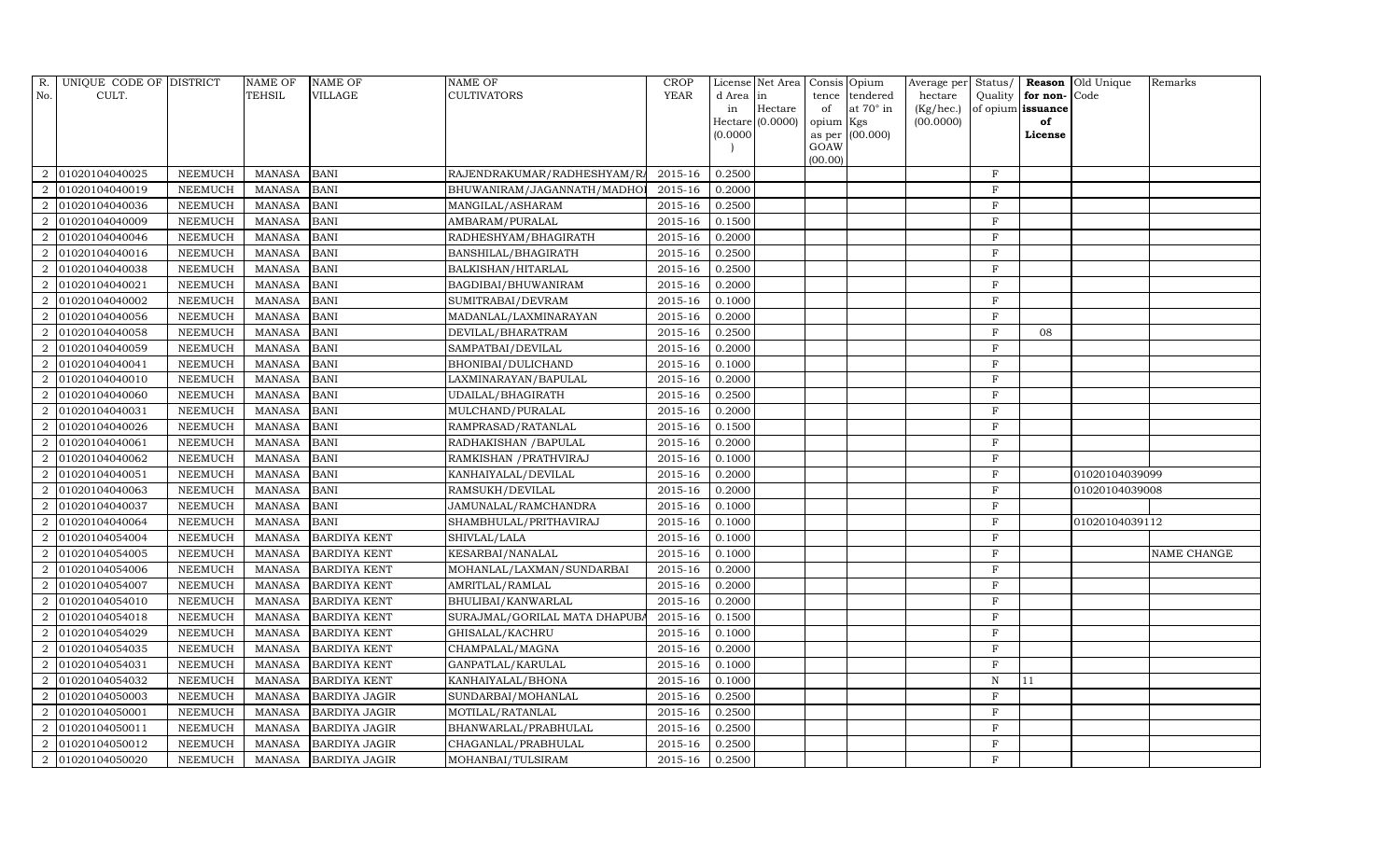| R. UNIQUE CODE OF DISTRICT       |                | NAME OF       | <b>NAME OF</b>       | NAME OF                    | <b>CROP</b>    |          | License Net Area Consis Opium |           |                  |                        |              |                      | Average per Status/ Reason Old Unique | Remarks                     |  |
|----------------------------------|----------------|---------------|----------------------|----------------------------|----------------|----------|-------------------------------|-----------|------------------|------------------------|--------------|----------------------|---------------------------------------|-----------------------------|--|
| No.<br>CULT.                     |                | TEHSIL        | <b>VILLAGE</b>       | CULTIVATORS                | <b>YEAR</b>    | d Area   | $\ln$                         |           | tence tendered   | hectare                |              | Quality for non-Code |                                       |                             |  |
|                                  |                |               |                      |                            |                | in       | Hectare<br>Hectare $(0.0000)$ | of        | at $70^\circ$ in | (Kg/hec.)<br>(00.0000) |              | of opium issuance    |                                       |                             |  |
|                                  |                |               |                      |                            |                | (0.0000) |                               | opium Kgs | as per (00.000)  |                        |              | of<br>License        |                                       |                             |  |
|                                  |                |               |                      |                            |                |          |                               | GOAW      |                  |                        |              |                      |                                       |                             |  |
|                                  |                |               |                      |                            |                |          |                               | (00.00)   |                  |                        |              |                      |                                       |                             |  |
| 2 01020104050021                 | <b>NEEMUCH</b> | MANASA        | <b>BARDIYA JAGIR</b> | UDAIRAM/NANDRAM            | 2015-16        | 0.2500   |                               |           |                  |                        | F            |                      |                                       |                             |  |
| 01020104050023<br>2              | <b>NEEMUCH</b> | <b>MANASA</b> | <b>BARDIYA JAGIR</b> | DHANRAJ/NANDRAM            | 2015-16        | 0.2500   |                               |           |                  |                        | F            |                      |                                       |                             |  |
| 01020104050024<br>2              | <b>NEEMUCH</b> | <b>MANASA</b> | <b>BARDIYA JAGIR</b> | RADHIBAI/MULCHANDRA        | 2015-16        | 0.2000   |                               |           |                  |                        | $_{\rm F}$   |                      |                                       |                             |  |
| 01020104050027<br>2              | <b>NEEMUCH</b> | <b>MANASA</b> | <b>BARDIYA JAGIR</b> | RANCHOR/RATANLAL           | 2015-16        | 0.2500   |                               |           |                  |                        | $_{\rm F}$   |                      |                                       |                             |  |
| 01020104050033<br>2              | <b>NEEMUCH</b> | <b>MANASA</b> | <b>BARDIYA JAGIR</b> | SOHANBAI/AMIRCHAND         | 2015-16        | 0.2500   |                               |           |                  |                        | $_{\rm F}$   |                      |                                       |                             |  |
| 01020104050008<br>2              | <b>NEEMUCH</b> | MANASA        | <b>BARDIYA JAGIR</b> | SUKHIBAI/RAMCHANDRA        | 2015-16        | 0.2500   |                               |           |                  |                        | F            |                      |                                       |                             |  |
| 01020104050037<br>2              | <b>NEEMUCH</b> | <b>MANASA</b> | <b>BARDIYA JAGIR</b> | SURAJBAI/RATANNATH         | 2015-16        | 0.2500   |                               |           |                  |                        | $\mathbf{F}$ |                      |                                       |                             |  |
| 01020104050038<br>2              | <b>NEEMUCH</b> | <b>MANASA</b> | <b>BARDIYA JAGIR</b> | BALARAM/MADHURAM           | 2015-16        | 0.2500   |                               |           |                  |                        | $\rm F$      |                      |                                       |                             |  |
| 01020104050039<br>$\overline{2}$ | <b>NEEMUCH</b> | <b>MANASA</b> | <b>BARDIYA JAGIR</b> | RAJIBAI/KARULAL            | 2015-16        | 0.2500   |                               |           |                  |                        | $_{\rm F}$   |                      |                                       |                             |  |
| 2 01020104050040                 | <b>NEEMUCH</b> | <b>MANASA</b> | <b>BARDIYA JAGIR</b> | MULCHANDRA/NANDRAM PATIDAR | 2015-16        | 0.2500   |                               |           |                  |                        | $_{\rm F}$   |                      |                                       |                             |  |
| 01020104050046<br>2              | <b>NEEMUCH</b> | <b>MANASA</b> | <b>BARDIYA JAGIR</b> | CHATARSINGH/ARJUNSINGH     | 2015-16        | 0.2000   |                               |           |                  |                        | F            |                      |                                       |                             |  |
| 01020104050049<br>2              | <b>NEEMUCH</b> | <b>MANASA</b> | <b>BARDIYA JAGIR</b> | BHANWARLAL/MANGILAL        | 2015-16        | 0.2500   |                               |           |                  |                        | F            |                      |                                       |                             |  |
| 01020104050052<br>2              | <b>NEEMUCH</b> | <b>MANASA</b> | <b>BARDIYA JAGIR</b> | JAGANNATH/RAMLAL           | 2015-16        | 0.1500   |                               |           |                  |                        | F            |                      |                                       |                             |  |
| 01020104050053<br>2              | NEEMUCH        | <b>MANASA</b> | <b>BARDIYA JAGIR</b> | BHANWARNATH/RATANNATH      | 2015-16        | 0.2500   |                               |           |                  |                        | $\mathbf{F}$ |                      |                                       |                             |  |
| 01020104050057<br>2              | <b>NEEMUCH</b> | <b>MANASA</b> | <b>BARDIYA JAGIR</b> | BASANTILAL/KANHAIYALAL     | 2015-16        | 0.2000   |                               |           |                  |                        | $_{\rm F}$   |                      |                                       |                             |  |
| 01020104050004<br>2              | <b>NEEMUCH</b> | <b>MANASA</b> | <b>BARDIYA JAGIR</b> | BASANTIBAI/KANHAIYALAL     | 2015-16        | 0.2000   |                               |           |                  |                        | F            |                      |                                       |                             |  |
| 01020104050059<br>$\overline{2}$ | <b>NEEMUCH</b> | <b>MANASA</b> | <b>BARDIYA JAGIR</b> | MADANLAL/LAXMAN            | $2015 - 16$    | 0.2000   |                               |           |                  |                        | $\mathbf{F}$ |                      |                                       |                             |  |
| 01020104050070<br>$\overline{2}$ | <b>NEEMUCH</b> | <b>MANASA</b> | <b>BARDIYA JAGIR</b> | KAMLESH KUMAR/KESHARIMAL   | $2015 - 16$    | 0.1500   |                               |           |                  |                        | $_{\rm F}$   |                      |                                       |                             |  |
| 01020104050009<br>$\overline{2}$ | <b>NEEMUCH</b> | <b>MANASA</b> | <b>BARDIYA JAGIR</b> | BHANWARLAL/RADHAKISHAN     | 2015-16        | 0.2000   |                               |           |                  |                        | F            |                      |                                       |                             |  |
| 01020104050073<br>2              | <b>NEEMUCH</b> | <b>MANASA</b> | <b>BARDIYA JAGIR</b> | BABULAL/LAXMAN             | 2015-16        | 0.2500   |                               |           |                  |                        | $_{\rm F}$   |                      |                                       |                             |  |
| 01020104050061<br>2              | <b>NEEMUCH</b> | <b>MANASA</b> | <b>BARDIYA JAGIR</b> | KANKUBAI/KESHURAM          | 2015-16        | 0.2000   |                               |           |                  |                        | $\mathbf{F}$ |                      |                                       |                             |  |
| 01020104050093<br>$\overline{2}$ | <b>NEEMUCH</b> | <b>MANASA</b> | <b>BARDIYA JAGIR</b> | SADARAM/KESHURAM           | 2015-16        | 0.2500   |                               |           |                  |                        | F            |                      |                                       | TRANSFER RAISINGHPURA NMH-1 |  |
| 01020104050068<br>2              | <b>NEEMUCH</b> | <b>MANASA</b> | <b>BARDIYA JAGIR</b> | DAMARLAL/CHOGALAL          | 2015-16        | 0.1000   |                               |           |                  |                        | F            |                      |                                       |                             |  |
| 01020104050080<br>$\overline{2}$ | <b>NEEMUCH</b> | <b>MANASA</b> | <b>BARDIYA JAGIR</b> | BANSHILAL/CHATRA           | 2015-16        | 0.1000   |                               |           |                  |                        | $\mathbf{F}$ |                      |                                       |                             |  |
| 2<br>01020104050074              | <b>NEEMUCH</b> | <b>MANASA</b> | <b>BARDIYA JAGIR</b> | GANPAT/BHUWANA             | 2015-16        | 0.1000   |                               |           |                  |                        | $\mathbf{F}$ |                      |                                       |                             |  |
| 01020104050041<br>2              | <b>NEEMUCH</b> | <b>MANASA</b> | <b>BARDIYA JAGIR</b> | KANHAIYALAL/ONKAR          | 2015-16        | 0.1000   |                               |           |                  |                        | $_{\rm F}$   |                      |                                       |                             |  |
| 01020104050054<br>$\overline{2}$ | <b>NEEMUCH</b> | <b>MANASA</b> | <b>BARDIYA JAGIR</b> | RAJMAL/LAXMAN              | 2015-16        | 0.1000   |                               |           |                  |                        | $\mathbf{F}$ |                      |                                       |                             |  |
| 01020104043149<br>2              | <b>NEEMUCH</b> | <b>MANASA</b> | <b>BARTHUN</b>       | NANDLAL/MAGNIRAM/BHULIBAI  | 2015-16        | 0.2000   |                               |           |                  |                        | F            |                      |                                       |                             |  |
| $\overline{2}$<br>01020104043003 | <b>NEEMUCH</b> | <b>MANASA</b> | <b>BARTHUN</b>       | ASHOKKUMAR/JAGANNATH       | 2015-16        | 0.1000   |                               |           |                  |                        | $_{\rm F}$   |                      |                                       |                             |  |
| 01020104043004<br>2              | <b>NEEMUCH</b> | <b>MANASA</b> | <b>BARTHUN</b>       | MANGILAL/UDA               | 2015-16        | 0.2000   |                               |           |                  |                        | $\mathbf{F}$ |                      |                                       | NAME CHANGE                 |  |
| 01020104043013<br>$\overline{2}$ | <b>NEEMUCH</b> | <b>MANASA</b> | <b>BARTHUN</b>       | GOVINDSINGH/SHIVSINGH      | 2015-16        | 0.1500   |                               |           |                  |                        | $\rm F$      |                      |                                       |                             |  |
| 01020104043022<br>$\overline{2}$ | <b>NEEMUCH</b> | <b>MANASA</b> | <b>BARTHUN</b>       | KANHAIYALAL/RAMA           | 2015-16        | 0.1000   |                               |           |                  |                        | $\rm F$      |                      |                                       |                             |  |
| 2<br>01020104043042              | <b>NEEMUCH</b> | <b>MANASA</b> | <b>BARTHUN</b>       | SURESHCHANDRA/AMRITRAM     | 2015-16        | 0.2500   |                               |           |                  |                        | F            |                      |                                       |                             |  |
| 01020104043067<br>2              | <b>NEEMUCH</b> | <b>MANASA</b> | <b>BARTHUN</b>       | BHANWARLAL/GANESHRAM       | 2015-16        | 0.1000   |                               |           |                  |                        | F            |                      |                                       | NAME CHANGE                 |  |
| 01020104043056<br>2              | <b>NEEMUCH</b> | <b>MANASA</b> | <b>BARTHUN</b>       | GOVINDSINGH/SAJJANSINGH    | 2015-16        | 0.1000   |                               |           |                  |                        | F            |                      |                                       |                             |  |
| 01020104043059<br>$\overline{2}$ | <b>NEEMUCH</b> | <b>MANASA</b> | <b>BARTHUN</b>       | DILIPSINGH/GOVERDHANSINGH  | 2015-16        | 0.2000   |                               |           |                  |                        | F            |                      |                                       |                             |  |
| 01020104043061<br>$\overline{a}$ | <b>NEEMUCH</b> | <b>MANASA</b> | <b>BARTHUN</b>       | RAMSINGH/RANSINGH          | 2015-16        | 0.1000   |                               |           |                  |                        | $\mathbf{F}$ |                      |                                       |                             |  |
| 2 01020104043081                 | <b>NEEMUCH</b> | MANASA        | <b>BARTHUN</b>       | JAGDISHCHANDRA/MANGILAL    | 2015-16 0.2000 |          |                               |           |                  |                        | F            |                      |                                       |                             |  |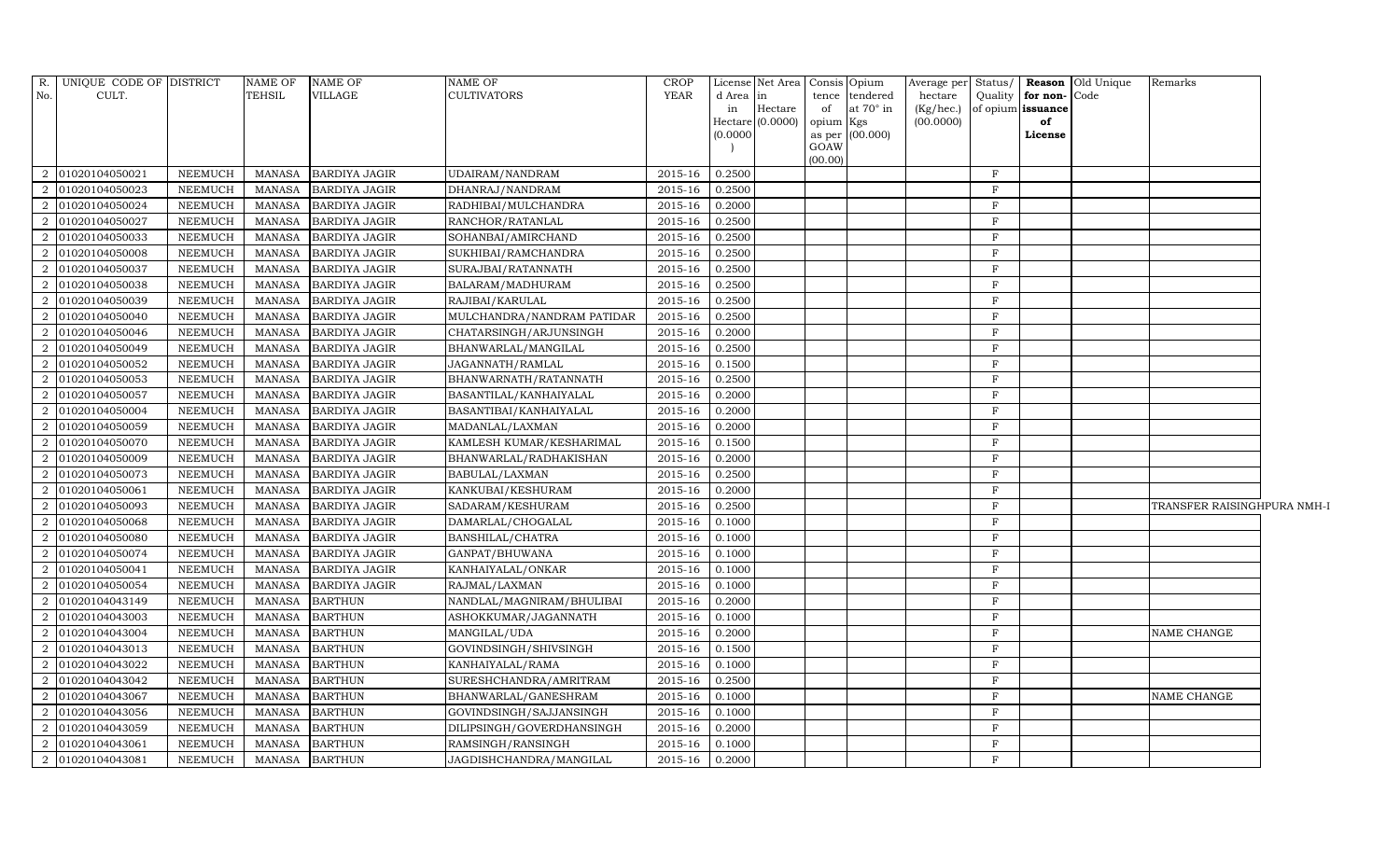| CULT.<br>TEHSIL<br><b>VILLAGE</b><br><b>CULTIVATORS</b><br>YEAR<br>Quality<br>No.<br>d Area<br>tendered<br>hectare<br>for non-<br>Code<br>in<br>tence<br>at $70^\circ$ in<br>Hectare<br>(Kg/hec.)<br>of opium<br>issuance<br>of<br>in<br>$Hectare$ (0.0000)<br>opium Kgs<br>(00.0000)<br>of<br>(0.0000)<br>as per (00.000)<br>License<br>GOAW<br>(00.00)<br>01020104043088<br><b>BARTHUN</b><br>2015-16<br>0.2000<br>$\rm F$<br><b>NEEMUCH</b><br>LAXMINARAYAN/SHANKARLAL<br>MANASA<br>2<br>01020104043092<br><b>MANASA</b><br><b>BARTHUN</b><br>2015-16<br>$\mathbf F$<br><b>NEEMUCH</b><br>DASHRATHSINGH/BHOPALSINGH<br>0.2000<br>01020104043094<br><b>BARTHUN</b><br>$2015 - 16$<br>F<br><b>NEEMUCH</b><br><b>MANASA</b><br>KANHAIYALAL/MAGNIRAM<br>0.2000<br>2<br><b>BARTHUN</b><br>2015-16<br>0.2500<br>$\rm F$<br>01020104043098<br><b>NEEMUCH</b><br><b>MANASA</b><br>GULABSINGH/SWAROOPSINGH<br><b>BARTHUN</b><br>2015-16<br>01020104043112<br><b>NEEMUCH</b><br><b>MANASA</b><br>BHERULAL/MADHOLAL<br>0.1500<br>$\mathbf F$<br>2<br>01020104043137<br>2015-16<br>$\rm F$<br><b>NEEMUCH</b><br><b>MANASA</b><br><b>BARTHUN</b><br>RAMKISHAN/SHITAL<br>0.2000<br>NAME CHANGE<br>$\overline{2}$<br><b>NEEMUCH</b><br><b>MANASA</b><br><b>BARTHUN</b><br>$\mathbf F$<br>01020104043146<br>GOPAL/BHERULAL<br>2015-16<br>0.2000<br>$\overline{2}$<br>01020104043048<br><b>BARTHUN</b><br>2015-16<br>0.1500<br>F<br><b>NEEMUCH</b><br><b>MANASA</b><br>BHAGIRATH/KACHRULAL<br>2<br>01020104043087<br><b>NEEMUCH</b><br><b>MANASA</b><br><b>BARTHUN</b><br>$2015 - 16$<br>0.2000<br>F<br>JAMUNABAI/MOHANLAL<br>01020104043031<br><b>NEEMUCH</b><br><b>MANASA</b><br><b>BARTHUN</b><br>$2015 - 16$<br>0.2000<br>$\mathbf{F}$<br>RAMPRAHALAD/JAGANNATH<br>2<br><b>BARTHUN</b><br>2015-16<br>F<br>01020104043064<br><b>NEEMUCH</b><br><b>MANASA</b><br>0.1500<br>KANWARLAL/BIHARILAL<br>2<br>01020104043148<br><b>NEEMUCH</b><br><b>MANASA</b><br><b>BARTHUN</b><br>MANGILAL/SHANKARLAL<br>2015-16<br>0.2000<br>$\rm F$<br>2<br>01020104043080<br>2015-16<br>F<br><b>NEEMUCH</b><br><b>MANASA</b><br><b>BARTHUN</b><br>0.1000<br>$\overline{2}$<br>BALRAM/BHANWARLAL<br><b>BARTHUN</b><br>2015-16<br>0.2500<br>$\rm F$<br>01020104043113<br><b>NEEMUCH</b><br><b>MANASA</b><br>INDIRABAI/KANHAIYALAL<br>01020104043147<br><b>MANASA</b><br><b>BARTHUN</b><br>BALARAM/BAPULAL<br>2015-16<br>0.2500<br>F<br><b>NEEMUCH</b><br>2<br>01020104043130<br><b>NEEMUCH</b><br><b>BARTHUN</b><br>2015-16<br>F<br><b>MANASA</b><br>SUKHIBAI/MANGILAL<br>0.1000<br>$\mathfrak{D}$<br>$\mathbf F$<br>01020104043155<br><b>NEEMUCH</b><br><b>MANASA</b><br><b>BARTHUN</b><br>KANHAIYALAL/BAGDIRAM<br>2015-16<br>0.1000<br>2<br>2015-16<br>F<br>01020104043100<br><b>NEEMUCH</b><br><b>MANASA</b><br><b>BARTHUN</b><br>0.1000<br>PURALAL/BHAGIRATH<br>2<br>$\mathbf F$<br>01020104043024<br><b>NEEMUCH</b><br><b>MANASA</b><br><b>BARTHUN</b><br>KOMALSINGH/AMARSINGH<br>2015-16<br>0.1000<br>F<br>01020104059007<br><b>NEEMUCH</b><br><b>MANASA</b><br><b>BHOPALI</b><br>2015-16<br>0.1000<br>$\overline{2}$<br>RADHESHYAM/DALLA<br><b>CHUKNI</b><br>2015-16<br>$\rm F$<br>01020104061050<br><b>NEEMUCH</b><br><b>MANASA</b><br>MANNALAL/KANWARLAL<br>0.1500<br><b>MANASA</b><br><b>CHUKNI</b><br>2015-16<br>$\rm F$<br>01020104061069<br><b>NEEMUCH</b><br>VIDYABAI/ONKARLAL<br>0.1000<br><b>NAME CHANGE</b><br>$\overline{2}$ |
|-----------------------------------------------------------------------------------------------------------------------------------------------------------------------------------------------------------------------------------------------------------------------------------------------------------------------------------------------------------------------------------------------------------------------------------------------------------------------------------------------------------------------------------------------------------------------------------------------------------------------------------------------------------------------------------------------------------------------------------------------------------------------------------------------------------------------------------------------------------------------------------------------------------------------------------------------------------------------------------------------------------------------------------------------------------------------------------------------------------------------------------------------------------------------------------------------------------------------------------------------------------------------------------------------------------------------------------------------------------------------------------------------------------------------------------------------------------------------------------------------------------------------------------------------------------------------------------------------------------------------------------------------------------------------------------------------------------------------------------------------------------------------------------------------------------------------------------------------------------------------------------------------------------------------------------------------------------------------------------------------------------------------------------------------------------------------------------------------------------------------------------------------------------------------------------------------------------------------------------------------------------------------------------------------------------------------------------------------------------------------------------------------------------------------------------------------------------------------------------------------------------------------------------------------------------------------------------------------------------------------------------------------------------------------------------------------------------------------------------------------------------------------------------------------------------------------------------------------------------------------------------------------------------------------------------------------------------------------------------------------------------------------------------------------------------------------------------------------------------------------------------------------------------------------------------------------------------------------------------------------------------------------------------------------------------------------------------------------------------------------------------------------------------------|
|                                                                                                                                                                                                                                                                                                                                                                                                                                                                                                                                                                                                                                                                                                                                                                                                                                                                                                                                                                                                                                                                                                                                                                                                                                                                                                                                                                                                                                                                                                                                                                                                                                                                                                                                                                                                                                                                                                                                                                                                                                                                                                                                                                                                                                                                                                                                                                                                                                                                                                                                                                                                                                                                                                                                                                                                                                                                                                                                                                                                                                                                                                                                                                                                                                                                                                                                                                                                                 |
|                                                                                                                                                                                                                                                                                                                                                                                                                                                                                                                                                                                                                                                                                                                                                                                                                                                                                                                                                                                                                                                                                                                                                                                                                                                                                                                                                                                                                                                                                                                                                                                                                                                                                                                                                                                                                                                                                                                                                                                                                                                                                                                                                                                                                                                                                                                                                                                                                                                                                                                                                                                                                                                                                                                                                                                                                                                                                                                                                                                                                                                                                                                                                                                                                                                                                                                                                                                                                 |
|                                                                                                                                                                                                                                                                                                                                                                                                                                                                                                                                                                                                                                                                                                                                                                                                                                                                                                                                                                                                                                                                                                                                                                                                                                                                                                                                                                                                                                                                                                                                                                                                                                                                                                                                                                                                                                                                                                                                                                                                                                                                                                                                                                                                                                                                                                                                                                                                                                                                                                                                                                                                                                                                                                                                                                                                                                                                                                                                                                                                                                                                                                                                                                                                                                                                                                                                                                                                                 |
|                                                                                                                                                                                                                                                                                                                                                                                                                                                                                                                                                                                                                                                                                                                                                                                                                                                                                                                                                                                                                                                                                                                                                                                                                                                                                                                                                                                                                                                                                                                                                                                                                                                                                                                                                                                                                                                                                                                                                                                                                                                                                                                                                                                                                                                                                                                                                                                                                                                                                                                                                                                                                                                                                                                                                                                                                                                                                                                                                                                                                                                                                                                                                                                                                                                                                                                                                                                                                 |
|                                                                                                                                                                                                                                                                                                                                                                                                                                                                                                                                                                                                                                                                                                                                                                                                                                                                                                                                                                                                                                                                                                                                                                                                                                                                                                                                                                                                                                                                                                                                                                                                                                                                                                                                                                                                                                                                                                                                                                                                                                                                                                                                                                                                                                                                                                                                                                                                                                                                                                                                                                                                                                                                                                                                                                                                                                                                                                                                                                                                                                                                                                                                                                                                                                                                                                                                                                                                                 |
|                                                                                                                                                                                                                                                                                                                                                                                                                                                                                                                                                                                                                                                                                                                                                                                                                                                                                                                                                                                                                                                                                                                                                                                                                                                                                                                                                                                                                                                                                                                                                                                                                                                                                                                                                                                                                                                                                                                                                                                                                                                                                                                                                                                                                                                                                                                                                                                                                                                                                                                                                                                                                                                                                                                                                                                                                                                                                                                                                                                                                                                                                                                                                                                                                                                                                                                                                                                                                 |
|                                                                                                                                                                                                                                                                                                                                                                                                                                                                                                                                                                                                                                                                                                                                                                                                                                                                                                                                                                                                                                                                                                                                                                                                                                                                                                                                                                                                                                                                                                                                                                                                                                                                                                                                                                                                                                                                                                                                                                                                                                                                                                                                                                                                                                                                                                                                                                                                                                                                                                                                                                                                                                                                                                                                                                                                                                                                                                                                                                                                                                                                                                                                                                                                                                                                                                                                                                                                                 |
|                                                                                                                                                                                                                                                                                                                                                                                                                                                                                                                                                                                                                                                                                                                                                                                                                                                                                                                                                                                                                                                                                                                                                                                                                                                                                                                                                                                                                                                                                                                                                                                                                                                                                                                                                                                                                                                                                                                                                                                                                                                                                                                                                                                                                                                                                                                                                                                                                                                                                                                                                                                                                                                                                                                                                                                                                                                                                                                                                                                                                                                                                                                                                                                                                                                                                                                                                                                                                 |
|                                                                                                                                                                                                                                                                                                                                                                                                                                                                                                                                                                                                                                                                                                                                                                                                                                                                                                                                                                                                                                                                                                                                                                                                                                                                                                                                                                                                                                                                                                                                                                                                                                                                                                                                                                                                                                                                                                                                                                                                                                                                                                                                                                                                                                                                                                                                                                                                                                                                                                                                                                                                                                                                                                                                                                                                                                                                                                                                                                                                                                                                                                                                                                                                                                                                                                                                                                                                                 |
|                                                                                                                                                                                                                                                                                                                                                                                                                                                                                                                                                                                                                                                                                                                                                                                                                                                                                                                                                                                                                                                                                                                                                                                                                                                                                                                                                                                                                                                                                                                                                                                                                                                                                                                                                                                                                                                                                                                                                                                                                                                                                                                                                                                                                                                                                                                                                                                                                                                                                                                                                                                                                                                                                                                                                                                                                                                                                                                                                                                                                                                                                                                                                                                                                                                                                                                                                                                                                 |
|                                                                                                                                                                                                                                                                                                                                                                                                                                                                                                                                                                                                                                                                                                                                                                                                                                                                                                                                                                                                                                                                                                                                                                                                                                                                                                                                                                                                                                                                                                                                                                                                                                                                                                                                                                                                                                                                                                                                                                                                                                                                                                                                                                                                                                                                                                                                                                                                                                                                                                                                                                                                                                                                                                                                                                                                                                                                                                                                                                                                                                                                                                                                                                                                                                                                                                                                                                                                                 |
|                                                                                                                                                                                                                                                                                                                                                                                                                                                                                                                                                                                                                                                                                                                                                                                                                                                                                                                                                                                                                                                                                                                                                                                                                                                                                                                                                                                                                                                                                                                                                                                                                                                                                                                                                                                                                                                                                                                                                                                                                                                                                                                                                                                                                                                                                                                                                                                                                                                                                                                                                                                                                                                                                                                                                                                                                                                                                                                                                                                                                                                                                                                                                                                                                                                                                                                                                                                                                 |
|                                                                                                                                                                                                                                                                                                                                                                                                                                                                                                                                                                                                                                                                                                                                                                                                                                                                                                                                                                                                                                                                                                                                                                                                                                                                                                                                                                                                                                                                                                                                                                                                                                                                                                                                                                                                                                                                                                                                                                                                                                                                                                                                                                                                                                                                                                                                                                                                                                                                                                                                                                                                                                                                                                                                                                                                                                                                                                                                                                                                                                                                                                                                                                                                                                                                                                                                                                                                                 |
|                                                                                                                                                                                                                                                                                                                                                                                                                                                                                                                                                                                                                                                                                                                                                                                                                                                                                                                                                                                                                                                                                                                                                                                                                                                                                                                                                                                                                                                                                                                                                                                                                                                                                                                                                                                                                                                                                                                                                                                                                                                                                                                                                                                                                                                                                                                                                                                                                                                                                                                                                                                                                                                                                                                                                                                                                                                                                                                                                                                                                                                                                                                                                                                                                                                                                                                                                                                                                 |
|                                                                                                                                                                                                                                                                                                                                                                                                                                                                                                                                                                                                                                                                                                                                                                                                                                                                                                                                                                                                                                                                                                                                                                                                                                                                                                                                                                                                                                                                                                                                                                                                                                                                                                                                                                                                                                                                                                                                                                                                                                                                                                                                                                                                                                                                                                                                                                                                                                                                                                                                                                                                                                                                                                                                                                                                                                                                                                                                                                                                                                                                                                                                                                                                                                                                                                                                                                                                                 |
|                                                                                                                                                                                                                                                                                                                                                                                                                                                                                                                                                                                                                                                                                                                                                                                                                                                                                                                                                                                                                                                                                                                                                                                                                                                                                                                                                                                                                                                                                                                                                                                                                                                                                                                                                                                                                                                                                                                                                                                                                                                                                                                                                                                                                                                                                                                                                                                                                                                                                                                                                                                                                                                                                                                                                                                                                                                                                                                                                                                                                                                                                                                                                                                                                                                                                                                                                                                                                 |
|                                                                                                                                                                                                                                                                                                                                                                                                                                                                                                                                                                                                                                                                                                                                                                                                                                                                                                                                                                                                                                                                                                                                                                                                                                                                                                                                                                                                                                                                                                                                                                                                                                                                                                                                                                                                                                                                                                                                                                                                                                                                                                                                                                                                                                                                                                                                                                                                                                                                                                                                                                                                                                                                                                                                                                                                                                                                                                                                                                                                                                                                                                                                                                                                                                                                                                                                                                                                                 |
|                                                                                                                                                                                                                                                                                                                                                                                                                                                                                                                                                                                                                                                                                                                                                                                                                                                                                                                                                                                                                                                                                                                                                                                                                                                                                                                                                                                                                                                                                                                                                                                                                                                                                                                                                                                                                                                                                                                                                                                                                                                                                                                                                                                                                                                                                                                                                                                                                                                                                                                                                                                                                                                                                                                                                                                                                                                                                                                                                                                                                                                                                                                                                                                                                                                                                                                                                                                                                 |
|                                                                                                                                                                                                                                                                                                                                                                                                                                                                                                                                                                                                                                                                                                                                                                                                                                                                                                                                                                                                                                                                                                                                                                                                                                                                                                                                                                                                                                                                                                                                                                                                                                                                                                                                                                                                                                                                                                                                                                                                                                                                                                                                                                                                                                                                                                                                                                                                                                                                                                                                                                                                                                                                                                                                                                                                                                                                                                                                                                                                                                                                                                                                                                                                                                                                                                                                                                                                                 |
|                                                                                                                                                                                                                                                                                                                                                                                                                                                                                                                                                                                                                                                                                                                                                                                                                                                                                                                                                                                                                                                                                                                                                                                                                                                                                                                                                                                                                                                                                                                                                                                                                                                                                                                                                                                                                                                                                                                                                                                                                                                                                                                                                                                                                                                                                                                                                                                                                                                                                                                                                                                                                                                                                                                                                                                                                                                                                                                                                                                                                                                                                                                                                                                                                                                                                                                                                                                                                 |
|                                                                                                                                                                                                                                                                                                                                                                                                                                                                                                                                                                                                                                                                                                                                                                                                                                                                                                                                                                                                                                                                                                                                                                                                                                                                                                                                                                                                                                                                                                                                                                                                                                                                                                                                                                                                                                                                                                                                                                                                                                                                                                                                                                                                                                                                                                                                                                                                                                                                                                                                                                                                                                                                                                                                                                                                                                                                                                                                                                                                                                                                                                                                                                                                                                                                                                                                                                                                                 |
|                                                                                                                                                                                                                                                                                                                                                                                                                                                                                                                                                                                                                                                                                                                                                                                                                                                                                                                                                                                                                                                                                                                                                                                                                                                                                                                                                                                                                                                                                                                                                                                                                                                                                                                                                                                                                                                                                                                                                                                                                                                                                                                                                                                                                                                                                                                                                                                                                                                                                                                                                                                                                                                                                                                                                                                                                                                                                                                                                                                                                                                                                                                                                                                                                                                                                                                                                                                                                 |
|                                                                                                                                                                                                                                                                                                                                                                                                                                                                                                                                                                                                                                                                                                                                                                                                                                                                                                                                                                                                                                                                                                                                                                                                                                                                                                                                                                                                                                                                                                                                                                                                                                                                                                                                                                                                                                                                                                                                                                                                                                                                                                                                                                                                                                                                                                                                                                                                                                                                                                                                                                                                                                                                                                                                                                                                                                                                                                                                                                                                                                                                                                                                                                                                                                                                                                                                                                                                                 |
|                                                                                                                                                                                                                                                                                                                                                                                                                                                                                                                                                                                                                                                                                                                                                                                                                                                                                                                                                                                                                                                                                                                                                                                                                                                                                                                                                                                                                                                                                                                                                                                                                                                                                                                                                                                                                                                                                                                                                                                                                                                                                                                                                                                                                                                                                                                                                                                                                                                                                                                                                                                                                                                                                                                                                                                                                                                                                                                                                                                                                                                                                                                                                                                                                                                                                                                                                                                                                 |
|                                                                                                                                                                                                                                                                                                                                                                                                                                                                                                                                                                                                                                                                                                                                                                                                                                                                                                                                                                                                                                                                                                                                                                                                                                                                                                                                                                                                                                                                                                                                                                                                                                                                                                                                                                                                                                                                                                                                                                                                                                                                                                                                                                                                                                                                                                                                                                                                                                                                                                                                                                                                                                                                                                                                                                                                                                                                                                                                                                                                                                                                                                                                                                                                                                                                                                                                                                                                                 |
|                                                                                                                                                                                                                                                                                                                                                                                                                                                                                                                                                                                                                                                                                                                                                                                                                                                                                                                                                                                                                                                                                                                                                                                                                                                                                                                                                                                                                                                                                                                                                                                                                                                                                                                                                                                                                                                                                                                                                                                                                                                                                                                                                                                                                                                                                                                                                                                                                                                                                                                                                                                                                                                                                                                                                                                                                                                                                                                                                                                                                                                                                                                                                                                                                                                                                                                                                                                                                 |
|                                                                                                                                                                                                                                                                                                                                                                                                                                                                                                                                                                                                                                                                                                                                                                                                                                                                                                                                                                                                                                                                                                                                                                                                                                                                                                                                                                                                                                                                                                                                                                                                                                                                                                                                                                                                                                                                                                                                                                                                                                                                                                                                                                                                                                                                                                                                                                                                                                                                                                                                                                                                                                                                                                                                                                                                                                                                                                                                                                                                                                                                                                                                                                                                                                                                                                                                                                                                                 |
| 01020104061055<br>2015-16<br>0.2500<br>$\rm F$<br><b>NEEMUCH</b><br><b>MANASA</b><br><b>CHUKNI</b><br>MANGUDAS/KISHANDAS<br>2                                                                                                                                                                                                                                                                                                                                                                                                                                                                                                                                                                                                                                                                                                                                                                                                                                                                                                                                                                                                                                                                                                                                                                                                                                                                                                                                                                                                                                                                                                                                                                                                                                                                                                                                                                                                                                                                                                                                                                                                                                                                                                                                                                                                                                                                                                                                                                                                                                                                                                                                                                                                                                                                                                                                                                                                                                                                                                                                                                                                                                                                                                                                                                                                                                                                                   |
| $\mathbf F$<br>01020104061005<br><b>MANASA</b><br><b>CHUKNI</b><br>2015-16<br>0.1000<br><b>NEEMUCH</b><br>KACHRULAL/GAMER<br>2                                                                                                                                                                                                                                                                                                                                                                                                                                                                                                                                                                                                                                                                                                                                                                                                                                                                                                                                                                                                                                                                                                                                                                                                                                                                                                                                                                                                                                                                                                                                                                                                                                                                                                                                                                                                                                                                                                                                                                                                                                                                                                                                                                                                                                                                                                                                                                                                                                                                                                                                                                                                                                                                                                                                                                                                                                                                                                                                                                                                                                                                                                                                                                                                                                                                                  |
| 01020104061038<br><b>NEEMUCH</b><br><b>MANASA</b><br><b>CHUKNI</b><br>NANDUBAI/KISHANLAL<br>$2015 - 16$<br>0.2500<br>F<br>2                                                                                                                                                                                                                                                                                                                                                                                                                                                                                                                                                                                                                                                                                                                                                                                                                                                                                                                                                                                                                                                                                                                                                                                                                                                                                                                                                                                                                                                                                                                                                                                                                                                                                                                                                                                                                                                                                                                                                                                                                                                                                                                                                                                                                                                                                                                                                                                                                                                                                                                                                                                                                                                                                                                                                                                                                                                                                                                                                                                                                                                                                                                                                                                                                                                                                     |
| <b>CHUKNI</b><br>2015-16<br>01020104061112<br><b>NEEMUCH</b><br><b>MANASA</b><br>SURAJBAI/RAMESHWAR<br>0.2500<br>0.2014<br>62.47<br>10.682<br>53.039<br>G                                                                                                                                                                                                                                                                                                                                                                                                                                                                                                                                                                                                                                                                                                                                                                                                                                                                                                                                                                                                                                                                                                                                                                                                                                                                                                                                                                                                                                                                                                                                                                                                                                                                                                                                                                                                                                                                                                                                                                                                                                                                                                                                                                                                                                                                                                                                                                                                                                                                                                                                                                                                                                                                                                                                                                                                                                                                                                                                                                                                                                                                                                                                                                                                                                                       |
| $\rm F$<br>01020104061042<br><b>NEEMUCH</b><br><b>MANASA</b><br><b>CHUKNI</b><br>RAMNIWAS/KESHURAM<br>2015-16<br>0.2500<br>2                                                                                                                                                                                                                                                                                                                                                                                                                                                                                                                                                                                                                                                                                                                                                                                                                                                                                                                                                                                                                                                                                                                                                                                                                                                                                                                                                                                                                                                                                                                                                                                                                                                                                                                                                                                                                                                                                                                                                                                                                                                                                                                                                                                                                                                                                                                                                                                                                                                                                                                                                                                                                                                                                                                                                                                                                                                                                                                                                                                                                                                                                                                                                                                                                                                                                    |
| <b>CHUKNI</b><br>2015-16<br>0.2000<br>0.1906<br>68.28<br>01020104061098<br><b>NEEMUCH</b><br><b>MANASA</b><br>MATHRIBAI/GORA<br>6.028<br>31.626<br>G<br>04<br><b>ISSUED ON 2016-17</b><br>2                                                                                                                                                                                                                                                                                                                                                                                                                                                                                                                                                                                                                                                                                                                                                                                                                                                                                                                                                                                                                                                                                                                                                                                                                                                                                                                                                                                                                                                                                                                                                                                                                                                                                                                                                                                                                                                                                                                                                                                                                                                                                                                                                                                                                                                                                                                                                                                                                                                                                                                                                                                                                                                                                                                                                                                                                                                                                                                                                                                                                                                                                                                                                                                                                     |
| 01020104061033<br><b>CHUKNI</b><br>2015-16<br>$\rm F$<br><b>NEEMUCH</b><br><b>MANASA</b><br>HEERALAL/GULAB<br>0.2500<br>$\overline{2}$                                                                                                                                                                                                                                                                                                                                                                                                                                                                                                                                                                                                                                                                                                                                                                                                                                                                                                                                                                                                                                                                                                                                                                                                                                                                                                                                                                                                                                                                                                                                                                                                                                                                                                                                                                                                                                                                                                                                                                                                                                                                                                                                                                                                                                                                                                                                                                                                                                                                                                                                                                                                                                                                                                                                                                                                                                                                                                                                                                                                                                                                                                                                                                                                                                                                          |
| 01020104061036<br>2015-16<br>F<br><b>NEEMUCH</b><br><b>MANASA</b><br><b>CHUKNI</b><br>SABUBAI/JAGANNATH<br>0.2500<br>2                                                                                                                                                                                                                                                                                                                                                                                                                                                                                                                                                                                                                                                                                                                                                                                                                                                                                                                                                                                                                                                                                                                                                                                                                                                                                                                                                                                                                                                                                                                                                                                                                                                                                                                                                                                                                                                                                                                                                                                                                                                                                                                                                                                                                                                                                                                                                                                                                                                                                                                                                                                                                                                                                                                                                                                                                                                                                                                                                                                                                                                                                                                                                                                                                                                                                          |
| <b>CHUKNI</b><br>01020104061049<br><b>NEEMUCH</b><br><b>MANASA</b><br>RAMESHWAR/KHYALIRAM<br>2015-16<br>0.2500<br>F                                                                                                                                                                                                                                                                                                                                                                                                                                                                                                                                                                                                                                                                                                                                                                                                                                                                                                                                                                                                                                                                                                                                                                                                                                                                                                                                                                                                                                                                                                                                                                                                                                                                                                                                                                                                                                                                                                                                                                                                                                                                                                                                                                                                                                                                                                                                                                                                                                                                                                                                                                                                                                                                                                                                                                                                                                                                                                                                                                                                                                                                                                                                                                                                                                                                                             |
| 2015-16<br>01020104061063<br><b>NEEMUCH</b><br><b>MANASA</b><br><b>CHUKNI</b><br>ONKARLAL/MATHURALAL<br>0.2500<br>$\mathbf{F}$<br>2                                                                                                                                                                                                                                                                                                                                                                                                                                                                                                                                                                                                                                                                                                                                                                                                                                                                                                                                                                                                                                                                                                                                                                                                                                                                                                                                                                                                                                                                                                                                                                                                                                                                                                                                                                                                                                                                                                                                                                                                                                                                                                                                                                                                                                                                                                                                                                                                                                                                                                                                                                                                                                                                                                                                                                                                                                                                                                                                                                                                                                                                                                                                                                                                                                                                             |
| 2015-16<br>F<br>01020104061023<br><b>NEEMUCH</b><br><b>CHUKNI</b><br>JAGDISH/BHERULAL<br>0.1000<br><b>MANASA</b><br>NAME CHANGE<br>2                                                                                                                                                                                                                                                                                                                                                                                                                                                                                                                                                                                                                                                                                                                                                                                                                                                                                                                                                                                                                                                                                                                                                                                                                                                                                                                                                                                                                                                                                                                                                                                                                                                                                                                                                                                                                                                                                                                                                                                                                                                                                                                                                                                                                                                                                                                                                                                                                                                                                                                                                                                                                                                                                                                                                                                                                                                                                                                                                                                                                                                                                                                                                                                                                                                                            |
| <b>MANASA</b><br><b>CHUKNI</b><br>2015-16<br>0.2500<br>$\rm F$<br>01020104061077<br><b>NEEMUCH</b><br>OMPRAKASH/BHAGATRAM<br>2                                                                                                                                                                                                                                                                                                                                                                                                                                                                                                                                                                                                                                                                                                                                                                                                                                                                                                                                                                                                                                                                                                                                                                                                                                                                                                                                                                                                                                                                                                                                                                                                                                                                                                                                                                                                                                                                                                                                                                                                                                                                                                                                                                                                                                                                                                                                                                                                                                                                                                                                                                                                                                                                                                                                                                                                                                                                                                                                                                                                                                                                                                                                                                                                                                                                                  |
| <b>CHUKNI</b><br>2015-16<br>F<br>01020104061009<br><b>NEEMUCH</b><br><b>MANASA</b><br>0.2500<br>RAMESHCHANDRA/SITABAI<br>2                                                                                                                                                                                                                                                                                                                                                                                                                                                                                                                                                                                                                                                                                                                                                                                                                                                                                                                                                                                                                                                                                                                                                                                                                                                                                                                                                                                                                                                                                                                                                                                                                                                                                                                                                                                                                                                                                                                                                                                                                                                                                                                                                                                                                                                                                                                                                                                                                                                                                                                                                                                                                                                                                                                                                                                                                                                                                                                                                                                                                                                                                                                                                                                                                                                                                      |
| <b>CHUKNI</b><br>2015-16<br>01020104061001<br><b>NEEMUCH</b><br><b>MANASA</b><br>MANGILAL/KHYALIRAM<br>0.2500<br>$\mathbf F$                                                                                                                                                                                                                                                                                                                                                                                                                                                                                                                                                                                                                                                                                                                                                                                                                                                                                                                                                                                                                                                                                                                                                                                                                                                                                                                                                                                                                                                                                                                                                                                                                                                                                                                                                                                                                                                                                                                                                                                                                                                                                                                                                                                                                                                                                                                                                                                                                                                                                                                                                                                                                                                                                                                                                                                                                                                                                                                                                                                                                                                                                                                                                                                                                                                                                    |
| 2015-16<br>$\rm F$<br>01020104061044<br><b>NEEMUCH</b><br><b>MANASA</b><br><b>CHUKNI</b><br>PURALAL/MEGHA<br>0.2500<br>2                                                                                                                                                                                                                                                                                                                                                                                                                                                                                                                                                                                                                                                                                                                                                                                                                                                                                                                                                                                                                                                                                                                                                                                                                                                                                                                                                                                                                                                                                                                                                                                                                                                                                                                                                                                                                                                                                                                                                                                                                                                                                                                                                                                                                                                                                                                                                                                                                                                                                                                                                                                                                                                                                                                                                                                                                                                                                                                                                                                                                                                                                                                                                                                                                                                                                        |
| <b>CHUKNI</b><br>2015-16<br>0.2500<br>01020104061021<br><b>NEEMUCH</b><br><b>MANASA</b><br>SURESHKUMAR/GORISHANKAR<br>0.2255<br>65.92<br>13.212<br>58.590<br>G<br>$\overline{2}$                                                                                                                                                                                                                                                                                                                                                                                                                                                                                                                                                                                                                                                                                                                                                                                                                                                                                                                                                                                                                                                                                                                                                                                                                                                                                                                                                                                                                                                                                                                                                                                                                                                                                                                                                                                                                                                                                                                                                                                                                                                                                                                                                                                                                                                                                                                                                                                                                                                                                                                                                                                                                                                                                                                                                                                                                                                                                                                                                                                                                                                                                                                                                                                                                                |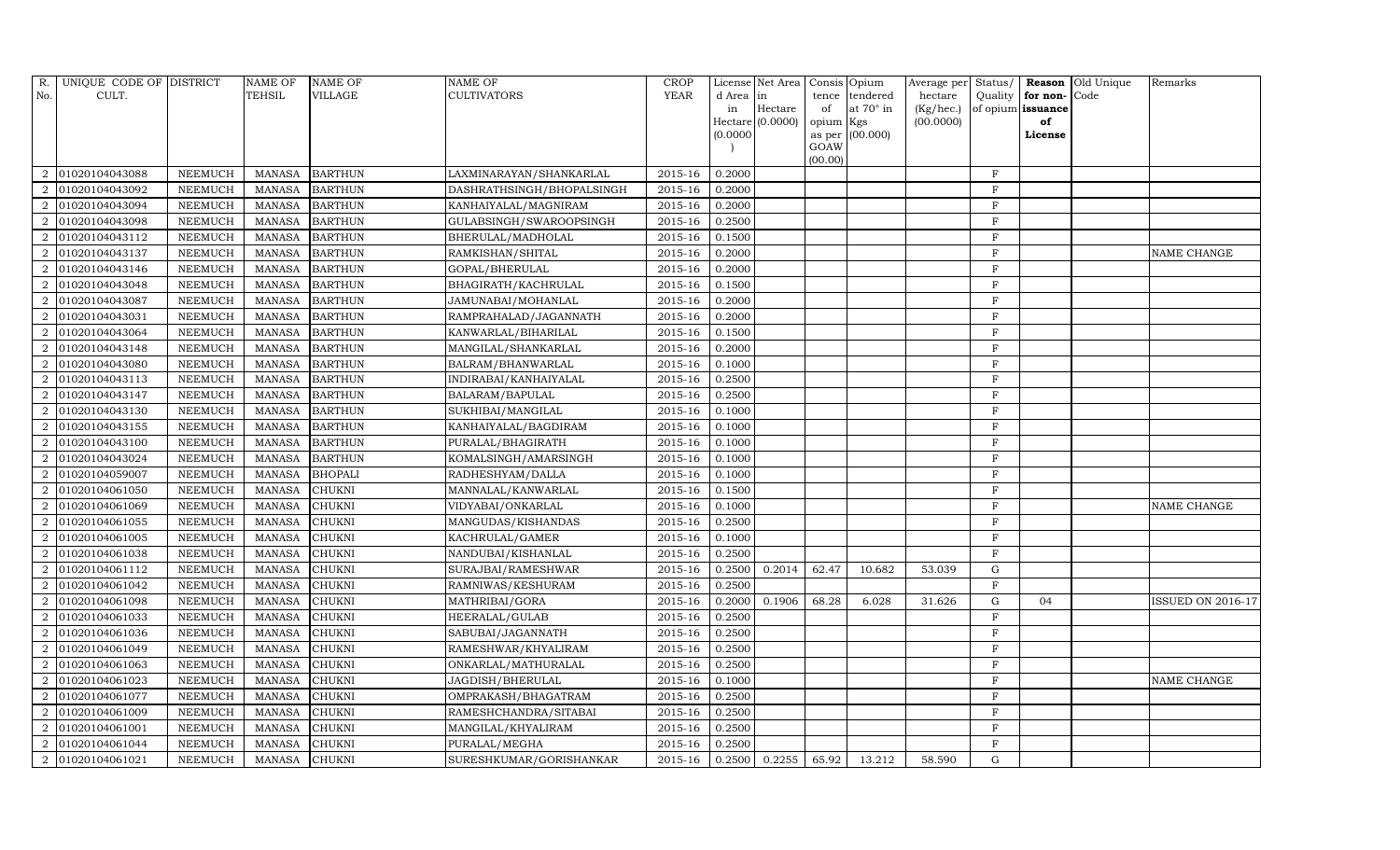| R.             | UNIQUE CODE OF DISTRICT |                | <b>NAME OF</b> | <b>NAME OF</b> | <b>NAME OF</b>                | <b>CROP</b> |           | License Net Area   | Consis Opium    |                 | Average per Status/ |                |                   | Reason Old Unique | Remarks                  |
|----------------|-------------------------|----------------|----------------|----------------|-------------------------------|-------------|-----------|--------------------|-----------------|-----------------|---------------------|----------------|-------------------|-------------------|--------------------------|
| No.            | CULT.                   |                | <b>TEHSIL</b>  | <b>VILLAGE</b> | <b>CULTIVATORS</b>            | YEAR        | d Area in |                    |                 | tence tendered  | hectare             | Quality        | for non-Code      |                   |                          |
|                |                         |                |                |                |                               |             | in        | Hectare            | of              | at 70° in       | (Kg/hec.)           |                | of opium issuance |                   |                          |
|                |                         |                |                |                |                               |             |           | $Hectare$ (0.0000) | opium Kgs       |                 | (00.0000)           |                | of                |                   |                          |
|                |                         |                |                |                |                               |             | (0.0000)  |                    |                 | as per (00.000) |                     |                | License           |                   |                          |
|                |                         |                |                |                |                               |             |           |                    | GOAW<br>(00.00) |                 |                     |                |                   |                   |                          |
| 2              | 01020104061037          | <b>NEEMUCH</b> | <b>MANASA</b>  | <b>CHUKNI</b>  | MANGILAL/GULABCHANDRA         | 2015-16     | 0.2500    |                    |                 |                 |                     | $\rm F$        |                   |                   |                          |
|                | 01020104061076          | <b>NEEMUCH</b> | <b>MANASA</b>  | <b>CHUKNI</b>  | MANGILAL/BHANWARLAL PATIDAR   | 2015-16     | 0.2500    | 0.2481             | 64.47           | 14.764          | 59.508              | ${\rm G}$      |                   |                   |                          |
| 2              | 01020104061032          | <b>NEEMUCH</b> | <b>MANASA</b>  | <b>CHUKNI</b>  | SITABAI/KANWARLAL             | $2015 - 16$ | 0.2500    |                    |                 |                 |                     | F              |                   |                   |                          |
|                | 01020104061035          | <b>NEEMUCH</b> | <b>MANASA</b>  | <b>CHUKNI</b>  | RUKMANBAI/BAPULAL             | 2015-16     | 0.2500    | 0.0942             | 63.27           | 5.251           | 55.743              | ${\rm G}$      |                   |                   |                          |
| 2              | 01020104061013          | <b>NEEMUCH</b> | <b>MANASA</b>  | <b>CHUKNI</b>  | MANGILAL/RAJARAM              | 2015-16     | 0.2500    | 0.2520             | 61.82           | 14.422          | 57.230              | G              |                   |                   |                          |
| $\overline{2}$ | 01020104061026          | <b>NEEMUCH</b> | <b>MANASA</b>  | <b>CHUKNI</b>  | MANGILAL/BHANWARLAL RATHORE   | 2015-16     | 0.2500    |                    |                 |                 |                     | $\mathbf F$    |                   |                   |                          |
| $\overline{2}$ | 01020104061015          | <b>NEEMUCH</b> | <b>MANASA</b>  | <b>CHUKNI</b>  | RAMESHCHANDRA/AEKARILAL       | 2015-16     | 0.2500    | 0.2100             | 66.68           | 10.605          | 50.500              | $\mathbf I$    | 02                |                   |                          |
| 2              | 01020104061041          | <b>NEEMUCH</b> | <b>MANASA</b>  | <b>CHUKNI</b>  | RAMKRISHNA/MOTILAL            | 2015-16     | 0.2500    |                    |                 |                 |                     | F              |                   |                   |                          |
|                | 01020104061047          | <b>NEEMUCH</b> | <b>MANASA</b>  | <b>CHUKNI</b>  | BADRILAL/RAJARAM              | 2015-16     | 0.2500    | 0.2404             | 64.50           | 13.812          | 57.454              | $\mathbf G$    |                   |                   |                          |
| 2              | 01020104061008          | <b>NEEMUCH</b> | <b>MANASA</b>  | CHUKNI         | TULSIRAM/BAPULAL              | 2015-16     | 0.2000    |                    |                 |                 |                     | $_{\rm F}$     |                   |                   |                          |
| 2              | 01020104061028          | <b>NEEMUCH</b> | <b>MANASA</b>  | CHUKNI         | SHANTILAL/SALAGRAM            | 2015-16     | 0.2500    | 0.1151             | 69.66           | 7.354           | 63.892              | $\mathbf G$    |                   |                   |                          |
| 2              | 01020104061061          | <b>NEEMUCH</b> | <b>MANASA</b>  | <b>CHUKNI</b>  | MOJAMBAI/CHANDRA              | 2015-16     | 0.2500    |                    |                 |                 |                     | $\rm F$        |                   |                   |                          |
| $\overline{2}$ | 01020104061024          | <b>NEEMUCH</b> | <b>MANASA</b>  | <b>CHUKNI</b>  | DHAPUBAI/NAGJIRAM             | $2015 - 16$ | 0.2500    | 0.2451             | 64.73           | 14.592          | 59.535              | $\mathbf G$    |                   |                   |                          |
|                | 01020104061075          | <b>NEEMUCH</b> | <b>MANASA</b>  | <b>CHUKNI</b>  | RAMPRATAP/KISHANLAL           | 2015-16     | 0.2500    |                    |                 |                 |                     | $\mathbf F$    |                   |                   |                          |
| 2              | 01020104061020          | <b>NEEMUCH</b> | <b>MANASA</b>  | <b>CHUKNI</b>  | RAMPRASAD/SALAGRAM            | 2015-16     | 0.2500    |                    |                 |                 |                     | F              |                   |                   |                          |
| $\mathcal{D}$  | 01020104061027          | <b>NEEMUCH</b> | <b>MANASA</b>  | <b>CHUKNI</b>  | NATHULAL/MULCHANDRA           | 2015-16     | 0.2500    | 0.2440             | 61.65           | 10.859          | 44.504              | $\mathbf G$    | 04                |                   | <b>ISSUED ON 2016-17</b> |
| 2              | 01020104061072          | <b>NEEMUCH</b> | <b>MANASA</b>  | <b>CHUKNI</b>  | DASARATHDAS/MANGUDAS          | 2015-16     | 0.2500    |                    |                 |                 |                     | $\mathbf F$    |                   |                   |                          |
| 2              | 01020104061059          | <b>NEEMUCH</b> | <b>MANASA</b>  | <b>CHUKNI</b>  | RAJMAL/BHAWSINGH              | 2015-16     | 0.2000    |                    |                 |                 |                     | $\mathbf{F}$   |                   |                   |                          |
|                | 01020104061048          | <b>NEEMUCH</b> | <b>MANASA</b>  | <b>CHUKNI</b>  | SHANKARLAL/VARDICHANDRA       | 2015-16     | 0.2500    | 0.2496             | 63.49           | 14.594          | 58.470              | ${\rm G}$      |                   |                   |                          |
| $\overline{2}$ | 01020104061060          | <b>NEEMUCH</b> | <b>MANASA</b>  | <b>CHUKNI</b>  | RAJMAL/BALRAM                 | 2015-16     | 0.2000    |                    |                 |                 |                     | $\mathbf F$    |                   |                   |                          |
|                | 01020104061081          | <b>NEEMUCH</b> | <b>MANASA</b>  | <b>CHUKNI</b>  | ASHOK POTRA KANIRAM/DEVPRASAI | 2015-16     | 0.2500    | 0.1092             | 63.51           | 6.142           | 56.245              | $\mathbf G$    |                   |                   |                          |
| $\overline{2}$ | 01020104061025          | <b>NEEMUCH</b> | <b>MANASA</b>  | <b>CHUKNI</b>  | RAMKUNWARBAI/PYARCHANDRA      | 2015-16     | 0.2500    |                    |                 |                 |                     | $\mathbf F$    |                   |                   |                          |
| 2              | 01020104061014          | <b>NEEMUCH</b> | <b>MANASA</b>  | <b>CHUKNI</b>  | DEVILAL/VARDICHANDRA          | 2015-16     | 0.2500    | 0.1221             | 65.96           | 7.519           | 61.581              | $\mathbf G$    |                   |                   |                          |
| 2              | 01020104061066          | <b>NEEMUCH</b> | <b>MANASA</b>  | <b>CHUKNI</b>  | RAMESHWAR/KISHANLAL           | $2015 - 16$ | 0.2500    | 0.2448             | 62.42           | 14.936          | 61.013              | ${\rm G}$      |                   |                   |                          |
| 2              | 01020104061003          | <b>NEEMUCH</b> | <b>MANASA</b>  | <b>CHUKNI</b>  | DASARATH/MANGILAL             | $2015 - 16$ | 0.2500    |                    |                 |                 |                     | F              |                   |                   |                          |
|                | 01020104061082          | <b>NEEMUCH</b> | <b>MANASA</b>  | <b>CHUKNI</b>  | BAGDIRAM/SWAROOP              | 2015-16     | 0.2500    |                    |                 |                 |                     | $\mathbf{F}$   |                   |                   |                          |
| 2              | 01020104061086          | <b>NEEMUCH</b> | <b>MANASA</b>  | <b>CHUKNI</b>  | KISHANLAL/PANNALAL            | 2015-16     | 0.2500    |                    |                 |                 |                     | $\rm F$        |                   |                   |                          |
| 2              | 01020104061105          | <b>NEEMUCH</b> | <b>MANASA</b>  | <b>CHUKNI</b>  | MANGILAL/CHAGANLAL            | 2015-16     | 0.2000    |                    |                 |                 |                     | $\overline{F}$ |                   |                   |                          |
| $\overline{2}$ | 01020104061022          | <b>NEEMUCH</b> | <b>MANASA</b>  | <b>CHUKNI</b>  | NARAYAN/BHANWARLAL            | 2015-16     | 0.2500    |                    |                 |                 |                     | $\mathbf F$    |                   |                   | NAME CHANGE              |
| 2              | 01020104061114          | <b>NEEMUCH</b> | <b>MANASA</b>  | <b>CHUKNI</b>  | CHANDMAL/MANGILAL             | 2015-16     | 0.2500    |                    |                 |                 |                     | F              |                   |                   |                          |
|                | 01020104061002          | <b>NEEMUCH</b> | <b>MANASA</b>  | <b>CHUKNI</b>  | NANDLAL/AMRITRAM              | 2015-16     | 0.2500    |                    |                 |                 |                     | $\overline{F}$ |                   |                   |                          |
| 2              | 01020104061006          | <b>NEEMUCH</b> | <b>MANASA</b>  | <b>CHUKNI</b>  | SAJJANBAI/HEERALAL            | 2015-16     | 0.2500    |                    |                 |                 |                     | $\rm F$        |                   |                   |                          |
| $\overline{2}$ | 01020104061111          | <b>NEEMUCH</b> | <b>MANASA</b>  | <b>CHUKNI</b>  | KAMLABAI/JERILAL              | 2015-16     | 0.2000    |                    |                 |                 |                     | $\mathbf{F}$   |                   |                   |                          |
| 2              | 01020104061073          | <b>NEEMUCH</b> | <b>MANASA</b>  | <b>CHUKNI</b>  | SHOBHARAM/PRABHULAL           | $2015 - 16$ | 0.2500    |                    |                 |                 |                     | $\rm F$        |                   |                   |                          |
| 2              | 01020104061071          | <b>NEEMUCH</b> | <b>MANASA</b>  | <b>CHUKNI</b>  | PYARCHANDRA/RAMPRASAD         | 2015-16     | 0.2500    | 0.2412             | 69.29           | 14.699          | 60.941              | $\mathbf G$    |                   |                   |                          |
|                | 01020104061011          | <b>NEEMUCH</b> | <b>MANASA</b>  | <b>CHUKNI</b>  | MANGILAL/MODA                 | 2015-16     | 0.2500    |                    |                 |                 |                     | $\mathbf{F}$   |                   |                   |                          |
| 2              | 01020104061029          | <b>NEEMUCH</b> | <b>MANASA</b>  | CHUKNI         | PRABHULAL/TULSIRAM            | 2015-16     | 0.2500    |                    |                 |                 |                     | $\mathbf F$    |                   |                   |                          |
| $\overline{2}$ | 01020104061074          | <b>NEEMUCH</b> | <b>MANASA</b>  | <b>CHUKNI</b>  | DEVPRASAD/KANIRAM             | 2015-16     | 0.2500    |                    |                 |                 |                     | F              |                   |                   |                          |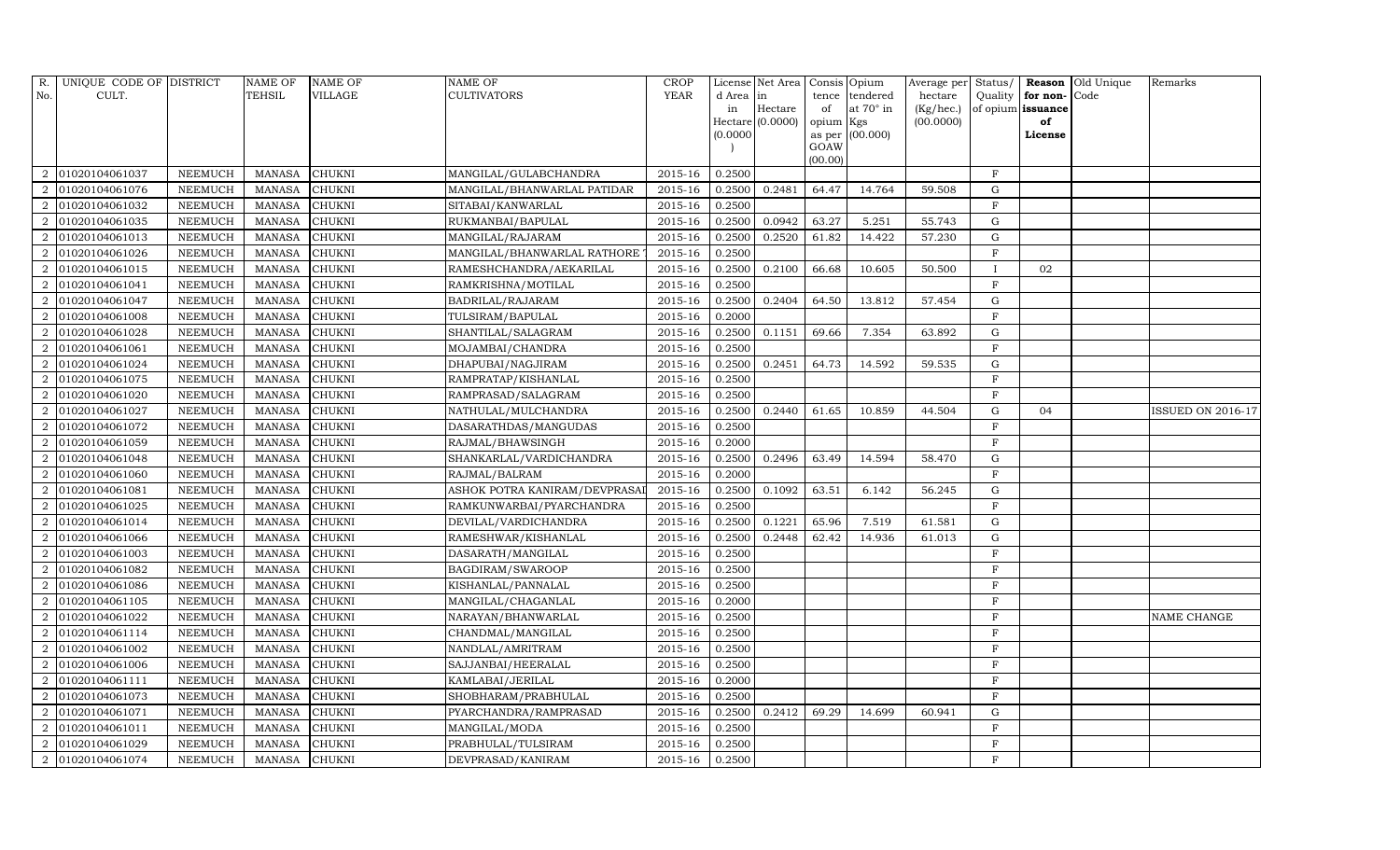| R.             | UNIQUE CODE OF DISTRICT |                | <b>NAME OF</b> | <b>NAME OF</b>         | <b>NAME OF</b>                | <b>CROP</b> |           | License Net Area   |                 | Consis Opium     | Average per Status/ |                |                   | Reason Old Unique | Remarks                  |
|----------------|-------------------------|----------------|----------------|------------------------|-------------------------------|-------------|-----------|--------------------|-----------------|------------------|---------------------|----------------|-------------------|-------------------|--------------------------|
| No.            | CULT.                   |                | TEHSIL         | <b>VILLAGE</b>         | <b>CULTIVATORS</b>            | <b>YEAR</b> | d Area in |                    | tence           | tendered         | hectare             | Quality        | for non-          | Code              |                          |
|                |                         |                |                |                        |                               |             | in        | Hectare            | of              | at $70^\circ$ in | (Kg/hec.)           |                | of opium issuance |                   |                          |
|                |                         |                |                |                        |                               |             |           | $Hectare (0.0000)$ | opium Kgs       |                  | (00.0000)           |                | of                |                   |                          |
|                |                         |                |                |                        |                               |             | (0.0000)  |                    |                 | as per (00.000)  |                     |                | License           |                   |                          |
|                |                         |                |                |                        |                               |             |           |                    | GOAW<br>(00.00) |                  |                     |                |                   |                   |                          |
| 2              | 01020104061065          | <b>NEEMUCH</b> | <b>MANASA</b>  | <b>CHUKNI</b>          | MANGILAL/CHATARBHUJ           | 2015-16     | 0.2500    |                    |                 |                  |                     | $\rm F$        |                   |                   |                          |
| $\mathcal{D}$  | 01020104061034          | <b>NEEMUCH</b> | <b>MANASA</b>  | <b>CHUKNI</b>          | AEKARILAL/GULABCHAND          | 2015-16     | 0.2500    |                    |                 |                  |                     | $\rm F$        |                   |                   |                          |
| $\overline{2}$ | 01020104061113          | <b>NEEMUCH</b> | <b>MANASA</b>  | <b>CHUKNI</b>          | PRABHULAL/VARDICHAND          | 2015-16     | 0.2000    |                    |                 |                  |                     | F              |                   |                   |                          |
| $\mathcal{D}$  | 01020104061109          | <b>NEEMUCH</b> | <b>MANASA</b>  | <b>CHUKNI</b>          | BHONIRAM/CHATARBHUJ           | 2015-16     | 0.2500    | 0.1200             | 68.03           | 7.629            | 63.575              | G              |                   |                   |                          |
| $\overline{2}$ | 01020104061070          | <b>NEEMUCH</b> | <b>MANASA</b>  | <b>CHUKNI</b>          | GHANSHYAM/MATHURALAL          | 2015-16     | 0.2500    |                    |                 |                  |                     | $\rm F$        |                   |                   |                          |
| 2              | 01020104061120          | <b>NEEMUCH</b> | <b>MANASA</b>  | <b>CHUKNI</b>          | KESHARLAL/UDA                 | 2015-16     | 0.2000    |                    |                 |                  |                     | $\rm F$        |                   |                   |                          |
| $\overline{2}$ | 01020104061117          | <b>NEEMUCH</b> | <b>MANASA</b>  | <b>CHUKNI</b>          | CHAMPALAL/GOPAL               | 2015-16     | 0.2500    |                    |                 |                  |                     | $\rm F$        |                   |                   | TRANSFER KACHOL          |
| 2              | 01020104061119          | <b>NEEMUCH</b> | <b>MANASA</b>  | <b>CHUKNI</b>          | MOHANBAI/SHAMBHUNATH          | 2015-16     | 0.2000    |                    |                 |                  |                     | $\rm F$        |                   |                   |                          |
|                | 01020104061031          | <b>NEEMUCH</b> | <b>MANASA</b>  | <b>CHUKNI</b>          | NONDRAM/CHAGANLAL             | 2015-16     | 0.1000    |                    |                 |                  |                     | $\rm F$        |                   |                   | <b>NAME CHANGE</b>       |
| 2              | 01020104061095          | <b>NEEMUCH</b> | <b>MANASA</b>  | CHUKNI                 | UDAIRAM/LAXMICHANDRA          | 2015-16     | 0.1000    |                    |                 |                  |                     | $\mathbf N$    | 11                |                   | <b>ISSUED ON 2016-17</b> |
| $\mathcal{D}$  | 01020104061058          | <b>NEEMUCH</b> | <b>MANASA</b>  | <b>CHUKNI</b>          | BASANTILAL/BHAWSINGH          | 2015-16     | 0.1000    |                    |                 |                  |                     | $\mathbf F$    |                   |                   |                          |
| $\overline{2}$ | 01020104045001          | <b>NEEMUCH</b> | <b>MANASA</b>  | DEVRI KHAWASA-I        | BALMUKUND/PANNALAL            | 2015-16     | 0.2000    |                    |                 |                  |                     | $\mathbf F$    |                   |                   |                          |
| $\overline{2}$ | 01020104045002          | <b>NEEMUCH</b> | <b>MANASA</b>  | <b>DEVRI KHAWASA-I</b> | GYARSILAL/KISHORE             | 2015-16     | 0.2000    |                    |                 |                  |                     | $\rm F$        |                   |                   |                          |
|                | 01020104045009          | <b>NEEMUCH</b> | <b>MANASA</b>  | <b>DEVRI KHAWASA-I</b> | RAMKUNWAR/SHANKARLAL          | 2015-16     | 0.1000    |                    |                 |                  |                     | $\rm F$        |                   |                   |                          |
|                | 01020104045014          | <b>NEEMUCH</b> | <b>MANASA</b>  | <b>DEVRI KHAWASA-I</b> | RAMESHWAR/NANDLAL             | 2015-16     | 0.1000    |                    |                 |                  |                     | F              |                   |                   |                          |
| $\overline{2}$ | 01020104045015          | <b>NEEMUCH</b> | <b>MANASA</b>  | <b>DEVRI KHAWASA-I</b> | JANKILAL/ONKARLAL             | 2015-16     | 0.1000    |                    |                 |                  |                     | $_{\rm F}$     |                   |                   |                          |
| $\overline{2}$ | 01020104045017          | <b>NEEMUCH</b> | <b>MANASA</b>  | <b>DEVRI KHAWASA-I</b> | RAJARAM/SUKHLAL               | 2015-16     | 0.1000    |                    |                 |                  |                     | $\rm F$        |                   |                   |                          |
| $\overline{2}$ | 01020104045018          | <b>NEEMUCH</b> | <b>MANASA</b>  | <b>DEVRI KHAWASA-I</b> | <b>BANSHILAL/SUKHLAL</b>      | 2015-16     | 0.2500    | 0.0910             | 67.45           | 3.382            | 37.165              | $\mathbf G$    | 04                |                   | <b>ISSUED ON 2016-17</b> |
| $\overline{2}$ | 01020104045020          | <b>NEEMUCH</b> | <b>MANASA</b>  | <b>DEVRI KHAWASA-I</b> | BHANWARLAL/DEVILAL            | 2015-16     | 0.1500    |                    |                 |                  |                     | $\mathbf F$    |                   |                   |                          |
| $\overline{2}$ | 01020104045023          | <b>NEEMUCH</b> | <b>MANASA</b>  | <b>DEVRI KHAWASA-I</b> | AMRITRAM/KHEMRAJ              | 2015-16     | 0.1500    |                    |                 |                  |                     | $\rm F$        | 08                |                   |                          |
| $\overline{2}$ | 01020104045031          | <b>NEEMUCH</b> | <b>MANASA</b>  | <b>DEVRI KHAWASA-I</b> | LAXMINARAYAN/SUKHLAL          | 2015-16     | 0.2000    | 0.1015             | 65.49           | 2.919            | 28.759              | $\mathbf G$    | 04                |                   | <b>ISSUED ON 2016-17</b> |
| $\mathcal{D}$  | 01020104045035          | <b>NEEMUCH</b> | <b>MANASA</b>  | <b>DEVRI KHAWASA-I</b> | RUKMANIBAI/BAGDIRAM           | 2015-16     | 0.1000    |                    |                 |                  |                     | $\rm F$        |                   |                   | NAME CHANGE              |
| 2              | 01020104045037          | <b>NEEMUCH</b> | <b>MANASA</b>  | <b>DEVRI KHAWASA-I</b> | GHASIRAM/BHUWANIRAM           | 2015-16     | 0.1000    | 0.1000             | 65.74           | 1.174            | 11.740              | $\mathbf G$    | 04                |                   |                          |
| $\overline{2}$ | 01020104045038          | <b>NEEMUCH</b> | <b>MANASA</b>  | <b>DEVRI KHAWASA-I</b> | JAYCHANDRA/SURATRAM           | $2015 - 16$ | 0.2500    |                    |                 |                  |                     | $\rm F$        |                   |                   |                          |
| $\overline{2}$ | 01020104045039          | <b>NEEMUCH</b> | <b>MANASA</b>  | <b>DEVRI KHAWASA-I</b> | DEVILAL/KASHIRAM              | $2015 - 16$ | 0.2000    |                    |                 |                  |                     | F              |                   |                   |                          |
| $\mathcal{D}$  | 01020104045044          | <b>NEEMUCH</b> | <b>MANASA</b>  | <b>DEVRI KHAWASA-I</b> | FATEHLAL/MATHURALAL           | 2015-16     | 0.2500    |                    |                 |                  |                     | $\rm F$        |                   |                   |                          |
| 2              | 01020104045068          | <b>NEEMUCH</b> | <b>MANASA</b>  | <b>DEVRI KHAWASA-I</b> | JAGANNATH/RAMKISHAN           | 2015-16     | 0.2000    |                    |                 |                  |                     | $\rm F$        |                   |                   |                          |
| $\overline{2}$ | 01020104045008          | <b>NEEMUCH</b> | <b>MANASA</b>  | <b>DEVRI KHAWASA-I</b> | GANGABAI/MANGILAL             | 2015-16     | 0.2500    | 0.2480             | 72.25           | 9.640            | 38.871              | $\mathbf G$    | 04                |                   | <b>ISSUED ON 2016-17</b> |
| $\overline{2}$ | 01020104045063          | <b>NEEMUCH</b> | <b>MANASA</b>  | <b>DEVRI KHAWASA-I</b> | RAMVILAS/SALAGRAM             | 2015-16     | 0.1000    |                    |                 |                  |                     | $\mathbf F$    |                   |                   | NAME CHANGE              |
| $\overline{2}$ | 01020104045071          | <b>NEEMUCH</b> | <b>MANASA</b>  | <b>DEVRI KHAWASA-I</b> | BHANWARBAI/DEVILAL            | 2015-16     | 0.2000    |                    |                 |                  |                     | $\rm F$        |                   |                   |                          |
| $\overline{2}$ | 01020104045075          | <b>NEEMUCH</b> | <b>MANASA</b>  | <b>DEVRI KHAWASA-I</b> | KESARBAI/GOPALDAS             | 2015-16     | 0.2000    |                    |                 |                  |                     | $\rm F$        |                   |                   |                          |
| $\overline{2}$ | 01020104045076          | <b>NEEMUCH</b> | <b>MANASA</b>  | <b>DEVRI KHAWASA-I</b> | DINESHKUMAR MATA KASTURIBAI/T | 2015-16     | 0.2500    | 0.2332             | 57.27           | 2.045            | 8.769               | G              | 04                |                   |                          |
| $\overline{2}$ | 01020104045078          | <b>NEEMUCH</b> | <b>MANASA</b>  | <b>DEVRI KHAWASA-I</b> | MOHANLAL/SHRINIWAS            | 2015-16     | 0.2500    |                    |                 |                  |                     | F              |                   |                   |                          |
| $\overline{2}$ | 01020104045033          | <b>NEEMUCH</b> | <b>MANASA</b>  | <b>DEVRI KHAWASA-I</b> | BADRILAL/BHUWANA              | $2015 - 16$ | 0.2500    |                    |                 |                  |                     | $\rm F$        |                   |                   |                          |
| $\overline{2}$ | 01020104045154          | <b>NEEMUCH</b> | <b>MANASA</b>  | <b>DEVRI KHAWASA-I</b> | RAMNIWAS/BANSHILAL            | 2015-16     | 0.2000    |                    |                 |                  |                     | $\mathbf F$    |                   |                   |                          |
|                | 01020104045101          | <b>NEEMUCH</b> | <b>MANASA</b>  | DEVRI KHAWASA-I        | MANGILAL/PREMCHAND            | 2015-16     | 0.2000    |                    |                 |                  |                     | $\rm F$        |                   |                   |                          |
| $\overline{2}$ | 01020104045006          | <b>NEEMUCH</b> | <b>MANASA</b>  | <b>DEVRI KHAWASA-I</b> | BANSHILAL/JETRAM              | 2015-16     | 0.2000    |                    |                 |                  |                     | $\rm F$        |                   |                   |                          |
| $\overline{a}$ | 01020104045036          | <b>NEEMUCH</b> | <b>MANASA</b>  | <b>DEVRI KHAWASA-I</b> | KAILASHCHANDRA/LAXMAN         | 2015-16     | 0.1000    |                    |                 |                  |                     | $\overline{F}$ |                   |                   |                          |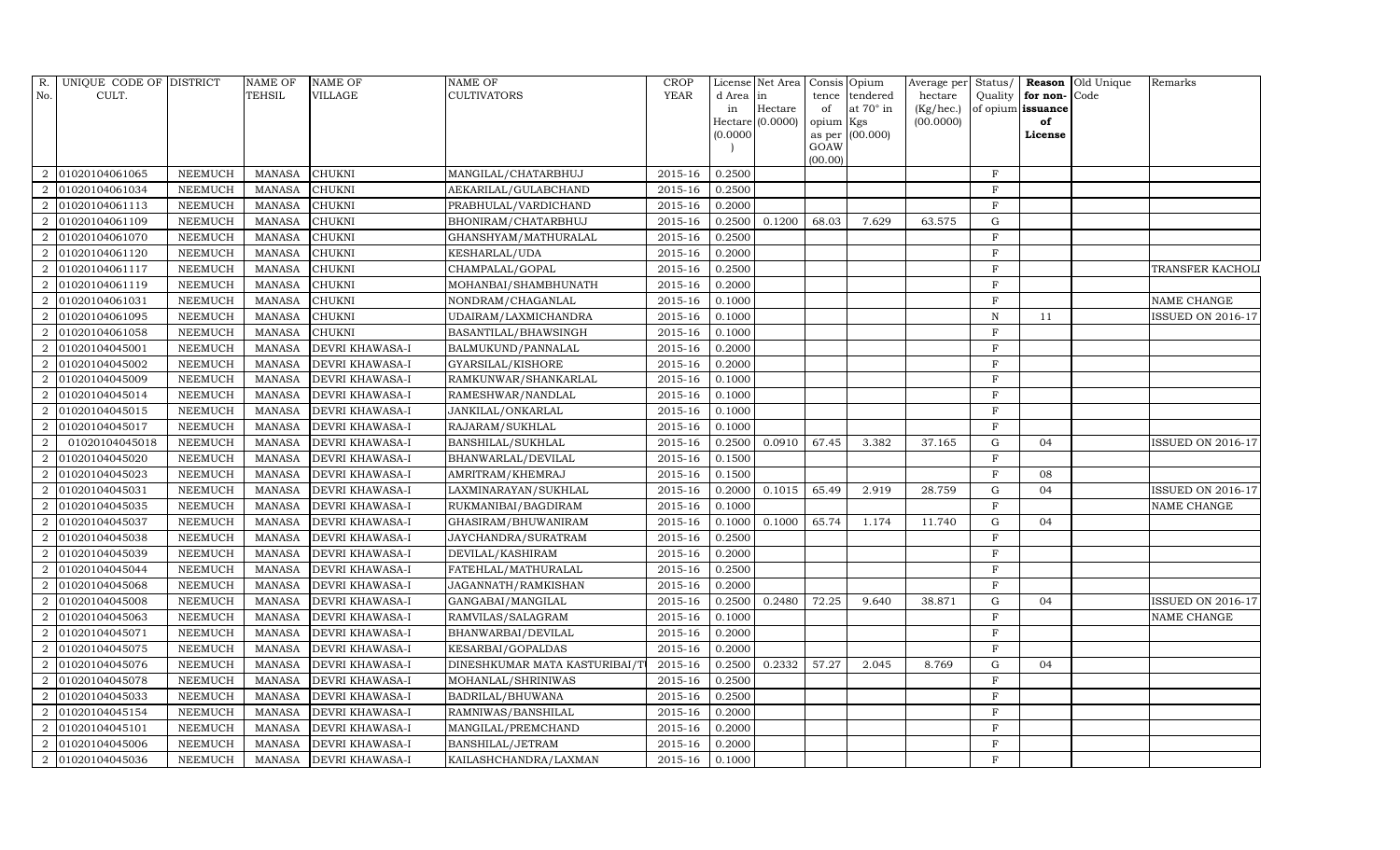| CULT.<br><b>TEHSIL</b><br>VILLAGE<br><b>CULTIVATORS</b><br>YEAR<br>No.<br>d Area<br>tendered<br>hectare<br>Quality<br>for non-<br>Code<br>in<br>tence<br>Hectare<br>at $70^\circ$ in<br>(Kg/hec.)<br>of opium issuance<br>in<br>of<br>Hectare (0.0000)<br>(00.0000)<br>opium Kgs<br>of<br>(0.0000)<br>as per (00.000)<br>License<br>GOAW<br>(00.00)<br>01020104045059<br><b>NEEMUCH</b><br><b>DEVRI KHAWASA-I</b><br>YASHWANTKUMAR/GANGABAI/RAMP<br>2015-16<br>0.1000<br>$_{\rm F}$<br>2<br>MANASA<br>2015-16<br>01020104045065<br><b>NEEMUCH</b><br><b>MANASA</b><br>DEVRI KHAWASA-I<br>NATHULAL/KALURAM<br>0.1000<br>F<br>2<br>01020104045041<br>0.2000<br>$\mathbf{F}$<br><b>NEEMUCH</b><br><b>MANASA</b><br>DEVRI KHAWASA-I<br>AMBARAM/KANIRAM<br>2015-16<br>2<br>01020104045052<br><b>NEEMUCH</b><br><b>MANASA</b><br>2015-16<br>0.2500<br>0.0950<br>71.45<br>5.981<br>62.958<br>$\mathbf G$<br>$\overline{2}$<br>DEVRI KHAWASA-I<br>OMPRAKASH/SALAGRAM<br>2015-16<br>01020104045032<br><b>NEEMUCH</b><br><b>MANASA</b><br>DEVRI KHAWASA-I<br>VARDICHANDRA/SURATRAM<br>0.2000<br>F<br>2<br>01020104045003<br><b>NEEMUCH</b><br><b>MANASA</b><br>DEVRI KHAWASA-I<br>MOTYABAI/BANSHILAL<br>2015-16<br>0.2000<br>F<br>$\overline{2}$<br>2015-16<br>0.2500<br>$\mathbf F$<br>01020104045084<br><b>NEEMUCH</b><br><b>MANASA</b><br>DEVRI KHAWASA-II<br>MOHANLAL/KALURAM<br>2<br>01020104045087<br>$2015 - 16$<br>0.1000<br>F<br><b>NEEMUCH</b><br><b>MANASA</b><br>DEVRI KHAWASA-II<br>$\overline{2}$<br>SATYANARAYAN/MULCHANDRA<br>01020104045089<br><b>NEEMUCH</b><br><b>MANASA</b><br>DEVRI KHAWASA-II<br>RAMESHWAR/PYARCHANDRA<br>2015-16<br>0.2000<br>$_{\rm F}$<br>2<br>$2015 - 16$<br>0.1000<br>0.0960<br>56.99<br>G<br>04<br>2<br>01020104045095<br><b>NEEMUCH</b><br><b>MANASA</b><br>DEVRI KHAWASA-II<br>1.164<br>12.125<br>BANSHILAL/BAPULAL<br>01020104045098<br><b>NEEMUCH</b><br><b>MANASA</b><br>DEVRI KHAWASA-II<br>OMPRAKASH/CHAGANLAL<br>2015-16<br>0.2500<br>$\mathbf{F}$<br>2<br>01020104045156<br><b>NEEMUCH</b><br>2015-16<br>0.2500<br>$\mathbf F$<br>2<br><b>MANASA</b><br>DEVRI KHAWASA-II<br>BHAGIRATH/MODIRAM<br>01020104045103<br><b>NEEMUCH</b><br><b>MANASA</b><br>2015-16<br>0.2500<br>F<br>$\overline{2}$<br>DEVRI KHAWASA-II<br>HEERALAL/RUPRAM<br>01020104045106<br><b>NEEMUCH</b><br><b>MANASA</b><br>DEVRI KHAWASA-II<br>2015-16<br>0.1000<br>0.0961<br>68.15<br>1.986<br>$\mathbf G$<br>04<br>SUNDERLAL/ONKARLAL<br>20.666<br>2<br>01020104045109<br>2015-16<br>0.2500<br><b>NEEMUCH</b><br><b>MANASA</b><br>DEVRI KHAWASA-II<br>OMPRAKASH/BHUWANILAL<br>$_{\rm F}$<br>2<br>01020104045110<br><b>NEEMUCH</b><br>2015-16<br>0.2000<br>0.1890<br>65.69<br>$\overline{2}$<br><b>MANASA</b><br>DEVRI KHAWASA-II<br>GOPIBAI/BANSILAL<br>3.050<br>16.138<br>G<br>04<br>01020104045116<br>$2015 - 16$<br>0.2500<br>F<br><b>NEEMUCH</b><br><b>MANASA</b><br>DEVRI KHAWASA-II<br>RAMNATH/PYARCHANDRA<br>2<br>01020104045124<br>2015-16<br>0.2500<br><b>NEEMUCH</b><br><b>MANASA</b><br>DEVRI KHAWASA-II<br>INDARMAL/UDAIRAM<br>$_{\rm F}$<br>2<br>01020104045136<br>2015-16<br>0.1000<br>$\rm F$<br><b>NEEMUCH</b><br><b>MANASA</b><br>DEVRI KHAWASA-II<br>ANOKHIBAI/AMBARAM<br>2<br>01020104045147<br><b>NEEMUCH</b><br><b>MANASA</b><br>$2015 - 16$<br>0.2000<br>F<br>DEVRI KHAWASA-II<br>GHASIRAM/BHAGIRATH<br>2<br>2.339<br>01020104045125<br><b>NEEMUCH</b><br><b>MANASA</b><br>DEVRI KHAWASA-II<br>KANWARLAL/RAJARAM<br>2015-16<br>0.1000<br>0.0504<br>63.46<br>46.409<br>$\mathbf G$<br>04<br><b>ISSUED ON 2016-17</b><br>$\overline{2}$<br>01020104045062<br>2015-16<br>0.2000<br><b>NEEMUCH</b><br><b>MANASA</b><br>DEVRI KHAWASA-II<br>GEETABAI/RAMRATAN<br>F<br>2<br>01020104045159<br>2<br><b>NEEMUCH</b><br><b>MANASA</b><br>DEVRI KHAWASA-II<br>BALCHANDRA/BHAGWAN<br>2015-16<br>0.2000<br>F<br>0.1500<br>$\mathbf F$<br>01020104045118<br><b>NEEMUCH</b><br><b>MANASA</b><br>DEVRI KHAWASA-II<br>GOPAL/ONKARLAL<br>2015-16<br>$\overline{2}$<br>01020104045137<br><b>NEEMUCH</b><br>$2015 - 16$<br>0.1000<br>$\mathbf{F}$<br><b>MANASA</b><br>DEVRI KHAWASA-II<br>KALURAM/RAMNARAYAN<br>2<br>01020104045053<br><b>NEEMUCH</b><br>2015-16<br>0.1000<br>$\rm F$<br>$\overline{2}$<br><b>MANASA</b><br>DEVRI KHAWASA-II<br>RATANLAL/RAMCHANDRA<br>01020104045042<br><b>NEEMUCH</b><br><b>MANASA</b><br>$2015 - 16$<br>0.1000<br>F<br>2<br>DEVRI KHAWASA-II<br>DHAPUBAI/ONKARLAL<br>01020104045043<br><b>NEEMUCH</b><br><b>MANASA</b><br>DEVRI KHAWASA-II<br>SURESHCHANDRA/UDAIRAM<br>2015-16<br>0.2000<br>F<br>$\overline{2}$<br>01020104045123<br><b>NEEMUCH</b><br><b>MANASA</b><br>DEVRI KHAWASA-II<br>KALURAM/SALAGRAM<br>2015-16<br>0.1000<br>F<br>2<br>01020104045113<br>0.2500<br>F<br><b>NEEMUCH</b><br><b>MANASA</b><br>DEVRI KHAWASA-II<br>2015-16<br>2<br>VISHNULAL / MANNALAL<br>01020104045166<br>0.1000<br>F<br><b>NEEMUCH</b><br><b>MANASA</b><br>DEVRI KHAWASA-II<br>GAMERIBAI/RAMLAL<br>2015-16<br>$\overline{a}$<br>01020104045131<br>$2015 - 16$<br>0.2500<br>F<br><b>NEEMUCH</b><br><b>MANASA</b><br>DEVRI KHAWASA-II<br>KALURAM/CHAGANLAL<br>2<br>01020104045096<br><b>NEEMUCH</b><br><b>MANASA</b><br>DEVRI KHAWASA-II<br>2015-16<br>0.2000<br>0.1908<br>61.87<br>31.766<br>PENALTY ORDER AWAITED<br>$\mathcal{D}$<br>DHAPUBAI//SUBHASHCHANDRA<br>6.061<br>02<br>$\mathbf{I}$<br>01020104045117<br>$2015 - 16$<br>0.1000<br>$_{\rm F}$<br><b>NEEMUCH</b><br><b>MANASA</b><br>DEVRI KHAWASA-II<br>KAILASHCHANDRA/ONKARLAL<br>$\overline{2}$<br>F<br>01020104045100<br><b>NEEMUCH</b><br>2015-16<br>0.2000<br><b>MANASA</b><br>DEVRI KHAWASA-II<br>SAMANDBAI/BHAGIRATH<br>NAME CHANGE<br>2<br>0.1500<br>$\overline{2}$<br>01020104045026<br><b>NEEMUCH</b><br><b>MANASA</b><br>DEVRI KHAWASA-II<br>SATYANARAYAN/PYARCHANDRA<br>2015-16<br>F<br>F<br>01020104045094<br><b>NEEMUCH</b><br>2015-16<br>0.1000<br>$\overline{2}$<br><b>MANASA</b><br>DEVRI KHAWASA-II<br>BANSHILAL/BHANWARLAL<br>NAME CHANGE | R. | UNIQUE CODE OF DISTRICT |         | NAME OF       | <b>NAME OF</b>  | <b>NAME OF</b>   | <b>CROP</b> |        | License Net Area Consis Opium |  | Average per Status/ |   | <b>Reason Old Unique</b> | Remarks |  |
|---------------------------------------------------------------------------------------------------------------------------------------------------------------------------------------------------------------------------------------------------------------------------------------------------------------------------------------------------------------------------------------------------------------------------------------------------------------------------------------------------------------------------------------------------------------------------------------------------------------------------------------------------------------------------------------------------------------------------------------------------------------------------------------------------------------------------------------------------------------------------------------------------------------------------------------------------------------------------------------------------------------------------------------------------------------------------------------------------------------------------------------------------------------------------------------------------------------------------------------------------------------------------------------------------------------------------------------------------------------------------------------------------------------------------------------------------------------------------------------------------------------------------------------------------------------------------------------------------------------------------------------------------------------------------------------------------------------------------------------------------------------------------------------------------------------------------------------------------------------------------------------------------------------------------------------------------------------------------------------------------------------------------------------------------------------------------------------------------------------------------------------------------------------------------------------------------------------------------------------------------------------------------------------------------------------------------------------------------------------------------------------------------------------------------------------------------------------------------------------------------------------------------------------------------------------------------------------------------------------------------------------------------------------------------------------------------------------------------------------------------------------------------------------------------------------------------------------------------------------------------------------------------------------------------------------------------------------------------------------------------------------------------------------------------------------------------------------------------------------------------------------------------------------------------------------------------------------------------------------------------------------------------------------------------------------------------------------------------------------------------------------------------------------------------------------------------------------------------------------------------------------------------------------------------------------------------------------------------------------------------------------------------------------------------------------------------------------------------------------------------------------------------------------------------------------------------------------------------------------------------------------------------------------------------------------------------------------------------------------------------------------------------------------------------------------------------------------------------------------------------------------------------------------------------------------------------------------------------------------------------------------------------------------------------------------------------------------------------------------------------------------------------------------------------------------------------------------------------------------------------------------------------------------------------------------------------------------------------------------------------------------------------------------------------------------------------------------------------------------------------------------------------------------------------------------------------------------------------------------------------------------------------------------------------------------------------------------------------------------------------------------------------------------------------------------------------------------------------------------------------------------------------------------------------------------------------------------------------------------------------------------------------------------------------------------------------------------------------------------------------------------------------------------------------------------------------------------------------------------------------------------------------------------------------------------------------------------------------------------------------------------------------------------------------------------------------------------------------------------------------------------------------------------------------------------------------------------------------------------------------------------------------------------------------------------------------------------------|----|-------------------------|---------|---------------|-----------------|------------------|-------------|--------|-------------------------------|--|---------------------|---|--------------------------|---------|--|
|                                                                                                                                                                                                                                                                                                                                                                                                                                                                                                                                                                                                                                                                                                                                                                                                                                                                                                                                                                                                                                                                                                                                                                                                                                                                                                                                                                                                                                                                                                                                                                                                                                                                                                                                                                                                                                                                                                                                                                                                                                                                                                                                                                                                                                                                                                                                                                                                                                                                                                                                                                                                                                                                                                                                                                                                                                                                                                                                                                                                                                                                                                                                                                                                                                                                                                                                                                                                                                                                                                                                                                                                                                                                                                                                                                                                                                                                                                                                                                                                                                                                                                                                                                                                                                                                                                                                                                                                                                                                                                                                                                                                                                                                                                                                                                                                                                                                                                                                                                                                                                                                                                                                                                                                                                                                                                                                                                                                                                                                                                                                                                                                                                                                                                                                                                                                                                                                                                                                                                     |    |                         |         |               |                 |                  |             |        |                               |  |                     |   |                          |         |  |
|                                                                                                                                                                                                                                                                                                                                                                                                                                                                                                                                                                                                                                                                                                                                                                                                                                                                                                                                                                                                                                                                                                                                                                                                                                                                                                                                                                                                                                                                                                                                                                                                                                                                                                                                                                                                                                                                                                                                                                                                                                                                                                                                                                                                                                                                                                                                                                                                                                                                                                                                                                                                                                                                                                                                                                                                                                                                                                                                                                                                                                                                                                                                                                                                                                                                                                                                                                                                                                                                                                                                                                                                                                                                                                                                                                                                                                                                                                                                                                                                                                                                                                                                                                                                                                                                                                                                                                                                                                                                                                                                                                                                                                                                                                                                                                                                                                                                                                                                                                                                                                                                                                                                                                                                                                                                                                                                                                                                                                                                                                                                                                                                                                                                                                                                                                                                                                                                                                                                                                     |    |                         |         |               |                 |                  |             |        |                               |  |                     |   |                          |         |  |
|                                                                                                                                                                                                                                                                                                                                                                                                                                                                                                                                                                                                                                                                                                                                                                                                                                                                                                                                                                                                                                                                                                                                                                                                                                                                                                                                                                                                                                                                                                                                                                                                                                                                                                                                                                                                                                                                                                                                                                                                                                                                                                                                                                                                                                                                                                                                                                                                                                                                                                                                                                                                                                                                                                                                                                                                                                                                                                                                                                                                                                                                                                                                                                                                                                                                                                                                                                                                                                                                                                                                                                                                                                                                                                                                                                                                                                                                                                                                                                                                                                                                                                                                                                                                                                                                                                                                                                                                                                                                                                                                                                                                                                                                                                                                                                                                                                                                                                                                                                                                                                                                                                                                                                                                                                                                                                                                                                                                                                                                                                                                                                                                                                                                                                                                                                                                                                                                                                                                                                     |    |                         |         |               |                 |                  |             |        |                               |  |                     |   |                          |         |  |
|                                                                                                                                                                                                                                                                                                                                                                                                                                                                                                                                                                                                                                                                                                                                                                                                                                                                                                                                                                                                                                                                                                                                                                                                                                                                                                                                                                                                                                                                                                                                                                                                                                                                                                                                                                                                                                                                                                                                                                                                                                                                                                                                                                                                                                                                                                                                                                                                                                                                                                                                                                                                                                                                                                                                                                                                                                                                                                                                                                                                                                                                                                                                                                                                                                                                                                                                                                                                                                                                                                                                                                                                                                                                                                                                                                                                                                                                                                                                                                                                                                                                                                                                                                                                                                                                                                                                                                                                                                                                                                                                                                                                                                                                                                                                                                                                                                                                                                                                                                                                                                                                                                                                                                                                                                                                                                                                                                                                                                                                                                                                                                                                                                                                                                                                                                                                                                                                                                                                                                     |    |                         |         |               |                 |                  |             |        |                               |  |                     |   |                          |         |  |
|                                                                                                                                                                                                                                                                                                                                                                                                                                                                                                                                                                                                                                                                                                                                                                                                                                                                                                                                                                                                                                                                                                                                                                                                                                                                                                                                                                                                                                                                                                                                                                                                                                                                                                                                                                                                                                                                                                                                                                                                                                                                                                                                                                                                                                                                                                                                                                                                                                                                                                                                                                                                                                                                                                                                                                                                                                                                                                                                                                                                                                                                                                                                                                                                                                                                                                                                                                                                                                                                                                                                                                                                                                                                                                                                                                                                                                                                                                                                                                                                                                                                                                                                                                                                                                                                                                                                                                                                                                                                                                                                                                                                                                                                                                                                                                                                                                                                                                                                                                                                                                                                                                                                                                                                                                                                                                                                                                                                                                                                                                                                                                                                                                                                                                                                                                                                                                                                                                                                                                     |    |                         |         |               |                 |                  |             |        |                               |  |                     |   |                          |         |  |
|                                                                                                                                                                                                                                                                                                                                                                                                                                                                                                                                                                                                                                                                                                                                                                                                                                                                                                                                                                                                                                                                                                                                                                                                                                                                                                                                                                                                                                                                                                                                                                                                                                                                                                                                                                                                                                                                                                                                                                                                                                                                                                                                                                                                                                                                                                                                                                                                                                                                                                                                                                                                                                                                                                                                                                                                                                                                                                                                                                                                                                                                                                                                                                                                                                                                                                                                                                                                                                                                                                                                                                                                                                                                                                                                                                                                                                                                                                                                                                                                                                                                                                                                                                                                                                                                                                                                                                                                                                                                                                                                                                                                                                                                                                                                                                                                                                                                                                                                                                                                                                                                                                                                                                                                                                                                                                                                                                                                                                                                                                                                                                                                                                                                                                                                                                                                                                                                                                                                                                     |    |                         |         |               |                 |                  |             |        |                               |  |                     |   |                          |         |  |
|                                                                                                                                                                                                                                                                                                                                                                                                                                                                                                                                                                                                                                                                                                                                                                                                                                                                                                                                                                                                                                                                                                                                                                                                                                                                                                                                                                                                                                                                                                                                                                                                                                                                                                                                                                                                                                                                                                                                                                                                                                                                                                                                                                                                                                                                                                                                                                                                                                                                                                                                                                                                                                                                                                                                                                                                                                                                                                                                                                                                                                                                                                                                                                                                                                                                                                                                                                                                                                                                                                                                                                                                                                                                                                                                                                                                                                                                                                                                                                                                                                                                                                                                                                                                                                                                                                                                                                                                                                                                                                                                                                                                                                                                                                                                                                                                                                                                                                                                                                                                                                                                                                                                                                                                                                                                                                                                                                                                                                                                                                                                                                                                                                                                                                                                                                                                                                                                                                                                                                     |    |                         |         |               |                 |                  |             |        |                               |  |                     |   |                          |         |  |
|                                                                                                                                                                                                                                                                                                                                                                                                                                                                                                                                                                                                                                                                                                                                                                                                                                                                                                                                                                                                                                                                                                                                                                                                                                                                                                                                                                                                                                                                                                                                                                                                                                                                                                                                                                                                                                                                                                                                                                                                                                                                                                                                                                                                                                                                                                                                                                                                                                                                                                                                                                                                                                                                                                                                                                                                                                                                                                                                                                                                                                                                                                                                                                                                                                                                                                                                                                                                                                                                                                                                                                                                                                                                                                                                                                                                                                                                                                                                                                                                                                                                                                                                                                                                                                                                                                                                                                                                                                                                                                                                                                                                                                                                                                                                                                                                                                                                                                                                                                                                                                                                                                                                                                                                                                                                                                                                                                                                                                                                                                                                                                                                                                                                                                                                                                                                                                                                                                                                                                     |    |                         |         |               |                 |                  |             |        |                               |  |                     |   |                          |         |  |
|                                                                                                                                                                                                                                                                                                                                                                                                                                                                                                                                                                                                                                                                                                                                                                                                                                                                                                                                                                                                                                                                                                                                                                                                                                                                                                                                                                                                                                                                                                                                                                                                                                                                                                                                                                                                                                                                                                                                                                                                                                                                                                                                                                                                                                                                                                                                                                                                                                                                                                                                                                                                                                                                                                                                                                                                                                                                                                                                                                                                                                                                                                                                                                                                                                                                                                                                                                                                                                                                                                                                                                                                                                                                                                                                                                                                                                                                                                                                                                                                                                                                                                                                                                                                                                                                                                                                                                                                                                                                                                                                                                                                                                                                                                                                                                                                                                                                                                                                                                                                                                                                                                                                                                                                                                                                                                                                                                                                                                                                                                                                                                                                                                                                                                                                                                                                                                                                                                                                                                     |    |                         |         |               |                 |                  |             |        |                               |  |                     |   |                          |         |  |
|                                                                                                                                                                                                                                                                                                                                                                                                                                                                                                                                                                                                                                                                                                                                                                                                                                                                                                                                                                                                                                                                                                                                                                                                                                                                                                                                                                                                                                                                                                                                                                                                                                                                                                                                                                                                                                                                                                                                                                                                                                                                                                                                                                                                                                                                                                                                                                                                                                                                                                                                                                                                                                                                                                                                                                                                                                                                                                                                                                                                                                                                                                                                                                                                                                                                                                                                                                                                                                                                                                                                                                                                                                                                                                                                                                                                                                                                                                                                                                                                                                                                                                                                                                                                                                                                                                                                                                                                                                                                                                                                                                                                                                                                                                                                                                                                                                                                                                                                                                                                                                                                                                                                                                                                                                                                                                                                                                                                                                                                                                                                                                                                                                                                                                                                                                                                                                                                                                                                                                     |    |                         |         |               |                 |                  |             |        |                               |  |                     |   |                          |         |  |
|                                                                                                                                                                                                                                                                                                                                                                                                                                                                                                                                                                                                                                                                                                                                                                                                                                                                                                                                                                                                                                                                                                                                                                                                                                                                                                                                                                                                                                                                                                                                                                                                                                                                                                                                                                                                                                                                                                                                                                                                                                                                                                                                                                                                                                                                                                                                                                                                                                                                                                                                                                                                                                                                                                                                                                                                                                                                                                                                                                                                                                                                                                                                                                                                                                                                                                                                                                                                                                                                                                                                                                                                                                                                                                                                                                                                                                                                                                                                                                                                                                                                                                                                                                                                                                                                                                                                                                                                                                                                                                                                                                                                                                                                                                                                                                                                                                                                                                                                                                                                                                                                                                                                                                                                                                                                                                                                                                                                                                                                                                                                                                                                                                                                                                                                                                                                                                                                                                                                                                     |    |                         |         |               |                 |                  |             |        |                               |  |                     |   |                          |         |  |
|                                                                                                                                                                                                                                                                                                                                                                                                                                                                                                                                                                                                                                                                                                                                                                                                                                                                                                                                                                                                                                                                                                                                                                                                                                                                                                                                                                                                                                                                                                                                                                                                                                                                                                                                                                                                                                                                                                                                                                                                                                                                                                                                                                                                                                                                                                                                                                                                                                                                                                                                                                                                                                                                                                                                                                                                                                                                                                                                                                                                                                                                                                                                                                                                                                                                                                                                                                                                                                                                                                                                                                                                                                                                                                                                                                                                                                                                                                                                                                                                                                                                                                                                                                                                                                                                                                                                                                                                                                                                                                                                                                                                                                                                                                                                                                                                                                                                                                                                                                                                                                                                                                                                                                                                                                                                                                                                                                                                                                                                                                                                                                                                                                                                                                                                                                                                                                                                                                                                                                     |    |                         |         |               |                 |                  |             |        |                               |  |                     |   |                          |         |  |
|                                                                                                                                                                                                                                                                                                                                                                                                                                                                                                                                                                                                                                                                                                                                                                                                                                                                                                                                                                                                                                                                                                                                                                                                                                                                                                                                                                                                                                                                                                                                                                                                                                                                                                                                                                                                                                                                                                                                                                                                                                                                                                                                                                                                                                                                                                                                                                                                                                                                                                                                                                                                                                                                                                                                                                                                                                                                                                                                                                                                                                                                                                                                                                                                                                                                                                                                                                                                                                                                                                                                                                                                                                                                                                                                                                                                                                                                                                                                                                                                                                                                                                                                                                                                                                                                                                                                                                                                                                                                                                                                                                                                                                                                                                                                                                                                                                                                                                                                                                                                                                                                                                                                                                                                                                                                                                                                                                                                                                                                                                                                                                                                                                                                                                                                                                                                                                                                                                                                                                     |    |                         |         |               |                 |                  |             |        |                               |  |                     |   |                          |         |  |
|                                                                                                                                                                                                                                                                                                                                                                                                                                                                                                                                                                                                                                                                                                                                                                                                                                                                                                                                                                                                                                                                                                                                                                                                                                                                                                                                                                                                                                                                                                                                                                                                                                                                                                                                                                                                                                                                                                                                                                                                                                                                                                                                                                                                                                                                                                                                                                                                                                                                                                                                                                                                                                                                                                                                                                                                                                                                                                                                                                                                                                                                                                                                                                                                                                                                                                                                                                                                                                                                                                                                                                                                                                                                                                                                                                                                                                                                                                                                                                                                                                                                                                                                                                                                                                                                                                                                                                                                                                                                                                                                                                                                                                                                                                                                                                                                                                                                                                                                                                                                                                                                                                                                                                                                                                                                                                                                                                                                                                                                                                                                                                                                                                                                                                                                                                                                                                                                                                                                                                     |    |                         |         |               |                 |                  |             |        |                               |  |                     |   |                          |         |  |
|                                                                                                                                                                                                                                                                                                                                                                                                                                                                                                                                                                                                                                                                                                                                                                                                                                                                                                                                                                                                                                                                                                                                                                                                                                                                                                                                                                                                                                                                                                                                                                                                                                                                                                                                                                                                                                                                                                                                                                                                                                                                                                                                                                                                                                                                                                                                                                                                                                                                                                                                                                                                                                                                                                                                                                                                                                                                                                                                                                                                                                                                                                                                                                                                                                                                                                                                                                                                                                                                                                                                                                                                                                                                                                                                                                                                                                                                                                                                                                                                                                                                                                                                                                                                                                                                                                                                                                                                                                                                                                                                                                                                                                                                                                                                                                                                                                                                                                                                                                                                                                                                                                                                                                                                                                                                                                                                                                                                                                                                                                                                                                                                                                                                                                                                                                                                                                                                                                                                                                     |    |                         |         |               |                 |                  |             |        |                               |  |                     |   |                          |         |  |
|                                                                                                                                                                                                                                                                                                                                                                                                                                                                                                                                                                                                                                                                                                                                                                                                                                                                                                                                                                                                                                                                                                                                                                                                                                                                                                                                                                                                                                                                                                                                                                                                                                                                                                                                                                                                                                                                                                                                                                                                                                                                                                                                                                                                                                                                                                                                                                                                                                                                                                                                                                                                                                                                                                                                                                                                                                                                                                                                                                                                                                                                                                                                                                                                                                                                                                                                                                                                                                                                                                                                                                                                                                                                                                                                                                                                                                                                                                                                                                                                                                                                                                                                                                                                                                                                                                                                                                                                                                                                                                                                                                                                                                                                                                                                                                                                                                                                                                                                                                                                                                                                                                                                                                                                                                                                                                                                                                                                                                                                                                                                                                                                                                                                                                                                                                                                                                                                                                                                                                     |    |                         |         |               |                 |                  |             |        |                               |  |                     |   |                          |         |  |
|                                                                                                                                                                                                                                                                                                                                                                                                                                                                                                                                                                                                                                                                                                                                                                                                                                                                                                                                                                                                                                                                                                                                                                                                                                                                                                                                                                                                                                                                                                                                                                                                                                                                                                                                                                                                                                                                                                                                                                                                                                                                                                                                                                                                                                                                                                                                                                                                                                                                                                                                                                                                                                                                                                                                                                                                                                                                                                                                                                                                                                                                                                                                                                                                                                                                                                                                                                                                                                                                                                                                                                                                                                                                                                                                                                                                                                                                                                                                                                                                                                                                                                                                                                                                                                                                                                                                                                                                                                                                                                                                                                                                                                                                                                                                                                                                                                                                                                                                                                                                                                                                                                                                                                                                                                                                                                                                                                                                                                                                                                                                                                                                                                                                                                                                                                                                                                                                                                                                                                     |    |                         |         |               |                 |                  |             |        |                               |  |                     |   |                          |         |  |
|                                                                                                                                                                                                                                                                                                                                                                                                                                                                                                                                                                                                                                                                                                                                                                                                                                                                                                                                                                                                                                                                                                                                                                                                                                                                                                                                                                                                                                                                                                                                                                                                                                                                                                                                                                                                                                                                                                                                                                                                                                                                                                                                                                                                                                                                                                                                                                                                                                                                                                                                                                                                                                                                                                                                                                                                                                                                                                                                                                                                                                                                                                                                                                                                                                                                                                                                                                                                                                                                                                                                                                                                                                                                                                                                                                                                                                                                                                                                                                                                                                                                                                                                                                                                                                                                                                                                                                                                                                                                                                                                                                                                                                                                                                                                                                                                                                                                                                                                                                                                                                                                                                                                                                                                                                                                                                                                                                                                                                                                                                                                                                                                                                                                                                                                                                                                                                                                                                                                                                     |    |                         |         |               |                 |                  |             |        |                               |  |                     |   |                          |         |  |
|                                                                                                                                                                                                                                                                                                                                                                                                                                                                                                                                                                                                                                                                                                                                                                                                                                                                                                                                                                                                                                                                                                                                                                                                                                                                                                                                                                                                                                                                                                                                                                                                                                                                                                                                                                                                                                                                                                                                                                                                                                                                                                                                                                                                                                                                                                                                                                                                                                                                                                                                                                                                                                                                                                                                                                                                                                                                                                                                                                                                                                                                                                                                                                                                                                                                                                                                                                                                                                                                                                                                                                                                                                                                                                                                                                                                                                                                                                                                                                                                                                                                                                                                                                                                                                                                                                                                                                                                                                                                                                                                                                                                                                                                                                                                                                                                                                                                                                                                                                                                                                                                                                                                                                                                                                                                                                                                                                                                                                                                                                                                                                                                                                                                                                                                                                                                                                                                                                                                                                     |    |                         |         |               |                 |                  |             |        |                               |  |                     |   |                          |         |  |
|                                                                                                                                                                                                                                                                                                                                                                                                                                                                                                                                                                                                                                                                                                                                                                                                                                                                                                                                                                                                                                                                                                                                                                                                                                                                                                                                                                                                                                                                                                                                                                                                                                                                                                                                                                                                                                                                                                                                                                                                                                                                                                                                                                                                                                                                                                                                                                                                                                                                                                                                                                                                                                                                                                                                                                                                                                                                                                                                                                                                                                                                                                                                                                                                                                                                                                                                                                                                                                                                                                                                                                                                                                                                                                                                                                                                                                                                                                                                                                                                                                                                                                                                                                                                                                                                                                                                                                                                                                                                                                                                                                                                                                                                                                                                                                                                                                                                                                                                                                                                                                                                                                                                                                                                                                                                                                                                                                                                                                                                                                                                                                                                                                                                                                                                                                                                                                                                                                                                                                     |    |                         |         |               |                 |                  |             |        |                               |  |                     |   |                          |         |  |
|                                                                                                                                                                                                                                                                                                                                                                                                                                                                                                                                                                                                                                                                                                                                                                                                                                                                                                                                                                                                                                                                                                                                                                                                                                                                                                                                                                                                                                                                                                                                                                                                                                                                                                                                                                                                                                                                                                                                                                                                                                                                                                                                                                                                                                                                                                                                                                                                                                                                                                                                                                                                                                                                                                                                                                                                                                                                                                                                                                                                                                                                                                                                                                                                                                                                                                                                                                                                                                                                                                                                                                                                                                                                                                                                                                                                                                                                                                                                                                                                                                                                                                                                                                                                                                                                                                                                                                                                                                                                                                                                                                                                                                                                                                                                                                                                                                                                                                                                                                                                                                                                                                                                                                                                                                                                                                                                                                                                                                                                                                                                                                                                                                                                                                                                                                                                                                                                                                                                                                     |    |                         |         |               |                 |                  |             |        |                               |  |                     |   |                          |         |  |
|                                                                                                                                                                                                                                                                                                                                                                                                                                                                                                                                                                                                                                                                                                                                                                                                                                                                                                                                                                                                                                                                                                                                                                                                                                                                                                                                                                                                                                                                                                                                                                                                                                                                                                                                                                                                                                                                                                                                                                                                                                                                                                                                                                                                                                                                                                                                                                                                                                                                                                                                                                                                                                                                                                                                                                                                                                                                                                                                                                                                                                                                                                                                                                                                                                                                                                                                                                                                                                                                                                                                                                                                                                                                                                                                                                                                                                                                                                                                                                                                                                                                                                                                                                                                                                                                                                                                                                                                                                                                                                                                                                                                                                                                                                                                                                                                                                                                                                                                                                                                                                                                                                                                                                                                                                                                                                                                                                                                                                                                                                                                                                                                                                                                                                                                                                                                                                                                                                                                                                     |    |                         |         |               |                 |                  |             |        |                               |  |                     |   |                          |         |  |
|                                                                                                                                                                                                                                                                                                                                                                                                                                                                                                                                                                                                                                                                                                                                                                                                                                                                                                                                                                                                                                                                                                                                                                                                                                                                                                                                                                                                                                                                                                                                                                                                                                                                                                                                                                                                                                                                                                                                                                                                                                                                                                                                                                                                                                                                                                                                                                                                                                                                                                                                                                                                                                                                                                                                                                                                                                                                                                                                                                                                                                                                                                                                                                                                                                                                                                                                                                                                                                                                                                                                                                                                                                                                                                                                                                                                                                                                                                                                                                                                                                                                                                                                                                                                                                                                                                                                                                                                                                                                                                                                                                                                                                                                                                                                                                                                                                                                                                                                                                                                                                                                                                                                                                                                                                                                                                                                                                                                                                                                                                                                                                                                                                                                                                                                                                                                                                                                                                                                                                     |    |                         |         |               |                 |                  |             |        |                               |  |                     |   |                          |         |  |
|                                                                                                                                                                                                                                                                                                                                                                                                                                                                                                                                                                                                                                                                                                                                                                                                                                                                                                                                                                                                                                                                                                                                                                                                                                                                                                                                                                                                                                                                                                                                                                                                                                                                                                                                                                                                                                                                                                                                                                                                                                                                                                                                                                                                                                                                                                                                                                                                                                                                                                                                                                                                                                                                                                                                                                                                                                                                                                                                                                                                                                                                                                                                                                                                                                                                                                                                                                                                                                                                                                                                                                                                                                                                                                                                                                                                                                                                                                                                                                                                                                                                                                                                                                                                                                                                                                                                                                                                                                                                                                                                                                                                                                                                                                                                                                                                                                                                                                                                                                                                                                                                                                                                                                                                                                                                                                                                                                                                                                                                                                                                                                                                                                                                                                                                                                                                                                                                                                                                                                     |    |                         |         |               |                 |                  |             |        |                               |  |                     |   |                          |         |  |
|                                                                                                                                                                                                                                                                                                                                                                                                                                                                                                                                                                                                                                                                                                                                                                                                                                                                                                                                                                                                                                                                                                                                                                                                                                                                                                                                                                                                                                                                                                                                                                                                                                                                                                                                                                                                                                                                                                                                                                                                                                                                                                                                                                                                                                                                                                                                                                                                                                                                                                                                                                                                                                                                                                                                                                                                                                                                                                                                                                                                                                                                                                                                                                                                                                                                                                                                                                                                                                                                                                                                                                                                                                                                                                                                                                                                                                                                                                                                                                                                                                                                                                                                                                                                                                                                                                                                                                                                                                                                                                                                                                                                                                                                                                                                                                                                                                                                                                                                                                                                                                                                                                                                                                                                                                                                                                                                                                                                                                                                                                                                                                                                                                                                                                                                                                                                                                                                                                                                                                     |    |                         |         |               |                 |                  |             |        |                               |  |                     |   |                          |         |  |
|                                                                                                                                                                                                                                                                                                                                                                                                                                                                                                                                                                                                                                                                                                                                                                                                                                                                                                                                                                                                                                                                                                                                                                                                                                                                                                                                                                                                                                                                                                                                                                                                                                                                                                                                                                                                                                                                                                                                                                                                                                                                                                                                                                                                                                                                                                                                                                                                                                                                                                                                                                                                                                                                                                                                                                                                                                                                                                                                                                                                                                                                                                                                                                                                                                                                                                                                                                                                                                                                                                                                                                                                                                                                                                                                                                                                                                                                                                                                                                                                                                                                                                                                                                                                                                                                                                                                                                                                                                                                                                                                                                                                                                                                                                                                                                                                                                                                                                                                                                                                                                                                                                                                                                                                                                                                                                                                                                                                                                                                                                                                                                                                                                                                                                                                                                                                                                                                                                                                                                     |    |                         |         |               |                 |                  |             |        |                               |  |                     |   |                          |         |  |
|                                                                                                                                                                                                                                                                                                                                                                                                                                                                                                                                                                                                                                                                                                                                                                                                                                                                                                                                                                                                                                                                                                                                                                                                                                                                                                                                                                                                                                                                                                                                                                                                                                                                                                                                                                                                                                                                                                                                                                                                                                                                                                                                                                                                                                                                                                                                                                                                                                                                                                                                                                                                                                                                                                                                                                                                                                                                                                                                                                                                                                                                                                                                                                                                                                                                                                                                                                                                                                                                                                                                                                                                                                                                                                                                                                                                                                                                                                                                                                                                                                                                                                                                                                                                                                                                                                                                                                                                                                                                                                                                                                                                                                                                                                                                                                                                                                                                                                                                                                                                                                                                                                                                                                                                                                                                                                                                                                                                                                                                                                                                                                                                                                                                                                                                                                                                                                                                                                                                                                     |    |                         |         |               |                 |                  |             |        |                               |  |                     |   |                          |         |  |
|                                                                                                                                                                                                                                                                                                                                                                                                                                                                                                                                                                                                                                                                                                                                                                                                                                                                                                                                                                                                                                                                                                                                                                                                                                                                                                                                                                                                                                                                                                                                                                                                                                                                                                                                                                                                                                                                                                                                                                                                                                                                                                                                                                                                                                                                                                                                                                                                                                                                                                                                                                                                                                                                                                                                                                                                                                                                                                                                                                                                                                                                                                                                                                                                                                                                                                                                                                                                                                                                                                                                                                                                                                                                                                                                                                                                                                                                                                                                                                                                                                                                                                                                                                                                                                                                                                                                                                                                                                                                                                                                                                                                                                                                                                                                                                                                                                                                                                                                                                                                                                                                                                                                                                                                                                                                                                                                                                                                                                                                                                                                                                                                                                                                                                                                                                                                                                                                                                                                                                     |    |                         |         |               |                 |                  |             |        |                               |  |                     |   |                          |         |  |
|                                                                                                                                                                                                                                                                                                                                                                                                                                                                                                                                                                                                                                                                                                                                                                                                                                                                                                                                                                                                                                                                                                                                                                                                                                                                                                                                                                                                                                                                                                                                                                                                                                                                                                                                                                                                                                                                                                                                                                                                                                                                                                                                                                                                                                                                                                                                                                                                                                                                                                                                                                                                                                                                                                                                                                                                                                                                                                                                                                                                                                                                                                                                                                                                                                                                                                                                                                                                                                                                                                                                                                                                                                                                                                                                                                                                                                                                                                                                                                                                                                                                                                                                                                                                                                                                                                                                                                                                                                                                                                                                                                                                                                                                                                                                                                                                                                                                                                                                                                                                                                                                                                                                                                                                                                                                                                                                                                                                                                                                                                                                                                                                                                                                                                                                                                                                                                                                                                                                                                     |    |                         |         |               |                 |                  |             |        |                               |  |                     |   |                          |         |  |
|                                                                                                                                                                                                                                                                                                                                                                                                                                                                                                                                                                                                                                                                                                                                                                                                                                                                                                                                                                                                                                                                                                                                                                                                                                                                                                                                                                                                                                                                                                                                                                                                                                                                                                                                                                                                                                                                                                                                                                                                                                                                                                                                                                                                                                                                                                                                                                                                                                                                                                                                                                                                                                                                                                                                                                                                                                                                                                                                                                                                                                                                                                                                                                                                                                                                                                                                                                                                                                                                                                                                                                                                                                                                                                                                                                                                                                                                                                                                                                                                                                                                                                                                                                                                                                                                                                                                                                                                                                                                                                                                                                                                                                                                                                                                                                                                                                                                                                                                                                                                                                                                                                                                                                                                                                                                                                                                                                                                                                                                                                                                                                                                                                                                                                                                                                                                                                                                                                                                                                     |    |                         |         |               |                 |                  |             |        |                               |  |                     |   |                          |         |  |
|                                                                                                                                                                                                                                                                                                                                                                                                                                                                                                                                                                                                                                                                                                                                                                                                                                                                                                                                                                                                                                                                                                                                                                                                                                                                                                                                                                                                                                                                                                                                                                                                                                                                                                                                                                                                                                                                                                                                                                                                                                                                                                                                                                                                                                                                                                                                                                                                                                                                                                                                                                                                                                                                                                                                                                                                                                                                                                                                                                                                                                                                                                                                                                                                                                                                                                                                                                                                                                                                                                                                                                                                                                                                                                                                                                                                                                                                                                                                                                                                                                                                                                                                                                                                                                                                                                                                                                                                                                                                                                                                                                                                                                                                                                                                                                                                                                                                                                                                                                                                                                                                                                                                                                                                                                                                                                                                                                                                                                                                                                                                                                                                                                                                                                                                                                                                                                                                                                                                                                     |    |                         |         |               |                 |                  |             |        |                               |  |                     |   |                          |         |  |
|                                                                                                                                                                                                                                                                                                                                                                                                                                                                                                                                                                                                                                                                                                                                                                                                                                                                                                                                                                                                                                                                                                                                                                                                                                                                                                                                                                                                                                                                                                                                                                                                                                                                                                                                                                                                                                                                                                                                                                                                                                                                                                                                                                                                                                                                                                                                                                                                                                                                                                                                                                                                                                                                                                                                                                                                                                                                                                                                                                                                                                                                                                                                                                                                                                                                                                                                                                                                                                                                                                                                                                                                                                                                                                                                                                                                                                                                                                                                                                                                                                                                                                                                                                                                                                                                                                                                                                                                                                                                                                                                                                                                                                                                                                                                                                                                                                                                                                                                                                                                                                                                                                                                                                                                                                                                                                                                                                                                                                                                                                                                                                                                                                                                                                                                                                                                                                                                                                                                                                     |    |                         |         |               |                 |                  |             |        |                               |  |                     |   |                          |         |  |
|                                                                                                                                                                                                                                                                                                                                                                                                                                                                                                                                                                                                                                                                                                                                                                                                                                                                                                                                                                                                                                                                                                                                                                                                                                                                                                                                                                                                                                                                                                                                                                                                                                                                                                                                                                                                                                                                                                                                                                                                                                                                                                                                                                                                                                                                                                                                                                                                                                                                                                                                                                                                                                                                                                                                                                                                                                                                                                                                                                                                                                                                                                                                                                                                                                                                                                                                                                                                                                                                                                                                                                                                                                                                                                                                                                                                                                                                                                                                                                                                                                                                                                                                                                                                                                                                                                                                                                                                                                                                                                                                                                                                                                                                                                                                                                                                                                                                                                                                                                                                                                                                                                                                                                                                                                                                                                                                                                                                                                                                                                                                                                                                                                                                                                                                                                                                                                                                                                                                                                     |    |                         |         |               |                 |                  |             |        |                               |  |                     |   |                          |         |  |
|                                                                                                                                                                                                                                                                                                                                                                                                                                                                                                                                                                                                                                                                                                                                                                                                                                                                                                                                                                                                                                                                                                                                                                                                                                                                                                                                                                                                                                                                                                                                                                                                                                                                                                                                                                                                                                                                                                                                                                                                                                                                                                                                                                                                                                                                                                                                                                                                                                                                                                                                                                                                                                                                                                                                                                                                                                                                                                                                                                                                                                                                                                                                                                                                                                                                                                                                                                                                                                                                                                                                                                                                                                                                                                                                                                                                                                                                                                                                                                                                                                                                                                                                                                                                                                                                                                                                                                                                                                                                                                                                                                                                                                                                                                                                                                                                                                                                                                                                                                                                                                                                                                                                                                                                                                                                                                                                                                                                                                                                                                                                                                                                                                                                                                                                                                                                                                                                                                                                                                     |    |                         |         |               |                 |                  |             |        |                               |  |                     |   |                          |         |  |
|                                                                                                                                                                                                                                                                                                                                                                                                                                                                                                                                                                                                                                                                                                                                                                                                                                                                                                                                                                                                                                                                                                                                                                                                                                                                                                                                                                                                                                                                                                                                                                                                                                                                                                                                                                                                                                                                                                                                                                                                                                                                                                                                                                                                                                                                                                                                                                                                                                                                                                                                                                                                                                                                                                                                                                                                                                                                                                                                                                                                                                                                                                                                                                                                                                                                                                                                                                                                                                                                                                                                                                                                                                                                                                                                                                                                                                                                                                                                                                                                                                                                                                                                                                                                                                                                                                                                                                                                                                                                                                                                                                                                                                                                                                                                                                                                                                                                                                                                                                                                                                                                                                                                                                                                                                                                                                                                                                                                                                                                                                                                                                                                                                                                                                                                                                                                                                                                                                                                                                     |    |                         |         |               |                 |                  |             |        |                               |  |                     |   |                          |         |  |
|                                                                                                                                                                                                                                                                                                                                                                                                                                                                                                                                                                                                                                                                                                                                                                                                                                                                                                                                                                                                                                                                                                                                                                                                                                                                                                                                                                                                                                                                                                                                                                                                                                                                                                                                                                                                                                                                                                                                                                                                                                                                                                                                                                                                                                                                                                                                                                                                                                                                                                                                                                                                                                                                                                                                                                                                                                                                                                                                                                                                                                                                                                                                                                                                                                                                                                                                                                                                                                                                                                                                                                                                                                                                                                                                                                                                                                                                                                                                                                                                                                                                                                                                                                                                                                                                                                                                                                                                                                                                                                                                                                                                                                                                                                                                                                                                                                                                                                                                                                                                                                                                                                                                                                                                                                                                                                                                                                                                                                                                                                                                                                                                                                                                                                                                                                                                                                                                                                                                                                     |    |                         |         |               |                 |                  |             |        |                               |  |                     |   |                          |         |  |
|                                                                                                                                                                                                                                                                                                                                                                                                                                                                                                                                                                                                                                                                                                                                                                                                                                                                                                                                                                                                                                                                                                                                                                                                                                                                                                                                                                                                                                                                                                                                                                                                                                                                                                                                                                                                                                                                                                                                                                                                                                                                                                                                                                                                                                                                                                                                                                                                                                                                                                                                                                                                                                                                                                                                                                                                                                                                                                                                                                                                                                                                                                                                                                                                                                                                                                                                                                                                                                                                                                                                                                                                                                                                                                                                                                                                                                                                                                                                                                                                                                                                                                                                                                                                                                                                                                                                                                                                                                                                                                                                                                                                                                                                                                                                                                                                                                                                                                                                                                                                                                                                                                                                                                                                                                                                                                                                                                                                                                                                                                                                                                                                                                                                                                                                                                                                                                                                                                                                                                     |    |                         |         |               |                 |                  |             |        |                               |  |                     |   |                          |         |  |
|                                                                                                                                                                                                                                                                                                                                                                                                                                                                                                                                                                                                                                                                                                                                                                                                                                                                                                                                                                                                                                                                                                                                                                                                                                                                                                                                                                                                                                                                                                                                                                                                                                                                                                                                                                                                                                                                                                                                                                                                                                                                                                                                                                                                                                                                                                                                                                                                                                                                                                                                                                                                                                                                                                                                                                                                                                                                                                                                                                                                                                                                                                                                                                                                                                                                                                                                                                                                                                                                                                                                                                                                                                                                                                                                                                                                                                                                                                                                                                                                                                                                                                                                                                                                                                                                                                                                                                                                                                                                                                                                                                                                                                                                                                                                                                                                                                                                                                                                                                                                                                                                                                                                                                                                                                                                                                                                                                                                                                                                                                                                                                                                                                                                                                                                                                                                                                                                                                                                                                     |    |                         |         |               |                 |                  |             |        |                               |  |                     |   |                          |         |  |
|                                                                                                                                                                                                                                                                                                                                                                                                                                                                                                                                                                                                                                                                                                                                                                                                                                                                                                                                                                                                                                                                                                                                                                                                                                                                                                                                                                                                                                                                                                                                                                                                                                                                                                                                                                                                                                                                                                                                                                                                                                                                                                                                                                                                                                                                                                                                                                                                                                                                                                                                                                                                                                                                                                                                                                                                                                                                                                                                                                                                                                                                                                                                                                                                                                                                                                                                                                                                                                                                                                                                                                                                                                                                                                                                                                                                                                                                                                                                                                                                                                                                                                                                                                                                                                                                                                                                                                                                                                                                                                                                                                                                                                                                                                                                                                                                                                                                                                                                                                                                                                                                                                                                                                                                                                                                                                                                                                                                                                                                                                                                                                                                                                                                                                                                                                                                                                                                                                                                                                     |    |                         |         |               |                 |                  |             |        |                               |  |                     |   |                          |         |  |
|                                                                                                                                                                                                                                                                                                                                                                                                                                                                                                                                                                                                                                                                                                                                                                                                                                                                                                                                                                                                                                                                                                                                                                                                                                                                                                                                                                                                                                                                                                                                                                                                                                                                                                                                                                                                                                                                                                                                                                                                                                                                                                                                                                                                                                                                                                                                                                                                                                                                                                                                                                                                                                                                                                                                                                                                                                                                                                                                                                                                                                                                                                                                                                                                                                                                                                                                                                                                                                                                                                                                                                                                                                                                                                                                                                                                                                                                                                                                                                                                                                                                                                                                                                                                                                                                                                                                                                                                                                                                                                                                                                                                                                                                                                                                                                                                                                                                                                                                                                                                                                                                                                                                                                                                                                                                                                                                                                                                                                                                                                                                                                                                                                                                                                                                                                                                                                                                                                                                                                     |    |                         |         |               |                 |                  |             |        |                               |  |                     |   |                          |         |  |
|                                                                                                                                                                                                                                                                                                                                                                                                                                                                                                                                                                                                                                                                                                                                                                                                                                                                                                                                                                                                                                                                                                                                                                                                                                                                                                                                                                                                                                                                                                                                                                                                                                                                                                                                                                                                                                                                                                                                                                                                                                                                                                                                                                                                                                                                                                                                                                                                                                                                                                                                                                                                                                                                                                                                                                                                                                                                                                                                                                                                                                                                                                                                                                                                                                                                                                                                                                                                                                                                                                                                                                                                                                                                                                                                                                                                                                                                                                                                                                                                                                                                                                                                                                                                                                                                                                                                                                                                                                                                                                                                                                                                                                                                                                                                                                                                                                                                                                                                                                                                                                                                                                                                                                                                                                                                                                                                                                                                                                                                                                                                                                                                                                                                                                                                                                                                                                                                                                                                                                     |    |                         |         |               |                 |                  |             |        |                               |  |                     |   |                          |         |  |
|                                                                                                                                                                                                                                                                                                                                                                                                                                                                                                                                                                                                                                                                                                                                                                                                                                                                                                                                                                                                                                                                                                                                                                                                                                                                                                                                                                                                                                                                                                                                                                                                                                                                                                                                                                                                                                                                                                                                                                                                                                                                                                                                                                                                                                                                                                                                                                                                                                                                                                                                                                                                                                                                                                                                                                                                                                                                                                                                                                                                                                                                                                                                                                                                                                                                                                                                                                                                                                                                                                                                                                                                                                                                                                                                                                                                                                                                                                                                                                                                                                                                                                                                                                                                                                                                                                                                                                                                                                                                                                                                                                                                                                                                                                                                                                                                                                                                                                                                                                                                                                                                                                                                                                                                                                                                                                                                                                                                                                                                                                                                                                                                                                                                                                                                                                                                                                                                                                                                                                     |    |                         |         |               |                 |                  |             |        |                               |  |                     |   |                          |         |  |
|                                                                                                                                                                                                                                                                                                                                                                                                                                                                                                                                                                                                                                                                                                                                                                                                                                                                                                                                                                                                                                                                                                                                                                                                                                                                                                                                                                                                                                                                                                                                                                                                                                                                                                                                                                                                                                                                                                                                                                                                                                                                                                                                                                                                                                                                                                                                                                                                                                                                                                                                                                                                                                                                                                                                                                                                                                                                                                                                                                                                                                                                                                                                                                                                                                                                                                                                                                                                                                                                                                                                                                                                                                                                                                                                                                                                                                                                                                                                                                                                                                                                                                                                                                                                                                                                                                                                                                                                                                                                                                                                                                                                                                                                                                                                                                                                                                                                                                                                                                                                                                                                                                                                                                                                                                                                                                                                                                                                                                                                                                                                                                                                                                                                                                                                                                                                                                                                                                                                                                     |    | 2 01020104041004        | NEEMUCH | <b>MANASA</b> | <b>DURGPURA</b> | PREMCHANDRA/KALU | 2015-16     | 0.1000 |                               |  |                     | F |                          |         |  |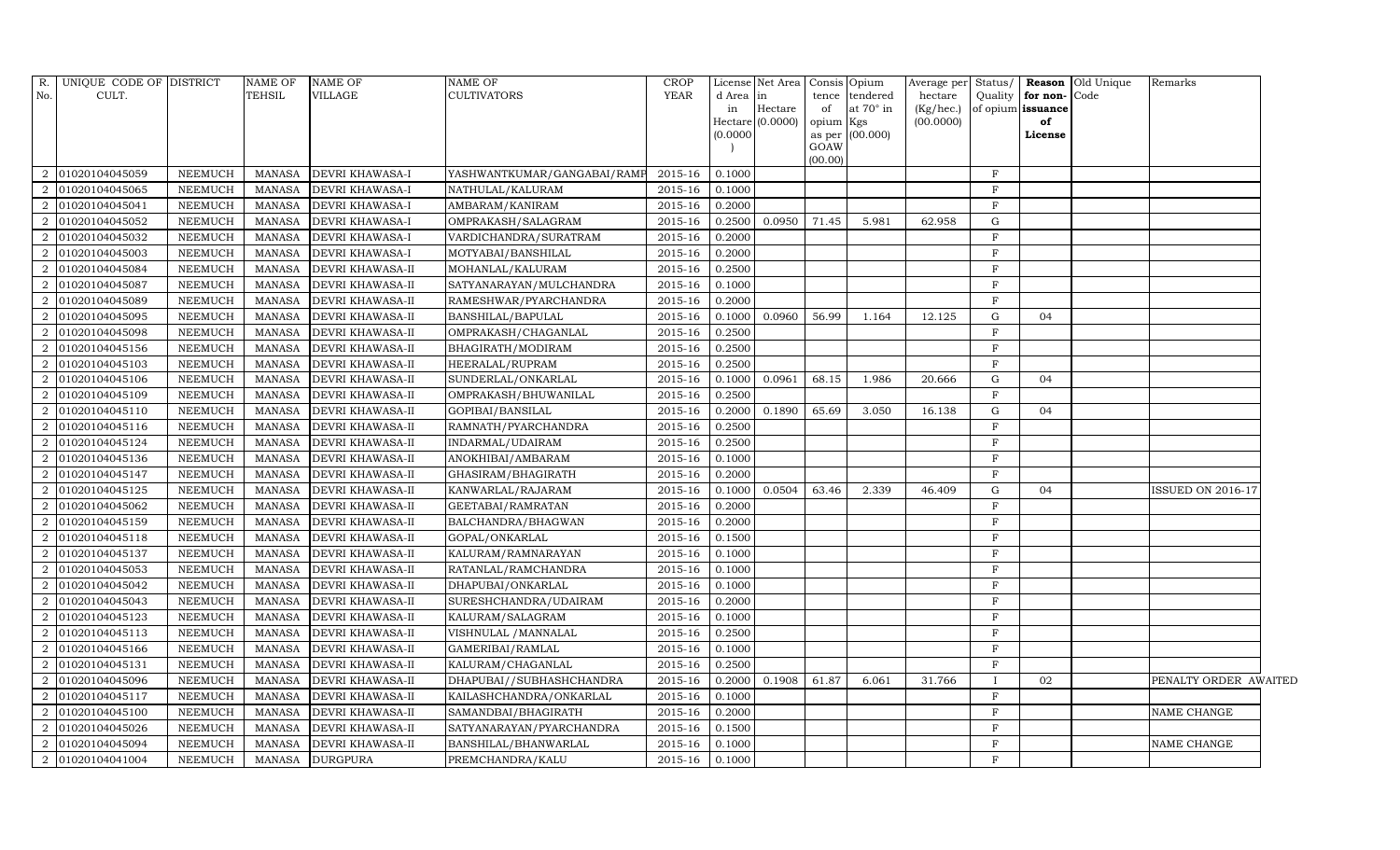| R.             | UNIQUE CODE OF DISTRICT |                | <b>NAME OF</b> | <b>NAME OF</b>  | <b>NAME OF</b>          | <b>CROP</b> |           | License Net Area Consis Opium |                 |                  |           |                |                   | Average per Status/ Reason Old Unique | Remarks     |
|----------------|-------------------------|----------------|----------------|-----------------|-------------------------|-------------|-----------|-------------------------------|-----------------|------------------|-----------|----------------|-------------------|---------------------------------------|-------------|
| No.            | CULT.                   |                | <b>TEHSIL</b>  | <b>VILLAGE</b>  | <b>CULTIVATORS</b>      | YEAR        | d Area in |                               |                 | tence tendered   | hectare   | Quality        | for non-          | Code                                  |             |
|                |                         |                |                |                 |                         |             | in        | Hectare                       | of              | at $70^\circ$ in | (Kg/hec.) |                | of opium issuance |                                       |             |
|                |                         |                |                |                 |                         |             |           | $Hectare$ (0.0000)            | opium Kgs       |                  | (00.0000) |                | of                |                                       |             |
|                |                         |                |                |                 |                         |             | (0.0000)  |                               |                 | as per (00.000)  |           |                | License           |                                       |             |
|                |                         |                |                |                 |                         |             |           |                               | GOAW<br>(00.00) |                  |           |                |                   |                                       |             |
|                | 2 01020104041002        | <b>NEEMUCH</b> | <b>MANASA</b>  | <b>DURGPURA</b> | KANHAIYALAL/CHAMPA      | 2015-16     | 0.1500    |                               |                 |                  |           | $\rm F$        |                   |                                       |             |
|                | 01020104041003          | <b>NEEMUCH</b> | <b>MANASA</b>  | <b>DURGPURA</b> | BHULIBAI/RAMRATAN       | 2015-16     | 0.2500    |                               |                 |                  |           | $\rm F$        |                   |                                       | NAME CHANGE |
| $\overline{2}$ | 01020104041006          | <b>NEEMUCH</b> | <b>MANASA</b>  | <b>DURGPURA</b> | BAGDURAM/GHASI          | 2015-16     | 0.1000    |                               |                 |                  |           | $\rm F$        |                   |                                       |             |
|                | 01020104041015          | <b>NEEMUCH</b> | <b>MANASA</b>  | <b>DURGPURA</b> | RAMESHWAR/NATHURAM      | 2015-16     | 0.2000    |                               |                 |                  |           | $\rm F$        |                   |                                       |             |
| $\overline{2}$ | 01020104041017          | <b>NEEMUCH</b> | <b>MANASA</b>  | <b>DURGPURA</b> | RAMKISHAN/KARU          | 2015-16     | 0.1000    |                               |                 |                  |           | $\rm F$        |                   |                                       |             |
| $\overline{2}$ | 01020104041021          | <b>NEEMUCH</b> | <b>MANASA</b>  | <b>DURGPURA</b> | TULSIRAM/KANWARLAL      | 2015-16     | 0.1000    |                               |                 |                  |           | $\rm F$        |                   |                                       |             |
| 2              | 01020104041007          | <b>NEEMUCH</b> | <b>MANASA</b>  | <b>DURGPURA</b> | VARDICHAND/KASHIRAM     | $2015 - 16$ | 0.1000    |                               |                 |                  |           | $\mathbf F$    |                   |                                       |             |
| $\overline{2}$ | 01020104041042          | <b>NEEMUCH</b> | <b>MANASA</b>  | <b>DURGPURA</b> | RADHESHYAM/KISHANLAL    | $2015 - 16$ | 0.2500    |                               |                 |                  |           | F              |                   |                                       |             |
|                | 01020104041039          | <b>NEEMUCH</b> | <b>MANASA</b>  | <b>DURGPURA</b> | RAMKANYABAI/RAMGOPAL    | 2015-16     | 0.1000    |                               |                 |                  |           | $\mathbf{F}$   |                   |                                       | NAME CHANGE |
| 2              | 01020104039002          | <b>NEEMUCH</b> | <b>MANASA</b>  | <b>HASPURA</b>  | MATHURI/HARLAL          | 2015-16     | 0.2000    |                               |                 |                  |           | $\rm F$        |                   |                                       |             |
| 2              | 01020104039010          | <b>NEEMUCH</b> | <b>MANASA</b>  | <b>HASPURA</b>  | DALURAM/CHUNNILAL       | 2015-16     | 0.2000    |                               |                 |                  |           | $\overline{F}$ |                   |                                       | NAME CHANGE |
| $\overline{2}$ | 01020104039012          | <b>NEEMUCH</b> | <b>MANASA</b>  | <b>HASPURA</b>  | NANDLAL/UDA             | 2015-16     | 0.2000    |                               |                 |                  |           | $\mathbf F$    |                   |                                       |             |
| $\overline{2}$ | 01020104039020          | <b>NEEMUCH</b> | <b>MANASA</b>  | <b>HASPURA</b>  | GOVERDHANLAL/SHANKARLAL | 2015-16     | 0.2500    |                               |                 |                  |           | $\rm F$        |                   |                                       |             |
|                | 01020104039031          | <b>NEEMUCH</b> | <b>MANASA</b>  | <b>HASPURA</b>  | BAGDIRAM/RAMA           | 2015-16     | 0.2000    |                               |                 |                  |           | $\overline{F}$ |                   |                                       |             |
| 2              | 01020104039035          | <b>NEEMUCH</b> | <b>MANASA</b>  | <b>HASPURA</b>  | RAMCHANDRA/NARAYAN      | 2015-16     | 0.1000    |                               |                 |                  |           | F              |                   |                                       |             |
|                | 01020104039044          | <b>NEEMUCH</b> | <b>MANASA</b>  | <b>HASPURA</b>  | MOHANLAL/KALU           | 2015-16     | 0.2500    |                               |                 |                  |           | $\mathbf F$    |                   |                                       |             |
| 2              | 01020104039074          | <b>NEEMUCH</b> | <b>MANASA</b>  | <b>HASPURA</b>  | FULCHANDRA/KANWARLAL    | 2015-16     | 0.2000    |                               |                 |                  |           | $\mathbf F$    |                   |                                       |             |
| $\overline{2}$ | 01020104039075          | <b>NEEMUCH</b> | <b>MANASA</b>  | <b>HASPURA</b>  | RAMPRASAD/DEVRAM        | 2015-16     | 0.2000    |                               |                 |                  |           | $\rm F$        |                   |                                       |             |
|                | 01020104039078          | <b>NEEMUCH</b> | <b>MANASA</b>  | <b>HASPURA</b>  | AMRITRAM/GHASIRAM       | 2015-16     | 0.2000    |                               |                 |                  |           | $\mathbf F$    |                   |                                       |             |
| 2              | 01020104039079          | <b>NEEMUCH</b> | <b>MANASA</b>  | <b>HASPURA</b>  | SURESHCHANDRA/MOHANLAL  | 2015-16     | 0.2000    |                               |                 |                  |           | $\rm F$        |                   |                                       |             |
|                | 01020104039080          | <b>NEEMUCH</b> | <b>MANASA</b>  | <b>HASPURA</b>  | MANGILAL/UDA            | 2015-16     | 0.2000    |                               |                 |                  |           | $\mathbf{F}$   |                   |                                       |             |
| $\overline{2}$ | 01020104039082          | <b>NEEMUCH</b> | <b>MANASA</b>  | <b>HASPURA</b>  | KANWARLAL/DEVILAL       | 2015-16     | 0.2500    |                               |                 |                  |           | $\mathbf F$    |                   |                                       |             |
| 2              | 01020104039091          | <b>NEEMUCH</b> | <b>MANASA</b>  | <b>HASPURA</b>  | KASHIRAM/HEERALAL       | 2015-16     | 0.2000    |                               |                 |                  |           | $\rm F$        |                   |                                       |             |
|                | 01020104039103          | <b>NEEMUCH</b> | <b>MANASA</b>  | <b>HASPURA</b>  | SHANTIBAI/MOTILAL       | 2015-16     | 0.2500    |                               |                 |                  |           | $\mathbf F$    |                   |                                       |             |
| $\overline{2}$ | 01020104039030          | <b>NEEMUCH</b> | <b>MANASA</b>  | <b>HASPURA</b>  | HARISHANKAR/CHATARBHUJ  | 2015-16     | 0.2000    |                               |                 |                  |           | $\rm F$        |                   |                                       |             |
| $\mathfrak{D}$ | 01020104039032          | <b>NEEMUCH</b> | <b>MANASA</b>  | <b>HASPURA</b>  | DHANNA/BHAGWAN          | 2015-16     | 0.2500    |                               |                 |                  |           | $\rm F$        |                   |                                       |             |
| 2              | 01020104039059          | <b>NEEMUCH</b> | <b>MANASA</b>  | <b>HASPURA</b>  | BHERULAL/RATANLAL       | 2015-16     | 0.2000    |                               |                 |                  |           | $\overline{F}$ |                   |                                       |             |
| 2              | 01020104039013          | <b>NEEMUCH</b> | <b>MANASA</b>  | <b>HASPURA</b>  | AVANTIBAI/DEVILAL       | 2015-16     | 0.2000    |                               |                 |                  |           | F              |                   |                                       |             |
|                | 01020104039001          | <b>NEEMUCH</b> | <b>MANASA</b>  | <b>HASPURA</b>  | DAKHIBAI/CHUNNILAL      | 2015-16     | 0.2000    |                               |                 |                  |           | $\mathbf F$    |                   |                                       |             |
| $\overline{2}$ | 01020104039088          | <b>NEEMUCH</b> | <b>MANASA</b>  | <b>HASPURA</b>  | DEVILAL/BHERULAL        | 2015-16     | 0.2000    |                               |                 |                  |           | $\rm F$        |                   |                                       |             |
|                | 01020104039038          | <b>NEEMUCH</b> | <b>MANASA</b>  | <b>HASPURA</b>  | JANIBAI/BHERULAL        | 2015-16     | 0.2500    |                               |                 |                  |           | $\rm F$        |                   |                                       |             |
|                | 01020104039029          | <b>NEEMUCH</b> | <b>MANASA</b>  | <b>HASPURA</b>  | KANWARLAL/RODILAL       | 2015-16     | 0.1000    |                               |                 |                  |           | $\overline{F}$ |                   |                                       |             |
| 2              | 01020104039007          | <b>NEEMUCH</b> | <b>MANASA</b>  | <b>HASPURA</b>  | MANGILAL/KACHRU         | $2015 - 16$ | 0.2000    |                               |                 |                  |           | $\rm F$        |                   |                                       | NAME CHANGE |
| $\overline{2}$ | 01020104039025          | <b>NEEMUCH</b> | <b>MANASA</b>  | <b>HASPURA</b>  | SRIRAM/DAMARLAL         | 2015-16     | 0.2500    |                               |                 |                  |           | $\overline{F}$ |                   |                                       |             |
| $\overline{2}$ | 01020104039037          | <b>NEEMUCH</b> | <b>MANASA</b>  | <b>HASPURA</b>  | BHANWARLAL/JAGANNATH    | 2015-16     | 0.1000    |                               |                 |                  |           | $\rm F$        |                   |                                       | NAME CHANGE |
|                | 01020104039106          | <b>NEEMUCH</b> | <b>MANASA</b>  | <b>HASPURA</b>  | MANGILAL/PARTHA         | 2015-16     | 0.1000    |                               |                 |                  |           | $\rm F$        |                   |                                       |             |
| 2              | 01020104039083          | <b>NEEMUCH</b> | <b>MANASA</b>  | <b>HASPURA</b>  | MANNALAL/KASHIRAM       | 2015-16     | 0.1000    |                               |                 |                  |           | $\rm F$        |                   |                                       |             |
|                | 2 01020104039094        | <b>NEEMUCH</b> | <b>MANASA</b>  | <b>HASPURA</b>  | MOHANLAL/NARAYAN        | 2015-16     | 0.1000    |                               |                 |                  |           | $\rm F$        |                   |                                       |             |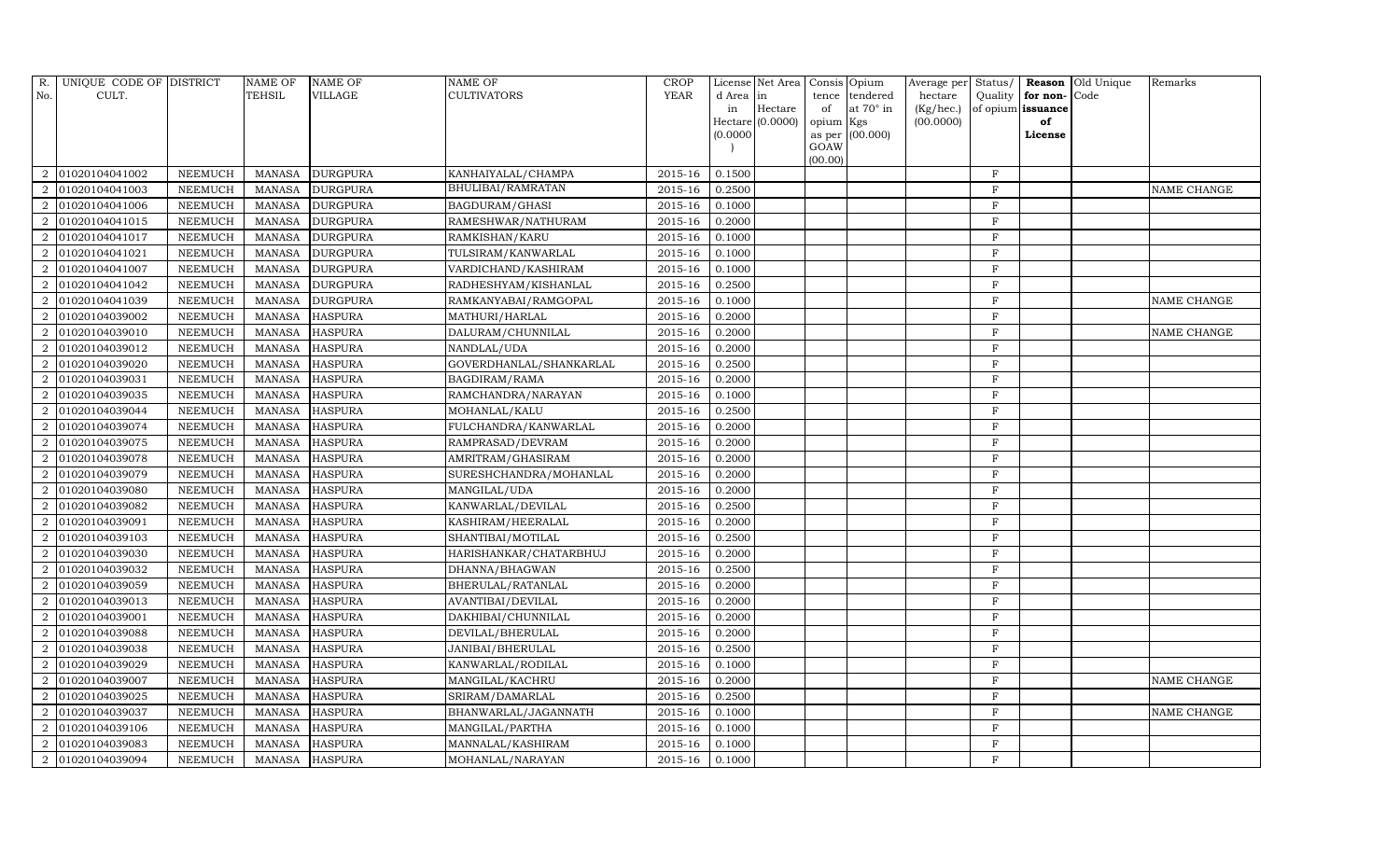| CULT.<br>TEHSIL<br><b>CULTIVATORS</b><br>YEAR<br>No.<br>VILLAGE<br>d Area in<br>tendered<br>hectare<br>Quality<br>for non-Code<br>tence<br>at $70^\circ$ in<br>Hectare<br>(Kg/hec.)<br>of opium issuance<br>in<br>of<br>Hectare (0.0000)<br>opium Kgs<br>(00.0000)<br>of<br>as per $(00.000)$<br>(0.0000)<br>License<br>GOAW<br>(00.00)<br>2 01020104039039<br>NEEMUCH<br><b>HASPURA</b><br>BHERU/UDA<br>0.1000<br>010201041180ISSUED ON 2016-17<br><b>MANASA</b><br>2015-16<br>$\mathbf N$<br>2 01020104039026<br><b>NEEMUCH</b><br><b>HASPURA</b><br>2015-16<br>0.1000<br>$\mathbf N$<br>NAME CHANGE/LECENCE ISSUED<br><b>MANASA</b><br>KACHARIBAI/BHONIRAM<br>2 01020104049001<br><b>NEEMUCH</b><br><b>MANASA</b><br>HATHIPURA MANASA<br>BANSHILAL/CHENRAM<br>2015-16<br>0.1500<br>F<br>01020104049005<br><b>NEEMUCH</b><br><b>MANASA</b><br>HATHIPURA MANASA<br>CHAMPALAL/CHENRAM<br>2015-16<br>0.2000<br>$\mathbf F$<br>2<br>2015-16<br>0.2500<br>01020104049009<br><b>NEEMUCH</b><br><b>MANASA</b><br>HATHIPURA MANASA<br>CHAGANLAL/BADRILAL<br>$_{\rm F}$<br>2<br>$2015 - 16$<br>0.2000<br>2 01020104049018<br>NEEMUCH<br><b>MANASA</b><br>HATHIPURA MANASA<br>RAJMAL/KHETA<br>$\mathbf{F}$<br>${\tt NEEMUCH}$<br><b>MANASA</b><br>HATHIPURA MANASA<br>DINESH/GOVERDHAN/SHANTILAL<br>$2015 - 16$<br>0.2000<br>$\mathbf F$<br>2 01020104049023<br>01020104049021<br><b>NEEMUCH</b><br><b>MANASA</b><br>HATHIPURA MANASA<br>CHAMPALAL/MANNALAL<br>2015-16<br>0.2000<br>$_{\rm F}$<br>2<br>01020104049003<br><b>NEEMUCH</b><br><b>MANASA</b><br><b>HATHIPURA MANASA</b><br>NOJIBAI/NAGGA<br>2015-16<br>0.2000<br>$_{\rm F}$<br>2<br><b>NEEMUCH</b><br><b>MANASA</b><br>HATHIPURA MANASA<br>GABBALAL/NAGGA<br>2015-16<br>0.2500<br>$\mathbf{F}$<br>2 01020104049013<br>2 01020104049025<br>NEEMUCH<br>2015-16<br>0.2500<br>$\rm F$<br><b>MANASA</b><br>HATHIPURA MANASA<br><b>HEERALAL/PRATAP</b><br>01020104049007<br>HATHIPURA MANASA<br>$2015 - 16$<br>0.1000<br>$\mathbf F$<br>2<br><b>NEEMUCH</b><br><b>MANASA</b><br>KALURAM/BADRILAL<br>${\tt NEEMUCH}$<br><b>MANASA</b><br>HATHIPURA MANASA<br>$2015 - 16$<br>0.2000<br>$_{\rm F}$<br>2 01020104049016<br>GOPAL/HARIRAM<br>01020104049017<br><b>NEEMUCH</b><br><b>MANASA</b><br>HATHIPURA MANASA<br>2015-16<br>0.2000<br>F<br>2<br>RODILAL/KHETA<br>2015-16<br>0.2000<br>01020104049019<br>NEEMUCH<br><b>MANASA</b><br>HATHIPURA MANASA<br>BADAMBAI/GANGARAM<br>$_{\rm F}$<br>2<br>2015-16<br>0.1500<br>2 01020104049027<br><b>NEEMUCH</b><br><b>MANASA</b><br>HATHIPURA MANASA<br>BAHADUR/MANSINGH<br>$_{\rm F}$<br>0.2000<br>$\mathbf{F}$<br>2 01020104049028<br>NEEMUCH<br><b>MANASA</b><br>HATHIPURA MANASA<br>HALIBAI/CHATARSINGH<br>2015-16<br>2 01020104049024<br>${\tt NEEMUCH}$<br>HATHIPURA MANASA<br>$2015 - 16$<br>0.1500<br>F<br><b>MANASA</b><br>CHOUSARBAI/KHETA<br>0.2500<br>$\overline{2}$<br>01020104049030<br>NEEMUCH<br><b>MANASA</b><br>HATHIPURA MANASA<br>KARULAL/KESHURAM<br>$2015 - 16$<br>$\mathbf F$<br><b>NEEMUCH</b><br><b>MANASA</b><br>HATHIPURA MANASA<br>2015-16<br>0.2500<br>$_{\rm F}$<br>2 01020104049029<br>DASHRATH / ONKARLAL<br>2015-16<br>0.2000<br>2 01020104049031<br><b>NEEMUCH</b><br><b>MANASA</b><br>HATHIPURA MANASA<br>F<br>HEMIBAI/MANGILAL<br><b>NEEMUCH</b><br>HATHIPURA MANASA<br>HEMA/HEERA<br>2015-16<br>0.2000<br>F<br>2<br>01020104049032<br><b>MANASA</b><br>01020104051162<br>$2015 - 16$<br>0.2000<br>F<br>2 01020104047002<br>NEEMUCH<br><b>MANASA</b><br>MAHAGARH-I<br>NASIBANBAI/IBRAHIM KHAN<br>NEEMUCH<br>MAHAGARH-I<br>0.1000<br>$\overline{2}$<br>01020104047004<br><b>MANASA</b><br>SHAMBHULAL/MANGILAL<br>2015-16<br>F<br>2015-16<br>2 01020104047008<br><b>NEEMUCH</b><br><b>MANASA</b><br>MAHAGARH-I<br>BHERULAL/GOPAL<br>0.2000<br>$_{\rm F}$<br>01020104047011<br><b>NEEMUCH</b><br>MAHAGARH-I<br>JAGDISH/FAKIRCHANDRA<br>2015-16<br>0.2000<br>2<br><b>MANASA</b><br>$_{\rm F}$<br>0.1000<br>$\mathbf F$<br>2 01020104047015<br><b>NEEMUCH</b><br><b>MANASA</b><br>MAHAGARH-I<br>NAGUSINGH/RANSINGH<br>2015-16<br>NAME CHANGE<br>NEEMUCH<br>MAHAGARH-I<br>2015-16<br>0.2000<br>F<br>2 01020104047025<br><b>MANASA</b><br>KALURAM/SALAGRAM<br>01020104047033<br>NEEMUCH<br><b>MANASA</b><br>MAHAGARH-I<br>BADRILAL/NATHU TELI<br>$2015 - 16$<br>0.2500<br>$\mathbf{F}$<br>$\overline{2}$<br>MANASA<br>$2015 - 16$<br>0.1000<br>$_{\rm F}$<br>2 01020104047041<br>NEEMUCH<br>MAHAGARH-I<br>DAMARLAL/BHUWANI<br>2 01020104047211<br><b>NEEMUCH</b><br>MAHAGARH-I<br>2015-16<br>0.1500<br>$\mathbf F$<br><b>MANASA</b><br>BHAGWATIBAI/KANHAIYALAL<br>01020104047046<br><b>NEEMUCH</b><br>MAHAGARH-I<br>2015-16<br>0.1000<br>$\mathbf F$<br>2<br><b>MANASA</b><br>SHIVNARAYAN/PRABHULAL<br>F<br>2 01020104047057<br><b>NEEMUCH</b><br><b>MANASA</b><br>MAHAGARH-I<br>SHIVSHANKAR/BHERU BAKSH<br>2015-16<br>0.2000<br><b>MANASA</b><br>MAHAGARH-I<br>2015-16<br>0.2000<br>$\mathbf{F}$<br>2 01020104047069<br>NEEMUCH<br>YUSUF MONAMMAD/LAL MOHAMMA | R. UNIQUE CODE OF DISTRICT | NAME OF | <b>NAME OF</b> | NAME OF            | <b>CROP</b> |        | License Net Area | Consis Opium | Average per Status/ |  | Reason Old Unique | Remarks |  |
|-----------------------------------------------------------------------------------------------------------------------------------------------------------------------------------------------------------------------------------------------------------------------------------------------------------------------------------------------------------------------------------------------------------------------------------------------------------------------------------------------------------------------------------------------------------------------------------------------------------------------------------------------------------------------------------------------------------------------------------------------------------------------------------------------------------------------------------------------------------------------------------------------------------------------------------------------------------------------------------------------------------------------------------------------------------------------------------------------------------------------------------------------------------------------------------------------------------------------------------------------------------------------------------------------------------------------------------------------------------------------------------------------------------------------------------------------------------------------------------------------------------------------------------------------------------------------------------------------------------------------------------------------------------------------------------------------------------------------------------------------------------------------------------------------------------------------------------------------------------------------------------------------------------------------------------------------------------------------------------------------------------------------------------------------------------------------------------------------------------------------------------------------------------------------------------------------------------------------------------------------------------------------------------------------------------------------------------------------------------------------------------------------------------------------------------------------------------------------------------------------------------------------------------------------------------------------------------------------------------------------------------------------------------------------------------------------------------------------------------------------------------------------------------------------------------------------------------------------------------------------------------------------------------------------------------------------------------------------------------------------------------------------------------------------------------------------------------------------------------------------------------------------------------------------------------------------------------------------------------------------------------------------------------------------------------------------------------------------------------------------------------------------------------------------------------------------------------------------------------------------------------------------------------------------------------------------------------------------------------------------------------------------------------------------------------------------------------------------------------------------------------------------------------------------------------------------------------------------------------------------------------------------------------------------------------------------------------------------------------------------------------------------------------------------------------------------------------------------------------------------------------------------------------------------------------------------------------------------------------------------------------------------------------------------------------------------------------------------------------------------------------------------------------------------------------------------------------------------------------------------------------------------------------------------------------------------------------------------------------------------------------------------------------------------------------------------------------------------------------------------------------------------------------------------------------------------------------------------------------------------------------------------------------------------------------------------------------------------------------|----------------------------|---------|----------------|--------------------|-------------|--------|------------------|--------------|---------------------|--|-------------------|---------|--|
|                                                                                                                                                                                                                                                                                                                                                                                                                                                                                                                                                                                                                                                                                                                                                                                                                                                                                                                                                                                                                                                                                                                                                                                                                                                                                                                                                                                                                                                                                                                                                                                                                                                                                                                                                                                                                                                                                                                                                                                                                                                                                                                                                                                                                                                                                                                                                                                                                                                                                                                                                                                                                                                                                                                                                                                                                                                                                                                                                                                                                                                                                                                                                                                                                                                                                                                                                                                                                                                                                                                                                                                                                                                                                                                                                                                                                                                                                                                                                                                                                                                                                                                                                                                                                                                                                                                                                                                                                                                                                                                                                                                                                                                                                                                                                                                                                                                                                                                                                                                   |                            |         |                |                    |             |        |                  |              |                     |  |                   |         |  |
|                                                                                                                                                                                                                                                                                                                                                                                                                                                                                                                                                                                                                                                                                                                                                                                                                                                                                                                                                                                                                                                                                                                                                                                                                                                                                                                                                                                                                                                                                                                                                                                                                                                                                                                                                                                                                                                                                                                                                                                                                                                                                                                                                                                                                                                                                                                                                                                                                                                                                                                                                                                                                                                                                                                                                                                                                                                                                                                                                                                                                                                                                                                                                                                                                                                                                                                                                                                                                                                                                                                                                                                                                                                                                                                                                                                                                                                                                                                                                                                                                                                                                                                                                                                                                                                                                                                                                                                                                                                                                                                                                                                                                                                                                                                                                                                                                                                                                                                                                                                   |                            |         |                |                    |             |        |                  |              |                     |  |                   |         |  |
|                                                                                                                                                                                                                                                                                                                                                                                                                                                                                                                                                                                                                                                                                                                                                                                                                                                                                                                                                                                                                                                                                                                                                                                                                                                                                                                                                                                                                                                                                                                                                                                                                                                                                                                                                                                                                                                                                                                                                                                                                                                                                                                                                                                                                                                                                                                                                                                                                                                                                                                                                                                                                                                                                                                                                                                                                                                                                                                                                                                                                                                                                                                                                                                                                                                                                                                                                                                                                                                                                                                                                                                                                                                                                                                                                                                                                                                                                                                                                                                                                                                                                                                                                                                                                                                                                                                                                                                                                                                                                                                                                                                                                                                                                                                                                                                                                                                                                                                                                                                   |                            |         |                |                    |             |        |                  |              |                     |  |                   |         |  |
|                                                                                                                                                                                                                                                                                                                                                                                                                                                                                                                                                                                                                                                                                                                                                                                                                                                                                                                                                                                                                                                                                                                                                                                                                                                                                                                                                                                                                                                                                                                                                                                                                                                                                                                                                                                                                                                                                                                                                                                                                                                                                                                                                                                                                                                                                                                                                                                                                                                                                                                                                                                                                                                                                                                                                                                                                                                                                                                                                                                                                                                                                                                                                                                                                                                                                                                                                                                                                                                                                                                                                                                                                                                                                                                                                                                                                                                                                                                                                                                                                                                                                                                                                                                                                                                                                                                                                                                                                                                                                                                                                                                                                                                                                                                                                                                                                                                                                                                                                                                   |                            |         |                |                    |             |        |                  |              |                     |  |                   |         |  |
|                                                                                                                                                                                                                                                                                                                                                                                                                                                                                                                                                                                                                                                                                                                                                                                                                                                                                                                                                                                                                                                                                                                                                                                                                                                                                                                                                                                                                                                                                                                                                                                                                                                                                                                                                                                                                                                                                                                                                                                                                                                                                                                                                                                                                                                                                                                                                                                                                                                                                                                                                                                                                                                                                                                                                                                                                                                                                                                                                                                                                                                                                                                                                                                                                                                                                                                                                                                                                                                                                                                                                                                                                                                                                                                                                                                                                                                                                                                                                                                                                                                                                                                                                                                                                                                                                                                                                                                                                                                                                                                                                                                                                                                                                                                                                                                                                                                                                                                                                                                   |                            |         |                |                    |             |        |                  |              |                     |  |                   |         |  |
|                                                                                                                                                                                                                                                                                                                                                                                                                                                                                                                                                                                                                                                                                                                                                                                                                                                                                                                                                                                                                                                                                                                                                                                                                                                                                                                                                                                                                                                                                                                                                                                                                                                                                                                                                                                                                                                                                                                                                                                                                                                                                                                                                                                                                                                                                                                                                                                                                                                                                                                                                                                                                                                                                                                                                                                                                                                                                                                                                                                                                                                                                                                                                                                                                                                                                                                                                                                                                                                                                                                                                                                                                                                                                                                                                                                                                                                                                                                                                                                                                                                                                                                                                                                                                                                                                                                                                                                                                                                                                                                                                                                                                                                                                                                                                                                                                                                                                                                                                                                   |                            |         |                |                    |             |        |                  |              |                     |  |                   |         |  |
|                                                                                                                                                                                                                                                                                                                                                                                                                                                                                                                                                                                                                                                                                                                                                                                                                                                                                                                                                                                                                                                                                                                                                                                                                                                                                                                                                                                                                                                                                                                                                                                                                                                                                                                                                                                                                                                                                                                                                                                                                                                                                                                                                                                                                                                                                                                                                                                                                                                                                                                                                                                                                                                                                                                                                                                                                                                                                                                                                                                                                                                                                                                                                                                                                                                                                                                                                                                                                                                                                                                                                                                                                                                                                                                                                                                                                                                                                                                                                                                                                                                                                                                                                                                                                                                                                                                                                                                                                                                                                                                                                                                                                                                                                                                                                                                                                                                                                                                                                                                   |                            |         |                |                    |             |        |                  |              |                     |  |                   |         |  |
|                                                                                                                                                                                                                                                                                                                                                                                                                                                                                                                                                                                                                                                                                                                                                                                                                                                                                                                                                                                                                                                                                                                                                                                                                                                                                                                                                                                                                                                                                                                                                                                                                                                                                                                                                                                                                                                                                                                                                                                                                                                                                                                                                                                                                                                                                                                                                                                                                                                                                                                                                                                                                                                                                                                                                                                                                                                                                                                                                                                                                                                                                                                                                                                                                                                                                                                                                                                                                                                                                                                                                                                                                                                                                                                                                                                                                                                                                                                                                                                                                                                                                                                                                                                                                                                                                                                                                                                                                                                                                                                                                                                                                                                                                                                                                                                                                                                                                                                                                                                   |                            |         |                |                    |             |        |                  |              |                     |  |                   |         |  |
|                                                                                                                                                                                                                                                                                                                                                                                                                                                                                                                                                                                                                                                                                                                                                                                                                                                                                                                                                                                                                                                                                                                                                                                                                                                                                                                                                                                                                                                                                                                                                                                                                                                                                                                                                                                                                                                                                                                                                                                                                                                                                                                                                                                                                                                                                                                                                                                                                                                                                                                                                                                                                                                                                                                                                                                                                                                                                                                                                                                                                                                                                                                                                                                                                                                                                                                                                                                                                                                                                                                                                                                                                                                                                                                                                                                                                                                                                                                                                                                                                                                                                                                                                                                                                                                                                                                                                                                                                                                                                                                                                                                                                                                                                                                                                                                                                                                                                                                                                                                   |                            |         |                |                    |             |        |                  |              |                     |  |                   |         |  |
|                                                                                                                                                                                                                                                                                                                                                                                                                                                                                                                                                                                                                                                                                                                                                                                                                                                                                                                                                                                                                                                                                                                                                                                                                                                                                                                                                                                                                                                                                                                                                                                                                                                                                                                                                                                                                                                                                                                                                                                                                                                                                                                                                                                                                                                                                                                                                                                                                                                                                                                                                                                                                                                                                                                                                                                                                                                                                                                                                                                                                                                                                                                                                                                                                                                                                                                                                                                                                                                                                                                                                                                                                                                                                                                                                                                                                                                                                                                                                                                                                                                                                                                                                                                                                                                                                                                                                                                                                                                                                                                                                                                                                                                                                                                                                                                                                                                                                                                                                                                   |                            |         |                |                    |             |        |                  |              |                     |  |                   |         |  |
|                                                                                                                                                                                                                                                                                                                                                                                                                                                                                                                                                                                                                                                                                                                                                                                                                                                                                                                                                                                                                                                                                                                                                                                                                                                                                                                                                                                                                                                                                                                                                                                                                                                                                                                                                                                                                                                                                                                                                                                                                                                                                                                                                                                                                                                                                                                                                                                                                                                                                                                                                                                                                                                                                                                                                                                                                                                                                                                                                                                                                                                                                                                                                                                                                                                                                                                                                                                                                                                                                                                                                                                                                                                                                                                                                                                                                                                                                                                                                                                                                                                                                                                                                                                                                                                                                                                                                                                                                                                                                                                                                                                                                                                                                                                                                                                                                                                                                                                                                                                   |                            |         |                |                    |             |        |                  |              |                     |  |                   |         |  |
|                                                                                                                                                                                                                                                                                                                                                                                                                                                                                                                                                                                                                                                                                                                                                                                                                                                                                                                                                                                                                                                                                                                                                                                                                                                                                                                                                                                                                                                                                                                                                                                                                                                                                                                                                                                                                                                                                                                                                                                                                                                                                                                                                                                                                                                                                                                                                                                                                                                                                                                                                                                                                                                                                                                                                                                                                                                                                                                                                                                                                                                                                                                                                                                                                                                                                                                                                                                                                                                                                                                                                                                                                                                                                                                                                                                                                                                                                                                                                                                                                                                                                                                                                                                                                                                                                                                                                                                                                                                                                                                                                                                                                                                                                                                                                                                                                                                                                                                                                                                   |                            |         |                |                    |             |        |                  |              |                     |  |                   |         |  |
|                                                                                                                                                                                                                                                                                                                                                                                                                                                                                                                                                                                                                                                                                                                                                                                                                                                                                                                                                                                                                                                                                                                                                                                                                                                                                                                                                                                                                                                                                                                                                                                                                                                                                                                                                                                                                                                                                                                                                                                                                                                                                                                                                                                                                                                                                                                                                                                                                                                                                                                                                                                                                                                                                                                                                                                                                                                                                                                                                                                                                                                                                                                                                                                                                                                                                                                                                                                                                                                                                                                                                                                                                                                                                                                                                                                                                                                                                                                                                                                                                                                                                                                                                                                                                                                                                                                                                                                                                                                                                                                                                                                                                                                                                                                                                                                                                                                                                                                                                                                   |                            |         |                |                    |             |        |                  |              |                     |  |                   |         |  |
|                                                                                                                                                                                                                                                                                                                                                                                                                                                                                                                                                                                                                                                                                                                                                                                                                                                                                                                                                                                                                                                                                                                                                                                                                                                                                                                                                                                                                                                                                                                                                                                                                                                                                                                                                                                                                                                                                                                                                                                                                                                                                                                                                                                                                                                                                                                                                                                                                                                                                                                                                                                                                                                                                                                                                                                                                                                                                                                                                                                                                                                                                                                                                                                                                                                                                                                                                                                                                                                                                                                                                                                                                                                                                                                                                                                                                                                                                                                                                                                                                                                                                                                                                                                                                                                                                                                                                                                                                                                                                                                                                                                                                                                                                                                                                                                                                                                                                                                                                                                   |                            |         |                |                    |             |        |                  |              |                     |  |                   |         |  |
|                                                                                                                                                                                                                                                                                                                                                                                                                                                                                                                                                                                                                                                                                                                                                                                                                                                                                                                                                                                                                                                                                                                                                                                                                                                                                                                                                                                                                                                                                                                                                                                                                                                                                                                                                                                                                                                                                                                                                                                                                                                                                                                                                                                                                                                                                                                                                                                                                                                                                                                                                                                                                                                                                                                                                                                                                                                                                                                                                                                                                                                                                                                                                                                                                                                                                                                                                                                                                                                                                                                                                                                                                                                                                                                                                                                                                                                                                                                                                                                                                                                                                                                                                                                                                                                                                                                                                                                                                                                                                                                                                                                                                                                                                                                                                                                                                                                                                                                                                                                   |                            |         |                |                    |             |        |                  |              |                     |  |                   |         |  |
|                                                                                                                                                                                                                                                                                                                                                                                                                                                                                                                                                                                                                                                                                                                                                                                                                                                                                                                                                                                                                                                                                                                                                                                                                                                                                                                                                                                                                                                                                                                                                                                                                                                                                                                                                                                                                                                                                                                                                                                                                                                                                                                                                                                                                                                                                                                                                                                                                                                                                                                                                                                                                                                                                                                                                                                                                                                                                                                                                                                                                                                                                                                                                                                                                                                                                                                                                                                                                                                                                                                                                                                                                                                                                                                                                                                                                                                                                                                                                                                                                                                                                                                                                                                                                                                                                                                                                                                                                                                                                                                                                                                                                                                                                                                                                                                                                                                                                                                                                                                   |                            |         |                |                    |             |        |                  |              |                     |  |                   |         |  |
|                                                                                                                                                                                                                                                                                                                                                                                                                                                                                                                                                                                                                                                                                                                                                                                                                                                                                                                                                                                                                                                                                                                                                                                                                                                                                                                                                                                                                                                                                                                                                                                                                                                                                                                                                                                                                                                                                                                                                                                                                                                                                                                                                                                                                                                                                                                                                                                                                                                                                                                                                                                                                                                                                                                                                                                                                                                                                                                                                                                                                                                                                                                                                                                                                                                                                                                                                                                                                                                                                                                                                                                                                                                                                                                                                                                                                                                                                                                                                                                                                                                                                                                                                                                                                                                                                                                                                                                                                                                                                                                                                                                                                                                                                                                                                                                                                                                                                                                                                                                   |                            |         |                |                    |             |        |                  |              |                     |  |                   |         |  |
|                                                                                                                                                                                                                                                                                                                                                                                                                                                                                                                                                                                                                                                                                                                                                                                                                                                                                                                                                                                                                                                                                                                                                                                                                                                                                                                                                                                                                                                                                                                                                                                                                                                                                                                                                                                                                                                                                                                                                                                                                                                                                                                                                                                                                                                                                                                                                                                                                                                                                                                                                                                                                                                                                                                                                                                                                                                                                                                                                                                                                                                                                                                                                                                                                                                                                                                                                                                                                                                                                                                                                                                                                                                                                                                                                                                                                                                                                                                                                                                                                                                                                                                                                                                                                                                                                                                                                                                                                                                                                                                                                                                                                                                                                                                                                                                                                                                                                                                                                                                   |                            |         |                |                    |             |        |                  |              |                     |  |                   |         |  |
|                                                                                                                                                                                                                                                                                                                                                                                                                                                                                                                                                                                                                                                                                                                                                                                                                                                                                                                                                                                                                                                                                                                                                                                                                                                                                                                                                                                                                                                                                                                                                                                                                                                                                                                                                                                                                                                                                                                                                                                                                                                                                                                                                                                                                                                                                                                                                                                                                                                                                                                                                                                                                                                                                                                                                                                                                                                                                                                                                                                                                                                                                                                                                                                                                                                                                                                                                                                                                                                                                                                                                                                                                                                                                                                                                                                                                                                                                                                                                                                                                                                                                                                                                                                                                                                                                                                                                                                                                                                                                                                                                                                                                                                                                                                                                                                                                                                                                                                                                                                   |                            |         |                |                    |             |        |                  |              |                     |  |                   |         |  |
|                                                                                                                                                                                                                                                                                                                                                                                                                                                                                                                                                                                                                                                                                                                                                                                                                                                                                                                                                                                                                                                                                                                                                                                                                                                                                                                                                                                                                                                                                                                                                                                                                                                                                                                                                                                                                                                                                                                                                                                                                                                                                                                                                                                                                                                                                                                                                                                                                                                                                                                                                                                                                                                                                                                                                                                                                                                                                                                                                                                                                                                                                                                                                                                                                                                                                                                                                                                                                                                                                                                                                                                                                                                                                                                                                                                                                                                                                                                                                                                                                                                                                                                                                                                                                                                                                                                                                                                                                                                                                                                                                                                                                                                                                                                                                                                                                                                                                                                                                                                   |                            |         |                |                    |             |        |                  |              |                     |  |                   |         |  |
|                                                                                                                                                                                                                                                                                                                                                                                                                                                                                                                                                                                                                                                                                                                                                                                                                                                                                                                                                                                                                                                                                                                                                                                                                                                                                                                                                                                                                                                                                                                                                                                                                                                                                                                                                                                                                                                                                                                                                                                                                                                                                                                                                                                                                                                                                                                                                                                                                                                                                                                                                                                                                                                                                                                                                                                                                                                                                                                                                                                                                                                                                                                                                                                                                                                                                                                                                                                                                                                                                                                                                                                                                                                                                                                                                                                                                                                                                                                                                                                                                                                                                                                                                                                                                                                                                                                                                                                                                                                                                                                                                                                                                                                                                                                                                                                                                                                                                                                                                                                   |                            |         |                |                    |             |        |                  |              |                     |  |                   |         |  |
|                                                                                                                                                                                                                                                                                                                                                                                                                                                                                                                                                                                                                                                                                                                                                                                                                                                                                                                                                                                                                                                                                                                                                                                                                                                                                                                                                                                                                                                                                                                                                                                                                                                                                                                                                                                                                                                                                                                                                                                                                                                                                                                                                                                                                                                                                                                                                                                                                                                                                                                                                                                                                                                                                                                                                                                                                                                                                                                                                                                                                                                                                                                                                                                                                                                                                                                                                                                                                                                                                                                                                                                                                                                                                                                                                                                                                                                                                                                                                                                                                                                                                                                                                                                                                                                                                                                                                                                                                                                                                                                                                                                                                                                                                                                                                                                                                                                                                                                                                                                   |                            |         |                |                    |             |        |                  |              |                     |  |                   |         |  |
|                                                                                                                                                                                                                                                                                                                                                                                                                                                                                                                                                                                                                                                                                                                                                                                                                                                                                                                                                                                                                                                                                                                                                                                                                                                                                                                                                                                                                                                                                                                                                                                                                                                                                                                                                                                                                                                                                                                                                                                                                                                                                                                                                                                                                                                                                                                                                                                                                                                                                                                                                                                                                                                                                                                                                                                                                                                                                                                                                                                                                                                                                                                                                                                                                                                                                                                                                                                                                                                                                                                                                                                                                                                                                                                                                                                                                                                                                                                                                                                                                                                                                                                                                                                                                                                                                                                                                                                                                                                                                                                                                                                                                                                                                                                                                                                                                                                                                                                                                                                   |                            |         |                |                    |             |        |                  |              |                     |  |                   |         |  |
|                                                                                                                                                                                                                                                                                                                                                                                                                                                                                                                                                                                                                                                                                                                                                                                                                                                                                                                                                                                                                                                                                                                                                                                                                                                                                                                                                                                                                                                                                                                                                                                                                                                                                                                                                                                                                                                                                                                                                                                                                                                                                                                                                                                                                                                                                                                                                                                                                                                                                                                                                                                                                                                                                                                                                                                                                                                                                                                                                                                                                                                                                                                                                                                                                                                                                                                                                                                                                                                                                                                                                                                                                                                                                                                                                                                                                                                                                                                                                                                                                                                                                                                                                                                                                                                                                                                                                                                                                                                                                                                                                                                                                                                                                                                                                                                                                                                                                                                                                                                   |                            |         |                |                    |             |        |                  |              |                     |  |                   |         |  |
|                                                                                                                                                                                                                                                                                                                                                                                                                                                                                                                                                                                                                                                                                                                                                                                                                                                                                                                                                                                                                                                                                                                                                                                                                                                                                                                                                                                                                                                                                                                                                                                                                                                                                                                                                                                                                                                                                                                                                                                                                                                                                                                                                                                                                                                                                                                                                                                                                                                                                                                                                                                                                                                                                                                                                                                                                                                                                                                                                                                                                                                                                                                                                                                                                                                                                                                                                                                                                                                                                                                                                                                                                                                                                                                                                                                                                                                                                                                                                                                                                                                                                                                                                                                                                                                                                                                                                                                                                                                                                                                                                                                                                                                                                                                                                                                                                                                                                                                                                                                   |                            |         |                |                    |             |        |                  |              |                     |  |                   |         |  |
|                                                                                                                                                                                                                                                                                                                                                                                                                                                                                                                                                                                                                                                                                                                                                                                                                                                                                                                                                                                                                                                                                                                                                                                                                                                                                                                                                                                                                                                                                                                                                                                                                                                                                                                                                                                                                                                                                                                                                                                                                                                                                                                                                                                                                                                                                                                                                                                                                                                                                                                                                                                                                                                                                                                                                                                                                                                                                                                                                                                                                                                                                                                                                                                                                                                                                                                                                                                                                                                                                                                                                                                                                                                                                                                                                                                                                                                                                                                                                                                                                                                                                                                                                                                                                                                                                                                                                                                                                                                                                                                                                                                                                                                                                                                                                                                                                                                                                                                                                                                   |                            |         |                |                    |             |        |                  |              |                     |  |                   |         |  |
|                                                                                                                                                                                                                                                                                                                                                                                                                                                                                                                                                                                                                                                                                                                                                                                                                                                                                                                                                                                                                                                                                                                                                                                                                                                                                                                                                                                                                                                                                                                                                                                                                                                                                                                                                                                                                                                                                                                                                                                                                                                                                                                                                                                                                                                                                                                                                                                                                                                                                                                                                                                                                                                                                                                                                                                                                                                                                                                                                                                                                                                                                                                                                                                                                                                                                                                                                                                                                                                                                                                                                                                                                                                                                                                                                                                                                                                                                                                                                                                                                                                                                                                                                                                                                                                                                                                                                                                                                                                                                                                                                                                                                                                                                                                                                                                                                                                                                                                                                                                   |                            |         |                |                    |             |        |                  |              |                     |  |                   |         |  |
|                                                                                                                                                                                                                                                                                                                                                                                                                                                                                                                                                                                                                                                                                                                                                                                                                                                                                                                                                                                                                                                                                                                                                                                                                                                                                                                                                                                                                                                                                                                                                                                                                                                                                                                                                                                                                                                                                                                                                                                                                                                                                                                                                                                                                                                                                                                                                                                                                                                                                                                                                                                                                                                                                                                                                                                                                                                                                                                                                                                                                                                                                                                                                                                                                                                                                                                                                                                                                                                                                                                                                                                                                                                                                                                                                                                                                                                                                                                                                                                                                                                                                                                                                                                                                                                                                                                                                                                                                                                                                                                                                                                                                                                                                                                                                                                                                                                                                                                                                                                   |                            |         |                |                    |             |        |                  |              |                     |  |                   |         |  |
|                                                                                                                                                                                                                                                                                                                                                                                                                                                                                                                                                                                                                                                                                                                                                                                                                                                                                                                                                                                                                                                                                                                                                                                                                                                                                                                                                                                                                                                                                                                                                                                                                                                                                                                                                                                                                                                                                                                                                                                                                                                                                                                                                                                                                                                                                                                                                                                                                                                                                                                                                                                                                                                                                                                                                                                                                                                                                                                                                                                                                                                                                                                                                                                                                                                                                                                                                                                                                                                                                                                                                                                                                                                                                                                                                                                                                                                                                                                                                                                                                                                                                                                                                                                                                                                                                                                                                                                                                                                                                                                                                                                                                                                                                                                                                                                                                                                                                                                                                                                   |                            |         |                |                    |             |        |                  |              |                     |  |                   |         |  |
|                                                                                                                                                                                                                                                                                                                                                                                                                                                                                                                                                                                                                                                                                                                                                                                                                                                                                                                                                                                                                                                                                                                                                                                                                                                                                                                                                                                                                                                                                                                                                                                                                                                                                                                                                                                                                                                                                                                                                                                                                                                                                                                                                                                                                                                                                                                                                                                                                                                                                                                                                                                                                                                                                                                                                                                                                                                                                                                                                                                                                                                                                                                                                                                                                                                                                                                                                                                                                                                                                                                                                                                                                                                                                                                                                                                                                                                                                                                                                                                                                                                                                                                                                                                                                                                                                                                                                                                                                                                                                                                                                                                                                                                                                                                                                                                                                                                                                                                                                                                   |                            |         |                |                    |             |        |                  |              |                     |  |                   |         |  |
|                                                                                                                                                                                                                                                                                                                                                                                                                                                                                                                                                                                                                                                                                                                                                                                                                                                                                                                                                                                                                                                                                                                                                                                                                                                                                                                                                                                                                                                                                                                                                                                                                                                                                                                                                                                                                                                                                                                                                                                                                                                                                                                                                                                                                                                                                                                                                                                                                                                                                                                                                                                                                                                                                                                                                                                                                                                                                                                                                                                                                                                                                                                                                                                                                                                                                                                                                                                                                                                                                                                                                                                                                                                                                                                                                                                                                                                                                                                                                                                                                                                                                                                                                                                                                                                                                                                                                                                                                                                                                                                                                                                                                                                                                                                                                                                                                                                                                                                                                                                   |                            |         |                |                    |             |        |                  |              |                     |  |                   |         |  |
|                                                                                                                                                                                                                                                                                                                                                                                                                                                                                                                                                                                                                                                                                                                                                                                                                                                                                                                                                                                                                                                                                                                                                                                                                                                                                                                                                                                                                                                                                                                                                                                                                                                                                                                                                                                                                                                                                                                                                                                                                                                                                                                                                                                                                                                                                                                                                                                                                                                                                                                                                                                                                                                                                                                                                                                                                                                                                                                                                                                                                                                                                                                                                                                                                                                                                                                                                                                                                                                                                                                                                                                                                                                                                                                                                                                                                                                                                                                                                                                                                                                                                                                                                                                                                                                                                                                                                                                                                                                                                                                                                                                                                                                                                                                                                                                                                                                                                                                                                                                   |                            |         |                |                    |             |        |                  |              |                     |  |                   |         |  |
|                                                                                                                                                                                                                                                                                                                                                                                                                                                                                                                                                                                                                                                                                                                                                                                                                                                                                                                                                                                                                                                                                                                                                                                                                                                                                                                                                                                                                                                                                                                                                                                                                                                                                                                                                                                                                                                                                                                                                                                                                                                                                                                                                                                                                                                                                                                                                                                                                                                                                                                                                                                                                                                                                                                                                                                                                                                                                                                                                                                                                                                                                                                                                                                                                                                                                                                                                                                                                                                                                                                                                                                                                                                                                                                                                                                                                                                                                                                                                                                                                                                                                                                                                                                                                                                                                                                                                                                                                                                                                                                                                                                                                                                                                                                                                                                                                                                                                                                                                                                   |                            |         |                |                    |             |        |                  |              |                     |  |                   |         |  |
|                                                                                                                                                                                                                                                                                                                                                                                                                                                                                                                                                                                                                                                                                                                                                                                                                                                                                                                                                                                                                                                                                                                                                                                                                                                                                                                                                                                                                                                                                                                                                                                                                                                                                                                                                                                                                                                                                                                                                                                                                                                                                                                                                                                                                                                                                                                                                                                                                                                                                                                                                                                                                                                                                                                                                                                                                                                                                                                                                                                                                                                                                                                                                                                                                                                                                                                                                                                                                                                                                                                                                                                                                                                                                                                                                                                                                                                                                                                                                                                                                                                                                                                                                                                                                                                                                                                                                                                                                                                                                                                                                                                                                                                                                                                                                                                                                                                                                                                                                                                   |                            |         |                |                    |             |        |                  |              |                     |  |                   |         |  |
|                                                                                                                                                                                                                                                                                                                                                                                                                                                                                                                                                                                                                                                                                                                                                                                                                                                                                                                                                                                                                                                                                                                                                                                                                                                                                                                                                                                                                                                                                                                                                                                                                                                                                                                                                                                                                                                                                                                                                                                                                                                                                                                                                                                                                                                                                                                                                                                                                                                                                                                                                                                                                                                                                                                                                                                                                                                                                                                                                                                                                                                                                                                                                                                                                                                                                                                                                                                                                                                                                                                                                                                                                                                                                                                                                                                                                                                                                                                                                                                                                                                                                                                                                                                                                                                                                                                                                                                                                                                                                                                                                                                                                                                                                                                                                                                                                                                                                                                                                                                   |                            |         |                |                    |             |        |                  |              |                     |  |                   |         |  |
|                                                                                                                                                                                                                                                                                                                                                                                                                                                                                                                                                                                                                                                                                                                                                                                                                                                                                                                                                                                                                                                                                                                                                                                                                                                                                                                                                                                                                                                                                                                                                                                                                                                                                                                                                                                                                                                                                                                                                                                                                                                                                                                                                                                                                                                                                                                                                                                                                                                                                                                                                                                                                                                                                                                                                                                                                                                                                                                                                                                                                                                                                                                                                                                                                                                                                                                                                                                                                                                                                                                                                                                                                                                                                                                                                                                                                                                                                                                                                                                                                                                                                                                                                                                                                                                                                                                                                                                                                                                                                                                                                                                                                                                                                                                                                                                                                                                                                                                                                                                   |                            |         |                |                    |             |        |                  |              |                     |  |                   |         |  |
|                                                                                                                                                                                                                                                                                                                                                                                                                                                                                                                                                                                                                                                                                                                                                                                                                                                                                                                                                                                                                                                                                                                                                                                                                                                                                                                                                                                                                                                                                                                                                                                                                                                                                                                                                                                                                                                                                                                                                                                                                                                                                                                                                                                                                                                                                                                                                                                                                                                                                                                                                                                                                                                                                                                                                                                                                                                                                                                                                                                                                                                                                                                                                                                                                                                                                                                                                                                                                                                                                                                                                                                                                                                                                                                                                                                                                                                                                                                                                                                                                                                                                                                                                                                                                                                                                                                                                                                                                                                                                                                                                                                                                                                                                                                                                                                                                                                                                                                                                                                   |                            |         |                |                    |             |        |                  |              |                     |  |                   |         |  |
|                                                                                                                                                                                                                                                                                                                                                                                                                                                                                                                                                                                                                                                                                                                                                                                                                                                                                                                                                                                                                                                                                                                                                                                                                                                                                                                                                                                                                                                                                                                                                                                                                                                                                                                                                                                                                                                                                                                                                                                                                                                                                                                                                                                                                                                                                                                                                                                                                                                                                                                                                                                                                                                                                                                                                                                                                                                                                                                                                                                                                                                                                                                                                                                                                                                                                                                                                                                                                                                                                                                                                                                                                                                                                                                                                                                                                                                                                                                                                                                                                                                                                                                                                                                                                                                                                                                                                                                                                                                                                                                                                                                                                                                                                                                                                                                                                                                                                                                                                                                   |                            |         |                |                    |             |        |                  |              |                     |  |                   |         |  |
|                                                                                                                                                                                                                                                                                                                                                                                                                                                                                                                                                                                                                                                                                                                                                                                                                                                                                                                                                                                                                                                                                                                                                                                                                                                                                                                                                                                                                                                                                                                                                                                                                                                                                                                                                                                                                                                                                                                                                                                                                                                                                                                                                                                                                                                                                                                                                                                                                                                                                                                                                                                                                                                                                                                                                                                                                                                                                                                                                                                                                                                                                                                                                                                                                                                                                                                                                                                                                                                                                                                                                                                                                                                                                                                                                                                                                                                                                                                                                                                                                                                                                                                                                                                                                                                                                                                                                                                                                                                                                                                                                                                                                                                                                                                                                                                                                                                                                                                                                                                   |                            |         |                |                    |             |        |                  |              |                     |  |                   |         |  |
| 01020104047071<br><b>NEEMUCH</b><br><b>MANASA</b><br>2015-16<br>F<br>2                                                                                                                                                                                                                                                                                                                                                                                                                                                                                                                                                                                                                                                                                                                                                                                                                                                                                                                                                                                                                                                                                                                                                                                                                                                                                                                                                                                                                                                                                                                                                                                                                                                                                                                                                                                                                                                                                                                                                                                                                                                                                                                                                                                                                                                                                                                                                                                                                                                                                                                                                                                                                                                                                                                                                                                                                                                                                                                                                                                                                                                                                                                                                                                                                                                                                                                                                                                                                                                                                                                                                                                                                                                                                                                                                                                                                                                                                                                                                                                                                                                                                                                                                                                                                                                                                                                                                                                                                                                                                                                                                                                                                                                                                                                                                                                                                                                                                                            |                            |         | MAHAGARH-I     | AHMADNOOR/MOHAMMAD |             | 0.1000 |                  |              |                     |  |                   |         |  |
| MAHAGARH-I<br>2015-16<br>0.2000<br>2<br>01020104047076<br><b>NEEMUCH</b><br><b>MANASA</b><br>KALLUKHAN/NANHEKHAN<br>$_{\rm F}$                                                                                                                                                                                                                                                                                                                                                                                                                                                                                                                                                                                                                                                                                                                                                                                                                                                                                                                                                                                                                                                                                                                                                                                                                                                                                                                                                                                                                                                                                                                                                                                                                                                                                                                                                                                                                                                                                                                                                                                                                                                                                                                                                                                                                                                                                                                                                                                                                                                                                                                                                                                                                                                                                                                                                                                                                                                                                                                                                                                                                                                                                                                                                                                                                                                                                                                                                                                                                                                                                                                                                                                                                                                                                                                                                                                                                                                                                                                                                                                                                                                                                                                                                                                                                                                                                                                                                                                                                                                                                                                                                                                                                                                                                                                                                                                                                                                    |                            |         |                |                    |             |        |                  |              |                     |  |                   |         |  |
| 0.1000<br>$\mathbf F$<br>2 01020104047087<br><b>NEEMUCH</b><br><b>MANASA</b><br>MAHAGARH-I<br>RAMESHWAR/BHERULAL<br>2015-16                                                                                                                                                                                                                                                                                                                                                                                                                                                                                                                                                                                                                                                                                                                                                                                                                                                                                                                                                                                                                                                                                                                                                                                                                                                                                                                                                                                                                                                                                                                                                                                                                                                                                                                                                                                                                                                                                                                                                                                                                                                                                                                                                                                                                                                                                                                                                                                                                                                                                                                                                                                                                                                                                                                                                                                                                                                                                                                                                                                                                                                                                                                                                                                                                                                                                                                                                                                                                                                                                                                                                                                                                                                                                                                                                                                                                                                                                                                                                                                                                                                                                                                                                                                                                                                                                                                                                                                                                                                                                                                                                                                                                                                                                                                                                                                                                                                       |                            |         |                |                    |             |        |                  |              |                     |  |                   |         |  |
| 2015-16<br>0.2500<br>$\rm F$<br>2 01020104047089<br><b>NEEMUCH</b><br>MANASA<br>MAHAGARH-I<br>PRAKASHCHANDRA/UDAJI                                                                                                                                                                                                                                                                                                                                                                                                                                                                                                                                                                                                                                                                                                                                                                                                                                                                                                                                                                                                                                                                                                                                                                                                                                                                                                                                                                                                                                                                                                                                                                                                                                                                                                                                                                                                                                                                                                                                                                                                                                                                                                                                                                                                                                                                                                                                                                                                                                                                                                                                                                                                                                                                                                                                                                                                                                                                                                                                                                                                                                                                                                                                                                                                                                                                                                                                                                                                                                                                                                                                                                                                                                                                                                                                                                                                                                                                                                                                                                                                                                                                                                                                                                                                                                                                                                                                                                                                                                                                                                                                                                                                                                                                                                                                                                                                                                                                |                            |         |                |                    |             |        |                  |              |                     |  |                   |         |  |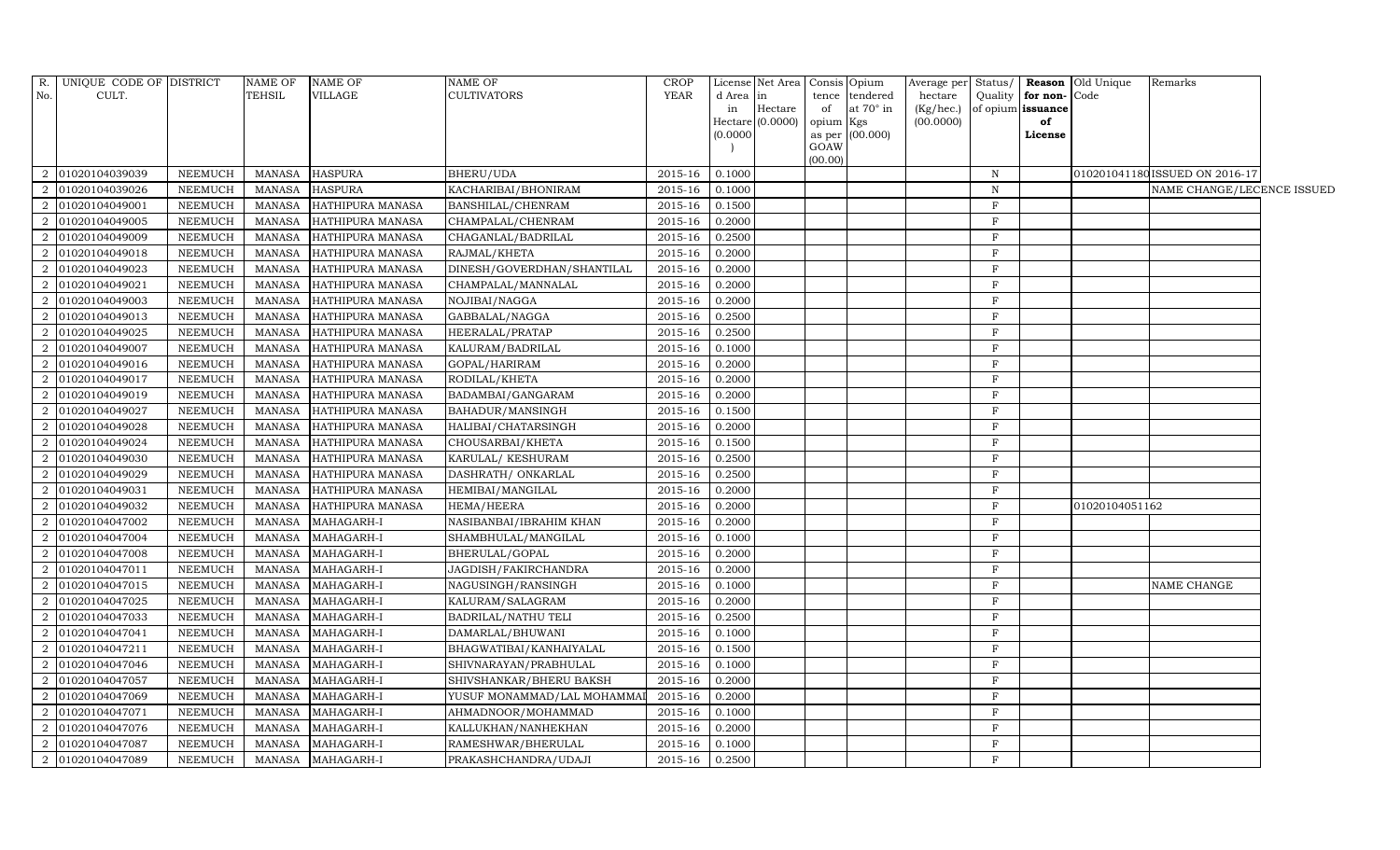| R.             | UNIQUE CODE OF DISTRICT |                | <b>NAME OF</b> | <b>NAME OF</b> | <b>NAME OF</b>                | <b>CROP</b> |          | License Net Area   Consis   Opium |           |                  | Average per | Status/      |                   | Reason Old Unique | Remarks |
|----------------|-------------------------|----------------|----------------|----------------|-------------------------------|-------------|----------|-----------------------------------|-----------|------------------|-------------|--------------|-------------------|-------------------|---------|
| No.            | CULT.                   |                | TEHSIL         | <b>VILLAGE</b> | <b>CULTIVATORS</b>            | YEAR        | d Area   | in                                | tence     | tendered         | hectare     | Quality      | for non-          | Code              |         |
|                |                         |                |                |                |                               |             | in       | Hectare                           | of        | at $70^\circ$ in | (Kg/hec.)   |              | of opium issuance |                   |         |
|                |                         |                |                |                |                               |             |          | $Hectare$ (0.0000)                | opium Kgs |                  | (00.0000)   |              | of                |                   |         |
|                |                         |                |                |                |                               |             | (0.0000) |                                   | GOAW      | as per (00.000)  |             |              | License           |                   |         |
|                |                         |                |                |                |                               |             |          |                                   | (00.00)   |                  |             |              |                   |                   |         |
| 2              | 01020104047091          | <b>NEEMUCH</b> | MANASA         | MAHAGARH-I     | BAPULAL/RAMNARAYAN            | 2015-16     | 0.1000   |                                   |           |                  |             | $\rm F$      |                   |                   |         |
|                | 01020104047100          | <b>NEEMUCH</b> | <b>MANASA</b>  | MAHAGARH-I     | BANSHILAL/KANWARLAL           | 2015-16     | 0.2000   |                                   |           |                  |             | $\mathbf F$  |                   |                   |         |
| 2              | 01020104047102          | <b>NEEMUCH</b> | <b>MANASA</b>  | MAHAGARH-I     | SATYANARAYAN/KANHAIYALAL      | $2015 - 16$ | 0.2000   |                                   |           |                  |             | F            |                   |                   |         |
|                | 01020104047209          | <b>NEEMUCH</b> | <b>MANASA</b>  | MAHAGARH-I     | RUPCHANDRA/SHANKARLAL         | 2015-16     | 0.1500   |                                   |           |                  |             | $\rm F$      |                   |                   |         |
| 2              | 01020104047214          | <b>NEEMUCH</b> | <b>MANASA</b>  | MAHAGARH-I     | DEVILAL/BHERULAL              | 2015-16     | 0.1000   |                                   |           |                  |             | $\mathbf F$  |                   |                   |         |
| $\overline{2}$ | 01020104047220          | <b>NEEMUCH</b> | <b>MANASA</b>  | MAHAGARH-I     | MUNNALAL/SHANKARLAL           | 2015-16     | 0.1500   |                                   |           |                  |             | $\rm F$      |                   |                   |         |
| $\overline{2}$ | 01020104047001          | <b>NEEMUCH</b> | <b>MANASA</b>  | MAHAGARH-I     | PARASRAM/KANWARLAL            | 2015-16     | 0.2000   |                                   |           |                  |             | $\rm F$      |                   |                   |         |
| 2              | 01020104047119          | <b>NEEMUCH</b> | <b>MANASA</b>  | MAHAGARH-I     | BALARAM/ONKARLAL              | 2015-16     | 0.2500   | 0.1524                            | 64.97     | 7.490            | 49.147      | $\mathbf G$  |                   |                   |         |
|                | 01020104047010          | <b>NEEMUCH</b> | <b>MANASA</b>  | MAHAGARH-I     | GANESHRAM/SHIVLAL             | 2015-16     | 0.1000   |                                   |           |                  |             | F            |                   |                   |         |
| 2              | 01020104047009          | <b>NEEMUCH</b> | <b>MANASA</b>  | MAHAGARH-I     | RAMPRASAD/RAMLAL              | 2015-16     | 0.2000   |                                   |           |                  |             | $\mathbf{F}$ |                   |                   |         |
| 2              | 01020104047075          | <b>NEEMUCH</b> | <b>MANASA</b>  | MAHAGARH-I     | ABDUL KARIM/VAJIR MOHAMMAD    | 2015-16     | 0.2500   |                                   |           |                  |             | F            |                   |                   |         |
| 2              | 01020104047047          | <b>NEEMUCH</b> | <b>MANASA</b>  | MAHAGARH-I     | ISHAKH MOHAMMAD/VAJIR KHAN    | 2015-16     | 0.2500   |                                   |           |                  |             | $\mathbf F$  |                   |                   |         |
| $\overline{2}$ | 01020104047026          | <b>NEEMUCH</b> | <b>MANASA</b>  | MAHAGARH-I     | JARILAL/BHUWANIRAM            | $2015 - 16$ | 0.1000   |                                   |           |                  |             | F            |                   |                   |         |
|                | 01020104047020          | <b>NEEMUCH</b> | <b>MANASA</b>  | MAHAGARH-I     | OMPRAKASH/NANDLAL             | 2015-16     | 0.1000   |                                   |           |                  |             | $\rm F$      |                   |                   |         |
| 2              | 01020104047061          | <b>NEEMUCH</b> | <b>MANASA</b>  | MAHAGARH-I     | MANGILAL/KACHRULAL            | 2015-16     | 0.1000   |                                   |           |                  |             | F            |                   |                   |         |
| $\mathfrak{D}$ | 01020104047103          | <b>NEEMUCH</b> | <b>MANASA</b>  | MAHAGARH-I     | RAMESHCHANDRA/BADRILAL        | 2015-16     | 0.1000   |                                   |           |                  |             | F            |                   |                   |         |
| 2              | 01020104047208          | <b>NEEMUCH</b> | <b>MANASA</b>  | MAHAGARH-I     | KHUSHALSINGH/KARANSINGH       | 2015-16     | 0.1000   |                                   |           |                  |             | $\mathbf F$  |                   |                   |         |
| 2              | 01020104047122          | <b>NEEMUCH</b> | <b>MANASA</b>  | MAHAGARH-II    | PRABHULAL/KACHRU              | 2015-16     | 0.1000   |                                   |           |                  |             | F            |                   |                   |         |
|                | 01020104047125          | <b>NEEMUCH</b> | <b>MANASA</b>  | MAHAGARH-II    | AJABNOOR/IBRAHIM              | 2015-16     | 0.1500   |                                   |           |                  |             | $\mathbf F$  |                   |                   |         |
| $\overline{2}$ | 01020104047126          | <b>NEEMUCH</b> | <b>MANASA</b>  | MAHAGARH-II    | SHABBIRHUSSAIN/VAJIRMOHANNAI  | 2015-16     | 0.2500   |                                   |           |                  |             | F            |                   |                   |         |
|                | 01020104047129          | <b>NEEMUCH</b> | <b>MANASA</b>  | MAHAGARH-II    | MARIYAMBAI PUTRI SULEMAN/NANH | 2015-16     | 0.1000   |                                   |           |                  |             | $\rm F$      |                   |                   |         |
| $\overline{2}$ | 01020104047131          | <b>NEEMUCH</b> | <b>MANASA</b>  | MAHAGARH-II    | MOHANLAL/RAMNARAYAN CHOTA     | 2015-16     | 0.1000   |                                   |           |                  |             | $\mathbf F$  |                   |                   |         |
| 2              | 01020104047135          | <b>NEEMUCH</b> | <b>MANASA</b>  | MAHAGARH-II    | RAJARAM/RAMNARAYAN            | 2015-16     | 0.1000   |                                   |           |                  |             | $\rm F$      |                   |                   |         |
| 2              | 01020104047136          | <b>NEEMUCH</b> | <b>MANASA</b>  | MAHAGARH-II    | IQBALHUSSAIN/SHABBIR          | 2015-16     | 0.2500   |                                   |           |                  |             | $\mathbf F$  |                   |                   |         |
| 2              | 01020104047139          | <b>NEEMUCH</b> | <b>MANASA</b>  | MAHAGARH-II    | NARBADABAI/DEVILAL            | $2015 - 16$ | 0.2500   |                                   |           |                  |             | F            |                   |                   |         |
|                | 01020104047149          | <b>NEEMUCH</b> | <b>MANASA</b>  | MAHAGARH-II    | KARULAL/BHANWARLAL            | 2015-16     | 0.2500   |                                   |           |                  |             | $\mathbf F$  |                   |                   |         |
| 2              | 01020104047150          | <b>NEEMUCH</b> | <b>MANASA</b>  | MAHAGARH-II    | NABINOOR/VAJIRKHAN            | 2015-16     | 0.2000   |                                   |           |                  |             | $\mathbf F$  |                   |                   |         |
| 2              | 01020104047151          | <b>NEEMUCH</b> | <b>MANASA</b>  | MAHAGARH-II    | RAISMOHAMMAD/IMAMBAKSH        | 2015-16     | 0.2000   |                                   |           |                  |             | F            |                   |                   |         |
| $\overline{2}$ | 01020104047157          | <b>NEEMUCH</b> | <b>MANASA</b>  | MAHAGARH-II    | BHERULAL/ONKARLAL             | 2015-16     | 0.1000   |                                   |           |                  |             | $\rm F$      |                   |                   |         |
| 2              | 01020104047202          | <b>NEEMUCH</b> | <b>MANASA</b>  | MAHAGARH-II    | RADHESHYAM/SHANKARLAL         | 2015-16     | 0.1000   |                                   |           |                  |             | F            |                   |                   |         |
|                | 01020104047226          | <b>NEEMUCH</b> | <b>MANASA</b>  | MAHAGARH-II    | GOVINDRAM/KANHAIYALAL         | 2015-16     | 0.1500   |                                   |           |                  |             | F            |                   |                   |         |
| 2              | 01020104047233          | <b>NEEMUCH</b> | <b>MANASA</b>  | MAHAGARH-II    | RAMRATAN/KALURAM              | 2015-16     | 0.2000   |                                   |           |                  |             | $\mathbf{F}$ |                   |                   |         |
| 2              | 01020104047133          | <b>NEEMUCH</b> | <b>MANASA</b>  | MAHAGARH-II    | RAJMAL/RAMCHANDRA             | 2015-16     | 0.2000   |                                   |           |                  |             | F            |                   |                   |         |
| 2              | 01020104047038          | <b>NEEMUCH</b> | <b>MANASA</b>  | MAHAGARH-II    | SHANTIBAI/RAMSUKH             | 2015-16     | 0.2000   |                                   |           |                  |             | $\rm F$      |                   |                   |         |
| 2              | 01020104047172          | <b>NEEMUCH</b> | <b>MANASA</b>  | MAHAGARH-II    | BADRILAL/PANNALAL             | 2015-16     | 0.2000   |                                   |           |                  |             | F            |                   |                   |         |
|                | 01020104047235          | <b>NEEMUCH</b> | <b>MANASA</b>  | MAHAGARH-II    | DEVILAL/RAMESHWAR             | 2015-16     | 0.1000   |                                   |           |                  |             | $\mathbf F$  |                   |                   |         |
| 2              | 01020104047205          | <b>NEEMUCH</b> | <b>MANASA</b>  | MAHAGARH-II    | SAJJANBAI/RAMCHANDRA          | 2015-16     | 0.2000   |                                   |           |                  |             | F            |                   |                   |         |
| $\overline{2}$ | 01020104047132          | <b>NEEMUCH</b> | <b>MANASA</b>  | MAHAGARH-II    | DEVILAL/RAMNARAYAN            | 2015-16     | 0.2000   |                                   |           |                  |             | F            |                   |                   |         |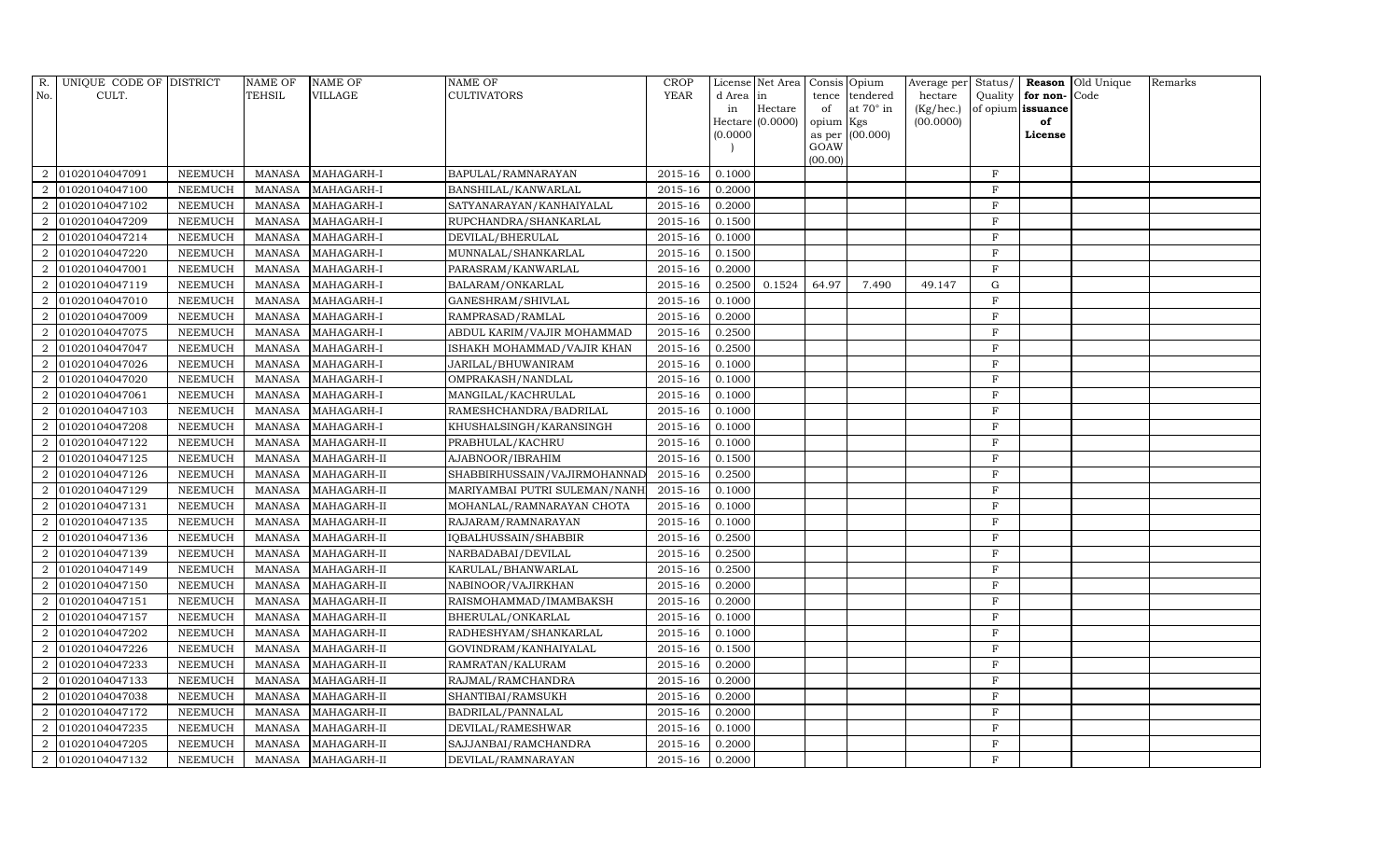| R.             | UNIQUE CODE OF DISTRICT |                | <b>NAME OF</b> | <b>NAME OF</b> | <b>NAME OF</b>               | <b>CROP</b> |           | License Net Area   | Consis Opium |                  | Average per Status/ |                |                   | Reason Old Unique | Remarks            |
|----------------|-------------------------|----------------|----------------|----------------|------------------------------|-------------|-----------|--------------------|--------------|------------------|---------------------|----------------|-------------------|-------------------|--------------------|
| No.            | CULT.                   |                | TEHSIL         | <b>VILLAGE</b> | <b>CULTIVATORS</b>           | YEAR        | d Area in |                    |              | tence tendered   | hectare             | Quality        | for non-          | Code              |                    |
|                |                         |                |                |                |                              |             | in        | Hectare            | of           | at $70^\circ$ in | (Kg/hec.)           |                | of opium issuance |                   |                    |
|                |                         |                |                |                |                              |             |           | $Hectare$ (0.0000) | opium Kgs    |                  | (00.0000)           |                | of                |                   |                    |
|                |                         |                |                |                |                              |             | (0.0000)  |                    | GOAW         | as per (00.000)  |                     |                | License           |                   |                    |
|                |                         |                |                |                |                              |             |           |                    | (00.00)      |                  |                     |                |                   |                   |                    |
| 2              | 01020104047234          | <b>NEEMUCH</b> | <b>MANASA</b>  | MAHAGARH-II    | RAMNIWAS/LAXMINARAYAN        | 2015-16     | 0.1500    |                    |              |                  |                     | $\mathbf F$    |                   |                   |                    |
|                | 01020104047039          | <b>NEEMUCH</b> | <b>MANASA</b>  | MAHAGARH-II    | SHANTIBAI/RADHESHYAM         | 2015-16     | 0.1000    |                    |              |                  |                     | $\rm F$        |                   |                   |                    |
| 2              | 01020104047193          | <b>NEEMUCH</b> | <b>MANASA</b>  | MAHAGARH-II    | GHANSHYAM/NARULAL            | 2015-16     | 0.1000    |                    |              |                  |                     | F              |                   |                   |                    |
|                | 01020104047118          | <b>NEEMUCH</b> | <b>MANASA</b>  | MAHAGARH-II    | RAMNARAYAN/MANNALAL          | 2015-16     | 0.1000    |                    |              |                  |                     | $\rm F$        |                   |                   |                    |
| 2              | 01020104047180          | <b>NEEMUCH</b> | <b>MANASA</b>  | MAHAGARH-II    | DAULATSINGH//MADHAWSINGH     | 2015-16     | 0.1000    |                    |              |                  |                     | $\rm F$        |                   |                   |                    |
| $\overline{2}$ | 01020104053002          | <b>NEEMUCH</b> | <b>MANASA</b>  | <b>MANASA</b>  | RADHABAI/BHUWANIRAM          | 2015-16     | 0.1000    |                    |              |                  |                     | $\rm F$        |                   |                   | NAME CHANGE        |
| $\overline{2}$ | 01020104053003          | <b>NEEMUCH</b> | <b>MANASA</b>  | <b>MANASA</b>  | MOHANLAL/RUPLAL              | 2015-16     | 0.1000    |                    |              |                  |                     | $\mathbf F$    |                   | 01020104014071    |                    |
| 2              | 01020104053034          | <b>NEEMUCH</b> | <b>MANASA</b>  | <b>MANASA</b>  | BHERULAL/NANALAL             | 2015-16     | 0.1000    |                    |              |                  |                     | $\rm F$        |                   | 01020104014070    |                    |
|                | 01020104051011          | <b>NEEMUCH</b> | <b>MANASA</b>  | PIPLIYA RAOJI  | CHATARBHUJ/MATHURALAL        | 2015-16     | 0.1000    |                    |              |                  |                     | $\rm F$        |                   |                   |                    |
| 2              | 01020104051025          | <b>NEEMUCH</b> | <b>MANASA</b>  | PIPLIYA RAOJI  | KACHRU/DHANNA                | 2015-16     | 0.1000    |                    |              |                  |                     | $\rm F$        |                   |                   |                    |
| 2              | 01020104051028          | <b>NEEMUCH</b> | <b>MANASA</b>  | PIPLIYA RAOJI  | AMRA/DALLA                   | 2015-16     | 0.1000    |                    |              |                  |                     | $\mathbf{F}$   |                   |                   |                    |
| $\overline{2}$ | 01020104051029          | <b>NEEMUCH</b> | <b>MANASA</b>  | PIPLIYA RAOJI  | BACHHIBAI/MANGU              | 2015-16     | 0.2000    |                    |              |                  |                     | $\rm F$        |                   |                   |                    |
| $\overline{2}$ | 01020104051037          | <b>NEEMUCH</b> | <b>MANASA</b>  | PIPLIYA RAOJI  | GANESHLAL/PANNALAL           | $2015 - 16$ | 0.2000    |                    |              |                  |                     | $\rm F$        |                   |                   |                    |
|                | 01020104051081          | <b>NEEMUCH</b> | <b>MANASA</b>  | PIPLIYA RAOJI  | PRAHALAD/GANESHLAL           | 2015-16     | 0.1500    |                    |              |                  |                     | $\overline{F}$ |                   |                   |                    |
| 2              | 01020104051044          | <b>NEEMUCH</b> | <b>MANASA</b>  | PIPLIYA RAOJI  | MANJUKUMARI/RANJEETSINGH URF | 2015-16     | 0.1500    |                    |              |                  |                     | $\rm F$        |                   |                   |                    |
| $\mathfrak{D}$ | 01020104051045          | <b>NEEMUCH</b> | <b>MANASA</b>  | PIPLIYA RAOJI  | RAMSINGH/NANDSINGH           | 2015-16     | 0.1000    |                    |              |                  |                     | $\rm F$        |                   |                   |                    |
| 2              | 01020104051049          | <b>NEEMUCH</b> | <b>MANASA</b>  | PIPLIYA RAOJI  | BHIMA/KISHNA                 | 2015-16     | 0.1000    |                    |              |                  |                     | $\rm F$        |                   |                   |                    |
| 2              | 01020104051063          | <b>NEEMUCH</b> | <b>MANASA</b>  | PIPLIYA RAOJI  | DHANRAJ/LALA                 | 2015-16     | 0.1500    |                    |              |                  |                     | $\mathbf F$    |                   |                   |                    |
| $\overline{2}$ | 01020104051067          | <b>NEEMUCH</b> | <b>MANASA</b>  | PIPLIYA RAOJI  | DINESHKUMAR/GANESHRAM        | 2015-16     | 0.2500    |                    |              |                  |                     | $\mathbf F$    |                   |                   |                    |
| $\overline{2}$ | 01020104051071          | <b>NEEMUCH</b> | <b>MANASA</b>  | PIPLIYA RAOJI  | RAJESHKUMAR/MANOHARLAL       | 2015-16     | 0.1500    |                    |              |                  |                     | $\rm F$        |                   |                   |                    |
|                | 01020104051073          | <b>NEEMUCH</b> | <b>MANASA</b>  | PIPLIYA RAOJI  | SHYAMLAL/KARULAL             | 2015-16     | 0.1000    |                    |              |                  |                     | $\rm F$        |                   |                   |                    |
| $\overline{2}$ | 01020104051074          | <b>NEEMUCH</b> | <b>MANASA</b>  | PIPLIYA RAOJI  | HIMMATSINGH/BHERUSINGH       | 2015-16     | 0.2000    |                    |              |                  |                     | $\rm F$        |                   |                   |                    |
| 2              | 01020104051079          | <b>NEEMUCH</b> | <b>MANASA</b>  | PIPLIYA RAOJI  | SAMRATHSINGH/KALYANSINGH     | 2015-16     | 0.2000    |                    |              |                  |                     | $\mathbf F$    |                   |                   |                    |
| $\overline{2}$ | 01020104051080          | <b>NEEMUCH</b> | <b>MANASA</b>  | PIPLIYA RAOJI  | SHANTILAL/CHATARBHUJ         | 2015-16     | 0.1500    |                    |              |                  |                     | $\rm F$        |                   |                   |                    |
| 2              | 01020104051082          | <b>NEEMUCH</b> | <b>MANASA</b>  | PIPLIYA RAOJI  | SABUBAI/BIHARI               | $2015 - 16$ | 0.2000    |                    |              |                  |                     | F              |                   |                   |                    |
|                | 01020104051084          | <b>NEEMUCH</b> | <b>MANASA</b>  | PIPLIYA RAOJI  | RAJMAL/GORA                  | 2015-16     | 0.2500    |                    |              |                  |                     | $\rm F$        |                   |                   |                    |
| 2              | 01020104051086          | <b>NEEMUCH</b> | <b>MANASA</b>  | PIPLIYA RAOJI  | SURAJMAL/NATHU               | 2015-16     | 0.2000    |                    |              |                  |                     | $\rm F$        |                   |                   |                    |
| 2              | 01020104051087          | <b>NEEMUCH</b> | <b>MANASA</b>  | PIPLIYA RAOJI  | CHAGANLAL/UDA                | 2015-16     | 0.1500    |                    |              |                  |                     | $\rm F$        |                   |                   |                    |
| $\overline{2}$ | 01020104051088          | <b>NEEMUCH</b> | <b>MANASA</b>  | PIPLIYA RAOJI  | KESHARBAI/KISHANLAL          | 2015-16     | 0.2500    |                    |              |                  |                     | $\mathbf F$    |                   |                   |                    |
| 2              | 01020104051091          | <b>NEEMUCH</b> | <b>MANASA</b>  | PIPLIYA RAOJI  | <b>BHONA/HEERA</b>           | 2015-16     | 0.1500    |                    |              |                  |                     | $\rm F$        |                   |                   |                    |
|                | 01020104051092          | <b>NEEMUCH</b> | <b>MANASA</b>  | PIPLIYA RAOJI  | RATAN/HEERA                  | 2015-16     | 0.2000    |                    |              |                  |                     | $\mathbf{F}$   |                   |                   |                    |
| 2              | 01020104051094          | <b>NEEMUCH</b> | <b>MANASA</b>  | PIPLIYA RAOJI  | GANGARAM/HEERA               | 2015-16     | 0.2000    |                    |              |                  |                     | $\rm F$        |                   |                   |                    |
| $\overline{2}$ | 01020104051095          | <b>NEEMUCH</b> | <b>MANASA</b>  | PIPLIYA RAOJI  | MATHARIBAI/KESHYA            | 2015-16     | 0.1500    |                    |              |                  |                     | $\mathbf F$    |                   |                   |                    |
| 2              | 01020104051098          | <b>NEEMUCH</b> | <b>MANASA</b>  | PIPLIYA RAOJI  | SHYAMLAL/NATHU               | 2015-16     | 0.2500    |                    |              |                  |                     | $\rm F$        |                   |                   |                    |
| 2              | 01020104051099          | <b>NEEMUCH</b> | <b>MANASA</b>  | PIPLIYA RAOJI  | GORULAL/DURGA                | 2015-16     | 0.1000    |                    |              |                  |                     | $\rm F$        |                   |                   | <b>NAME CHANGE</b> |
|                | 01020104051100          | <b>NEEMUCH</b> | <b>MANASA</b>  | PIPLIYA RAOJI  | RODILAL/MANGILAL             | 2015-16     | 0.2000    |                    |              |                  |                     | $\rm F$        |                   |                   |                    |
| 2              | 01020104051101          | <b>NEEMUCH</b> | <b>MANASA</b>  | PIPLIYA RAOJI  | BIHARI/UDA                   | 2015-16     | 0.2000    |                    |              |                  |                     | $\rm F$        |                   |                   |                    |
| $\overline{2}$ | 01020104051104          | <b>NEEMUCH</b> | <b>MANASA</b>  | PIPLIYA RAOJI  | RADHESHYAM/MANGILAL          | 2015-16     | 0.1500    |                    |              |                  |                     | F              |                   |                   | <b>NAME CHANGE</b> |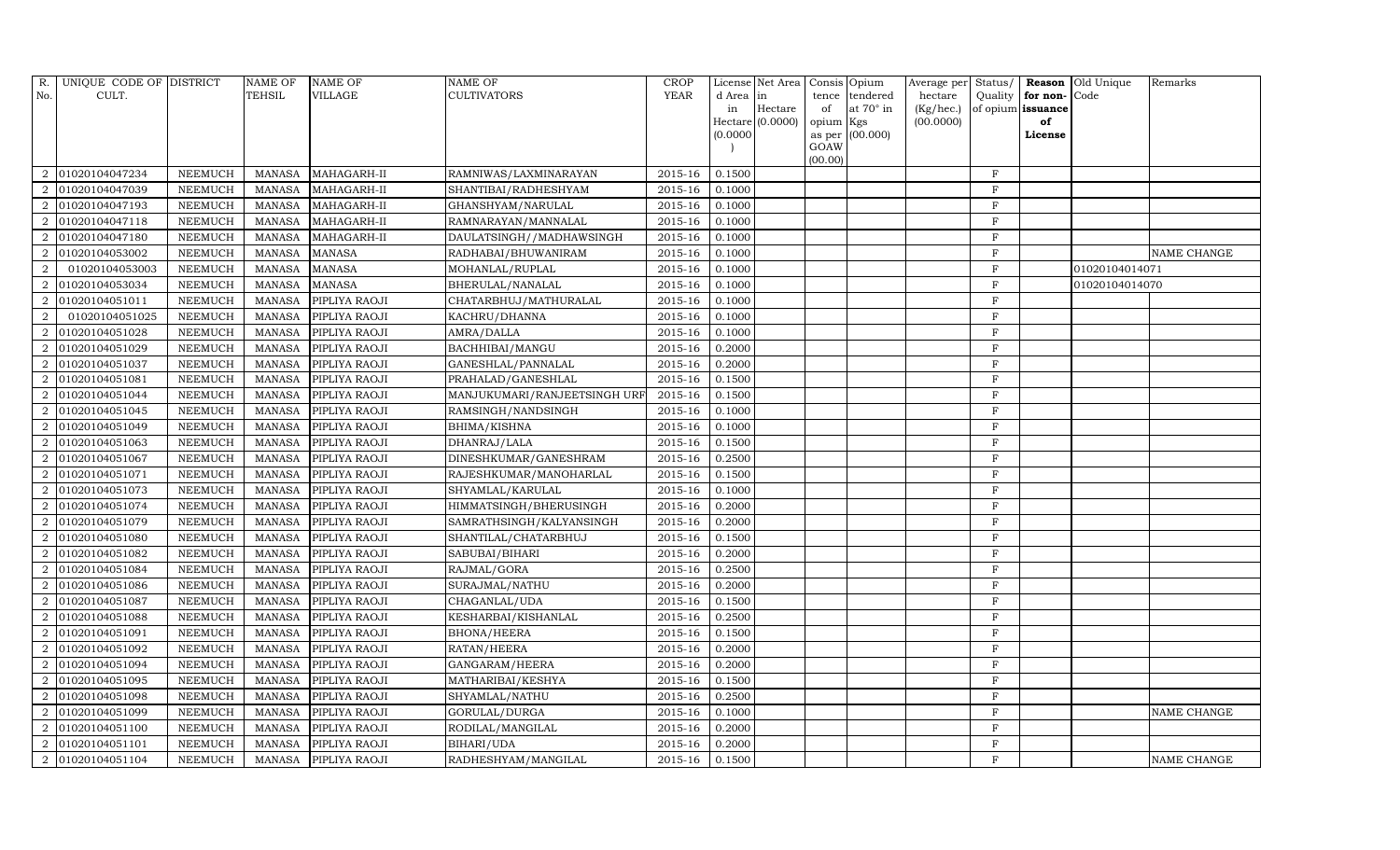| R.             | UNIQUE CODE OF DISTRICT |                | <b>NAME OF</b> | <b>NAME OF</b> | <b>NAME OF</b>               | <b>CROP</b> |           | License Net Area |           | Consis Opium     | Average per | Status/      |                   | Reason Old Unique | Remarks            |
|----------------|-------------------------|----------------|----------------|----------------|------------------------------|-------------|-----------|------------------|-----------|------------------|-------------|--------------|-------------------|-------------------|--------------------|
| No.            | CULT.                   |                | TEHSIL         | <b>VILLAGE</b> | <b>CULTIVATORS</b>           | YEAR        | d Area in |                  | tence     | tendered         | hectare     | Quality      | for non-Code      |                   |                    |
|                |                         |                |                |                |                              |             | in        | Hectare          | of        | at $70^\circ$ in | (Kg/hec.)   |              | of opium issuance |                   |                    |
|                |                         |                |                |                |                              |             |           | Hectare (0.0000) | opium Kgs | as per (00.000)  | (00.0000)   |              | of                |                   |                    |
|                |                         |                |                |                |                              |             | (0.0000)  |                  | GOAW      |                  |             |              | License           |                   |                    |
|                |                         |                |                |                |                              |             |           |                  | (00.00)   |                  |             |              |                   |                   |                    |
| $\overline{2}$ | 01020104051105          | <b>NEEMUCH</b> | MANASA         | PIPLIYA RAOJI  | CHATARBHUJ/PRABHULAL         | 2015-16     | 0.1500    |                  |           |                  |             | $\mathbf{F}$ |                   |                   |                    |
|                | 01020104051114          | <b>NEEMUCH</b> | <b>MANASA</b>  | PIPLIYA RAOJI  | CHOGALAL/BHERA               | 2015-16     | 0.1500    |                  |           |                  |             | $\mathbf{F}$ |                   |                   |                    |
| $\overline{2}$ | 01020104051122          | <b>NEEMUCH</b> | <b>MANASA</b>  | PIPLIYA RAOJI  | RAMESHCHANDRA/RAMNARAYAN     | $2015 - 16$ | 0.2000    |                  |           |                  |             | F            |                   |                   |                    |
| $\mathcal{D}$  | 01020104051125          | <b>NEEMUCH</b> | <b>MANASA</b>  | PIPLIYA RAOJI  | BHAGWATIBAI/RAMGOPAL         | 2015-16     | 0.1000    |                  |           |                  |             | $\rm F$      |                   |                   |                    |
| $\overline{2}$ | 01020104051132          | <b>NEEMUCH</b> | <b>MANASA</b>  | PIPLIYA RAOJI  | MOHANLAL/FATEHLAL            | 2015-16     | 0.2000    |                  |           |                  |             | $\mathbf{F}$ |                   |                   |                    |
| $\overline{2}$ | 01020104051153          | <b>NEEMUCH</b> | <b>MANASA</b>  | PIPLIYA RAOJI  | CHATRA/BHAWSINGH             | 2015-16     | 0.2000    |                  |           |                  |             | F            |                   |                   |                    |
| $\overline{2}$ | 01020104051155          | <b>NEEMUCH</b> | <b>MANASA</b>  | PIPLIYA RAOJI  | TAMMUBAI/GIRDHARI            | 2015-16     | 0.1000    |                  |           |                  |             | $\rm F$      |                   |                   |                    |
| 2              | 01020104051157          | <b>NEEMUCH</b> | <b>MANASA</b>  | PIPLIYA RAOJI  | GANGARAM/BHAVSINGH           | 2015-16     | 0.2000    |                  |           |                  |             | $\mathbf{F}$ |                   |                   |                    |
| $\mathcal{D}$  | 01020104051161          | <b>NEEMUCH</b> | <b>MANASA</b>  | PIPLIYA RAOJI  | BANSHILAL/BALUJI             | 2015-16     | 0.2000    |                  |           |                  |             | F            |                   |                   |                    |
| $\overline{2}$ | 01020104051043          | <b>NEEMUCH</b> | <b>MANASA</b>  | PIPLIYA RAOJI  | <b>BAGDU/HEMA</b>            | 2015-16     | 0.1000    |                  |           |                  |             | F            |                   |                   |                    |
| $\overline{2}$ | 01020104051077          | <b>NEEMUCH</b> | <b>MANASA</b>  | PIPLIYA RAOJI  | RADHESHYAM/SHANKARJI         | 2015-16     | 0.1000    |                  |           |                  |             | F            |                   |                   |                    |
| $\overline{2}$ | 01020104051030          | <b>NEEMUCH</b> | <b>MANASA</b>  | PIPLIYA RAOJI  | GENDKUNWAR/SAJJANSINGH       | 2015-16     | 0.1000    |                  |           |                  |             | $\rm F$      |                   |                   |                    |
| $\overline{2}$ | 01020104051083          | <b>NEEMUCH</b> | <b>MANASA</b>  | PIPLIYA RAOJI  | MANNALAL/CHATRA              | 2015-16     | 0.1500    |                  |           |                  |             | $\rm F$      |                   |                   |                    |
| $\overline{2}$ | 01020104051168          | <b>NEEMUCH</b> | <b>MANASA</b>  | PIPLIYA RAOJI  | SHYAMLAL/KISHNA              | 2015-16     | 0.1500    |                  |           |                  |             | $\rm F$      |                   |                   |                    |
| $\overline{2}$ | 01020104051173          | <b>NEEMUCH</b> | <b>MANASA</b>  | PIPLIYA RAOJI  | LAXMANSINGH/BHAVSINGH        | 2015-16     | 0.2000    |                  |           |                  |             | $\mathbf{F}$ |                   |                   |                    |
| $\overline{2}$ | 01020104051003          | <b>NEEMUCH</b> | <b>MANASA</b>  | PIPLIYA RAOJI  | AMBALAL/FAKIRCHANDRA         | 2015-16     | 0.1000    |                  |           |                  |             | F            |                   |                   |                    |
| $\overline{2}$ | 01020104051085          | <b>NEEMUCH</b> | <b>MANASA</b>  | PIPLIYA RAOJI  | CHOUSARBAI/GABBA             | 2015-16     | 0.1500    |                  |           |                  |             | $\mathbf{F}$ |                   |                   |                    |
| 2              | 01020104051118          | <b>NEEMUCH</b> | <b>MANASA</b>  | PIPLIYA RAOJI  | PANKUNWARBAI/KALULAL         | 2015-16     | 0.1000    |                  |           |                  |             | F            |                   |                   | <b>NAME CHANGE</b> |
| $\overline{2}$ | 01020104051008          | <b>NEEMUCH</b> | <b>MANASA</b>  | PIPLIYA RAOJI  | CHANDIBAI/VENIRAM            | 2015-16     | 0.1000    |                  |           |                  |             | $\, {\bf N}$ |                   |                   |                    |
| $\overline{2}$ | 01020104051170          | <b>NEEMUCH</b> | <b>MANASA</b>  | PIPLIYA RAOJI  | SHYAMLAL/BHANWARLAL          | 2015-16     | 0.1000    |                  |           |                  |             | $\mathbf{F}$ |                   |                   |                    |
| $\overline{2}$ | 01020104051123          | <b>NEEMUCH</b> | <b>MANASA</b>  | PIPLIYA RAOJI  | GIRDHARI/KALU                | 2015-16     | 0.1000    |                  |           |                  |             | $\mathbf{F}$ |                   |                   |                    |
| $\overline{2}$ | 01020104051057          | <b>NEEMUCH</b> | <b>MANASA</b>  | PIPLIYA RAOJI  | MANGILAL/KISHAN              | 2015-16     | 0.1000    |                  |           |                  |             | $\rm F$      |                   |                   |                    |
| 2              | 01020104060012          | <b>NEEMUCH</b> | <b>MANASA</b>  | <b>SANDIYA</b> | MUKANDAS/KISHANDAS           | 2015-16     | 0.2500    |                  |           |                  |             | $\rm F$      |                   |                   |                    |
| $\overline{2}$ | 01020104060018          | <b>NEEMUCH</b> | <b>MANASA</b>  | <b>SANDIYA</b> | NIHALCHAND/NANDLAL           | 2015-16     | 0.2500    |                  |           |                  |             | F            |                   |                   |                    |
| 2              | 01020104060029          | <b>NEEMUCH</b> | <b>MANASA</b>  | <b>SANDIYA</b> | JHANAKBAI/BHAWANISHANKAR     | 2015-16     | 0.2500    |                  |           |                  |             | F            |                   |                   |                    |
| $\mathcal{D}$  | 01020104060016          | <b>NEEMUCH</b> | <b>MANASA</b>  | <b>SANDIYA</b> | UDAIKUMAR/BHERULAL           | 2015-16     | 0.1000    |                  |           |                  |             | $\mathbf{F}$ |                   |                   |                    |
| $\overline{2}$ | 01020104060024          | <b>NEEMUCH</b> | <b>MANASA</b>  | <b>SANDIYA</b> | SURAJMAL/KANHAIYALAL         | 2015-16     | 0.1000    |                  |           |                  |             | $\rm F$      |                   |                   |                    |
| $\overline{2}$ | 01020104060007          | <b>NEEMUCH</b> | <b>MANASA</b>  | <b>SANDIYA</b> | MOTYABAI/KISHANDAS           | 2015-16     | 0.1000    |                  |           |                  |             | $\mathbf{F}$ |                   |                   |                    |
| $\overline{2}$ | 01020104060041          | <b>NEEMUCH</b> | <b>MANASA</b>  | <b>SANDIYA</b> | MANOHARLAL/LAXMINARAYAN      | 2015-16     | 0.1000    |                  |           |                  |             | $\rm F$      |                   |                   |                    |
| $\overline{2}$ | 01020104056008          | <b>NEEMUCH</b> | <b>MANASA</b>  | <b>SARSI</b>   | BANSHILAL/BHUWANIRAM         | 2015-16     | 0.2000    |                  |           |                  |             | F            |                   |                   |                    |
| $\overline{2}$ | 01020104056027          | <b>NEEMUCH</b> | <b>MANASA</b>  | <b>SARSI</b>   | BHAGWANLAL/BHANWARLAL        | 2015-16     | 0.1000    |                  |           |                  |             | F            |                   |                   |                    |
| $\overline{2}$ | 01020104056004          | <b>NEEMUCH</b> | <b>MANASA</b>  | <b>SARSI</b>   | KANHAIYALAL/BHUWANIRAM GAYAR | 2015-16     | 0.1000    |                  |           |                  |             | F            |                   |                   |                    |
| $\overline{2}$ | 01020104056005          | <b>NEEMUCH</b> | <b>MANASA</b>  | <b>SARSI</b>   | RAMESHWAR/GENDMAL            | 2015-16     | 0.1000    |                  |           |                  |             | F            |                   |                   |                    |
| $\overline{2}$ | 01020104056009          | <b>NEEMUCH</b> | <b>MANASA</b>  | <b>SARSI</b>   | KANHAIYALAL/BHUWANIRAM RAWAT | 2015-16     | 0.2000    |                  |           |                  |             | $\mathbf{F}$ |                   |                   |                    |
| $\overline{2}$ | 01020104056006          | <b>NEEMUCH</b> | <b>MANASA</b>  | <b>SARSI</b>   | KARULAL/BHUWANIRAM RAWAT     | 2015-16     | 0.2500    |                  |           |                  |             | $\mathbf{F}$ |                   |                   |                    |
| $\overline{2}$ | 01020104056030          | <b>NEEMUCH</b> | <b>MANASA</b>  | <b>SARSI</b>   | TULSIRAM/PRABHULAL           | 2015-16     | 0.2500    |                  |           |                  |             | F            |                   |                   |                    |
| $\overline{2}$ | 01020104056033          | <b>NEEMUCH</b> | <b>MANASA</b>  | <b>SARSI</b>   | INDRASINGH/MOHANLAL          | 2015-16     | 0.2000    |                  |           |                  |             | $\rm F$      |                   |                   |                    |
| $\overline{a}$ | 01020104056001          | <b>NEEMUCH</b> | <b>MANASA</b>  | <b>SARSI</b>   | HARISINGH/KANWARLAL          | 2015-16     | 0.1500    |                  |           |                  |             | F            |                   |                   |                    |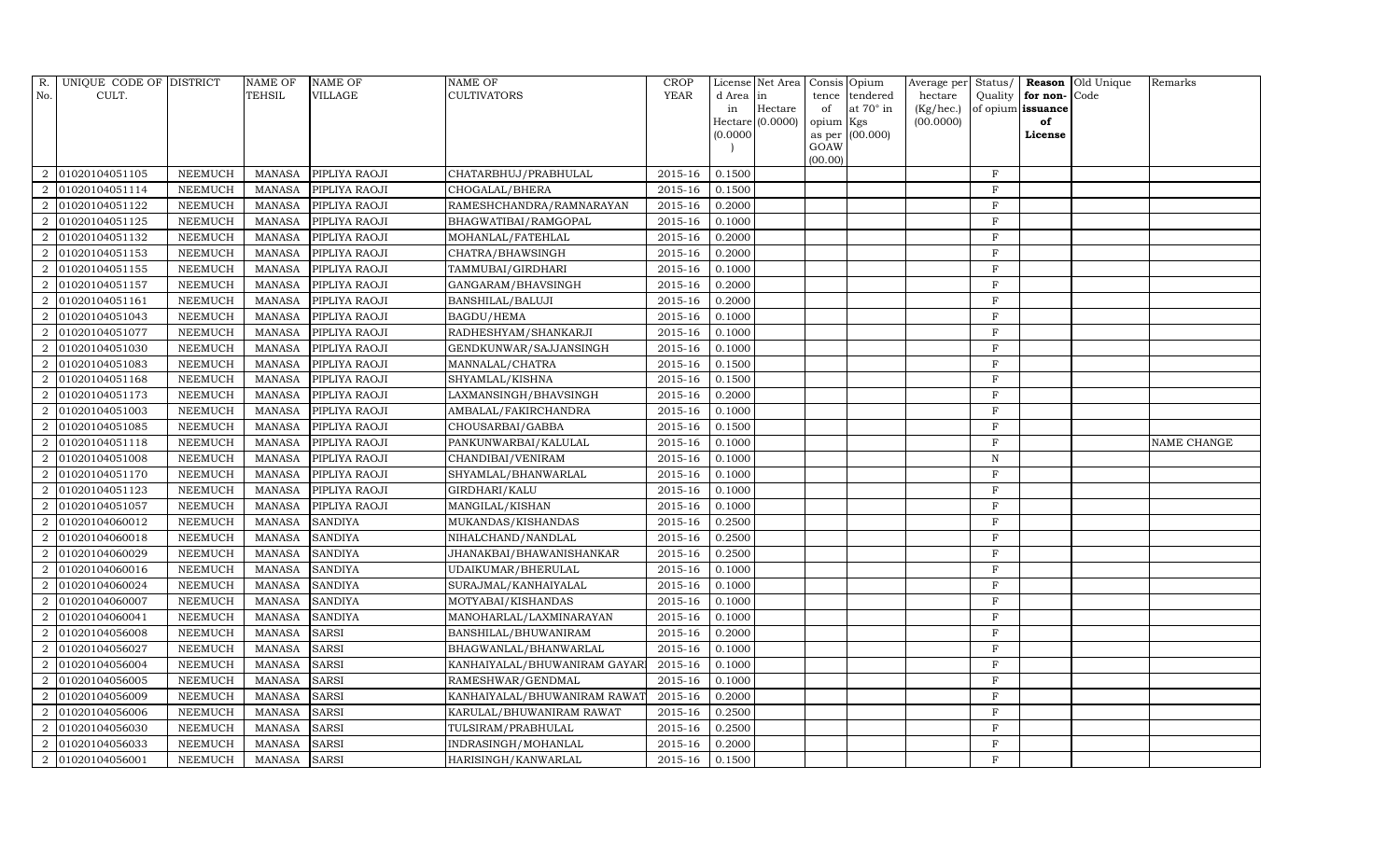| R.             | UNIQUE CODE OF DISTRICT |                | <b>NAME OF</b> | <b>NAME OF</b>   | <b>NAME OF</b>             | <b>CROP</b> |           | License Net Area   | Consis Opium |                  | Average per Status/ |                |                   | Reason Old Unique | Remarks           |
|----------------|-------------------------|----------------|----------------|------------------|----------------------------|-------------|-----------|--------------------|--------------|------------------|---------------------|----------------|-------------------|-------------------|-------------------|
| No.            | CULT.                   |                | TEHSIL         | <b>VILLAGE</b>   | <b>CULTIVATORS</b>         | YEAR        | d Area in |                    |              | tence tendered   | hectare             | Quality        | for non-          | Code              |                   |
|                |                         |                |                |                  |                            |             | in        | Hectare            | of           | at $70^\circ$ in | (Kg/hec.)           |                | of opium issuance |                   |                   |
|                |                         |                |                |                  |                            |             |           | $Hectare$ (0.0000) | opium Kgs    |                  | (00.0000)           |                | of                |                   |                   |
|                |                         |                |                |                  |                            |             | (0.0000)  |                    | GOAW         | as per (00.000)  |                     |                | License           |                   |                   |
|                |                         |                |                |                  |                            |             |           |                    | (00.00)      |                  |                     |                |                   |                   |                   |
| $\overline{2}$ | 01020104056019          | <b>NEEMUCH</b> | <b>MANASA</b>  | <b>SARSI</b>     | OMPRAKASH/MANGILAL         | 2015-16     | 0.2500    |                    |              |                  |                     | $\rm F$        |                   |                   |                   |
|                | 01020104056022          | <b>NEEMUCH</b> | <b>MANASA</b>  | <b>SARSI</b>     | RAMSINGH/NANALAL           | 2015-16     | 0.1500    |                    |              |                  |                     | $\rm F$        |                   |                   |                   |
| 2              | 01020104056026          | <b>NEEMUCH</b> | MANASA         | <b>SARSI</b>     | KARULAL/BHUWANILAL KACHAWA | 2015-16     | 0.1000    |                    |              |                  |                     | $\rm F$        |                   |                   |                   |
|                | 01020104056018          | <b>NEEMUCH</b> | <b>MANASA</b>  | <b>SARSI</b>     | KISHORE/CHUNNILAL          | 2015-16     | 0.1000    |                    |              |                  |                     | $\rm F$        |                   |                   |                   |
| $\overline{2}$ | 01020104062022          | <b>NEEMUCH</b> | <b>MANASA</b>  | <b>SHESHPURA</b> | BADRILAL/KANHAIYALAL       | 2015-16     | 0.2500    |                    |              |                  |                     | $\rm F$        |                   |                   |                   |
| $\overline{2}$ | 01020104062071          | <b>NEEMUCH</b> | <b>MANASA</b>  | <b>SHESHPURA</b> | BADRILAL/RAMPRHALAD        | 2015-16     | 0.2500    | 0.2363             | 63.92        | 12.190           | 51.587              | $\mathbf G$    |                   |                   |                   |
| 2              | 01020104062053          | <b>NEEMUCH</b> | <b>MANASA</b>  | <b>SHESHPURA</b> | CHAGANLAL/BHAGIRATH        | 2015-16     | 0.2500    | 0.2421             | 66.62        | 4.692            | 19.380              | $\mathbf G$    | 04                |                   | ISSUED ON 2016-17 |
| $\overline{2}$ | 01020104062028          | <b>NEEMUCH</b> | <b>MANASA</b>  | <b>SHESHPURA</b> | DEVILAL/VARDICHANDRA       | $2015 - 16$ | 0.1500    |                    |              |                  |                     | F              |                   |                   |                   |
|                | 01020104062079          | <b>NEEMUCH</b> | <b>MANASA</b>  | <b>SHESHPURA</b> | GHISALAL/BAPULAL           | 2015-16     | 0.2000    |                    |              |                  |                     | F              |                   |                   |                   |
| 2              | 01020104062056          | <b>NEEMUCH</b> | <b>MANASA</b>  | <b>SHESHPURA</b> | GOPAL/BAPULAL              | 2015-16     | 0.2000    |                    |              |                  |                     | $\rm F$        |                   |                   |                   |
|                | 01020104062067          | <b>NEEMUCH</b> | <b>MANASA</b>  | <b>SHESHPURA</b> | HEERALAL/BHAGATRAM         | 2015-16     | 0.2500    |                    |              |                  |                     | $\overline{F}$ |                   |                   |                   |
| $\overline{2}$ | 01020104062050          | <b>NEEMUCH</b> | <b>MANASA</b>  | <b>SHESHPURA</b> | KISHANLAL/BHUWANILAL       | 2015-16     | 0.1000    |                    |              |                  |                     | $\mathbf F$    |                   |                   |                   |
| 2              | 01020104062023          | <b>NEEMUCH</b> | <b>MANASA</b>  | <b>SHESHPURA</b> | SHAMBHULAL/PURALAL         | 2015-16     | 0.2000    |                    |              |                  |                     | $\rm F$        |                   |                   |                   |
|                | 01020104062008          | <b>NEEMUCH</b> | <b>MANASA</b>  | <b>SHESHPURA</b> | SUKHIBAI/VAJERAM           | 2015-16     | 0.1000    | 0.0944             | 64.87        | 4.763            | 50.456              | $\mathbf G$    |                   |                   |                   |
|                | 01020104062063          | <b>NEEMUCH</b> | <b>MANASA</b>  | <b>SHESHPURA</b> | VARDICHANDRA/BHAGATRAM     | 2015-16     | 0.1500    |                    |              |                  |                     | F              |                   |                   |                   |
|                | 01020104048054          | <b>NEEMUCH</b> | <b>MANASA</b>  | <b>UCHED</b>     | BHAGATRAM/ONKARLAL         | 2015-16     | 0.2000    |                    |              |                  |                     | $\mathbf F$    |                   |                   |                   |
| 2              | 01020104048086          | <b>NEEMUCH</b> | <b>MANASA</b>  | <b>UCHED</b>     | BHAGWAN/BHANWARLAL         | 2015-16     | 0.1000    |                    |              |                  |                     | $\mathbf F$    |                   |                   |                   |
| 2              | 01020104048050          | <b>NEEMUCH</b> | <b>MANASA</b>  | <b>UCHED</b>     | BHAGWANLAL/MANGILAL        | 2015-16     | 0.2000    |                    |              |                  |                     | $\rm F$        |                   |                   |                   |
|                | 01020104048004          | <b>NEEMUCH</b> | <b>MANASA</b>  | <b>UCHED</b>     | BHERULAL/NARAYAN           | 2015-16     | 0.2000    |                    |              |                  |                     | $\mathbf F$    |                   |                   |                   |
| 2              | 01020104048093          | <b>NEEMUCH</b> | <b>MANASA</b>  | <b>UCHED</b>     | BHOLARAM/HABUJI            | $2015 - 16$ | 0.1500    |                    |              |                  |                     | F              |                   |                   |                   |
|                | 01020104048088          | <b>NEEMUCH</b> | <b>MANASA</b>  | <b>UCHED</b>     | CHANDMAL/BHUWANILAL        | 2015-16     | 0.2000    | 0.0923             | 64.31        | 6.045            | 65.493              | G              |                   |                   |                   |
| $\overline{2}$ | 01020104048002          | <b>NEEMUCH</b> | <b>MANASA</b>  | <b>UCHED</b>     | CHANDMAL/CHENRAM           | 2015-16     | 0.2000    |                    |              |                  |                     | $\mathbf F$    |                   |                   |                   |
| 2              | 01020104048005          | <b>NEEMUCH</b> | <b>MANASA</b>  | <b>UCHED</b>     | CHOGALAL/KASHIRAM          | 2015-16     | 0.2000    |                    |              |                  |                     | $\rm F$        |                   |                   |                   |
|                | 01020104048116          | <b>NEEMUCH</b> | <b>MANASA</b>  | <b>UCHED</b>     | CHOTHMAL/FULCHAND          | 2015-16     | 0.1000    |                    |              |                  |                     | $\overline{F}$ |                   |                   |                   |
|                | 01020104048114          | <b>NEEMUCH</b> | <b>MANASA</b>  | <b>UCHED</b>     | DEVILAL/BHAGWANLAL         | 2015-16     | 0.1500    |                    |              |                  |                     | $\rm F$        |                   |                   |                   |
|                | 01020104048031          | <b>NEEMUCH</b> | <b>MANASA</b>  | <b>UCHED</b>     | DHANNA/GULAB               | 2015-16     | 0.1500    |                    |              |                  |                     | $\mathbf F$    |                   |                   |                   |
| 2              | 01020104048024          | <b>NEEMUCH</b> | <b>MANASA</b>  | <b>UCHED</b>     | FULCHANDRA/KASHIRAM        | 2015-16     | 0.2000    |                    |              |                  |                     | $\mathbf{F}$   |                   |                   |                   |
| 2              | 01020104048080          | <b>NEEMUCH</b> | <b>MANASA</b>  | <b>UCHED</b>     | GHANSHYAM/PRABHULAL        | 2015-16     | 0.1500    |                    |              |                  |                     | F              |                   |                   |                   |
|                | 01020104048070          | <b>NEEMUCH</b> | <b>MANASA</b>  | <b>UCHED</b>     | HAJARILAL/BHAWSINGH        | 2015-16     | 0.1000    |                    |              |                  |                     | $\mathbf F$    |                   |                   |                   |
| 2              | 01020104048040          | <b>NEEMUCH</b> | <b>MANASA</b>  | UCHED            | HEERALAL/CHENRAM           | 2015-16     | 0.2500    |                    |              |                  |                     | $\rm F$        |                   |                   | NAME CHANGE       |
|                | 01020104048022          | <b>NEEMUCH</b> | <b>MANASA</b>  | <b>UCHED</b>     | HEERALAL/DHANNA            | 2015-16     | 0.1500    |                    |              |                  |                     | $\mathbf F$    |                   |                   |                   |
|                | 01020104048091          | <b>NEEMUCH</b> | <b>MANASA</b>  | <b>UCHED</b>     | JAGDISH/CHAGANLAL          | 2015-16     | 0.2000    |                    |              |                  |                     | $\rm F$        |                   |                   |                   |
| 2              | 01020104048042          | <b>NEEMUCH</b> | <b>MANASA</b>  | <b>UCHED</b>     | JAGDISH/SHOBHARAM          | $2015 - 16$ | 0.2000    | 0.1877             | 69.28        | 11.164           | 59.478              | $\mathbf G$    |                   |                   |                   |
| 2              | 01020104048045          | <b>NEEMUCH</b> | <b>MANASA</b>  | <b>UCHED</b>     | JAGDISH/HEERALAL           | 2015-16     | 0.2500    | 0.2246             | 59.65        | 13.251           | 58.998              | $\mathbf G$    |                   |                   |                   |
| 2              | 01020104048104          | <b>NEEMUCH</b> | <b>MANASA</b>  | <b>UCHED</b>     | NANDUBAI/KANHAIYALAL       | 2015-16     | 0.1000    |                    |              |                  |                     | $\rm F$        |                   |                   |                   |
|                | 01020104048058          | <b>NEEMUCH</b> | <b>MANASA</b>  | <b>UCHED</b>     | KANHAIYALAL/BHERULAL       | 2015-16     | 0.2000    |                    |              |                  |                     | $\mathbf F$    |                   |                   |                   |
| 2              | 01020104048117          | <b>NEEMUCH</b> | <b>MANASA</b>  | <b>UCHED</b>     | KANWARLAL/FULCHAND         | 2015-16     | 0.2000    |                    |              |                  |                     | $\mathbf F$    |                   |                   |                   |
|                | 2 01020104048046        | <b>NEEMUCH</b> | <b>MANASA</b>  | <b>UCHED</b>     | KESHRIMAL/PUNAMCHANDRA     | 2015-16     | 0.2500    |                    |              |                  |                     | $\overline{F}$ |                   |                   |                   |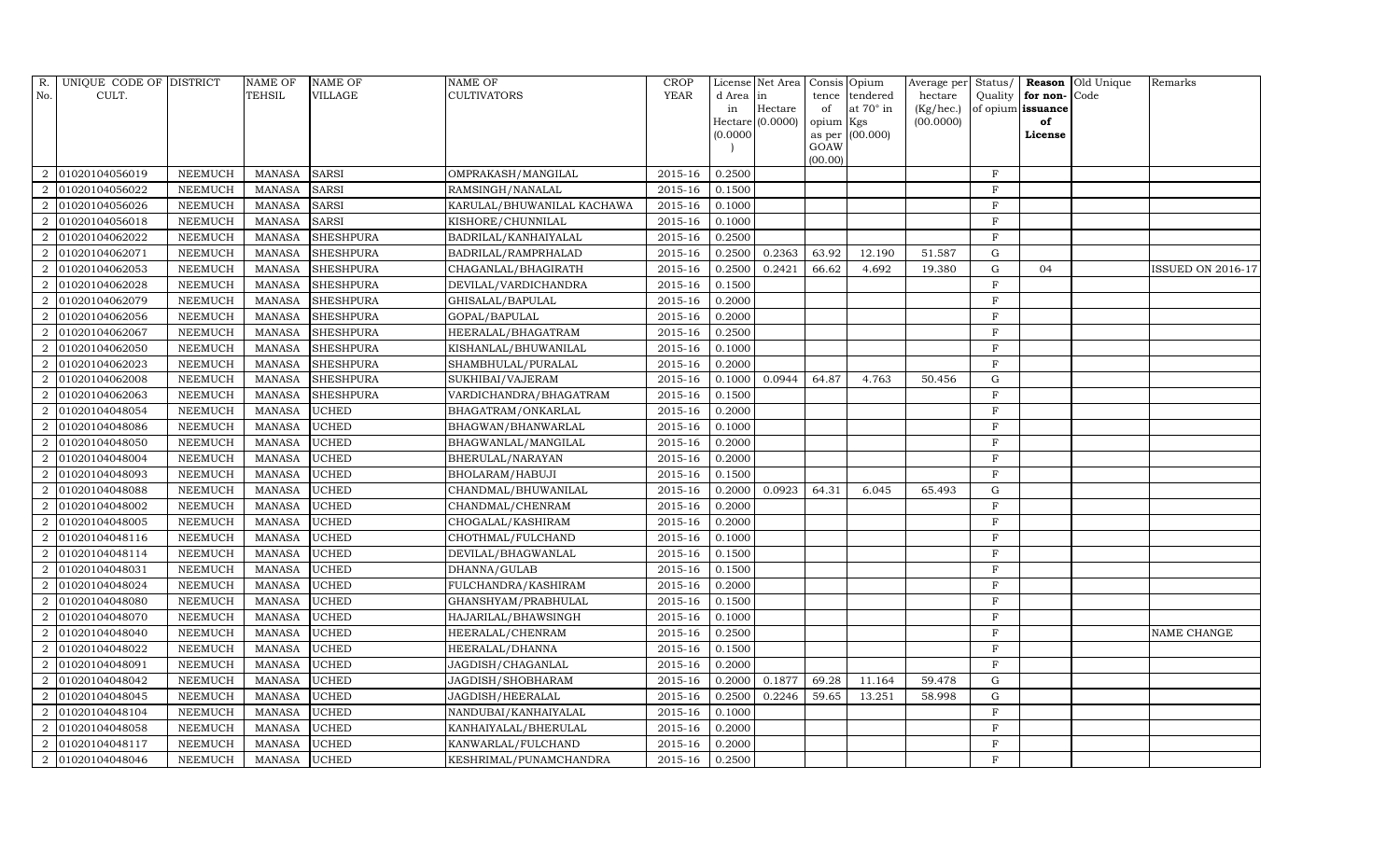| R.             | UNIQUE CODE OF DISTRICT |                | <b>NAME OF</b> | <b>NAME OF</b>                        | <b>NAME OF</b>                           | <b>CROP</b> |          | License Net Area   |           | Consis Opium     | Average per Status/ |              |                   | Reason Old Unique | Remarks              |
|----------------|-------------------------|----------------|----------------|---------------------------------------|------------------------------------------|-------------|----------|--------------------|-----------|------------------|---------------------|--------------|-------------------|-------------------|----------------------|
| No.            | CULT.                   |                | TEHSIL         | <b>VILLAGE</b>                        | <b>CULTIVATORS</b>                       | <b>YEAR</b> | d Area   | in                 | tence     | tendered         | hectare             | Quality      | for non-Code      |                   |                      |
|                |                         |                |                |                                       |                                          |             | in       | Hectare            | of        | at $70^\circ$ in | (Kg/hec.)           |              | of opium issuance |                   |                      |
|                |                         |                |                |                                       |                                          |             | (0.0000) | Hectare $(0.0000)$ | opium Kgs | as per (00.000)  | (00.0000)           |              | of<br>License     |                   |                      |
|                |                         |                |                |                                       |                                          |             |          |                    | GOAW      |                  |                     |              |                   |                   |                      |
|                |                         |                |                |                                       |                                          |             |          |                    | (00.00)   |                  |                     |              |                   |                   |                      |
| 2              | 01020104048009          | <b>NEEMUCH</b> | MANASA         | <b>UCHED</b>                          | <b>KESURAM/KHEMA</b>                     | 2015-16     | 0.2000   |                    |           |                  |                     | $\mathbf{F}$ |                   |                   |                      |
| $\overline{2}$ | 01020104048026          | <b>NEEMUCH</b> | MANASA         | <b>UCHED</b>                          | KISHANLAL/AMRA                           | 2015-16     | 0.1000   |                    |           |                  |                     | F            |                   |                   |                      |
| $\overline{2}$ | 01020104048029          | <b>NEEMUCH</b> | MANASA         | <b>UCHED</b>                          | KISHANLAL/SHOJI                          | 2015-16     | 0.2000   |                    |           |                  |                     | F            |                   |                   |                      |
| $\overline{2}$ | 01020104048106          | <b>NEEMUCH</b> | MANASA         | <b>UCHED</b>                          | LALCHANDRA/HEERALAL                      | 2015-16     | 0.1500   |                    |           |                  |                     | $\rm F$      |                   |                   |                      |
| 2              | 01020104048084          | <b>NEEMUCH</b> | <b>MANASA</b>  | <b>UCHED</b>                          | LAXMINARAYAN/HEERALAL                    | 2015-16     | 0.2500   | 0.0871             | 61.03     | 5.275            | 60.563              | G            |                   |                   |                      |
| 2              | 01020104048115          | <b>NEEMUCH</b> | MANASA         | <b>UCHED</b>                          | LAXMINARAYAN/FULCHAND                    | 2015-16     | 0.1500   |                    |           |                  |                     | $\mathbf{F}$ |                   |                   |                      |
| 2              | 01020104048122          | <b>NEEMUCH</b> | <b>MANASA</b>  | <b>UCHED</b>                          | MADANLAL/LAXMAN                          | 2015-16     | 0.2000   |                    |           |                  |                     | $\mathbf{F}$ |                   |                   |                      |
| 2              | 01020104048048          | <b>NEEMUCH</b> | <b>MANASA</b>  | <b>UCHED</b>                          | MANGILAL/KANHAIYALAL TEJAWAT             | 2015-16     | 0.2000   |                    |           |                  |                     | F            |                   |                   |                      |
| $\overline{2}$ | 01020104048049          | <b>NEEMUCH</b> | <b>MANASA</b>  | <b>UCHED</b>                          | MANGILAL/KANHAIYALAL GOYAL               | 2015-16     | 0.1000   |                    |           |                  |                     | F            |                   |                   |                      |
| 2              | 01020104048051          | <b>NEEMUCH</b> | MANASA         | <b>UCHED</b>                          | MANGILAL/SHYAMLAL                        | 2015-16     | 0.2000   |                    |           |                  |                     | F            |                   |                   |                      |
| 2              | 01020104048125          | <b>NEEMUCH</b> | <b>MANASA</b>  | <b>UCHED</b>                          | MANNALAL/HEERALAL                        | 2015-16     | 0.1000   |                    |           |                  |                     | $_{\rm F}$   |                   |                   |                      |
| 2              | 01020104048095          | <b>NEEMUCH</b> | <b>MANASA</b>  | <b>UCHED</b>                          | MANOHARLAL/PANNALAL                      | 2015-16     | 0.2000   |                    |           |                  |                     | $_{\rm F}$   |                   |                   |                      |
| $\overline{2}$ | 01020104048068          | <b>NEEMUCH</b> | MANASA         | <b>UCHED</b>                          | MANSINGH/SHOJI                           | 2015-16     | 0.1000   |                    |           |                  |                     | $\mathbf{F}$ |                   |                   |                      |
| $\overline{2}$ | 01020104048012          | <b>NEEMUCH</b> | <b>MANASA</b>  | <b>UCHED</b>                          | MOHANBAI/MODIRAM                         | 2015-16     | 0.2000   |                    |           |                  |                     | F            |                   |                   |                      |
| 2              | 01020104048044          | <b>NEEMUCH</b> | <b>MANASA</b>  | <b>UCHED</b>                          | MUNNALAL/PANNALAL                        | 2015-16     | 0.1000   |                    |           |                  |                     | F            |                   |                   |                      |
| 2              | 01020104048076          | <b>NEEMUCH</b> | <b>MANASA</b>  | <b>UCHED</b>                          | OMPRAKASH/PANNALAL                       | 2015-16     | 0.2000   |                    |           |                  |                     | $_{\rm F}$   |                   |                   |                      |
| 2              | 01020104048007          | <b>NEEMUCH</b> | <b>MANASA</b>  | <b>UCHED</b>                          | CHANDMAL/PANNALAL                        | 2015-16     | 0.1000   |                    |           |                  |                     | $\mathbf{F}$ |                   |                   |                      |
| 2              | 01020104048032          | <b>NEEMUCH</b> | MANASA         | <b>UCHED</b>                          | PANNALAL/GULAB                           | 2015-16     | 0.2000   |                    |           |                  |                     | F            |                   |                   |                      |
| $\overline{2}$ | 01020104048052          | <b>NEEMUCH</b> | MANASA         | <b>UCHED</b>                          | PIRULAL/SHOJI                            | 2015-16     | 0.2000   |                    |           |                  |                     | $\rm F$      |                   |                   |                      |
| 2              | 01020104048001          | <b>NEEMUCH</b> | MANASA         | <b>UCHED</b>                          | KESHARBAI/PRABHULAL                      | 2015-16     | 0.1000   |                    |           |                  |                     | $_{\rm F}$   |                   |                   | NAME CHANGE          |
| $\overline{2}$ | 01020104048097          | <b>NEEMUCH</b> | <b>MANASA</b>  | <b>UCHED</b>                          | PRAHALAD/VARDICHANDRA                    | 2015-16     | 0.2000   |                    |           |                  |                     | $_{\rm F}$   |                   |                   |                      |
| 2              | 01020104048013          | <b>NEEMUCH</b> | <b>MANASA</b>  | <b>UCHED</b>                          | GHANSHYAM/PUNAMCHAND                     | 2015-16     | 0.2000   |                    |           |                  |                     | $_{\rm F}$   |                   |                   |                      |
| 2              | 01020104048119          | <b>NEEMUCH</b> | MANASA         | <b>UCHED</b>                          | RAJARAM/DHANNALAL                        | 2015-16     | 0.2000   |                    |           |                  |                     | $\rm F$      |                   |                   |                      |
| 2              | 01020104048041          | <b>NEEMUCH</b> | MANASA         | <b>UCHED</b>                          | RAMCHANDRA/NATHU                         | $2015 - 16$ | 0.1000   |                    |           |                  |                     | F            |                   |                   |                      |
| 2              | 01020104048126          | <b>NEEMUCH</b> | <b>MANASA</b>  | <b>UCHED</b>                          | RODILAL/KISHANLAL                        | $2015 - 16$ | 0.2000   |                    |           |                  |                     | F            |                   |                   |                      |
| $\mathfrak{D}$ | 01020104048083          | <b>NEEMUCH</b> | <b>MANASA</b>  | <b>UCHED</b>                          | SHAMBHULAL/CHOGALAL                      | 2015-16     | 0.2000   |                    |           |                  |                     | $\rm F$      |                   |                   |                      |
| 2              | 01020104048011          | <b>NEEMUCH</b> | <b>MANASA</b>  | <b>UCHED</b>                          | SHOJI/KHEMA                              | 2015-16     | 0.1000   |                    |           |                  |                     | F            |                   |                   |                      |
| $\overline{2}$ | 01020104048073          | <b>NEEMUCH</b> | <b>MANASA</b>  | <b>UCHED</b>                          | SHYAMLAL/SHOJI                           | 2015-16     | 0.1000   |                    |           |                  |                     | $\mathbf F$  |                   |                   |                      |
| $\overline{2}$ | 01020104048066          | <b>NEEMUCH</b> | <b>MANASA</b>  | <b>UCHED</b>                          | TEJA/SHOJI                               | 2015-16     | 0.2000   |                    |           |                  |                     | $\mathbf F$  |                   |                   |                      |
| 2              | 01020104048008          | <b>NEEMUCH</b> | <b>MANASA</b>  | <b>UCHED</b>                          | TULSIRAM/MULCHANDRA                      | 2015-16     | 0.1000   |                    |           |                  |                     | F            |                   |                   |                      |
| 2              | 01020104048057          | <b>NEEMUCH</b> | <b>MANASA</b>  | <b>UCHED</b>                          | VISHNULAL/RATANLAL                       | 2015-16     | 0.2500   |                    |           |                  |                     | F            |                   |                   |                      |
| 2              | 01020104048047          | <b>NEEMUCH</b> | <b>MANASA</b>  | <b>UCHED</b>                          | MULCHANDRA/NATHU                         | 2015-16     | 0.1000   |                    |           |                  |                     | $_{\rm F}$   |                   |                   |                      |
| 2              | 01020104048006          | <b>NEEMUCH</b> | <b>MANASA</b>  | <b>UCHED</b>                          | RAMESHLAL/CHUNNILAL                      | 2015-16     | 0.1000   |                    |           |                  |                     | $_{\rm F}$   |                   |                   |                      |
| 3              | 01020104044040          | <b>NEEMUCH</b> | <b>MANASA</b>  | MOKHAMPURA (MAHAGA GANGARAM/RAMNIWAS  |                                          | 2015-16     | 0.1000   |                    |           |                  |                     | $\mathbf{F}$ |                   |                   | TRANSFER MAHAGARH-II |
| 3              | 01020104044049          | <b>NEEMUCH</b> | MANASA         | MOKHAMPURA (MAHAGA RAMDAYAL/KARULAL   |                                          | 2015-16     | 0.2000   |                    |           |                  |                     | F            |                   |                   |                      |
| 3              | 01020104044051          | <b>NEEMUCH</b> | <b>MANASA</b>  | MOKHAMPURA (MAHAGA HEERALAL/JAGANNATH |                                          | 2015-16     | 0.2500   |                    |           |                  |                     | F            |                   |                   |                      |
| 3              | 01020104044025          | NEEMUCH        | <b>MANASA</b>  |                                       | MOKHAMPURA (MAHAGA ANTARSINGH/NAHARSINGH | 2015-16     | 0.1000   |                    |           |                  |                     | F            |                   |                   |                      |
|                | 3 01020104044045        | <b>NEEMUCH</b> | MANASA         |                                       | MOKHAMPURA (MAHAGA GHANSHYAM/MAGNIRAM    | 2015-16     | 0.1000   |                    |           |                  |                     | $_{\rm F}$   |                   |                   |                      |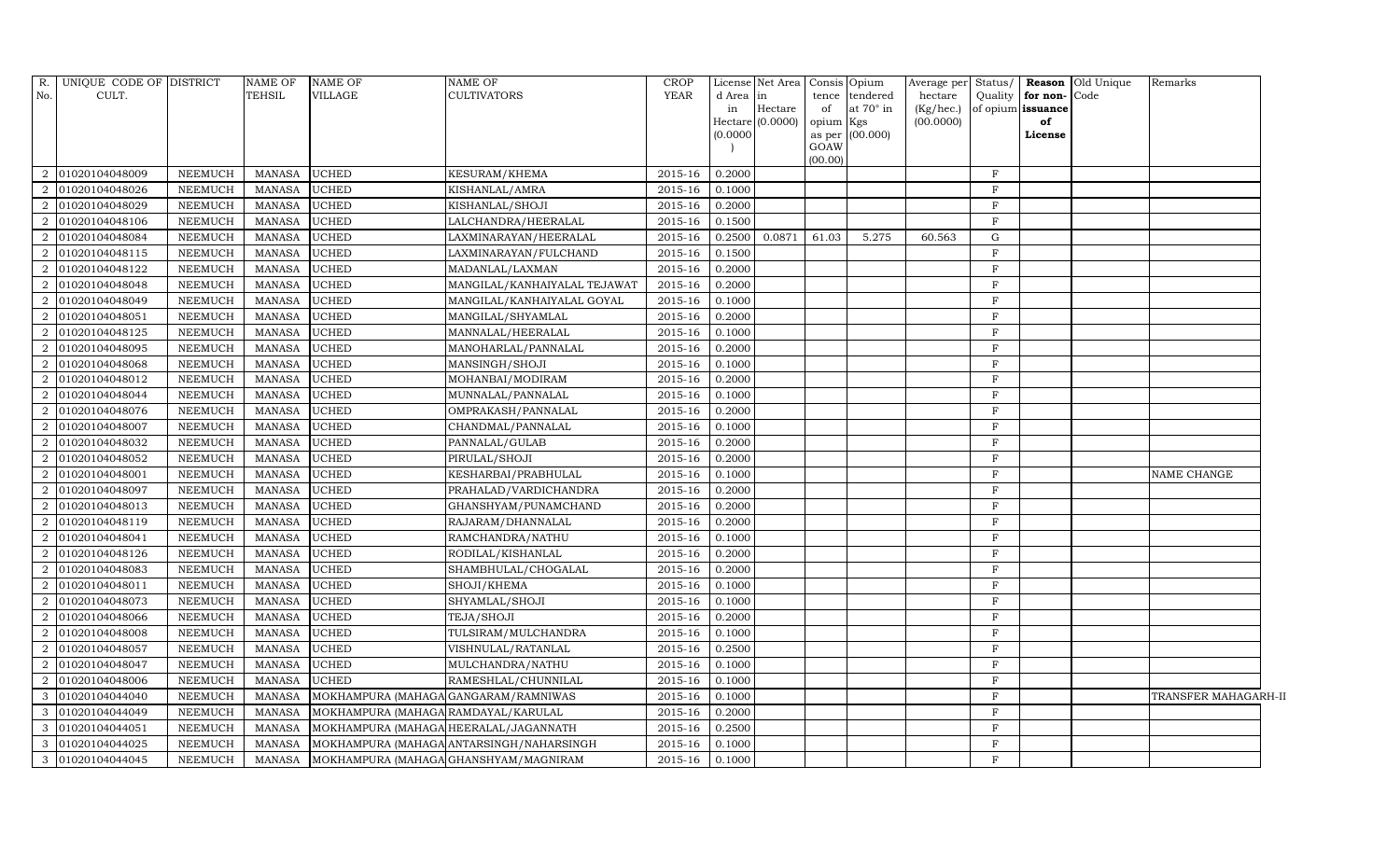| R.            | UNIQUE CODE OF DISTRICT |                | <b>NAME OF</b> | <b>NAME OF</b>                      | <b>NAME OF</b>           | <b>CROP</b> |           | License Net Area   | Consis Opium |                  | Average per Status/ |                |                   | Reason Old Unique | Remarks                  |
|---------------|-------------------------|----------------|----------------|-------------------------------------|--------------------------|-------------|-----------|--------------------|--------------|------------------|---------------------|----------------|-------------------|-------------------|--------------------------|
| No.           | CULT.                   |                | <b>TEHSIL</b>  | <b>VILLAGE</b>                      | <b>CULTIVATORS</b>       | YEAR        | d Area in |                    |              | tence tendered   | hectare             | Quality        | for non-Code      |                   |                          |
|               |                         |                |                |                                     |                          |             | in        | Hectare            | of           | at $70^\circ$ in | (Kg/hec.)           |                | of opium issuance |                   |                          |
|               |                         |                |                |                                     |                          |             |           | $Hectare$ (0.0000) | opium Kgs    |                  | (00.0000)           |                | of                |                   |                          |
|               |                         |                |                |                                     |                          |             | (0.0000)  |                    | GOAW         | as per (00.000)  |                     |                | License           |                   |                          |
|               |                         |                |                |                                     |                          |             |           |                    | (00.00)      |                  |                     |                |                   |                   |                          |
| 2             | 01020104058033          | <b>NEEMUCH</b> | <b>MANASA</b>  | <b>KACHOLI</b>                      | BAPULAL/KALU             | 2015-16     | 0.1000    |                    |              |                  |                     | $\rm F$        |                   |                   |                          |
|               | 01020104037038          | <b>NEEMUCH</b> | <b>MANASA</b>  | DANDHERI CHARBHUJA MANGILAL/RODILAL |                          | 2015-16     | 0.1000    |                    |              |                  |                     | $\mathbf{F}$   |                   |                   |                          |
| 3             | 01020104065023          | <b>NEEMUCH</b> | <b>MANASA</b>  | <b>KADI ANTRI</b>                   | GOPAL/RAMLAL             | 2015-16     | 0.1000    |                    |              |                  |                     | $\mathbf F$    |                   |                   |                          |
| 3             | 01020104065031          | <b>NEEMUCH</b> | <b>MANASA</b>  | <b>KADI ANTRI</b>                   | BAGDIRAM/BANSHILAL       | 2015-16     | 0.1000    |                    |              |                  |                     | $\mathbf{F}$   |                   |                   |                          |
| 3             | 01020104065034          | <b>NEEMUCH</b> | <b>MANASA</b>  | <b>KADI ANTRI</b>                   | KACHRIBAI/BANSHILAL      | 2015-16     | 0.1000    |                    |              |                  |                     | $\rm F$        |                   |                   |                          |
| 3             | 01020104065018          | <b>NEEMUCH</b> | <b>MANASA</b>  | <b>KADI ANTRI</b>                   | SUGNABAI/BAPULAL         | 2015-16     | 0.1000    |                    |              |                  |                     | $\mathbf F$    |                   |                   |                          |
| 3             | 01020104098003          | <b>NEEMUCH</b> | <b>MANASA</b>  | <b>ABAKHEDI</b>                     | MOHANLAL/HIRA            | 2015-16     | 0.2000    |                    |              |                  |                     | $\rm F$        |                   |                   |                          |
| $\mathcal{S}$ | 01020104098004          | <b>NEEMUCH</b> | <b>MANASA</b>  | <b>ABAKHEDI</b>                     | DHAPUBAI/GHISALAL        | $2015 - 16$ | 0.2500    |                    |              |                  |                     | $_{\rm F}$     |                   |                   |                          |
|               | 01020104098009          | <b>NEEMUCH</b> | <b>MANASA</b>  | <b>ABAKHEDI</b>                     | PRABHA BAI/RAMPRASAD     | 2015-16     | 0.2500    |                    |              |                  |                     | $\mathbf{F}$   |                   |                   |                          |
| 3             | 01020104098008          | <b>NEEMUCH</b> | <b>MANASA</b>  | ABAKHEDI                            | RAMESHCHANDRA/GHISALAL   | 2015-16     | 0.2000    |                    |              |                  |                     | $\rm F$        |                   |                   |                          |
| 3             | 01020104098014          | <b>NEEMUCH</b> | <b>MANASA</b>  | <b>ABAKHEDI</b>                     | RANGLAL/GENDMAL          | 2015-16     | 0.2000    |                    |              |                  |                     | $\mathbf F$    |                   |                   |                          |
| 3             | 01020104098016          | <b>NEEMUCH</b> | <b>MANASA</b>  | <b>ABAKHEDI</b>                     | JITENDRAKUMAR / SEVA     | 2015-16     | 0.1500    |                    |              |                  |                     | $\mathbf F$    |                   |                   |                          |
| $\mathcal{S}$ | 01020104098019          | <b>NEEMUCH</b> | <b>MANASA</b>  | ABAKHEDI                            | PRABHULAL/HIRA           | 2015-16     | 0.2000    |                    |              |                  |                     | F              |                   |                   |                          |
|               | 01020104098012          | <b>NEEMUCH</b> | <b>MANASA</b>  | <b>ABAKHEDI</b>                     | SUNDAR BAI/BHERULAL      | 2015-16     | 0.2500    |                    |              |                  |                     | $\mathbf{F}$   |                   |                   | NAME CHANGE              |
| $\mathcal{S}$ | 01020104098013          | <b>NEEMUCH</b> | <b>MANASA</b>  | <b>ABAKHEDI</b>                     | LAXMICHANDRA/PREMCHANDRA | 2015-16     | 0.1000    |                    |              |                  |                     | $\mathbf{F}$   |                   |                   |                          |
| $\mathcal{R}$ | 01020104088011          | <b>NEEMUCH</b> | <b>MANASA</b>  | ACHALPURA                           | DEVILAL/ DAYARAM         | 2015-16     | 0.2000    | 0.1680             | 67.07        | 7.263            | 43.232              | G              | 04                |                   | <b>ISSUED ON 2016-17</b> |
| 3             | 01020104088017          | <b>NEEMUCH</b> | <b>MANASA</b>  | <b>ACHALPURA</b>                    | SATYANARAYN/BAPULAL      | 2015-16     | 0.2000    |                    |              |                  |                     | $\mathbf F$    |                   |                   |                          |
| 3             | 01020104088031          | <b>NEEMUCH</b> | <b>MANASA</b>  | <b>ACHALPURA</b>                    | SURAJMAL/HIRALAL         | 2015-16     | 0.2500    |                    |              |                  |                     | F              |                   |                   |                          |
|               | 01020104088024          | <b>NEEMUCH</b> | <b>MANASA</b>  | <b>ACHALPURA</b>                    | KISHANLAL/LAXMICHAND     | 2015-16     | 0.1000    |                    |              |                  |                     | $\overline{F}$ |                   |                   |                          |
| $\mathcal{S}$ | 01020104088055          | <b>NEEMUCH</b> | <b>MANASA</b>  | ACHALPURA                           | DHANGIR/BHERUGIR         | 2015-16     | 0.2000    |                    |              |                  |                     | F              |                   |                   |                          |
| $\mathcal{S}$ | 01020104088054          | <b>NEEMUCH</b> | <b>MANASA</b>  | <b>ACHALPURA</b>                    | BHAGIRATH/MODA           | 2015-16     | 0.2000    |                    |              |                  |                     | $\mathbf{F}$   |                   |                   |                          |
| 3             | 01020104088089          | <b>NEEMUCH</b> | <b>MANASA</b>  | <b>ACHALPURA</b>                    | DURGASHANKAR/ KHEMRAJ    | 2015-16     | 0.2000    | 0.1934             | 64.40        | 11.334           | 58.604              | ${\rm G}$      |                   |                   |                          |
| 3             | 01020104088005          | <b>NEEMUCH</b> | <b>MANASA</b>  | ACHALPURA                           | MANGU GIR/BHERU GIR      | 2015-16     | 0.2500    |                    |              |                  |                     | $\mathbf F$    |                   |                   |                          |
| 3             | 01020104088041          | <b>NEEMUCH</b> | <b>MANASA</b>  | <b>ACHALPURA</b>                    | KISANLAL/HIRALAL         | 2015-16     | 0.2500    |                    |              |                  |                     | $\overline{F}$ |                   |                   |                          |
| $\mathcal{S}$ | 01020104088042          | <b>NEEMUCH</b> | <b>MANASA</b>  | <b>ACHALPURA</b>                    | KOSHALYABAI/KANWARLAL    | 2015-16     | 0.1000    |                    |              |                  |                     | $\mathbf F$    |                   |                   |                          |
| 3             | 01020104088062          | <b>NEEMUCH</b> | <b>MANASA</b>  | <b>ACHALPURA</b>                    | KACHRU GIR / MANGU GIR   | 2015-16     | 0.1500    |                    |              |                  |                     | $\mathbf{F}$   |                   |                   |                          |
| 3             | 01020104088001          | <b>NEEMUCH</b> | <b>MANASA</b>  | ACHALPURA                           | MOHANLAL/HIRALAL         | 2015-16     | 0.1500    |                    |              |                  |                     | $\mathbf F$    |                   |                   |                          |
| $\mathcal{S}$ | 01020104088018          | <b>NEEMUCH</b> | <b>MANASA</b>  | <b>ACHALPURA</b>                    | RAMKISHAN/BHANVARLAL     | 2015-16     | 0.1000    |                    |              |                  |                     | F              |                   |                   |                          |
|               | 01020104088016          | <b>NEEMUCH</b> | <b>MANASA</b>  | <b>ACHALPURA</b>                    | RADHIBAI/RAMGOPAL        | 2015-16     | 0.1000    |                    |              |                  |                     | $\overline{F}$ |                   |                   |                          |
| 3             | 01020104088013          | <b>NEEMUCH</b> | <b>MANASA</b>  | <b>ACHALPURA</b>                    | NIRAMLKUMAR/KANHYALAL    | 2015-16     | 0.1000    |                    |              |                  |                     | $\rm F$        |                   |                   |                          |
| 3             | 01020104088032          | <b>NEEMUCH</b> | <b>MANASA</b>  | <b>ACHALPURA</b>                    | DASHRATH/MOHANLAL        | 2015-16     | 0.1000    |                    |              |                  |                     | $\mathbf{F}$   |                   |                   |                          |
| $\mathcal{S}$ | 01020104088009          | <b>NEEMUCH</b> | <b>MANASA</b>  | <b>ACHALPURA</b>                    | VARDICHANDRA/GOUTAM      | 2015-16     | 0.1000    |                    |              |                  |                     | $\mathbf{F}$   |                   |                   |                          |
| 3             | 01020104088030          | <b>NEEMUCH</b> | <b>MANASA</b>  | ACHALPURA                           | <b>GHISALALNARAYAN</b>   | 2015-16     | 0.1000    |                    |              |                  |                     | $\mathbf F$    |                   |                   |                          |
| 3             | 01020104088020          | <b>NEEMUCH</b> | <b>MANASA</b>  | <b>ACHALPURA</b>                    | SHAMBHULAL/BHANVARLAL    | 2015-16     | 0.1000    |                    |              |                  |                     | $\mathbf{F}$   |                   |                   |                          |
| 3             | 01020104088072          | <b>NEEMUCH</b> | <b>MANASA</b>  | <b>ACHALPURA</b>                    | RAMCHANDRA/NANURAM       | 2015-16     | 0.1000    |                    |              |                  |                     | $\mathbf N$    |                   |                   |                          |
|               | 01020104096002          | <b>NEEMUCH</b> | <b>MANASA</b>  | ANKLI                               | MANGILAL/DEVA            | 2015-16     | 0.1500    |                    |              |                  |                     | $\mathbf{F}$   |                   |                   |                          |
| 3             | 01020104096003          | <b>NEEMUCH</b> | <b>MANASA</b>  | ANKLI                               | DEVILAL/LADU             | 2015-16     | 0.1000    |                    |              |                  |                     | $\mathbf{F}$   |                   |                   |                          |
|               | 3 01020104096006        | <b>NEEMUCH</b> | <b>MANASA</b>  | <b>ANKLI</b>                        | ANILKUMAR/RAJMAL         | 2015-16     | 0.2000    |                    |              |                  |                     | $\overline{F}$ |                   |                   |                          |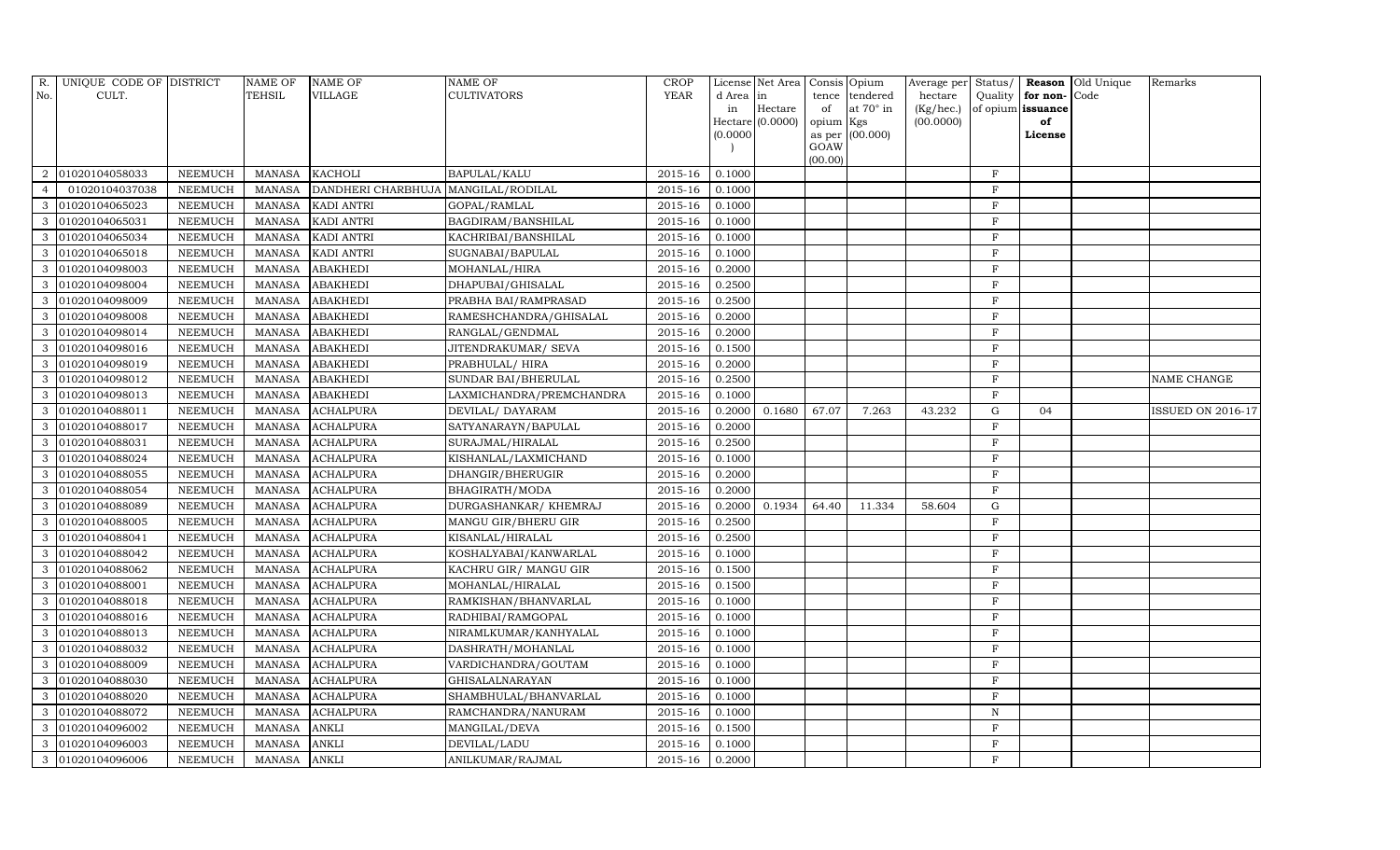| R.            | UNIQUE CODE OF DISTRICT |                | NAME OF       | <b>NAME OF</b>      | NAME OF                    | <b>CROP</b> |           | License Net Area   Consis   Opium |           |                  |           |              |                   | Average per Status/ Reason Old Unique | Remarks     |
|---------------|-------------------------|----------------|---------------|---------------------|----------------------------|-------------|-----------|-----------------------------------|-----------|------------------|-----------|--------------|-------------------|---------------------------------------|-------------|
| No.           | CULT.                   |                | TEHSIL        | <b>VILLAGE</b>      | <b>CULTIVATORS</b>         | YEAR        | d Area in |                                   | tence     | tendered         | hectare   |              | Quality for non-  | Code                                  |             |
|               |                         |                |               |                     |                            |             | in        | Hectare                           | of        | at $70^\circ$ in | (Kg/hec.) |              | of opium issuance |                                       |             |
|               |                         |                |               |                     |                            |             |           | Hectare (0.0000)                  | opium Kgs |                  | (00.0000) |              | of                |                                       |             |
|               |                         |                |               |                     |                            |             | (0.0000)  |                                   | GOAW      | as per (00.000)  |           |              | License           |                                       |             |
|               |                         |                |               |                     |                            |             |           |                                   | (00.00)   |                  |           |              |                   |                                       |             |
| 3             | 01020104096007          | <b>NEEMUCH</b> | MANASA        | <b>ANKLI</b>        | RAMNARAYAN/NATHU           | $2015 - 16$ | 0.1000    |                                   |           |                  |           | $\mathbf F$  |                   |                                       |             |
| $\mathcal{A}$ | 01020104096016          | <b>NEEMUCH</b> | <b>MANASA</b> | <b>ANKLI</b>        | PRAHLAD/MANNALAL           | 2015-16     | 0.2500    |                                   |           |                  |           | $\rm F$      |                   |                                       |             |
| 3             | 01020104096019          | <b>NEEMUCH</b> | <b>MANASA</b> | <b>ANKLI</b>        | GANESHRAM/ DHANNA          | 2015-16     | 0.1000    |                                   |           |                  |           | $\,$ F       |                   |                                       |             |
| 3             | 01020104096033          | <b>NEEMUCH</b> | <b>MANASA</b> | <b>ANKLI</b>        | SHANTILAL/BHANWARLAL       | 2015-16     | 0.2500    |                                   |           |                  |           | $\rm F$      |                   |                                       |             |
| 3             | 01020104096068          | <b>NEEMUCH</b> | <b>MANASA</b> | <b>ANKLI</b>        | RAJARAM / JAGANNATH        | 2015-16     | 0.1000    |                                   |           |                  |           | $\,$ F       |                   |                                       |             |
| 3             | 01020104096081          | <b>NEEMUCH</b> | <b>MANASA</b> | <b>ANKLI</b>        | BHAGATRAM/RAMCHANDRA       | 2015-16     | 0.2000    |                                   |           |                  |           | $\rm F$      |                   |                                       |             |
| 3             | 01020104096085          | <b>NEEMUCH</b> | <b>MANASA</b> | <b>ANKLI</b>        | PURUSHOTTAM/RAMNIVAS       | 2015-16     | 0.2000    |                                   |           |                  |           | $\mathbf F$  |                   |                                       |             |
| 3             | 01020104096087          | <b>NEEMUCH</b> | <b>MANASA</b> | <b>ANKLI</b>        | SHYAMLAL/SITARAM           | 2015-16     | 0.1000    |                                   |           |                  |           | $\mathbf{F}$ |                   |                                       |             |
| $\mathcal{R}$ | 01020104096015          | <b>NEEMUCH</b> | <b>MANASA</b> | <b>ANKLI</b>        | BHAVARLAL/MANGILAL         | 2015-16     | 0.2500    |                                   |           |                  |           | $\mathbf{F}$ |                   |                                       |             |
| 3             | 01020104096023          | <b>NEEMUCH</b> | <b>MANASA</b> | <b>ANKLI</b>        | KISHORE SINGH/ MADAN SINGH | 2015-16     | 0.2000    |                                   |           |                  |           | $\,$ F       |                   |                                       |             |
| 3             | 01020104096054          | <b>NEEMUCH</b> | <b>MANASA</b> | <b>ANKLI</b>        | DULESINGH/ONKARSING        | 2015-16     | 0.2500    |                                   |           |                  |           | $\rm F$      |                   |                                       |             |
| 3             | 01020104096075          | <b>NEEMUCH</b> | <b>MANASA</b> | <b>ANKLI</b>        | BHANWARLAL/GANGARAM        | 2015-16     | 0.2500    |                                   |           |                  |           | $\mathbf F$  |                   |                                       |             |
| 3             | 01020104096025          | <b>NEEMUCH</b> | <b>MANASA</b> | <b>ANKLI</b>        | BAPULAL/RAMCHAND           | 2015-16     | 0.2500    |                                   |           |                  |           | F            |                   |                                       |             |
| 3             | 01020104096014          | <b>NEEMUCH</b> | <b>MANASA</b> | <b>ANKLI</b>        | PURALAL/GHASIRAM           | 2015-16     | 0.2500    |                                   |           |                  |           | $\mathbf F$  |                   |                                       |             |
| 3             | 01020104096094          | <b>NEEMUCH</b> | <b>MANASA</b> | <b>ANKLI</b>        | MOHAN LAL/ RAM CHANDRA     | 2015-16     | 0.1500    |                                   |           |                  |           | $\mathbf{F}$ |                   |                                       |             |
| $\mathcal{S}$ | 01020104096069          | <b>NEEMUCH</b> | <b>MANASA</b> | <b>ANKLI</b>        | PARMANAND/MANGILAL         | 2015-16     | 0.1500    |                                   |           |                  |           | $\rm F$      |                   |                                       |             |
| 3             | 01020104096100          | <b>NEEMUCH</b> | <b>MANASA</b> | <b>ANKLI</b>        | SITABAI/MOHANLAL           | 2015-16     | 0.1000    |                                   |           |                  |           | $\rm F$      |                   |                                       | NAME CHANGE |
| 3             | 01020104096103          | <b>NEEMUCH</b> | <b>MANASA</b> | <b>ANKLI</b>        | ARJUNSINGH/RAMSINGH        | 2015-16     | 0.2000    |                                   |           |                  |           | $\rm F$      |                   | 01020104078009                        |             |
| 3             | 01020104096102          | <b>NEEMUCH</b> | <b>MANASA</b> | <b>ANKLI</b>        | BAGDIRAM/KHEMRAJ           | 2015-16     | 0.2000    |                                   |           |                  |           | $\rm F$      |                   |                                       |             |
| 3             | 01020104092004          | <b>NEEMUCH</b> | <b>MANASA</b> | <b>ANTRI BUJURG</b> | BANSHILAL/DHURA            | 2015-16     | 0.1000    |                                   |           |                  |           | $\rm F$      |                   |                                       |             |
| $\mathcal{B}$ | 01020104092006          | <b>NEEMUCH</b> | <b>MANASA</b> | <b>ANTRI BUJURG</b> | DHAPU BAI/ MANGILAL        | 2015-16     | 0.2000    |                                   |           |                  |           | $_{\rm F}$   |                   |                                       |             |
| 3             | 01020104092008          | <b>NEEMUCH</b> | <b>MANASA</b> | <b>ANTRI BUJURG</b> | MANGILAL/NANURAM           | 2015-16     | 0.1500    |                                   |           |                  |           | $\rm F$      |                   |                                       |             |
| 3             | 01020104092011          | <b>NEEMUCH</b> | <b>MANASA</b> | <b>ANTRI BUJURG</b> | NANDU BAI/ CHATRA          | 2015-16     | 0.2000    |                                   |           |                  |           | $\,$ F       |                   |                                       |             |
| 3             | 01020104092017          | <b>NEEMUCH</b> | <b>MANASA</b> | <b>ANTRI BUJURG</b> | MANNALAL/NARAYAN           | 2015-16     | 0.2000    |                                   |           |                  |           | $\,$ F       |                   |                                       |             |
| 3             | 01020104092018          | <b>NEEMUCH</b> | <b>MANASA</b> | <b>ANTRI BUJURG</b> | LAXMINARAYAN/ GOPAL        | 2015-16     | 0.1000    |                                   |           |                  |           | $\rm F$      |                   |                                       |             |
| 3             | 01020104092021          | <b>NEEMUCH</b> | <b>MANASA</b> | <b>ANTRI BUJURG</b> | SHIVRAM/ RUGHNATH          | 2015-16     | 0.1500    |                                   |           |                  |           | $\,$ F       |                   |                                       |             |
| 3             | 01020104092022          | <b>NEEMUCH</b> | <b>MANASA</b> | <b>ANTRI BUJURG</b> | BABUKHAN/RAHIMBAKSH        | 2015-16     | 0.2000    |                                   |           |                  |           | $\,$ F       |                   |                                       |             |
| 3             | 01020104092024          | <b>NEEMUCH</b> | <b>MANASA</b> | <b>ANTRI BUJURG</b> | NONDRAM/UDA JI             | 2015-16     | 0.1000    |                                   |           |                  |           | F            |                   |                                       |             |
| 3             | 01020104092027          | <b>NEEMUCH</b> | <b>MANASA</b> | <b>ANTRI BUJURG</b> | SHEKHMO./NOOR MO.          | 2015-16     | 0.2500    |                                   |           |                  |           | $\rm F$      |                   |                                       |             |
| 3             | 01020104092030          | <b>NEEMUCH</b> | MANASA        | <b>ANTRI BUJURG</b> | GOPAL/MANGILAL             | 2015-16     | 0.2500    |                                   |           |                  |           | $\,$ F       |                   |                                       |             |
| 3             | 01020104092041          | <b>NEEMUCH</b> | <b>MANASA</b> | <b>ANTRI BUJURG</b> | AMARSINGH/SAJJANSINGH      | 2015-16     | 0.2000    |                                   |           |                  |           | $\,$ F       |                   |                                       |             |
| 3             | 01020104092046          | <b>NEEMUCH</b> | <b>MANASA</b> | <b>ANTRI BUJURG</b> | BHERU SINGH / INDAR SINGH  | 2015-16     | 0.2000    |                                   |           |                  |           | $\,$ F       |                   |                                       |             |
| 3             | 01020104092047          | <b>NEEMUCH</b> | <b>MANASA</b> | <b>ANTRI BUJURG</b> | BHERULAL/ RATANLAL         | $2015 - 16$ | 0.1000    |                                   |           |                  |           | $\mathbf F$  |                   |                                       |             |
| 3             | 01020104092049          | <b>NEEMUCH</b> | <b>MANASA</b> | <b>ANTRI BUJURG</b> | BABULAL/ BIHARILAL         | 2015-16     | 0.1000    |                                   |           |                  |           | $\rm F$      |                   |                                       |             |
| 3             | 01020104092052          | <b>NEEMUCH</b> | <b>MANASA</b> | <b>ANTRI BUJURG</b> | RAMPRASAD/HEERALAL         | 2015-16     | 0.2000    |                                   |           |                  |           | $\,$ F       |                   |                                       |             |
| 3             | 01020104092054          | <b>NEEMUCH</b> | <b>MANASA</b> | <b>ANTRI BUJURG</b> | MANOJ/GANPAT               | 2015-16     | 0.2000    |                                   |           |                  |           | $\,$ F       |                   |                                       |             |
| 3             | 01020104092055          | <b>NEEMUCH</b> | <b>MANASA</b> | <b>ANTRI BUJURG</b> | DINESH/MANNALAL            | 2015-16     | 0.1500    |                                   |           |                  |           | $\,$ F       |                   |                                       |             |
| 3             | 01020104092061          | <b>NEEMUCH</b> |               | MANASA ANTRI BUJURG | RADHESHYAM / BHAWARLAL     | 2015-16     | 0.1500    |                                   |           |                  |           | $\mathbf{F}$ |                   |                                       |             |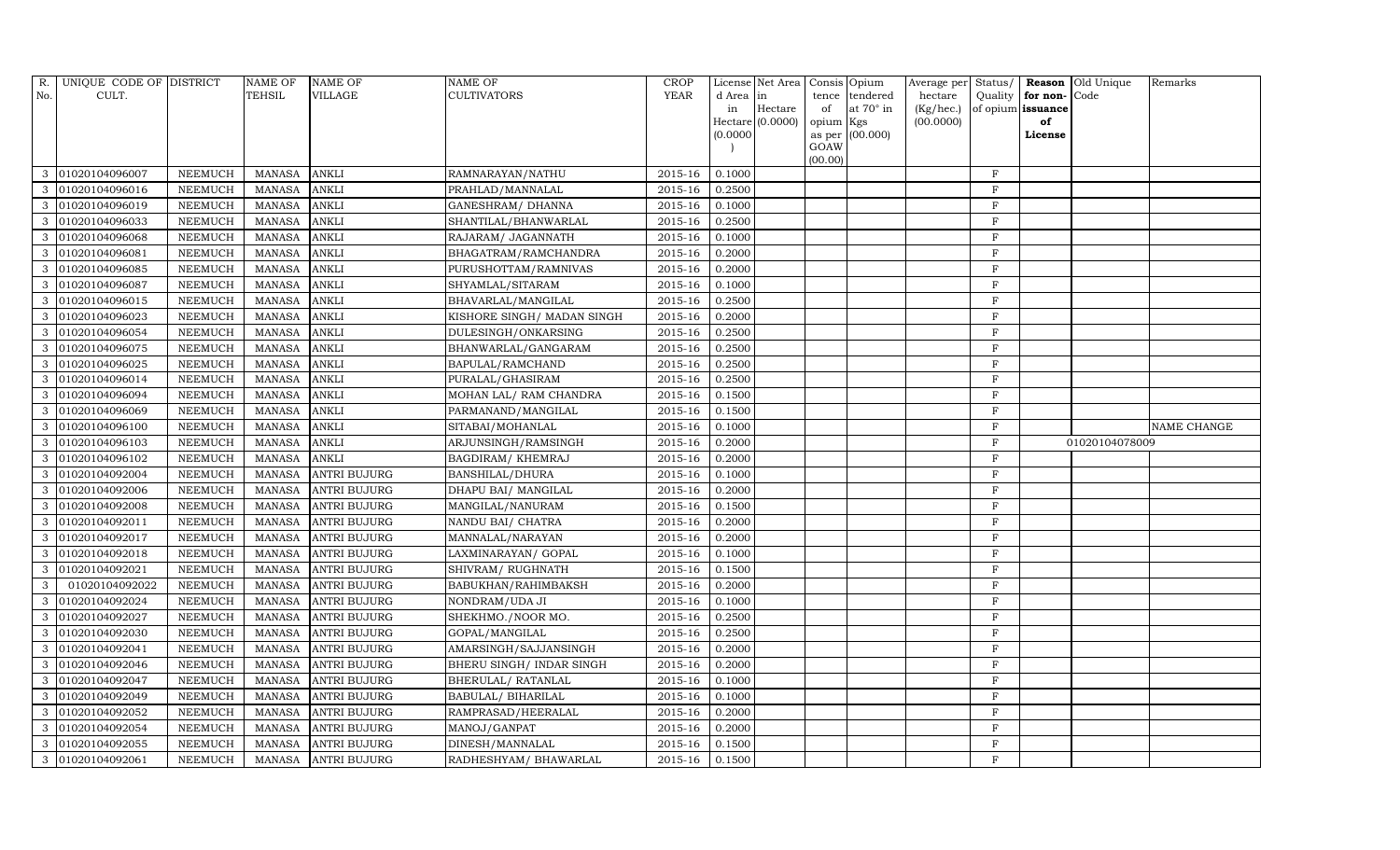| R.            | UNIQUE CODE OF DISTRICT |                | <b>NAME OF</b> | <b>NAME OF</b>      | <b>NAME OF</b>               | <b>CROP</b> |           | License Net Area   Consis   Opium |           |                   | Average per | Status/      |                   | Reason Old Unique | Remarks |
|---------------|-------------------------|----------------|----------------|---------------------|------------------------------|-------------|-----------|-----------------------------------|-----------|-------------------|-------------|--------------|-------------------|-------------------|---------|
| No.           | CULT.                   |                | TEHSIL         | <b>VILLAGE</b>      | <b>CULTIVATORS</b>           | YEAR        | d Area in |                                   |           | tence tendered    | hectare     | Quality      | for non-          | Code              |         |
|               |                         |                |                |                     |                              |             | in        | Hectare                           | of        | at $70^\circ$ in  | (Kg/hec.)   |              | of opium issuance |                   |         |
|               |                         |                |                |                     |                              |             |           | $Hectare$ (0.0000)                | opium Kgs |                   | (00.0000)   |              | of                |                   |         |
|               |                         |                |                |                     |                              |             | (0.0000)  |                                   | GOAW      | as per $(00.000)$ |             |              | License           |                   |         |
|               |                         |                |                |                     |                              |             |           |                                   | (00.00)   |                   |             |              |                   |                   |         |
| 3             | 01020104092062          | <b>NEEMUCH</b> | MANASA         | <b>ANTRI BUJURG</b> | SATYANARAYAN/ BHAWARLAL      | 2015-16     | 0.1000    |                                   |           |                   |             | $\rm F$      |                   |                   |         |
| 3             | 01020104092064          | <b>NEEMUCH</b> | <b>MANASA</b>  | <b>ANTRI BUJURG</b> | HARIVALLABH/BADRILAL         | 2015-16     | 0.2500    |                                   |           |                   |             | $\mathbf F$  |                   |                   |         |
| 3             | 01020104092065          | <b>NEEMUCH</b> | <b>MANASA</b>  | <b>ANTRI BUJURG</b> | BABULAL/RAMGOPAL             | $2015 - 16$ | 0.1000    |                                   |           |                   |             | F            |                   |                   |         |
|               | 01020104092068          | <b>NEEMUCH</b> | <b>MANASA</b>  | <b>ANTRI BUJURG</b> | NANHEKHAN/NOORA              | 2015-16     | 0.1000    |                                   |           |                   |             | $\rm F$      |                   |                   |         |
| 3             | 01020104092070          | <b>NEEMUCH</b> | <b>MANASA</b>  | <b>ANTRI BUJURG</b> | KISHORE/LALSINGH             | 2015-16     | 0.2000    |                                   |           |                   |             | $\mathbf F$  |                   |                   |         |
| 3             | 01020104092071          | <b>NEEMUCH</b> | <b>MANASA</b>  | <b>ANTRI BUJURG</b> | KAILASH/HEERALAL             | 2015-16     | 0.2000    |                                   |           |                   |             | $\rm F$      |                   |                   |         |
| 3             | 01020104092073          | <b>NEEMUCH</b> | <b>MANASA</b>  | <b>ANTRI BUJURG</b> | SAMRATH/RAMGOPAL             | 2015-16     | 0.2500    |                                   |           |                   |             | $\rm F$      |                   |                   |         |
| 3             | 01020104092074          | <b>NEEMUCH</b> | <b>MANASA</b>  | <b>ANTRI BUJURG</b> | KAILASH/SATYANARAYAN         | 2015-16     | 0.1500    |                                   |           |                   |             | F            |                   |                   |         |
|               | 01020104092076          | <b>NEEMUCH</b> | <b>MANASA</b>  | <b>ANTRI BUJURG</b> | UDAYRAM/ CHATRU              | 2015-16     | 0.1500    |                                   |           |                   |             | F            |                   |                   |         |
| 3             | 01020104092079          | <b>NEEMUCH</b> | <b>MANASA</b>  | <b>ANTRI BUJURG</b> | DINESHGIR/BABUGIR            | 2015-16     | 0.1500    |                                   |           |                   |             | $\mathbf{F}$ |                   |                   |         |
| 3             | 01020104092080          | <b>NEEMUCH</b> | <b>MANASA</b>  | <b>ANTRI BUJURG</b> | LAL SINGH/ BHAWAR SINGH      | 2015-16     | 0.1000    |                                   |           |                   |             | F            |                   |                   |         |
| 3             | 01020104092081          | <b>NEEMUCH</b> | <b>MANASA</b>  | <b>ANTRI BUJURG</b> | PARVAT SINGH/ SHIV SINGH     | 2015-16     | 0.2000    |                                   |           |                   |             | $\rm F$      |                   |                   |         |
| 3             | 01020104092084          | <b>NEEMUCH</b> | <b>MANASA</b>  | <b>ANTRI BUJURG</b> | TIKAM SINGH/ SHIV SINGH      | $2015 - 16$ | 0.1000    |                                   |           |                   |             | F            |                   |                   |         |
|               | 01020104092090          | <b>NEEMUCH</b> | <b>MANASA</b>  | <b>ANTRI BUJURG</b> | YASHWANT/HARIVALLABH         | 2015-16     | 0.2000    |                                   |           |                   |             | $\rm F$      |                   |                   |         |
| $\mathcal{S}$ | 01020104092091          | <b>NEEMUCH</b> | <b>MANASA</b>  | <b>ANTRI BUJURG</b> | HARIPRASAD/BIHARI            | 2015-16     | 0.2500    |                                   |           |                   |             | F            |                   |                   |         |
| 3             | 01020104092092          | <b>NEEMUCH</b> | <b>MANASA</b>  | <b>ANTRI BUJURG</b> | BHARATSINGH/NAHARSINGH       | 2015-16     | 0.2000    |                                   |           |                   |             | $\rm F$      |                   |                   |         |
| 3             | 01020104092093          | <b>NEEMUCH</b> | <b>MANASA</b>  | <b>ANTRI BUJURG</b> | HIRALAL/ RAMCHANDR           | 2015-16     | 0.1000    |                                   |           |                   |             | $\mathbf F$  |                   |                   |         |
| $\mathcal{S}$ | 01020104092097          | <b>NEEMUCH</b> | <b>MANASA</b>  | <b>ANTRI BUJURG</b> | MANOJ KUMAR/ BAPULAL         | 2015-16     | 0.2000    |                                   |           |                   |             | F            |                   |                   |         |
| 3             | 01020104092098          | <b>NEEMUCH</b> | <b>MANASA</b>  | <b>ANTRI BUJURG</b> | DHARAM/CHANDRA/HEERALAL      | 2015-16     | 0.2000    |                                   |           |                   |             | $\rm F$      |                   |                   |         |
| 3             | 01020104092099          | <b>NEEMUCH</b> | <b>MANASA</b>  | <b>ANTRI BUJURG</b> | GOPAL/SATYANARAYAN           | 2015-16     | 0.1000    |                                   |           |                   |             | F            |                   |                   |         |
| 3             | 01020104092103          | <b>NEEMUCH</b> | <b>MANASA</b>  | <b>ANTRI BUJURG</b> | SHRINIWAS/CHHAGANLAL         | 2015-16     | 0.1000    |                                   |           |                   |             | $\rm F$      |                   |                   |         |
| 3             | 01020104092129          | <b>NEEMUCH</b> | <b>MANASA</b>  | <b>ANTRI BUJURG</b> | ALLAHBAKSH/RAMJU             | 2015-16     | 0.2000    |                                   |           |                   |             | $\rm F$      |                   |                   |         |
| 3             | 01020104092130          | <b>NEEMUCH</b> | <b>MANASA</b>  | <b>ANTRI BUJURG</b> | PRABHULAL/ NARAYAN           | 2015-16     | 0.1000    |                                   |           |                   |             | $\rm F$      |                   |                   |         |
| 3             | 01020104092132          | <b>NEEMUCH</b> | <b>MANASA</b>  | <b>ANTRI BUJURG</b> | BHUWANISHANKAR/NARAYAN       | 2015-16     | 0.2000    |                                   |           |                   |             | $\mathbf F$  |                   |                   |         |
| 3             | 01020104092143          | <b>NEEMUCH</b> | <b>MANASA</b>  | <b>ANTRI BUJURG</b> | RADHAKISHAN/ BHAWARLAL       | $2015 - 16$ | 0.1000    |                                   |           |                   |             | F            |                   |                   |         |
|               | 01020104092157          | <b>NEEMUCH</b> | <b>MANASA</b>  | <b>ANTRI BUJURG</b> | MAYABAI/KAILASHCHANDRA       | 2015-16     | 0.1500    |                                   |           |                   |             | $\rm F$      |                   |                   |         |
| 3             | 01020104092160          | <b>NEEMUCH</b> | <b>MANASA</b>  | <b>ANTRI BUJURG</b> | KANHYALAL/SURAJMAL           | 2015-16     | 0.1500    |                                   |           |                   |             | $\mathbf F$  |                   |                   |         |
| 3             | 01020104092161          | <b>NEEMUCH</b> | <b>MANASA</b>  | <b>ANTRI BUJURG</b> | SATYANARAYAN / SHANKARLAL    | 2015-16     | 0.2000    |                                   |           |                   |             | F            |                   |                   |         |
| 3             | 01020104092063          | <b>NEEMUCH</b> | <b>MANASA</b>  | <b>ANTRI BUJURG</b> | AMRATLAL/BHAVARLAL           | 2015-16     | 0.2500    |                                   |           |                   |             | $\rm F$      |                   |                   |         |
| 3             | 01020104092015          | <b>NEEMUCH</b> | <b>MANASA</b>  | <b>ANTRI BUJURG</b> | KAMLA BAI/HIRALAL            | 2015-16     | 0.1500    |                                   |           |                   |             | F            |                   |                   |         |
|               | 01020104092005          | <b>NEEMUCH</b> | <b>MANASA</b>  | <b>ANTRI BUJURG</b> | BHAWARLAL/ GOPAL             | 2015-16     | 0.1500    |                                   |           |                   |             | F            |                   |                   |         |
| $\mathcal{S}$ | 01020104092010          | <b>NEEMUCH</b> | <b>MANASA</b>  | <b>ANTRI BUJURG</b> | RAMPRASAD/BHERULAL           | 2015-16     | 0.2500    |                                   |           |                   |             | $\mathbf{F}$ |                   |                   |         |
| 3             | 01020104092033          | <b>NEEMUCH</b> | <b>MANASA</b>  | <b>ANTRI BUJURG</b> | HAKIMKHA/NANHE KHA           | 2015-16     | 0.2000    |                                   |           |                   |             | F            |                   |                   |         |
| 3             | 01020104092138          | <b>NEEMUCH</b> | <b>MANASA</b>  | <b>ANTRI BUJURG</b> | MOHAN KUNWAR/ NARENDRA SINGF | 2015-16     | 0.1500    |                                   |           |                   |             | $\rm F$      |                   |                   |         |
| 3             | 01020104092146          | <b>NEEMUCH</b> | <b>MANASA</b>  | <b>ANTRI BUJURG</b> | VISHNUDAS/RAGHUVEERDAS       | 2015-16     | 0.1500    |                                   |           |                   |             | F            |                   |                   |         |
|               | 01020104092105          | <b>NEEMUCH</b> | <b>MANASA</b>  | <b>ANTRI BUJURG</b> | DASHRATH / PARASRAM          | 2015-16     | 0.2500    |                                   |           |                   |             | $\mathbf F$  |                   |                   |         |
| 3             | 01020104092159          | <b>NEEMUCH</b> | <b>MANASA</b>  | <b>ANTRI BUJURG</b> | RADHESHYAM / DAYASHANKAR     | 2015-16     | 0.1500    |                                   |           |                   |             | $\mathbf{F}$ |                   |                   |         |
| 3             | 01020104092120          | <b>NEEMUCH</b> | MANASA         | <b>ANTRI BUJURG</b> | BASANTILAL/NANURAM           | 2015-16     | 0.1000    |                                   |           |                   |             | $_{\rm F}$   |                   |                   |         |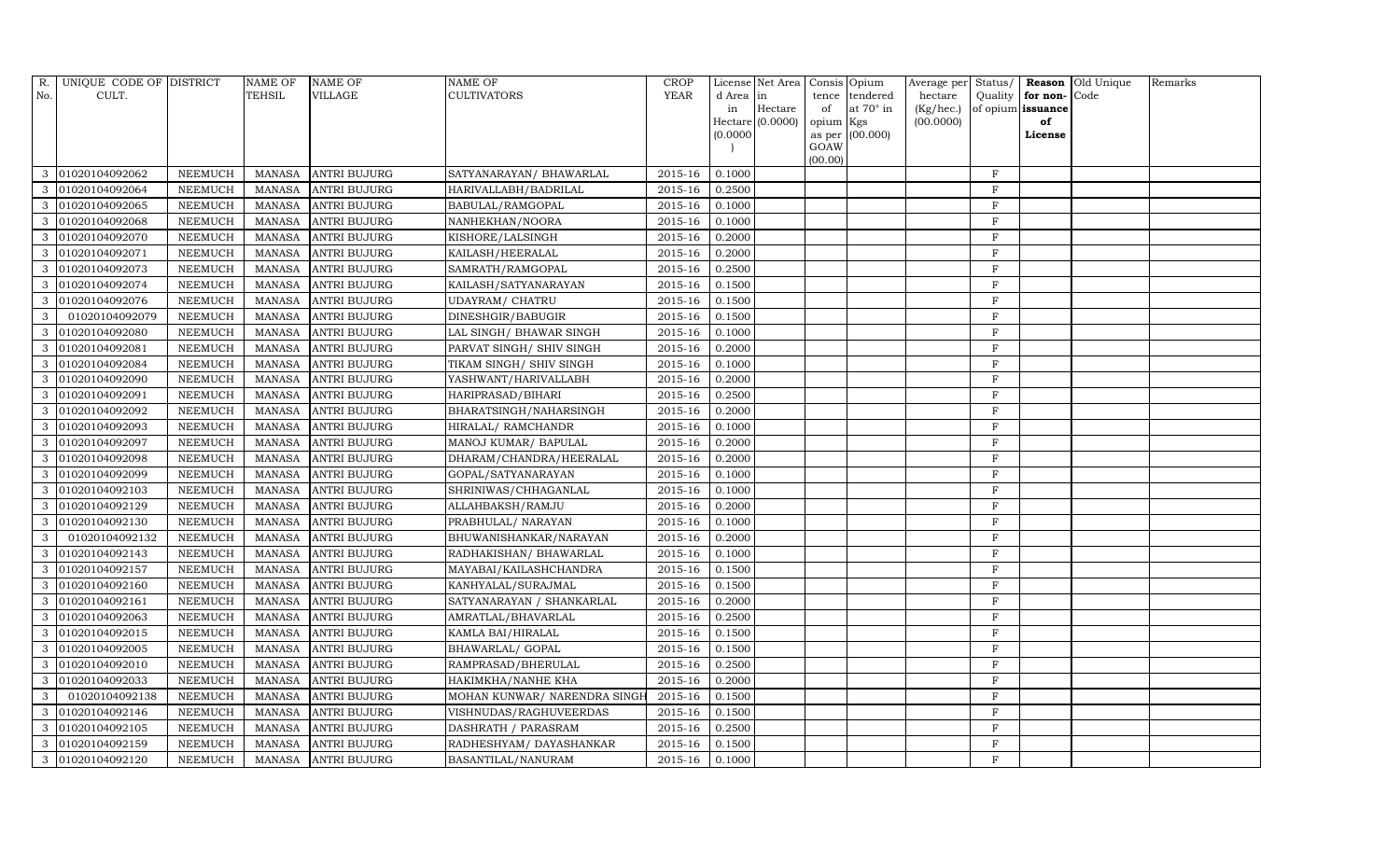| R.            | UNIQUE CODE OF DISTRICT |                | <b>NAME OF</b> | <b>NAME OF</b>      | <b>NAME OF</b>            | <b>CROP</b> |           | License Net Area   Consis   Opium |           |                  | Average per | Status/      |                   | Reason Old Unique | Remarks            |
|---------------|-------------------------|----------------|----------------|---------------------|---------------------------|-------------|-----------|-----------------------------------|-----------|------------------|-------------|--------------|-------------------|-------------------|--------------------|
| No.           | CULT.                   |                | TEHSIL         | <b>VILLAGE</b>      | <b>CULTIVATORS</b>        | YEAR        | d Area in |                                   |           | tence tendered   | hectare     | Quality      | for non-          | Code              |                    |
|               |                         |                |                |                     |                           |             | in        | Hectare                           | of        | at $70^\circ$ in | (Kg/hec.)   |              | of opium issuance |                   |                    |
|               |                         |                |                |                     |                           |             |           | $Hectare$ (0.0000)                | opium Kgs |                  | (00.0000)   |              | of                |                   |                    |
|               |                         |                |                |                     |                           |             | (0.0000)  |                                   | GOAW      | as per (00.000)  |             |              | License           |                   |                    |
|               |                         |                |                |                     |                           |             |           |                                   | (00.00)   |                  |             |              |                   |                   |                    |
| $\mathcal{S}$ | 01020104092195          | <b>NEEMUCH</b> | <b>MANASA</b>  | <b>ANTRI BUJURG</b> | RATANLAL/SHANKARLAL       | 2015-16     | 0.1000    |                                   |           |                  |             | $\rm F$      |                   |                   |                    |
|               | 01020104092077          | <b>NEEMUCH</b> | <b>MANASA</b>  | <b>ANTRI BUJURG</b> | RAMLAL/MANGILAL           | 2015-16     | 0.1000    |                                   |           |                  |             | $\mathbf F$  |                   |                   |                    |
| 3             | 01020104095004          | <b>NEEMUCH</b> | <b>MANASA</b>  | <b>ARNIYA MALI</b>  | GANGABAI/BAGDIRAM         | $2015 - 16$ | 0.2500    |                                   |           |                  |             | $\mathbf{F}$ |                   |                   |                    |
|               | 01020104095005          | <b>NEEMUCH</b> | <b>MANASA</b>  | <b>ARNIYA MALI</b>  | RAM SINGH/ KISHAN SINGH   | 2015-16     | 0.2500    |                                   |           |                  |             | $\rm F$      |                   |                   |                    |
| 3             | 01020104095006          | <b>NEEMUCH</b> | <b>MANASA</b>  | <b>ARNIYA MALI</b>  | MADAN SINGH/ BHAWAR SINGH | 2015-16     | 0.2500    |                                   |           |                  |             | $\mathbf F$  |                   |                   |                    |
| 3             | 01020104095011          | <b>NEEMUCH</b> | <b>MANASA</b>  | <b>ARNIYA MALI</b>  | BHAVARLAL/LALURAM         | 2015-16     | 0.2500    |                                   |           |                  |             | $\rm F$      |                   |                   |                    |
| 3             | 01020104095012          | <b>NEEMUCH</b> | <b>MANASA</b>  | <b>ARNIYA MALI</b>  | BHAVARLAL/JODHA           | 2015-16     | 0.2000    |                                   |           |                  |             | $\rm F$      |                   |                   |                    |
| 3             | 01020104095038          | <b>NEEMUCH</b> | <b>MANASA</b>  | <b>ARNIYA MALI</b>  | MOHANLAL/NANURAM          | 2015-16     | 0.2000    |                                   |           |                  |             | F            |                   |                   |                    |
|               | 01020104095016          | <b>NEEMUCH</b> | <b>MANASA</b>  | ARNIYA MALI         | KHUMANSINGH/GOBAR SINGH   | 2015-16     | 0.1000    |                                   |           |                  |             | F            |                   |                   |                    |
| $\mathcal{S}$ | 01020104095078          | <b>NEEMUCH</b> | <b>MANASA</b>  | ARNIYA MALI         | MANGU BAI/ KHUMAN SINGH   | 2015-16     | 0.2500    |                                   |           |                  |             | $\mathbf{F}$ |                   |                   |                    |
| $\mathcal{S}$ | 01020104095026          | <b>NEEMUCH</b> | <b>MANASA</b>  | <b>ARNIYA MALI</b>  | RUPSINGH / SHAWROOPSINGH  | 2015-16     | 0.2500    |                                   |           |                  |             | F            |                   |                   |                    |
| 3             | 01020104095030          | <b>NEEMUCH</b> | <b>MANASA</b>  | <b>ARNIYA MALI</b>  | RADHESHYAM/RAMLAL         | 2015-16     | 0.2500    |                                   |           |                  |             | $\rm F$      |                   |                   |                    |
| 3             | 01020104095031          | <b>NEEMUCH</b> | <b>MANASA</b>  | <b>ARNIYA MALI</b>  | KARULAL/ NANURAM          | 2015-16     | 0.1000    |                                   |           |                  |             | F            |                   |                   |                    |
|               | 01020104095032          | <b>NEEMUCH</b> | <b>MANASA</b>  | <b>ARNIYA MALI</b>  | UMRAVSINGH/RUPSINGH       | 2015-16     | 0.2000    |                                   |           |                  |             | $\rm F$      |                   |                   |                    |
| 3             | 01020104095033          | <b>NEEMUCH</b> | <b>MANASA</b>  | <b>ARNIYA MALI</b>  | CHITARSINGH/SVARUPSINGH   | 2015-16     | 0.2500    |                                   |           |                  |             | F            |                   |                   |                    |
|               | 01020104095036          | <b>NEEMUCH</b> | <b>MANASA</b>  | ARNIYA MALI         | GHANSHYAM/ MANGILAL       | 2015-16     | 0.1000    |                                   |           |                  |             | F            |                   |                   |                    |
| 3             | 01020104095037          | <b>NEEMUCH</b> | <b>MANASA</b>  | ARNIYA MALI         | NAVALSINGH/BHAVAR         | 2015-16     | 0.2500    |                                   |           |                  |             | $\mathbf F$  |                   |                   |                    |
| $\mathcal{S}$ | 01020104095042          | <b>NEEMUCH</b> | <b>MANASA</b>  | <b>ARNIYA MALI</b>  | SHYAM DAS/ MOTI DAS       | 2015-16     | 0.2000    |                                   |           |                  |             | F            |                   |                   |                    |
| 3             | 01020104095043          | <b>NEEMUCH</b> | <b>MANASA</b>  | <b>ARNIYA MALI</b>  | LALSINGH/BHAVAR SINGH     | 2015-16     | 0.2500    |                                   |           |                  |             | $\rm F$      |                   |                   |                    |
| 3             | 01020104095045          | <b>NEEMUCH</b> | <b>MANASA</b>  | ARNIYA MALI         | GOVIND SINGH/KALUSINGH    | 2015-16     | 0.2000    |                                   |           |                  |             | $\mathbf{F}$ |                   |                   |                    |
|               | 01020104095050          | <b>NEEMUCH</b> | <b>MANASA</b>  | <b>ARNIYA MALI</b>  | GANGARAM/CHATRU           | 2015-16     | 0.2000    |                                   |           |                  |             | $\rm F$      |                   |                   |                    |
| $\mathcal{S}$ | 01020104095060          | <b>NEEMUCH</b> | <b>MANASA</b>  | <b>ARNIYA MALI</b>  | BHULIBAI/SULTANSINGH      | 2015-16     | 0.2000    |                                   |           |                  |             | $\rm F$      |                   |                   |                    |
| 3             | 01020104095065          | <b>NEEMUCH</b> | <b>MANASA</b>  | ARNIYA MALI         | KALU SINGH/KISHAN SINGH   | 2015-16     | 0.2000    |                                   |           |                  |             | $\rm F$      |                   |                   |                    |
| 3             | 01020104095001          | <b>NEEMUCH</b> | <b>MANASA</b>  | ARNIYA MALI         | KANKU BAI/LALURAM         | 2015-16     | 0.2000    |                                   |           |                  |             | $\mathbf F$  |                   |                   |                    |
| 3             | 01020104095039          | <b>NEEMUCH</b> | <b>MANASA</b>  | <b>ARNIYA MALI</b>  | ANUPAMSINGH/SULTAN SINGH  | $2015 - 16$ | 0.1000    |                                   |           |                  |             | F            |                   |                   |                    |
|               | 01020104095044          | <b>NEEMUCH</b> | <b>MANASA</b>  | <b>ARNIYA MALI</b>  | BAPULAL/KANA              | 2015-16     | 0.2000    |                                   |           |                  |             | $\mathbf F$  |                   |                   |                    |
| 3             | 01020104095021          | <b>NEEMUCH</b> | <b>MANASA</b>  | ARNIYA MALI         | RUP SINGH/KISHOR SINGH    | 2015-16     | 0.2500    |                                   |           |                  |             | $\mathbf F$  |                   |                   |                    |
| 3             | 01020104095015          | <b>NEEMUCH</b> | <b>MANASA</b>  | <b>ARNIYA MALI</b>  | BAGDIRAM/CHUNNILAL        | 2015-16     | 0.2500    |                                   |           |                  |             | F            |                   |                   |                    |
| 3             | 01020104095049          | <b>NEEMUCH</b> | <b>MANASA</b>  | ARNIYA MALI         | PRABHU SINGH/KISHAN SINGH | 2015-16     | 0.2500    |                                   |           |                  |             | $\rm F$      |                   |                   |                    |
| 3             | 01020104095014          | <b>NEEMUCH</b> | <b>MANASA</b>  | ARNIYA MALI         | KISHAN SINGH/SULTAN SINGH | 2015-16     | 0.2500    |                                   |           |                  |             | F            |                   |                   |                    |
|               | 01020104095053          | <b>NEEMUCH</b> | <b>MANASA</b>  | <b>ARNIYA MALI</b>  | BHUWANI RAM/ NANU RAM     | 2015-16     | 0.2500    |                                   |           |                  |             | F            |                   |                   |                    |
| $\mathcal{S}$ | 01020104095028          | <b>NEEMUCH</b> | <b>MANASA</b>  | ARNIYA MALI         | KANWAR LAL/ SITA RAM      | 2015-16     | 0.2500    |                                   |           |                  |             | $\mathbf{F}$ |                   |                   |                    |
| 3             | 01020104095073          | <b>NEEMUCH</b> | <b>MANASA</b>  | <b>ARNIYA MALI</b>  | PHOOLA BAI/ LAL SINGH     | 2015-16     | 0.2500    |                                   |           |                  |             | F            |                   |                   |                    |
| 3             | 01020104095059          | <b>NEEMUCH</b> | <b>MANASA</b>  | <b>ARNIYA MALI</b>  | BHERULAL/NANDLAL          | 2015-16     | 0.1000    |                                   |           |                  |             | $\rm F$      |                   |                   | NAME CHANGE        |
| 3             | 01020104095002          | <b>NEEMUCH</b> | <b>MANASA</b>  | <b>ARNIYA MALI</b>  | BAGDIRAM/BHANWARLAL       | 2015-16     | 0.2500    |                                   |           |                  |             | F            |                   |                   | <b>NAME CHANGE</b> |
|               | 01020104095079          | <b>NEEMUCH</b> | <b>MANASA</b>  | ARNIYA MALI         | MUNNABAI/UDAY SINGH       | 2015-16     | 0.2500    |                                   |           |                  |             | $\mathbf F$  |                   |                   |                    |
| $\mathcal{S}$ | 01020104095070          | <b>NEEMUCH</b> | <b>MANASA</b>  | ARNIYA MALI         | GIRVAR SINGH/MANSINGH     | 2015-16     | 0.1000    |                                   |           |                  |             | $\mathbf{F}$ |                   |                   |                    |
| 3             | 01020104069006          | <b>NEEMUCH</b> | <b>MANASA</b>  | <b>BADKUWAN</b>     | <b>KARI BAI/BAGDU</b>     | 2015-16     | 0.1500    |                                   |           |                  |             | F            |                   |                   |                    |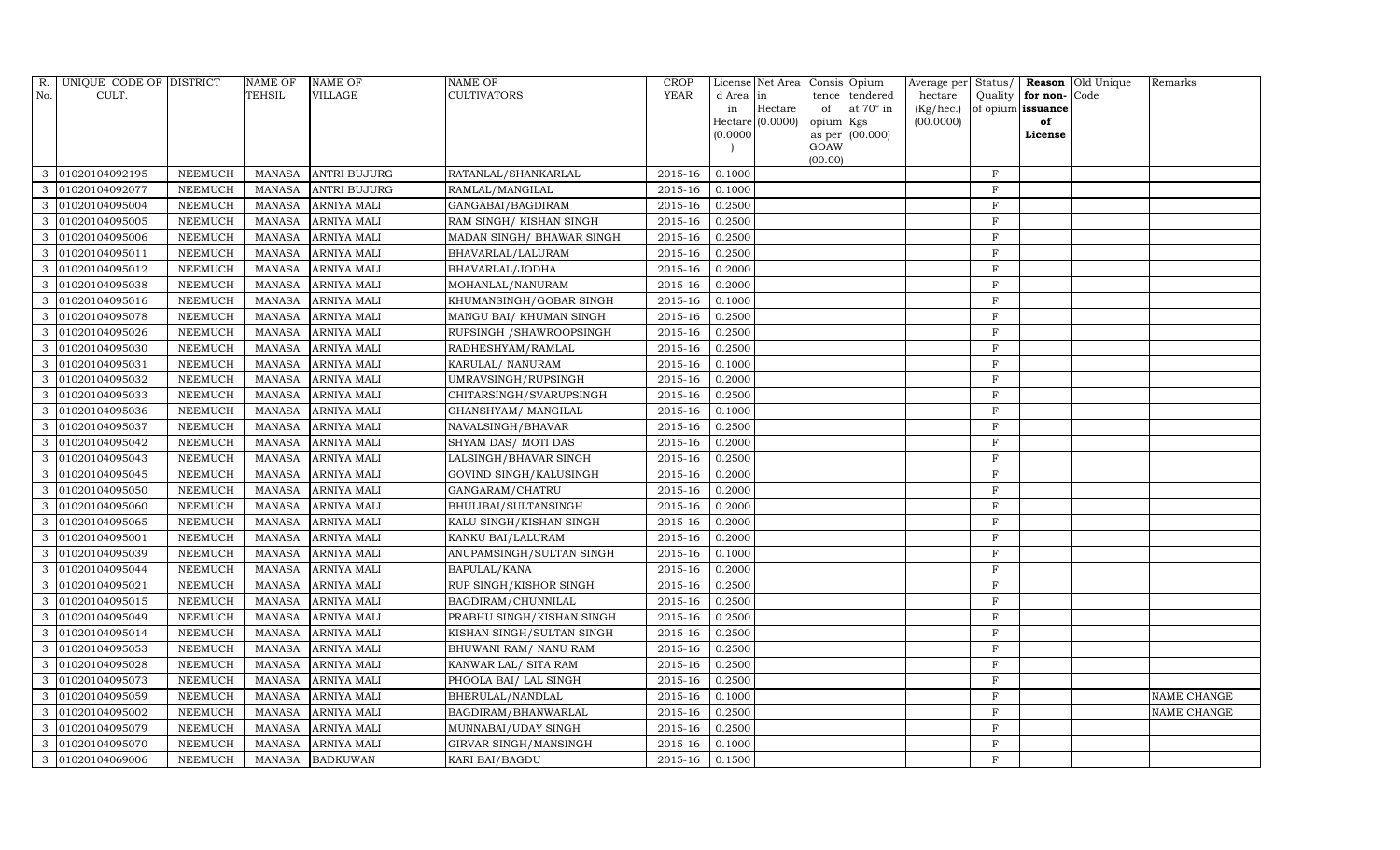| R.            | UNIQUE CODE OF DISTRICT |                | <b>NAME OF</b> | <b>NAME OF</b>  | <b>NAME OF</b>           | <b>CROP</b> |           | License Net Area | Consis Opium |                 | Average per Status/ |                | <b>Reason</b>     | Old Unique | Remarks                  |
|---------------|-------------------------|----------------|----------------|-----------------|--------------------------|-------------|-----------|------------------|--------------|-----------------|---------------------|----------------|-------------------|------------|--------------------------|
| No.           | CULT.                   |                | TEHSIL         | VILLAGE         | <b>CULTIVATORS</b>       | YEAR        | d Area in |                  |              | tence tendered  | hectare             |                | Quality for non-  | Code       |                          |
|               |                         |                |                |                 |                          |             | in        | Hectare          | of           | at 70° in       | (Kg/hec.)           |                | of opium issuance |            |                          |
|               |                         |                |                |                 |                          |             | (0.0000)  | Hectare (0.0000) | opium Kgs    | as per (00.000) | (00.0000)           |                | of<br>License     |            |                          |
|               |                         |                |                |                 |                          |             |           |                  | GOAW         |                 |                     |                |                   |            |                          |
|               |                         |                |                |                 |                          |             |           |                  | (00.00)      |                 |                     |                |                   |            |                          |
| 3             | 01020104069013          | <b>NEEMUCH</b> | <b>MANASA</b>  | <b>BADKUWAN</b> | JAGANNATH/CHATARBHUJ     | 2015-16     | 0.2500    |                  |              |                 |                     | $\rm F$        |                   |            |                          |
|               | 01020104069017          | <b>NEEMUCH</b> | <b>MANASA</b>  | <b>BADKUWAN</b> | KAMALA BAI/PRABHU        | 2015-16     | 0.1000    |                  |              |                 |                     | $\rm F$        |                   |            | <b>NAME CHANGE</b>       |
| $\mathcal{S}$ | 01020104069021          | <b>NEEMUCH</b> | <b>MANASA</b>  | <b>BADKUWAN</b> | VISHRAM/MODA             | 2015-16     | 0.1000    |                  |              |                 |                     | F              |                   |            |                          |
| $\mathcal{S}$ | 01020104069026          | <b>NEEMUCH</b> | <b>MANASA</b>  | <b>BADKUWAN</b> | BADRILAL/BAGDU           | 2015-16     | 0.1000    |                  |              |                 |                     | $_{\rm F}$     |                   |            |                          |
| 3             | 01020104069042          | <b>NEEMUCH</b> | <b>MANASA</b>  | <b>BADKUWAN</b> | RODI BAI/BAGDURAM        | 2015-16     | 0.1000    |                  |              |                 |                     | $\rm F$        |                   |            |                          |
| 3             | 01020104069029          | <b>NEEMUCH</b> | <b>MANASA</b>  | <b>BADKUWAN</b> | <b>BHULI BAI/DALU</b>    | 2015-16     | 0.2000    |                  |              |                 |                     | $\rm F$        |                   |            |                          |
| 3             | 01020104069046          | <b>NEEMUCH</b> | <b>MANASA</b>  | <b>BADKUWAN</b> | RATANLAL/MANA            | 2015-16     | 0.1000    |                  |              |                 |                     | $\mathbf F$    |                   |            |                          |
| $\mathcal{S}$ | 01020104069057          | <b>NEEMUCH</b> | <b>MANASA</b>  | <b>BADKUWAN</b> | MATHURALAL/GOUTAM        | 2015-16     | 0.1000    |                  |              |                 |                     | $\rm F$        |                   |            |                          |
|               | 01020104069058          | <b>NEEMUCH</b> | <b>MANASA</b>  | <b>BADKUWAN</b> | RATNIBAI/RATANLAL        | 2015-16     | 0.1000    |                  |              |                 |                     | $\rm F$        |                   |            |                          |
| 3             | 01020104069015          | <b>NEEMUCH</b> | <b>MANASA</b>  | <b>BADKUWAN</b> | DEVRAM/VARDICHAND        | 2015-16     | 0.1000    |                  |              |                 |                     | $\mathbf F$    |                   |            |                          |
| $\mathcal{S}$ | 01020104069094          | <b>NEEMUCH</b> | <b>MANASA</b>  | <b>BADKUWAN</b> | NANDUBAI/PRABHULAL       | 2015-16     | 0.1000    |                  |              |                 |                     | $\rm F$        |                   |            |                          |
| 3             | 01020104069064          | <b>NEEMUCH</b> | <b>MANASA</b>  | <b>BADKUWAN</b> | DHAPU BAI/SITARAM        | 2015-16     | 0.1000    |                  |              |                 |                     | $\mathbf F$    |                   |            |                          |
| 3             | 01020104069081          | <b>NEEMUCH</b> | <b>MANASA</b>  | <b>BADKUWAN</b> | KASTURI BAI/ JAGANNATH   | 2015-16     | 0.1000    |                  |              |                 |                     | $\rm F$        |                   |            |                          |
|               | 01020104069048          | <b>NEEMUCH</b> | <b>MANASA</b>  | <b>BADKUWAN</b> | SHANKAR/ GOTAM           | 2015-16     | 0.1000    |                  |              |                 |                     | $\mathbf F$    |                   |            | <b>NAME CHANGE</b>       |
| 3             | 01020104069012          | <b>NEEMUCH</b> | <b>MANASA</b>  | <b>BADKUWAN</b> | SHANU BAI/ MANGI LAL     | 2015-16     | 0.2500    |                  |              |                 |                     | $\rm F$        |                   |            |                          |
| 3             | 01020104069033          | <b>NEEMUCH</b> | <b>MANASA</b>  | <b>BADKUWAN</b> | KANKUBAI/BHANWARLAL      | 2015-16     | 0.1000    |                  |              |                 |                     | $\rm F$        |                   |            |                          |
| 3             | 01020104069040          | <b>NEEMUCH</b> | <b>MANASA</b>  | <b>BADKUWAN</b> | GANPAT/PRABHULAL         | 2015-16     | 0.1000    |                  |              |                 |                     | $\mathbf{F}$   |                   |            |                          |
| $\mathcal{S}$ | 01020104069056          | <b>NEEMUCH</b> | <b>MANASA</b>  | <b>BADKUWAN</b> | ISHAK MO./ALLAHBELI      | $2015 - 16$ | 0.1000    |                  |              |                 |                     | F              |                   |            |                          |
|               | 01020104069061          | <b>NEEMUCH</b> | <b>MANASA</b>  | <b>BADKUWAN</b> | DEVILAL/BHUVANIRAM       | 2015-16     | 0.1000    |                  |              |                 |                     | $\rm F$        |                   |            |                          |
| 3             | 01020104069020          | <b>NEEMUCH</b> | <b>MANASA</b>  | <b>BADKUWAN</b> | RAMSINGH/NANURAM         | 2015-16     | 0.1000    |                  |              |                 |                     | $\rm F$        |                   |            |                          |
| 3             | 01020104069089          | <b>NEEMUCH</b> | <b>MANASA</b>  | <b>BADKUWAN</b> | BHAGATRAM/RAMLAL         | 2015-16     | 0.1000    |                  |              |                 |                     | $\mathbf{F}$   |                   |            |                          |
| 3             | 01020104079012          | <b>NEEMUCH</b> | <b>MANASA</b>  | <b>BAMNI</b>    | RAMKUNWAR/KISHANLAL      | 2015-16     | 0.1500    |                  |              |                 |                     | $\overline{F}$ |                   |            |                          |
| 3             | 01020104079003          | <b>NEEMUCH</b> | <b>MANASA</b>  | <b>BAMNI</b>    | BAPULAL/JAYSINGH         | 2015-16     | 0.1000    |                  |              |                 |                     | $\rm F$        |                   |            |                          |
|               | 01020104079004          | <b>NEEMUCH</b> | <b>MANASA</b>  | <b>BAMNI</b>    | RAMLAL/ HARIRAM          | $2015 - 16$ | 0.2000    |                  |              |                 |                     | $\rm F$        |                   |            |                          |
| $\mathcal{S}$ | 01020104079005          | <b>NEEMUCH</b> | <b>MANASA</b>  | <b>BAMNI</b>    | HARIRAM/ HEMA            | 2015-16     | 0.1000    |                  |              |                 |                     | F              |                   |            |                          |
| 3             | 01020104079014          | <b>NEEMUCH</b> | <b>MANASA</b>  | <b>BAMNI</b>    | BHUWANIRAM/ HEMA         | 2015-16     | 0.1000    | 0.1024           | 63.08        | 3.226           | 31.504              | G              | 04                |            | <b>ISSUED ON 2016-17</b> |
| 3             | 01020104079015          | <b>NEEMUCH</b> | <b>MANASA</b>  | <b>BAMNI</b>    | RAMPYARI BAI/ VAKTAVAR   | 2015-16     | 0.1000    |                  |              |                 |                     | $\rm F$        |                   |            |                          |
| 3             | 01020104079018          | <b>NEEMUCH</b> | <b>MANASA</b>  | <b>BAMNI</b>    | KANWARLAL/BHANWARLAL     | 2015-16     | 0.1500    |                  |              |                 |                     | $\rm F$        |                   |            |                          |
|               | 01020104079031          | <b>NEEMUCH</b> | <b>MANASA</b>  | <b>BAMNI</b>    | HARCHAND/RAMPRASAD       | 2015-16     | 0.2000    |                  |              |                 |                     | $\mathbf F$    |                   |            |                          |
| 3             | 01020104079007          | <b>NEEMUCH</b> | <b>MANASA</b>  | <b>BAMNI</b>    | RAMDAYAL/PANNALAL        | 2015-16     | 0.1000    |                  |              |                 |                     | $\rm F$        |                   |            |                          |
| $\mathcal{S}$ | 01020104079023          | <b>NEEMUCH</b> | <b>MANASA</b>  | <b>BAMNI</b>    | RUPSINGH/MOHANSINGH      | 2015-16     | 0.1000    |                  |              |                 |                     | $\rm F$        |                   |            |                          |
| $\mathcal{S}$ | 01020104079013          | <b>NEEMUCH</b> | <b>MANASA</b>  | <b>BAMNI</b>    | HARIRAM/DHANNA           | 2015-16     | 0.1000    |                  |              |                 |                     | $\rm F$        |                   |            |                          |
| 3             | 01020104079033          | <b>NEEMUCH</b> | <b>MANASA</b>  | <b>BAMNI</b>    | NARAYAN/GIRDHARI         | 2015-16     | 0.1000    |                  |              |                 |                     | $\rm F$        |                   |            |                          |
| 3             | 01020104079036          | <b>NEEMUCH</b> | <b>MANASA</b>  | <b>BAMNI</b>    | MANGILAL/SITARAM         | 2015-16     | 0.1000    |                  |              |                 |                     | $\rm F$        |                   |            |                          |
| 3             | 01020104079029          | <b>NEEMUCH</b> | <b>MANASA</b>  | <b>BAMNI</b>    | SHYAMLAL/AMARLAL         | 2015-16     | 0.1000    |                  |              |                 |                     | $\rm F$        |                   |            |                          |
|               | 01020104093064          | <b>NEEMUCH</b> | <b>MANASA</b>  | CHAPLANA        | GORDHAN/JAGANNATH        | 2015-16     | 0.1000    |                  |              |                 |                     | $\rm F$        |                   |            |                          |
| 3             | 01020104093007          | <b>NEEMUCH</b> | <b>MANASA</b>  | CHAPLANA        | KAMLASHANKAR/ CHHAGANLAL | 2015-16     | 0.1000    |                  |              |                 |                     | $\rm F$        |                   |            |                          |
|               | 3 01020104093010        | <b>NEEMUCH</b> | <b>MANASA</b>  | <b>CHAPLANA</b> | SURESHCHANDRA/BHAGIRATH  | 2015-16     | 0.1000    |                  |              |                 |                     | $\rm F$        |                   |            |                          |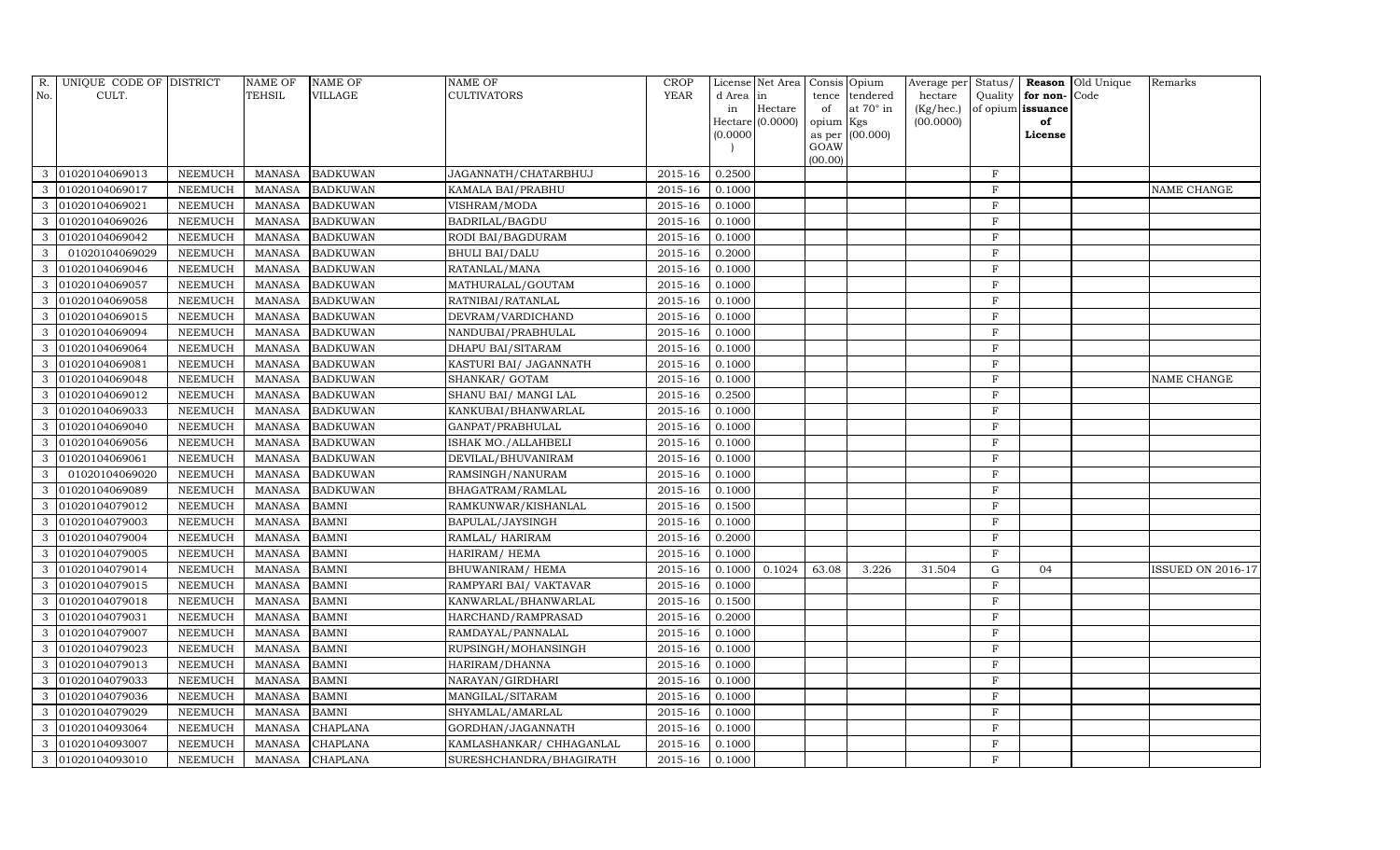| R.            | UNIQUE CODE OF DISTRICT |                | <b>NAME OF</b> | <b>NAME OF</b>  | <b>NAME OF</b>                | <b>CROP</b> |           | License Net Area Consis Opium |                 |                  |           |                |                   | Average per Status/ Reason Old Unique | Remarks            |
|---------------|-------------------------|----------------|----------------|-----------------|-------------------------------|-------------|-----------|-------------------------------|-----------------|------------------|-----------|----------------|-------------------|---------------------------------------|--------------------|
| No.           | CULT.                   |                | <b>TEHSIL</b>  | <b>VILLAGE</b>  | <b>CULTIVATORS</b>            | YEAR        | d Area in |                               |                 | tence tendered   | hectare   |                | Quality for non-  | Code                                  |                    |
|               |                         |                |                |                 |                               |             | in        | Hectare                       | of              | at $70^\circ$ in | (Kg/hec.) |                | of opium issuance |                                       |                    |
|               |                         |                |                |                 |                               |             |           | $Hectare$ (0.0000)            | opium Kgs       |                  | (00.0000) |                | of                |                                       |                    |
|               |                         |                |                |                 |                               |             | (0.0000)  |                               |                 | as per (00.000)  |           |                | License           |                                       |                    |
|               |                         |                |                |                 |                               |             |           |                               | GOAW<br>(00.00) |                  |           |                |                   |                                       |                    |
| 3             | 01020104093013          | <b>NEEMUCH</b> | <b>MANASA</b>  | <b>CHAPLANA</b> | MUKESH KUMAR/RATANLAL         | 2015-16     | 0.1000    |                               |                 |                  |           | $\rm F$        |                   |                                       |                    |
|               | 01020104093015          | <b>NEEMUCH</b> | <b>MANASA</b>  | <b>CHAPLANA</b> | RAJKUVAR/MANOHARSINGH         | 2015-16     | 0.1000    |                               |                 |                  |           | $\rm F$        |                   |                                       | NAME CHANGE        |
| 3             | 01020104093020          | <b>NEEMUCH</b> | <b>MANASA</b>  | CHAPLANA        | SHANTILAL/ SUKHDEV            | 2015-16     | 0.2500    |                               |                 |                  |           | $\rm F$        |                   |                                       |                    |
|               | 01020104093022          | <b>NEEMUCH</b> | <b>MANASA</b>  | <b>CHAPLANA</b> | GOPAL/ MANGILAL               | 2015-16     | 0.1000    |                               |                 |                  |           | $\rm F$        |                   |                                       |                    |
| 3             | 01020104093023          | <b>NEEMUCH</b> | <b>MANASA</b>  | <b>CHAPLANA</b> | KANHYALAL/RAMLAL              | 2015-16     | 0.2500    |                               |                 |                  |           | $\rm F$        |                   |                                       |                    |
| 3             | 01020104093001          | <b>NEEMUCH</b> | <b>MANASA</b>  | <b>CHAPLANA</b> | DHAPU BAI / RATANLAL          | 2015-16     | 0.1000    |                               |                 |                  |           | $\rm F$        |                   |                                       |                    |
| 3             | 01020104093041          | <b>NEEMUCH</b> | <b>MANASA</b>  | <b>CHAPLANA</b> | GANPATLAL/JAGANNATH           | $2015 - 16$ | 0.1500    |                               |                 |                  |           | $\mathbf F$    |                   |                                       |                    |
| 3             | 01020104093046          | <b>NEEMUCH</b> | <b>MANASA</b>  | <b>CHAPLANA</b> | BAGDIRAM/ MANGILAL            | $2015 - 16$ | 0.1000    |                               |                 |                  |           | F              |                   |                                       |                    |
|               | 01020104093052          | <b>NEEMUCH</b> | <b>MANASA</b>  | <b>CHAPLANA</b> | RAMNARAYAN/AMRITRAM           | 2015-16     | 0.1000    |                               |                 |                  |           | $\mathbf F$    |                   |                                       |                    |
| 3             | 01020104093089          | <b>NEEMUCH</b> | <b>MANASA</b>  | CHAPLANA        | JANIBAI/KARULAL               | 2015-16     | 0.1000    |                               |                 |                  |           | $\rm F$        |                   |                                       |                    |
| 3             | 01020104093090          | <b>NEEMUCH</b> | <b>MANASA</b>  | <b>CHAPLANA</b> | VISHNUPRASAD/SALAGRAM         | 2015-16     | 0.2500    |                               |                 |                  |           | $\overline{F}$ |                   |                                       |                    |
| 3             | 01020104093071          | <b>NEEMUCH</b> | <b>MANASA</b>  | <b>CHAPLANA</b> | KASHTURI BAI/ BHAGIRATH       | 2015-16     | 0.2500    |                               |                 |                  |           | $\mathbf F$    |                   |                                       |                    |
| 3             | 01020104093076          | <b>NEEMUCH</b> | <b>MANASA</b>  | CHAPLANA        | RAM KUNWAR BAI/ RAMLAL        | 2015-16     | 0.1000    |                               |                 |                  |           | $\rm F$        |                   |                                       |                    |
|               | 01020104093012          | <b>NEEMUCH</b> | <b>MANASA</b>  | <b>CHAPLANA</b> | SHANKAR LAL/ RATAN LAL        | 2015-16     | 0.2000    |                               |                 |                  |           | $\overline{F}$ |                   |                                       |                    |
| 3             | 01020104093003          | <b>NEEMUCH</b> | <b>MANASA</b>  | <b>CHAPLANA</b> | GANESHRAM/ OKAARLAL           | 2015-16     | 0.1500    |                               |                 |                  |           | F              |                   |                                       |                    |
| 3             | 01020104093107          | <b>NEEMUCH</b> | <b>MANASA</b>  | <b>CHAPLANA</b> | CHATARBHUJ/ KISHANLAL         | 2015-16     | 0.1000    |                               |                 |                  |           | $\mathbf F$    |                   |                                       |                    |
| 3             | 01020104093006          | <b>NEEMUCH</b> | <b>MANASA</b>  | <b>CHAPLANA</b> | BHERULAL/ONKAR                | 2015-16     | 0.1000    |                               |                 |                  |           | $\mathbf F$    |                   |                                       |                    |
| 3             | 01020104093087          | <b>NEEMUCH</b> | <b>MANASA</b>  | <b>CHAPLANA</b> | BHANWARLAL/RAMCHANDRA         | 2015-16     | 0.1000    |                               |                 |                  |           | $\rm F$        |                   |                                       | <b>NAME CHANGE</b> |
|               | 01020104093067          | <b>NEEMUCH</b> | <b>MANASA</b>  | <b>CHAPLANA</b> | KESHRIMAL/MODIRAM             | 2015-16     | 0.1000    |                               |                 |                  |           | ${\bf N}$      |                   |                                       |                    |
| 3             | 01020104093062          | <b>NEEMUCH</b> | <b>MANASA</b>  | <b>CHAPLANA</b> | BHERUSINGH/PRATAPSINGH        | $2015 - 16$ | 0.1000    |                               |                 |                  |           | ${\bf N}$      |                   |                                       |                    |
| 3             | 01020104093085          | <b>NEEMUCH</b> | <b>MANASA</b>  | <b>CHAPLANA</b> | BARDIBAI/VAGATRAM             | 2015-16     | 0.1000    |                               |                 |                  |           | $\mathbf{F}$   |                   |                                       |                    |
| 3             | 01020104093045          | <b>NEEMUCH</b> | <b>MANASA</b>  | <b>CHAPLANA</b> | BHAGVATIBAI/BADRILAL          | 2015-16     | 0.1000    |                               |                 |                  |           | $\, {\rm N}$   | 11                |                                       |                    |
| 3             | 01020104089010          | <b>NEEMUCH</b> | <b>MANASA</b>  | <b>DETHAL</b>   | BHAGAWATSINGH/BHERUSINGH      | 2015-16     | 0.2000    |                               |                 |                  |           | $\rm F$        |                   |                                       |                    |
|               | 01020104089008          | <b>NEEMUCH</b> | <b>MANASA</b>  | <b>DETHAL</b>   | RAM SINGH/HEMRAJ              | 2015-16     | 0.1000    |                               |                 |                  |           | $\mathbf F$    |                   |                                       |                    |
| 3             | 01020104089009          | <b>NEEMUCH</b> | <b>MANASA</b>  | <b>DETHAL</b>   | RAJU/HIRA                     | 2015-16     | 0.2000    |                               |                 |                  |           | $\rm F$        |                   |                                       |                    |
| 3             | 01020104089024          | <b>NEEMUCH</b> | <b>MANASA</b>  | <b>DETHAL</b>   | KANHYALAL/SURAJMAL            | 2015-16     | 0.2500    |                               |                 |                  |           | $\rm F$        |                   |                                       |                    |
| 3             | 01020104089025          | <b>NEEMUCH</b> | <b>MANASA</b>  | <b>DETHAL</b>   | KACHARU/HAMERA                | 2015-16     | 0.1000    |                               |                 |                  |           | $\overline{F}$ |                   |                                       |                    |
| $\mathcal{R}$ | 01020104089040          | <b>NEEMUCH</b> | <b>MANASA</b>  | <b>DETHAL</b>   | <b>BANE SINGH/BHERU SINGH</b> | 2015-16     | 0.1000    |                               |                 |                  |           | F              |                   |                                       |                    |
|               | 01020104089055          | <b>NEEMUCH</b> | <b>MANASA</b>  | <b>DETHAL</b>   | HANGAMI BAI/GOMA JI           | 2015-16     | 0.1000    |                               |                 |                  |           | $\mathbf F$    |                   |                                       |                    |
| 3             | 01020104089073          | <b>NEEMUCH</b> | <b>MANASA</b>  | <b>DETHAL</b>   | MUKUNDCHAND/MANGILAL          | 2015-16     | 0.1500    |                               |                 |                  |           | $\rm F$        |                   |                                       |                    |
| 3             | 01020104089106          | <b>NEEMUCH</b> | <b>MANASA</b>  | <b>DETHAL</b>   | RAM SINGH/SAVRAM              | 2015-16     | 0.2000    |                               |                 |                  |           | $\rm F$        |                   |                                       |                    |
| $\mathcal{S}$ | 01020104089089          | <b>NEEMUCH</b> | <b>MANASA</b>  | <b>DETHAL</b>   | CHANDI BAI/UDAYRAM            | 2015-16     | 0.1000    |                               |                 |                  |           | $\overline{F}$ |                   |                                       |                    |
| 3             | 01020104089090          | <b>NEEMUCH</b> | <b>MANASA</b>  | <b>DETHAL</b>   | FAKIRCHAND/RAMLAL             | $2015 - 16$ | 0.2500    |                               |                 |                  |           | $\rm F$        |                   |                                       |                    |
| $\mathcal{S}$ | 01020104089092          | <b>NEEMUCH</b> | <b>MANASA</b>  | <b>DETHAL</b>   | RANGLAL/NANALAL               | 2015-16     | 0.1000    |                               |                 |                  |           | $\overline{F}$ |                   |                                       |                    |
| 3             | 01020104089094          | <b>NEEMUCH</b> | <b>MANASA</b>  | <b>DETHAL</b>   | BANSHILAL/RAMLAL              | 2015-16     | 0.2500    |                               |                 |                  |           | $\rm F$        |                   |                                       |                    |
|               | 01020104089098          | <b>NEEMUCH</b> | <b>MANASA</b>  | <b>DETHAL</b>   | HANSRAJ/RAMLAL                | 2015-16     | 0.2500    |                               |                 |                  |           | $\rm F$        |                   |                                       |                    |
| 3             | 01020104089100          | <b>NEEMUCH</b> | <b>MANASA</b>  | <b>DETHAL</b>   | KALULAL/LAXMINARAYAN          | 2015-16     | 0.2000    |                               |                 |                  |           | $\rm F$        |                   |                                       |                    |
|               | 3 01020104089111        | <b>NEEMUCH</b> | MANASA         | <b>DETHAL</b>   | DEVILAL/KALURAM               | 2015-16     | 0.2500    |                               |                 |                  |           | $\rm F$        |                   |                                       |                    |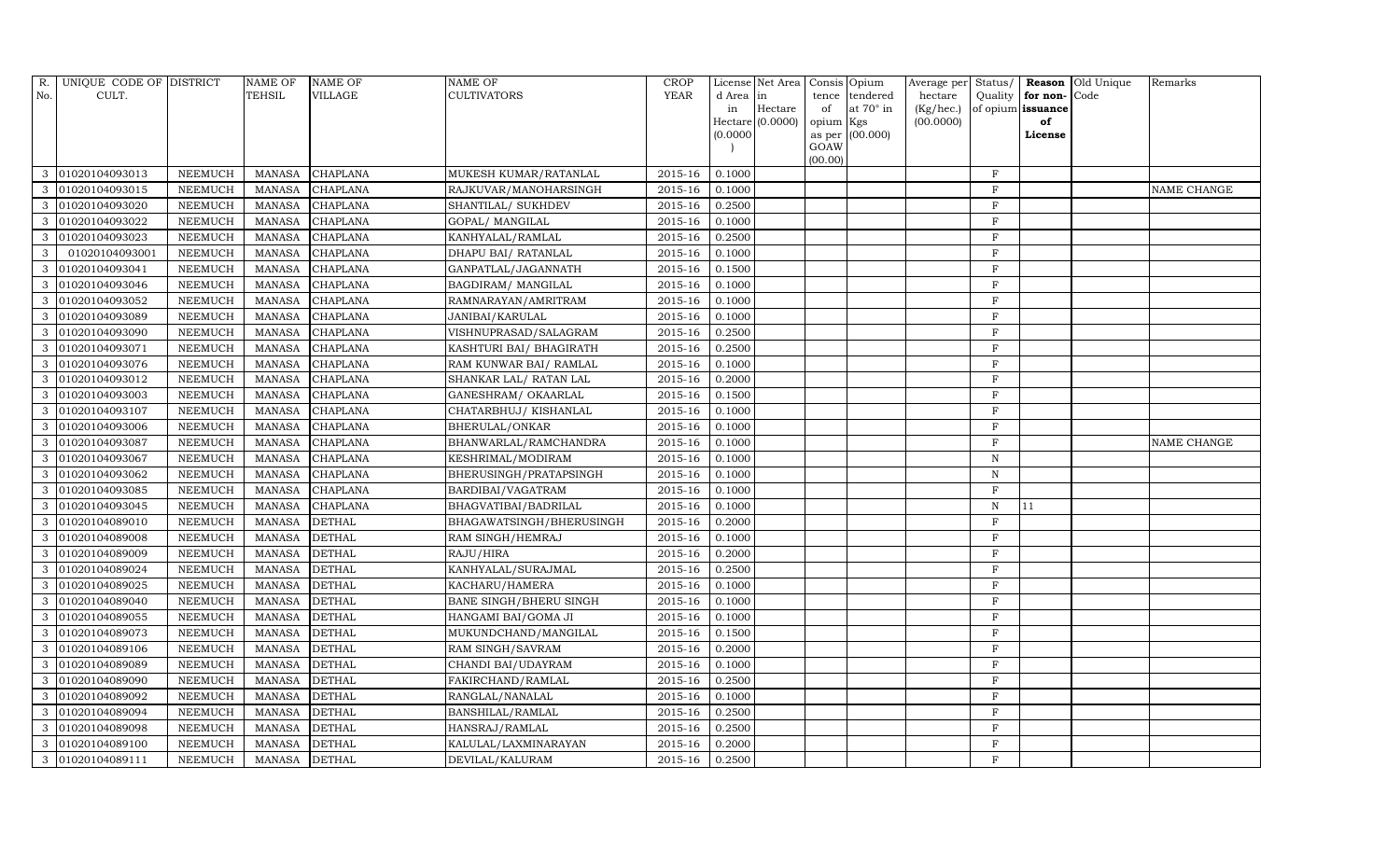| R.            | UNIQUE CODE OF DISTRICT |                | <b>NAME OF</b> | <b>NAME OF</b>     | <b>NAME OF</b>            | <b>CROP</b> |           | License Net Area   Consis   Opium |           |                  |           |              |                   | Average per Status/ Reason Old Unique | Remarks                  |
|---------------|-------------------------|----------------|----------------|--------------------|---------------------------|-------------|-----------|-----------------------------------|-----------|------------------|-----------|--------------|-------------------|---------------------------------------|--------------------------|
| No.           | CULT.                   |                | TEHSIL         | <b>VILLAGE</b>     | <b>CULTIVATORS</b>        | YEAR        | d Area in |                                   | tence     | tendered         | hectare   | Quality      | for non-          | Code                                  |                          |
|               |                         |                |                |                    |                           |             | in        | Hectare                           | of        | at $70^\circ$ in | (Kg/hec.) |              | of opium issuance |                                       |                          |
|               |                         |                |                |                    |                           |             |           | $Hectare$ (0.0000)                | opium Kgs |                  | (00.0000) |              | of                |                                       |                          |
|               |                         |                |                |                    |                           |             | (0.0000)  |                                   | GOAW      | as per (00.000)  |           |              | License           |                                       |                          |
|               |                         |                |                |                    |                           |             |           |                                   | (00.00)   |                  |           |              |                   |                                       |                          |
| 3             | 01020104089112          | <b>NEEMUCH</b> | MANASA         | <b>DETHAL</b>      | SHIVPRASAD/NANALAL        | $2015 - 16$ | 0.2000    |                                   |           |                  |           | $\rm F$      |                   |                                       |                          |
| $\mathcal{E}$ | 01020104089118          | <b>NEEMUCH</b> | <b>MANASA</b>  | <b>DETHAL</b>      | SUKHALAL/RAJARAM          | 2015-16     | 0.1000    |                                   |           |                  |           | $\rm F$      |                   |                                       |                          |
| 3             | 01020104089122          | <b>NEEMUCH</b> | MANASA         | <b>DETHAL</b>      | SHANTI BAI/MANGILAL       | 2015-16     | 0.1000    |                                   |           |                  |           | $\,$ F       |                   |                                       |                          |
| 3             | 01020104089137          | <b>NEEMUCH</b> | <b>MANASA</b>  | <b>DETHAL</b>      | BANE SINGH/BHAWANI SINGH  | 2015-16     | 0.1000    |                                   |           |                  |           | $\rm F$      |                   |                                       |                          |
| 3             | 01020104089145          | <b>NEEMUCH</b> | <b>MANASA</b>  | <b>DETHAL</b>      | MUKUNDAS/RAMDAS           | 2015-16     | 0.1500    |                                   |           |                  |           | $\,$ F       |                   |                                       |                          |
| 3             | 01020104089148          | <b>NEEMUCH</b> | <b>MANASA</b>  | <b>DETHAL</b>      | RAMNARAYAN/KACHRULAL      | 2015-16     | 0.2000    |                                   |           |                  |           | $\rm F$      |                   |                                       |                          |
| 3             | 01020104089174          | <b>NEEMUCH</b> | <b>MANASA</b>  | <b>DETHAL</b>      | MANGIBAI/MANGILAL         | 2015-16     | 0.2500    |                                   |           |                  |           | $\mathbf F$  |                   |                                       |                          |
| 3             | 01020104089183          | <b>NEEMUCH</b> | <b>MANASA</b>  | <b>DETHAL</b>      | LAXMINARAYAN/BHAVANIRAM   | 2015-16     | 0.2500    |                                   |           |                  |           | $\mathbf{F}$ |                   |                                       |                          |
| $\mathcal{R}$ | 01020104089185          | <b>NEEMUCH</b> | <b>MANASA</b>  | <b>DETHAL</b>      | SUNDARLAL/GANGARAM        | 2015-16     | 0.1000    |                                   |           |                  |           | $\mathbf{F}$ |                   |                                       |                          |
| 3             | 01020104089197          | <b>NEEMUCH</b> | <b>MANASA</b>  | <b>DETHAL</b>      | TULSIBAI/NANALAL          | 2015-16     | 0.1000    |                                   |           |                  |           | $\,$ F       |                   |                                       |                          |
| 3             | 01020104089210          | <b>NEEMUCH</b> | <b>MANASA</b>  | <b>DETHAL</b>      | RAMESH/NANDLAL            | 2015-16     | 0.2000    |                                   |           |                  |           | $\rm F$      |                   |                                       |                          |
| 3             | 01020104089212          | <b>NEEMUCH</b> | <b>MANASA</b>  | <b>DETHAL</b>      | SANTOSH/NARAYAN           | 2015-16     | 0.2000    |                                   |           |                  |           | $\mathbf F$  |                   |                                       |                          |
| 3             | 01020104089213          | <b>NEEMUCH</b> | <b>MANASA</b>  | <b>DETHAL</b>      | KANHAIYALAL/ NARAYAN      | 2015-16     | 0.1000    |                                   |           |                  |           | F            |                   |                                       |                          |
| 3             | 01020104089237          | <b>NEEMUCH</b> | <b>MANASA</b>  | <b>DETHAL</b>      | MOTILAL/BHANWARLAL        | 2015-16     | 0.1000    |                                   |           |                  |           | $\mathbf{F}$ |                   |                                       |                          |
| 3             | 01020104089061          | <b>NEEMUCH</b> | <b>MANASA</b>  | <b>DETHAL</b>      | BHERULAL/JAGANNATH        | 2015-16     | 0.1000    |                                   |           |                  |           | $\mathbf{F}$ |                   |                                       |                          |
| $\mathcal{S}$ | 01020104089015          | <b>NEEMUCH</b> | <b>MANASA</b>  | <b>DETHAL</b>      | KISHOR LAL/BOT LAL        | 2015-16     | 0.2000    |                                   |           |                  |           | $\rm F$      |                   |                                       |                          |
| 3             | 01020104089163          | <b>NEEMUCH</b> | <b>MANASA</b>  | <b>DETHAL</b>      | PARMANAND/ KACHRU LAL     | 2015-16     | 0.2000    |                                   |           |                  |           | $\mathbf F$  |                   |                                       |                          |
| 3             | 01020104089064          | <b>NEEMUCH</b> | <b>MANASA</b>  | <b>DETHAL</b>      | RAMNARAYAN/NANALAL        | 2015-16     | 0.1000    |                                   |           |                  |           | $\rm F$      |                   |                                       |                          |
| 3             | 01020104089109          | <b>NEEMUCH</b> | <b>MANASA</b>  | <b>DETHAL</b>      | RAM PRAHLAD/ HARI SHANKAR | 2015-16     | 0.2500    |                                   |           |                  |           | $\rm F$      |                   |                                       |                          |
| 3             | 01020104089084          | <b>NEEMUCH</b> | <b>MANASA</b>  | <b>DETHAL</b>      | PRAKASH/KISHORE           | 2015-16     | 0.2500    |                                   |           |                  |           | $\rm F$      |                   |                                       |                          |
| 3             | 01020104089034          | <b>NEEMUCH</b> | <b>MANASA</b>  | <b>DETHAL</b>      | RUKMANIBAI/LAXMINARAYAN   | 2015-16     | 0.1500    |                                   |           |                  |           | $\mathbf F$  |                   |                                       |                          |
| 3             | 01020104089257          | <b>NEEMUCH</b> | <b>MANASA</b>  | <b>DETHAL</b>      | RAMPRTAP/BHAGATRAM        | 2015-16     | 0.1000    |                                   |           |                  |           | $\rm F$      |                   |                                       | NAME CHANGE              |
| 3             | 01020104089258          | <b>NEEMUCH</b> | <b>MANASA</b>  | <b>DETHAL</b>      | SHIVPRASAD/KANHEYALAL     | 2015-16     | 0.2500    |                                   |           |                  |           | $\rm F$      |                   |                                       |                          |
| 3             | 01020104089166          | <b>NEEMUCH</b> | <b>MANASA</b>  | <b>DETHAL</b>      | KACHARI BAI/KARULAL       | 2015-16     | 0.1000    |                                   |           |                  |           | $\rm F$      |                   |                                       |                          |
| 3             | 01020104089173          | <b>NEEMUCH</b> | <b>MANASA</b>  | <b>DETHAL</b>      | <b>BHONI BAI/KISHOR</b>   | 2015-16     | 0.1000    |                                   |           |                  |           | $\rm F$      |                   |                                       |                          |
| 3             | 01020104089204          | <b>NEEMUCH</b> | <b>MANASA</b>  | <b>DETHAL</b>      | BAPULAL/KARULAL           | 2015-16     | 0.1000    |                                   |           |                  |           | $\,$ F       |                   |                                       |                          |
| 3             | 01020104089077          | <b>NEEMUCH</b> | <b>MANASA</b>  | <b>DETHAL</b>      | LAXMAN/BHONIRAM           | 2015-16     | 0.1000    |                                   |           |                  |           | $\,$ F       |                   |                                       | NAME CHANGE              |
| 3             | 01020104089228          | <b>NEEMUCH</b> | <b>MANASA</b>  | <b>DETHAL</b>      | KARULAL/KHIMA             | 2015-16     | 0.1000    | 0.0870                            | 56.08     | 2.620            | 30.115    | $\mathbf G$  | 04                |                                       | <b>ISSUED ON 2016-17</b> |
| 3             | 01020104089179          | <b>NEEMUCH</b> | <b>MANASA</b>  | <b>DETHAL</b>      | BHAVANISINGH/BHERUSINGH   | 2015-16     | 0.1000    |                                   |           |                  |           | $\mathbf F$  |                   |                                       |                          |
| 3             | 01020104090004          | <b>NEEMUCH</b> | <b>MANASA</b>  | <b>DEVRI ANTRI</b> | SAMPATBAI/BANSHILAL       | 2015-16     | 0.1000    |                                   |           |                  |           | $\,$ F       |                   |                                       |                          |
| 3             | 01020104090008          | <b>NEEMUCH</b> | <b>MANASA</b>  | <b>DEVRI ANTRI</b> | MEGHRAJ/NATHU             | 2015-16     | 0.1000    |                                   |           |                  |           | $\,$ F       |                   |                                       |                          |
| 3             | 01020104090011          | <b>NEEMUCH</b> | <b>MANASA</b>  | <b>DEVRI ANTRI</b> | MADHULAL/LAXMAN           | 2015-16     | 0.1500    |                                   |           |                  |           | $\rm F$      |                   |                                       |                          |
| 3             | 01020104090013          | <b>NEEMUCH</b> | MANASA         | <b>DEVRI ANTRI</b> | NATHUSINGH/NANURAM        | 2015-16     | 0.1000    |                                   |           |                  |           | $\mathbf F$  |                   |                                       |                          |
| 3             | 01020104090014          | <b>NEEMUCH</b> | <b>MANASA</b>  | <b>DEVRI ANTRI</b> | RATAN/NANDA               | 2015-16     | 0.1000    |                                   |           |                  |           | $\rm F$      |                   |                                       |                          |
| 3             | 01020104090018          | <b>NEEMUCH</b> | <b>MANASA</b>  | <b>DEVRI ANTRI</b> | SAVRAM/NANDA              | 2015-16     | 0.1000    |                                   |           |                  |           | $\,$ F       |                   |                                       |                          |
| 3             | 01020104090021          | <b>NEEMUCH</b> | <b>MANASA</b>  | <b>DEVRI ANTRI</b> | PREMSUKH NANURAM          | 2015-16     | 0.1000    |                                   |           |                  |           | $\,$ F       |                   |                                       |                          |
| 3             | 01020104090038          | <b>NEEMUCH</b> | <b>MANASA</b>  | <b>DEVRI ANTRI</b> | BHARAT SINGH SHANKARLAL   | 2015-16     | 0.1000    |                                   |           |                  |           | $\,$ F       |                   |                                       |                          |
| 3             | 01020104090041          | <b>NEEMUCH</b> |                | MANASA DEVRI ANTRI | SHANKARLAL/BHERULAL       | 2015-16     | 0.2000    |                                   |           |                  |           | $\mathbf{F}$ |                   |                                       |                          |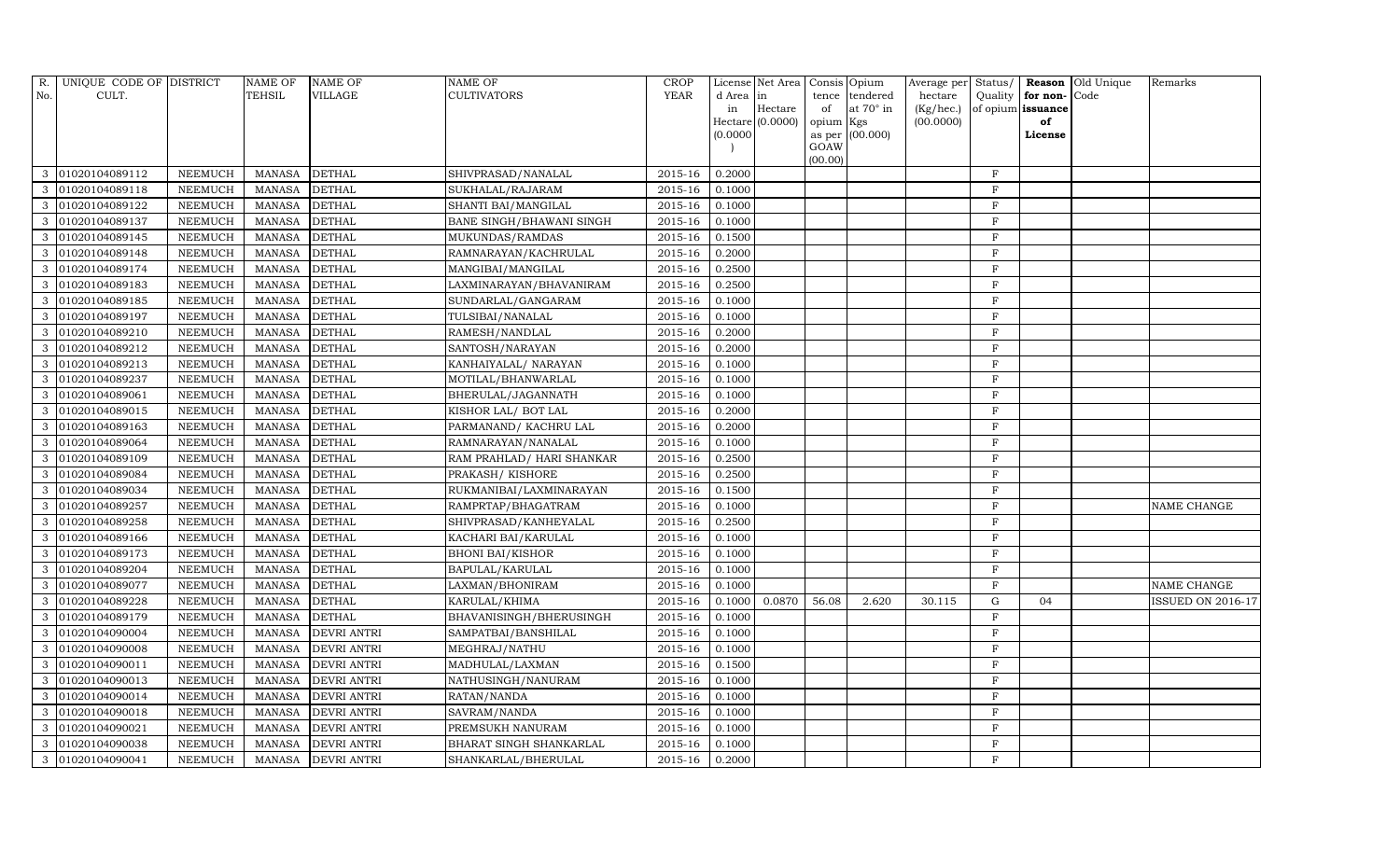| R.            | UNIQUE CODE OF DISTRICT |                | <b>NAME OF</b> | <b>NAME OF</b>       | <b>NAME OF</b>             | <b>CROP</b> |           | License Net Area   | Consis Opium |                  | Average per Status/ |                |                   | Reason Old Unique | Remarks                  |
|---------------|-------------------------|----------------|----------------|----------------------|----------------------------|-------------|-----------|--------------------|--------------|------------------|---------------------|----------------|-------------------|-------------------|--------------------------|
| No.           | CULT.                   |                | TEHSIL         | <b>VILLAGE</b>       | <b>CULTIVATORS</b>         | YEAR        | d Area in |                    |              | tence tendered   | hectare             | Quality        | for non-          | Code              |                          |
|               |                         |                |                |                      |                            |             | in        | Hectare            | of           | at $70^\circ$ in | (Kg/hec.)           |                | of opium issuance |                   |                          |
|               |                         |                |                |                      |                            |             |           | $Hectare$ (0.0000) | opium Kgs    |                  | (00.0000)           |                | of                |                   |                          |
|               |                         |                |                |                      |                            |             | (0.0000)  |                    | GOAW         | as per (00.000)  |                     |                | License           |                   |                          |
|               |                         |                |                |                      |                            |             |           |                    | (00.00)      |                  |                     |                |                   |                   |                          |
| 3             | 01020104090045          | <b>NEEMUCH</b> | <b>MANASA</b>  | <b>DEVRI ANTRI</b>   | JAGDISH/MADHU JI           | 2015-16     | 0.1000    |                    |              |                  |                     | $\mathbf F$    |                   |                   |                          |
| 3             | 01020104090006          | <b>NEEMUCH</b> | <b>MANASA</b>  | <b>DEVRI ANTRI</b>   | BAGDIBAI/KANVARLAL         | 2015-16     | 0.1000    |                    |              |                  |                     | $\rm F$        |                   |                   |                          |
| 3             | 01020104090022          | <b>NEEMUCH</b> | <b>MANASA</b>  | <b>DEVRI ANTRI</b>   | BANSHILAL/RATAN            | 2015-16     | 0.1000    |                    |              |                  |                     | F              |                   |                   |                          |
|               | 01020104090035          | <b>NEEMUCH</b> | <b>MANASA</b>  | <b>DEVRI ANTRI</b>   | VAJERAM/BHERULAL           | 2015-16     | 0.1000    |                    |              |                  |                     | $\rm F$        |                   |                   |                          |
| 3             | 01020104090057          | <b>NEEMUCH</b> | <b>MANASA</b>  | <b>DEVRI ANTRI</b>   | RAJU/SEVA                  | 2015-16     | 0.1000    |                    |              |                  |                     | $\rm F$        |                   |                   |                          |
| 3             | 01020104097001          | <b>NEEMUCH</b> | <b>MANASA</b>  | <b>DHAKNI</b>        | HAJARILAL/MANGILAL         | 2015-16     | 0.2000    |                    |              |                  |                     | $\rm F$        |                   |                   |                          |
| 3             | 01020104097064          | <b>NEEMUCH</b> | <b>MANASA</b>  | <b>DHAKNI</b>        | MANGILAL/ JAGANNATH        | 2015-16     | 0.2000    |                    |              |                  |                     | $\mathbf F$    |                   |                   |                          |
| 3             | 01020104097002          | <b>NEEMUCH</b> | <b>MANASA</b>  | <b>DHAKNI</b>        | MUKESHKUMAR/UDAIRAM        | 2015-16     | 0.2500    |                    |              |                  |                     | $\rm F$        |                   |                   |                          |
|               | 01020104097057          | <b>NEEMUCH</b> | <b>MANASA</b>  | <b>DHAKNI</b>        | RAMGOPAL/CHHAGANLAL        | 2015-16     | 0.1000    | 0.0133             | 70.06        | 0.791            | 59.474              | $\mathbf G$    |                   |                   |                          |
| $\mathcal{S}$ | 01020104097066          | <b>NEEMUCH</b> | <b>MANASA</b>  | <b>DHAKNI</b>        | RAMCHANDR/ MOHANLAL        | 2015-16     | 0.2000    |                    |              |                  |                     | $\rm F$        |                   |                   |                          |
| 3             | 01020104097078          | <b>NEEMUCH</b> | <b>MANASA</b>  | <b>DHAKNI</b>        | SURESHCHANDR/ MOHANLAL     | 2015-16     | 0.2000    |                    |              |                  |                     | $\mathbf{F}$   |                   |                   |                          |
| 3             | 01020104097006          | <b>NEEMUCH</b> | <b>MANASA</b>  | <b>DHAKNI</b>        | VINOD/BHANWARLAL           | 2015-16     | 0.1500    |                    |              |                  |                     | $\rm F$        |                   |                   |                          |
| 3             | 01020104097013          | <b>NEEMUCH</b> | <b>MANASA</b>  | <b>DHAKNI</b>        | RAMCHANDRA/RUGGA           | $2015 - 16$ | 0.2500    |                    |              |                  |                     | $\rm F$        |                   |                   | NAME CHANGE              |
|               | 01020104097016          | <b>NEEMUCH</b> | <b>MANASA</b>  | <b>DHAKNI</b>        | BANSHILAL/ VAJJA           | 2015-16     | 0.2000    |                    |              |                  |                     | $\overline{F}$ |                   |                   |                          |
| $\mathcal{S}$ | 01020104097018          | <b>NEEMUCH</b> | <b>MANASA</b>  | <b>DHAKNI</b>        | BANSHILAL/KISHANLAL        | 2015-16     | 0.2500    |                    |              |                  |                     | $\rm F$        |                   |                   |                          |
|               | 01020104097023          | <b>NEEMUCH</b> | <b>MANASA</b>  | <b>DHAKNI</b>        | NANDUBAI/NANDLAL           | 2015-16     | 0.2000    |                    |              |                  |                     | $\rm F$        |                   |                   |                          |
| 3             | 01020104097027          | <b>NEEMUCH</b> | <b>MANASA</b>  | <b>DHAKNI</b>        | RAMBAKSH/SALAGRAM          | 2015-16     | 0.2000    |                    |              |                  |                     | $\rm F$        |                   |                   |                          |
| $\mathcal{B}$ | 01020104097035          | <b>NEEMUCH</b> | <b>MANASA</b>  | <b>DHAKNI</b>        | DEVIKISHAN MADANLAL        | 2015-16     | 0.1000    | 0.0984             | 55.92        | 2.069            | 21.026              | ${\rm G}$      | 04                |                   |                          |
| 3             | 01020104097039          | <b>NEEMUCH</b> | <b>MANASA</b>  | <b>DHAKNI</b>        | RAMSUKHIBAI/GHISALAL       | 2015-16     | 0.1000    |                    |              |                  |                     | $\mathbf F$    |                   |                   | NAME CHANGE              |
| 3             | 01020104097076          | <b>NEEMUCH</b> | <b>MANASA</b>  | <b>DHAKNI</b>        | VILAS BAI/ RAMCHANDR       | 2015-16     | 0.2500    |                    |              |                  |                     | $\rm F$        |                   |                   |                          |
|               | 01020104097040          | <b>NEEMUCH</b> | <b>MANASA</b>  | <b>DHAKNI</b>        | BADRILAL/MOHAN             | 2015-16     | 0.2000    |                    |              |                  |                     | $\rm F$        |                   |                   |                          |
| $\mathcal{S}$ | 01020104097069          | <b>NEEMUCH</b> | <b>MANASA</b>  | <b>DHAKNI</b>        | NARMADABAI/DEVILAL         | 2015-16     | 0.2000    |                    |              |                  |                     | $\rm F$        |                   |                   | NAME CHANGE              |
| 3             | 01020104097043          | <b>NEEMUCH</b> | <b>MANASA</b>  | <b>DHAKNI</b>        | BAGDIRAM/MANA              | 2015-16     | 0.1500    |                    |              |                  |                     | $\rm F$        |                   |                   |                          |
| 3             | 01020104097074          | <b>NEEMUCH</b> | <b>MANASA</b>  | <b>DHAKNI</b>        | MADHU/RUGGA                | 2015-16     | 0.2500    | 0.2125             | 58.15        | 7.576            | 35.652              | $\mathbf G$    | 04                |                   | <b>ISSUED ON 2016-17</b> |
| 3             | 01020104097005          | <b>NEEMUCH</b> | <b>MANASA</b>  | <b>DHAKNI</b>        | BHUWANI RAM/ PARAS RAM     | $2015 - 16$ | 0.1500    |                    |              |                  |                     | F              |                   |                   |                          |
|               | 01020104097003          | <b>NEEMUCH</b> | <b>MANASA</b>  | <b>DHAKNI</b>        | CHATARBAI/GULABCHAND       | 2015-16     | 0.2000    |                    |              |                  |                     | $\rm F$        |                   |                   |                          |
| 3             | 01020104097029          | <b>NEEMUCH</b> | <b>MANASA</b>  | <b>DHAKNI</b>        | PREMSUKH/ VARDI CHAND      | 2015-16     | 0.2500    |                    |              |                  |                     | $\rm F$        |                   |                   |                          |
| 3             | 01020104097084          | <b>NEEMUCH</b> | <b>MANASA</b>  | <b>DHAKNI</b>        | RAMESHWAR MEGHRAJ          | 2015-16     | 0.2000    |                    |              |                  |                     | $\rm F$        |                   |                   |                          |
| 3             | 01020104097081          | <b>NEEMUCH</b> | <b>MANASA</b>  | <b>DHAKNI</b>        | FULCHANDRA/GHASIRAM        | 2015-16     | 0.1000    |                    |              |                  |                     | $\mathbf F$    |                   |                   | NAME CHANGE              |
| 3             | 01020104097083          | <b>NEEMUCH</b> | <b>MANASA</b>  | <b>DHAKNI</b>        | BANSHILAL ONKARLAL         | 2015-16     | 0.2000    |                    |              |                  |                     | $\rm F$        |                   |                   |                          |
|               | 01020104097085          | <b>NEEMUCH</b> | <b>MANASA</b>  | <b>DHAKNI</b>        | NIRBHAYRAM/BHAGATRAM       | 2015-16     | 0.2000    |                    |              |                  |                     | $\mathbf{F}$   | 08                | 1020104062011     |                          |
| $\mathcal{S}$ | 01020104097032          | <b>NEEMUCH</b> | <b>MANASA</b>  | <b>DHAKNI</b>        | RODIBAI/BAPULAL            | 2015-16     | 0.1000    |                    |              |                  |                     | $\mathbf{F}$   |                   |                   |                          |
| 3             | 01020104067010          | <b>NEEMUCH</b> | <b>MANASA</b>  | <b>GANGNIA KHEDI</b> | BHULI BAI/TULSIRAM         | 2015-16     | 0.1500    |                    |              |                  |                     | $\mathbf F$    |                   |                   |                          |
| 3             | 01020104067032          | <b>NEEMUCH</b> | <b>MANASA</b>  | <b>GANGNIA KHEDI</b> | MANGILAL/LALARAM           | 2015-16     | 0.1000    |                    |              |                  |                     | $\rm F$        |                   |                   |                          |
| 3             | 01020104067003          | <b>NEEMUCH</b> | <b>MANASA</b>  | <b>GANGNIA KHEDI</b> | BHERULAL/LALA              | 2015-16     | 0.1000    |                    |              |                  |                     | $\rm F$        |                   |                   |                          |
|               | 01020104082004          | <b>NEEMUCH</b> | <b>MANASA</b>  | <b>JALINER</b>       | KANKU BAI/ NANDA           | 2015-16     | 0.1000    |                    |              |                  |                     | $\rm F$        |                   |                   |                          |
| 3             | 01020104082009          | <b>NEEMUCH</b> | <b>MANASA</b>  | <b>JALINER</b>       | BABUGIR/SUNDARGIR          | 2015-16     | 0.1000    |                    |              |                  |                     | $\rm F$        |                   |                   |                          |
| 3             | 01020104082013          | <b>NEEMUCH</b> | <b>MANASA</b>  | <b>JALINER</b>       | <b>BAGDULAL/ KISHANLAL</b> | 2015-16     | 0.1000    |                    |              |                  |                     | F              |                   |                   |                          |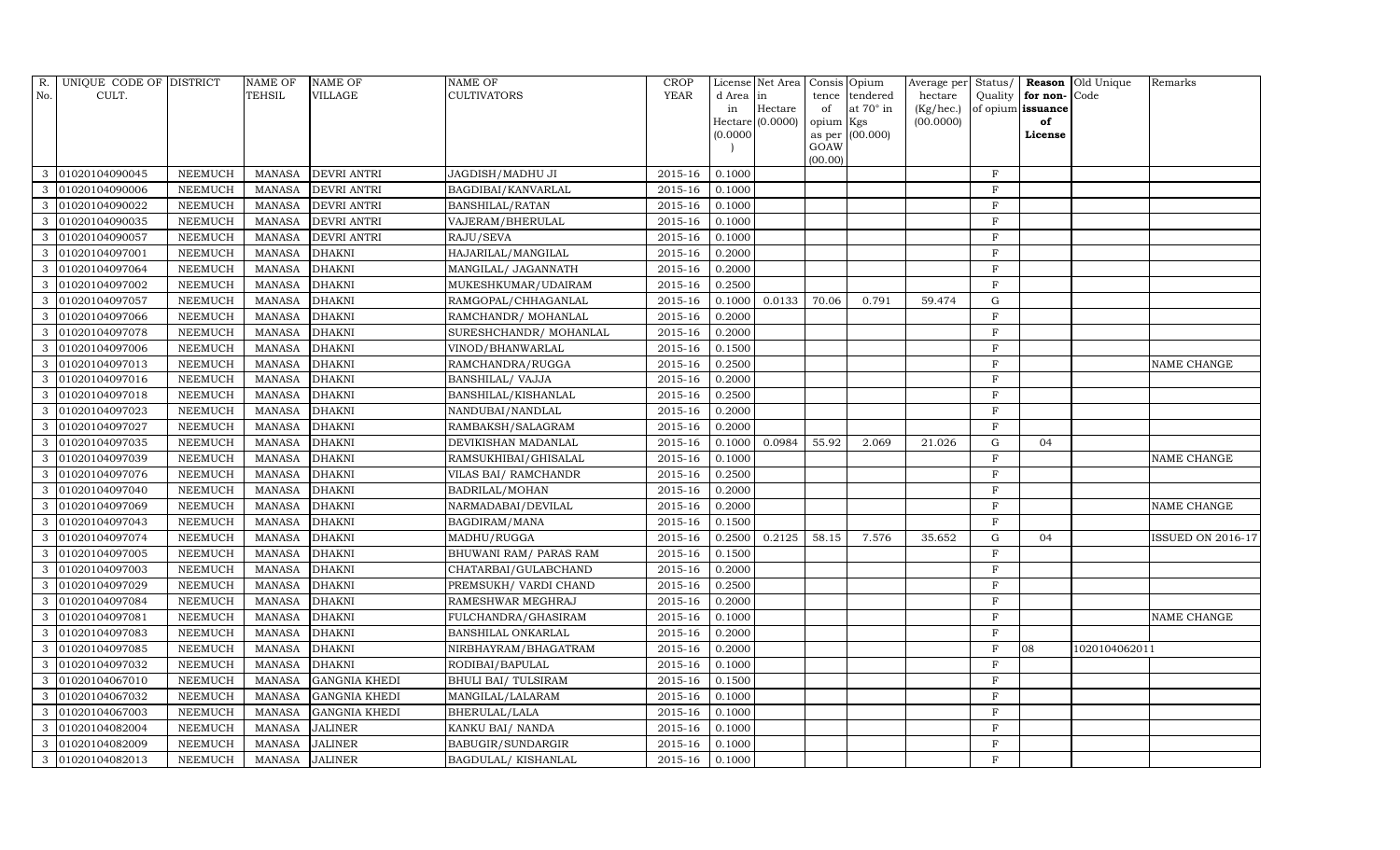| R.            | UNIQUE CODE OF DISTRICT |                | <b>NAME OF</b> | <b>NAME OF</b> | <b>NAME OF</b>               | <b>CROP</b> |          | License Net Area   | Consis Opium |                  | Average per Status/ |                |                   | Reason Old Unique | Remarks           |
|---------------|-------------------------|----------------|----------------|----------------|------------------------------|-------------|----------|--------------------|--------------|------------------|---------------------|----------------|-------------------|-------------------|-------------------|
| No.           | CULT.                   |                | TEHSIL         | <b>VILLAGE</b> | <b>CULTIVATORS</b>           | YEAR        | d Area   | in                 | tence        | tendered         | hectare             | Quality        | for non-          | Code              |                   |
|               |                         |                |                |                |                              |             | in       | Hectare            | of           | at $70^\circ$ in | (Kg/hec.)           |                | of opium issuance |                   |                   |
|               |                         |                |                |                |                              |             |          | $Hectare$ (0.0000) | opium Kgs    |                  | (00.0000)           |                | of                |                   |                   |
|               |                         |                |                |                |                              |             | (0.0000) |                    | GOAW         | as per (00.000)  |                     |                | License           |                   |                   |
|               |                         |                |                |                |                              |             |          |                    | (00.00)      |                  |                     |                |                   |                   |                   |
| 3             | 01020104082015          | <b>NEEMUCH</b> | <b>MANASA</b>  | <b>JALINER</b> | RAMLAL/ NANURAM              | 2015-16     | 0.1500   |                    |              |                  |                     | $\rm F$        |                   |                   |                   |
|               | 01020104082020          | <b>NEEMUCH</b> | <b>MANASA</b>  | <b>JALINER</b> | MANGILAL/KANIRAM             | 2015-16     | 0.2000   |                    |              |                  |                     | $\rm F$        |                   |                   |                   |
| 3             | 01020104082023          | <b>NEEMUCH</b> | <b>MANASA</b>  | <b>JALINER</b> | RADHESHYAM/BHERULAL          | 2015-16     | 0.1000   |                    |              |                  |                     | $\rm F$        |                   |                   |                   |
| 3             | 01020104082031          | <b>NEEMUCH</b> | <b>MANASA</b>  | <b>JALINER</b> | PRABHULAL/BHAVARGIR          | 2015-16     | 0.2000   |                    |              |                  |                     | $\rm F$        |                   |                   | NAME CHANGE       |
| 3             | 01020104082036          | <b>NEEMUCH</b> | <b>MANASA</b>  | <b>JALINER</b> | MAN SINGH/ GIRDHARI          | 2015-16     | 0.2500   |                    |              |                  |                     | $\rm F$        |                   |                   |                   |
| 3             | 01020104082050          | <b>NEEMUCH</b> | <b>MANASA</b>  | JALINER        | PRABHULAL/LAXMAN             | $2015 - 16$ | 0.1500   |                    |              |                  |                     | $\rm F$        |                   |                   |                   |
| 3             | 01020104082061          | <b>NEEMUCH</b> | <b>MANASA</b>  | <b>JALINER</b> | KAWARLAL/ MEGHRAJ            | 2015-16     | 0.2000   |                    |              |                  |                     | $\rm F$        |                   |                   |                   |
| $\mathcal{R}$ | 01020104082083          | <b>NEEMUCH</b> | <b>MANASA</b>  | <b>JALINER</b> | PRAKASH/KANIRAM              | 2015-16     | 0.2500   |                    |              |                  |                     | $\rm F$        |                   |                   |                   |
|               | 01020104082113          | <b>NEEMUCH</b> | <b>MANASA</b>  | <b>JALINER</b> | RAMGIR/ NAND GIR             | 2015-16     | 0.1500   |                    |              |                  |                     | $\rm F$        |                   |                   |                   |
| 3             | 01020104082120          | <b>NEEMUCH</b> | <b>MANASA</b>  | <b>JALINER</b> | MANOHARLAL/ HEMRAJ           | 2015-16     | 0.1000   |                    |              |                  |                     | $\rm F$        |                   |                   |                   |
| $\mathcal{S}$ | 01020104082125          | <b>NEEMUCH</b> | <b>MANASA</b>  | <b>JALINER</b> | <b>GANESH GIR/ MOHAN GIR</b> | 2015-16     | 0.1000   |                    |              |                  |                     | $\rm F$        |                   |                   |                   |
| 3             | 01020104082114          | <b>NEEMUCH</b> | <b>MANASA</b>  | <b>JALINER</b> | NANDU BAI/ GANESHRAM         | 2015-16     | 0.2000   |                    |              |                  |                     | $\rm F$        |                   |                   |                   |
| 3             | 01020104082130          | <b>NEEMUCH</b> | MANASA         | <b>JALINER</b> | <b>BHONI BAI/ BAGDU</b>      | $2015 - 16$ | 0.1000   | 0.1008             | 62.36        | 1.737            | 17.232              | $\mathbf G$    | 04                |                   | ISSUED ON 2016-17 |
|               | 01020104082152          | <b>NEEMUCH</b> | <b>MANASA</b>  | <b>JALINER</b> | KARULAL/ KUKA JI             | 2015-16     | 0.2500   |                    |              |                  |                     | $\rm F$        |                   |                   |                   |
| 3             | 01020104082001          | <b>NEEMUCH</b> | <b>MANASA</b>  | <b>JALINER</b> | SHAMBHU GIR/ SOHAN GIR       | 2015-16     | 0.1000   |                    |              |                  |                     | $\rm F$        |                   |                   |                   |
| 3             | 01020104082014          | <b>NEEMUCH</b> | <b>MANASA</b>  | <b>JALINER</b> | <b>BHERULAL/ GOPI</b>        | 2015-16     | 0.1000   | 0.0993             | 64.28        | 1.102            | 11.098              | $\mathbf G$    | 04                |                   |                   |
| 3             | 01020104082162          | <b>NEEMUCH</b> | <b>MANASA</b>  | <b>JALINER</b> | MOHANLAL/ RATANLAL           | 2015-16     | 0.2000   |                    |              |                  |                     | $\rm F$        |                   |                   |                   |
| 3             | 01020104082164          | <b>NEEMUCH</b> | <b>MANASA</b>  | <b>JALINER</b> | GORDHAN/ LAXMINARAYAN        | $2015 - 16$ | 0.1000   |                    |              |                  |                     | F              |                   |                   |                   |
|               | 01020104082057          | <b>NEEMUCH</b> | <b>MANASA</b>  | <b>JALINER</b> | RAMESHWAR/KISHANLAL          | 2015-16     | 0.1000   |                    |              |                  |                     | $\mathbf F$    |                   |                   |                   |
| 3             | 01020104082029          | <b>NEEMUCH</b> | <b>MANASA</b>  | <b>JALINER</b> | MANSINGH/BHANVARLAL          | 2015-16     | 0.1000   |                    |              |                  |                     | $\rm F$        |                   |                   |                   |
| 3             | 01020104082046          | <b>NEEMUCH</b> | <b>MANASA</b>  | <b>JALINER</b> | BABULAL/SUKHLAL              | 2015-16     | 0.1000   |                    |              |                  |                     | $\overline{F}$ |                   |                   |                   |
| 3             | 01020104082048          | <b>NEEMUCH</b> | <b>MANASA</b>  | <b>JALINER</b> | BHERULAL/GAMER               | 2015-16     | 0.1000   |                    |              |                  |                     | $\mathbf F$    |                   |                   |                   |
| 3             | 01020104091072          | <b>NEEMUCH</b> | <b>MANASA</b>  | <b>KHAJURI</b> | AMBALAL/CHUNNILAL            | $2015 - 16$ | 0.2500   |                    |              |                  |                     | $\rm F$        |                   |                   |                   |
|               | 01020104091030          | <b>NEEMUCH</b> | <b>MANASA</b>  | <b>KHAJURI</b> | BAGDIRAM/ BABRU              | 2015-16     | 0.1000   |                    |              |                  |                     | $\rm F$        |                   |                   |                   |
| 3             | 01020104091122          | <b>NEEMUCH</b> | <b>MANASA</b>  | KHAJURI        | BANSHILAL/ BHAWARLAL         | 2015-16     | 0.1000   |                    |              |                  |                     | $\rm F$        |                   |                   |                   |
| 3             | 01020104091033          | <b>NEEMUCH</b> | <b>MANASA</b>  | <b>KHAJURI</b> | BANSHILAL/BHUVANILAL         | 2015-16     | 0.2000   |                    |              |                  |                     | $\rm F$        |                   |                   |                   |
| 3             | 01020104091103          | <b>NEEMUCH</b> | <b>MANASA</b>  | <b>KHAJURI</b> | RAMCHANDRIBAI/BANSHILAL      | 2015-16     | 0.2000   |                    |              |                  |                     | $\mathbf F$    |                   |                   | NAME CHANGE       |
| 3             | 01020104091066          | <b>NEEMUCH</b> | <b>MANASA</b>  | <b>KHAJURI</b> | BAPULAL/ BHUVANILAL          | 2015-16     | 0.1000   |                    |              |                  |                     | $\rm F$        |                   |                   |                   |
|               | 01020104091040          | <b>NEEMUCH</b> | <b>MANASA</b>  | <b>KHAJURI</b> | BHAWARLAL/TULSHIRAM          | $2015 - 16$ | 0.2000   |                    |              |                  |                     | $\rm F$        |                   |                   |                   |
| 3             | 01020104091101          | <b>NEEMUCH</b> | <b>MANASA</b>  | <b>KHAJURI</b> | DURGASHANKAR/HARLAL          | 2015-16     | 0.1000   |                    |              |                  |                     | $\rm F$        |                   |                   |                   |
| 3             | 01020104091022          | <b>NEEMUCH</b> | <b>MANASA</b>  | <b>KHAJURI</b> | DEVILAL/RAMPRATAP            | 2015-16     | 0.2500   |                    |              |                  |                     | $\rm F$        |                   |                   |                   |
| 3             | 01020104091093          | <b>NEEMUCH</b> | <b>MANASA</b>  | <b>KHAJURI</b> | DHARMENDRA/MANGILAL          | 2015-16     | 0.2500   |                    |              |                  |                     | $\mathbf F$    |                   |                   |                   |
| 3             | 01020104091003          | <b>NEEMUCH</b> | <b>MANASA</b>  | <b>KHAJURI</b> | MANGILAL/FAKIRCHAND          | 2015-16     | 0.2000   |                    |              |                  |                     | $\rm F$        |                   |                   | NAME CHANGE       |
| 3             | 01020104091045          | <b>NEEMUCH</b> | <b>MANASA</b>  | <b>KHAJURI</b> | HARISHCHAND/BANSHILAL        | 2015-16     | 0.2500   |                    |              |                  |                     | $\rm F$        |                   |                   |                   |
| 3             | 01020104091058          | <b>NEEMUCH</b> | <b>MANASA</b>  | <b>KHAJURI</b> | HARLAL/ KACHRU               | 2015-16     | 0.1000   |                    |              |                  |                     | $\rm F$        |                   |                   |                   |
| 3             | 01020104091043          | <b>NEEMUCH</b> | <b>MANASA</b>  | <b>KHAJURI</b> | JAMUNALAL/ NANDLAL           | 2015-16     | 0.2500   |                    |              |                  |                     | $\mathbf F$    |                   |                   |                   |
| 3             | 01020104091004          | <b>NEEMUCH</b> | <b>MANASA</b>  | <b>KHAJURI</b> | KACHRULAL/SHANKARLAL         | 2015-16     | 0.2500   |                    |              |                  |                     | $\rm F$        |                   |                   |                   |
| 3             | 01020104091064          | <b>NEEMUCH</b> | <b>MANASA</b>  | <b>KHAJURI</b> | KAILASHCHAND/MOHANLAL        | 2015-16     | 0.2000   |                    |              |                  |                     | $\mathbf{F}$   |                   |                   |                   |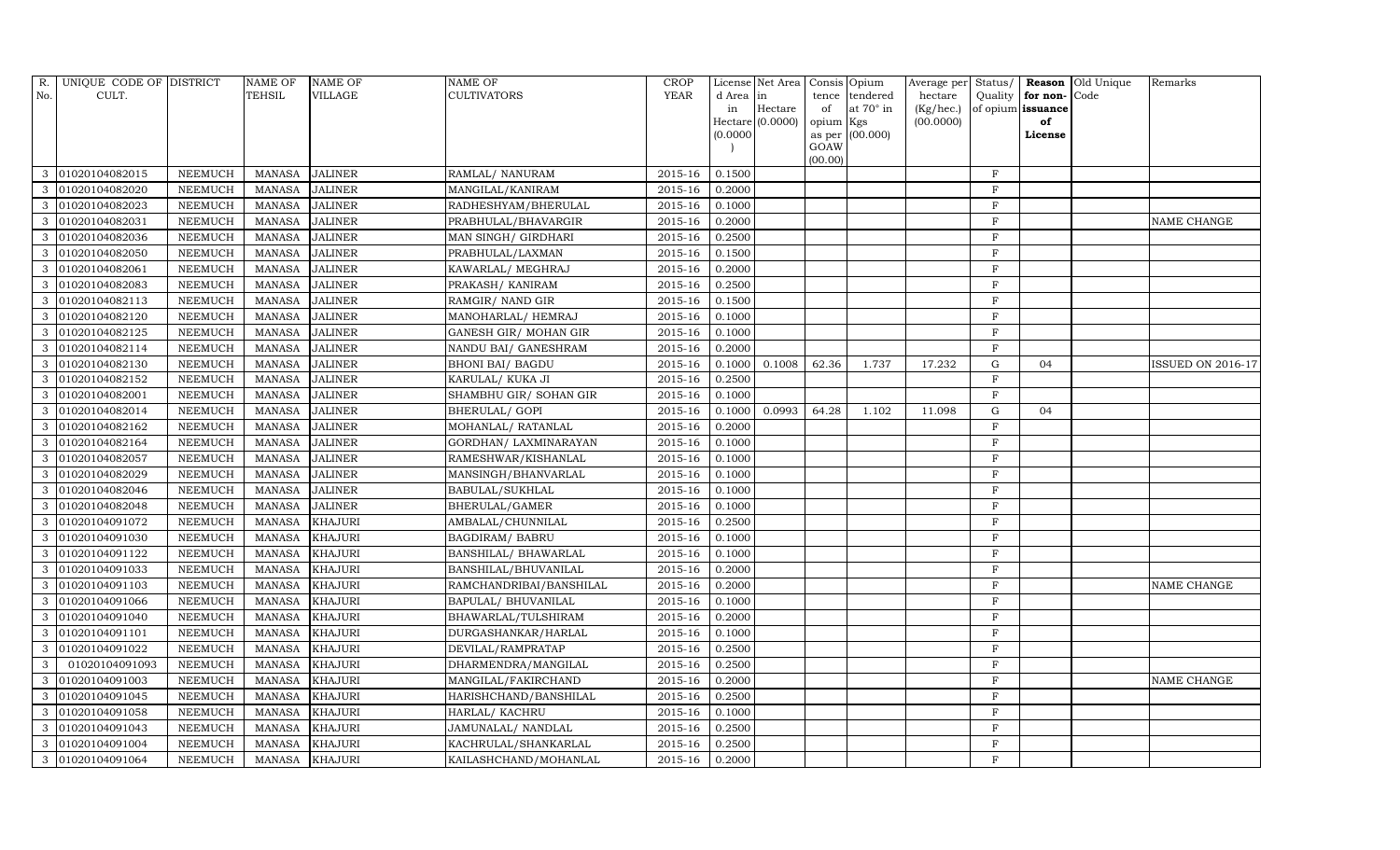| R.            | UNIQUE CODE OF DISTRICT |                | <b>NAME OF</b> | <b>NAME OF</b>   | <b>NAME OF</b>                | <b>CROP</b> |           | License Net Area   | Consis Opium |                  | Average per Status/ |                |                   | Reason Old Unique | Remarks            |
|---------------|-------------------------|----------------|----------------|------------------|-------------------------------|-------------|-----------|--------------------|--------------|------------------|---------------------|----------------|-------------------|-------------------|--------------------|
| No.           | CULT.                   |                | TEHSIL         | <b>VILLAGE</b>   | <b>CULTIVATORS</b>            | YEAR        | d Area in |                    |              | tence tendered   | hectare             | Quality        | for non-          | Code              |                    |
|               |                         |                |                |                  |                               |             | in        | Hectare            | of           | at $70^\circ$ in | (Kg/hec.)           |                | of opium issuance |                   |                    |
|               |                         |                |                |                  |                               |             |           | $Hectare$ (0.0000) | opium Kgs    |                  | (00.0000)           |                | of                |                   |                    |
|               |                         |                |                |                  |                               |             | (0.0000)  |                    | GOAW         | as per (00.000)  |                     |                | License           |                   |                    |
|               |                         |                |                |                  |                               |             |           |                    | (00.00)      |                  |                     |                |                   |                   |                    |
| 3             | 01020104091053          | <b>NEEMUCH</b> | <b>MANASA</b>  | <b>KHAJURI</b>   | GOVINDKUNWAR/KALUSINGH        | 2015-16     | 0.2000    |                    |              |                  |                     | $\rm F$        |                   |                   |                    |
|               | 01020104091009          | <b>NEEMUCH</b> | <b>MANASA</b>  | <b>KHAJURI</b>   | KANHYALAL/NIRBHAYRAM          | 2015-16     | 0.2500    |                    |              |                  |                     | $\rm F$        |                   |                   | NAME CHANGE        |
| 3             | 01020104091019          | <b>NEEMUCH</b> | <b>MANASA</b>  | <b>KHAJURI</b>   | SUNDERBAI/KHIMA               | 2015-16     | 0.2000    |                    |              |                  |                     | F              |                   |                   | NAME CHANGE        |
|               | 01020104091077          | <b>NEEMUCH</b> | <b>MANASA</b>  | <b>KHAJURI</b>   | LABHCHANDR/ HARLAL            | 2015-16     | 0.2000    |                    |              |                  |                     | $\rm F$        |                   |                   |                    |
| 3             | 01020104091052          | <b>NEEMUCH</b> | <b>MANASA</b>  | <b>KHAJURI</b>   | MANOHAR/HARISHCHANDRA         | 2015-16     | 0.2500    |                    |              |                  |                     | $\rm F$        |                   |                   |                    |
| 3             | 01020104091082          | <b>NEEMUCH</b> | <b>MANASA</b>  | <b>KHAJURI</b>   | RAKESH/MANGILAL               | 2015-16     | 0.2500    |                    |              |                  |                     | $\rm F$        |                   |                   |                    |
| 3             | 01020104091055          | <b>NEEMUCH</b> | <b>MANASA</b>  | <b>KHAJURI</b>   | MATHURALAL/MANGILAL           | 2015-16     | 0.2500    |                    |              |                  |                     | $\mathbf F$    |                   |                   |                    |
| 3             | 01020104091016          | <b>NEEMUCH</b> | <b>MANASA</b>  | <b>KHAJURI</b>   | MULCHAND/BANSHILAL            | 2015-16     | 0.2500    |                    |              |                  |                     | $\rm F$        |                   |                   |                    |
|               | 01020104091070          | <b>NEEMUCH</b> | <b>MANASA</b>  | <b>KHAJURI</b>   | MULCHAND/RATANLAL             | 2015-16     | 0.2500    |                    |              |                  |                     | $\rm F$        |                   |                   |                    |
| $\mathcal{S}$ | 01020104091071          | <b>NEEMUCH</b> | <b>MANASA</b>  | KHAJURI          | MULCHAND/TULSIRAM             | 2015-16     | 0.1000    |                    |              |                  |                     | $\rm F$        |                   |                   |                    |
| 3             | 01020104091023          | <b>NEEMUCH</b> | <b>MANASA</b>  | <b>KHAJURI</b>   | NAJRI BAI / BHAGWAN           | 2015-16     | 0.1000    |                    |              |                  |                     | $\mathbf{F}$   |                   |                   |                    |
| 3             | 01020104091051          | <b>NEEMUCH</b> | <b>MANASA</b>  | <b>KHAJURI</b>   | NANDLAL/ MANGILAL             | 2015-16     | 0.1000    |                    |              |                  |                     | $\rm F$        |                   |                   |                    |
| 3             | 01020104091027          | <b>NEEMUCH</b> | <b>MANASA</b>  | <b>KHAJURI</b>   | NANDLAL/CHOTELAL              | $2015 - 16$ | 0.2500    |                    |              |                  |                     | $\rm F$        |                   |                   |                    |
|               | 01020104091010          | <b>NEEMUCH</b> | <b>MANASA</b>  | <b>KHAJURI</b>   | ONKARLAL/NIRBHAYRAM           | 2015-16     | 0.1500    |                    |              |                  |                     | $\overline{F}$ |                   |                   |                    |
| $\mathcal{S}$ | 01020104091057          | <b>NEEMUCH</b> | <b>MANASA</b>  | <b>KHAJURI</b>   | PRABHULAL/KACHRU              | 2015-16     | 0.2000    |                    |              |                  |                     | $\rm F$        |                   |                   |                    |
|               | 01020104091074          | <b>NEEMUCH</b> | <b>MANASA</b>  | <b>KHAJURI</b>   | PRAKASHCHANDR/KACHRU          | 2015-16     | 0.2000    |                    |              |                  |                     | $\rm F$        |                   |                   |                    |
| 3             | 01020104091047          | <b>NEEMUCH</b> | <b>MANASA</b>  | KHAJURI          | RATAN/PRATAP                  | 2015-16     | 0.2000    |                    |              |                  |                     | $\rm F$        |                   |                   |                    |
| $\mathcal{B}$ | 01020104091110          | <b>NEEMUCH</b> | <b>MANASA</b>  | <b>KHAJURI</b>   | PUSHKAR / LAXMINARAYAN        | 2015-16     | 0.2500    |                    |              |                  |                     | $\mathbf F$    |                   |                   |                    |
| 3             | 01020104091029          | <b>NEEMUCH</b> | <b>MANASA</b>  | <b>KHAJURI</b>   | RAM CHAND/ RATAN LAL          | 2015-16     | 0.2000    |                    |              |                  |                     | $\mathbf F$    |                   |                   |                    |
| 3             | 01020104091041          | <b>NEEMUCH</b> | <b>MANASA</b>  | <b>KHAJURI</b>   | RAMKISHAN/MAANGILAL           | 2015-16     | 0.2500    |                    |              |                  |                     | $\rm F$        |                   |                   |                    |
|               | 01020104091099          | <b>NEEMUCH</b> | <b>MANASA</b>  | <b>KHAJURI</b>   | RAMNARAYAN/ MOHANLAL D.P. BHA | 2015-16     | 0.2000    |                    |              |                  |                     | $\rm F$        |                   |                   | NAME CHANGE        |
| $\mathcal{S}$ | 01020104091095          | <b>NEEMUCH</b> | <b>MANASA</b>  | <b>KHAJURI</b>   | RAMPRASAD/BHUVANA             | 2015-16     | 0.2000    |                    |              |                  |                     | $\rm F$        |                   |                   |                    |
| 3             | 01020104091060          | <b>NEEMUCH</b> | <b>MANASA</b>  | <b>KHAJURI</b>   | RAMPRASAD/NANDLAL             | 2015-16     | 0.1000    |                    |              |                  |                     | $\rm F$        |                   |                   |                    |
| 3             | 01020104091001          | <b>NEEMUCH</b> | <b>MANASA</b>  | <b>KHAJURI</b>   | SHIVNARAYAN/BHAVARLAL         | 2015-16     | 0.1000    |                    |              |                  |                     | $\rm F$        |                   |                   |                    |
| 3             | 01020104091036          | <b>NEEMUCH</b> | <b>MANASA</b>  | <b>KHAJURI</b>   | SURESHCHANDR/ KANHEYALAL      | $2015 - 16$ | 0.2000    |                    |              |                  |                     | F              |                   |                   |                    |
|               | 01020104091035          | <b>NEEMUCH</b> | <b>MANASA</b>  | <b>KHAJURI</b>   | AYODHYABAI/SHETANSINGH        | 2015-16     | 0.1000    |                    |              |                  |                     | $\rm F$        |                   |                   |                    |
| 3             | 01020104091018          | <b>NEEMUCH</b> | <b>MANASA</b>  | <b>KHAJURI</b>   | BABULAL/BHAGIRATH             | 2015-16     | 0.1000    |                    |              |                  |                     | $\rm F$        |                   |                   |                    |
| 3             | 01020104091089          | <b>NEEMUCH</b> | <b>MANASA</b>  | <b>KHAJURI</b>   | PUSHPABAI/GIRVAR              | 2015-16     | 0.1000    |                    |              |                  |                     | $\rm F$        |                   |                   |                    |
| 3             | 01020104066106          | <b>NEEMUCH</b> | <b>MANASA</b>  | <b>KHANKHEDI</b> | <b>BALARAM/ NARAYAN</b>       | 2015-16     | 0.1000    |                    |              |                  |                     | $\mathbf F$    |                   |                   |                    |
| 3             | 01020104066007          | <b>NEEMUCH</b> | <b>MANASA</b>  | <b>KHANKHEDI</b> | BALMUKUND/FAKIRCHAND          | 2015-16     | 0.2000    |                    |              |                  |                     | F              |                   |                   |                    |
|               | 01020104066099          | <b>NEEMUCH</b> | <b>MANASA</b>  | <b>KHANKHEDI</b> | BANSHILAL/CHAMPALAL           | 2015-16     | 0.1500    |                    |              |                  |                     | $\mathbf{F}$   |                   |                   |                    |
| $\mathcal{S}$ | 01020104066057          | <b>NEEMUCH</b> | <b>MANASA</b>  | <b>KHANKHEDI</b> | BANSHILAL/DEVILAL             | 2015-16     | 0.2000    | 0.1882             | 56.14        | 10.659           | 56.637              | ${\rm G}$      |                   |                   |                    |
| 3             | 01020104066074          | <b>NEEMUCH</b> | <b>MANASA</b>  | <b>KHANKHEDI</b> | BANSHILAL/LAXMINARAYAN        | 2015-16     | 0.2000    |                    |              |                  |                     | F              |                   |                   |                    |
| 3             | 01020104066026          | <b>NEEMUCH</b> | <b>MANASA</b>  | <b>KHANKHEDI</b> | BANSHILAL/SHIVNARAYAN         | 2015-16     | 0.2000    |                    |              |                  |                     | $\mathbf F$    |                   |                   |                    |
| 3             | 01020104066139          | <b>NEEMUCH</b> | <b>MANASA</b>  | <b>KHANKHEDI</b> | BAPULAL/KANHYALAL             | 2015-16     | 0.2500    |                    |              |                  |                     | $\rm F$        |                   |                   |                    |
|               | 01020104066008          | <b>NEEMUCH</b> | <b>MANASA</b>  | <b>KHANKHEDI</b> | BHAGATRAM/KACHRU              | 2015-16     | 0.2500    |                    |              |                  |                     | $\rm F$        |                   |                   |                    |
| $\mathcal{S}$ | 01020104066002          | <b>NEEMUCH</b> | <b>MANASA</b>  | <b>KHANKHEDI</b> | BHERU LAL/ KANI RAM           | 2015-16     | 0.2000    |                    |              |                  |                     | $\rm F$        |                   |                   | <b>NAME CHANGE</b> |
| 3             | 01020104066150          | <b>NEEMUCH</b> | <b>MANASA</b>  | <b>KHANKHEDI</b> | BIHARIDAS/NARAYANDAS          | 2015-16     | 0.1500    |                    |              |                  |                     | F              |                   |                   |                    |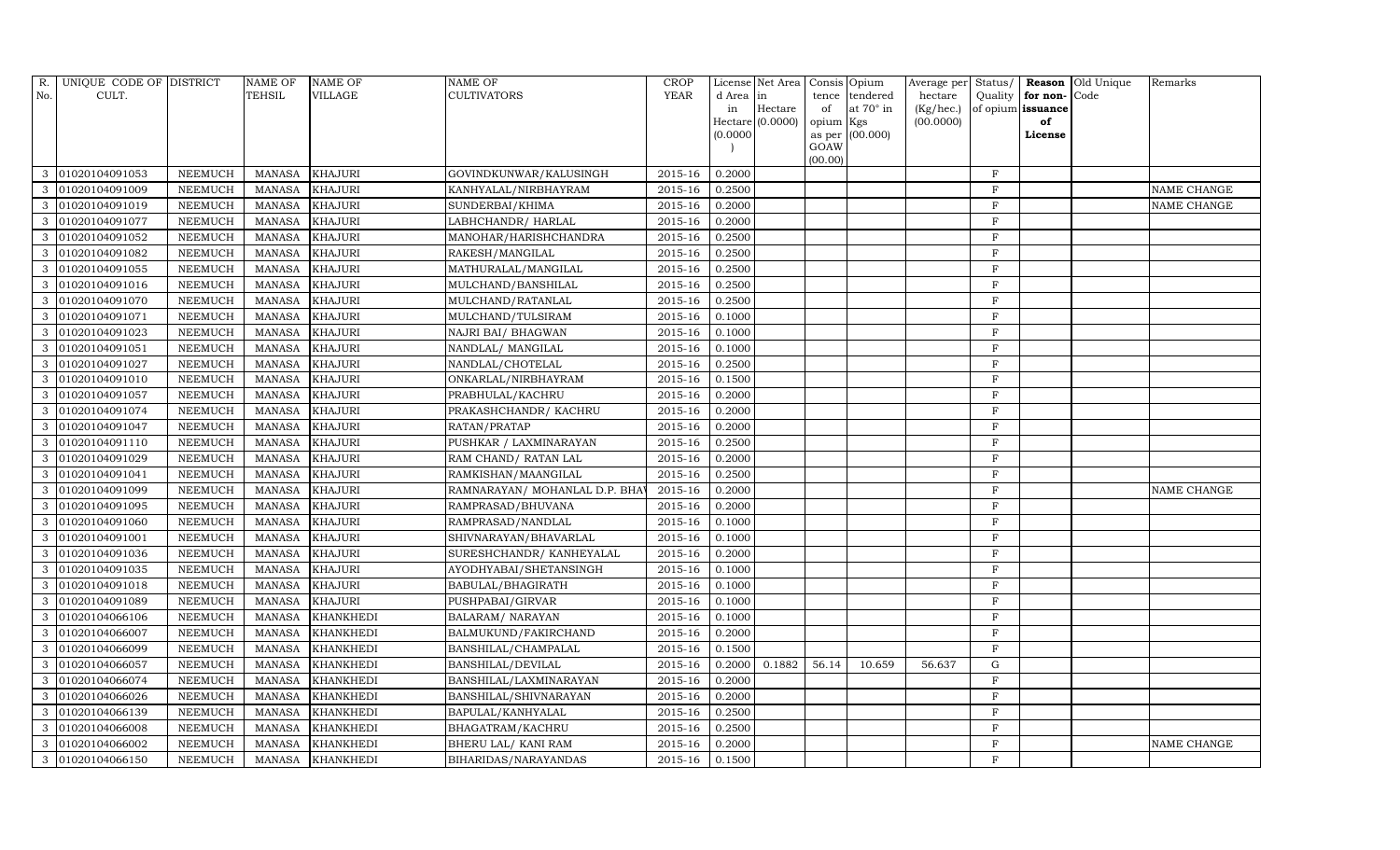| R.            | UNIQUE CODE OF DISTRICT |                | <b>NAME OF</b> | <b>NAME OF</b>   | <b>NAME OF</b>          | <b>CROP</b> |           | License Net Area   | Consis Opium |                  | Average per Status/ |                |                   | Reason Old Unique | Remarks     |
|---------------|-------------------------|----------------|----------------|------------------|-------------------------|-------------|-----------|--------------------|--------------|------------------|---------------------|----------------|-------------------|-------------------|-------------|
| No.           | CULT.                   |                | TEHSIL         | <b>VILLAGE</b>   | <b>CULTIVATORS</b>      | YEAR        | d Area in |                    |              | tence tendered   | hectare             | Quality        | for non-          | Code              |             |
|               |                         |                |                |                  |                         |             | in        | Hectare            | of           | at $70^\circ$ in | (Kg/hec.)           |                | of opium issuance |                   |             |
|               |                         |                |                |                  |                         |             |           | $Hectare$ (0.0000) | opium Kgs    |                  | (00.0000)           |                | of                |                   |             |
|               |                         |                |                |                  |                         |             | (0.0000)  |                    | GOAW         | as per (00.000)  |                     |                | License           |                   |             |
|               |                         |                |                |                  |                         |             |           |                    | (00.00)      |                  |                     |                |                   |                   |             |
| $\mathcal{S}$ | 01020104066064          | <b>NEEMUCH</b> | <b>MANASA</b>  | <b>KHANKHEDI</b> | CHAMPALAL/GANPAT        | 2015-16     | 0.1000    |                    |              |                  |                     | $\mathbf F$    |                   |                   |             |
|               | 01020104066052          | <b>NEEMUCH</b> | <b>MANASA</b>  | <b>KHANKHEDI</b> | DEVICHAND/CHUNNILAL     | 2015-16     | 0.1000    |                    |              |                  |                     | $\rm F$        |                   |                   |             |
| 3             | 01020104066037          | <b>NEEMUCH</b> | <b>MANASA</b>  | <b>KHANKHEDI</b> | DINESH/KANHYALAL        | 2015-16     | 0.2000    |                    |              |                  |                     | F              |                   |                   |             |
|               | 01020104066077          | <b>NEEMUCH</b> | <b>MANASA</b>  | <b>KHANKHEDI</b> | DINESH/SHIVPRASAD       | 2015-16     | 0.1500    |                    |              |                  |                     | $\rm F$        |                   |                   |             |
| 3             | 01020104066105          | <b>NEEMUCH</b> | <b>MANASA</b>  | <b>KHANKHEDI</b> | GAURI SHANKER/ KARU LAL | 2015-16     | 0.2000    |                    |              |                  |                     | $\rm F$        |                   |                   |             |
| 3             | 01020104066103          | <b>NEEMUCH</b> | <b>MANASA</b>  | <b>KHANKHEDI</b> | GOPAL/MOHANLAL VYAS     | 2015-16     | 0.1000    |                    |              |                  |                     | $\rm F$        |                   |                   |             |
| 3             | 01020104066062          | <b>NEEMUCH</b> | <b>MANASA</b>  | <b>KHANKHEDI</b> | GOVINDRAM/GANPAT        | 2015-16     | 0.1000    |                    |              |                  |                     | $\mathbf F$    |                   |                   |             |
| 3             | 01020104066067          | <b>NEEMUCH</b> | <b>MANASA</b>  | <b>KHANKHEDI</b> | HARISHANKAR/NARAYAN     | 2015-16     | 0.2000    |                    |              |                  |                     | $\rm F$        |                   |                   |             |
|               | 01020104066063          | <b>NEEMUCH</b> | <b>MANASA</b>  | <b>KHANKHEDI</b> | HIRALAL/GANPAT          | 2015-16     | 0.2000    |                    |              |                  |                     | $\rm F$        |                   |                   |             |
| $\mathcal{S}$ | 01020104066121          | <b>NEEMUCH</b> | <b>MANASA</b>  | <b>KHANKHEDI</b> | KANHYALAL/KARUJI        | 2015-16     | 0.2000    |                    |              |                  |                     | $\rm F$        |                   |                   |             |
| 3             | 01020104066054          | <b>NEEMUCH</b> | <b>MANASA</b>  | <b>KHANKHEDI</b> | KANHYALAL/RAMRATAN      | 2015-16     | 0.2000    |                    |              |                  |                     | $\mathbf{F}$   |                   |                   |             |
| 3             | 01020104066128          | <b>NEEMUCH</b> | <b>MANASA</b>  | <b>KHANKHEDI</b> | KANHYALAL/SHIVLAL       | 2015-16     | 0.1000    |                    |              |                  |                     | $\rm F$        |                   |                   |             |
| 3             | 01020104066013          | <b>NEEMUCH</b> | <b>MANASA</b>  | <b>KHANKHEDI</b> | KAVARLAL/SITARAM        | $2015 - 16$ | 0.2000    |                    |              |                  |                     | $\rm F$        |                   |                   |             |
|               | 01020104066127          | <b>NEEMUCH</b> | <b>MANASA</b>  | <b>KHANKHEDI</b> | KAMALDAS/PRAHLADDAS     | 2015-16     | 0.2500    |                    |              |                  |                     | $\overline{F}$ |                   |                   | NAME CHANGE |
| 3             | 01020104066102          | <b>NEEMUCH</b> | <b>MANASA</b>  | <b>KHANKHEDI</b> | KELASH/KRISHNKANT       | 2015-16     | 0.2000    |                    |              |                  |                     | $\rm F$        |                   |                   |             |
|               | 01020104066055          | <b>NEEMUCH</b> | <b>MANASA</b>  | <b>KHANKHEDI</b> | KELASH/RADHESHYAM       | 2015-16     | 0.1000    |                    |              |                  |                     | $\rm F$        |                   |                   |             |
| 3             | 01020104066043          | <b>NEEMUCH</b> | <b>MANASA</b>  | <b>KHANKHEDI</b> | SUMITRABAI/KISHANLAL    | 2015-16     | 0.1500    |                    |              |                  |                     | $\rm F$        |                   |                   |             |
| $\mathcal{R}$ | 01020104066066          | <b>NEEMUCH</b> | <b>MANASA</b>  | <b>KHANKHEDI</b> | KISHANLAL/NARAYAN       | 2015-16     | 0.2000    |                    |              |                  |                     | $\mathbf F$    |                   |                   |             |
| 3             | 01020104066027          | <b>NEEMUCH</b> | <b>MANASA</b>  | <b>KHANKHEDI</b> | LAXMICHAND/BADRILAL     | 2015-16     | 0.2000    |                    |              |                  |                     | $\mathbf F$    |                   |                   |             |
| 3             | 01020104066010          | <b>NEEMUCH</b> | <b>MANASA</b>  | <b>KHANKHEDI</b> | LAXMINARAYAN/ UDAYLAL   | 2015-16     | 0.2500    |                    |              |                  |                     | $\rm F$        |                   |                   |             |
|               | 01020104066042          | <b>NEEMUCH</b> | <b>MANASA</b>  | <b>KHANKHEDI</b> | LAXMINARAYAN/MATHURADAS | 2015-16     | 0.2500    |                    |              |                  |                     | $\rm F$        |                   |                   |             |
| $\mathcal{S}$ | 01020104066114          | <b>NEEMUCH</b> | <b>MANASA</b>  | <b>KHANKHEDI</b> | LILABAI/BADRILAL        | 2015-16     | 0.2000    |                    |              |                  |                     | $\rm F$        |                   |                   |             |
| 3             | 01020104066033          | <b>NEEMUCH</b> | <b>MANASA</b>  | <b>KHANKHEDI</b> | MADANLAL/SATYANARAYAN   | 2015-16     | 0.2500    |                    |              |                  |                     | $\rm F$        |                   |                   |             |
| 3             | 01020104066075          | <b>NEEMUCH</b> | <b>MANASA</b>  | <b>KHANKHEDI</b> | MANGILAL/RAMCHANDRA     | 2015-16     | 0.2500    |                    |              |                  |                     | $\rm F$        |                   |                   |             |
| 3             | 01020104066073          | <b>NEEMUCH</b> | <b>MANASA</b>  | <b>KHANKHEDI</b> | MOHANLAL/ NANDRAM       | $2015 - 16$ | 0.1000    | 0.0951             | 60.98        | 5.932            | 62.376              | $\mathbf G$    |                   |                   |             |
|               | 01020104066006          | <b>NEEMUCH</b> | <b>MANASA</b>  | <b>KHANKHEDI</b> | MOHANLAL/KACHRU         | 2015-16     | 0.2000    |                    |              |                  |                     | $\rm F$        |                   |                   | NAME CHANGE |
| 3             | 01020104066100          | <b>NEEMUCH</b> | <b>MANASA</b>  | <b>KHANKHEDI</b> | MOHANLAL/RAMCHANDRA     | 2015-16     | 0.2500    |                    |              |                  |                     | $\rm F$        |                   |                   |             |
| 3             | 01020104066153          | <b>NEEMUCH</b> | <b>MANASA</b>  | <b>KHANKHEDI</b> | NANDKISHOR/KISHANLAL    | 2015-16     | 0.2000    |                    |              |                  |                     | $\rm F$        |                   |                   |             |
| 3             | 01020104066001          | <b>NEEMUCH</b> | <b>MANASA</b>  | <b>KHANKHEDI</b> | NARAYAN/KANIRAM         | 2015-16     | 0.2500    |                    |              |                  |                     | $\mathbf F$    |                   |                   |             |
| 3             | 01020104066141          | <b>NEEMUCH</b> | <b>MANASA</b>  | <b>KHANKHEDI</b> | PARVATIBAI/NATHULAL     | 2015-16     | 0.2000    |                    |              |                  |                     | $\rm F$        |                   |                   |             |
|               | 01020104066076          | <b>NEEMUCH</b> | <b>MANASA</b>  | <b>KHANKHEDI</b> | PRABHU LAL/FAKIR CHAND  | 2015-16     | 0.1000    |                    |              |                  |                     | $\mathbf{F}$   |                   |                   |             |
| 3             | 01020104066038          | <b>NEEMUCH</b> | <b>MANASA</b>  | <b>KHANKHEDI</b> | PRAHLAD/KAVARLAL        | 2015-16     | 0.2000    |                    |              |                  |                     | $\rm F$        |                   |                   |             |
| 3             | 01020104066041          | <b>NEEMUCH</b> | <b>MANASA</b>  | <b>KHANKHEDI</b> | PRAHLADDAS/MATHURADAS   | 2015-16     | 0.2000    |                    |              |                  |                     | $\mathbf F$    |                   |                   |             |
| 3             | 01020104066107          | <b>NEEMUCH</b> | <b>MANASA</b>  | <b>KHANKHEDI</b> | SURESHDAS/VISHNUDAS     | 2015-16     | 0.1000    |                    |              |                  |                     | $\rm F$        |                   |                   | NAME CHANGE |
| 3             | 01020104066029          | <b>NEEMUCH</b> | <b>MANASA</b>  | <b>KHANKHEDI</b> | RADHESHYAM/MOTILAL      | 2015-16     | 0.2000    |                    |              |                  |                     | $\rm F$        |                   |                   |             |
|               | 01020104066143          | <b>NEEMUCH</b> | <b>MANASA</b>  | <b>KHANKHEDI</b> | RADHESHYAM/PRABHULAL    | 2015-16     | 0.2000    |                    |              |                  |                     | $\rm F$        |                   |                   |             |
| $\mathcal{S}$ | 01020104066079          | <b>NEEMUCH</b> | <b>MANASA</b>  | <b>KHANKHEDI</b> | RAJESH/JUGALKISHOR      | 2015-16     | 0.1000    |                    |              |                  |                     | $\rm F$        |                   |                   |             |
| 3             | 01020104066080          | <b>NEEMUCH</b> | <b>MANASA</b>  | <b>KHANKHEDI</b> | RAKESH/JUGALKISHOR      | 2015-16     | 0.2000    |                    |              |                  |                     | F              |                   |                   |             |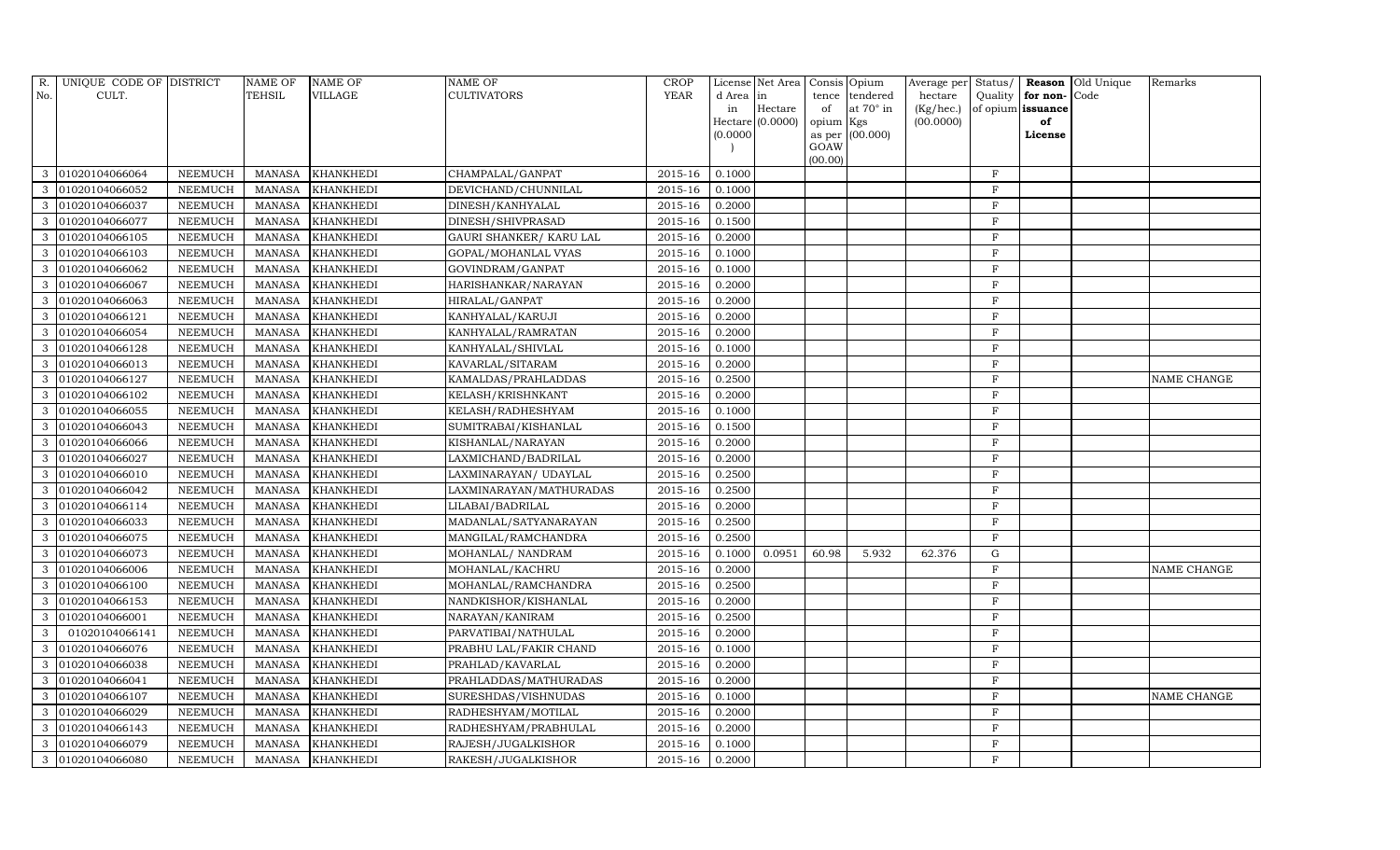| R.            | UNIQUE CODE OF DISTRICT |                | <b>NAME OF</b> | <b>NAME OF</b>     | <b>NAME OF</b>           | <b>CROP</b> |           | License Net Area Consis Opium |                 |                  |           |                |                   | Average per Status/ Reason Old Unique | Remarks         |
|---------------|-------------------------|----------------|----------------|--------------------|--------------------------|-------------|-----------|-------------------------------|-----------------|------------------|-----------|----------------|-------------------|---------------------------------------|-----------------|
| No.           | CULT.                   |                | <b>TEHSIL</b>  | <b>VILLAGE</b>     | <b>CULTIVATORS</b>       | YEAR        | d Area in |                               |                 | tence tendered   | hectare   | Quality        | for non-          | Code                                  |                 |
|               |                         |                |                |                    |                          |             | in        | Hectare                       | of              | at $70^\circ$ in | (Kg/hec.) |                | of opium issuance |                                       |                 |
|               |                         |                |                |                    |                          |             |           | $Hectare$ (0.0000)            | opium Kgs       |                  | (00.0000) |                | of                |                                       |                 |
|               |                         |                |                |                    |                          |             | (0.0000)  |                               |                 | as per (00.000)  |           |                | License           |                                       |                 |
|               |                         |                |                |                    |                          |             |           |                               | GOAW<br>(00.00) |                  |           |                |                   |                                       |                 |
| 3             | 01020104066048          | <b>NEEMUCH</b> | <b>MANASA</b>  | KHANKHEDI          | RAMCHANDR/HIRALAL        | 2015-16     | 0.1000    |                               |                 |                  |           | $\rm F$        |                   |                                       |                 |
|               | 01020104066058          | <b>NEEMUCH</b> | <b>MANASA</b>  | <b>KHANKHEDI</b>   | RAMESH/DEVILAL           | 2015-16     | 0.2000    | 0.1854                        | 55.84           | 10.291           | 55.507    | $\mathbf G$    |                   |                                       | TRANSFER DETHAL |
| 3             | 01020104066081          | <b>NEEMUCH</b> | <b>MANASA</b>  | <b>KHANKHEDI</b>   | SANTOSH/BAPULAL          | 2015-16     | 0.1000    |                               |                 |                  |           | F              |                   |                                       |                 |
|               | 01020104066034          | <b>NEEMUCH</b> | <b>MANASA</b>  | <b>KHANKHEDI</b>   | SATYANARAYN/SITARAM      | 2015-16     | 0.2500    |                               |                 |                  |           | $\rm F$        |                   |                                       |                 |
| 3             | 01020104066071          | <b>NEEMUCH</b> | <b>MANASA</b>  | <b>KHANKHEDI</b>   | SHAMBHULAL/MOHAN         | 2015-16     | 0.2500    |                               |                 |                  |           | $\rm F$        |                   |                                       |                 |
| 3             | 01020104066178          | <b>NEEMUCH</b> | <b>MANASA</b>  | <b>KHANKHEDI</b>   | SHANTIBAI/SUNDERLAL      | 2015-16     | 0.1500    |                               |                 |                  |           | $\rm F$        |                   |                                       |                 |
| 3             | 01020104066032          | <b>NEEMUCH</b> | <b>MANASA</b>  | <b>KHANKHEDI</b>   | SHANTILAL/KASHIRAM       | 2015-16     | 0.2000    |                               |                 |                  |           | $\mathbf F$    |                   |                                       |                 |
| 3             | 01020104066083          | <b>NEEMUCH</b> | <b>MANASA</b>  | <b>KHANKHEDI</b>   | SHIVPRASAD/FAKIRCHANDRA  | $2015 - 16$ | 0.2000    |                               |                 |                  |           | F              |                   |                                       |                 |
|               | 01020104066047          | <b>NEEMUCH</b> | <b>MANASA</b>  | <b>KHANKHEDI</b>   | SURESH/HIRALAL           | 2015-16     | 0.1000    |                               |                 |                  |           | F              |                   |                                       |                 |
| 3             | 01020104066078          | <b>NEEMUCH</b> | <b>MANASA</b>  | <b>KHANKHEDI</b>   | SURESH/SHIVPRASAD        | 2015-16     | 0.2000    |                               |                 |                  |           | $\rm F$        |                   |                                       |                 |
| 3             | 01020104066126          | <b>NEEMUCH</b> | <b>MANASA</b>  | <b>KHANKHEDI</b>   | SHYAMUBAI/TULSIRAM       | 2015-16     | 0.1000    |                               |                 |                  |           | $\overline{F}$ |                   |                                       | NAME CHANGE     |
| 3             | 01020104066040          | <b>NEEMUCH</b> | <b>MANASA</b>  | <b>KHANKHEDI</b>   | RAMPRASAD/NANDRAM        | 2015-16     | 0.2000    |                               |                 |                  |           | $\mathbf F$    |                   | 01020104089209                        |                 |
| 3             | 01020104066065          | <b>NEEMUCH</b> | <b>MANASA</b>  | <b>KHANKHEDI</b>   | RAJU/LAXMANPRASAD        | 2015-16     | 0.2500    |                               |                 |                  |           | $\rm F$        |                   | 01020104089211                        |                 |
|               | 01020104075011          | <b>NEEMUCH</b> | <b>MANASA</b>  | <b>KHEDI</b>       | <b>BHARATRAM BAPULAL</b> | 2015-16     | 0.2000    |                               |                 |                  |           | $\overline{F}$ |                   |                                       |                 |
| 3             | 01020104075002          | <b>NEEMUCH</b> | <b>MANASA</b>  | <b>KHEDI</b>       | KISHANLAL/BHANVARLAL     | 2015-16     | 0.1000    |                               |                 |                  |           | F              |                   |                                       |                 |
| 3             | 01020104087021          | <b>NEEMUCH</b> | <b>MANASA</b>  | <b>KHEMPURA</b>    | BHARAT SINGH/ LAL SINGH  | 2015-16     | 0.1000    |                               |                 |                  |           | $\mathbf F$    |                   |                                       |                 |
| 3             | 01020104087006          | <b>NEEMUCH</b> | <b>MANASA</b>  | <b>KHEMPURA</b>    | MAN SINGH/KISHOR SINGH   | 2015-16     | 0.1000    |                               |                 |                  |           | $\mathbf F$    |                   |                                       |                 |
| 3             | 01020104087018          | <b>NEEMUCH</b> | <b>MANASA</b>  | <b>KHEMPURA</b>    | VINOD SINGH/ DEVI SINGH  | 2015-16     | 0.1500    |                               |                 |                  |           | $\rm F$        |                   |                                       |                 |
|               | 01020104081034          | <b>NEEMUCH</b> | <b>MANASA</b>  | <b>KHETPALIA</b>   | SHAMBHULAL/RAMLAL        | 2015-16     | 0.1000    |                               |                 |                  |           | $\mathbf F$    |                   |                                       |                 |
| 3             | 01020104081017          | <b>NEEMUCH</b> | <b>MANASA</b>  | <b>KHETPALIA</b>   | SHAMBHULAL/SEVA          | 2015-16     | 0.1000    |                               |                 |                  |           | $\rm F$        |                   |                                       |                 |
| 3             | 01020104094023          | <b>NEEMUCH</b> | <b>MANASA</b>  | <b>KHUSHALPURA</b> | <b>MOTILAL BHONA</b>     | 2015-16     | 0.1500    |                               |                 |                  |           | $\mathbf{F}$   |                   |                                       |                 |
| 3             | 01020104094003          | <b>NEEMUCH</b> | <b>MANASA</b>  | KHUSHALPURA        | BHANWAR LAL AMRA         | 2015-16     | 0.1000    |                               |                 |                  |           | $\mathbf F$    |                   |                                       |                 |
| 3             | 01020104094010          | <b>NEEMUCH</b> | <b>MANASA</b>  | <b>KHUSHALPURA</b> | RAMLAL NANURAM           | 2015-16     | 0.2000    |                               |                 |                  |           | $\rm F$        |                   |                                       |                 |
|               | 01020104094035          | <b>NEEMUCH</b> | <b>MANASA</b>  | <b>KHUSHALPURA</b> | LALURAM/NARAYAN          | 2015-16     | 0.2000    |                               |                 |                  |           | $\rm F$        |                   |                                       |                 |
| 3             | 01020104094022          | <b>NEEMUCH</b> | <b>MANASA</b>  | KHUSHALPURA        | GANGABAI/SITARAM         | 2015-16     | 0.1000    |                               |                 |                  |           | $\rm F$        |                   |                                       |                 |
| 3             | 01020104063121          | <b>NEEMUCH</b> | <b>MANASA</b>  | <b>KUNDLA</b>      | BAPULAL/RAMLAL CHHOTA    | 2015-16     | 0.2500    |                               |                 |                  |           | $\rm F$        |                   |                                       |                 |
| 3             | 01020104063086          | <b>NEEMUCH</b> | <b>MANASA</b>  | <b>KUNDLA</b>      | BAPULAL/RAMLAL BADA      | 2015-16     | 0.2000    |                               |                 |                  |           | $\rm F$        |                   |                                       |                 |
| $\mathcal{R}$ | 01020104063137          | <b>NEEMUCH</b> | <b>MANASA</b>  | <b>KUNDLA</b>      | <b>BHAGU BAI/AMARA</b>   | 2015-16     | 0.1000    |                               |                 |                  |           | F              |                   |                                       |                 |
|               | 01020104063014          | <b>NEEMUCH</b> | <b>MANASA</b>  | <b>KUNDLA</b>      | BAPULAL/KACHARU CHHOTA   | 2015-16     | 0.1000    |                               |                 |                  |           | $\mathbf F$    |                   |                                       |                 |
| 3             | 01020104063088          | <b>NEEMUCH</b> | <b>MANASA</b>  | <b>KUNDLA</b>      | CHANDRIBAI/MANGILAL      | 2015-16     | 0.1000    |                               |                 |                  |           | $\rm F$        |                   |                                       |                 |
| 3             | 01020104063048          | <b>NEEMUCH</b> | <b>MANASA</b>  | <b>KUNDLA</b>      | DEVILAL/NARAYAN          | 2015-16     | 0.2500    |                               |                 |                  |           | $\rm F$        |                   |                                       |                 |
| $\mathcal{S}$ | 01020104063016          | <b>NEEMUCH</b> | <b>MANASA</b>  | <b>KUNDLA</b>      | GANGARAM/GOPAL           | 2015-16     | 0.1000    |                               |                 |                  |           | $\overline{F}$ |                   |                                       | NAME CHANGE     |
| 3             | 01020104063043          | <b>NEEMUCH</b> | <b>MANASA</b>  | <b>KUNDLA</b>      | GOBAR SINGH/SHANKARLAL   | $2015 - 16$ | 0.2000    |                               |                 |                  |           | $\rm F$        |                   |                                       |                 |
| 3             | 01020104063090          | <b>NEEMUCH</b> | <b>MANASA</b>  | <b>KUNDLA</b>      | JAGDISH / SHANKARLAL     | 2015-16     | 0.1000    |                               |                 |                  |           | $\overline{F}$ |                   |                                       |                 |
| 3             | 01020104063129          | <b>NEEMUCH</b> | <b>MANASA</b>  | <b>KUNDLA</b>      | KARULAL/KANWARLAL        | 2015-16     | 0.2500    |                               |                 |                  |           | $\rm F$        |                   |                                       |                 |
|               | 01020104063023          | <b>NEEMUCH</b> | <b>MANASA</b>  | <b>KUNDLA</b>      | KANWARLAL/KALU           | 2015-16     | 0.2000    |                               |                 |                  |           | $\rm F$        |                   |                                       |                 |
| 3             | 01020104063061          | <b>NEEMUCH</b> | <b>MANASA</b>  | <b>KUNDLA</b>      | LAXMAN/BHERULAL          | 2015-16     | 0.2000    |                               |                 |                  |           | $\rm F$        |                   |                                       |                 |
|               | 3 01020104063089        | <b>NEEMUCH</b> | <b>MANASA</b>  | <b>KUNDLA</b>      | NANDU BAI/NANDRAM        | 2015-16     | 0.1000    |                               |                 |                  |           | $\rm F$        |                   |                                       |                 |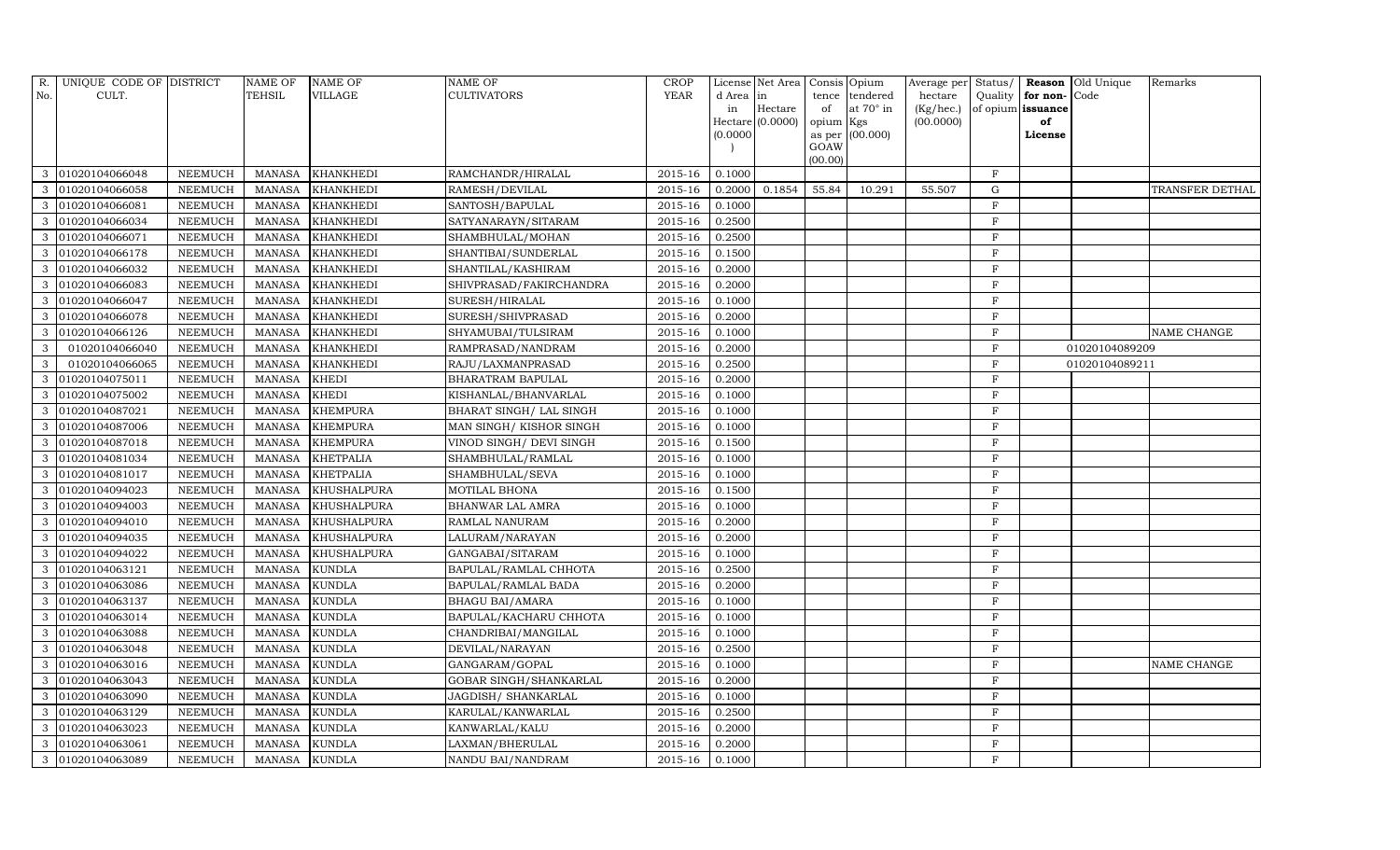| R.            | UNIQUE CODE OF DISTRICT |                | NAME OF       | <b>NAME OF</b>    | <b>NAME OF</b>              | <b>CROP</b> |          | License Net Area   |                     | Consis Opium     | Average per Status/ |              |                   | <b>Reason</b> Old Unique | Remarks                   |  |
|---------------|-------------------------|----------------|---------------|-------------------|-----------------------------|-------------|----------|--------------------|---------------------|------------------|---------------------|--------------|-------------------|--------------------------|---------------------------|--|
| No.           | CULT.                   |                | TEHSIL        | VILLAGE           | <b>CULTIVATORS</b>          | YEAR        | d Area   | lin                | tence               | tendered         | hectare             | Quality      | for non-Code      |                          |                           |  |
|               |                         |                |               |                   |                             |             | in       | Hectare            | of                  | at $70^\circ$ in | (Kg/hec.)           |              | of opium issuance |                          |                           |  |
|               |                         |                |               |                   |                             |             | (0.0000) | $Hectare$ (0.0000) | opium Kgs<br>as per | (00.000)         | (00.0000)           |              | of<br>License     |                          |                           |  |
|               |                         |                |               |                   |                             |             |          |                    | GOAW                |                  |                     |              |                   |                          |                           |  |
|               |                         |                |               |                   |                             |             |          |                    | (00.00)             |                  |                     |              |                   |                          |                           |  |
| $\mathbf{3}$  | 01020104063060          | <b>NEEMUCH</b> | <b>MANASA</b> | <b>KUNDLA</b>     | NARAYAN SINGH/BHERULAL      | $2015 - 16$ | 0.1000   |                    |                     |                  |                     | $\mathbf{F}$ |                   |                          |                           |  |
| 3             | 01020104063112          | <b>NEEMUCH</b> | <b>MANASA</b> | <b>KUNDLA</b>     | OMPRAKASH/NATHIBAI/RODSINGH | 2015-16     | 0.1000   |                    |                     |                  |                     | $\rm F$      |                   |                          |                           |  |
| $\mathbf{3}$  | 01020104063035          | <b>NEEMUCH</b> | <b>MANASA</b> | <b>KUNDLA</b>     | PARVATI BAI/BAPULAL         | 2015-16     | 0.1500   |                    |                     |                  |                     | $\mathbf{F}$ |                   |                          |                           |  |
| 3             | 01020104063126          | <b>NEEMUCH</b> | <b>MANASA</b> | <b>KUNDLA</b>     | RADHESHYAM / NARAYAN        | 2015-16     | 0.1000   |                    |                     |                  |                     | F            |                   |                          |                           |  |
| 3             | 01020104063017          | <b>NEEMUCH</b> | MANASA        | <b>KUNDLA</b>     | RAM KUNWAR/HIRA             | 2015-16     | 0.1000   |                    |                     |                  |                     | $\mathbf{F}$ |                   |                          |                           |  |
| 3             | 01020104063001          | <b>NEEMUCH</b> | <b>MANASA</b> | <b>KUNDLA</b>     | GOPAL/SHIVNARAYAN           | 2015-16     | 0.1000   |                    |                     |                  |                     | $\rm F$      |                   |                          |                           |  |
| $\mathbf{3}$  | 01020104063055          | <b>NEEMUCH</b> | <b>MANASA</b> | <b>KUNDLA</b>     | RATANLAL/LAXMAN CHHOTA      | 2015-16     | 0.1000   |                    |                     |                  |                     | $_{\rm F}$   |                   |                          |                           |  |
| 3             | 01020104063007          | <b>NEEMUCH</b> | <b>MANASA</b> | <b>KUNDLA</b>     | ROD SINGH/NATHU SINGH       | 2015-16     | 0.1000   |                    |                     |                  |                     | $\mathbf{F}$ |                   |                          |                           |  |
| 3             | 01020104063058          | <b>NEEMUCH</b> | <b>MANASA</b> | <b>KUNDLA</b>     | RODMAL/KACHRU LAL           | 2015-16     | 0.1000   |                    |                     |                  |                     | F            |                   |                          |                           |  |
| 3             | 01020104063154          | <b>NEEMUCH</b> | MANASA        | <b>KUNDLA</b>     | SHAMBHULAL/HIRALAL          | 2015-16     | 0.1000   |                    |                     |                  |                     | $\mathbf{F}$ |                   |                          |                           |  |
| $\mathcal{E}$ | 01020104063018          | <b>NEEMUCH</b> | <b>MANASA</b> | <b>KUNDLA</b>     | SONI BAI/ BHANWAR LAL       | 2015-16     | 0.2500   |                    |                     |                  |                     | F            |                   |                          |                           |  |
| 3             | 01020104063079          | <b>NEEMUCH</b> | <b>MANASA</b> | <b>KUNDLA</b>     | DHANNA/JAYSINGH             | 2015-16     | 0.1000   |                    |                     |                  |                     | $\rm F$      |                   |                          |                           |  |
| $\mathbf{3}$  | 01020104063083          | <b>NEEMUCH</b> | <b>MANASA</b> | <b>KUNDLA</b>     | BAHADURSINGH/BHANVARSINGH   | 2015-16     | 0.1000   |                    |                     |                  |                     | F            |                   |                          |                           |  |
| 3             | 01020104063028          | <b>NEEMUCH</b> | <b>MANASA</b> | <b>KUNDLA</b>     | ABHAYSINGH/KACHRULAL        | 2015-16     | 0.1000   |                    |                     |                  |                     | F            |                   |                          |                           |  |
| 3             | 01020104063046          | <b>NEEMUCH</b> | MANASA        | <b>KUNDLA</b>     | MANGILAL/RATANLAL           | $2015 - 16$ | 0.1000   |                    |                     |                  |                     | $\mathbf{F}$ |                   |                          |                           |  |
| 3             | 01020104063021          | <b>NEEMUCH</b> | <b>MANASA</b> | <b>KUNDLA</b>     | RAMCHANDRA/UDAYRAM          | 2015-16     | 0.1000   |                    |                     |                  |                     | $\mathbf{F}$ |                   |                          |                           |  |
| $\mathbf{3}$  | 01020104083002          | <b>NEEMUCH</b> | <b>MANASA</b> | <b>LUMDI</b>      | KARULAL/KAWARLAL            | 2015-16     | 0.2000   |                    |                     |                  |                     | $_{\rm F}$   |                   |                          |                           |  |
| $\mathbf{3}$  | 01020104083004          | <b>NEEMUCH</b> | <b>MANASA</b> | <b>LUMDI</b>      | KOMALDAS/KACHRUDAS          | 2015-16     | 0.1500   |                    |                     |                  |                     | F            |                   |                          |                           |  |
| 3             | 01020104083026          | <b>NEEMUCH</b> | <b>MANASA</b> | <b>LUMDI</b>      | DURGABAI RAMCHANDRA         | 2015-16     | 0.1000   |                    |                     |                  |                     | F            |                   |                          |                           |  |
| $\mathbf{3}$  | 01020104083023          | <b>NEEMUCH</b> | MANASA        | <b>LUMDI</b>      | MOHANBAI/BHANWARLAL         | 2015-16     | 0.1000   |                    |                     |                  |                     | F            |                   |                          |                           |  |
| 3             | 01020104083017          | <b>NEEMUCH</b> | <b>MANASA</b> | <b>LUMDI</b>      | DEVILAL RAMCHANDRA          | 2015-16     | 0.1000   |                    |                     |                  |                     | F            |                   |                          |                           |  |
| $\mathbf{3}$  | 01020104083049          | <b>NEEMUCH</b> | <b>MANASA</b> | <b>LUMDI</b>      | SURESH KUMAR/DVARKADAS      | 2015-16     | 0.1000   |                    |                     |                  |                     | $\rm F$      |                   |                          |                           |  |
| $\mathbf{3}$  | 01020104083047          | <b>NEEMUCH</b> | <b>MANASA</b> | <b>LUMDI</b>      | GAYTRIBAI/RODILAL           | 2015-16     | 0.1000   |                    |                     |                  |                     | F            |                   | 01020104095077           |                           |  |
| $\mathbf{3}$  | 01020104074004          | <b>NEEMUCH</b> | <b>MANASA</b> | MOKHAMPURA KANCHI | CHUNNILAL/KASHIRAM          | 2015-16     | 0.2000   |                    |                     |                  |                     | F            |                   |                          |                           |  |
| 3             | 01020104074005          | <b>NEEMUCH</b> | <b>MANASA</b> | MOKHAMPURA KANCHI | BHERULAL/SEVA JI            | 2015-16     | 0.2000   |                    |                     |                  |                     | $\mathbf{F}$ |                   |                          |                           |  |
| 3             | 01020104074012          | <b>NEEMUCH</b> | <b>MANASA</b> | MOKHAMPURA KANCHI | NARAYAN/CHATARBHUJ          | 2015-16     | 0.2000   |                    |                     |                  |                     | $\mathbf{F}$ |                   |                          |                           |  |
| 3             | 01020104074021          | <b>NEEMUCH</b> | <b>MANASA</b> | MOKHAMPURA KANCHI | JANIBAI/VAKTURAM            | 2015-16     | 0.2500   |                    |                     |                  |                     | $_{\rm F}$   |                   |                          |                           |  |
| 3             | 01020104074047          | <b>NEEMUCH</b> | <b>MANASA</b> | MOKHAMPURA KANCHI | DHAPUBAI/SAJJANNATH         | 2015-16     | 0.1000   |                    |                     |                  |                     | F            |                   |                          | TRANSFER DEVRI KHAWASA-II |  |
| 3             | 01020104084069          | <b>NEEMUCH</b> | <b>MANASA</b> | <b>NALKHEDA</b>   | AMBALAL/ DEVILAL            | 2015-16     | 0.1000   |                    |                     |                  |                     | $\mathbf{F}$ |                   |                          |                           |  |
| 3             | 01020104084063          | <b>NEEMUCH</b> | <b>MANASA</b> | <b>NALKHEDA</b>   | VAJJIBAI/RAMNARAYAN         | 2015-16     | 0.2000   |                    |                     |                  |                     | F            |                   |                          |                           |  |
| 3             | 01020104084070          | <b>NEEMUCH</b> | <b>MANASA</b> | <b>NALKHEDA</b>   | BAPU LAL/ RAMCHANDRA        | 2015-16     | 0.2000   |                    |                     |                  |                     | $\rm F$      |                   |                          |                           |  |
| 3             | 01020104084058          | <b>NEEMUCH</b> | <b>MANASA</b> | <b>NALKHEDA</b>   | RAMNIVAS/BHANWARLAL         | 2015-16     | 0.2500   |                    |                     |                  |                     | $\mathbf F$  |                   |                          |                           |  |
| $\mathbf{3}$  | 01020104084030          | <b>NEEMUCH</b> | <b>MANASA</b> | <b>NALKHEDA</b>   | BHAWARLAL/KIESHARIMAL       | 2015-16     | 0.1000   |                    |                     |                  |                     | F            |                   |                          | NAME CHANGE               |  |
| -3            | 01020104084052          | <b>NEEMUCH</b> | <b>MANASA</b> | <b>NALKHEDA</b>   | DEVILAL/ BHAWARLAL          | 2015-16     | 0.1000   |                    |                     |                  |                     | F            |                   |                          |                           |  |
| 3             | 01020104084020          | <b>NEEMUCH</b> | <b>MANASA</b> | <b>NALKHEDA</b>   | <b>GAMERI BAI/ NARAYAN</b>  | 2015-16     | 0.1000   | 0.0992             | 62.49               | 2.116            | 21.331              | G            | 04                |                          |                           |  |
| 3             | 01020104084011          | <b>NEEMUCH</b> | MANASA        | <b>NALKHEDA</b>   | HARISHANKAR/ BHAWAR         | 2015-16     | 0.1000   |                    |                     |                  |                     | $\rm F$      |                   |                          |                           |  |
| $\mathbf{3}$  | 01020104084002          | <b>NEEMUCH</b> | <b>MANASA</b> | <b>NALKHEDA</b>   | INDARMAL/ NANDLAL           | 2015-16     | 0.1000   | 0.0972             | 62.73               | 6.165            | 63.426              | G            |                   |                          |                           |  |
|               | 3 01020104084056        | <b>NEEMUCH</b> | MANASA        | <b>NALKHEDA</b>   | KAVARLAL/ RAMNARAYAN        | 2015-16     | 0.2500   |                    |                     |                  |                     | $\mathbf{F}$ |                   |                          |                           |  |
|               |                         |                |               |                   |                             |             |          |                    |                     |                  |                     |              |                   |                          |                           |  |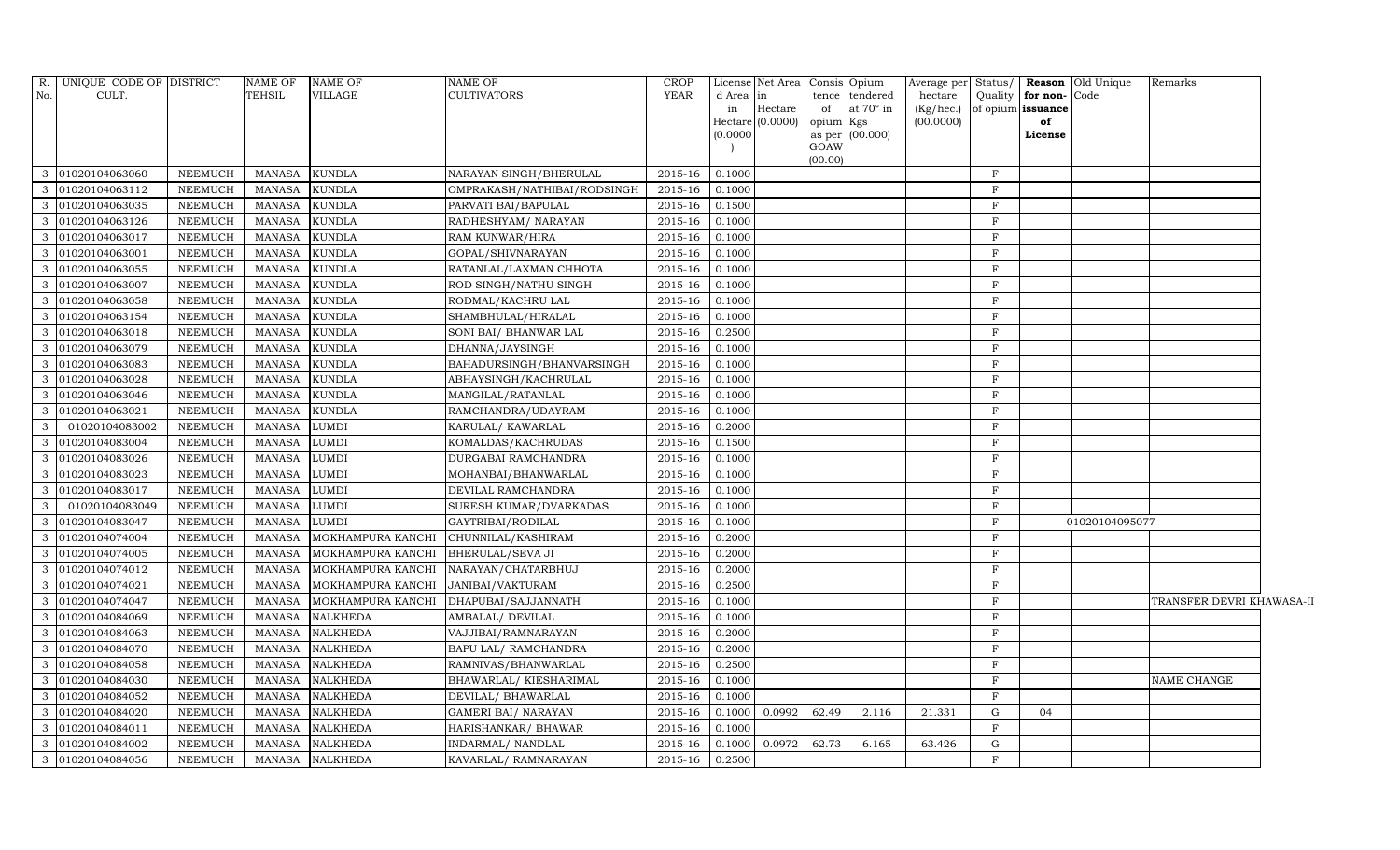| R.            | UNIQUE CODE OF DISTRICT |                | <b>NAME OF</b> | <b>NAME OF</b>      | <b>NAME OF</b>             | <b>CROP</b> |           | License Net Area   Consis   Opium |           |                  | Average per Status/ |              |                   | Reason Old Unique | Remarks            |
|---------------|-------------------------|----------------|----------------|---------------------|----------------------------|-------------|-----------|-----------------------------------|-----------|------------------|---------------------|--------------|-------------------|-------------------|--------------------|
| No.           | CULT.                   |                | TEHSIL         | <b>VILLAGE</b>      | <b>CULTIVATORS</b>         | YEAR        | d Area in |                                   | tence     | tendered         | hectare             | Quality      | for non-          | Code              |                    |
|               |                         |                |                |                     |                            |             | in        | Hectare                           | of        | at $70^\circ$ in | (Kg/hec.)           |              | of opium issuance |                   |                    |
|               |                         |                |                |                     |                            |             |           | $Hectare$ (0.0000)                | opium Kgs |                  | (00.0000)           |              | of                |                   |                    |
|               |                         |                |                |                     |                            |             | (0.0000)  |                                   | GOAW      | as per (00.000)  |                     |              | License           |                   |                    |
|               |                         |                |                |                     |                            |             |           |                                   | (00.00)   |                  |                     |              |                   |                   |                    |
| 3             | 01020104084065          | <b>NEEMUCH</b> | MANASA         | <b>NALKHEDA</b>     | MANGILAL/ BAPULAL          | 2015-16     | 0.1000    |                                   |           |                  |                     | $\mathbf F$  |                   |                   |                    |
| $\mathcal{E}$ | 01020104084072          | <b>NEEMUCH</b> | <b>MANASA</b>  | <b>NALKHEDA</b>     | MOHAN LAL/ RAM CHAND       | 2015-16     | 0.2500    |                                   |           |                  |                     | $\,$ F       |                   |                   |                    |
| 3             | 01020104084007          | <b>NEEMUCH</b> | <b>MANASA</b>  | <b>NALKHEDA</b>     | MOHANLAL/ PARASRAM         | 2015-16     | 0.1000    |                                   |           |                  |                     | $\mathbf{F}$ |                   |                   |                    |
| $\mathcal{S}$ | 01020104084042          | <b>NEEMUCH</b> | <b>MANASA</b>  | <b>NALKHEDA</b>     | NIRBHAYRAM/BHUVANIRAM      | 2015-16     | 0.2500    |                                   |           |                  |                     | $\rm F$      |                   |                   |                    |
| 3             | 01020104084048          | <b>NEEMUCH</b> | <b>MANASA</b>  | <b>NALKHEDA</b>     | RADHESHYAM/ RAMCHANDR      | 2015-16     | 0.1500    |                                   |           |                  |                     | $\,$ F       |                   |                   |                    |
| 3             | 01020104084008          | <b>NEEMUCH</b> | <b>MANASA</b>  | <b>NALKHEDA</b>     | RAMDAYAL/ BHAWARLAL        | 2015-16     | 0.1000    |                                   |           |                  |                     | $\rm F$      |                   |                   |                    |
| 3             | 01020104084057          | <b>NEEMUCH</b> | <b>MANASA</b>  | <b>NALKHEDA</b>     | RATANLAL/ DOLATRAM         | 2015-16     | 0.2000    |                                   |           |                  |                     | $\mathbf F$  |                   |                   |                    |
| 3             | 01020104084039          | <b>NEEMUCH</b> | <b>MANASA</b>  | <b>NALKHEDA</b>     | SUDHABAI/SATYANARAYAN      | 2015-16     | 0.2500    |                                   |           |                  |                     | $\rm F$      |                   |                   |                    |
|               | 01020104084067          | <b>NEEMUCH</b> | <b>MANASA</b>  | <b>NALKHEDA</b>     | SHANTI BAI/ RAMESHWAR      | 2015-16     | 0.1000    |                                   |           |                  |                     | F            |                   |                   |                    |
| 3             | 01020104084040          | <b>NEEMUCH</b> | <b>MANASA</b>  | <b>NALKHEDA</b>     | UDAYRAM/BHAWANIRAM         | 2015-16     | 0.2000    |                                   |           |                  |                     | $\,$ F       |                   |                   |                    |
| 3             | 01020104086004          | <b>NEEMUCH</b> | <b>MANASA</b>  | <b>PRATAPPURA</b>   | SHARDABAI/KISHANLAL        | 2015-16     | 0.2500    |                                   |           |                  |                     | $\mathbf F$  |                   |                   |                    |
| 3             | 01020104086005          | <b>NEEMUCH</b> | <b>MANASA</b>  | <b>PRATAPPURA</b>   | MANGI BAI/BHAWARLAL        | 2015-16     | 0.2000    |                                   |           |                  |                     | $\rm F$      |                   |                   |                    |
| 3             | 01020104086006          | <b>NEEMUCH</b> | <b>MANASA</b>  | <b>PRATAPPURA</b>   | JAGDISH/BHERULAL           | 2015-16     | 0.2000    |                                   |           |                  |                     | $\rm F$      |                   |                   |                    |
|               | 01020104086012          | <b>NEEMUCH</b> | <b>MANASA</b>  | <b>PRATAPPURA</b>   | BANSHILAL/ONKARLAL         | 2015-16     | 0.2000    |                                   |           |                  |                     | $\mathbf{F}$ |                   |                   |                    |
| 3             | 01020104086013          | <b>NEEMUCH</b> | <b>MANASA</b>  | <b>PRATAPPURA</b>   | BALKISHAN/NANDLAL          | 2015-16     | 0.2500    |                                   |           |                  |                     | $\rm F$      |                   |                   |                    |
| 3             | 01020104086015          | <b>NEEMUCH</b> | <b>MANASA</b>  | <b>PRATAPPURA</b>   | SHYAMLAL/ONKARLAL          | 2015-16     | 0.2000    |                                   |           |                  |                     | $\rm F$      |                   |                   |                    |
| 3             | 01020104086020          | <b>NEEMUCH</b> | <b>MANASA</b>  | PRATAPPURA          | JASVANTLAL/NANDLAL         | 2015-16     | 0.2000    |                                   |           |                  |                     | $\rm F$      |                   |                   |                    |
| 3             | 01020104086025          | <b>NEEMUCH</b> | <b>MANASA</b>  | PRATAPPURA          | DURGASHANKAR/BHAWARLAL     | $2015 - 16$ | 0.2500    |                                   |           |                  |                     | F            |                   |                   | NAME CHANGE        |
| 3             | 01020104086028          | <b>NEEMUCH</b> | <b>MANASA</b>  | <b>PRATAPPURA</b>   | DASHRATH/GOPAL             | 2015-16     | 0.1000    |                                   |           |                  |                     | $\mathbf F$  |                   |                   |                    |
| 3             | 01020104086029          | <b>NEEMUCH</b> | <b>MANASA</b>  | <b>PRATAPPURA</b>   | BAPULAL/GOPAL              | 2015-16     | 0.1000    |                                   |           |                  |                     | $\rm F$      |                   |                   |                    |
| $\mathcal{S}$ | 01020104086032          | <b>NEEMUCH</b> | <b>MANASA</b>  | <b>PRATAPPURA</b>   | JHAMAKLAL/GOUTAMLAL        | 2015-16     | 0.2500    |                                   |           |                  |                     | $\rm F$      |                   |                   |                    |
| 3             | 01020104086033          | <b>NEEMUCH</b> | <b>MANASA</b>  | <b>PRATAPPURA</b>   | MADANLAL/RATANLAL          | 2015-16     | 0.2000    |                                   |           |                  |                     | $\rm F$      |                   |                   |                    |
| 3             | 01020104086042          | <b>NEEMUCH</b> | <b>MANASA</b>  | <b>PRATAPPURA</b>   | SARDAR SINGH./DUNGAR SINGH | 2015-16     | 0.1500    |                                   |           |                  |                     | $\rm F$      |                   |                   |                    |
| 3             | 01020104086045          | <b>NEEMUCH</b> | <b>MANASA</b>  | <b>PRATAPPURA</b>   | SALAGRAM/NANURAM           | 2015-16     | 0.2500    |                                   |           |                  |                     | $\mathbf F$  |                   |                   | NAME CHANGE        |
| $\mathcal{S}$ | 01020104086047          | <b>NEEMUCH</b> | <b>MANASA</b>  | PRATAPPURA          | RAMESHCHANDR/MOHANLAL      | 2015-16     | 0.2500    |                                   |           |                  |                     | $\mathbf{F}$ |                   |                   |                    |
| $\mathcal{R}$ | 01020104086023          | <b>NEEMUCH</b> | <b>MANASA</b>  | <b>PRATAPPURA</b>   | BHAWARLAL/SALAGRAM         | 2015-16     | 0.2000    |                                   |           |                  |                     | $\rm F$      |                   |                   |                    |
| 3             | 01020104086052          | <b>NEEMUCH</b> | <b>MANASA</b>  | <b>PRATAPPURA</b>   | AMBALAL/HIRALAL            | 2015-16     | 0.2500    |                                   |           |                  |                     | $\rm F$      |                   |                   |                    |
| 3             | 01020104086026          | <b>NEEMUCH</b> | <b>MANASA</b>  | <b>PRATAPPURA</b>   | BHAGIRATH/MANGU DAS        | 2015-16     | 0.2000    |                                   |           |                  |                     | $\rm F$      |                   |                   |                    |
| 3             | 01020104086018          | <b>NEEMUCH</b> | <b>MANASA</b>  | <b>PRATAPPURA</b>   | TARACHAND/BHAWARLAL        | 2015-16     | 0.2500    |                                   |           |                  |                     | $\mathbf F$  |                   |                   |                    |
| 3             | 01020104086057          | <b>NEEMUCH</b> | <b>MANASA</b>  | <b>PRATAPPURA</b>   | RAMESHCHANDR/LAXMINARAYAN  | 2015-16     | 0.1000    |                                   |           |                  |                     | $\rm F$      |                   |                   |                    |
| $\mathcal{S}$ | 01020104086060          | <b>NEEMUCH</b> | <b>MANASA</b>  | PRATAPPURA          | AMBALAL/ONKALAL            | 2015-16     | 0.2000    |                                   |           |                  |                     | F            |                   |                   |                    |
| 3             | 01020104085002          | <b>NEEMUCH</b> | <b>MANASA</b>  | RAISINGHPURA        | KAMLABAI/BAPUSINGH         | 2015-16     | 0.1000    |                                   |           |                  |                     | $\rm F$      |                   |                   |                    |
| $\mathcal{S}$ | 01020104085009          | <b>NEEMUCH</b> | <b>MANASA</b>  | <b>RAISINGHPURA</b> | NAHAR SINGH/ DEVI SINGH    | 2015-16     | 0.2000    |                                   |           |                  |                     | $\mathbf F$  |                   |                   | NAME CHANGE        |
| 3             | 01020104085012          | <b>NEEMUCH</b> | <b>MANASA</b>  | <b>RAISINGHPURA</b> | BHERULAL/BHAGVAN           | 2015-16     | 0.1500    |                                   |           |                  |                     | $\rm F$      |                   |                   |                    |
| $\mathcal{S}$ | 01020104085026          | <b>NEEMUCH</b> | <b>MANASA</b>  | <b>RAISINGHPURA</b> | BALVANT SINGH/ AMAR SINGH  | 2015-16     | 0.1000    |                                   |           |                  |                     | $\rm F$      |                   |                   |                    |
|               | 01020104085031          | <b>NEEMUCH</b> | <b>MANASA</b>  | <b>RAISINGHPURA</b> | KANHYALAL/AMAR             | 2015-16     | 0.1000    |                                   |           |                  |                     | $\rm F$      |                   |                   |                    |
| 3             | 01020104085050          | <b>NEEMUCH</b> | <b>MANASA</b>  | <b>RAISINGHPURA</b> | RUPSINGH/BHERUSINGH        | 2015-16     | 0.1000    |                                   |           |                  |                     | $\rm F$      |                   |                   | <b>NAME CHANGE</b> |
| 3             | 01020104085010          | <b>NEEMUCH</b> | MANASA         | <b>RAISINGHPURA</b> | NANI BAI/RAY SINGH         | 2015-16     | 0.2500    |                                   |           |                  |                     | F            |                   |                   |                    |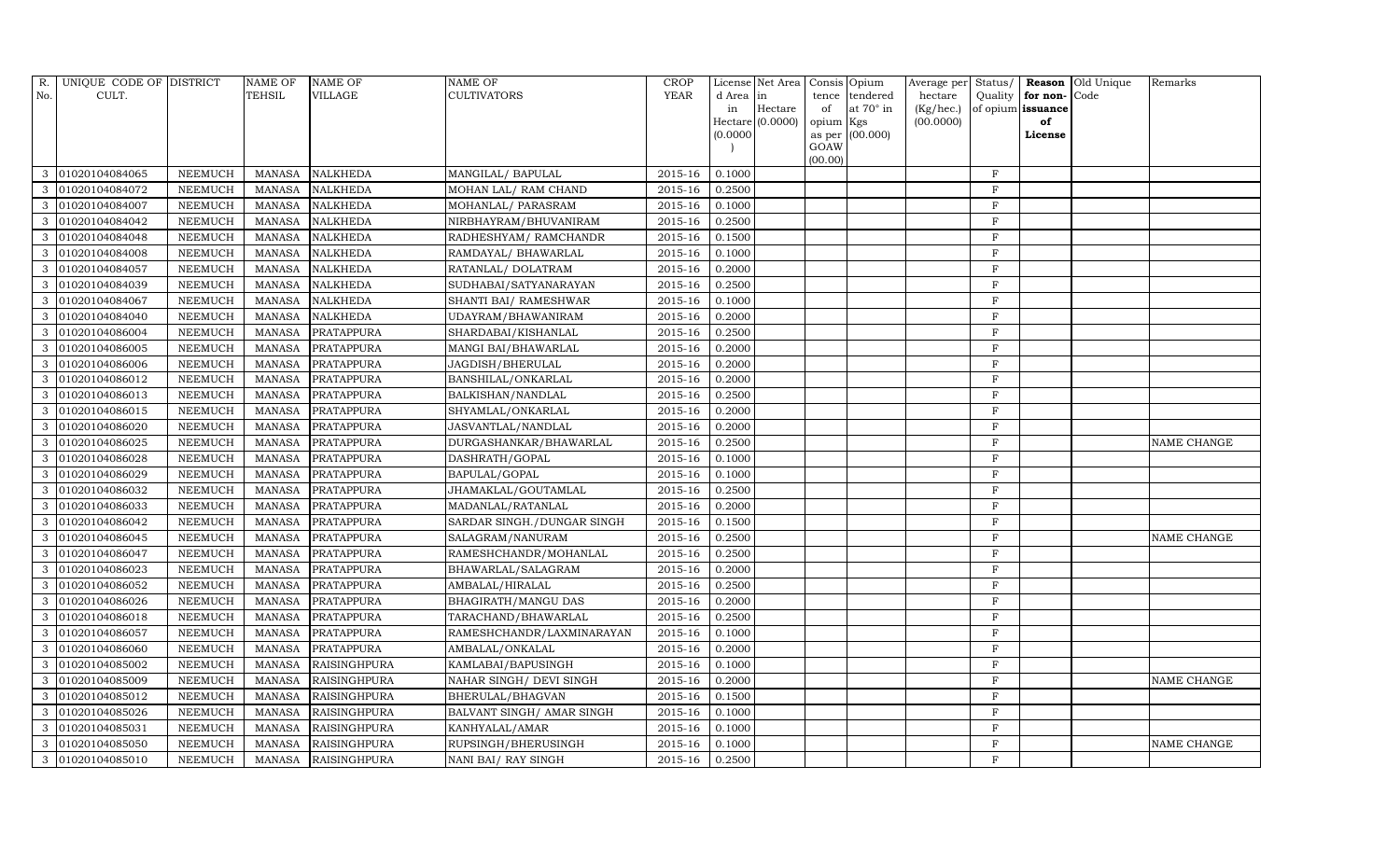| R.             | UNIQUE CODE OF DISTRICT |                | <b>NAME OF</b> | <b>NAME OF</b>         | <b>NAME OF</b>            | <b>CROP</b> |           | License Net Area   Consis   Opium |           |                  | Average per | Status/      |                   | Reason Old Unique | Remarks |
|----------------|-------------------------|----------------|----------------|------------------------|---------------------------|-------------|-----------|-----------------------------------|-----------|------------------|-------------|--------------|-------------------|-------------------|---------|
| No.            | CULT.                   |                | TEHSIL         | <b>VILLAGE</b>         | <b>CULTIVATORS</b>        | YEAR        | d Area in |                                   | tence     | tendered         | hectare     | Quality      | for non-          | Code              |         |
|                |                         |                |                |                        |                           |             | in        | Hectare                           | of        | at $70^\circ$ in | (Kg/hec.)   |              | of opium issuance |                   |         |
|                |                         |                |                |                        |                           |             |           | $Hectare$ (0.0000)                | opium Kgs |                  | (00.0000)   |              | of                |                   |         |
|                |                         |                |                |                        |                           |             | (0.0000)  |                                   | GOAW      | as per (00.000)  |             |              | License           |                   |         |
|                |                         |                |                |                        |                           |             |           |                                   | (00.00)   |                  |             |              |                   |                   |         |
| $\mathcal{S}$  | 01020104085057          | <b>NEEMUCH</b> | <b>MANASA</b>  | RAISINGHPURA           | BHOPAL SINGH/ BHERU SINGH | 2015-16     | 0.1000    |                                   |           |                  |             | $\rm F$      |                   |                   |         |
|                | 01020104085028          | <b>NEEMUCH</b> | <b>MANASA</b>  | <b>RAISINGHPURA</b>    | KAVARBAI/GOVINDSINGH      | 2015-16     | 0.1000    |                                   |           |                  |             | $\mathbf F$  |                   |                   |         |
| 3              | 01020104080006          | <b>NEEMUCH</b> | <b>MANASA</b>  | <b>RUPAWAS</b>         | MANGILAL/RAMLAL           | $2015 - 16$ | 0.2000    |                                   |           |                  |             | $\mathbf{F}$ |                   |                   |         |
|                | 01020104080017          | <b>NEEMUCH</b> | <b>MANASA</b>  | <b>RUPAWAS</b>         | <b>BHAGIRATH/ KARULAL</b> | 2015-16     | 0.2000    |                                   |           |                  |             | $\rm F$      |                   |                   |         |
| 3              | 01020104080028          | <b>NEEMUCH</b> | <b>MANASA</b>  | <b>RUPAWAS</b>         | SALIGRAM/ DHANRAJ         | 2015-16     | 0.1000    |                                   |           |                  |             | $\mathbf F$  |                   |                   |         |
| 3              | 01020104080012          | <b>NEEMUCH</b> | <b>MANASA</b>  | <b>RUPAWAS</b>         | HIRALAL/ KARULAL          | 2015-16     | 0.2500    |                                   |           |                  |             | $\rm F$      |                   |                   |         |
| 3              | 01020104080030          | <b>NEEMUCH</b> | <b>MANASA</b>  | <b>RUPAWAS</b>         | SUNDERLAL/RAMLAL          | 2015-16     | 0.1000    |                                   |           |                  |             | $\rm F$      |                   |                   |         |
| 3              | 01020104080013          | <b>NEEMUCH</b> | <b>MANASA</b>  | <b>RUPAWAS</b>         | BHURI BAI/MOHANLAL        | 2015-16     | 0.2000    |                                   |           |                  |             | F            |                   |                   |         |
|                | 01020104080021          | <b>NEEMUCH</b> | <b>MANASA</b>  | <b>RUPAWAS</b>         | SHIVNARAYAN/MOHANLAL      | 2015-16     | 0.1500    |                                   |           |                  |             | F            |                   |                   |         |
| $\mathcal{S}$  | 01020104080003          | <b>NEEMUCH</b> | <b>MANASA</b>  | <b>RUPAWAS</b>         | BHAGATRAM/KACHRU          | 2015-16     | 0.1000    |                                   |           |                  |             | F            |                   |                   |         |
| 3              | 01020104080018          | <b>NEEMUCH</b> | <b>MANASA</b>  | <b>RUPAWAS</b>         | MANGILAL/KARULAL          | 2015-16     | 0.1000    |                                   |           |                  |             | F            |                   |                   |         |
| 3              | 01020104064004          | <b>NEEMUCH</b> | <b>MANASA</b>  | <b>SAMIYA</b>          | NAGUSINGH/RATANLAL        | 2015-16     | 0.2000    |                                   |           |                  |             | $\rm F$      |                   |                   |         |
| 3              | 01020104064011          | <b>NEEMUCH</b> | <b>MANASA</b>  | <b>SAMIYA</b>          | BHERULAL/NANDRAM          | 2015-16     | 0.1000    |                                   |           |                  |             | F            |                   |                   |         |
|                | 01020104064014          | <b>NEEMUCH</b> | <b>MANASA</b>  | <b>SAMIYA</b>          | MANGILAL/ KUKA JI         | 2015-16     | 0.1000    |                                   |           |                  |             | $\rm F$      |                   |                   |         |
| $\mathcal{S}$  | 01020104064007          | <b>NEEMUCH</b> | <b>MANASA</b>  | <b>SAMIYA</b>          | BAGDIRAM/BHAVARLAL        | 2015-16     | 0.2000    |                                   |           |                  |             | $\mathbf{F}$ |                   |                   |         |
|                | 01020104064002          | <b>NEEMUCH</b> | <b>MANASA</b>  | <b>SAMIYA</b>          | SHOBHA RAM / SHANKAR LAL  | 2015-16     | 0.1500    |                                   |           |                  |             | F            |                   |                   |         |
| 3              | 01020104064010          | <b>NEEMUCH</b> | <b>MANASA</b>  | <b>SAMIYA</b>          | RATANLAL/AMRA JI          | 2015-16     | 0.1000    |                                   |           |                  |             | $\mathbf F$  |                   |                   |         |
| $\mathcal{S}$  | 01020104073031          | <b>NEEMUCH</b> | <b>MANASA</b>  | <b>SEMLI ANTRI</b>     | JAGDISH/BASANTILAL        | 2015-16     | 0.2000    |                                   |           |                  |             | F            |                   |                   |         |
| 3              | 01020104073043          | <b>NEEMUCH</b> | <b>MANASA</b>  | <b>SEMLI ANTRI</b>     | BAPULAL/BASANTILAL        | 2015-16     | 0.2000    |                                   |           |                  |             | $\mathbf F$  |                   |                   |         |
| 3              | 01020104073054          | <b>NEEMUCH</b> | <b>MANASA</b>  | <b>SEMLI ANTRI</b>     | NITESH BEJNATH            | 2015-16     | 0.2000    |                                   |           |                  |             | $\mathbf{F}$ |                   |                   |         |
| 3              | 01020104073003          | <b>NEEMUCH</b> | <b>MANASA</b>  | <b>SEMLI ANTRI</b>     | MANSINGH/SAJJANSINGH      | 2015-16     | 0.1000    |                                   |           |                  |             | $\rm F$      |                   |                   |         |
| $\mathcal{S}$  | 01020104073013          | <b>NEEMUCH</b> | <b>MANASA</b>  | <b>SEMLI ANTRI</b>     | MANGUSINGH/PARVATSINGH    | 2015-16     | 0.1000    |                                   |           |                  |             | $\rm F$      |                   |                   |         |
| 3              | 01020104073023          | <b>NEEMUCH</b> | <b>MANASA</b>  | <b>SEMLI ANTRI</b>     | BANESINGH/MEHTABSINGH     | 2015-16     | 0.1000    |                                   |           |                  |             | $\rm F$      |                   |                   |         |
| 3              | 01020104073012          | <b>NEEMUCH</b> | <b>MANASA</b>  | <b>SEMLI ANTRI</b>     | DARBAR SINGH/PAROT SINGH  | 2015-16     | 0.1000    |                                   |           |                  |             | $\mathbf F$  |                   |                   |         |
| 3              | 01020104078005          | <b>NEEMUCH</b> | <b>MANASA</b>  | <b>SOJAWAS</b>         | BHAGATSINGH/BAPUSINGH     | $2015 - 16$ | 0.1000    |                                   |           |                  |             | F            |                   |                   |         |
|                | 01020104078007          | <b>NEEMUCH</b> | <b>MANASA</b>  | <b>SOJAWAS</b>         | BHOPALSINGH/KHUMANSINGH   | 2015-16     | 0.1000    |                                   |           |                  |             | $\rm F$      |                   |                   |         |
| 3              | 01020104078022          | <b>NEEMUCH</b> | <b>MANASA</b>  | <b>SOJAWAS</b>         | MADAN SINGH/JAYSIGH       | 2015-16     | 0.1000    |                                   |           |                  |             | $\rm F$      |                   |                   |         |
| 3              | 01020104078018          | <b>NEEMUCH</b> | <b>MANASA</b>  | <b>SOJAWAS</b>         | BAPUSINGH/NATHUSINGH      | 2015-16     | 0.1500    |                                   |           |                  |             | F            |                   |                   |         |
| 3              | 01020104068002          | <b>NEEMUCH</b> | <b>MANASA</b>  | <b>TUMDA</b>           | KAMALSINGH/KISHANSINGH    | 2015-16     | 0.1000    |                                   |           |                  |             | $\rm F$      |                   |                   |         |
| 3              | 01020104068006          | <b>NEEMUCH</b> | <b>MANASA</b>  | <b>TUMDA</b>           | SAJJANSINGH/DEVISINGH     | 2015-16     | 0.2500    |                                   |           |                  |             | F            |                   |                   |         |
|                | 01020104068023          | <b>NEEMUCH</b> | <b>MANASA</b>  | <b>TUMDA</b>           | GITABAI/MANGILAL          | 2015-16     | 0.1000    |                                   |           |                  |             | F            |                   |                   |         |
| $\mathcal{S}$  | 01020104068033          | <b>NEEMUCH</b> | <b>MANASA</b>  | TUMDA                  | BHOPALSINGH/KISHANSINGH   | 2015-16     | 0.1000    |                                   |           |                  |             | $\mathbf{F}$ |                   |                   |         |
| 3              | 01020104068034          | <b>NEEMUCH</b> | <b>MANASA</b>  | <b>TUMDA</b>           | BHERUSINGH/GOVINDSINGH    | 2015-16     | 0.1000    |                                   |           |                  |             | F            |                   |                   |         |
| 3              | 01020104068024          | <b>NEEMUCH</b> | <b>MANASA</b>  | TUMDA                  | JADAVBAI/KISHORE          | 2015-16     | 0.1000    |                                   |           |                  |             | $\rm F$      |                   |                   |         |
| 3              | 01020104076010          | <b>NEEMUCH</b> | <b>MANASA</b>  | <b>JETHALI</b>         | MADANLAL/BALMUKUND        | 2015-16     | 0.1000    |                                   |           |                  |             | F            |                   |                   |         |
| 3              | 01020104072022          | <b>NEEMUCH</b> | <b>MANASA</b>  | MERIYAKHEDI            | LAXMICHAND/BHONA          | 2015-16     | 0.1000    |                                   |           |                  |             | $\mathbf F$  |                   |                   |         |
| 3              | 01020104072014          | <b>NEEMUCH</b> | <b>MANASA</b>  | MERIYAKHEDI            | NONDRAM/HAJARI            | 2015-16     | 0.1000    |                                   |           |                  |             | $\mathbf{F}$ |                   |                   |         |
| $\overline{4}$ | 01020104106002          | <b>NEEMUCH</b> | <b>MANASA</b>  | <b>AAMAD SHOPURIYA</b> | GORILAL/KESHURAM          | 2015-16     | 0.1000    |                                   |           |                  |             | F            |                   |                   |         |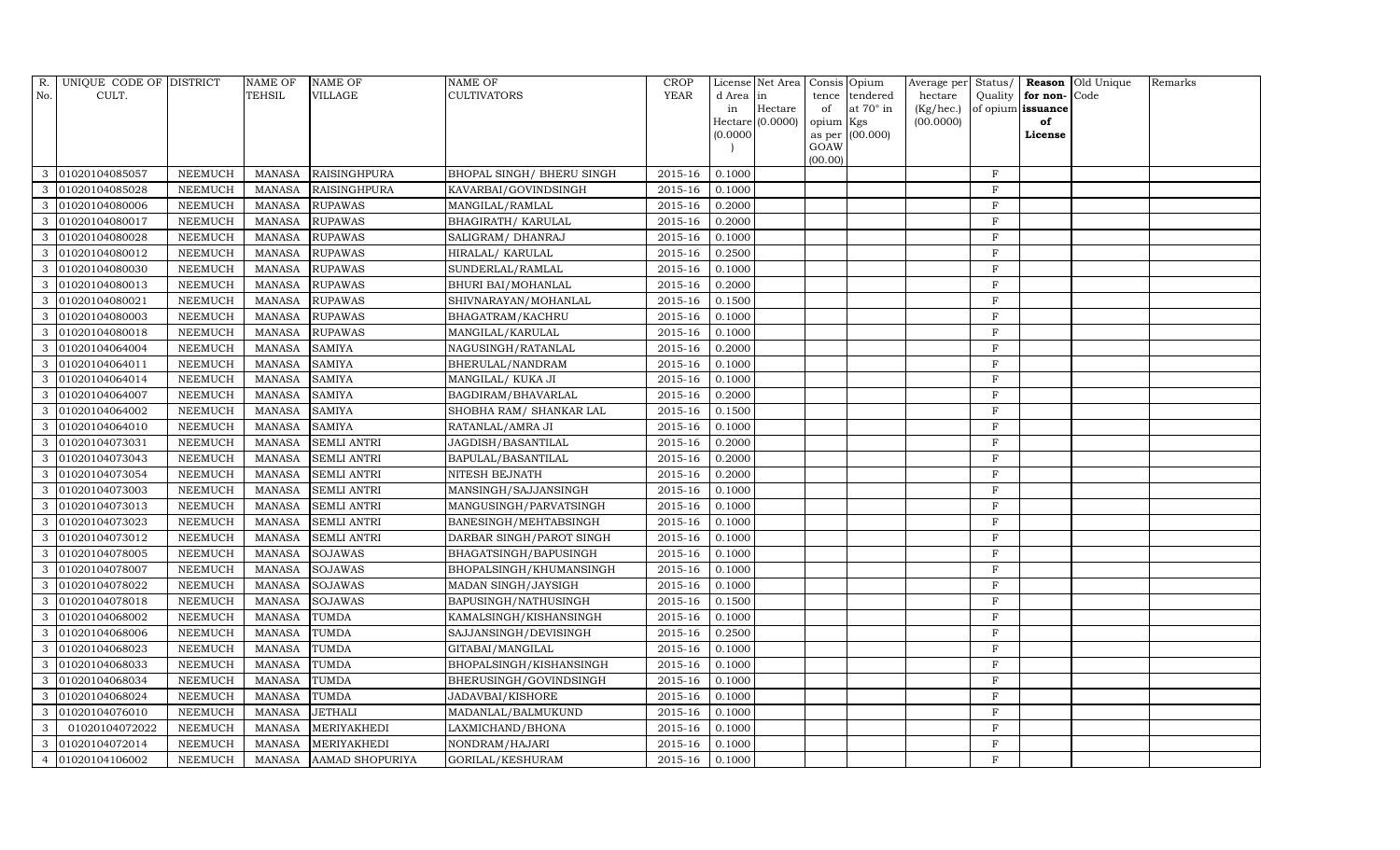| R.             | UNIQUE CODE OF DISTRICT |                | NAME OF       | <b>NAME OF</b>         | <b>NAME OF</b>              | <b>CROP</b>            |           | License Net Area   Consis   Opium |           |                   | Average per Status/ |              | <b>Reason</b> Old Unique | Remarks           |
|----------------|-------------------------|----------------|---------------|------------------------|-----------------------------|------------------------|-----------|-----------------------------------|-----------|-------------------|---------------------|--------------|--------------------------|-------------------|
| No.            | CULT.                   |                | TEHSIL        | <b>VILLAGE</b>         | <b>CULTIVATORS</b>          | YEAR                   | d Area in |                                   | tence     | tendered          | hectare             | Quality      | for non-Code             |                   |
|                |                         |                |               |                        |                             |                        | in        | Hectare                           | of        | at $70^\circ$ in  | (Kg/hec.)           |              | of opium issuance        |                   |
|                |                         |                |               |                        |                             |                        | (0.0000)  | $Hectare$ (0.0000)                | opium Kgs | as per $(00.000)$ | (00.0000)           |              | of<br>License            |                   |
|                |                         |                |               |                        |                             |                        |           |                                   | GOAW      |                   |                     |              |                          |                   |
|                |                         |                |               |                        |                             |                        |           |                                   | (00.00)   |                   |                     |              |                          |                   |
|                | 01020104106003          | <b>NEEMUCH</b> | MANASA        | AAMAD SHOPURIYA        | <b>HEMA/LALU</b>            | 2015-16                | 0.2000    |                                   |           |                   |                     | $\mathbf F$  |                          | NAME CHANGE       |
|                | 01020104106007          | <b>NEEMUCH</b> | <b>MANASA</b> | <b>AAMAD SHOPURIYA</b> | RAMLAL/BHIMA                | 2015-16                | 0.1000    |                                   |           |                   |                     | $\mathbf F$  |                          |                   |
| $\overline{4}$ | 01020104106010          | <b>NEEMUCH</b> | <b>MANASA</b> | AAMAD SHOPURIYA        | SADDA/BHIMA                 | 2015-16                | 0.2500    |                                   |           |                   |                     | $\mathbf{F}$ |                          |                   |
|                | 01020104106006          | <b>NEEMUCH</b> | <b>MANASA</b> | AAMAD SHOPURIYA        | SARUPIBAI/SHYAMLAL          | 2015-16                | 0.1000    |                                   |           |                   |                     | $\rm F$      |                          |                   |
| $\overline{4}$ | 01020104131006          | <b>NEEMUCH</b> | <b>MANASA</b> | <b>BARKHEDA</b>        | SHANTIBAI/RAMESHWAR         | 2015-16                | 0.2500    |                                   |           |                   |                     | $\mathbf{F}$ |                          |                   |
|                | 01020104131007          | <b>NEEMUCH</b> | <b>MANASA</b> | <b>BARKHEDA</b>        | PARVAT SINGH / BHAWAR SINGH | $2015 - 16$            | 0.1000    |                                   |           |                   |                     | $\rm F$      |                          | NAME CHANGE       |
|                | 01020104131020          | <b>NEEMUCH</b> | <b>MANASA</b> | <b>BARKHEDA</b>        | PANNALAL/RAMLAL             | 2015-16                | 0.1000    |                                   |           |                   |                     | $\mathbf F$  |                          |                   |
| $\overline{a}$ | 01020104131037          | <b>NEEMUCH</b> | <b>MANASA</b> | <b>BARKHEDA</b>        | RADHESHYAM/ RAMESHWAR       | 2015-16                | 0.1000    |                                   |           |                   |                     | $\mathbf F$  |                          |                   |
|                | 01020104131045          | <b>NEEMUCH</b> | <b>MANASA</b> | <b>BARKHEDA</b>        | OMPRAKASH/BANSHILAL         | 2015-16                | 0.1000    |                                   |           |                   |                     | $_{\rm F}$   |                          |                   |
| $\overline{4}$ | 01020104131001          | <b>NEEMUCH</b> | <b>MANASA</b> | <b>BARKHEDA</b>        | SEETARAM/NANURAM            | 2015-16                | 0.2500    |                                   |           |                   |                     | $\rm F$      |                          |                   |
|                | 01020104131042          | <b>NEEMUCH</b> | <b>MANASA</b> | <b>BARKHEDA</b>        | DEVKISHAN/PARTHA            | 2015-16                | 0.1000    |                                   |           |                   |                     | $\rm F$      |                          |                   |
|                | 01020104131051          | <b>NEEMUCH</b> | <b>MANASA</b> | <b>BARKHEDA</b>        | GITABAI/DEVILAL             | 2015-16                | 0.1000    |                                   |           |                   |                     | $\, {\bf F}$ |                          | TRANSFER BORKHEDI |
| $\overline{4}$ | 01020104131052          | <b>NEEMUCH</b> | <b>MANASA</b> | <b>BARKHEDA</b>        | RAMPRAHLAD KASHIRAM         | $2015 - 16$            | 0.1000    |                                   |           |                   |                     | $\mathbf{F}$ |                          |                   |
|                | 01020104131053          | <b>NEEMUCH</b> | <b>MANASA</b> | <b>BARKHEDA</b>        | SHIVNARAYAN RAMKISHAN       | 2015-16                | 0.2000    |                                   |           |                   |                     | $\rm F$      |                          | NAME CHANGE       |
| $\overline{a}$ | 01020104131005          | <b>NEEMUCH</b> | <b>MANASA</b> | <b>BARKHEDA</b>        | RAMIBAI/NANDA               | 2015-16                | 0.1000    |                                   |           |                   |                     | $\mathbf{F}$ |                          |                   |
|                | 01020104131010          | <b>NEEMUCH</b> | <b>MANASA</b> | <b>BARKHEDA</b>        | AMRITRAM/GANESH             | 2015-16                | 0.1000    |                                   |           |                   |                     | $\mathbf F$  |                          |                   |
|                | 01020104131049          | <b>NEEMUCH</b> | <b>MANASA</b> | <b>BARKHEDA</b>        | RODILAL/RAMCHANDRA          | 2015-16                | 0.1000    |                                   |           |                   |                     | $\mathbf F$  |                          |                   |
| $\overline{a}$ | 01020104131003          | <b>NEEMUCH</b> | <b>MANASA</b> | <b>BARKHEDA</b>        | PYARSINGH/GOPALSINGH        | $2015 - 16$            | 0.1000    |                                   |           |                   |                     | $\mathbf F$  |                          |                   |
|                | 01020104131016          | <b>NEEMUCH</b> | <b>MANASA</b> | <b>BARKHEDA</b>        | RATANLAL/LAXMAN             | 2015-16                | 0.1000    |                                   |           |                   |                     | $\mathbf F$  |                          |                   |
| $\overline{4}$ | 01020104128002          | <b>NEEMUCH</b> | <b>MANASA</b> | <b>BARKHEDI</b>        | BRAJ KUWAR/ BHIM SINGH      | 2015-16                | 0.1000    |                                   |           |                   |                     | $\rm F$      |                          |                   |
|                | 01020104128003          | <b>NEEMUCH</b> | <b>MANASA</b> | <b>BARKHEDI</b>        | BAPULAL/BHUWANA             | 2015-16                | 0.2500    |                                   |           |                   |                     | $\rm F$      |                          |                   |
|                | 01020104128005          | <b>NEEMUCH</b> | <b>MANASA</b> | <b>BARKHEDI</b>        | BAHADURSINGH/GOPALSINGH     | 2015-16                | 0.2000    |                                   |           |                   |                     | $\mathbf F$  |                          | NAME CHANGE       |
| $\overline{a}$ | 01020104128008          | <b>NEEMUCH</b> | <b>MANASA</b> | <b>BARKHEDI</b>        | LALSINGH/GOPALSINGH         | $2015 - 16$            | 0.2000    |                                   |           |                   |                     | F            |                          |                   |
|                | 01020104128011          | <b>NEEMUCH</b> | <b>MANASA</b> | <b>BARKHEDI</b>        | BHANWARLAL/NANDA            | 2015-16                | 0.2000    |                                   |           |                   |                     | $\rm F$      |                          |                   |
| $\overline{a}$ | 01020104128012          | <b>NEEMUCH</b> | <b>MANASA</b> | <b>BARKHEDI</b>        | JASWANTSINGH/BHERUSINGH     | 2015-16                | 0.2000    |                                   |           |                   |                     | $\mathbf F$  |                          |                   |
|                | 01020104128013          | <b>NEEMUCH</b> | <b>MANASA</b> | <b>BARKHEDI</b>        | LAXMANSINGH/PRATAPSINGH     | 2015-16                | 0.1000    |                                   |           |                   |                     | $\mathbf F$  |                          |                   |
|                | 01020104128014          | <b>NEEMUCH</b> | <b>MANASA</b> | <b>BARKHEDI</b>        | SUJANSINGH/BHERUSINGH       | 2015-16                | 0.2000    |                                   |           |                   |                     | $\rm F$      |                          |                   |
|                | 01020104128015          | <b>NEEMUCH</b> | <b>MANASA</b> | <b>BARKHEDI</b>        | BANESINGH/GUMANSINGH        | 2015-16                | 0.2000    |                                   |           |                   |                     | $\mathbf F$  |                          |                   |
|                | 01020104128016          | <b>NEEMUCH</b> | <b>MANASA</b> | <b>BARKHEDI</b>        | MOTISINGH/GOPALSINGH        | 2015-16                | 0.1000    |                                   |           |                   |                     | $_{\rm F}$   |                          |                   |
| $\overline{a}$ | 01020104128018          | <b>NEEMUCH</b> | <b>MANASA</b> | <b>BARKHEDI</b>        | JUJHARSINGH/BHIMSINGH       | 2015-16                | 0.2000    |                                   |           |                   |                     | $\mathbf{F}$ |                          |                   |
|                | 01020104128022          | <b>NEEMUCH</b> | <b>MANASA</b> | <b>BARKHEDI</b>        | DOULATKUMAR/DASHRATH        | 2015-16                | 0.2000    |                                   |           |                   |                     | $\mathbf F$  |                          |                   |
| $\overline{4}$ | 01020104128026          | <b>NEEMUCH</b> | <b>MANASA</b> | <b>BARKHEDI</b>        | TEJSINGH/FATEHSINGH         | 2015-16                | 0.1000    |                                   |           |                   |                     | $\mathbf F$  |                          |                   |
| $\overline{a}$ | 01020104136032          | <b>NEEMUCH</b> | <b>MANASA</b> | <b>BATTISADI</b>       | SHAMBHUSINGH/RAMSINGH       | 2015-16                | 0.1500    |                                   |           |                   |                     | $\rm F$      |                          |                   |
|                | 01020104136027          | <b>NEEMUCH</b> | <b>MANASA</b> | <b>BATTISADI</b>       | BHANWARSINGH/SHAMBHUSINGH   | 2015-16                | 0.2000    |                                   |           |                   |                     | F            | 01020104092197           |                   |
| $\overline{a}$ | 01020104136016          | <b>NEEMUCH</b> | <b>MANASA</b> | <b>BATTISADI</b>       | HULASIBAI/MOHANLAL          | 2015-16                | 0.1000    |                                   |           |                   |                     | $\mathbf F$  |                          |                   |
|                | 01020104136020          | <b>NEEMUCH</b> | <b>MANASA</b> | <b>BATTISADI</b>       | RASDHESHYAM/GANGARAM        | 2015-16                | 0.1000    |                                   |           |                   |                     | $_{\rm F}$   |                          |                   |
| $\overline{4}$ | 01020104136001          | <b>NEEMUCH</b> | <b>MANASA</b> | <b>BATTISADI</b>       | KESARBAI/JENALAL            | 2015-16                | 0.1000    |                                   |           |                   |                     | $\mathbf F$  |                          | NAME CHANGE       |
| $\overline{4}$ | 01020104135011          | <b>NEEMUCH</b> | <b>MANASA</b> | <b>BHADWA</b>          | GOPAL/NANDA                 | $\overline{2015} - 16$ | 0.1000    |                                   |           |                   |                     | $\rm F$      |                          |                   |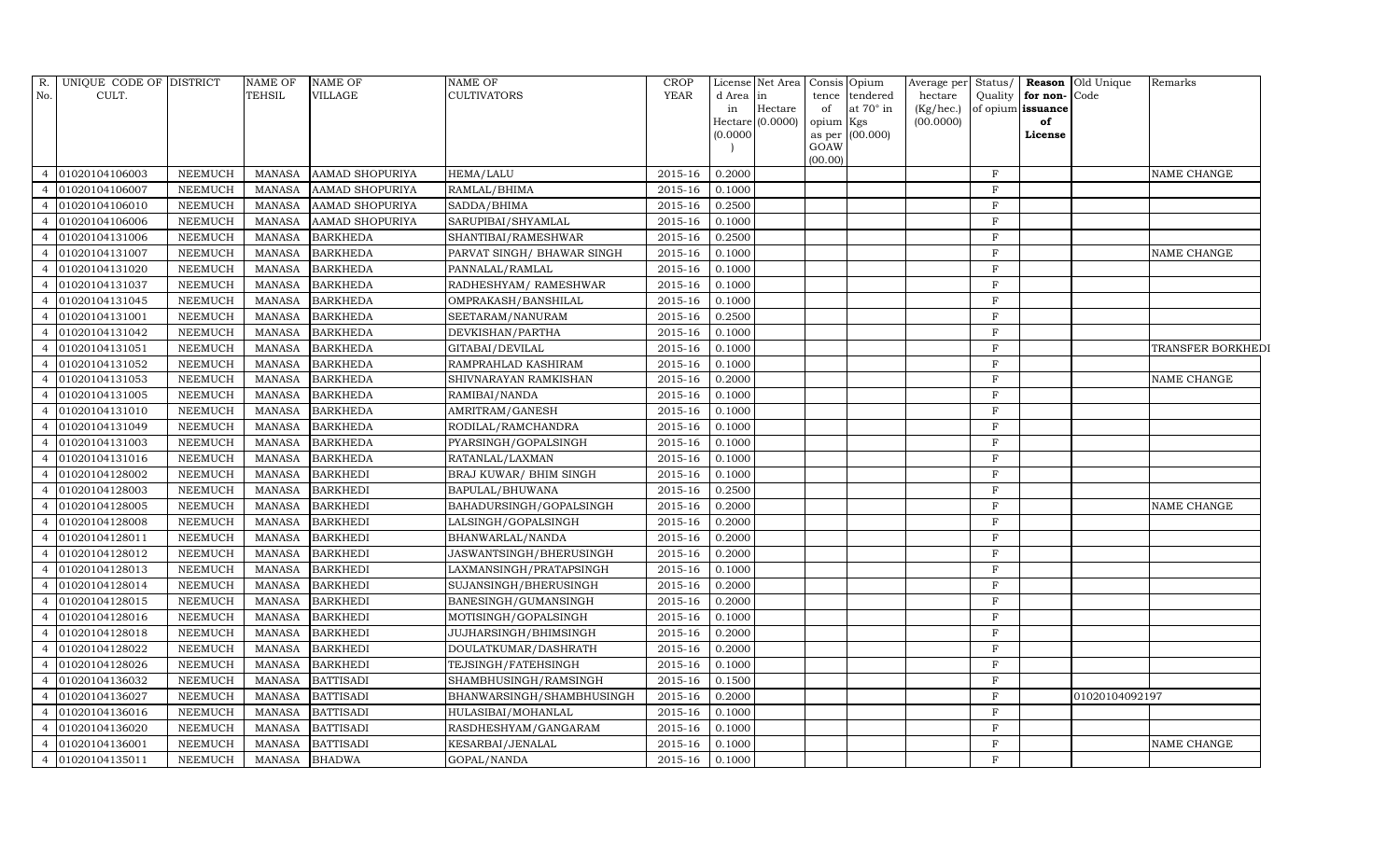| R.             | UNIQUE CODE OF DISTRICT |                | NAME OF       | <b>NAME OF</b>         | NAME OF                     | <b>CROP</b> |           | License Net Area   Consis   Opium |           |                  |           |              |                   | Average per Status/ Reason Old Unique | Remarks     |
|----------------|-------------------------|----------------|---------------|------------------------|-----------------------------|-------------|-----------|-----------------------------------|-----------|------------------|-----------|--------------|-------------------|---------------------------------------|-------------|
| No.            | CULT.                   |                | TEHSIL        | <b>VILLAGE</b>         | <b>CULTIVATORS</b>          | YEAR        | d Area in |                                   | tence     | tendered         | hectare   |              | Quality for non-  | Code                                  |             |
|                |                         |                |               |                        |                             |             | in        | Hectare                           | of        | at $70^\circ$ in | (Kg/hec.) |              | of opium issuance |                                       |             |
|                |                         |                |               |                        |                             |             |           | Hectare (0.0000)                  | opium Kgs |                  | (00.0000) |              | of                |                                       |             |
|                |                         |                |               |                        |                             |             | (0.0000)  |                                   | GOAW      | as per (00.000)  |           |              | License           |                                       |             |
|                |                         |                |               |                        |                             |             |           |                                   | (00.00)   |                  |           |              |                   |                                       |             |
|                | 01020104135018          | <b>NEEMUCH</b> | MANASA        | <b>BHADWA</b>          | RATNIBAI/KANIRAM            | $2015 - 16$ | 0.1000    |                                   |           |                  |           | $\rm F$      |                   |                                       |             |
|                | 01020104135001          | <b>NEEMUCH</b> | <b>MANASA</b> | <b>BHADWA</b>          | AMRITRAM/RATANLAL           | 2015-16     | 0.1000    |                                   |           |                  |           | $\rm F$      |                   |                                       |             |
| $\overline{4}$ | 01020104135017          | <b>NEEMUCH</b> | <b>MANASA</b> | <b>BHADWA</b>          | MANGILAL/PRABHULAL          | 2015-16     | 0.1000    |                                   |           |                  |           | $\mathbf N$  | 07                |                                       |             |
|                | 01020104135035          | <b>NEEMUCH</b> | <b>MANASA</b> | <b>BHADWA</b>          | KELASHNATH/SEVANATH         | 2015-16     | 0.1000    |                                   |           |                  |           | $\rm F$      |                   |                                       |             |
| 4              | 01020104135037          | <b>NEEMUCH</b> | <b>MANASA</b> | <b>BHADWA</b>          | NATHULAL/JETRAM             | 2015-16     | 0.1000    |                                   |           |                  |           | $\,$ F       |                   |                                       |             |
| $\overline{a}$ | 01020104139015          | <b>NEEMUCH</b> | <b>MANASA</b> | <b>BHATKHEDI KHURD</b> | TIKAMSINGH/DUNGARSINGH      | 2015-16     | 0.1000    |                                   |           |                  |           | $\rm F$      |                   |                                       |             |
| $\overline{4}$ | 01020104119010          | <b>NEEMUCH</b> | <b>MANASA</b> | <b>FULPURA</b>         | KAWARLAL/KISHANLAL          | 2015-16     | 0.2000    |                                   |           |                  |           | $\mathbf F$  |                   |                                       |             |
| $\overline{a}$ | 01020104119018          | <b>NEEMUCH</b> | <b>MANASA</b> | <b>FULPURA</b>         | AMRITRAM/UDA                | 2015-16     | 0.2000    |                                   |           |                  |           | $\mathbf{F}$ |                   |                                       |             |
|                | 01020104119021          | <b>NEEMUCH</b> | <b>MANASA</b> | <b>FULPURA</b>         | BAPULAL/KISHORE             | 2015-16     | 0.2000    |                                   |           |                  |           | $\mathbf{F}$ |                   |                                       |             |
| $\overline{4}$ | 01020104119013          | <b>NEEMUCH</b> | <b>MANASA</b> | <b>FULPURA</b>         | MANNALAL/KISHORE            | 2015-16     | 0.1000    |                                   |           |                  |           | $\,$ F       |                   |                                       |             |
| $\overline{4}$ | 01020104119031          | <b>NEEMUCH</b> | <b>MANASA</b> | <b>FULPURA</b>         | MOHANLAL/RAMCHANDRA         | 2015-16     | 0.1000    |                                   |           |                  |           | $\rm F$      |                   |                                       |             |
| $\overline{4}$ | 01020104119033          | <b>NEEMUCH</b> | <b>MANASA</b> | <b>FULPURA</b>         | RAMCHANDR/ NARAYAN CHOUDHAR | 2015-16     | 0.2000    |                                   |           |                  |           | $\mathbf F$  |                   |                                       |             |
| $\overline{4}$ | 01020104119006          | <b>NEEMUCH</b> | <b>MANASA</b> | <b>FULPURA</b>         | KALULAL/UDAIRAM             | 2015-16     | 0.1500    |                                   |           |                  |           | F            |                   |                                       | NAME CHANGE |
|                | 01020104141020          | <b>NEEMUCH</b> | <b>MANASA</b> | HANUMANTIYA            | GANPAT/ DEVILAL             | 2015-16     | 0.1000    |                                   |           |                  |           | $\mathbf{F}$ |                   |                                       |             |
| $\overline{4}$ | 01020104141019          | <b>NEEMUCH</b> | <b>MANASA</b> | <b>HANUMANTIYA</b>     | DURGASHANKAR/MOTILAL        | 2015-16     | 0.1000    |                                   |           |                  |           | $\mathbf{F}$ |                   |                                       |             |
|                | 01020104141043          | <b>NEEMUCH</b> | <b>MANASA</b> | <b>HANUMANTIYA</b>     | VARDICHANDRA/BADRILAL       | 2015-16     | 0.1000    |                                   |           |                  |           | $\rm F$      |                   |                                       |             |
| $\overline{4}$ | 01020104141012          | <b>NEEMUCH</b> | <b>MANASA</b> | <b>HANUMANTIYA</b>     | RAMESHCHANDRA/KANVARLAL     | 2015-16     | 0.1000    |                                   |           |                  |           | $\mathbf F$  |                   |                                       |             |
| $\overline{4}$ | 01020104146003          | <b>NEEMUCH</b> | <b>MANASA</b> | <b>KADI KHURD</b>      | DEVILAL/UDAIRAM             | 2015-16     | 0.1500    |                                   |           |                  |           | $\rm F$      |                   |                                       |             |
|                | 01020104146010          | <b>NEEMUCH</b> | <b>MANASA</b> | KADI KHURD             | MEGHRAJ/UDAIRAM             | 2015-16     | 0.2000    |                                   |           |                  |           | $\rm F$      |                   |                                       |             |
| $\overline{4}$ | 01020104146016          | <b>NEEMUCH</b> | <b>MANASA</b> | KADI KHURD             | BHAGIRATH/BAGDU             | 2015-16     | 0.1000    |                                   |           |                  |           | $\rm F$      |                   |                                       |             |
|                | 01020104146019          | <b>NEEMUCH</b> | <b>MANASA</b> | <b>KADI KHURD</b>      | PRAKASHGIR/RAMAGIR          | 2015-16     | 0.1000    |                                   |           |                  |           | F            |                   |                                       |             |
| $\overline{4}$ | 01020104146021          | <b>NEEMUCH</b> | <b>MANASA</b> | KADI KHURD             | CHHAGANLAL/KANIRAM          | 2015-16     | 0.1000    |                                   |           |                  |           | $\rm F$      |                   |                                       |             |
| $\overline{4}$ | 01020104146030          | <b>NEEMUCH</b> | <b>MANASA</b> | KADI KHURD             | MOTIYABAI/VAKHTAWAR         | 2015-16     | 0.1500    |                                   |           |                  |           | $\,$ F       |                   |                                       |             |
|                | 01020104146038          | <b>NEEMUCH</b> | <b>MANASA</b> | KADI KHURD             | DEVILAL/BANSHILAL           | 2015-16     | 0.1500    |                                   |           |                  |           | $\,$ F       |                   |                                       |             |
| 4              | 01020104146042          | <b>NEEMUCH</b> | <b>MANASA</b> | KADI KHURD             | MANNALAL/ SITARAM           | 2015-16     | 0.2000    |                                   |           |                  |           | $\rm F$      |                   |                                       |             |
|                | 01020104146059          | <b>NEEMUCH</b> | <b>MANASA</b> | KADI KHURD             | BHAGIRATH/UDAIRAM           | 2015-16     | 0.2000    |                                   |           |                  |           | $\,$ F       |                   |                                       |             |
| $\overline{4}$ | 01020104146060          | <b>NEEMUCH</b> | <b>MANASA</b> | KADI KHURD             | TULSIBAI/BHUWANISINGH       | 2015-16     | 0.1000    |                                   |           |                  |           | $\,$ F       |                   |                                       |             |
| $\overline{a}$ | 01020104146062          | <b>NEEMUCH</b> | <b>MANASA</b> | <b>KADI KHURD</b>      | NANDUBAI/BAPULAL            | 2015-16     | 0.2000    |                                   |           |                  |           | F            |                   |                                       |             |
|                | 01020104146005          | <b>NEEMUCH</b> | <b>MANASA</b> | KADI KHURD             | RAMPRATAPBAI/RAMLAL         | 2015-16     | 0.1000    |                                   |           |                  |           | $\rm F$      |                   |                                       | NAME CHANGE |
| $\overline{4}$ | 01020104146026          | <b>NEEMUCH</b> | MANASA        | KADI KHURD             | <b>BAGDIRAM/ NANDA</b>      | 2015-16     | 0.1000    |                                   |           |                  |           | $\,$ F       |                   |                                       | NAME CHANGE |
|                | 01020104146041          | <b>NEEMUCH</b> | <b>MANASA</b> | <b>KADI KHURD</b>      | <b>BANSHILAL/ SITARAM</b>   | 2015-16     | 0.1000    |                                   |           |                  |           | $\,$ F       |                   |                                       |             |
| 4              | 01020104146057          | <b>NEEMUCH</b> | <b>MANASA</b> | KADI KHURD             | HAJARI/MEGHA                | 2015-16     | 0.1000    |                                   |           |                  |           | $\,$ F       |                   |                                       |             |
| $\overline{4}$ | 01020104146029          | <b>NEEMUCH</b> | MANASA        | <b>KADI KHURD</b>      | JAYSINGH/KABRA              | $2015 - 16$ | 0.1000    |                                   |           |                  |           | $\mathbf F$  |                   |                                       |             |
| $\overline{4}$ | 01020104146028          | <b>NEEMUCH</b> | <b>MANASA</b> | KADI KHURD             | MOTILAL/RATANLAL            | 2015-16     | 0.1000    |                                   |           |                  |           | $\rm F$      |                   |                                       |             |
| $\overline{4}$ | 01020104146017          | <b>NEEMUCH</b> | <b>MANASA</b> | KADI KHURD             | RAMESH/BAPULAL              | 2015-16     | 0.1000    |                                   |           |                  |           | $\,$ F       |                   |                                       |             |
|                | 01020104146066          | <b>NEEMUCH</b> | <b>MANASA</b> | KADI KHURD             | UDIBAI/RAMA                 | 2015-16     | 0.1000    |                                   |           |                  |           | $\,$ F       |                   |                                       |             |
| 4              | 01020104146070          | <b>NEEMUCH</b> | <b>MANASA</b> | KADI KHURD             | GATTUBAI/SHANKARLAL         | 2015-16     | 0.1000    |                                   |           |                  |           | $\mathbf F$  |                   |                                       |             |
| $\overline{4}$ | 01020104146074          | <b>NEEMUCH</b> |               | MANASA KADI KHURD      | PRABHUDAS/KALYANDAS         | 2015-16     | 0.1000    |                                   |           |                  |           | $\mathbf{F}$ |                   |                                       |             |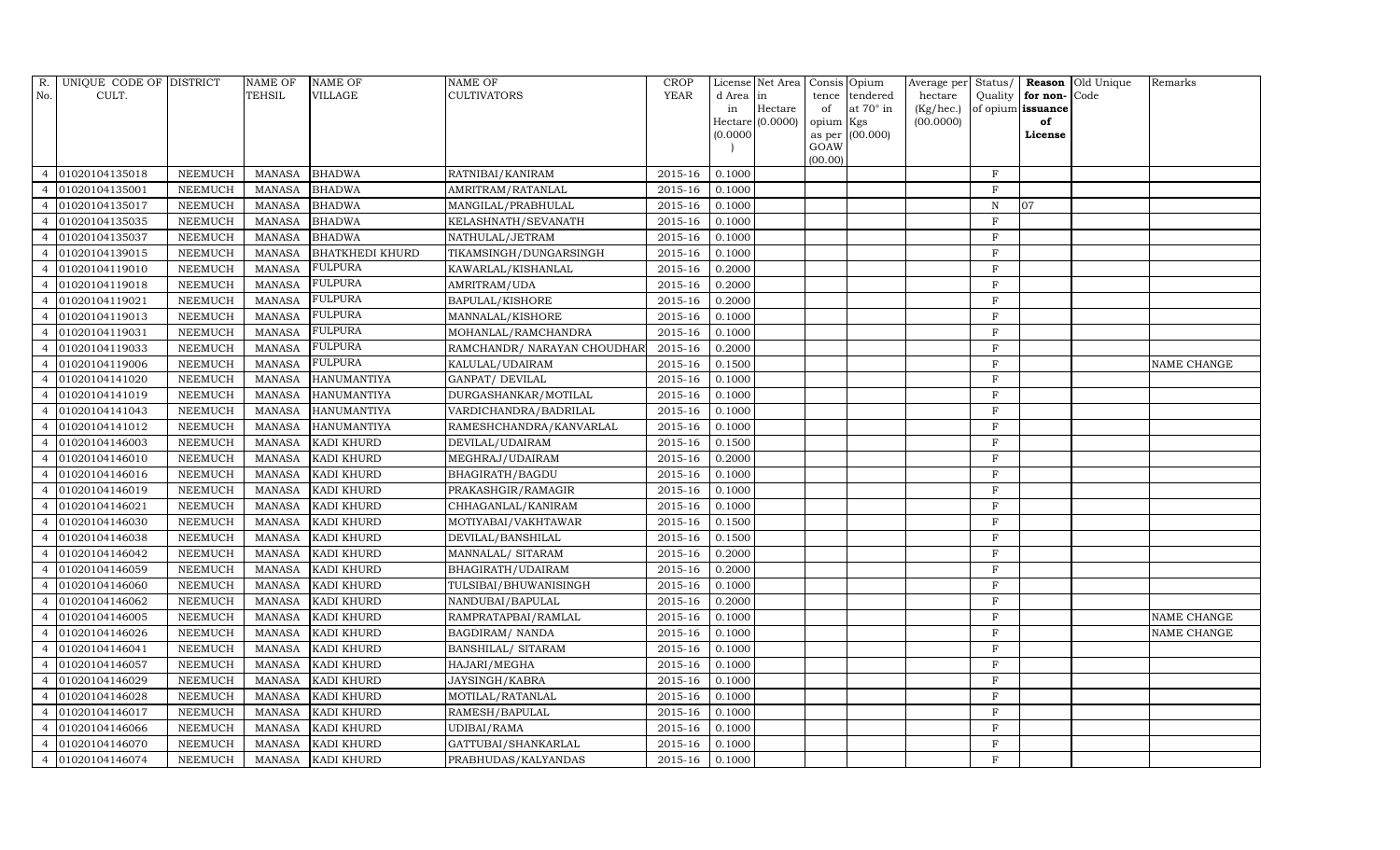| R.             | UNIQUE CODE OF DISTRICT |                | <b>NAME OF</b> | <b>NAME OF</b>        | <b>NAME OF</b>                | <b>CROP</b> |           | License Net Area | Consis Opium |                  | Average per  | Status/      |                   | <b>Reason</b> Old Unique | Remarks              |
|----------------|-------------------------|----------------|----------------|-----------------------|-------------------------------|-------------|-----------|------------------|--------------|------------------|--------------|--------------|-------------------|--------------------------|----------------------|
| No.            | CULT.                   |                | <b>TEHSIL</b>  | <b>VILLAGE</b>        | <b>CULTIVATORS</b>            | YEAR        | d Area in |                  | tence        | tendered         | hectare      | Quality      | for non-Code      |                          |                      |
|                |                         |                |                |                       |                               |             | in        | Hectare          | of           | at $70^\circ$ in | $(Kg/$ hec.) |              | of opium issuance |                          |                      |
|                |                         |                |                |                       |                               |             | (0.0000)  | Hectare (0.0000) | opium Kgs    | as per (00.000)  | (00.0000)    |              | of<br>License     |                          |                      |
|                |                         |                |                |                       |                               |             |           |                  | GOAW         |                  |              |              |                   |                          |                      |
|                |                         |                |                |                       |                               |             |           |                  | (00.00)      |                  |              |              |                   |                          |                      |
|                | 01020104146061          | <b>NEEMUCH</b> | <b>MANASA</b>  | <b>KADI KHURD</b>     | NARAYANSINGH/BHUVANISINGH     | 2015-16     | 0.1000    |                  |              |                  |              | $\mathbf{F}$ |                   |                          |                      |
|                | 01020104146071          | <b>NEEMUCH</b> | <b>MANASA</b>  | KADI KHURD            | GORA/MEGHA                    | 2015-16     | 0.1000    |                  |              |                  |              | $\mathbf{F}$ |                   |                          |                      |
| $\overline{a}$ | 01020104146072          | <b>NEEMUCH</b> | <b>MANASA</b>  | KADI KHURD            | KAMLIBAI/SUKHLAL              | $2015 - 16$ | 0.1000    |                  |              |                  |              | F            |                   |                          |                      |
|                | 01020104115015          | <b>NEEMUCH</b> | <b>MANASA</b>  | <b>KHADAWDA</b>       | PRABHULAL/AMRA                | 2015-16     | 0.1000    |                  |              |                  |              | F            |                   |                          |                      |
|                | 01020104115033          | <b>NEEMUCH</b> | <b>MANASA</b>  | <b>KHADAWDA</b>       | NARAYAN/CHUNNILAL             | 2015-16     | 0.1000    |                  |              |                  |              | $\mathbf{F}$ |                   |                          |                      |
|                | 01020104115056          | <b>NEEMUCH</b> | <b>MANASA</b>  | <b>KHADAWDA</b>       | ONKAR/DHURA                   | 2015-16     | 0.1000    |                  |              |                  |              | $\rm F$      | 09                |                          |                      |
|                | 01020104120047          | <b>NEEMUCH</b> | <b>MANASA</b>  | KUKDESHWAR-I          | DEVILAL/SHANKARLAL            | 2015-16     | 0.2500    |                  |              |                  |              | F            |                   |                          |                      |
|                | 01020104120110          | <b>NEEMUCH</b> | <b>MANASA</b>  | KUKDESHWAR-I          | RAJENDRA/UTTAMCHANDRA         | 2015-16     | 0.1000    |                  |              |                  |              | F            |                   |                          |                      |
|                | 01020104120227          | <b>NEEMUCH</b> | <b>MANASA</b>  | KUKDESHWAR-I          | LAXMINARAYAN/BHAGWAN          | 2015-16     | 0.1000    |                  |              |                  |              | F            |                   |                          |                      |
| $\overline{a}$ | 01020104120045          | <b>NEEMUCH</b> | <b>MANASA</b>  | KUKDESHWAR-I          | RAMCHANDR/ NARAYAN BIJLOR     | 2015-16     | 0.1000    |                  |              |                  |              | $\circ$      | 11                |                          | THEFT CASE / CAPSULS |
|                | 01020104120142          | <b>NEEMUCH</b> | <b>MANASA</b>  | KUKDESHWAR-I          | GURUCHARAN SINGH/ INDAR SINGH | 2015-16     | 0.1000    |                  |              |                  |              | F            |                   |                          |                      |
|                | 01020104120273          | <b>NEEMUCH</b> | <b>MANASA</b>  | KUKDESHWAR-I          | HUKMICHANDRA/KISHANLAL        | 2015-16     | 0.1000    |                  |              |                  |              | F            |                   |                          |                      |
| $\overline{a}$ | 01020104120286          | <b>NEEMUCH</b> | <b>MANASA</b>  | KUKDESHWAR-I          | NATHULAL/DEVA                 | 2015-16     | 0.2000    |                  |              |                  |              | F            |                   |                          |                      |
|                | 01020104120046          | <b>NEEMUCH</b> | <b>MANASA</b>  | KUKDESHWAR-I          | RAMNARAYAN/HEERALAL           | 2015-16     | 0.1000    |                  |              |                  |              | N            |                   |                          |                      |
|                | 01020104120050          | <b>NEEMUCH</b> | <b>MANASA</b>  | KUKDESHWAR-I          | PRABHULAL/BAPULAL             | 2015-16     | 0.1000    |                  |              |                  |              | $\mathbf N$  |                   |                          |                      |
|                | 01020104120131          | <b>NEEMUCH</b> | <b>MANASA</b>  | KUKDESHWAR-I          | RUGHNATH/VARDICHAND           | 2015-16     | 0.1000    |                  |              |                  |              | $\mathbf N$  |                   |                          |                      |
|                | 01020104120025          | <b>NEEMUCH</b> | <b>MANASA</b>  | KUKDESHWAR-I          | KESHARBAI/GORDHAN             | 2015-16     | 0.1000    |                  |              |                  |              | $\mathbf N$  |                   |                          |                      |
| $\overline{a}$ | 01020104120121          | <b>NEEMUCH</b> | <b>MANASA</b>  | KUKDESHWAR-I          | BHANVARLAL/KANVARLAL          | 2015-16     | 0.1000    |                  |              |                  |              | $\mathbf N$  | 11                |                          |                      |
|                | 01020104120112          | <b>NEEMUCH</b> | <b>MANASA</b>  | KUKDESHWAR-I          | KANHYALAL/MOTILAL             | 2015-16     | 0.1000    |                  |              |                  |              | $\mathbf N$  | 11                |                          | OPTION 2017-18       |
| $\overline{a}$ | 01020104120151          | <b>NEEMUCH</b> | <b>MANASA</b>  | KUKDESHWAR-II         | BAPULAL/RAMJI                 | 2015-16     | 0.1000    |                  |              |                  |              | $_{\rm F}$   |                   |                          |                      |
| $\overline{a}$ | 01020104120177          | <b>NEEMUCH</b> | <b>MANASA</b>  | KUKDESHWAR-II         | MOHANLAL/HEMRAJ               | 2015-16     | 0.1000    |                  |              |                  |              | F            |                   |                          |                      |
| $\overline{4}$ | 01020104120284          | <b>NEEMUCH</b> | <b>MANASA</b>  | KUKDESHWAR-II         | MUNNALAL/HIRALAL              | 2015-16     | 0.1000    |                  |              |                  |              | $\mathbf{F}$ |                   |                          | TRANSFER UDAKHEDA    |
| $\overline{4}$ | 01020104120223          | NEEMUCH        | <b>MANASA</b>  | KUKDESHWAR-II         | BANSHILAL/MODA                | 2015-16     | 0.1000    |                  |              |                  |              | F            |                   |                          |                      |
|                | 01020104120150          | <b>NEEMUCH</b> | <b>MANASA</b>  | KUKDESHWAR-II         | NIRMALABAI/SHIVPRASAD         | 2015-16     | 0.1000    |                  |              |                  |              | F            |                   |                          |                      |
| $\overline{a}$ | 01020104120275          | <b>NEEMUCH</b> | <b>MANASA</b>  | KUKDESHWAR-II         | RADHESHYAM/KHYALIRAM          | 2015-16     | 0.1000    |                  |              |                  |              | $\rm F$      |                   |                          |                      |
|                | 01020104120260          | <b>NEEMUCH</b> | <b>MANASA</b>  | KUKDESHWAR-II         | MOTILAL/CHANDA                | 2015-16     | 0.1000    |                  |              |                  |              | $\rm F$      |                   |                          |                      |
|                | 01020104120282          | <b>NEEMUCH</b> | MANASA         | KUKDESHWAR-II         | RAMNARAYAN/KANA               | 2015-16     | 0.1000    |                  |              |                  |              | $\, {\rm N}$ |                   |                          |                      |
|                | 01020104120213          | <b>NEEMUCH</b> | <b>MANASA</b>  | KUKDESHWAR-II         | CHAGANLAL/CHANDMAL            | 2015-16     | 0.1000    |                  |              |                  |              | $\mathbf N$  |                   |                          |                      |
|                | 01020104120160          | <b>NEEMUCH</b> | <b>MANASA</b>  | KUKDESHWAR-II         | PARVATIBAI/BANSHILAL          | 2015-16     | 0.1000    |                  |              |                  |              | N            |                   |                          |                      |
| $\overline{4}$ | 01020104120155          | <b>NEEMUCH</b> | <b>MANASA</b>  | KUKDESHWAR-II         | SATYANARAYAN/LAXMAN           | 2015-16     | 0.1000    |                  |              |                  |              | N            | 11                |                          | ISSUED 2017-18       |
|                | 01020104120222          | <b>NEEMUCH</b> | <b>MANASA</b>  | KUKDESHWAR-II         | BAGDIBAI/SHANTILAL            | 2015-16     | 0.1000    |                  |              |                  |              | N            |                   |                          |                      |
|                | 01020104120238          | <b>NEEMUCH</b> | <b>MANASA</b>  | KUKDESHWAR-II         | RAMKISHAN/MOTILAL             | 2015-16     | 0.1000    |                  |              |                  |              | $\mathbf N$  |                   |                          |                      |
|                | 01020104120277          | <b>NEEMUCH</b> | <b>MANASA</b>  | KUKDESHWAR-II         | MOHANLAL/NATHU                | 2015-16     | 0.1000    |                  |              |                  |              | $\mathbf N$  |                   |                          | NAME CHANGE          |
|                | 01020104145001          | <b>NEEMUCH</b> | <b>MANASA</b>  | LASUDIYA ANTRI        | KACHRU/BHAGWAN                | 2015-16     | 0.2000    |                  |              |                  |              | F            |                   |                          |                      |
| $\overline{a}$ | 01020104145007          | <b>NEEMUCH</b> | <b>MANASA</b>  | LASUDIYA ANTRI        | MANABAI/RAMNARAYAN            | 2015-16     | 0.1000    |                  |              |                  |              | F            |                   |                          |                      |
|                | 01020104145002          | <b>NEEMUCH</b> | <b>MANASA</b>  | LASUDIYA ANTRI        | HANSRAJ/KANVARLAL             | 2015-16     | 0.2000    |                  |              |                  |              | $_{\rm F}$   |                   |                          |                      |
| $\overline{4}$ | 01020104145018          | <b>NEEMUCH</b> | <b>MANASA</b>  | LASUDIYA ANTRI        | BAPULAL/KISHORE               | 2015-16     | 0.1000    |                  |              |                  |              | $\mathbf{F}$ |                   |                          |                      |
| $\overline{4}$ | 01020104145010          | <b>NEEMUCH</b> | <b>MANASA</b>  | <b>LASUDIYA ANTRI</b> | SATYANARAYAN/BAPULAL          | 2015-16     | 0.1000    |                  |              |                  |              | $\mathbf{F}$ |                   |                          |                      |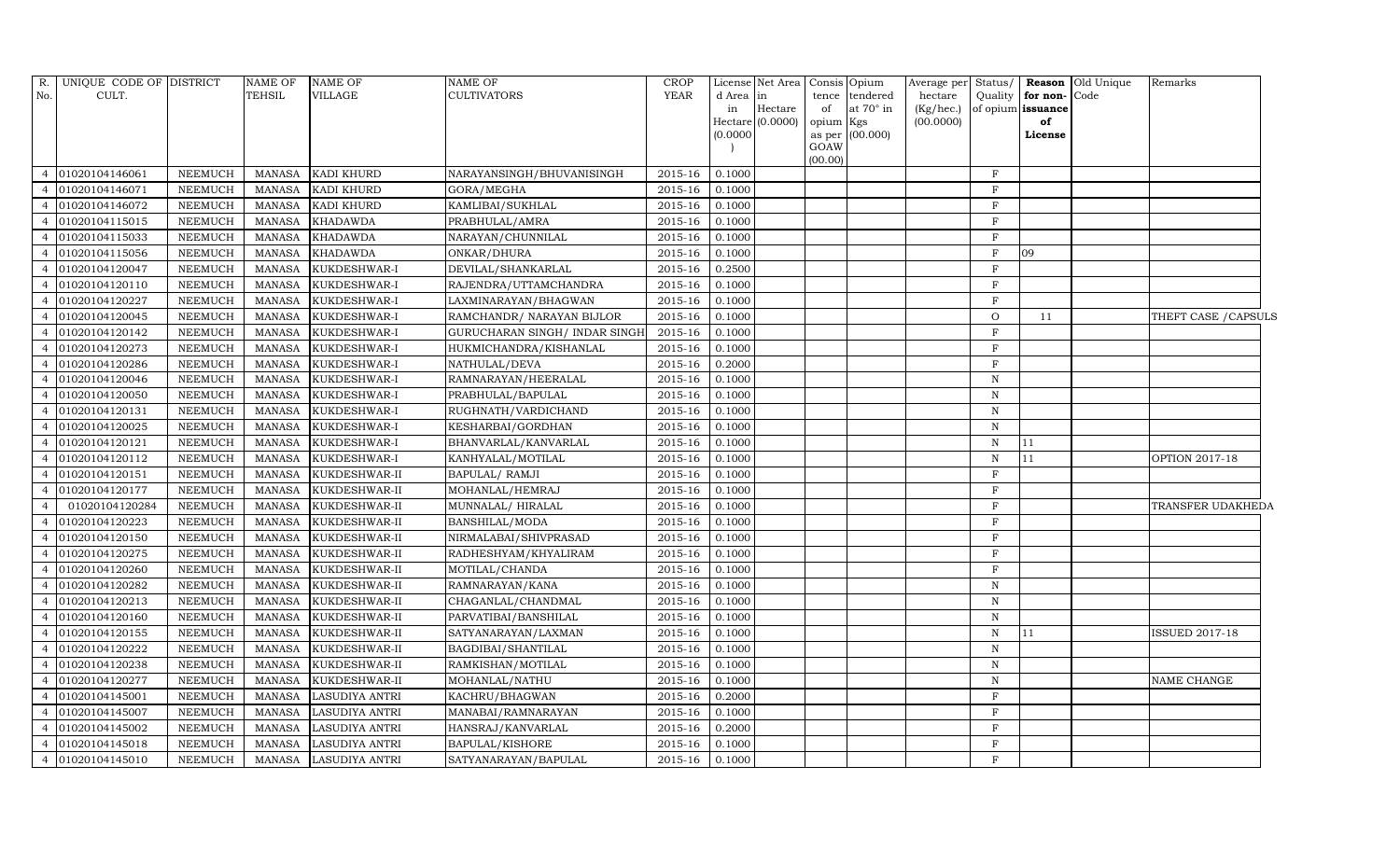| R.             | UNIQUE CODE OF DISTRICT |                | <b>NAME OF</b> | <b>NAME OF</b>        | <b>NAME OF</b>              | <b>CROP</b> |           | License Net Area   | Consis Opium    |                  | Average per Status/ |                |                   | Reason Old Unique | Remarks                  |
|----------------|-------------------------|----------------|----------------|-----------------------|-----------------------------|-------------|-----------|--------------------|-----------------|------------------|---------------------|----------------|-------------------|-------------------|--------------------------|
| No.            | CULT.                   |                | TEHSIL         | <b>VILLAGE</b>        | <b>CULTIVATORS</b>          | YEAR        | d Area in |                    |                 | tence tendered   | hectare             | Quality        | for non-Code      |                   |                          |
|                |                         |                |                |                       |                             |             | in        | Hectare            | of              | at $70^\circ$ in | (Kg/hec.)           |                | of opium issuance |                   |                          |
|                |                         |                |                |                       |                             |             |           | $Hectare$ (0.0000) | opium Kgs       |                  | (00.0000)           |                | of                |                   |                          |
|                |                         |                |                |                       |                             |             | (0.0000)  |                    |                 | as per (00.000)  |                     |                | License           |                   |                          |
|                |                         |                |                |                       |                             |             |           |                    | GOAW<br>(00.00) |                  |                     |                |                   |                   |                          |
|                | 01020104145024          | <b>NEEMUCH</b> | <b>MANASA</b>  | <b>LASUDIYA ANTRI</b> | GATTUBAI/RAMESHWAR          | 2015-16     | 0.1000    |                    |                 |                  |                     | $\rm F$        |                   |                   |                          |
|                | 01020104145027          | <b>NEEMUCH</b> | <b>MANASA</b>  | LASUDIYA ANTRI        | RAMCHANDRA/HIRA             | 2015-16     | 0.1000    |                    |                 |                  |                     | $\mathbf F$    |                   |                   |                          |
| $\overline{4}$ | 01020104145056          | <b>NEEMUCH</b> | MANASA         | <b>LASUDIYA ANTRI</b> | SAMMANDBAI/JAYCHANDRA BHURJ | 2015-16     | 0.1000    |                    |                 |                  |                     | $\rm F$        |                   |                   |                          |
|                | 01020104145014          | <b>NEEMUCH</b> | <b>MANASA</b>  | <b>LASUDIYA ANTRI</b> | KARUNATH/SHANKARNATH        | 2015-16     | 0.1000    |                    |                 |                  |                     | $\mathbf{F}$   |                   |                   |                          |
| $\overline{4}$ | 01020104124024          | <b>NEEMUCH</b> | <b>MANASA</b>  | MAHESHPURIYA          | AMARATLAL/FULCHAND          | 2015-16     | 0.1000    | 0.1022             | 57.84           | 2.071            | 20.264              | $\mathbf{I}$   | 02                |                   |                          |
| $\overline{4}$ | 01020104124005          | <b>NEEMUCH</b> | <b>MANASA</b>  | MAHESHPURIYA          | JAGANNATH/BHANWARLAL        | $2015 - 16$ | 0.2500    |                    |                 |                  |                     | F              |                   |                   |                          |
|                | 01020104124006          | <b>NEEMUCH</b> | <b>MANASA</b>  | MAHESHPURIYA          | JANKILAL/HARLAL             | 2015-16     | 0.2500    |                    |                 |                  |                     | $\rm F$        |                   |                   |                          |
| $\overline{4}$ | 01020104124001          | <b>NEEMUCH</b> | <b>MANASA</b>  | MAHESHPURIYA          | KANHAIYALAL/BHANWARLAL      | 2015-16     | 0.2500    |                    |                 |                  |                     | $\rm F$        |                   |                   |                          |
|                | 01020104124004          | <b>NEEMUCH</b> | <b>MANASA</b>  | MAHESHPURIYA          | LAXMINARAYAN/HARLAL         | 2015-16     | 0.2000    |                    |                 |                  |                     | $\rm F$        |                   |                   |                          |
| $\overline{4}$ | 01020104124007          | <b>NEEMUCH</b> | <b>MANASA</b>  | MAHESHPURIYA          | MANNALAL/BHANWARLAL         | 2015-16     | 0.2500    |                    |                 |                  |                     | $\rm F$        |                   |                   |                          |
| $\overline{a}$ | 01020104124013          | <b>NEEMUCH</b> | <b>MANASA</b>  | MAHESHPURIYA          | PRAHLAD/BHAGIRATH           | 2015-16     | 0.2500    |                    |                 |                  |                     | $\mathbf F$    |                   |                   |                          |
| $\overline{a}$ | 01020104124028          | <b>NEEMUCH</b> | <b>MANASA</b>  | MAHESHPURIYA          | RAMCHANDR/LAXMINARAYAN      | 2015-16     | 0.2500    |                    |                 |                  |                     | $\mathbf{F}$   |                   |                   |                          |
| $\overline{4}$ | 01020104124002          | <b>NEEMUCH</b> | <b>MANASA</b>  | MAHESHPURIYA          | RAMKISHAN/ OKAAR            | 2015-16     | 0.1500    | 0.1502             | 64.02           | 3.731            | 24.840              | ${\rm G}$      | 04                |                   | <b>ISSUED ON 2016-17</b> |
|                | 01020104124031          | <b>NEEMUCH</b> | <b>MANASA</b>  | MAHESHPURIYA          | RUGHNATHSINGH/RAMSINGH      | 2015-16     | 0.1000    |                    |                 |                  |                     | $\mathbf F$    |                   |                   | NAME CHANGE              |
| $\overline{a}$ | 01020104124036          | <b>NEEMUCH</b> | <b>MANASA</b>  | MAHESHPURIYA          | BAPULAL/HIRALAL             | 2015-16     | 0.1000    |                    |                 |                  |                     | $\mathbf F$    |                   |                   |                          |
|                | 01020104124012          | <b>NEEMUCH</b> | <b>MANASA</b>  | MAHESHPURIYA          | DEVILAL/ CHAMPALAL          | 2015-16     | 0.2500    |                    |                 |                  |                     | $\mathbf F$    |                   |                   |                          |
|                | 01020104124037          | <b>NEEMUCH</b> | <b>MANASA</b>  | MAHESHPURIYA          | KESARBAI/KANVARLAL          | 2015-16     | 0.1000    |                    |                 |                  |                     | $\mathbf{F}$   |                   |                   |                          |
| $\overline{4}$ | 01020104124014          | <b>NEEMUCH</b> | <b>MANASA</b>  | MAHESHPURIYA          | AMARLAL/NANDA               | 2015-16     | 0.1000    |                    |                 |                  |                     | $\mathbf{F}$   |                   |                   |                          |
|                | 01020104116002          | <b>NEEMUCH</b> | <b>MANASA</b>  | <b>MOKADI</b>         | MOHANSINGH/BHAVRASINGH      | 2015-16     | 0.2500    |                    |                 |                  |                     | $\mathbf{F}$   |                   |                   |                          |
| $\overline{4}$ | 01020104116009          | <b>NEEMUCH</b> | <b>MANASA</b>  | <b>MOKADI</b>         | DALPATSINGH/BHANWARSINGH    | 2015-16     | 0.2000    |                    |                 |                  |                     | $\mathbf{F}$   |                   |                   |                          |
|                | 01020104116018          | <b>NEEMUCH</b> | <b>MANASA</b>  | <b>MOKADI</b>         | HARISINGH/MOKAMSINGH        | 2015-16     | 0.1500    |                    |                 |                  |                     | $\overline{F}$ |                   |                   |                          |
|                | 01020104116001          | <b>NEEMUCH</b> | <b>MANASA</b>  | <b>MOKADI</b>         | JASWANTSINGH/BHANWARSINGH   | 2015-16     | 0.2000    |                    |                 |                  |                     | $\overline{F}$ |                   |                   |                          |
| $\overline{4}$ | 01020104116007          | <b>NEEMUCH</b> | <b>MANASA</b>  | <b>MOKADI</b>         | PRABHAKUNWAR/BAHADURSINGH   | $2015 - 16$ | 0.1000    |                    |                 |                  |                     | $\mathbf{F}$   |                   |                   |                          |
|                | 01020104116026          | <b>NEEMUCH</b> | <b>MANASA</b>  | <b>MOKADI</b>         | RAMLAL/PYARA                | 2015-16     | 0.2000    |                    |                 |                  |                     | $\mathbf{F}$   |                   |                   |                          |
| $\overline{4}$ | 01020104116048          | <b>NEEMUCH</b> | <b>MANASA</b>  | <b>MOKADI</b>         | GAJENDRASINGH/MADANSINGH    | 2015-16     | 0.2000    |                    |                 |                  |                     | $\mathbf{F}$   |                   |                   |                          |
|                | 01020104116042          | <b>NEEMUCH</b> | <b>MANASA</b>  | <b>MOKADI</b>         | RUKMAN BAI/ BHAWARLAL       | 2015-16     | 0.1000    |                    |                 |                  |                     | $\mathbf{F}$   |                   |                   |                          |
| $\overline{a}$ | 01020104116056          | <b>NEEMUCH</b> | <b>MANASA</b>  | <b>MOKADI</b>         | KRASHNGOPAL/ LAXMINARAYAN   | 2015-16     | 0.2000    |                    |                 |                  |                     | $\overline{F}$ |                   |                   |                          |
| $\overline{a}$ | 01020104116025          | <b>NEEMUCH</b> | <b>MANASA</b>  | <b>MOKADI</b>         | GORDHANSINGH/MANSINGH       | 2015-16     | 0.2000    |                    |                 |                  |                     | $\overline{F}$ |                   |                   |                          |
|                | 01020104116020          | <b>NEEMUCH</b> | <b>MANASA</b>  | <b>MOKADI</b>         | GORIKUNVAR/GANBHIRSINGH     | $2015 - 16$ | 0.1000    |                    |                 |                  |                     | $\mathbf{F}$   |                   |                   |                          |
| $\overline{4}$ | 01020104133051          | <b>NEEMUCH</b> | <b>MANASA</b>  | <b>MOYA</b>           | ALTAB HUSAIN/ AHAMAD NOOR   | 2015-16     | 0.1000    |                    |                 |                  |                     | $\mathbf F$    |                   |                   |                          |
|                | 01020104133067          | <b>NEEMUCH</b> | <b>MANASA</b>  | <b>MOYA</b>           | BHULIBAI/BHONIRAM           | 2015-16     | 0.1000    |                    |                 |                  |                     | $\mathbf{F}$   |                   |                   |                          |
| $\overline{4}$ | 01020104133006          | <b>NEEMUCH</b> | <b>MANASA</b>  | <b>MOYA</b>           | ABDUL KARIM/ IBRAHIM        | 2015-16     | 0.2500    |                    |                 |                  |                     | $\rm F$        |                   |                   |                          |
| $\overline{4}$ | 01020104133010          | <b>NEEMUCH</b> | <b>MANASA</b>  | <b>MOYA</b>           | JAGDISH/PRITHVIRAJ          | 2015-16     | 0.2500    |                    |                 |                  |                     | $\mathbf F$    |                   |                   |                          |
|                | 01020104133040          | <b>NEEMUCH</b> | <b>MANASA</b>  | <b>MOYA</b>           | SHARDABAI/RATANLAL          | 2015-16     | 0.2000    |                    |                 |                  |                     | $\mathbf{F}$   |                   |                   |                          |
| $\overline{a}$ | 01020104133043          | <b>NEEMUCH</b> | <b>MANASA</b>  | <b>MOYA</b>           | SATYANARAYAN/KANHAIYALAL    | 2015-16     | 0.1000    |                    |                 |                  |                     | $\mathbf F$    |                   |                   |                          |
|                | 01020104133070          | <b>NEEMUCH</b> | <b>MANASA</b>  | <b>MOYA</b>           | SHAKIL MOHAMMAD/ AHMADNOOR  | 2015-16     | 0.1500    |                    |                 |                  |                     | $\mathbf F$    |                   |                   |                          |
| $\overline{4}$ | 01020104133022          | <b>NEEMUCH</b> | <b>MANASA</b>  | <b>MOYA</b>           | TEJ SINGH/ BHAWAR SINGH     | 2015-16     | 0.1000    |                    |                 |                  |                     | $\mathbf F$    |                   |                   |                          |
| $\overline{4}$ | 01020104133036          | <b>NEEMUCH</b> | MANASA MOYA    |                       | SULTAN KHA/IBRAHIM KHA      | 2015-16     | 0.2500    |                    |                 |                  |                     | $\mathbf{F}$   |                   |                   |                          |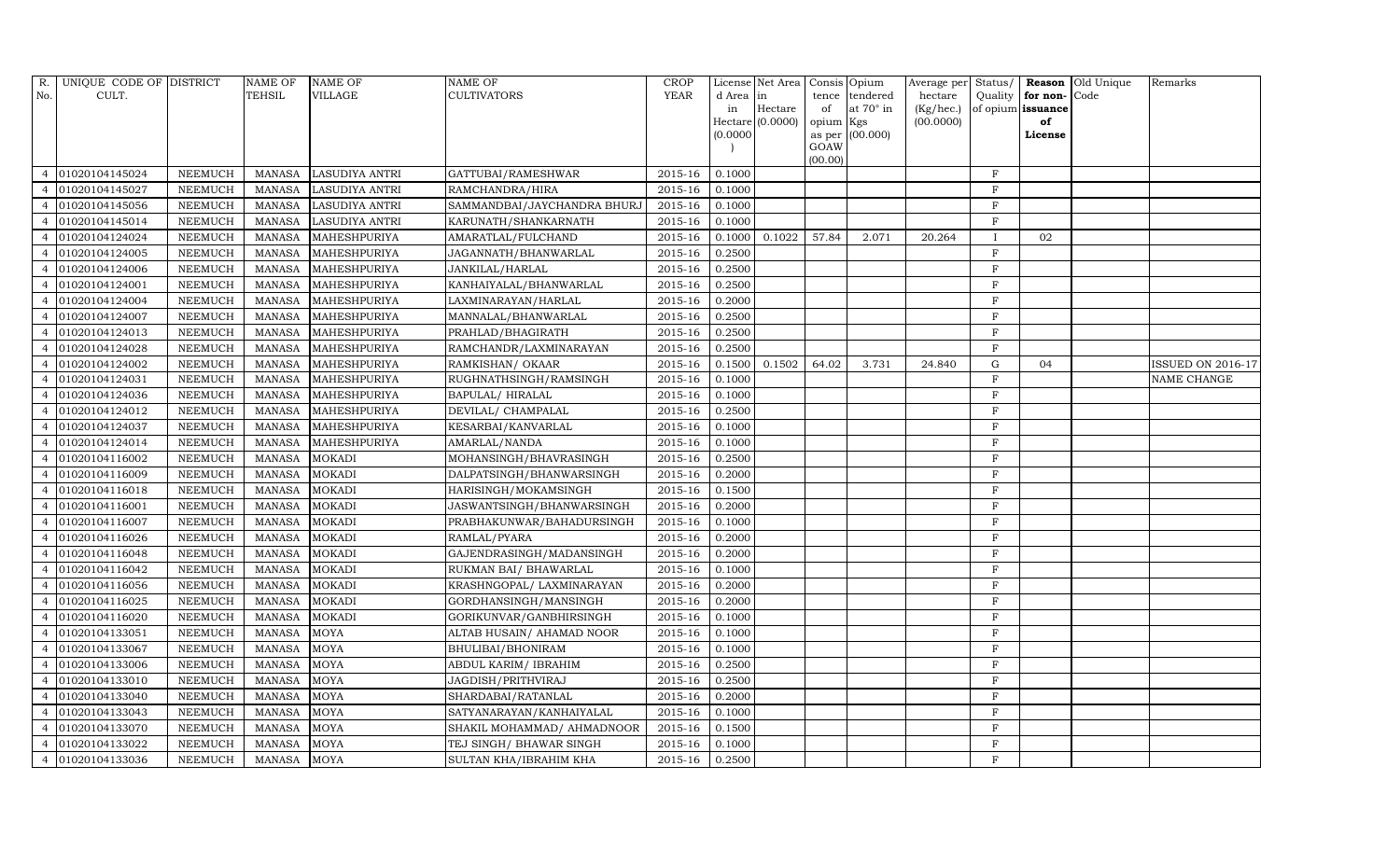| R.             | UNIQUE CODE OF DISTRICT |                | <b>NAME OF</b> | <b>NAME OF</b>   | <b>NAME OF</b>              | <b>CROP</b> |          | License Net Area   Consis   Opium |           |                  | Average per Status/ |                    |    | Reason Old Unique | Remarks     |
|----------------|-------------------------|----------------|----------------|------------------|-----------------------------|-------------|----------|-----------------------------------|-----------|------------------|---------------------|--------------------|----|-------------------|-------------|
| No.            | CULT.                   |                | TEHSIL         | <b>VILLAGE</b>   | <b>CULTIVATORS</b>          | YEAR        | d Area   | in                                |           | tence tendered   | hectare             | Quality   for non- |    | Code              |             |
|                |                         |                |                |                  |                             |             | in       | Hectare                           | of        | at $70^\circ$ in | (Kg/hec.)           | of opium issuance  |    |                   |             |
|                |                         |                |                |                  |                             |             | (0.0000) | Hectare (0.0000)                  | opium Kgs | as per (00.000)  | (00.0000)           | License            | of |                   |             |
|                |                         |                |                |                  |                             |             |          |                                   | GOAW      |                  |                     |                    |    |                   |             |
|                |                         |                |                |                  |                             |             |          |                                   | (00.00)   |                  |                     |                    |    |                   |             |
| $\overline{4}$ | 01020104133018          | <b>NEEMUCH</b> | <b>MANASA</b>  | <b>MOYA</b>      | MOHAN BAI/ NATHULAL         | $2015 - 16$ | 0.1000   |                                   |           |                  |                     | $\rm F$            |    |                   |             |
| $\overline{4}$ | 01020104133008          | <b>NEEMUCH</b> | <b>MANASA</b>  | <b>MOYA</b>      | BAPULAL/DEVILAL             | 2015-16     | 0.1000   |                                   |           |                  |                     | $\rm F$            |    |                   |             |
| $\overline{4}$ | 01020104133002          | <b>NEEMUCH</b> | <b>MANASA</b>  | <b>MOYA</b>      | GANGABAI/RAMCHANDRA         | $2015 - 16$ | 0.1000   |                                   |           |                  |                     | $\,$ F             |    |                   |             |
| $\overline{4}$ | 01020104133069          | <b>NEEMUCH</b> | <b>MANASA</b>  | <b>MOYA</b>      | SHARIFHUSSAIN/SABIR         | 2015-16     | 0.1500   |                                   |           |                  |                     | $\rm F$            |    |                   |             |
| $\overline{4}$ | 01020104133060          | <b>NEEMUCH</b> | <b>MANASA</b>  | <b>MOYA</b>      | JETAN BAI/ AMIR KHA         | 2015-16     | 0.2000   |                                   |           |                  |                     | $\,$ F             |    |                   |             |
| $\overline{4}$ | 01020104133027          | <b>NEEMUCH</b> | <b>MANASA</b>  | <b>MOYA</b>      | ANTARKUNVAR/VIRAMSINGH      | 2015-16     | 0.1000   |                                   |           |                  |                     | $\rm F$            |    |                   |             |
| $\overline{4}$ | 01020104133066          | <b>NEEMUCH</b> | <b>MANASA</b>  | <b>MOYA</b>      | MOTYABAI/RADHU              | 2015-16     | 0.1000   |                                   |           |                  |                     | $\mathbf F$        |    |                   |             |
| $\overline{4}$ | 01020104133014          | <b>NEEMUCH</b> | <b>MANASA</b>  | <b>MOYA</b>      | MUNIRKHA/IBRAHIM            | $2015 - 16$ | 0.1000   |                                   |           |                  |                     | $\mathbf{F}$       |    |                   |             |
| $\overline{4}$ | 01020104144018          | <b>NEEMUCH</b> | <b>MANASA</b>  | <b>NALWA</b>     | BHAGWATIBAI/RODILAL         | 2015-16     | 0.1000   |                                   |           |                  |                     | $\mathbf{F}$       |    |                   |             |
| $\overline{4}$ | 01020104144033          | <b>NEEMUCH</b> | <b>MANASA</b>  | <b>NALWA</b>     | RAMESHCHANDRA/NARAYAN       | 2015-16     | 0.1500   |                                   |           |                  |                     | $\,$ F             |    |                   |             |
| $\overline{4}$ | 01020104144026          | <b>NEEMUCH</b> | <b>MANASA</b>  | <b>NALWA</b>     | GANPAT/LAXMINARAYAN         | 2015-16     | 0.1000   |                                   |           |                  |                     | $\rm F$            |    |                   |             |
| $\overline{4}$ | 01020104144040          | <b>NEEMUCH</b> | <b>MANASA</b>  | <b>NALWA</b>     | GITABAI/NANURAM             | 2015-16     | 0.1000   |                                   |           |                  |                     | $\mathbf F$        |    |                   |             |
| $\overline{4}$ | 01020104144034          | <b>NEEMUCH</b> | <b>MANASA</b>  | <b>NALWA</b>     | RAMCHANDRA/AMRA             | 2015-16     | 0.1000   |                                   |           |                  |                     | F                  |    |                   | NAME CHANGE |
| $\overline{4}$ | 01020104140022          | <b>NEEMUCH</b> | <b>MANASA</b>  | <b>PAVTI</b>     | LAXMINARAYAN/AMRA           | 2015-16     | 0.2000   |                                   |           |                  |                     | $\rm F$            |    |                   |             |
| $\overline{4}$ | 01020104140011          | <b>NEEMUCH</b> | <b>MANASA</b>  | <b>PAVTI</b>     | NANDLAL/BHAGIRATH           | 2015-16     | 0.2500   |                                   |           |                  |                     | $\mathbf{F}$       |    |                   |             |
| $\overline{4}$ | 01020104118007          | <b>NEEMUCH</b> | <b>MANASA</b>  | PIPLIYA GHOTA    | DHANRAJ/BAPULAL             | 2015-16     | 0.1000   |                                   |           |                  |                     | $\mathbf F$        |    |                   |             |
| $\overline{4}$ | 01020104118015          | <b>NEEMUCH</b> | <b>MANASA</b>  | PIPLIYA GHOTA    | GULAB SINGH/ KHUMAN SINGH   | 2015-16     | 0.2000   |                                   |           |                  |                     | $\mathbf F$        |    |                   |             |
| $\overline{4}$ | 01020104118037          | <b>NEEMUCH</b> | <b>MANASA</b>  | PIPLIYA GHOTA    | KISHORE/BHAGWAN             | 2015-16     | 0.1500   |                                   |           |                  |                     | $\rm F$            |    |                   |             |
| $\overline{4}$ | 01020104118018          | <b>NEEMUCH</b> | <b>MANASA</b>  | PIPLIYA GHOTA    | KAVARLAL/ONKAR              | 2015-16     | 0.1000   |                                   |           |                  |                     | $\rm F$            |    |                   |             |
| 4              | 01020104118026          | <b>NEEMUCH</b> | <b>MANASA</b>  | PIPLIYA GHOTA    | RAMESH/NARAYAN              | 2015-16     | 0.1000   |                                   |           |                  |                     | $\rm F$            |    |                   |             |
| $\overline{4}$ | 01020104118030          | <b>NEEMUCH</b> | <b>MANASA</b>  | PIPLIYA GHOTA    | SAMRATHSINGH/BALWANATSINGH  | 2015-16     | 0.2000   |                                   |           |                  |                     | $_{\rm F}$         |    |                   |             |
| $\overline{4}$ | 01020104118027          | <b>NEEMUCH</b> | <b>MANASA</b>  | PIPLIYA GHOTA    | SHYAMLAL/KISANLAL           | 2015-16     | 0.2000   |                                   |           |                  |                     | $\rm F$            |    |                   |             |
| $\overline{4}$ | 01020104118038          | <b>NEEMUCH</b> | <b>MANASA</b>  | PIPLIYA GHOTA    | SHOBHARAM/BHAGWAN           | 2015-16     | 0.1000   |                                   |           |                  |                     | $\rm F$            |    |                   |             |
| $\overline{4}$ | 01020104118005          | <b>NEEMUCH</b> | <b>MANASA</b>  | PIPLIYA GHOTA    | RAMLAL/PYARCHANDRA          | 2015-16     | 0.2000   |                                   |           |                  |                     | $\rm F$            |    |                   |             |
| 4              | 01020104118045          | <b>NEEMUCH</b> | <b>MANASA</b>  | PIPLIYA GHOTA    | PANNALAL/ JAGANNATH         | 2015-16     | 0.1000   |                                   |           |                  |                     | $\rm F$            |    |                   |             |
| $\overline{4}$ | 01020104118061          | <b>NEEMUCH</b> | <b>MANASA</b>  | PIPLIYA GHOTA    | VISHNU NARAYAN/ SITARAM     | 2015-16     | 0.2000   |                                   |           |                  |                     | $\rm F$            |    |                   |             |
| 4              | 01020104118068          | <b>NEEMUCH</b> | <b>MANASA</b>  | PIPLIYA GHOTA    | BHAGATRAM/RAUGHUNATH        | 2015-16     | 0.1000   |                                   |           |                  |                     | $\rm F$            |    |                   |             |
| $\overline{4}$ | 01020104118069          | <b>NEEMUCH</b> | <b>MANASA</b>  | PIPLIYA GHOTA    | RAMVILAS/RAMCHANDRA         | 2015-16     | 0.2500   |                                   |           |                  |                     | F                  |    |                   |             |
| $\overline{4}$ | 01020104118060          | <b>NEEMUCH</b> | <b>MANASA</b>  | PIPLIYA GHOTA    | BHARATRAM/RAGHUNATH         | 2015-16     | 0.1500   |                                   |           |                  |                     | $\rm F$            |    |                   |             |
| $\overline{4}$ | 01020104118070          | <b>NEEMUCH</b> | <b>MANASA</b>  | PIPLIYA GHOTA    | BALWANT SINGH NIRBHAY SINGH | 2015-16     | 0.1000   |                                   |           |                  |                     | $\rm F$            |    |                   |             |
| $\overline{4}$ | 01020104134032          | <b>NEEMUCH</b> | <b>MANASA</b>  | <b>RATANPURA</b> | NANALAL/GANGARAM            | 2015-16     | 0.1000   |                                   |           |                  |                     | $\rm F$            |    |                   |             |
| $\overline{a}$ | 01020104134010          | <b>NEEMUCH</b> | <b>MANASA</b>  | <b>RATANPURA</b> | NATHULAL/NANDA              | 2015-16     | 0.1000   |                                   |           |                  |                     | $\rm F$            |    |                   | NAME CHANGE |
| $\overline{4}$ | 01020104134006          | <b>NEEMUCH</b> | <b>MANASA</b>  | <b>RATANPURA</b> | RAMSINGH/GANGARAM           | $2015 - 16$ | 0.1000   |                                   |           |                  |                     | $\rm F$            |    |                   |             |
| 4              | 01020104134055          | <b>NEEMUCH</b> | <b>MANASA</b>  | <b>RATANPURA</b> | MANGU BAI/ HARIRAM          | 2015-16     | 0.2000   |                                   |           |                  |                     | $\rm F$            |    |                   |             |
| $\overline{4}$ | 01020104134054          | <b>NEEMUCH</b> | <b>MANASA</b>  | <b>RATANPURA</b> | MOHANLAL/ UDAA              | 2015-16     | 0.2500   |                                   |           |                  |                     | $\rm F$            |    |                   |             |
| $\overline{4}$ | 01020104134021          | <b>NEEMUCH</b> | <b>MANASA</b>  | <b>RATANPURA</b> | <b>BULAK BAI/ RAMCHANDR</b> | 2015-16     | 0.2000   |                                   |           |                  |                     | $\rm F$            |    |                   |             |
| 4              | 01020104134016          | <b>NEEMUCH</b> | <b>MANASA</b>  | <b>RATANPURA</b> | RAMKUNWARBAI/GANGARAM       | 2015-16     | 0.1000   |                                   |           |                  |                     | $\rm F$            |    |                   |             |
|                | 4 01020104134029        | <b>NEEMUCH</b> | MANASA         | <b>RATANPURA</b> | RAMKISHAN/ BHAWARLAL        | 2015-16     | 0.1000   |                                   |           |                  |                     | $\mathbf{F}$       |    |                   |             |